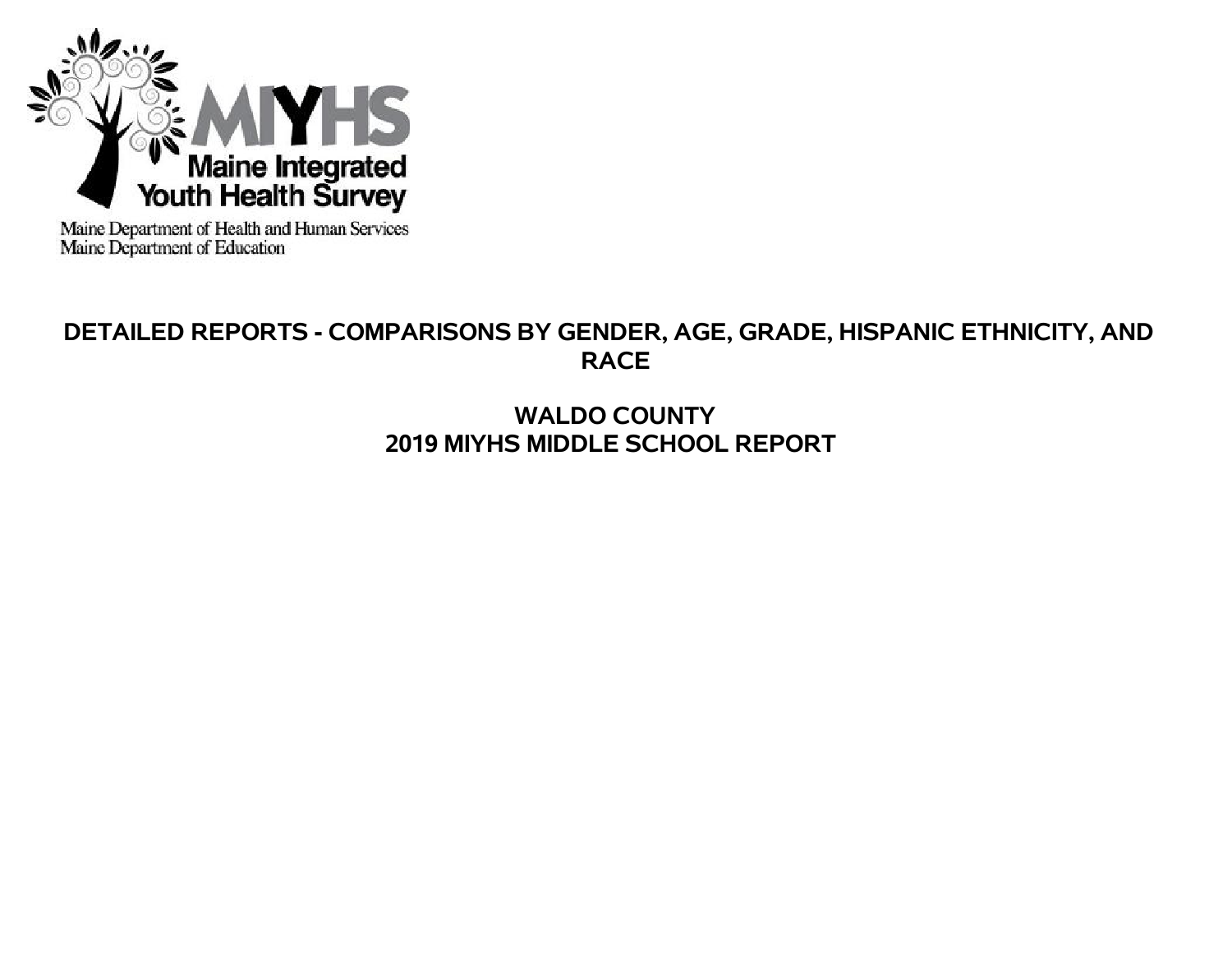|                                           | %     | <b>CI</b>           | N              | n   |
|-------------------------------------------|-------|---------------------|----------------|-----|
|                                           |       |                     |                |     |
| Total                                     | 2.8%  |                     | 756            | 557 |
| ----Sex----                               |       |                     |                |     |
| Female                                    | 50.9% | $(46.9\% - 54.9\%)$ | 385            | 297 |
| Male                                      | 47.4% | $(43.5\% - 51.3\%)$ | 358            | 250 |
| Missing                                   | 1.7%  | $(0.9\% - 2.5\%)$   | 13             | 10  |
| ----Grade----                             |       |                     |                |     |
| Grade 7                                   | 50.5% | $(46.4\% - 54.6\%)$ | 381            | 273 |
| Grade 8                                   | 48.9% | $(44.3\% - 53.4\%)$ | 369            | 280 |
| Missing                                   | 0.7%  | $(0.0\% - 1.4\%)$   | 5              | 4   |
| ----Age----                               |       |                     |                |     |
| 12 or younger                             | 29.4% | $(25.4\% - 33.5\%)$ | 222            | 161 |
| 13                                        | 50.0% | $(46.5\% - 53.5\%)$ | 378            | 277 |
| 14 or older                               | 20.2% | $(15.5\% - 24.9\%)$ | 153            | 117 |
| Missing                                   | 0.4%  | $(0.0\% - 1.0\%)$   | 3              | 2   |
| ----Hispanic Ethnicity----                |       |                     |                |     |
| Hispanic                                  | 2.2%  | $(1.8\% - 2.6\%)$   | 17             | 32  |
| Non-Hispanic                              | 91.5% | $(89.3\% - 93.7\%)$ | 692            | 492 |
| Missing                                   | 6.3%  | $(4.2\% - 8.4\%)$   | 48             | 33  |
| ----Race----                              |       |                     |                |     |
| American Indian or Alaskan Native         | 1.9%  | $(1.0\% - 2.7\%)$   | 14             | 20  |
| Asian                                     | 0.4%  | $(0.0\% - 0.8\%)$   | 3              | 5   |
| <b>Black or African American</b>          | 1.0%  | $(0.4\% - 1.6\%)$   | 7              | 12  |
| Native Hawaiian or Other Pacific Islander | 0.3%  | $(0.0\% - 0.5\%)$   | $\overline{2}$ | 4   |
| White                                     | 91.0% | $(88.4\% - 93.7\%)$ | 688            | 462 |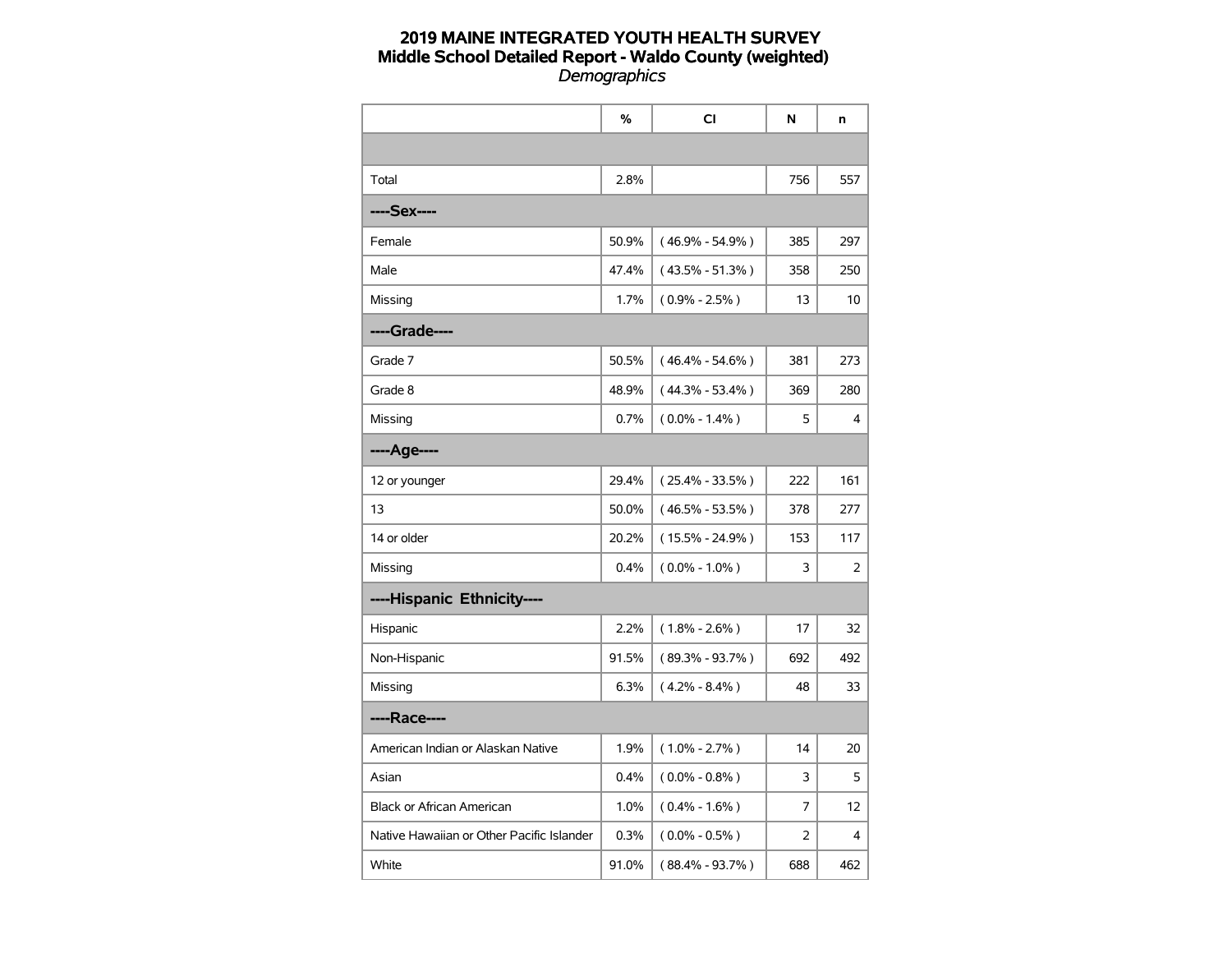|                | %    | CI                    | N  |    |
|----------------|------|-----------------------|----|----|
| Multiple Races |      | $3.3\%$ (1.2% - 5.4%) | 25 | 41 |
| Missing        | 2.2% | $(1.5\% - 2.9\%)$     |    | 13 |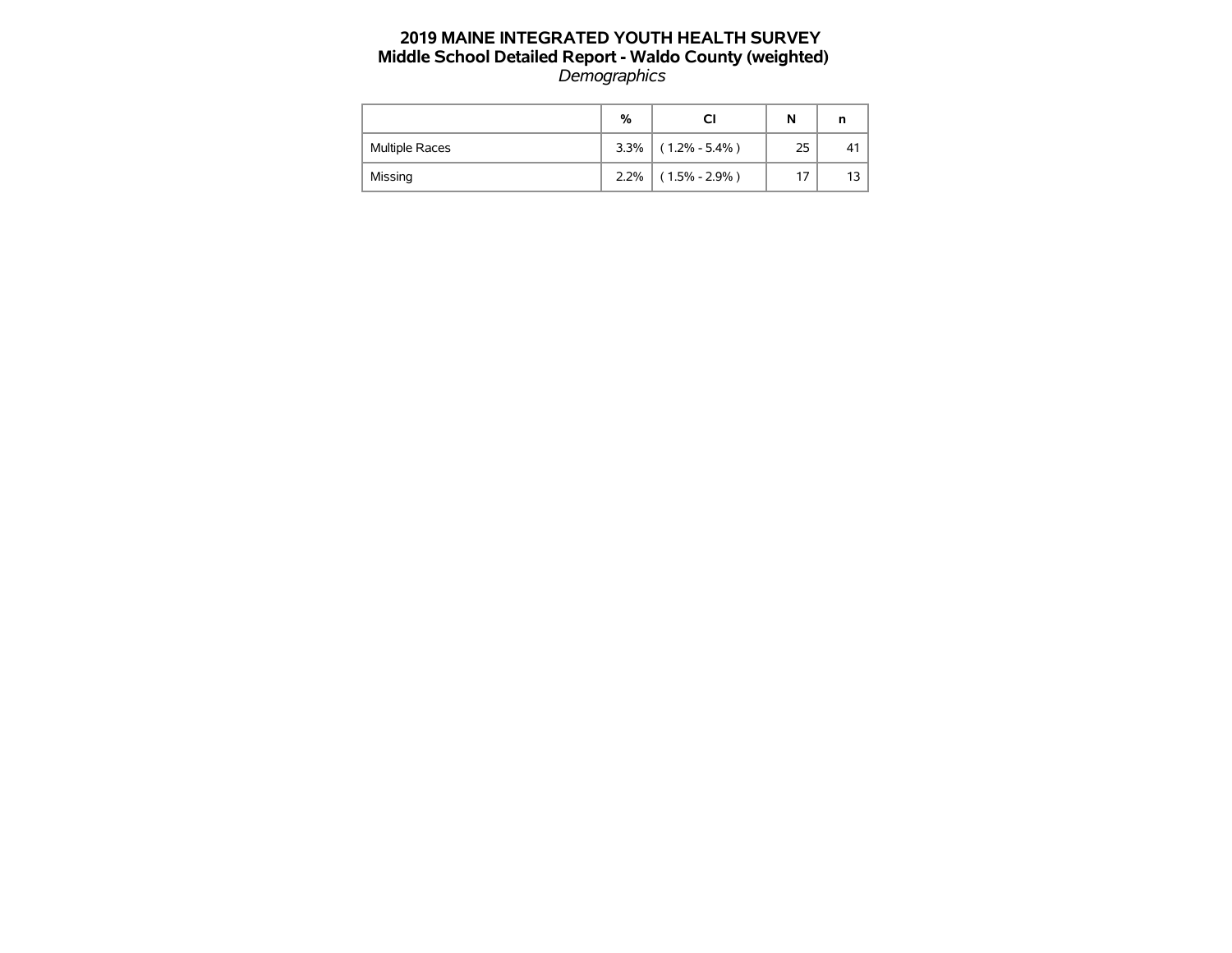*Percentage of students who were overweight (i.e., at or above the 85th percentile but below the 95th percentile for body mass index, by age and sex) -- SELF-REPORTED HEIGHT/WEIGHT (mnowt)*

|                                           |        | <b>Total</b>        |                 | <b>Female</b> | <b>Male</b>         |        |               |                           |              |
|-------------------------------------------|--------|---------------------|-----------------|---------------|---------------------|--------|---------------|---------------------------|--------------|
|                                           | %      | <b>CI</b>           | $\mathsf{N}$    | $\frac{0}{0}$ | <b>CI</b>           | N      | $\frac{0}{0}$ | <b>CI</b>                 | $\mathsf{N}$ |
|                                           |        |                     |                 |               |                     |        |               |                           |              |
| Total                                     | 11.7%  | $(5.4\% - 18.0\%)$  |                 | 69 10.3%      | $(6.3\% - 14.3\%)$  |        |               | $31 13.1\% $ (4.4%-21.7%) | 38           |
| ----Age----                               |        |                     |                 |               |                     |        |               |                           |              |
| 12 or younger                             | 17.4%  | $(10.0\% - 24.9\%)$ |                 | 29 25.5%      | $(15.9\% - 35.1\%)$ |        | 17 12.0%      | $(1.2\% - 22.8\%)$        | 12           |
| 13                                        | 11.6%  | $(3.7\% - 19.5\%)$  | 36              | 7.6%          | $(2.2\% - 13.0\%)$  |        | 13 16.3%      | $(5.8\% - 26.9\%)$        | 23           |
| 14 or older                               | $\ast$ | $\ast$              | $\ast$          | $\ast$        | $\ast$              | $\ast$ | $\ast$        | *                         | $\ast$       |
| ----Grade----                             |        |                     |                 |               |                     |        |               |                           |              |
| Grade 7                                   | 16.8%  | $(9.3\% - 24.3\%)$  | 49              | 17.3%         | $(12.8\% - 21.9\%)$ |        | 25 16.3%      | $(4.9\% - 27.8\%)$        | 24           |
| Grade 8                                   | 5.6%   | $(0.4\% - 10.8\%)$  | 17 <sup>1</sup> | 3.7%          | $(0.0\% - 7.5\%)$   | 6      | 7.7%          | $(0.4\% - 15.1\%)$        | 11           |
| ----Hispanic Ethnicity----                |        |                     |                 |               |                     |        |               |                           |              |
| Hispanic                                  | $\ast$ | $\ast$              | $\ast$          | $\ast$        | $\ast$              | $\ast$ | $\ast$        | $\ast$                    | $\ast$       |
| Non-Hispanic                              | 11.9%  | $(4.4\% - 19.4\%)$  |                 | 63 10.3%      | $(4.3\% - 16.2\%)$  |        | 28 13.7%      | $(4.7\% - 22.7\%)$        | 35           |
| ----Race----                              |        |                     |                 |               |                     |        |               |                           |              |
| American Indian or Alaskan Native         | $\ast$ | $\ast$              | $\ast$          | $\ast$        | $\ast$              | $\ast$ | $\ast$        | $\ast$                    | $\ast$       |
| Asian                                     | $\ast$ | $\ast$              | $\ast$          | $\ast$        | $\ast$              | $\ast$ | $\ast$        | $\ast$                    | $\ast$       |
| <b>Black or African American</b>          | $\ast$ | $\ast$              | $\ast$          | $\ast$        | $\ast$              | $\ast$ | $\ast$        | $\ast$                    | $\ast$       |
| Native Hawaiian or Other Pacific Islander | $\ast$ | $\ast$              | $\ast$          | $\ast$        | $\ast$              | $\ast$ | $\ast$        | $\ast$                    | $\ast$       |
| White                                     | 12.0%  | $(4.5\% - 19.6\%)$  |                 | 64 10.2%      | $(5.2\% - 15.2\%)$  |        | 28 13.9%      | $(4.0\% - 23.8\%)$        | 37           |
| Multiple Races                            | $\ast$ | $\ast$              | $\ast$          | $\ast$        | $\ast$              | $\ast$ | $\ast$        | *                         | $\ast$       |

*\*Estimate suppressed due to small cell sizes. ^Data by sex, hispanic ethnicity, and race are not shown due to small cell sizes in several categories.*

*CI = 95% Confidence Interval*

*N = Number of students who were overweight (i.e., at or above the 85th percentile but below the 95th percentile for body mass index, by age and sex) -- SELF-REPORTED HEIGHT/WEIGHT (weighted). Note: Due to missing data, the sum of demographic categories may not equal the overall total.*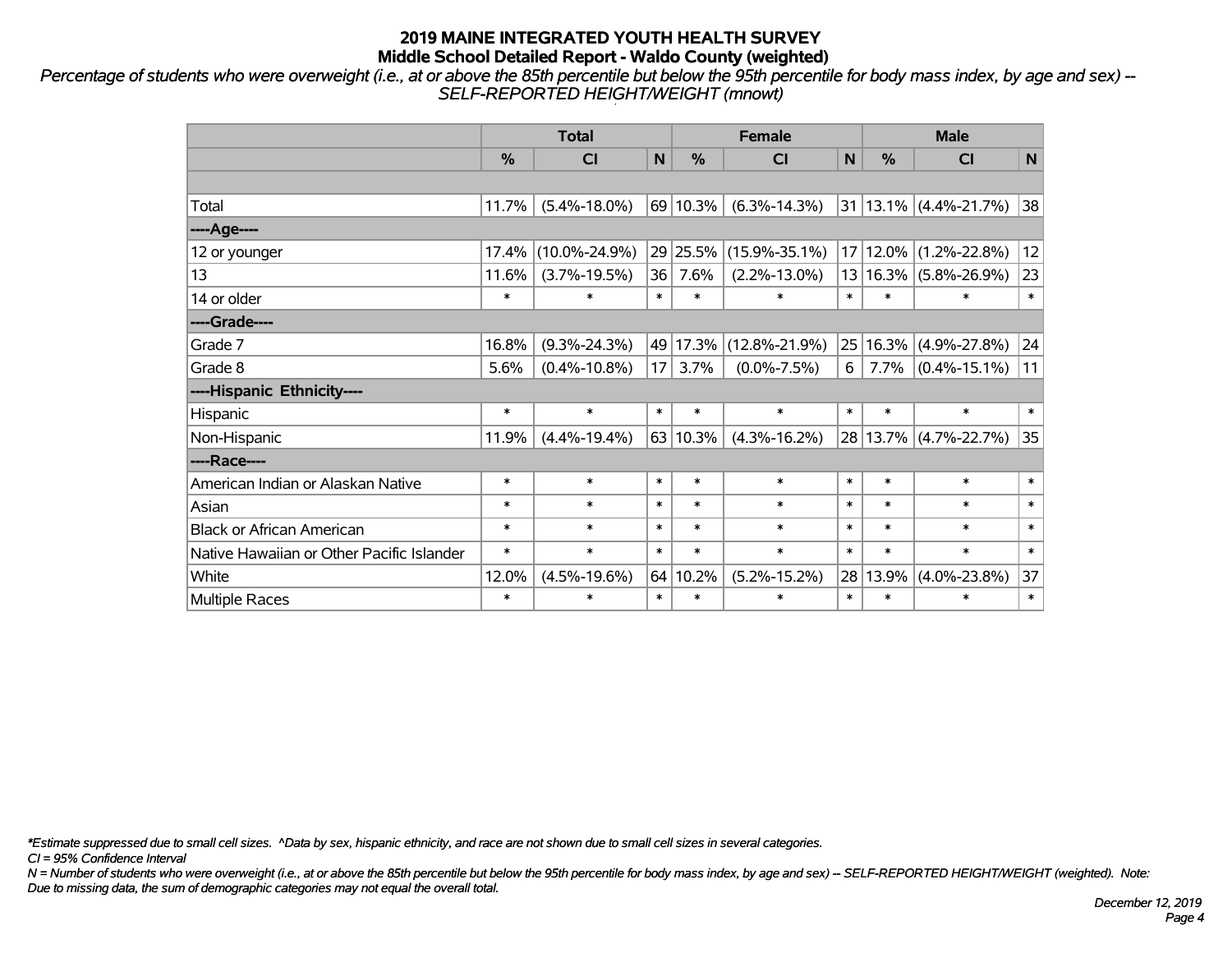*Percentage of students who were obese (i.e., at or above the 95th percentile for body mass index, by age and sex) -- SELF-REPORTED HEIGHT/WEIGHT (mnobese)*

|                                           |               | <b>Total</b>           |        |               | <b>Female</b>       | <b>Male</b>  |           |                        |             |
|-------------------------------------------|---------------|------------------------|--------|---------------|---------------------|--------------|-----------|------------------------|-------------|
|                                           | $\frac{0}{0}$ | CI                     | N      | $\frac{9}{6}$ | <b>CI</b>           | $\mathsf{N}$ | %         | <b>CI</b>              | N           |
|                                           |               |                        |        |               |                     |              |           |                        |             |
| Total                                     |               | $18.4\%$ (15.1%-21.6%) | 109    | 15.9%         | $(9.9\% - 21.9\%)$  |              |           | 47 20.9% (11.0%-30.7%) | 61          |
| ---- Age----                              |               |                        |        |               |                     |              |           |                        |             |
| 12 or younger                             | 25.4%         | $(20.5\% - 30.3\%)$    | 42     | 25.8%         | $(18.2\% - 33.4\%)$ |              | 17 25.1%  | $(14.6\% - 35.7\%)$    | 25          |
| 13                                        | 15.9%         | $(11.1\% - 20.7\%)$    | 49     | 13.2%         | $(1.5\% - 24.9\%)$  |              | 22 19.1%  | $(9.2\% - 28.9\%)$     | 27          |
| 14 or older                               | 14.9%         | $(5.4\% - 24.4\%)$     | 17     | 12.5%         | $(0.0\% - 29.4\%)$  |              | 8   17.8% | $(0.0\% - 45.1\%)$     | $\mathsf 9$ |
| ----Grade----                             |               |                        |        |               |                     |              |           |                        |             |
| Grade 7                                   | 24.8%         | $(22.3\% - 27.2\%)$    | 72     | 21.2%         | $(14.0\% - 28.4\%)$ |              | 30 28.3%  | $(24.2\% - 32.4\%)$    | 41          |
| Grade 8                                   | 12.4%         | $(7.6\% - 17.1\%)$     | 37     | $ 11.0\% $    | $(5.1\% - 16.8\%)$  |              | 17 13.8%  | $(0.0\% - 29.2\%)$     | 20          |
| ----Hispanic Ethnicity----                |               |                        |        |               |                     |              |           |                        |             |
| Hispanic                                  | $\ast$        | $\ast$                 | $\ast$ | $\ast$        | $\ast$              | $\ast$       | $\ast$    | $\ast$                 | $\ast$      |
| Non-Hispanic                              |               | 17.2% (14.9%-19.4%)    | 90     | 14.0%         | $(6.8\% - 21.1\%)$  |              |           | 38 20.5% (12.1%-28.9%) | 53          |
| ----Race----                              |               |                        |        |               |                     |              |           |                        |             |
| American Indian or Alaskan Native         | $\ast$        | $\ast$                 | $\ast$ | $\ast$        | $\ast$              | $\ast$       | $\ast$    | $\ast$                 | $\ast$      |
| Asian                                     | $\ast$        | $\ast$                 | $\ast$ | $\ast$        | $\ast$              | $\ast$       | $\ast$    | $\ast$                 | $\ast$      |
| <b>Black or African American</b>          | $\ast$        | $\ast$                 | $\ast$ | $\ast$        | $\ast$              | $\ast$       | $\ast$    | $\ast$                 | $\ast$      |
| Native Hawaiian or Other Pacific Islander | $\ast$        | $\ast$                 | $\ast$ | $\ast$        | $\ast$              | $\ast$       | $\ast$    | $\ast$                 | $\ast$      |
| White                                     | 17.6%         | $(14.4\% - 20.8\%)$    | 94     | 17.0%         | $(11.8\% - 22.3\%)$ | 46           | 18.2%     | $(9.3\% - 27.1\%)$     | 48          |
| Multiple Races                            |               | 39.9% (17.9%-62.0%)    | 8      | $\ast$        | $\ast$              | $\ast$       | $\ast$    | $\ast$                 | $\ast$      |

*\*Estimate suppressed due to small cell sizes. ^Data by sex, hispanic ethnicity, and race are not shown due to small cell sizes in several categories.*

*CI = 95% Confidence Interval*

*N = Number of students who were obese (i.e., at or above the 95th percentile for body mass index, by age and sex) -- SELF-REPORTED HEIGHT/WEIGHT (weighted). Note: Due to missing data, the sum of demographic categories may not equal the overall total.*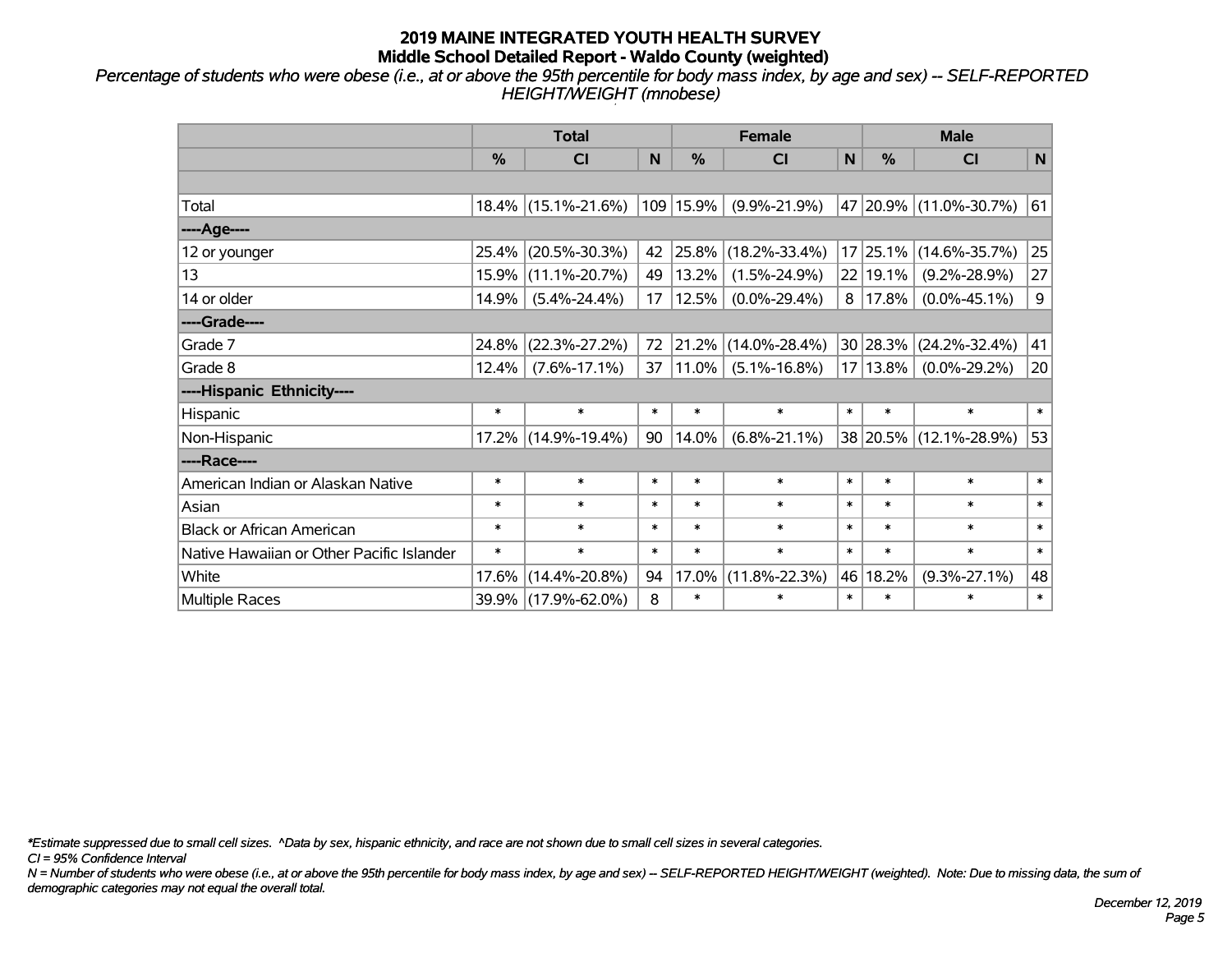*Percentage of students who were either overweight or obese (i.e. at or above the 85th percentile for body mass index, by age and sex) -- SELF-REPORTED HEIGHT/WEIGHT (mnowtob)*

|                                           |        | <b>Total</b>           |        |               | <b>Female</b>           |        | <b>Male</b>     |                        |        |  |
|-------------------------------------------|--------|------------------------|--------|---------------|-------------------------|--------|-----------------|------------------------|--------|--|
|                                           | %      | CI                     | N      | $\frac{0}{0}$ | <b>CI</b>               | N      | $\frac{0}{0}$   | <b>CI</b>              | N.     |  |
|                                           |        |                        |        |               |                         |        |                 |                        |        |  |
| Total                                     |        | $30.0\%$ (21.1%-39.0%) |        |               | 178 26.2% (18.6%-33.7%) |        |                 | 78 34.0% (18.9%-49.0%) | 100    |  |
| ----Age----                               |        |                        |        |               |                         |        |                 |                        |        |  |
| 12 or younger                             | 42.9%  | $(35.7\% - 50.0\%)$    | 71     | 51.3%         | $(35.8\% - 66.9\%)$     |        | 34 37.1%        | $(23.0\% - 51.2\%)$    | 36     |  |
| 13                                        | 27.5%  | $(17.2\% - 37.9\%)$    | 85     | 20.8%         | $(8.8\% - 32.9\%)$      |        | 35 35.4%        | $(24.8\% - 45.9\%)$    | 51     |  |
| 14 or older                               |        | 18.5% (10.6%-26.4%)    | 21     | 13.7%         | $(0.0\% - 32.2\%)$      |        | $9 \mid 24.3\%$ | $(0.0\% - 59.7\%)$     | 13     |  |
| ----Grade----                             |        |                        |        |               |                         |        |                 |                        |        |  |
| Grade 7                                   | 41.6%  | $(32.9\% - 50.3\%)$    | 121    | 38.5%         | $(29.4\% - 47.6\%)$     |        | 55 44.6%        | $(30.5\% - 58.8\%)$    | 65     |  |
| Grade 8                                   |        | 18.0% (12.1%-23.9%)    | 54     | 14.6%         | $(6.7\% - 22.5\%)$      |        | 22 21.5%        | $(9.9\% - 33.2\%)$     | 31     |  |
| ----Hispanic Ethnicity----                |        |                        |        |               |                         |        |                 |                        |        |  |
| Hispanic                                  | $\ast$ | $\ast$                 | $\ast$ | $\ast$        | $\ast$                  | $\ast$ | $\ast$          | $\ast$                 | $\ast$ |  |
| Non-Hispanic                              |        | 29.1% (19.3%-38.8%)    |        |               | 153 24.2% (16.1%-32.4%) |        | 66 34.2%        | $(18.3\% - 50.1\%)$    | 88     |  |
| ----Race----                              |        |                        |        |               |                         |        |                 |                        |        |  |
| American Indian or Alaskan Native         | $\ast$ | $\ast$                 | $\ast$ | $\ast$        | $\ast$                  | $\ast$ | $\ast$          | $\ast$                 | $\ast$ |  |
| Asian                                     | $\ast$ | $\ast$                 | $\ast$ | $\ast$        | $\ast$                  | $\ast$ | $\ast$          | $\ast$                 | $\ast$ |  |
| <b>Black or African American</b>          | $\ast$ | $\ast$                 | $\ast$ | $\ast$        | $\ast$                  | $\ast$ | *               | $\ast$                 | $\ast$ |  |
| Native Hawaiian or Other Pacific Islander | $\ast$ | $\ast$                 | $\ast$ | $\ast$        | $\ast$                  | $\ast$ | $\ast$          | $\ast$                 | $\ast$ |  |
| White                                     | 29.6%  | $(19.3\% - 39.9\%)$    | 158    | 27.2%         | $(18.7\% - 35.8\%)$     |        | 73 32.1%        | $(16.2\% - 47.9\%)$    | 85     |  |
| Multiple Races                            | 54.2%  | $(34.3\% - 74.0\%)$    | 11     | $\ast$        | $\ast$                  | $\ast$ | $\ast$          | $\ast$                 | $\ast$ |  |

*\*Estimate suppressed due to small cell sizes. ^Data by sex, hispanic ethnicity, and race are not shown due to small cell sizes in several categories.*

*CI = 95% Confidence Interval*

*N = Number of students who were either overweight or obese (i.e. at or above the 85th percentile for body mass index, by age and sex) -- SELF-REPORTED HEIGHT/WEIGHT (weighted). Note: Due to missing data, the sum of demographic categories may not equal the overall total.*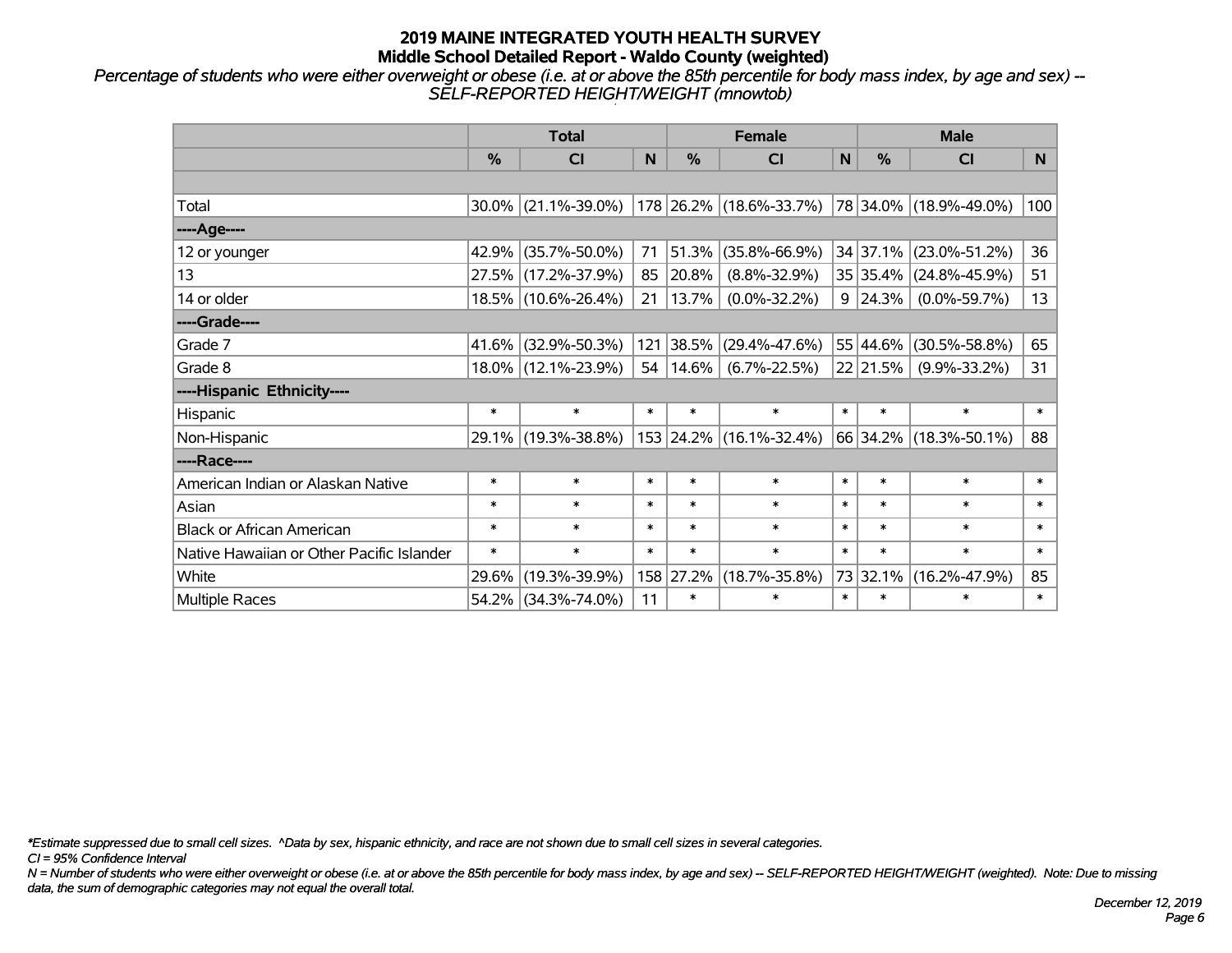*Percentage of students who were at a healthy weight (i.e., at or above the 5th percentile but below the 85th percentile for body mass index, by age and sex) -- SELF-REPORTED HEIGHT/WEIGHT (mnhlthwt)*

|                                           |               | <b>Total</b>           |        |           | <b>Female</b>             | <b>Male</b> |            |                         |        |
|-------------------------------------------|---------------|------------------------|--------|-----------|---------------------------|-------------|------------|-------------------------|--------|
|                                           | $\frac{0}{0}$ | <b>CI</b>              | N      | %         | <b>CI</b>                 | N           | %          | <b>CI</b>               | N.     |
|                                           |               |                        |        |           |                           |             |            |                         |        |
| Total                                     |               | 68.1% (61.6%-74.6%)    |        | 403 72.6% | $(65.4\% - 79.7\%)$       |             |            | 216 63.6% (52.1%-75.1%) | 187    |
| ----Age----                               |               |                        |        |           |                           |             |            |                         |        |
| 12 or younger                             | 54.3%         | $(46.7\% - 61.9\%)$    | 90     | 47.0%     | $(31.2\% - 62.7\%)$       | 31          | 59.3%      | $(46.6\% - 71.9\%)$     | 58     |
| 13                                        |               | 71.6% (62.4%-80.8%)    |        | 222 77.6% | $(66.7\% - 88.5\%)$       | 130         | $ 64.6\% $ | $(54.1\% - 75.2\%)$     | 92     |
| 14 or older                               |               | 78.4% (72.3%-84.5%)    | 91     |           | $ 86.3\% $ (67.8%-100.0%) | 55          |            | 68.9% (40.5%-97.3%)     | 36     |
| ----Grade----                             |               |                        |        |           |                           |             |            |                         |        |
| Grade 7                                   | 55.9%         | $(49.9\% - 61.8\%)$    |        | 162 58.9% | $(48.7\% - 69.0\%)$       | 85          | 52.9%      | $(42.8\% - 63.0\%)$     | 78     |
| Grade 8                                   |               | $80.8\%$ (76.6%-85.1%) |        | 241 85.4% | $(77.5\% - 93.3\%)$       |             |            | 131 76.0% (66.5%-85.4%) | 110    |
| ----Hispanic Ethnicity----                |               |                        |        |           |                           |             |            |                         |        |
| Hispanic                                  | $\ast$        | $\ast$                 | $\ast$ | $\ast$    | $\ast$                    | $\ast$      | $\ast$     | $\ast$                  | $\ast$ |
| Non-Hispanic                              |               | $69.0\%$ (62.0%-76.1%) |        | 364 74.8% | $(67.3\% - 82.2\%)$       |             | 202 63.0%  | $(51.0\% - 75.0\%)$     | 162    |
| ----Race----                              |               |                        |        |           |                           |             |            |                         |        |
| American Indian or Alaskan Native         | $\ast$        | $\ast$                 | $\ast$ | $\ast$    | $\ast$                    | $\ast$      | $\ast$     | $\ast$                  | $\ast$ |
| Asian                                     | $\ast$        | $\ast$                 | $\ast$ | $\ast$    | $\ast$                    | $\ast$      | $\ast$     | $\ast$                  | $\ast$ |
| <b>Black or African American</b>          | $\ast$        | $\ast$                 | $\ast$ | $\ast$    | $\ast$                    | $\ast$      | $\ast$     | $\ast$                  | $\ast$ |
| Native Hawaiian or Other Pacific Islander | $\ast$        | $\ast$                 | $\ast$ | $\ast$    | $\ast$                    | $\ast$      | $\ast$     | $\ast$                  | $\ast$ |
| White                                     | 68.3%         | $(60.7\% - 75.9\%)$    |        | 365 71.4% | $(63.6\% - 79.1\%)$       | 192         | 65.2%      | $(53.4\% - 77.0\%)$     | 172    |
| <b>Multiple Races</b>                     |               | 45.8% (26.0%-65.7%)    | 10     | $\ast$    | $\ast$                    | $\ast$      | $\ast$     | $\ast$                  | $\ast$ |

*\*Estimate suppressed due to small cell sizes. ^Data by sex, hispanic ethnicity, and race are not shown due to small cell sizes in several categories.*

*CI = 95% Confidence Interval*

*N = Number of students who were at a healthy weight (i.e., at or above the 5th percentile but below the 85th percentile for body mass index, by age and sex) -- SELF-REPORTED HEIGHT/WEIGHT (weighted). Note: Due to missing data, the sum of demographic categories may not equal the overall total.*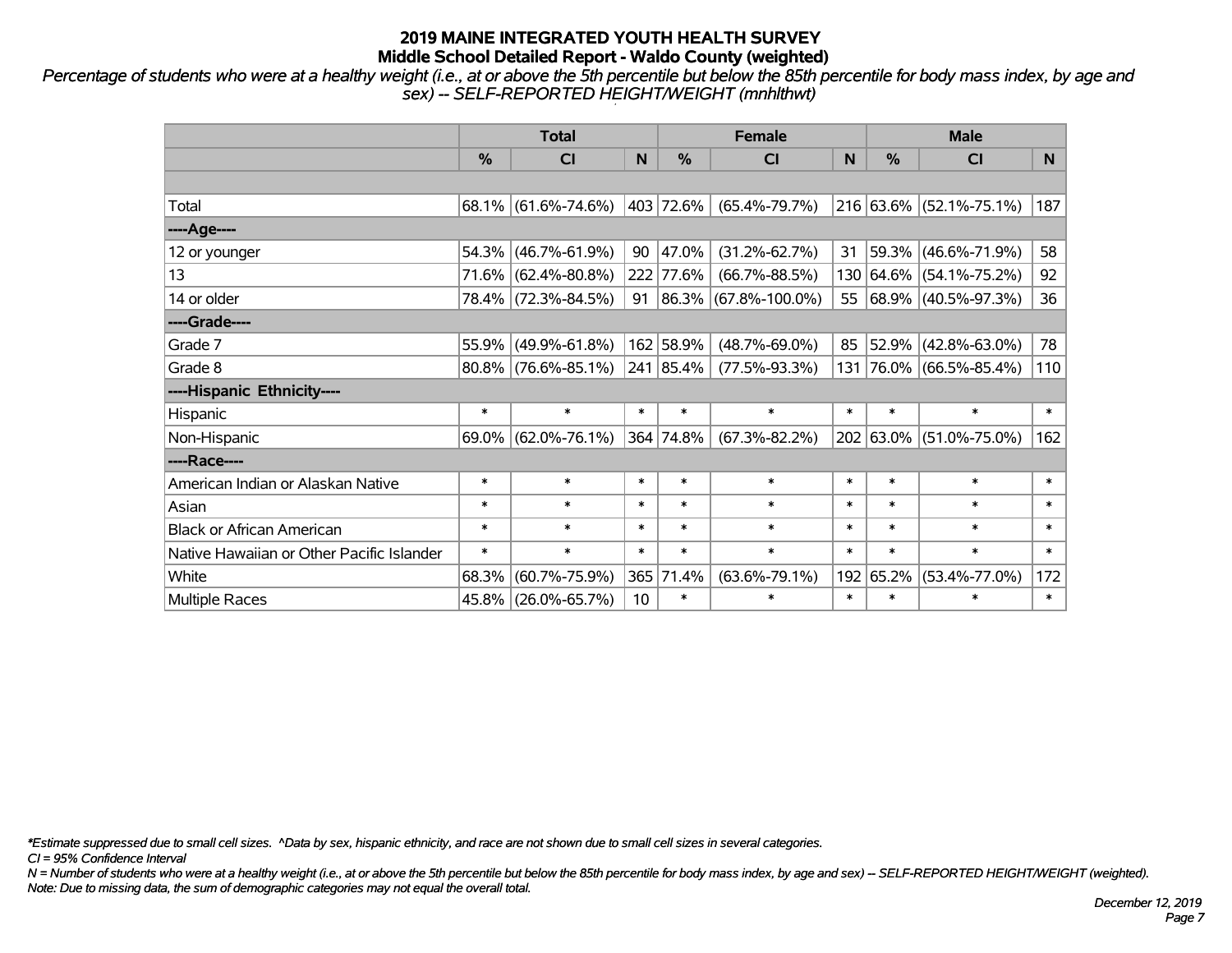*What language is spoken most often at home? (Select only one response.) (mn8b) Percentage of students who answered something other than 'English'*

|                                           |               | <b>Total</b>      |        | <b>Female</b> |           |        | <b>Male</b> |        |        |
|-------------------------------------------|---------------|-------------------|--------|---------------|-----------|--------|-------------|--------|--------|
|                                           | $\frac{0}{0}$ | <b>CI</b>         | N      | %             | <b>CI</b> | N      | $\%$        | CI N   |        |
|                                           |               |                   |        |               |           |        |             |        |        |
| Total                                     | 1.5%          | $(0.8\% - 2.2\%)$ | 11     | $\ast$        | $\ast$    | $\ast$ | $\ast$      | $\ast$ | $\ast$ |
| ---- Age----                              |               |                   |        |               |           |        |             |        |        |
| 12 or younger                             | $\ast$        | $\ast$            | $\ast$ | $\ast$        | $\ast$    | $\ast$ | $\ast$      | $\ast$ | $\ast$ |
| 13                                        | $\ast$        | $\ast$            | $\ast$ | $\ast$        | $\ast$    | $\ast$ | $\ast$      | $\ast$ | $\ast$ |
| 14 or older                               | $\ast$        | $\ast$            | $\ast$ | $\ast$        | $\ast$    | $\ast$ | $\ast$      | $\ast$ | $\ast$ |
| ----Grade----                             |               |                   |        |               |           |        |             |        |        |
| Grade 7                                   | $\ast$        | $\ast$            | $\ast$ | $\ast$        | $\ast$    | $\ast$ | $\ast$      | $\ast$ | $\ast$ |
| Grade 8                                   | $\ast$        | $\ast$            | $\ast$ | $\ast$        | $\ast$    | $\ast$ | $\ast$      | $\ast$ | $\ast$ |
| ----Hispanic Ethnicity----                |               |                   |        |               |           |        |             |        |        |
| Hispanic                                  | $\ast$        | $\ast$            | $\ast$ | $\ast$        | $\ast$    | $\ast$ | $\ast$      | $\ast$ | *      |
| Non-Hispanic                              | 1.3%          | $(0.7\% - 1.9\%)$ | 9      | $\ast$        | $\ast$    | $\ast$ | $\ast$      | $\ast$ | $\ast$ |
| ----Race----                              |               |                   |        |               |           |        |             |        |        |
| American Indian or Alaskan Native         | $\ast$        | $\ast$            | $\ast$ | $\ast$        | $\ast$    | $\ast$ | $\ast$      | $\ast$ | $\ast$ |
| Asian                                     | $\ast$        | $\ast$            | $\ast$ | $\ast$        | $\ast$    | $\ast$ | $\ast$      | $\ast$ | $\ast$ |
| <b>Black or African American</b>          | $\ast$        | $\ast$            | $\ast$ | $\ast$        | $\ast$    | $\ast$ | $\ast$      | $\ast$ | $\ast$ |
| Native Hawaiian or Other Pacific Islander | *             | $\ast$            | $\ast$ | $\ast$        | $\ast$    | $\ast$ | $\ast$      | $\ast$ | $\ast$ |
| White                                     | 1.0%          | $(0.4\% - 1.7\%)$ | 7      | $\ast$        | $\ast$    | $\ast$ | $\ast$      | $\ast$ | $\ast$ |
| <b>Multiple Races</b>                     | $\ast$        | $\ast$            | $\ast$ | $\ast$        | $\ast$    | $\ast$ | $\ast$      | $\ast$ | $\ast$ |

*\*Estimate suppressed due to small cell sizes. ^Data by sex, hispanic ethnicity, and race are not shown due to small cell sizes in several categories.*

*CI = 95% Confidence Interval*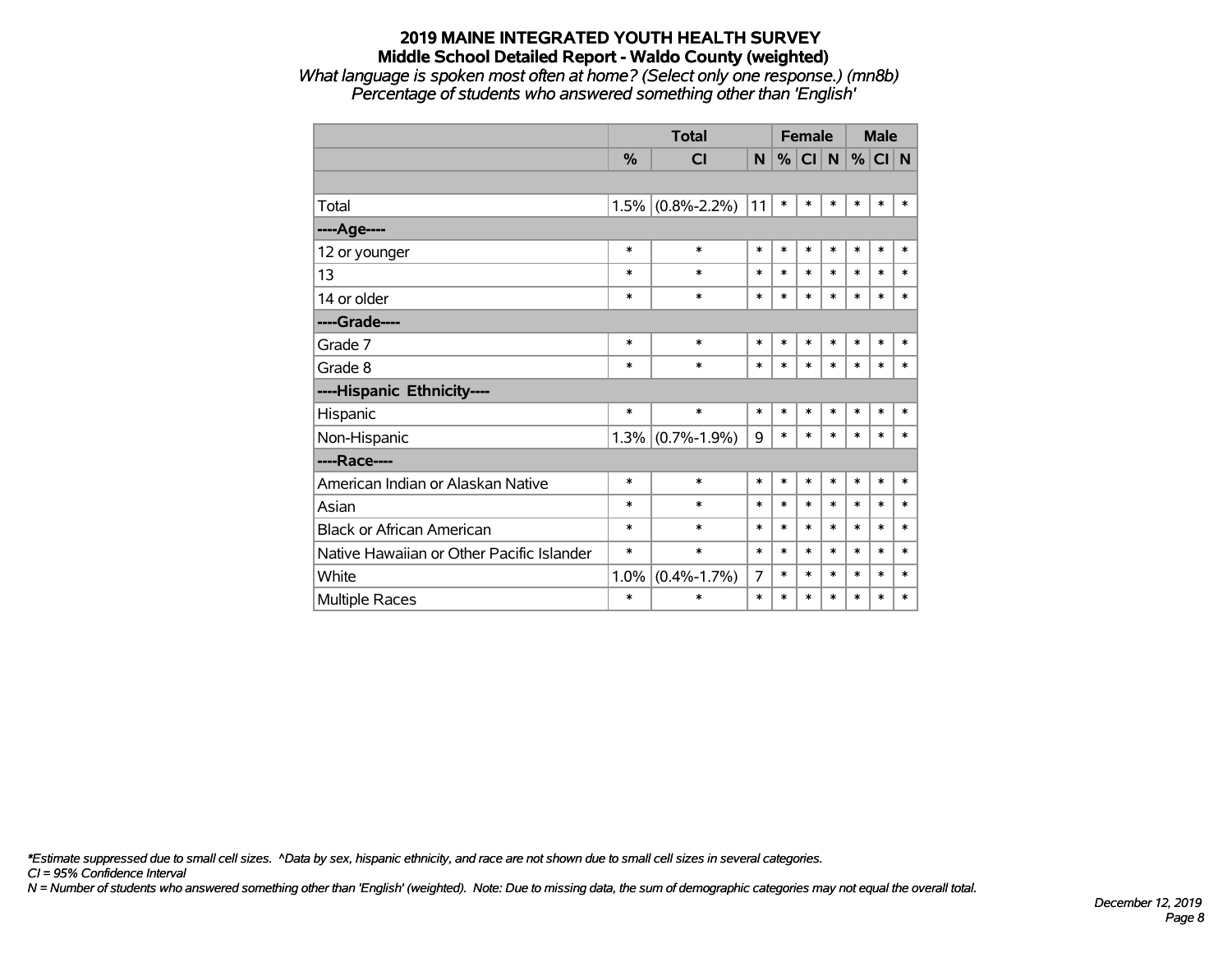*During the past 30 days, where did you usually sleep? (mn187a\_2)*

*Percentage of students who reported housing instability (anything other than 'In my parent's or guardian's home' or school housing)*

|                                           |         | <b>Total</b>        |        |        | <b>Female</b>            |        | <b>Male</b> |                          |          |  |
|-------------------------------------------|---------|---------------------|--------|--------|--------------------------|--------|-------------|--------------------------|----------|--|
|                                           | %       | <b>CI</b>           | N      | %      | <b>CI</b>                | N      | %           | <b>CI</b>                | <b>N</b> |  |
|                                           |         |                     |        |        |                          |        |             |                          |          |  |
| Total                                     | $3.0\%$ | $(1.8\% - 4.1\%)$   |        |        | $ 22 3.2\% $ (0.5%-6.0%) |        |             | $ 12 2.4\% $ (0.3%-4.5%) | 9        |  |
| ----Age----                               |         |                     |        |        |                          |        |             |                          |          |  |
| 12 or younger                             | $\ast$  | $\ast$              | $\ast$ | $\ast$ | $\ast$                   | $\ast$ | $\ast$      | $\ast$                   | $\ast$   |  |
| 13                                        | 4.2%    | $(3.3\% - 5.2\%)$   | 16     | $\ast$ | $\ast$                   | $\ast$ | $\ast$      | $\ast$                   | $\ast$   |  |
| 14 or older                               | $\ast$  | $\ast$              | $\ast$ | $\ast$ | $\ast$                   | $\ast$ | $\ast$      | $\ast$                   | $\ast$   |  |
| ----Grade----                             |         |                     |        |        |                          |        |             |                          |          |  |
| Grade 7                                   | 2.7%    | $(2.1\% - 3.3\%)$   | 10     | $\ast$ | $\ast$                   | $\ast$ | $\ast$      | $\ast$                   | $\ast$   |  |
| Grade 8                                   |         | $3.4\%$ (0.8%-5.9%) | 12     | $\ast$ | $\ast$                   | $\ast$ | $\ast$      | $\ast$                   | $\ast$   |  |
| ----Hispanic Ethnicity----                |         |                     |        |        |                          |        |             |                          |          |  |
| Hispanic                                  | $\ast$  | $\ast$              | $\ast$ | $\ast$ | $\ast$                   | $\ast$ | $\ast$      | $\ast$                   | $\ast$   |  |
| Non-Hispanic                              | 3.2%    | $(1.8\% - 4.6\%)$   |        |        | $22 3.5\% $ (0.4%-6.6%)  |        | $12$ 2.5%   | $(0.2\% - 4.7\%)$        | 8        |  |
| ----Race----                              |         |                     |        |        |                          |        |             |                          |          |  |
| American Indian or Alaskan Native         | $\ast$  | $\ast$              | $\ast$ | $\ast$ | $\ast$                   | $\ast$ | $\ast$      | $\ast$                   | $\ast$   |  |
| Asian                                     | $\ast$  | $\ast$              | $\ast$ | $\ast$ | $\ast$                   | $\ast$ | $\ast$      | $\ast$                   | $\ast$   |  |
| <b>Black or African American</b>          | $\ast$  | $\ast$              | $\ast$ | $\ast$ | $\ast$                   | $\ast$ | $\ast$      | $\ast$                   | $\ast$   |  |
| Native Hawaiian or Other Pacific Islander | $\ast$  | $\ast$              | $\ast$ | $\ast$ | $\ast$                   | $\ast$ | $\ast$      | $\ast$                   | $\ast$   |  |
| White                                     | 3.1%    | $(1.7\% - 4.5\%)$   | 21     | 3.4%   | $(0.0\% - 6.8\%)$        |        | 12 2.3%     | $(0.3\% - 4.4\%)$        | 8        |  |
| Multiple Races                            | $\ast$  | $\ast$              | $\ast$ | $\ast$ | $\ast$                   | $\ast$ | $\ast$      | $\ast$                   | $\ast$   |  |

*\*Estimate suppressed due to small cell sizes. ^Data by sex, hispanic ethnicity, and race are not shown due to small cell sizes in several categories.*

*CI = 95% Confidence Interval*

*N = Number of students who reported housing instability (anything other than 'In my parent's or guardian's home' or school housing) (weighted). Note: Due to missing data, the sum of demographic categories may not equal the overall total.*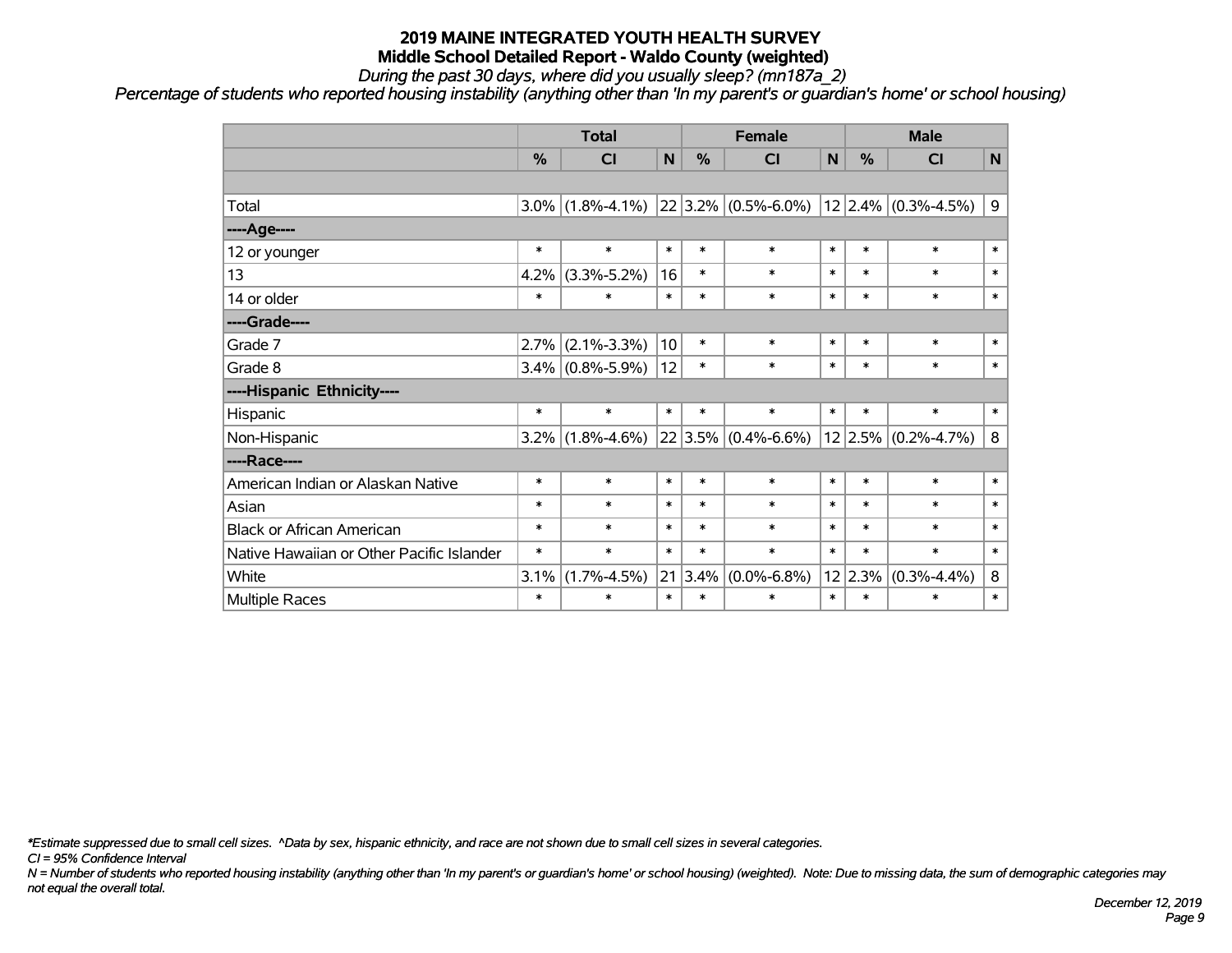## **2019 MAINE INTEGRATED YOUTH HEALTH SURVEY Middle School Detailed Report - Waldo County (weighted)** *How often do you wear a seat belt when riding in a car? (mn10)*

*Percentage of students who answered 'Never' or 'Rarely'*

|                                           |        | <b>Total</b>      | <b>Female</b> |        |           |        | <b>Male</b> |          |        |
|-------------------------------------------|--------|-------------------|---------------|--------|-----------|--------|-------------|----------|--------|
|                                           | $\%$   | <b>CI</b>         | N.            | %      | <b>CI</b> | N      |             | $%$ CI N |        |
|                                           |        |                   |               |        |           |        |             |          |        |
| Total                                     | 1.5%   | $(0.7\% - 2.4\%)$ | 12            | $\ast$ | $\ast$    | $\ast$ | *           | *        | *      |
| ----Age----                               |        |                   |               |        |           |        |             |          |        |
| 12 or younger                             | *      | $\ast$            | *             | $\ast$ | $\ast$    | $\ast$ | $\ast$      | $\ast$   | $\ast$ |
| 13                                        | *      | $\ast$            | $\ast$        | *      | $\ast$    | $\ast$ | $\ast$      | *        | $\ast$ |
| 14 or older                               | $\ast$ | $\ast$            | $\ast$        | $\ast$ | $\ast$    | $\ast$ | $\ast$      | $\ast$   | *      |
| ----Grade----                             |        |                   |               |        |           |        |             |          |        |
| Grade 7                                   | 2.4%   | $(0.0\% - 5.3\%)$ | 9             | $\ast$ | $\ast$    | $\ast$ | $\ast$      | $\ast$   | $\ast$ |
| Grade 8                                   | *      | $\ast$            | $\ast$        | $\ast$ | $\ast$    | $\ast$ | $\ast$      | $\ast$   | $\ast$ |
| ----Hispanic Ethnicity----                |        |                   |               |        |           |        |             |          |        |
| Hispanic                                  | $\ast$ | $\ast$            | *             | $\ast$ | $\ast$    | $\ast$ | *           | *        | $\ast$ |
| Non-Hispanic                              | 1.6%   | $(0.7\% - 2.5\%)$ | 12            | $\ast$ | $\ast$    | $\ast$ | $\ast$      | $\ast$   | $\ast$ |
| ----Race----                              |        |                   |               |        |           |        |             |          |        |
| American Indian or Alaskan Native         | $\ast$ | $\ast$            | *             | $\ast$ | $\ast$    | $\ast$ | $\ast$      | $\ast$   | $\ast$ |
| Asian                                     | $\ast$ | $\ast$            | $\ast$        | *      | $\ast$    | $\ast$ | $\ast$      | $\ast$   | $\ast$ |
| <b>Black or African American</b>          | *      | $\ast$            | *             | $\ast$ | $\ast$    | $\ast$ | $\ast$      | *        | $\ast$ |
| Native Hawaiian or Other Pacific Islander | *      | $\ast$            | $\ast$        | $\ast$ | $\ast$    | $\ast$ | $\ast$      | $\ast$   | $\ast$ |
| White                                     | 1.6%   | $(0.7\% - 2.6\%)$ | 12            | $\ast$ | $\ast$    | $\ast$ | $\ast$      | *        | $\ast$ |
| Multiple Races                            | $\ast$ | $\ast$            | $\ast$        | $\ast$ | $\ast$    | *      | $\ast$      | *        | *      |

*\*Estimate suppressed due to small cell sizes. ^Data by sex, hispanic ethnicity, and race are not shown due to small cell sizes in several categories.*

*CI = 95% Confidence Interval*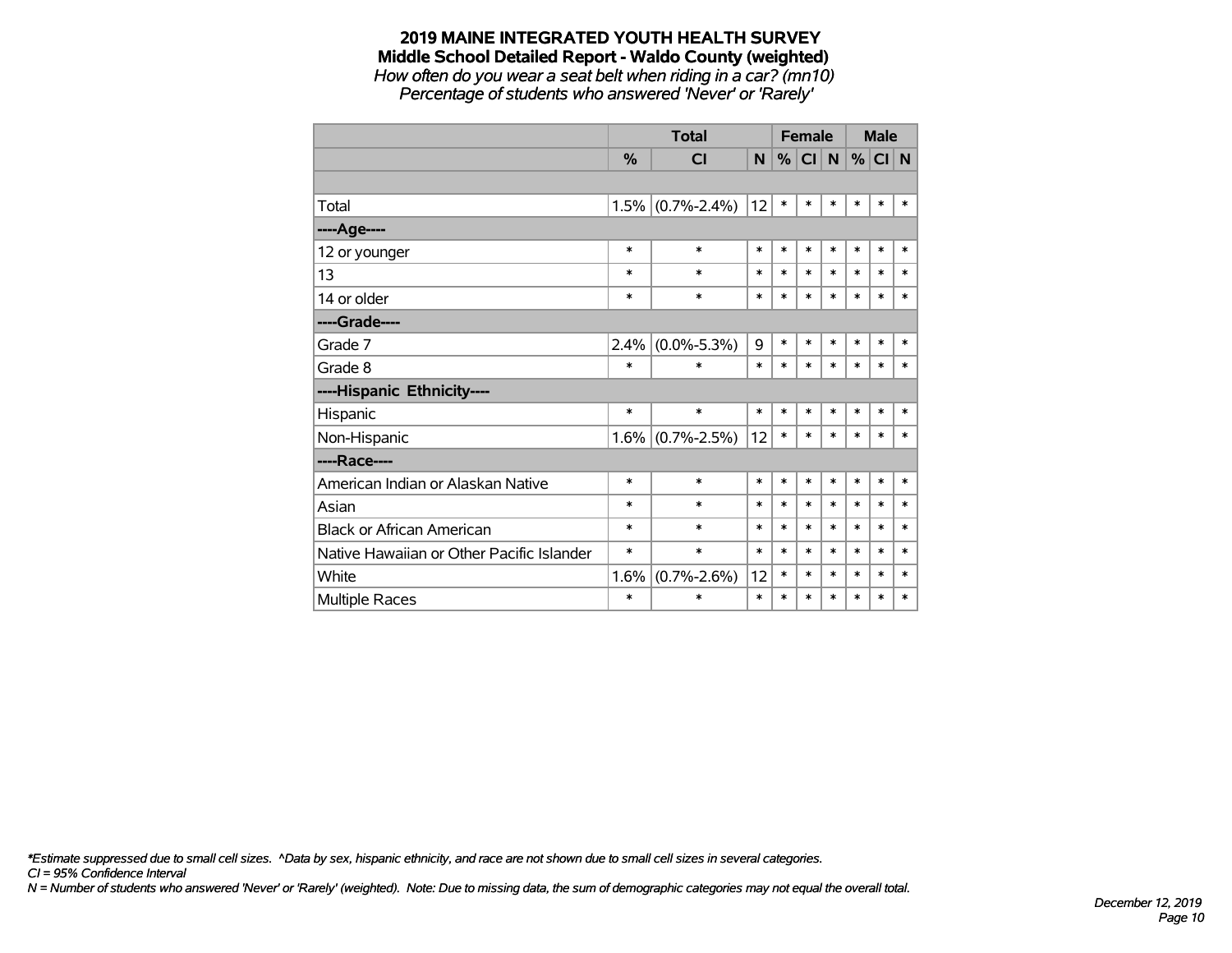#### **2019 MAINE INTEGRATED YOUTH HEALTH SURVEY Middle School Detailed Report - Waldo County (weighted)** *How often do you wear a seat belt when riding in a car? (mn10\_2) Percentage of students who answered 'Always'*

|                                           |               | <b>Total</b>           |        |           | <b>Female</b>                |              | <b>Male</b> |                              |        |
|-------------------------------------------|---------------|------------------------|--------|-----------|------------------------------|--------------|-------------|------------------------------|--------|
|                                           | $\frac{0}{0}$ | <b>CI</b>              | N      | $\%$      | <b>CI</b>                    | <sub>N</sub> | %           | <b>CI</b>                    | N      |
|                                           |               |                        |        |           |                              |              |             |                              |        |
| Total                                     |               | 79.9% (76.9%-82.9%)    |        |           | $ 604 80.6\% $ (77.9%-83.3%) |              |             | $ 312 80.2\% $ (73.1%-87.4%) | 292    |
| ----Age----                               |               |                        |        |           |                              |              |             |                              |        |
| 12 or younger                             | 76.9%         | $(68.8\% - 84.9\%)$    |        |           | 170 76.1% (68.9%-83.2%)      | 86           | 79.7%       | $(70.8\% - 88.6\%)$          | 84     |
| 13                                        |               | $82.1\%$ (77.4%-86.8%) |        |           | 306 84.0% (76.9%-91.1%)      |              |             | 176 80.9% (74.3%-87.5%)      | 130    |
| 14 or older                               |               | 78.5% (72.2%-84.8%)    |        |           | 125 76.6% (68.7%-84.6%)      |              |             | 48 79.7% (68.2%-91.2%)       | 77     |
| ----Grade----                             |               |                        |        |           |                              |              |             |                              |        |
| Grade 7                                   | 75.7%         | $(72.8\% - 78.6\%)$    |        |           | 289 76.9% (74.5%-79.3%)      | 156          | 76.6%       | $(67.9\% - 85.4\%)$          | 134    |
| Grade 8                                   |               | $84.1\%$ (78.1%-90.1%) |        |           | 315 84.7% (78.8%-90.5%)      |              |             | 157 83.6% (75.4%-91.8%)      | 158    |
| ----Hispanic Ethnicity----                |               |                        |        |           |                              |              |             |                              |        |
| Hispanic                                  | $\ast$        | $\ast$                 | $\ast$ | $\ast$    | $\ast$                       | $\ast$       | $\ast$      | $\ast$                       | $\ast$ |
| Non-Hispanic                              |               | $81.1\%$ (78.3%-84.0%) |        |           | 573 81.6% (75.9%-87.3%)      |              |             | 296 81.3% (75.2%-87.4%)      | 277    |
| ----Race----                              |               |                        |        |           |                              |              |             |                              |        |
| American Indian or Alaskan Native         | $\ast$        | $\ast$                 | $\ast$ | $\ast$    | $\ast$                       | $\ast$       | $\ast$      | $\ast$                       | $\ast$ |
| Asian                                     | $\ast$        | $\ast$                 | $\ast$ | $\ast$    | $\ast$                       | $\ast$       | $\ast$      | $\ast$                       | $\ast$ |
| <b>Black or African American</b>          | $\ast$        | $\ast$                 | $\ast$ | $\ast$    | $\ast$                       | $\ast$       | $\ast$      | $\ast$                       | $\ast$ |
| Native Hawaiian or Other Pacific Islander | $\ast$        | $\ast$                 | $\ast$ | $\ast$    | $\ast$                       | $\ast$       | $\ast$      | $\ast$                       | $\ast$ |
| White                                     | 80.6%         | $(77.5\% - 83.7\%)$    |        | 565 80.6% | $(76.6\% - 84.6\%)$          |              | 293 81.3%   | $(74.4\% - 88.2\%)$          | 272    |
| <b>Multiple Races</b>                     | $\ast$        | $\ast$                 | $\ast$ | $\ast$    | $\ast$                       | $\ast$       | $\ast$      | $\ast$                       | $\ast$ |

*\*Estimate suppressed due to small cell sizes. ^Data by sex, hispanic ethnicity, and race are not shown due to small cell sizes in several categories.*

*CI = 95% Confidence Interval*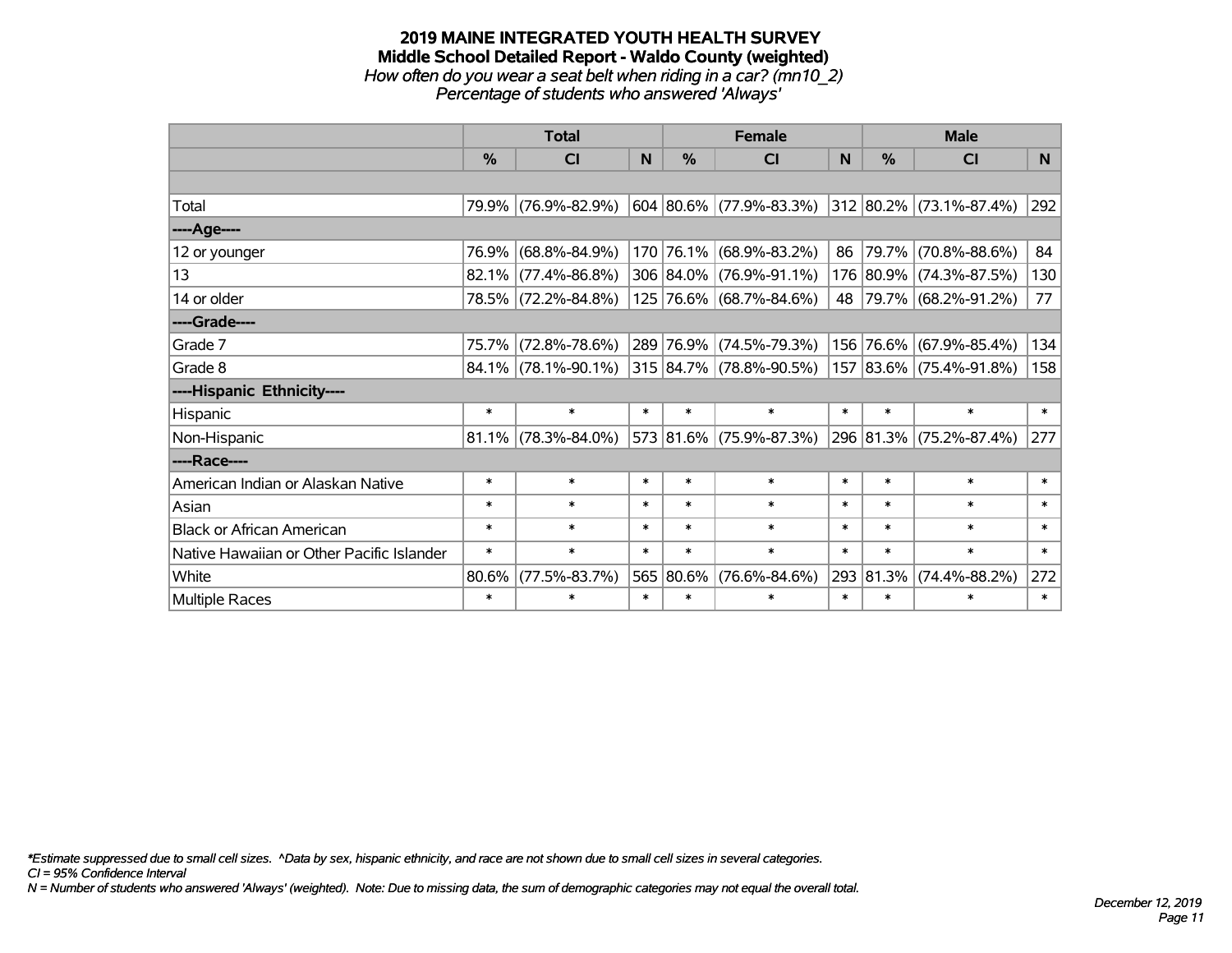*Have you ever ridden in a car or other vehicle driven by someone who had been drinking alcohol? (mn11) Percentage of students who answered 'Yes'*

|                                           |        | <b>Total</b>        |             | <b>Female</b> | <b>Male</b>             |        |                |                          |        |
|-------------------------------------------|--------|---------------------|-------------|---------------|-------------------------|--------|----------------|--------------------------|--------|
|                                           | %      | CI                  | $\mathbf N$ | $\%$          | <b>CI</b>               | N      | %              | <b>CI</b>                | N      |
|                                           |        |                     |             |               |                         |        |                |                          |        |
| Total                                     | 29.9%  | $(24.2\% - 35.6\%)$ |             |               | 223 31.4% (24.3%-38.5%) |        | $ 118 28.0\% $ | $(21.3\% - 34.8\%)$      | 98     |
| ----Age----                               |        |                     |             |               |                         |        |                |                          |        |
| 12 or younger                             | 25.6%  | $(17.6\% - 33.6\%)$ | 58          | 23.8%         | $(5.7\% - 41.9\%)$      | 25     | 27.3%          | $(13.2\% - 41.4\%)$      | 32     |
| 13                                        | 29.4%  | $(18.1\% - 40.8\%)$ |             | 112 34.6%     | $(21.4\% - 47.9\%)$     | 70     | 23.5%          | $(8.2\% - 38.8\%)$       | 39     |
| 14 or older                               |        | 37.8% (16.6%-59.1%) |             |               | 53 33.9% (23.2%-44.6%)  | 22     |                | $ 40.7\% $ (12.7%-68.7%) | 27     |
| ----Grade----                             |        |                     |             |               |                         |        |                |                          |        |
| Grade 7                                   | 29.7%  | $(22.6\% - 36.8\%)$ |             |               | 112 27.1% (17.7%-36.6%) | 54     | $ 31.2\% $     | $(13.2\% - 49.1\%)$      | 54     |
| Grade 8                                   |        | 28.3% (23.2%-33.5%) |             |               | 102 34.1% (24.0%-44.3%) | 57     |                | $ 23.6\% $ (14.6%-32.5%) | 41     |
| ----Hispanic Ethnicity----                |        |                     |             |               |                         |        |                |                          |        |
| Hispanic                                  | $\ast$ | $\ast$              | $\ast$      | $\ast$        | $\ast$                  | $\ast$ | $\ast$         | $\ast$                   | $\ast$ |
| Non-Hispanic                              | 28.9%  | $(20.5\% - 37.3\%)$ |             |               | 193 31.9% (23.2%-40.5%) |        | $107$ 25.3%    | $(16.4\% - 34.2\%)$      | 79     |
| ----Race----                              |        |                     |             |               |                         |        |                |                          |        |
| American Indian or Alaskan Native         | $\ast$ | $\ast$              | $\ast$      | $\ast$        | $\ast$                  | $\ast$ | $\ast$         | $\ast$                   | $\ast$ |
| Asian                                     | $\ast$ | $\ast$              | $\ast$      | $\ast$        | $\ast$                  | $\ast$ | $\ast$         | $\ast$                   | $\ast$ |
| <b>Black or African American</b>          | $\ast$ | $\ast$              | $\ast$      | $\ast$        | $\ast$                  | $\ast$ | $\ast$         | $\ast$                   | $\ast$ |
| Native Hawaiian or Other Pacific Islander | $\ast$ | $\ast$              | $\ast$      | $\ast$        | $\ast$                  | $\ast$ | $\ast$         | $\ast$                   | $\ast$ |
| White                                     | 29.1%  | $(21.0\% - 37.1\%)$ | 195         | 29.5%         | $(19.8\% - 39.2\%)$     | 98     | 28.2%          | $(20.1\% - 36.3\%)$      | 89     |
| <b>Multiple Races</b>                     | 37.3%  | $(28.5\% - 46.2\%)$ | 10          | $\ast$        | $\ast$                  | $\ast$ | $\ast$         | $\ast$                   | $\ast$ |

*\*Estimate suppressed due to small cell sizes. ^Data by sex, hispanic ethnicity, and race are not shown due to small cell sizes in several categories.*

*CI = 95% Confidence Interval*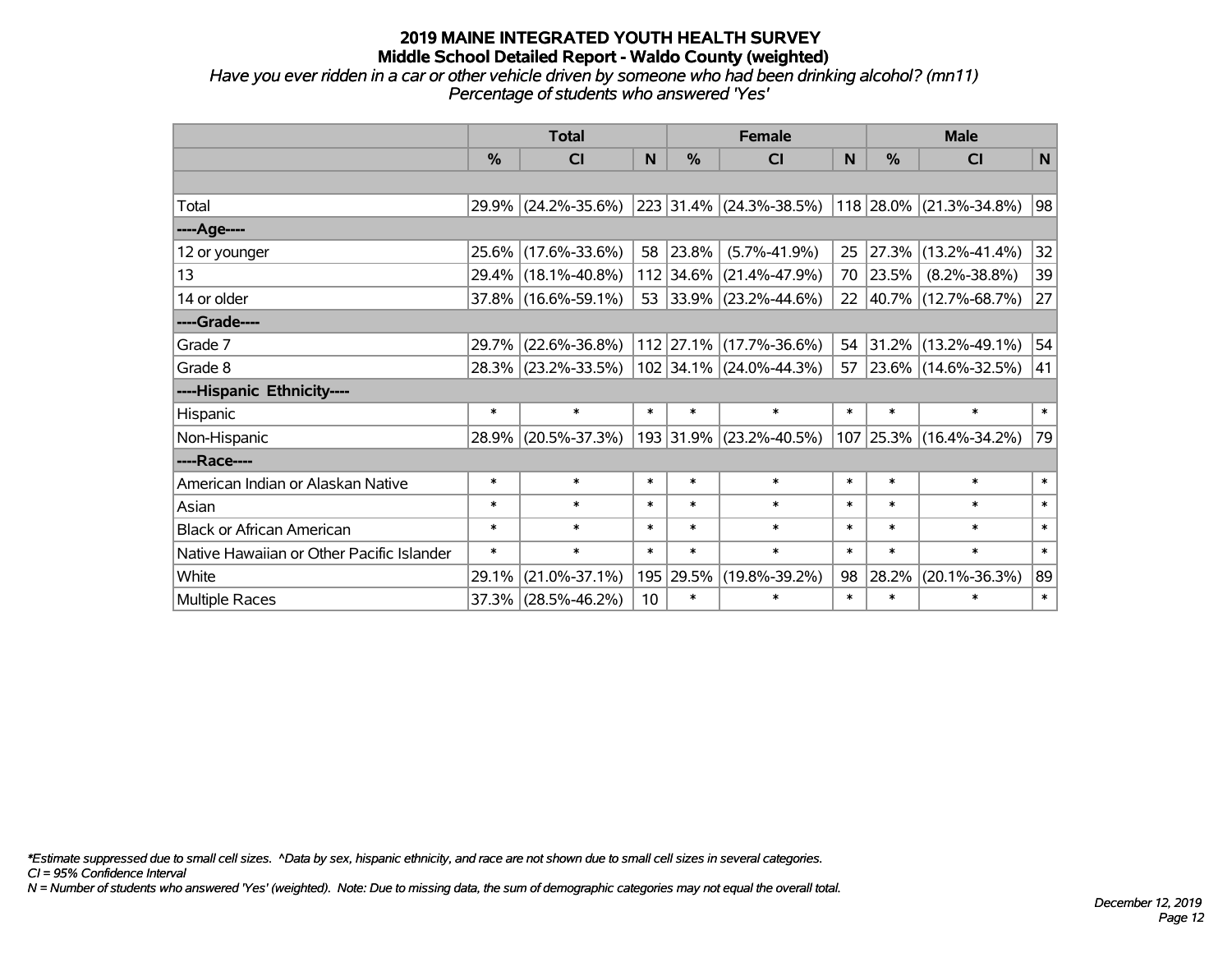*Have you ever ridden in a car or other vehicle driven by someone who had been taking illegal drugs such as marijuana, cocaine, heroin, or LSD? (mn12a)*

*Percentage of students who answered 'Yes'*

|                                           |        | <b>Total</b>        |                 | <b>Female</b> | <b>Male</b>               |              |          |                    |        |
|-------------------------------------------|--------|---------------------|-----------------|---------------|---------------------------|--------------|----------|--------------------|--------|
|                                           | %      | <b>CI</b>           | N               | $\frac{0}{0}$ | <b>CI</b>                 | $\mathsf{N}$ | %        | <b>CI</b>          | N      |
|                                           |        |                     |                 |               |                           |              |          |                    |        |
| Total                                     | 12.1%  | $(8.6\% - 15.7\%)$  |                 |               | $91 10.8\% $ (6.6%-14.9%) |              | 41 13.3% | $(5.6\% - 21.1\%)$ | 47     |
| ----Age----                               |        |                     |                 |               |                           |              |          |                    |        |
| 12 or younger                             | 9.2%   | $(6.0\% - 12.4\%)$  | 21              | 5.9%          | $(0.8\% - 11.0\%)$        | 6            | 12.2%    | $(3.4\% - 21.0\%)$ | 14     |
| 13                                        | 14.6%  | $(6.4\% - 22.8\%)$  |                 | 56 12.0%      | $(4.0\% - 19.9\%)$        |              | 25 16.9% | $(4.4\% - 29.4\%)$ | 28     |
| 14 or older                               | 10.2%  | $(5.9\% - 14.5\%)$  | 14              | $\ast$        | $\ast$                    | $\ast$       | $\ast$   | $\ast$             | $\ast$ |
| ----Grade----                             |        |                     |                 |               |                           |              |          |                    |        |
| Grade 7                                   | 16.0%  | $(11.5\% - 20.4\%)$ |                 | 61 13.9%      | $(8.6\% - 19.2\%)$        |              | 28 16.7% | $(3.4\% - 30.0\%)$ | 29     |
| Grade 8                                   | 8.5%   | $(5.1\% - 11.8\%)$  | 30 <sup>2</sup> | 7.4%          | $(2.6\% - 12.2\%)$        |              | 12 10.3% | $(4.7\% - 15.9\%)$ | 18     |
| ----Hispanic Ethnicity----                |        |                     |                 |               |                           |              |          |                    |        |
| Hispanic                                  | $\ast$ | $\ast$              | $\ast$          | $\ast$        | $\ast$                    | $\ast$       | $\ast$   | $\ast$             | $\ast$ |
| Non-Hispanic                              | 10.6%  | $(6.0\% - 15.1\%)$  |                 |               | 71 10.5% (4.9%-16.2%)     |              | 36 10.1% | $(3.1\% - 17.2\%)$ | 32     |
| ----Race----                              |        |                     |                 |               |                           |              |          |                    |        |
| American Indian or Alaskan Native         | $\ast$ | $\ast$              | $\ast$          | $\ast$        | $\ast$                    | $\ast$       | $\ast$   | $\ast$             | $\ast$ |
| Asian                                     | $\ast$ | $\ast$              | $\ast$          | $\ast$        | $\ast$                    | $\ast$       | $\ast$   | $\ast$             | $\ast$ |
| <b>Black or African American</b>          | $\ast$ | $\ast$              | $\ast$          | $\ast$        | $\ast$                    | $\ast$       | $\ast$   | $\ast$             | $\ast$ |
| Native Hawaiian or Other Pacific Islander | $\ast$ | $\ast$              | $\ast$          | $\ast$        | $\ast$                    | $\ast$       | $\ast$   | $\ast$             | $\ast$ |
| White                                     | 11.4%  | $(7.6\% - 15.1\%)$  | 77              | 10.1%         | $(4.4\% - 15.8\%)$        |              | 34 12.4% | $(5.3\% - 19.4\%)$ | 39     |
| Multiple Races                            | $\ast$ | $\ast$              | $\ast$          | $\ast$        | $\ast$                    | $\ast$       | $\ast$   | $\ast$             | $\ast$ |

*\*Estimate suppressed due to small cell sizes. ^Data by sex, hispanic ethnicity, and race are not shown due to small cell sizes in several categories.*

*CI = 95% Confidence Interval*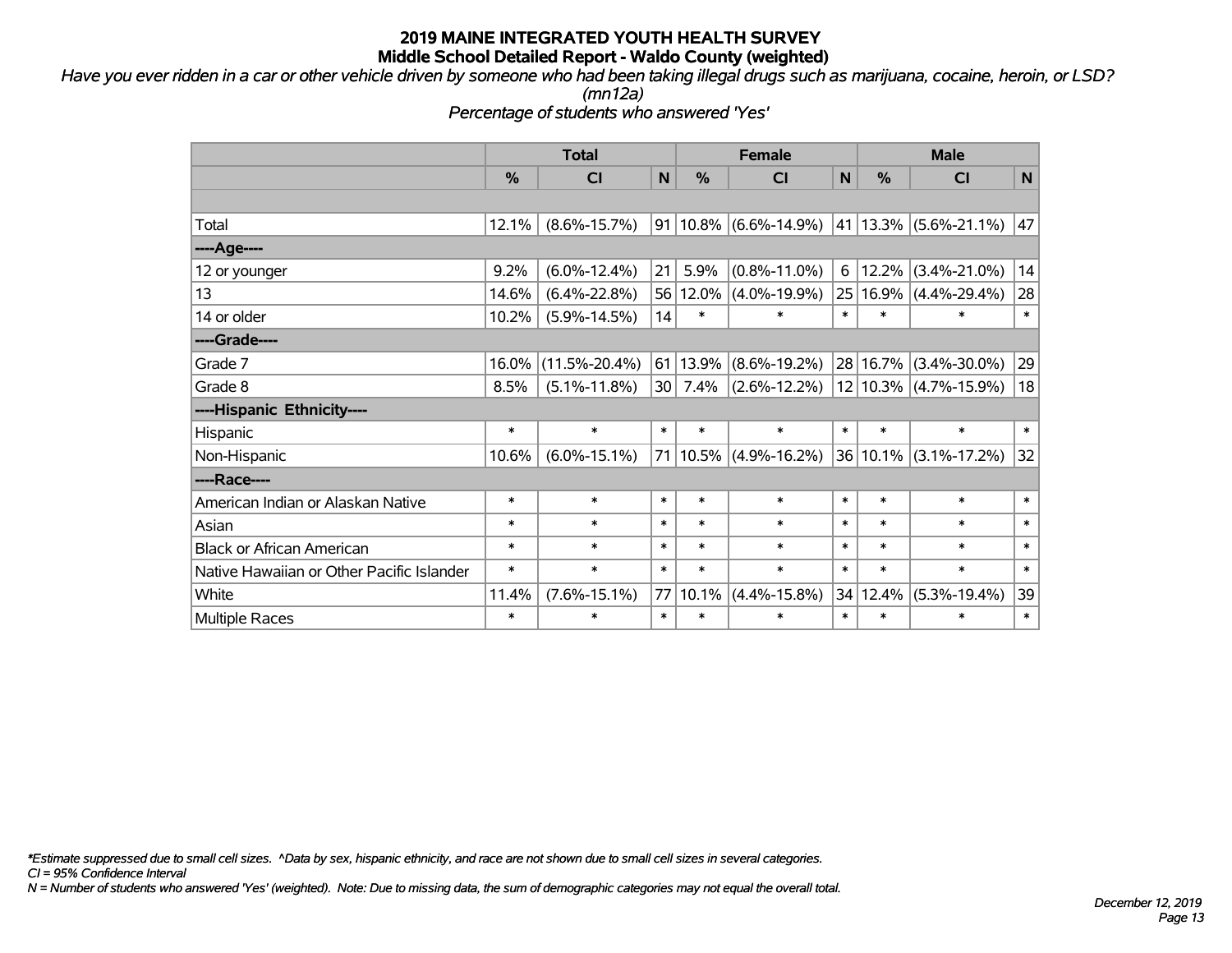*Has violence in your home, or the threat of violence, ever made you want to leave your home, even just for a short while? (mn18) Percentage of students who answered 'Yes'*

|                                           | <b>Total</b> |                     |              | <b>Female</b> |                             |                 | <b>Male</b> |                       |             |  |
|-------------------------------------------|--------------|---------------------|--------------|---------------|-----------------------------|-----------------|-------------|-----------------------|-------------|--|
|                                           | %            | <b>CI</b>           | N            | %             | <b>CI</b>                   | $\mathsf{N}$    | %           | <b>CI</b>             | $\mathbf N$ |  |
|                                           |              |                     |              |               |                             |                 |             |                       |             |  |
| Total                                     | 14.4%        | $(6.8\% - 22.1\%)$  |              |               | 108 18.8% (10.2%-27.4%)     | 73              | 9.2%        | $(2.3\% - 16.1\%)$    | 33          |  |
| ---- Age----                              |              |                     |              |               |                             |                 |             |                       |             |  |
| 12 or younger                             | 11.7%        | $(0.9\% - 22.6\%)$  | 26           | 13.0%         | $(4.1\% - 22.0\%)$          | 15 <sup>1</sup> | 10.7%       | $(0.0\% - 23.8\%)$    | 11          |  |
| 13                                        | 17.5%        | $(10.6\% - 24.4\%)$ | 64           | 20.8%         | $(10.8\% - 30.7\%)$         |                 |             | 43 11.8% (6.9%-16.7%) | 19          |  |
| 14 or older                               | 9.5%         | $(5.8\% - 13.3\%)$  | 15           | $\ast$        | $\ast$                      | $\ast$          | $\ast$      | $\ast$                | $\ast$      |  |
| ----Grade----                             |              |                     |              |               |                             |                 |             |                       |             |  |
| Grade 7                                   | 16.1%        | $(4.3\% - 28.0\%)$  | 61           | 18.6%         | $(1.8\% - 35.4\%)$          | 38 <sup>1</sup> | 12.2%       | $(6.0\% - 18.4\%)$    | 21          |  |
| Grade 8                                   | 12.7%        | $(9.3\% - 16.1\%)$  | 47           |               | 19.0% (14.3%-23.7%)         | 35              | 6.5%        | $(0.0\% - 13.3\%)$    | 12          |  |
| ----Hispanic Ethnicity----                |              |                     |              |               |                             |                 |             |                       |             |  |
| Hispanic                                  | $\ast$       | $\ast$              | $\ast$       | $\ast$        | $\ast$                      | $\ast$          | $\ast$      | $\ast$                | $\ast$      |  |
| Non-Hispanic                              | 15.0%        | $(6.3\% - 23.6\%)$  |              |               | 105   19.9%   (10.7%-29.1%) | 72              | $9.0\%$     | $(0.5\% - 17.6\%)$    | 30          |  |
| ----Race----                              |              |                     |              |               |                             |                 |             |                       |             |  |
| American Indian or Alaskan Native         | $\ast$       | $\ast$              | $\ast$       | $\ast$        | $\ast$                      | $\ast$          | $\ast$      | $\ast$                | $\ast$      |  |
| Asian                                     | $\ast$       | $\ast$              | $\ast$       | $\ast$        | $\ast$                      | $\ast$          | $\ast$      | $\ast$                | $\ast$      |  |
| <b>Black or African American</b>          | $\ast$       | $\ast$              | $\ast$       | $\ast$        | $\ast$                      | $\ast$          | $\ast$      | $\ast$                | $\ast$      |  |
| Native Hawaiian or Other Pacific Islander | $\ast$       | $\ast$              | $\ast$       | $\ast$        | $\ast$                      | $\ast$          | $\ast$      | $\ast$                | $\ast$      |  |
| White                                     | 14.6%        | $(7.1\% - 22.1\%)$  | 102<br>18.2% |               | $(10.0\% - 26.5\%)$<br>66   |                 | 10.0%       | $(2.6\% - 17.3\%)$    | 33          |  |
| Multiple Races                            | $\ast$       | $\ast$              | $\ast$       | $\ast$        | $\ast$                      | $\ast$          | $\ast$      | $\ast$                | $\ast$      |  |

*\*Estimate suppressed due to small cell sizes. ^Data by sex, hispanic ethnicity, and race are not shown due to small cell sizes in several categories.*

*CI = 95% Confidence Interval*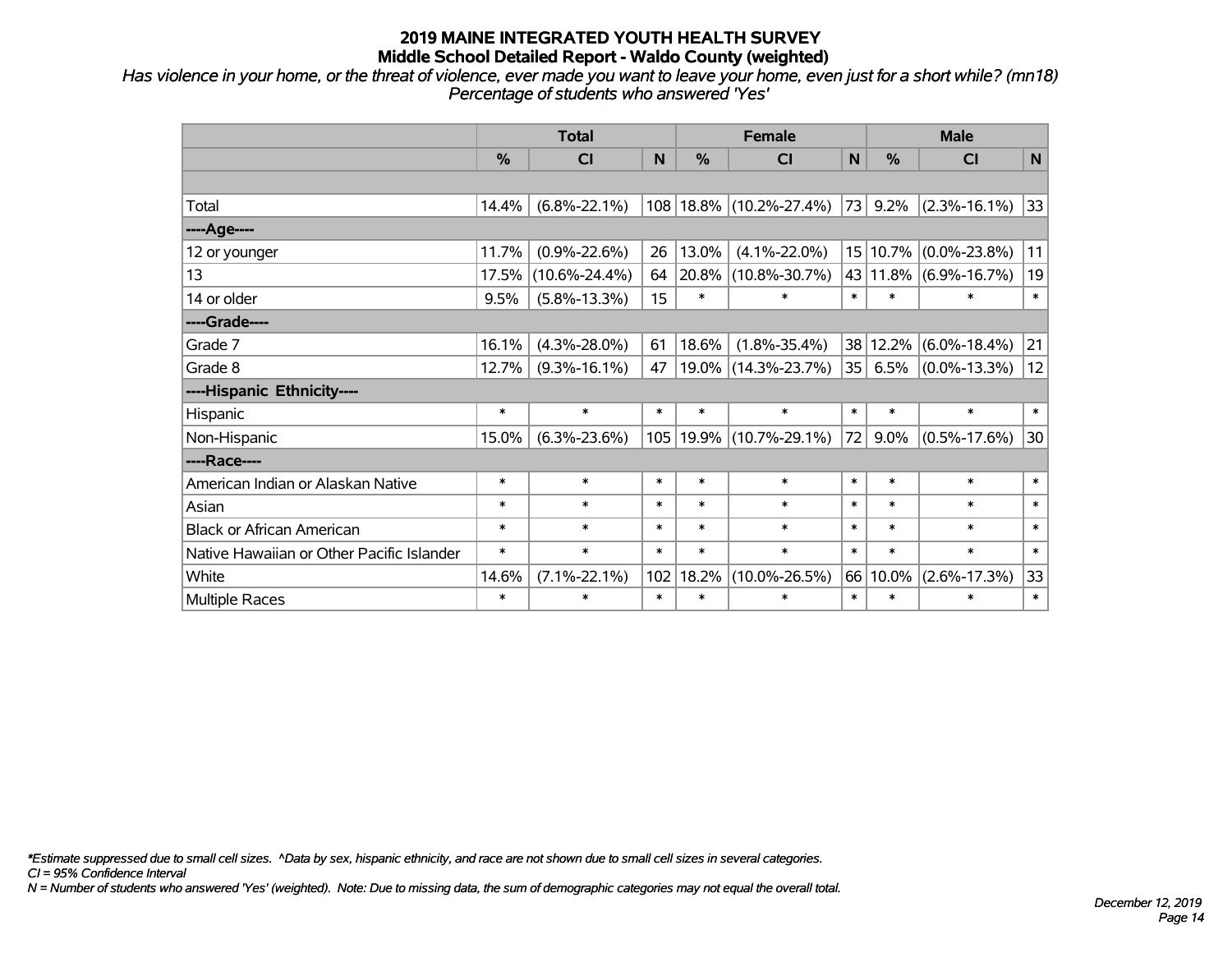#### **2019 MAINE INTEGRATED YOUTH HEALTH SURVEY Middle School Detailed Report - Waldo County (weighted)** *Do you agree or disagree with the following statement? I feel safe at my school. (mn21) Percentage of students who answered 'Strongly agree' or 'Agree'*

|                                           |                              | <b>Total</b>           |              | <b>Female</b>                    |                              |           |                     | <b>Male</b>             |           |                     |     |
|-------------------------------------------|------------------------------|------------------------|--------------|----------------------------------|------------------------------|-----------|---------------------|-------------------------|-----------|---------------------|-----|
|                                           | %                            | CI                     | <sub>N</sub> | %                                | CI                           | N         | %                   | <b>CI</b>               | N.        |                     |     |
|                                           |                              |                        |              |                                  |                              |           |                     |                         |           |                     |     |
| Total                                     |                              | $82.5\%$ (75.4%-89.7%) |              |                                  | $ 614 83.3\% $ (77.8%-88.7%) |           | 318 82.5%           | $(73.1\% - 92.0\%)$     | 291       |                     |     |
| ----Age----                               |                              |                        |              |                                  |                              |           |                     |                         |           |                     |     |
| 12 or younger                             | 82.9%                        | $(77.0\% - 88.7\%)$    |              | 181 84.4%                        | $(77.9\% - 91.0\%)$          | 91        | 82.5%               | $(74.2\% - 90.7\%)$     | 90        |                     |     |
| 13                                        | 80.9%                        | $(72.1\% - 89.7\%)$    |              | 302 83.8%                        | $(76.7\% - 90.8\%)$          |           | 176 78.4%           | $(67.4\% - 89.3\%)$     | 124       |                     |     |
| 14 or older                               |                              | 86.0% (74.7%-97.3%)    |              |                                  | 129 79.2% (62.3%-96.2%)      |           |                     | 49 90.5% (77.5%-100.0%) | 77        |                     |     |
| ----Grade----                             |                              |                        |              |                                  |                              |           |                     |                         |           |                     |     |
| Grade 7                                   | $(70.6\% - 86.0\%)$<br>78.3% |                        |              | 295 81.0%<br>$(73.4\% - 88.6\%)$ |                              |           | 163 77.0%           | $(66.6\% - 87.5\%)$     | 131       |                     |     |
| Grade 8                                   |                              | 86.8% (78.7%-94.9%)    |              |                                  | $ 315 85.6\% $ (75.2%-96.0%) |           | 152 87.6%           | $(78.2\% - 97.0\%)$     | 159       |                     |     |
| ----Hispanic Ethnicity----                |                              |                        |              |                                  |                              |           |                     |                         |           |                     |     |
| Hispanic                                  | $\ast$                       | $\ast$                 | $\ast$       | $\ast$                           | $\ast$                       | $\ast$    | $\ast$              | $\ast$                  | $\ast$    |                     |     |
| Non-Hispanic                              |                              | $83.1\%$ (76.1%-90.1%) |              |                                  | 565 83.9% (78.8%-89.0%)      |           | 294 82.8%           | $(74.0\% - 91.6\%)$     | 267       |                     |     |
| ----Race----                              |                              |                        |              |                                  |                              |           |                     |                         |           |                     |     |
| American Indian or Alaskan Native         | $\ast$                       | $\ast$                 | $\ast$       | $\ast$                           | $\ast$                       | $\ast$    | $\ast$              | $\ast$                  | $\ast$    |                     |     |
| Asian                                     | $\ast$                       | $\ast$                 | $\ast$       | $\ast$                           | $\ast$                       | $\ast$    | $\ast$              | $\ast$                  | $\ast$    |                     |     |
| <b>Black or African American</b>          | $\ast$                       | $\ast$                 | $\ast$       | $\ast$                           | $\ast$                       | $\ast$    | $\ast$              | $\ast$                  | $\ast$    |                     |     |
| Native Hawaiian or Other Pacific Islander | $\ast$                       | $\ast$                 | $\ast$       | $\ast$                           | $\ast$                       | $\ast$    | $\ast$              | $\ast$                  | $\ast$    |                     |     |
| White                                     | 82.9%                        | $(75.7\% - 90.2\%)$    |              |                                  |                              | 561 83.7% | $(78.6\% - 88.8\%)$ |                         | 291 82.6% | $(73.4\% - 91.9\%)$ | 266 |
| Multiple Races                            |                              | 76.4% (67.4%-85.3%)    | 19           | $\ast$                           | $\ast$                       | $\ast$    | $\ast$              | $\ast$                  | $\ast$    |                     |     |

*\*Estimate suppressed due to small cell sizes. ^Data by sex, hispanic ethnicity, and race are not shown due to small cell sizes in several categories.*

*CI = 95% Confidence Interval*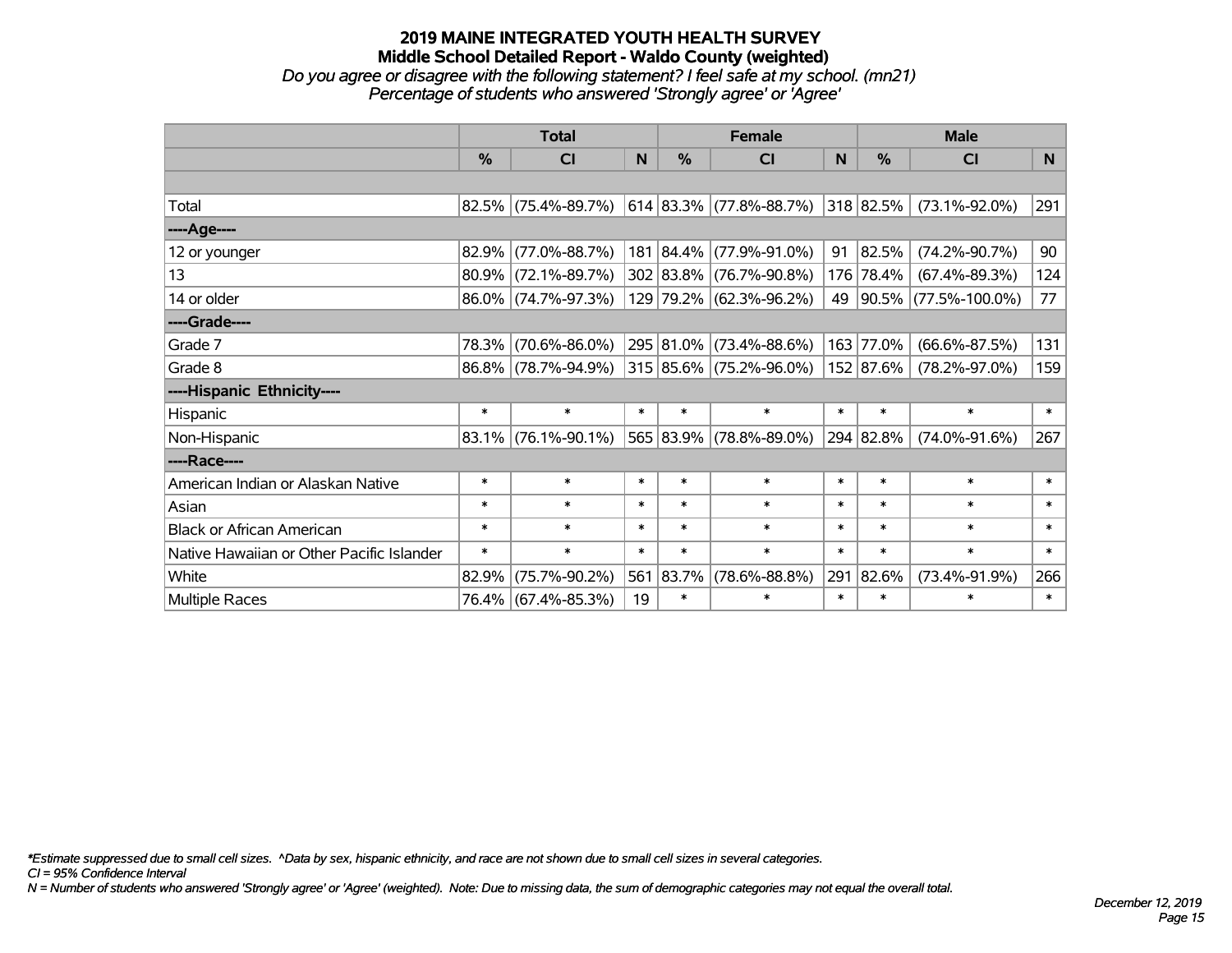#### **2019 MAINE INTEGRATED YOUTH HEALTH SURVEY Middle School Detailed Report - Waldo County (weighted)** *Have you ever been bullied on school property? (mn22) Percentage of students who answered 'Yes'*

|                                           |                              | <b>Total</b>           |        | <b>Female</b> |                             |        |        | <b>Male</b>                  |        |
|-------------------------------------------|------------------------------|------------------------|--------|---------------|-----------------------------|--------|--------|------------------------------|--------|
|                                           | $\frac{0}{2}$                | <b>CI</b>              | N      | $\%$          | <b>CI</b>                   | N      | $\%$   | <b>CI</b>                    | N      |
|                                           |                              |                        |        |               |                             |        |        |                              |        |
| Total                                     |                              | $50.7\%$ (46.8%-54.6%) |        |               | 379 54.7% (49.4%-60.0%)     |        |        | $ 211 45.5\% $ (40.6%-50.4%) | 160    |
| ----Age----                               |                              |                        |        |               |                             |        |        |                              |        |
| 12 or younger                             | 56.1%                        | $(49.7\% - 62.4\%)$    |        |               | 124 55.3% (49.4%-61.1%)     | 61     |        | 56.3% (47.7%-64.9%)          | 62     |
| 13                                        |                              | $50.8\%$ (44.9%-56.7%) |        |               | 189 55.4% (46.4%-64.5%)     |        |        | 116 43.3% (36.0%-50.5%)      | 68     |
| 14 or older                               |                              | 42.2% (38.5%-45.8%)    |        |               | 64 50.3% (36.8%-63.8%)      |        |        | 32 35.7% (29.4%-42.0%)       | 31     |
| ----Grade----                             |                              |                        |        |               |                             |        |        |                              |        |
| Grade 7                                   | 59.2%                        | $(52.9\% - 65.4\%)$    |        | 223 58.9%     | $(51.1\% - 66.8\%)$         |        |        | 120 58.3% (49.4%-67.3%)      | 99     |
| Grade 8                                   |                              | 42.2% (36.9%-47.5%)    |        |               | 155 50.5% (41.8%-59.3%)     | 91     |        | $ 33.5\% $ (23.3%-43.6%)     | 61     |
| ----Hispanic Ethnicity----                |                              |                        |        |               |                             |        |        |                              |        |
| Hispanic                                  | 64.4%                        | $(58.6\% - 70.2\%)$    | 11     | $\ast$        | $\ast$                      | $\ast$ | $\ast$ | $\ast$                       | $\ast$ |
| Non-Hispanic                              |                              | 48.9% (45.1%-52.6%)    |        |               | 335   53.1%   (47.9%-58.3%) |        |        | 188 43.6% (37.4%-49.8%)      | 141    |
| ----Race----                              |                              |                        |        |               |                             |        |        |                              |        |
| American Indian or Alaskan Native         | $\ast$                       | $\ast$                 | $\ast$ | $\ast$        | $\ast$                      | $\ast$ | $\ast$ | $\ast$                       | $\ast$ |
| Asian                                     | $\ast$                       | $\ast$                 | $\ast$ | $\ast$        | $\ast$                      | $\ast$ | $\ast$ | $\ast$                       | $\ast$ |
| <b>Black or African American</b>          | $\ast$                       | $\ast$                 | $\ast$ | $\ast$        | $\ast$                      | $\ast$ | $\ast$ | $\ast$                       | $\ast$ |
| Native Hawaiian or Other Pacific Islander | $\ast$                       | $\ast$                 | $\ast$ | $\ast$        | $\ast$                      | $\ast$ | $\ast$ | $\ast$                       | $\ast$ |
| White                                     | $(45.3\% - 53.7\%)$<br>49.5% |                        | 337    | 52.7%         | $(46.7\% - 58.7\%)$         | 185    | 45.3%  | $(40.0\% - 50.7\%)$          | 146    |
| <b>Multiple Races</b>                     | 73.3% (57.6%-88.9%)          |                        | 18     | $\ast$        | $\ast$                      | $\ast$ | $\ast$ | $\ast$                       | $\ast$ |

*\*Estimate suppressed due to small cell sizes. ^Data by sex, hispanic ethnicity, and race are not shown due to small cell sizes in several categories.*

*CI = 95% Confidence Interval*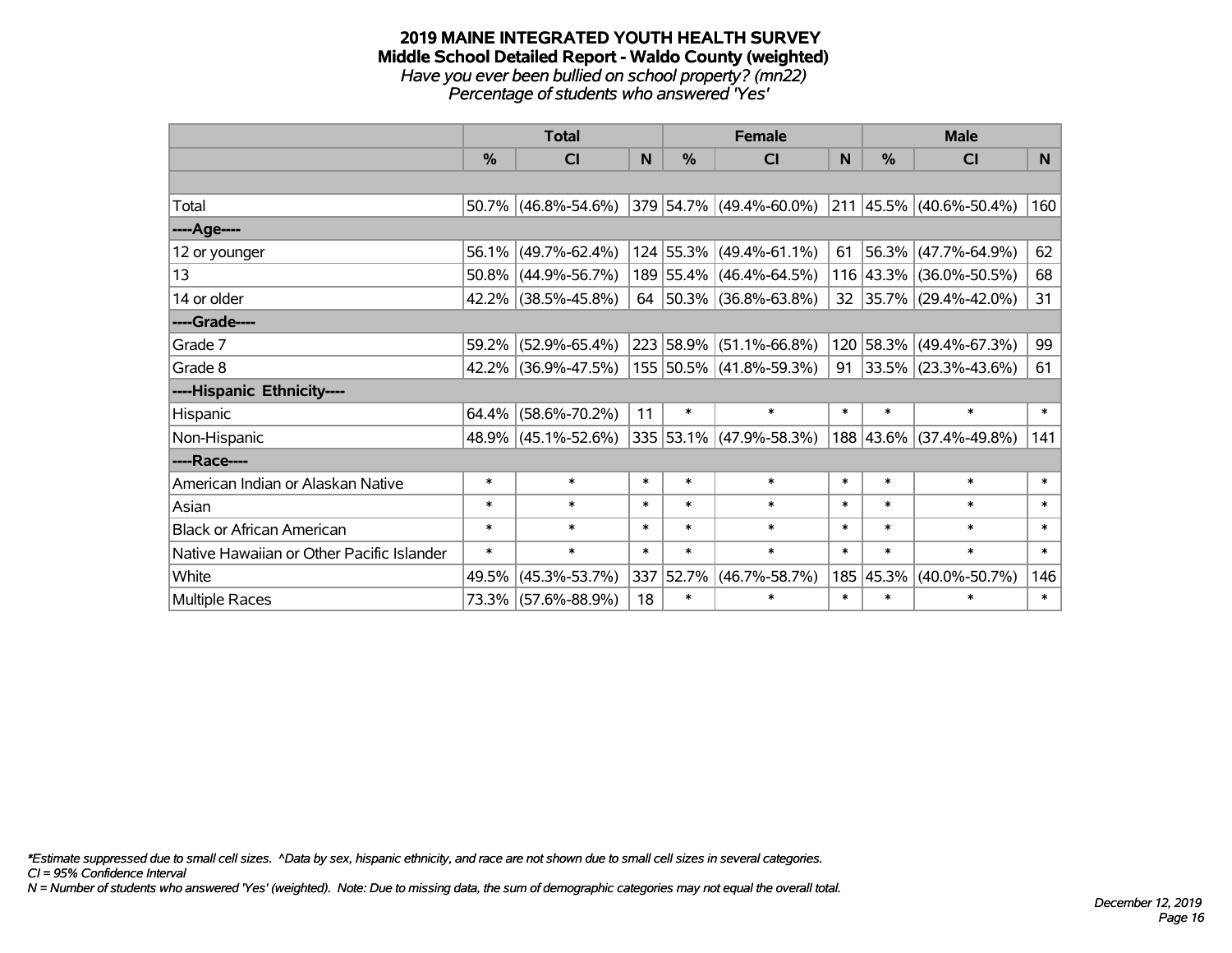*Have you ever felt so sad or hopeless almost every day for two weeks or more in a row that you stopped doing some usual activities? (mn153) Percentage of students who answered 'Yes'*

|                                           | <b>Total</b>                 |                     |        |                            | <b>Female</b>              |        | <b>Male</b> |                         |              |  |
|-------------------------------------------|------------------------------|---------------------|--------|----------------------------|----------------------------|--------|-------------|-------------------------|--------------|--|
|                                           | %                            | <b>CI</b>           | N      | %                          | <b>CI</b>                  | N      | %           | <b>CI</b>               | $\mathsf{N}$ |  |
|                                           |                              |                     |        |                            |                            |        |             |                         |              |  |
| Total                                     |                              | 26.4% (19.6%-33.1%) |        |                            | 198 30.5% (18.2%-42.9%)    |        |             | 118 20.8% (17.6%-24.0%) | 75           |  |
| ----Age----                               |                              |                     |        |                            |                            |        |             |                         |              |  |
| 12 or younger                             | 23.5%                        | $(9.8\% - 37.1\%)$  | 52     | 17.4%                      | $(0.6\% - 34.2\%)$         | 20     |             | 28.1% (19.8%-36.4%)     | 29           |  |
| 13                                        | 28.6%                        | $(16.9\% - 40.3\%)$ |        |                            | 106 34.0% (16.8%-51.2%)    | 71     |             | 20.3% (15.6%-25.0%)     | 32           |  |
| 14 or older                               |                              | 25.7% (18.0%-33.4%) | 40     |                            | $ 44.1\% $ (30.8%-57.4%)   | 27     | $13.6\%$    | $(2.8\% - 24.5\%)$      | 13           |  |
| ----Grade----                             |                              |                     |        |                            |                            |        |             |                         |              |  |
| Grade 7                                   | 27.7%                        | $(13.5\% - 41.9\%)$ |        | 106 27.0%                  | $(8.7\% - 45.4\%)$         | 55     | 26.2%       | $(17.8\% - 34.6\%)$     | 46           |  |
| Grade 8                                   |                              | 25.0% (19.9%-30.1%) | 93     |                            | $34.3\%$ (27.3%-41.4%)     |        | 64   15.7%  | $(7.4\% - 24.0\%)$      | 29           |  |
| ----Hispanic Ethnicity----                |                              |                     |        |                            |                            |        |             |                         |              |  |
| Hispanic                                  | 31.5%                        | $(4.7\% - 58.3\%)$  | 6      | $\ast$                     | $\ast$                     | $\ast$ | $\ast$      | $\ast$                  | $\ast$       |  |
| Non-Hispanic                              |                              | 26.2% (20.0%-32.5%) |        |                            | 184 30.9% (19.2%-42.7%)    |        |             | 112 20.6% (17.3%-23.8%) | 69           |  |
| ----Race----                              |                              |                     |        |                            |                            |        |             |                         |              |  |
| American Indian or Alaskan Native         | 41.4%                        | $(20.2\% - 62.6\%)$ | 6      | $\ast$                     | $\ast$                     | $\ast$ | $\ast$      | $\ast$                  | $\ast$       |  |
| Asian                                     | $\ast$                       | $\ast$              | $\ast$ | $\ast$                     | $\ast$                     | $\ast$ | $\ast$      | $\ast$                  | $\ast$       |  |
| <b>Black or African American</b>          | $\ast$                       | $\ast$              | $\ast$ | $\ast$                     | $\ast$                     | $\ast$ | $\ast$      | $\ast$                  | $\ast$       |  |
| Native Hawaiian or Other Pacific Islander | $\ast$                       | $\ast$<br>$\ast$    |        | $\ast$                     | $\ast$                     | $\ast$ | $\ast$      | $\ast$                  | $\ast$       |  |
| White                                     | $(17.7\% - 33.6\%)$<br>25.7% |                     | 179    | 30.0%                      | $(15.9\% - 44.2\%)$<br>109 |        | 20.4%       | $(16.0\% - 24.7\%)$     | 67           |  |
| <b>Multiple Races</b>                     | 6<br>27.5% (13.5%-41.4%)     |                     |        | $\ast$<br>$\ast$<br>$\ast$ |                            | $\ast$ | $\ast$      | $\ast$                  |              |  |

*\*Estimate suppressed due to small cell sizes. ^Data by sex, hispanic ethnicity, and race are not shown due to small cell sizes in several categories.*

*CI = 95% Confidence Interval*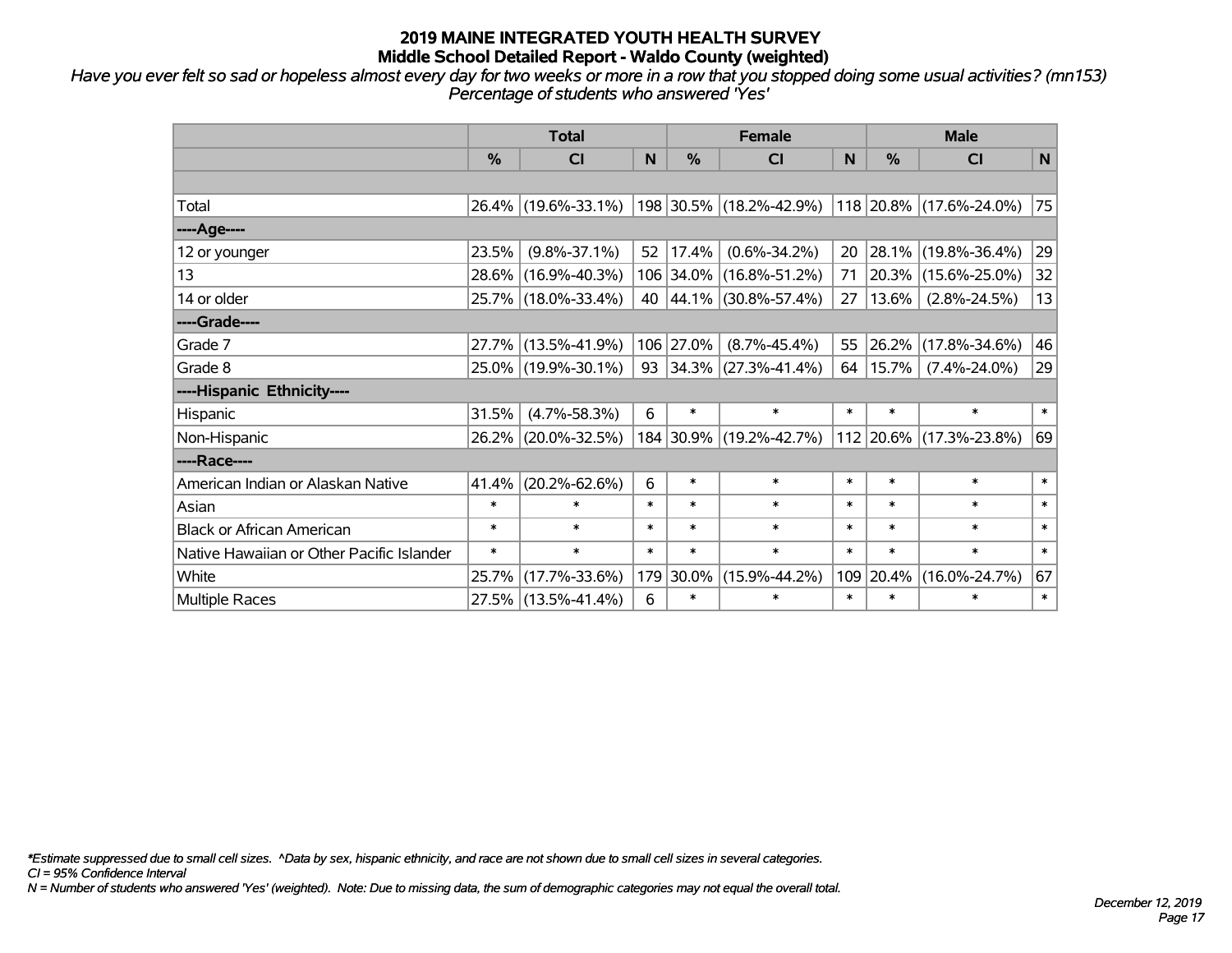*When you have felt sad or hopeless, from whom did you get help? (Select only one response.) (mn154b) Among students who have ever felt sad or hopeless, the percentage of students who answered that they got help from an adult*

|                                           | <b>Total</b>                 |                        |           |                     | <b>Female</b>           |          | <b>Male</b>         |                                 |                |  |
|-------------------------------------------|------------------------------|------------------------|-----------|---------------------|-------------------------|----------|---------------------|---------------------------------|----------------|--|
|                                           | $\frac{0}{0}$                | <b>CI</b>              | N         | $\frac{0}{0}$       | <b>CI</b>               | N        | %                   | <b>CI</b>                       | N              |  |
|                                           |                              |                        |           |                     |                         |          |                     |                                 |                |  |
| Total                                     |                              | 34.6% (30.5%-38.8%)    |           |                     | 151 28.1% (21.6%-34.7%) |          |                     | 68 43.9% (33.7%-54.0%)          | 83             |  |
| ----Age----                               |                              |                        |           |                     |                         |          |                     |                                 |                |  |
| 12 or younger                             | 41.4%                        | $(36.0\% - 46.8\%)$    | 59        |                     | $32.7\%$ (10.3%-55.1%)  |          | 22 51.2%            | $(38.2\% - 64.2\%)$             | 37             |  |
| 13                                        |                              | $32.4\%$ (26.3%-38.4%) | 68        |                     | $22.9\%$ (14.8%-31.0%)  |          | 29 48.7%            | $(35.7\% - 61.6\%)$             | 39             |  |
| 14 or older                               |                              | 28.6% (13.0%-44.2%)    | 23        |                     | 36.2% (18.9%-53.5%)     |          | 16 19.5%            | $(0.0\% - 46.8\%)$              | $\overline{7}$ |  |
| ----Grade----                             |                              |                        |           |                     |                         |          |                     |                                 |                |  |
| Grade 7                                   | 36.0%                        | $(30.5\% - 41.4\%)$    | 84        |                     | 27.4% (11.1%-43.7%)     |          | 33 47.3%            | $(24.4\% - 70.2\%)$             | 51             |  |
| Grade 8                                   |                              | $33.1\%$ (28.9%-37.2%) | 67        |                     | 28.8% (20.4%-37.3%)     |          |                     | $ 35 39.4\%  (31.1\% - 47.8\%)$ | 32             |  |
| ----Hispanic Ethnicity----                |                              |                        |           |                     |                         |          |                     |                                 |                |  |
| Hispanic                                  | $\ast$                       | $\ast$                 | $\ast$    | $\ast$              | $\ast$                  | $\ast$   | $\ast$              | $\ast$                          | $\ast$         |  |
| Non-Hispanic                              |                              | 35.9% (32.4%-39.5%)    |           |                     | 144 28.4% (20.7%-36.0%) |          | 64 46.4%            | $(37.1\% - 55.7\%)$             | 80             |  |
| ----Race----                              |                              |                        |           |                     |                         |          |                     |                                 |                |  |
| American Indian or Alaskan Native         | $\ast$                       | $\ast$                 | $\ast$    | $\ast$              | $\ast$                  | $\ast$   | $\ast$              | $\ast$                          | $\ast$         |  |
| Asian                                     | $\ast$                       | $\ast$                 | $\ast$    | $\ast$              | $\ast$                  | $\ast$   | $\ast$              | $\ast$                          | $\ast$         |  |
| <b>Black or African American</b>          | $\ast$                       | $\ast$                 | $\ast$    | $\ast$              | $\ast$                  | $\ast$   | $\ast$              | $\ast$                          | $\ast$         |  |
| Native Hawaiian or Other Pacific Islander | $\ast$<br>$\ast$<br>$\ast$   |                        |           | $\ast$              | $\ast$                  | $\ast$   | $\ast$              | $\ast$                          | $\ast$         |  |
| White                                     | $(31.9\% - 39.3\%)$<br>35.6% |                        | 143 28.5% | $(21.9\% - 35.2\%)$ |                         | 64 45.3% | $(36.9\% - 53.7\%)$ | 79                              |                |  |
| Multiple Races                            | 7<br>46.5% (28.1%-64.9%)     |                        | $\ast$    | $\ast$<br>$\ast$    |                         | $\ast$   | $\ast$              |                                 |                |  |

*\*Estimate suppressed due to small cell sizes. ^Data by sex, hispanic ethnicity, and race are not shown due to small cell sizes in several categories.*

*CI = 95% Confidence Interval*

*N = Among students who have ever felt sad or hopeless, the number of students who answered that they got help from an adult (weighted). Note: Due to missing data, the sum of demographic categories may not equal the overall total.*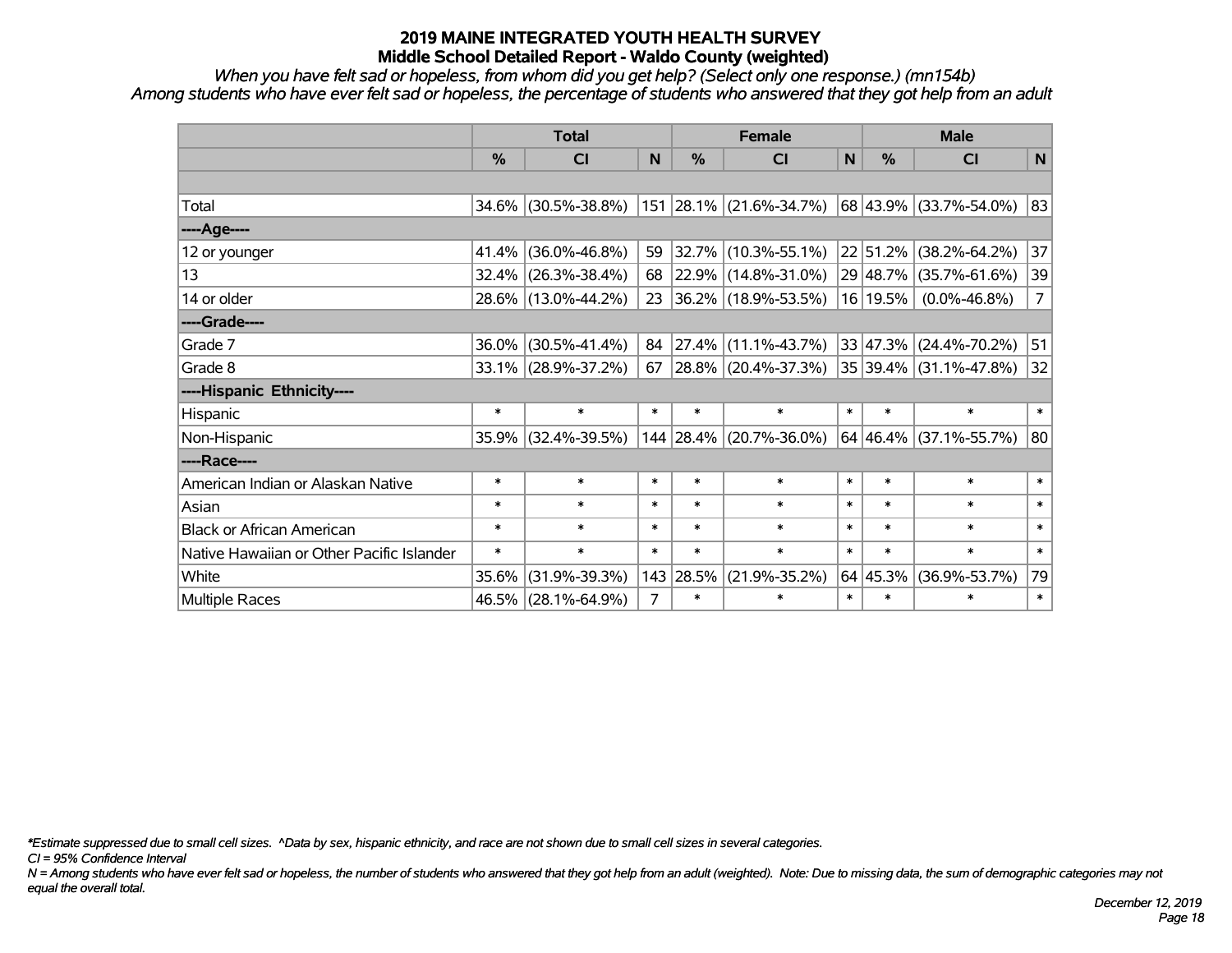*When you have felt sad or hopeless, from whom did you get help? (Select only one response.) (mn154b\_2)*

*Among students who have ever felt sad or hopeless, the percentage of students who answered that they got help from a teacher or other school staff*

|                                           | <b>Total</b> |                   |        | <b>Female</b> |                                                                       | <b>Male</b> |        |                         |              |
|-------------------------------------------|--------------|-------------------|--------|---------------|-----------------------------------------------------------------------|-------------|--------|-------------------------|--------------|
|                                           | %            | <b>CI</b>         | N      | $\frac{9}{6}$ | <b>CI</b>                                                             | N           | %      | <b>CI</b>               | $\mathsf{N}$ |
|                                           |              |                   |        |               |                                                                       |             |        |                         |              |
| Total                                     | $3.8\%$      |                   |        |               | $(1.1\% - 6.5\%)$   17   4.3%   (1.2%-7.3%)   10   3.3%   (0.0%-7.2%) |             |        |                         | 6            |
| ----Age----                               |              |                   |        |               |                                                                       |             |        |                         |              |
| 12 or younger                             | $\ast$       | $\ast$            | $\ast$ | $\ast$        | $\ast$                                                                | $\ast$      | $\ast$ | $\ast$                  | $\ast$       |
| 13                                        | 3.8%         | $(0.0\% - 7.8\%)$ | 8      | $\ast$        | $\ast$                                                                | $\ast$      | $\ast$ | $\ast$                  | $\ast$       |
| 14 or older                               | $\ast$       | $\ast$            | $\ast$ | $\ast$        | $\ast$                                                                | $\ast$      | $\ast$ | $\ast$                  | $\ast$       |
| ----Grade----                             |              |                   |        |               |                                                                       |             |        |                         |              |
| Grade 7                                   | 4.5%         | $(1.6\% - 7.4\%)$ | 11     | $\ast$        | $\ast$                                                                | $\ast$      | $\ast$ | $\ast$                  | $\ast$       |
| Grade 8                                   | $3.0\%$      | $(0.0\% - 6.7\%)$ | 6      | $\ast$        | $\ast$                                                                | $\ast$      | $\ast$ | $\ast$                  | $\ast$       |
| ----Hispanic Ethnicity----                |              |                   |        |               |                                                                       |             |        |                         |              |
| Hispanic                                  | $\ast$       | $\ast$            | $\ast$ | $\ast$        | $\ast$                                                                | $\ast$      | $\ast$ | $\ast$                  | $\ast$       |
| Non-Hispanic                              | $4.1\%$      | $(1.2\% - 7.1\%)$ |        |               | $17 4.6\% $ (1.4%-7.7%)                                               |             |        | $10 3.7\% $ (0.0%-7.9%) | 6            |
| ----Race----                              |              |                   |        |               |                                                                       |             |        |                         |              |
| American Indian or Alaskan Native         | $\ast$       | $\ast$            | $\ast$ | $\ast$        | $\ast$                                                                | $\ast$      | $\ast$ | $\ast$                  | $\ast$       |
| Asian                                     | $\ast$       | $\ast$            | $\ast$ | $\ast$        | $\ast$                                                                | $\ast$      | $\ast$ | $\ast$                  | $\ast$       |
| <b>Black or African American</b>          | $\ast$       | $\ast$            | $\ast$ | $\ast$        | $\ast$                                                                | $\ast$      | $\ast$ | $\ast$                  | $\ast$       |
| Native Hawaiian or Other Pacific Islander | $\ast$       | $\ast$            | $\ast$ | $\ast$        | $\ast$                                                                | $\ast$      | $\ast$ | $\ast$                  | $\ast$       |
| White                                     | 3.3%         | $(0.5\% - 6.2\%)$ | 13     | $\ast$        | $\ast$                                                                | $\ast$      | $\ast$ | $\ast$                  | $\ast$       |
| <b>Multiple Races</b>                     | $\ast$       | $\ast$            | $\ast$ | $\ast$        | $\ast$                                                                | $\ast$      | $\ast$ | $\ast$                  | $\ast$       |

*\*Estimate suppressed due to small cell sizes. ^Data by sex, hispanic ethnicity, and race are not shown due to small cell sizes in several categories.*

*CI = 95% Confidence Interval*

*N = Among students who have ever felt sad or hopeless, the number of students who answered that they got help from a teacher or other school staff (weighted). Note: Due to missing data, the sum of demographic categories may not equal the overall total.*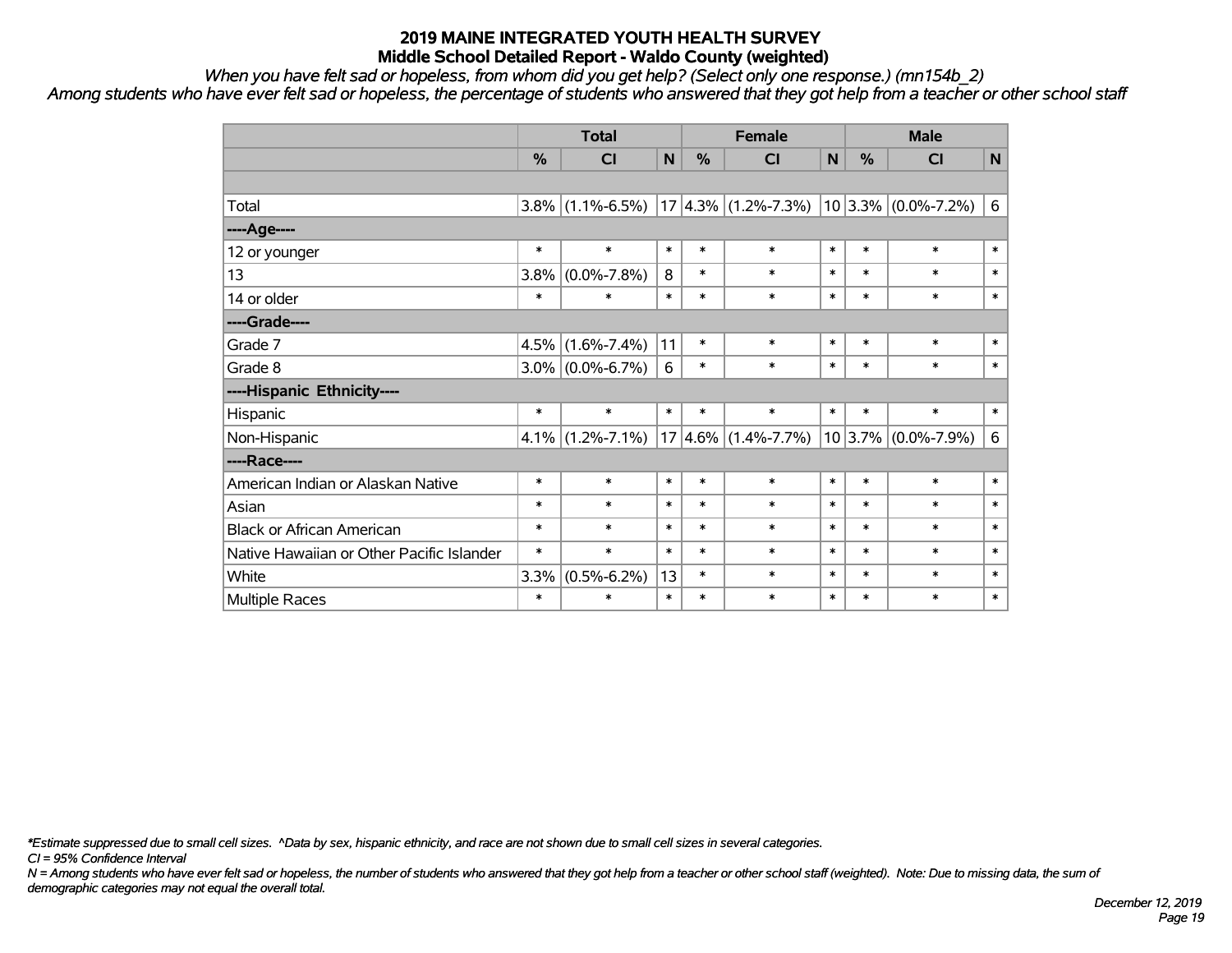#### **2019 MAINE INTEGRATED YOUTH HEALTH SURVEY Middle School Detailed Report - Waldo County (weighted)** *Have you ever seriously thought about killing yourself? (mn25) Percentage of students who answered 'Yes'*

|                                           | <b>Total</b>                 |                        |        | <b>Female</b> | <b>Male</b>              |        |               |                             |              |
|-------------------------------------------|------------------------------|------------------------|--------|---------------|--------------------------|--------|---------------|-----------------------------|--------------|
|                                           | $\frac{0}{0}$                | CI                     | N      | %             | <b>CI</b>                | N      | $\frac{0}{0}$ | <b>CI</b>                   | $\mathsf{N}$ |
|                                           |                              |                        |        |               |                          |        |               |                             |              |
| Total                                     |                              | 19.4% (13.9%-24.9%)    |        |               | 144 23.1% (15.6%-30.7%)  |        |               | $ 88 13.9\% $ (11.0%-16.9%) | 49           |
| ----Age----                               |                              |                        |        |               |                          |        |               |                             |              |
| 12 or younger                             |                              | $16.1\%$ (10.7%-21.4%) | 35     |               | 20.5% (18.3%-22.6%)      |        | 22 10.5%      | $(3.7\% - 17.3\%)$          | 11           |
| 13                                        |                              | 21.7% (13.9%-29.4%)    | 81     |               | 24.3% (14.3%-34.4%)      |        |               | 51   15.6%   (11.9%-19.2%)  | 24           |
| 14 or older                               |                              | 19.0% (12.3%-25.7%)    | 29     |               | $ 24.2\% $ (10.4%-38.1%) |        | 15 15.3%      | $(8.7\% - 21.8\%)$          | 13           |
| ----Grade----                             |                              |                        |        |               |                          |        |               |                             |              |
| Grade 7                                   |                              | 21.3% (13.9%-28.8%)    | 80     | $ 26.5\% $    | $(19.4\% - 33.7\%)$      |        | 53 13.9%      | $(5.3\% - 22.5\%)$          | 23           |
| Grade 8                                   |                              | $17.0\%$ (12.5%-21.4%) | 62     | 18.4%         | $(8.5\% - 28.3\%)$       |        |               | $33 14.1\% $ (11.5%-16.6%)  | 25           |
| ----Hispanic Ethnicity----                |                              |                        |        |               |                          |        |               |                             |              |
| Hispanic                                  | $\ast$                       | $\ast$                 | $\ast$ | $\ast$        | $\ast$                   | $\ast$ | $\ast$        | $\ast$                      | $*1$         |
| Non-Hispanic                              |                              | 18.2% (12.8%-23.5%)    |        |               | 123 21.4% (12.7%-30.1%)  |        |               | 75 13.5% (11.2%-15.8%)      | 43           |
| ----Race----                              |                              |                        |        |               |                          |        |               |                             |              |
| American Indian or Alaskan Native         | $\ast$                       | $\ast$                 | $\ast$ | $\ast$        | $\ast$                   | $\ast$ | $\ast$        | $\ast$                      | $\ast$       |
| Asian                                     | $\ast$                       | $\ast$                 | $\ast$ | $\ast$        | $\ast$                   | $\ast$ | $\ast$        | $\ast$                      | $\ast$       |
| <b>Black or African American</b>          | $\ast$                       | $\ast$                 | $\ast$ | $\ast$        | $\ast$                   | $\ast$ | $\ast$        | $\ast$                      | $\ast$       |
| Native Hawaiian or Other Pacific Islander | $\ast$                       | $\ast$                 | $\ast$ | $\ast$        | $\ast$                   | $\ast$ | $\ast$        | $\ast$                      | $\ast$       |
| White                                     | $(12.7\% - 24.9\%)$<br>18.8% |                        |        | 127 21.8%     | $(12.9\% - 30.7\%)$      | 76     | 14.4%         | $(11.0\% - 17.8\%)$         | 46           |
| Multiple Races                            | 24.5% (16.9%-32.1%)          |                        | 6      | $\ast$        | $\ast$                   | $\ast$ | $\ast$        | $\ast$                      | $\ast$       |

*\*Estimate suppressed due to small cell sizes. ^Data by sex, hispanic ethnicity, and race are not shown due to small cell sizes in several categories.*

*CI = 95% Confidence Interval*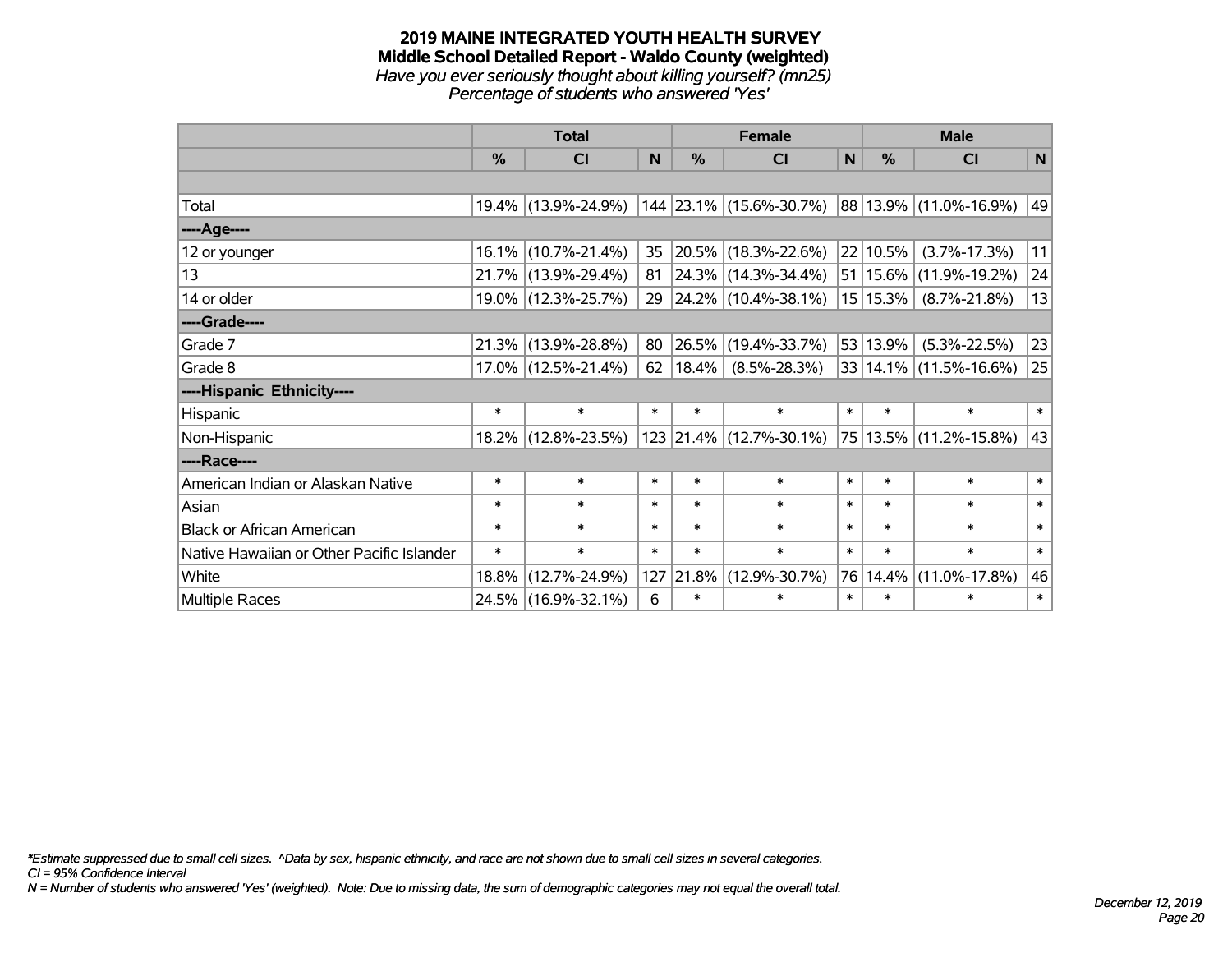*Have you ever done something to purposely hurt yourself without wanting to die, such as cutting or burning yourself on purpose? (mn28) Percentage of students who answered 'Yes'*

|                                           | <b>Total</b>                             |                        |                  | <b>Female</b> |                           |             | <b>Male</b> |                       |             |  |
|-------------------------------------------|------------------------------------------|------------------------|------------------|---------------|---------------------------|-------------|-------------|-----------------------|-------------|--|
|                                           | %                                        | <b>CI</b>              | N                | $\frac{0}{0}$ | <b>CI</b>                 | $\mathbf N$ | %           | <b>CI</b>             | $\mathbf N$ |  |
|                                           |                                          |                        |                  |               |                           |             |             |                       |             |  |
| Total                                     |                                          | 18.8% (13.3%-24.3%)    |                  |               | 140 25.3% (15.8%-34.9%)   |             |             | 97 11.4% (4.2%-18.5%) | 41          |  |
| ----Age----                               |                                          |                        |                  |               |                           |             |             |                       |             |  |
| 12 or younger                             | 13.4%                                    | $(8.4\% - 18.4\%)$     | 29               | 14.1%         | $(1.0\% - 27.1\%)$        |             |             | 15 13.1% (0.0%-36.0%) | 13          |  |
| 13                                        |                                          | $21.0\%$ (11.1%-31.0%) | 78               |               | $ 25.6\% $ (15.5%-35.6%)  |             |             | 53 13.8% (2.5%-25.2%) | 22          |  |
| 14 or older                               | 19.3% (13.3%-25.3%)<br>$\ast$<br>31<br>* |                        | $\ast$           | $\ast$        | $\ast$                    | $\ast$      |             |                       |             |  |
| ----Grade----                             |                                          |                        |                  |               |                           |             |             |                       |             |  |
| Grade 7                                   | 18.1%                                    | $(14.5\% - 21.6\%)$    | 68               |               | 22.8% (10.0%-35.6%)       |             |             | 45 11.7% (0.0%-28.8%) | 20          |  |
| Grade 8                                   |                                          | 19.5% (10.5%-28.5%)    | 72               |               | $ 28.0\% $ (18.5%-37.6%)  |             |             | 52 11.0% (0.8%-21.3%) | 21          |  |
| ----Hispanic Ethnicity----                |                                          |                        |                  |               |                           |             |             |                       |             |  |
| Hispanic                                  | 48.3%                                    | $(23.1\% - 73.5\%)$    | 9                | $\ast$        | $\ast$                    | $\ast$      | $\ast$      | $\ast$                | $\ast$      |  |
| Non-Hispanic                              |                                          | 17.6% (12.6%-22.6%)    |                  |               | 122 24.9% (14.8%-35.0%)   | 89          | 9.1%        | $(3.1\% - 15.1\%)$    | 30          |  |
| ----Race----                              |                                          |                        |                  |               |                           |             |             |                       |             |  |
| American Indian or Alaskan Native         | $\ast$                                   | $\ast$                 | $\ast$           | $\ast$        | $\ast$                    | $\ast$      | $\ast$      | $\ast$                | $\ast$      |  |
| Asian                                     | $\ast$                                   | $\ast$                 | $\ast$           | $\ast$        | $\ast$                    | $\ast$      | $\ast$      | $\ast$                | $\ast$      |  |
| <b>Black or African American</b>          | $\ast$                                   | $\ast$                 | $\ast$           | $\ast$        | $\ast$                    | $\ast$      | $\ast$      | $\ast$                | $\ast$      |  |
| Native Hawaiian or Other Pacific Islander | $\ast$                                   | $\ast$                 | $\ast$<br>$\ast$ |               | $\ast$                    | $\ast$      | $\ast$      | $\ast$                | $\ast$      |  |
| White                                     | 19.2%                                    | $(12.2\% - 26.2\%)$    | 133              | 25.0%         | $(13.9\% - 36.1\%)$<br>90 |             | 12.3%       | $(4.3\% - 20.2\%)$    | 41          |  |
| <b>Multiple Races</b>                     | $\ast$                                   | $\ast$                 | $\ast$           | $\ast$        | $\ast$                    | $\ast$      | $\ast$      | $\ast$                | $\ast$      |  |

*\*Estimate suppressed due to small cell sizes. ^Data by sex, hispanic ethnicity, and race are not shown due to small cell sizes in several categories.*

*CI = 95% Confidence Interval*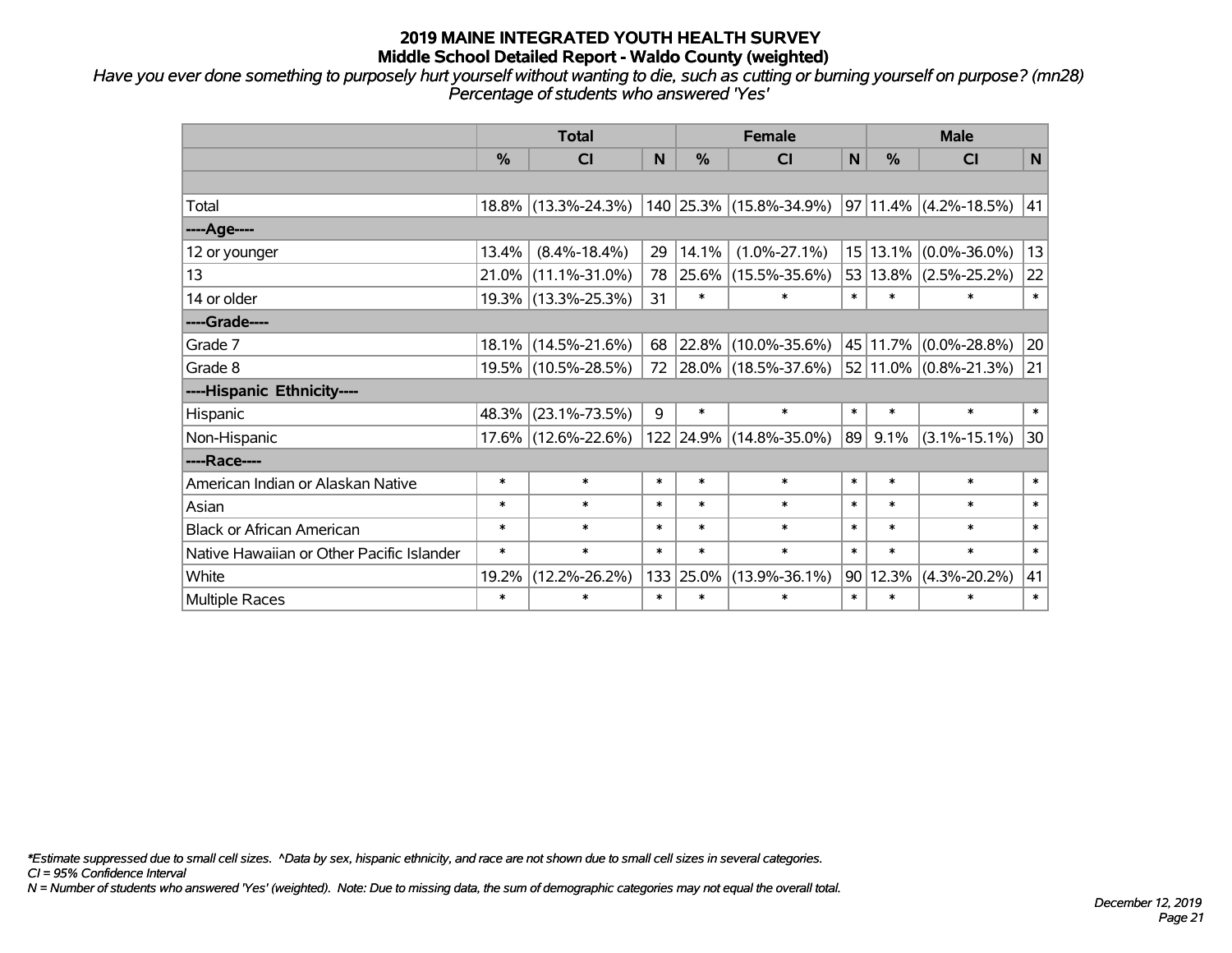#### **2019 MAINE INTEGRATED YOUTH HEALTH SURVEY Middle School Detailed Report - Waldo County (weighted)** *During the past 30 days, on how many days did you smoke cigarettes? (mn29)*

*Percentage of students who answered at least 1 day*

|                                           |               | <b>Total</b>      |        |        | <b>Female</b> |        | <b>Male</b> |        |        |
|-------------------------------------------|---------------|-------------------|--------|--------|---------------|--------|-------------|--------|--------|
|                                           | $\frac{0}{2}$ | <b>CI</b>         | N      | %      | CI N          |        | %           | CI N   |        |
|                                           |               |                   |        |        |               |        |             |        |        |
| Total                                     | 1.8%          | $(0.0\% - 4.1\%)$ | 14     | $\ast$ | $\ast$        | *      | $\ast$      | $\ast$ | $\ast$ |
| ----Age----                               |               |                   |        |        |               |        |             |        |        |
| 12 or younger                             | $\ast$        | $\ast$            | $\ast$ | $\ast$ | $\ast$        | $\ast$ | $\ast$      | $\ast$ | *      |
| 13                                        | 2.5%          | $(0.0\% - 6.1\%)$ | 10     | $\ast$ | $\ast$        | $\ast$ | $\ast$      | $\ast$ | $\ast$ |
| 14 or older                               | $\ast$        | $\ast$            | $\ast$ | $\ast$ | $\ast$        | $\ast$ | $\ast$      | $\ast$ | $\ast$ |
| ----Grade----                             |               |                   |        |        |               |        |             |        |        |
| Grade 7                                   | 2.3%          | $(0.0\% - 5.0\%)$ | 9      | $\ast$ | $\ast$        | $\ast$ | $\ast$      | $\ast$ | $\ast$ |
| Grade 8                                   | $\ast$        | $\ast$            | $\ast$ | $\ast$ | $\ast$        | $\ast$ | *           | $\ast$ | $\ast$ |
| ----Hispanic Ethnicity----                |               |                   |        |        |               |        |             |        |        |
| Hispanic                                  | $\ast$        | $\ast$            | $\ast$ | $\ast$ | $\ast$        | $\ast$ | $\ast$      | $\ast$ | $\ast$ |
| Non-Hispanic                              | 1.7%          | $(0.0\% - 3.7\%)$ | 12     | $\ast$ | $\ast$        | $\ast$ | $\ast$      | $\ast$ | $\ast$ |
| ----Race----                              |               |                   |        |        |               |        |             |        |        |
| American Indian or Alaskan Native         | $\ast$        | $\ast$            | $\ast$ | $\ast$ | *             | $\ast$ | *           | $\ast$ | $\ast$ |
| Asian                                     | $\ast$        | $\ast$            | $\ast$ | $\ast$ | $\ast$        | *      | $\ast$      | $\ast$ | $\ast$ |
| <b>Black or African American</b>          | $\ast$        | $\ast$            | $\ast$ | $\ast$ | $\ast$        | *      | $\ast$      | *      | $\ast$ |
| Native Hawaiian or Other Pacific Islander | *             | $\ast$            | $\ast$ | $\ast$ | $\ast$        | $\ast$ | $\ast$      | $\ast$ | $\ast$ |
| White                                     | 1.6%          | $(0.0\% - 3.6\%)$ | 11     | $\ast$ | $\ast$        | *      | $\ast$      | *      | *      |
| <b>Multiple Races</b>                     | $\ast$        | $\ast$            | $\ast$ | $\ast$ | $\ast$        | $\ast$ | *           | $\ast$ | *      |

*\*Estimate suppressed due to small cell sizes. ^Data by sex, hispanic ethnicity, and race are not shown due to small cell sizes in several categories.*

*CI = 95% Confidence Interval*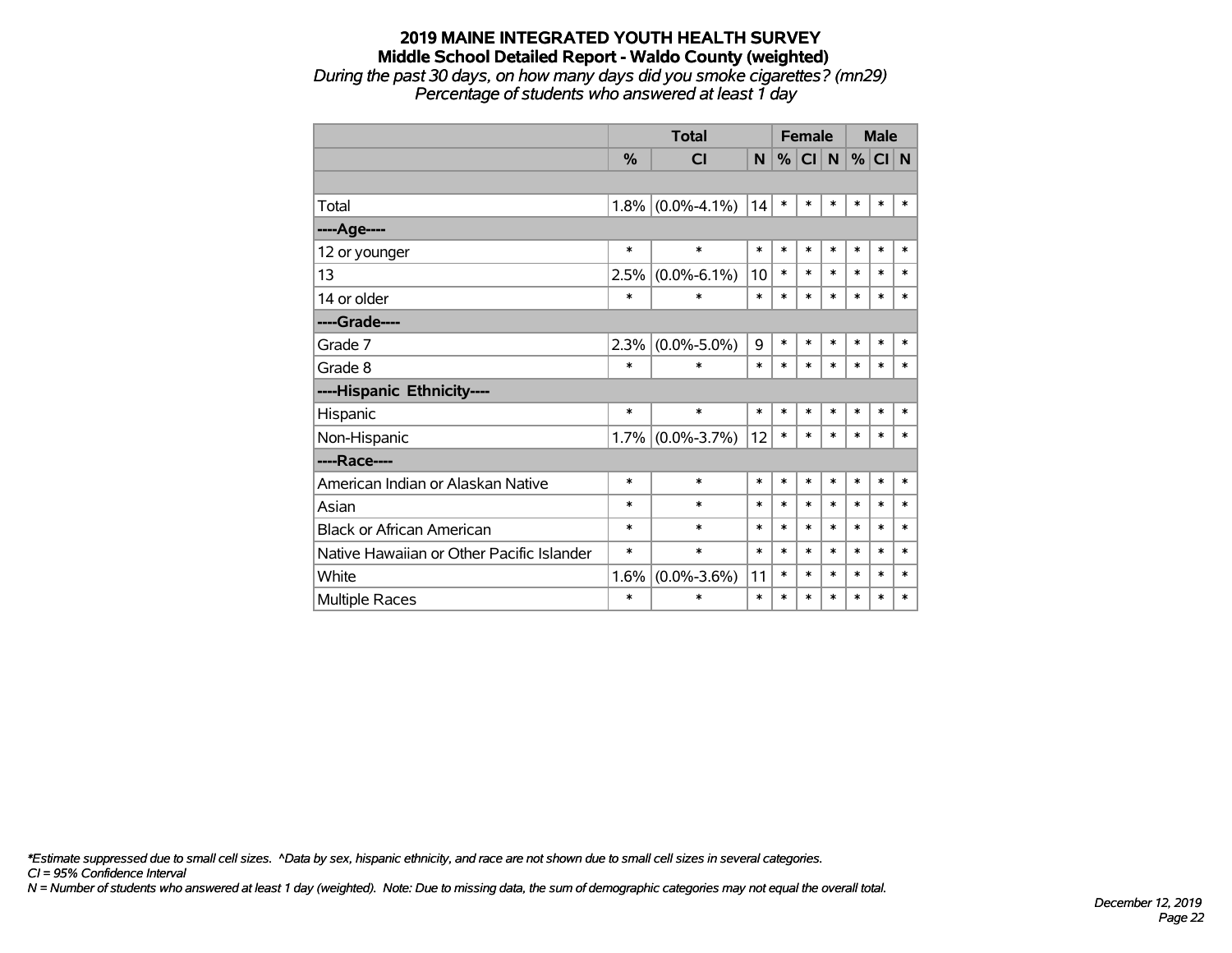#### *How old were you when you smoked a whole cigarette for the first time? (mn32)*

*Among students who have smoked a whole cigarette, the percentage of students who answered before age 11*

|                                           |        | <b>Total</b>        |        |        | <b>Female</b> |        | <b>Male</b> |        |        |
|-------------------------------------------|--------|---------------------|--------|--------|---------------|--------|-------------|--------|--------|
|                                           | %      | <b>CI</b>           | N      | %      | <b>CI</b>     | N      | $\%$        | CI N   |        |
|                                           |        |                     |        |        |               |        |             |        |        |
| Total                                     |        | 56.1% (41.4%-70.7%) | 21     | $\ast$ | $\ast$        | $\ast$ | $\ast$      | $\ast$ | $\ast$ |
| ----Age----                               |        |                     |        |        |               |        |             |        |        |
| 12 or younger                             | $\ast$ | $\ast$              | $\ast$ | *      | $\ast$        | $\ast$ | $\ast$      | $\ast$ | ∗      |
| 13                                        | 48.5%  | $(24.7\% - 72.3\%)$ | 10     | $\ast$ | $\ast$        | $\ast$ | $\ast$      | $\ast$ | $\ast$ |
| 14 or older                               | $\ast$ | $\ast$              | $\ast$ | $\ast$ | $\ast$        | $\ast$ | $\ast$      | $\ast$ | $\ast$ |
| ----Grade----                             |        |                     |        |        |               |        |             |        |        |
| Grade 7                                   | 67.1%  | $(41.4\% - 92.9\%)$ | 15     | $\ast$ | $\ast$        | $\ast$ | $\ast$      | $\ast$ | *      |
| Grade 8                                   | ∗      | $\ast$              | $\ast$ | $\ast$ | $\ast$        | $\ast$ | $\ast$      | $\ast$ | $\ast$ |
| ----Hispanic Ethnicity----                |        |                     |        |        |               |        |             |        |        |
| Hispanic                                  | $\ast$ | $\ast$              | $\ast$ | $\ast$ | $\ast$        | $\ast$ | $\ast$      | $\ast$ | $\ast$ |
| Non-Hispanic                              | 44.2%  | $(34.3\% - 54.1\%)$ | 13     | $\ast$ | $\ast$        | $\ast$ | $\ast$      | $\ast$ | $\ast$ |
| ----Race----                              |        |                     |        |        |               |        |             |        |        |
| American Indian or Alaskan Native         | $\ast$ | $\ast$              | $\ast$ | $\ast$ | $\ast$        | $\ast$ | $\ast$      | $\ast$ | $\ast$ |
| Asian                                     | $\ast$ | $\ast$              | $\ast$ | $\ast$ | $\ast$        | $\ast$ | $\ast$      | $\ast$ | $\ast$ |
| <b>Black or African American</b>          | ∗      | $\ast$              | $\ast$ | $\ast$ | $\ast$        | $\ast$ | $\ast$      | $\ast$ | $\ast$ |
| Native Hawaiian or Other Pacific Islander | $\ast$ | $\ast$              | $\ast$ | $\ast$ | $\ast$        | $\ast$ | $\ast$      | $\ast$ | $\ast$ |
| White                                     | 49.1%  | $(40.3\% - 57.9\%)$ | 15     | $\ast$ | $\ast$        | $\ast$ | $\ast$      | $\ast$ | $\ast$ |
| <b>Multiple Races</b>                     | $\ast$ | ∗                   | $\ast$ | $\ast$ | $\ast$        | $\ast$ | $\ast$      | $\ast$ | $\ast$ |

*\*Estimate suppressed due to small cell sizes. ^Data by sex, hispanic ethnicity, and race are not shown due to small cell sizes in several categories.*

*CI = 95% Confidence Interval*

*N = Among students who have smoked a whole cigarette, the number of students who answered before age 11 (weighted). Note: Due to missing data, the sum of demographic categories may not equal the overall total.*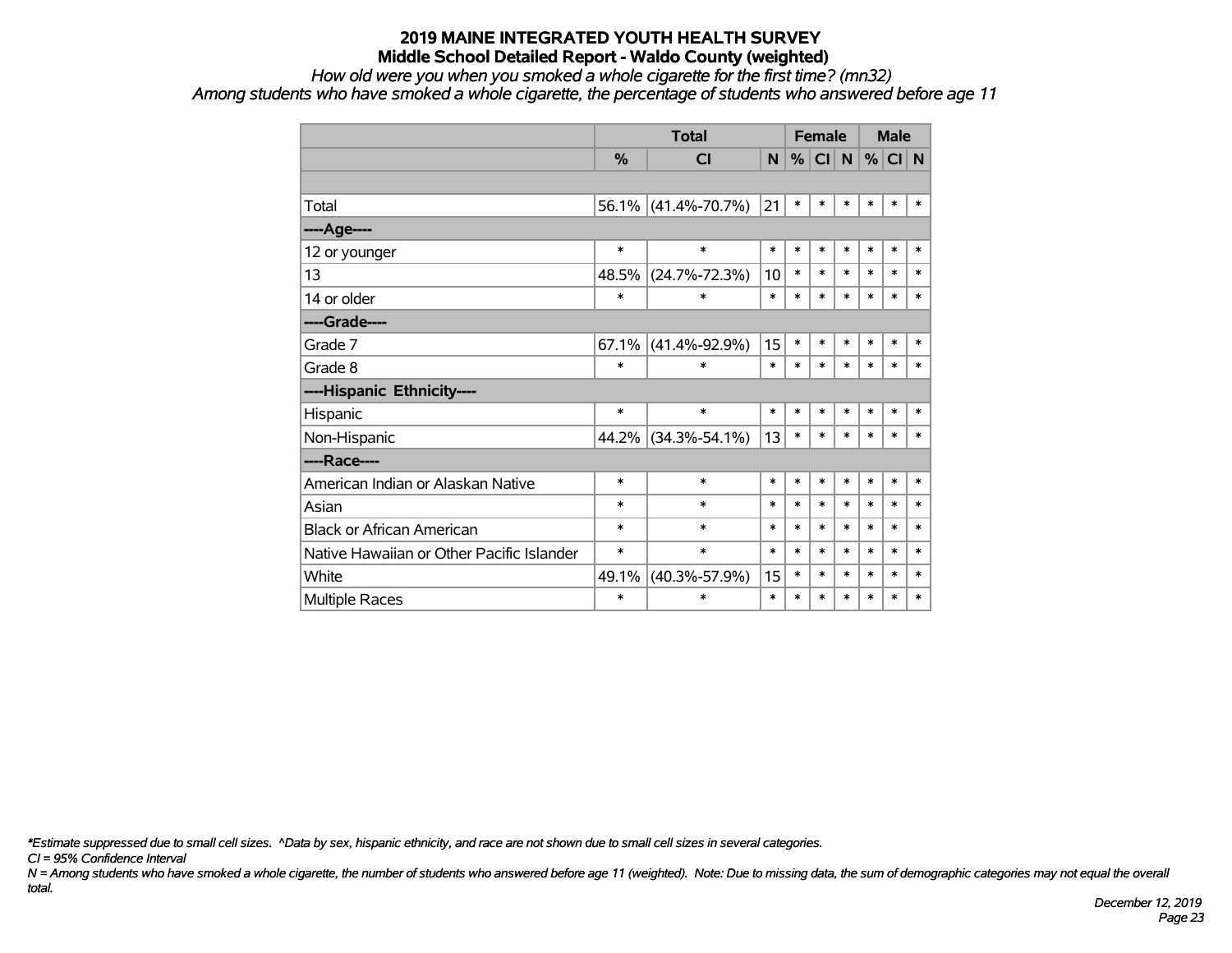#### **2019 MAINE INTEGRATED YOUTH HEALTH SURVEY Middle School Detailed Report - Waldo County (weighted)** *How old were you when you smoked a whole cigarette for the first time? (mn32\_2)*

*Percentage of students who answered before age 11*

|                                           |               | <b>Total</b>      | <b>Female</b> |        |        |        |        | <b>Male</b> |             |
|-------------------------------------------|---------------|-------------------|---------------|--------|--------|--------|--------|-------------|-------------|
|                                           | $\frac{9}{6}$ | CI                | N             | %      | CI N   |        | %      | CI          | $\mathbf N$ |
|                                           |               |                   |               |        |        |        |        |             |             |
| Total                                     | 2.8%          | $(1.9\% - 3.8\%)$ | 21            | $\ast$ | $\ast$ | $\ast$ | $\ast$ | $\ast$      | $\ast$      |
| ---- Age----                              |               |                   |               |        |        |        |        |             |             |
| 12 or younger                             | $\ast$        | $\ast$            | $\ast$        | $\ast$ | $\ast$ | $\ast$ | $\ast$ | $\ast$      | $\ast$      |
| 13                                        | 2.8%          | $(1.2\% - 4.3\%)$ | 10            | $\ast$ | $\ast$ | $\ast$ | $\ast$ | $\ast$      | $\ast$      |
| 14 or older                               | 4.2%          | $(1.3\% - 7.1\%)$ | 6             | $\ast$ | $\ast$ | $\ast$ | $\ast$ | $\ast$      | $\ast$      |
| ----Grade----                             |               |                   |               |        |        |        |        |             |             |
| Grade 7                                   | 4.1%          | $(2.4\% - 5.7\%)$ | 15            | $\ast$ | $\ast$ | *      | *      | $\ast$      | $\ast$      |
| Grade 8                                   | $\ast$        | $\ast$            | $\ast$        | $\ast$ | $\ast$ | $\ast$ | $\ast$ | $\ast$      | *           |
| ----Hispanic Ethnicity----                |               |                   |               |        |        |        |        |             |             |
| Hispanic                                  | *             | $\ast$            | $\ast$        | $\ast$ | $\ast$ | *      | $\ast$ | $\ast$      | $\ast$      |
| Non-Hispanic                              | 1.9%          | $(0.8\% - 3.0\%)$ | 13            | $\ast$ | $\ast$ | $\ast$ | *      | $\ast$      | $\ast$      |
| ----Race----                              |               |                   |               |        |        |        |        |             |             |
| American Indian or Alaskan Native         | $\ast$        | $\ast$            | $\ast$        | $\ast$ | $\ast$ | $\ast$ | $\ast$ | $\ast$      | $\ast$      |
| Asian                                     | *             | $\ast$            | $\ast$        | $\ast$ | $\ast$ | $\ast$ | $\ast$ | $\ast$      | $\ast$      |
| <b>Black or African American</b>          | $\ast$        | $\ast$            | $\ast$        | $\ast$ | $\ast$ | $\ast$ | $\ast$ | $\ast$      | $\ast$      |
| Native Hawaiian or Other Pacific Islander | *             | $\ast$            | $\ast$        | $\ast$ | $\ast$ | *      | $\ast$ | $\ast$      | $\ast$      |
| White                                     | 2.2%          | $(0.9\% - 3.4\%)$ | 15            | $\ast$ | $\ast$ | *      | $\ast$ | *           | *           |
| <b>Multiple Races</b>                     | $\ast$        | $\ast$            | $\ast$        | $\ast$ | $\ast$ | $\ast$ | *      | $\ast$      | *           |

*\*Estimate suppressed due to small cell sizes. ^Data by sex, hispanic ethnicity, and race are not shown due to small cell sizes in several categories.*

*CI = 95% Confidence Interval*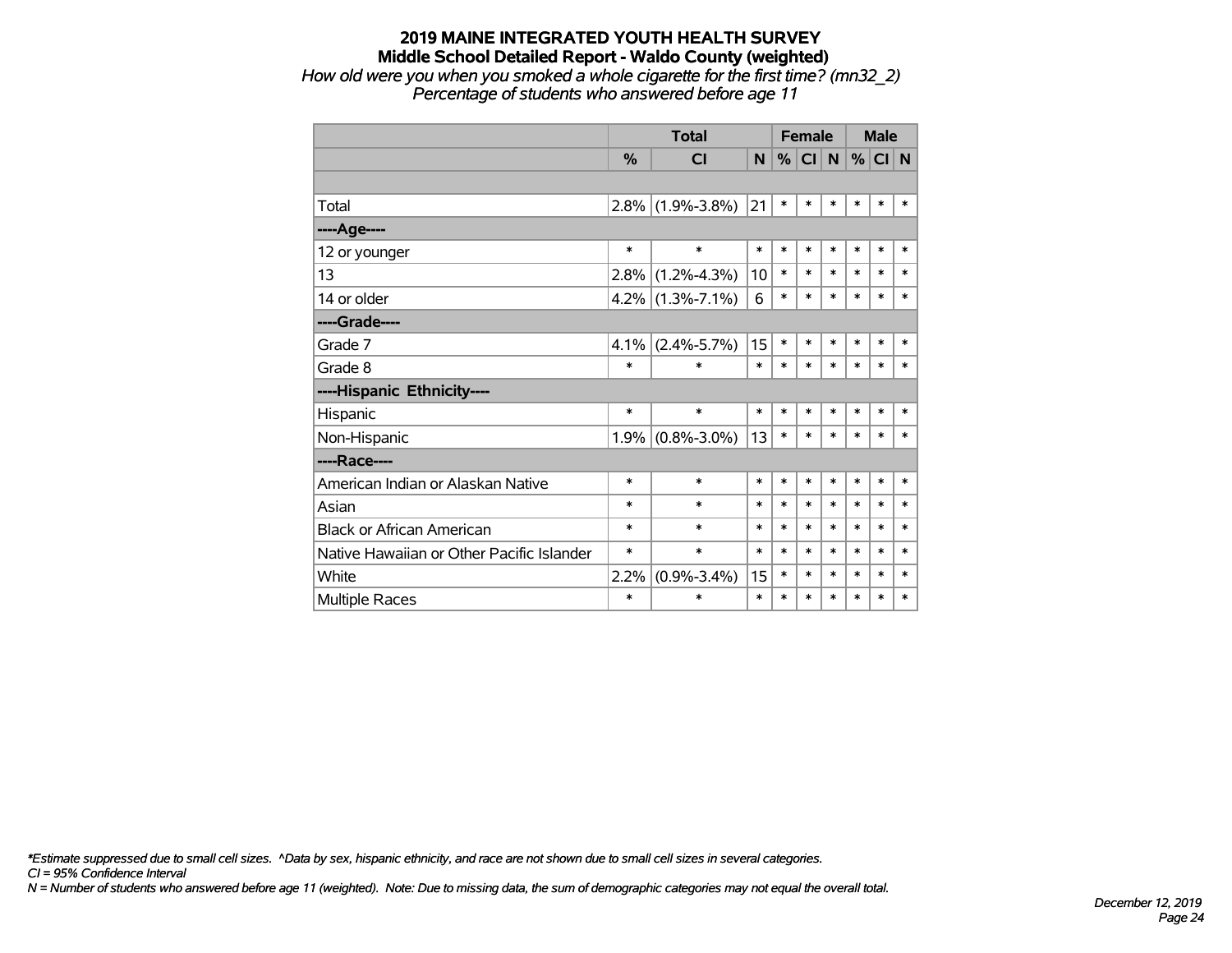*During the past 30 days, on how many days did you use chewing tobacco, snuff, dip, snus, or dissolvable tobacco products, such as Copenhagen, Grizzly, Skoal, or Camel Snus? (Do not count any electronic vapor products.) (mn181a) Percentage of students who answered at least 1 day*

|                                           | <b>Total</b>                                        |                     |              |        | <b>Female</b>           |        | <b>Male</b> |                        |              |  |
|-------------------------------------------|-----------------------------------------------------|---------------------|--------------|--------|-------------------------|--------|-------------|------------------------|--------------|--|
|                                           | %                                                   | CI                  | $\mathsf{N}$ | %      | CI                      | N      | %           | C <sub>l</sub>         | $\mathsf{N}$ |  |
|                                           |                                                     |                     |              |        |                         |        |             |                        |              |  |
| Total                                     | 2.2%                                                | $(0.8\% - 3.5\%)$   |              |        | $17 1.7\% $ (0.6%-2.9%) |        |             | $7 2.4\% $ (0.6%-4.1%) | 9            |  |
| ---- Age----                              |                                                     |                     |              |        |                         |        |             |                        |              |  |
| 12 or younger                             | $\ast$                                              | $\ast$              | $\ast$       | $\ast$ | $\ast$                  | $\ast$ | $\ast$      | $\ast$                 | $\ast$       |  |
| 13                                        | $\ast$<br>$(0.9\% - 4.9\%)$<br>11<br>$\ast$<br>2.9% |                     | $\ast$       | $\ast$ | $\ast$                  | $\ast$ |             |                        |              |  |
| 14 or older                               | $\ast$<br>$\ast$<br>$\ast$<br>$\ast$                |                     | $\ast$       | $\ast$ | $\ast$                  | $\ast$ | $\ast$      |                        |              |  |
| ----Grade----                             |                                                     |                     |              |        |                         |        |             |                        |              |  |
| Grade 7                                   | 2.7%                                                | $(0.2\% - 5.2\%)$   | 10           | $\ast$ | $\ast$                  | $\ast$ | $\ast$      | $\ast$                 | $\ast$       |  |
| Grade 8                                   |                                                     | $1.7\%$ (0.7%-2.6%) | 6            | $\ast$ | $\ast$                  | $\ast$ | $\ast$      | $\ast$                 | $\ast$       |  |
| ----Hispanic Ethnicity----                |                                                     |                     |              |        |                         |        |             |                        |              |  |
| Hispanic                                  | $\ast$                                              | $\ast$              | $\ast$       | $\ast$ | $\ast$                  | $\ast$ | $\ast$      | $\ast$                 | $\ast$       |  |
| Non-Hispanic                              | 2.1%                                                | $(1.0\% - 3.2\%)$   | 15           | $\ast$ | $\ast$                  | $\ast$ | $\ast$      | $\ast$                 | $\ast$       |  |
| ----Race----                              |                                                     |                     |              |        |                         |        |             |                        |              |  |
| American Indian or Alaskan Native         | $\ast$                                              | $\ast$              | $\ast$       | $\ast$ | $\ast$                  | $\ast$ | $\ast$      | $\ast$                 | $\ast$       |  |
| Asian                                     | $\ast$                                              | $\ast$              | $\ast$       | $\ast$ | $\ast$                  | $\ast$ | $\ast$      | $\ast$                 | $\ast$       |  |
| <b>Black or African American</b>          | $\ast$                                              | $\ast$              | $\ast$       | $\ast$ | $\ast$                  | $\ast$ | $\ast$      | $\ast$                 | $\ast$       |  |
| Native Hawaiian or Other Pacific Islander | $\ast$                                              | $\ast$<br>$\ast$    |              | $\ast$ | $\ast$                  | $\ast$ | $\ast$      | $\ast$                 | $\ast$       |  |
| White                                     | 2.0%                                                | $(1.0\% - 3.1\%)$   | 14           |        | $\ast$                  | $\ast$ | $\ast$      | $\ast$                 | $\ast$       |  |
| <b>Multiple Races</b>                     | $\ast$                                              | $\ast$              | $\ast$       |        | $\ast$                  | $\ast$ | $\ast$      | $\ast$                 | $\ast$       |  |

*\*Estimate suppressed due to small cell sizes. ^Data by sex, hispanic ethnicity, and race are not shown due to small cell sizes in several categories.*

*CI = 95% Confidence Interval*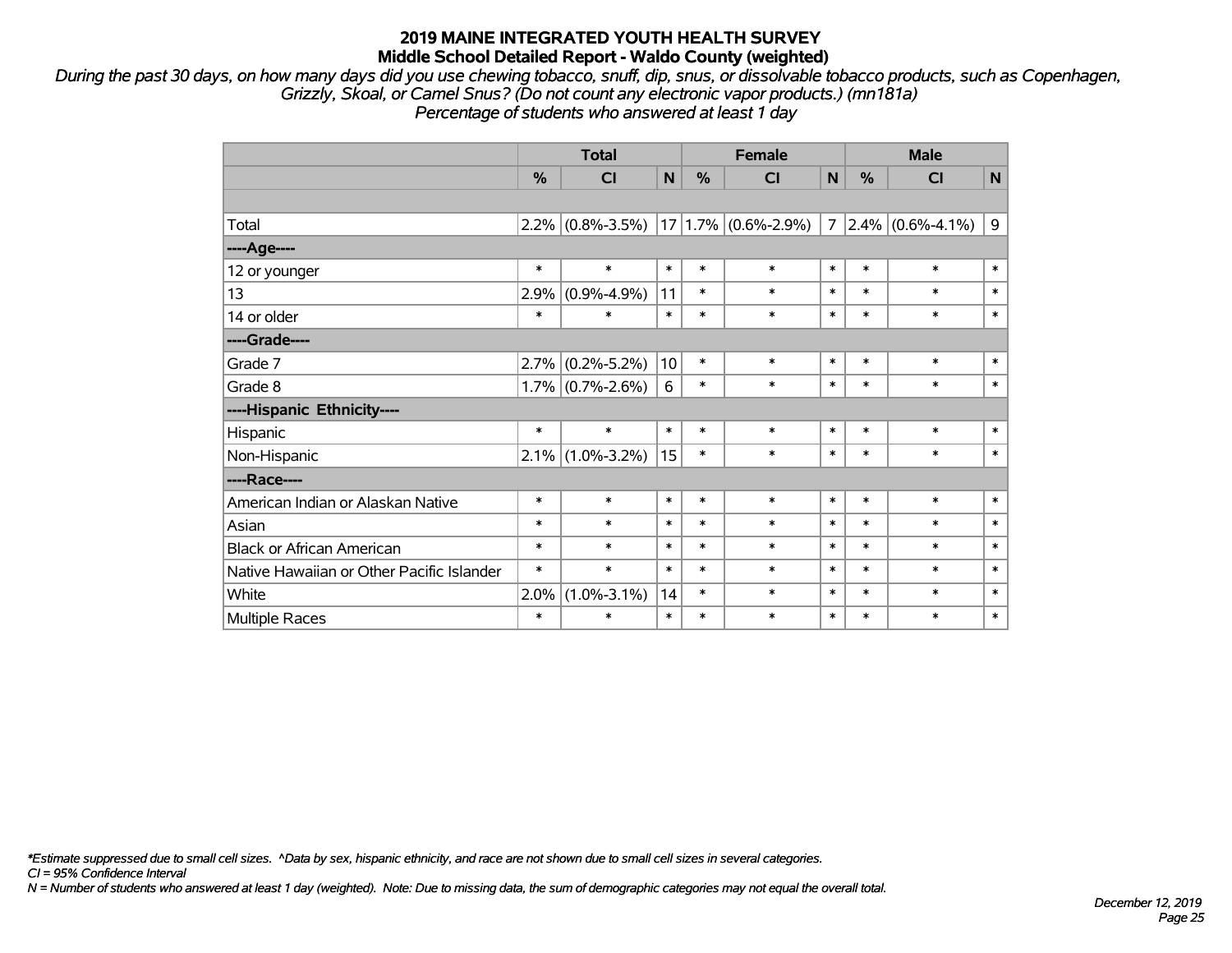*During the past 30 days, on how many days did you smoke cigars, cigarillos, or little cigars? (mn30) Percentage of students who answered at least 1 day*

|                                           | <b>Total</b>  |                                                   |        |               | <b>Female</b> |        |        | <b>Male</b>         |                |  |  |
|-------------------------------------------|---------------|---------------------------------------------------|--------|---------------|---------------|--------|--------|---------------------|----------------|--|--|
|                                           | $\frac{0}{0}$ | CI                                                | N      | $\frac{9}{6}$ | <b>CI</b>     | N      | %      | <b>CI</b>           | $\mathsf{N}$   |  |  |
|                                           |               |                                                   |        |               |               |        |        |                     |                |  |  |
| Total                                     | 1.9%          | $(0.2\% - 3.7\%)$   15   1.5%   $(0.1\% - 2.9\%)$ |        |               |               | 6      |        | $2.1\%$ (0.0%-4.3%) | $\overline{7}$ |  |  |
| ----Age----                               |               |                                                   |        |               |               |        |        |                     |                |  |  |
| 12 or younger                             | $\ast$        | $\ast$                                            | $\ast$ | $\ast$        | $\ast$        | $\ast$ | $\ast$ | $\ast$              | $\ast$         |  |  |
| 13                                        | 2.2%          | $(0.0\% - 4.7\%)$                                 | 8      | $\ast$        | $\ast$        | $\ast$ | $\ast$ | $\ast$              | $\ast$         |  |  |
| 14 or older                               | $\ast$        | $\ast$                                            | $\ast$ | $\ast$        | $\ast$        | $\ast$ | $\ast$ | $\ast$              | $\ast$         |  |  |
| ----Grade----                             |               |                                                   |        |               |               |        |        |                     |                |  |  |
| Grade 7                                   | 2.6%          | $(0.4\% - 4.8\%)$                                 | 10     | $\ast$        | $\ast$        | $\ast$ | $\ast$ | $\ast$              | $\ast$         |  |  |
| Grade 8                                   | $\ast$        | $\ast$                                            | $\ast$ | $\ast$        | $\ast$        | $\ast$ | $\ast$ | $\ast$              | $\ast$         |  |  |
| ----Hispanic Ethnicity----                |               |                                                   |        |               |               |        |        |                     |                |  |  |
| Hispanic                                  | $\ast$        | $\ast$                                            | $\ast$ | $\ast$        | $\ast$        | $\ast$ | $\ast$ | $\ast$              | $\ast$         |  |  |
| Non-Hispanic                              | 1.6%          | $(0.1\% - 3.0\%)$                                 | 11     | $\ast$        | $\ast$        | $\ast$ | $\ast$ | $\ast$              | $\ast$         |  |  |
| ----Race----                              |               |                                                   |        |               |               |        |        |                     |                |  |  |
| American Indian or Alaskan Native         | $\ast$        | $\ast$                                            | $\ast$ | $\ast$        | $\ast$        | $\ast$ | $\ast$ | $\ast$              | $\ast$         |  |  |
| Asian                                     | $\ast$        | $\ast$                                            | $\ast$ | $\ast$        | $\ast$        | $\ast$ | $\ast$ | $\ast$              | $\ast$         |  |  |
| <b>Black or African American</b>          | $\ast$        | $\ast$                                            | $\ast$ | $\ast$        | $\ast$        | $\ast$ | $\ast$ | $\ast$              | $\ast$         |  |  |
| Native Hawaiian or Other Pacific Islander | $\ast$        | $\ast$                                            | $\ast$ | $\ast$        | $\ast$        | $\ast$ | $\ast$ | $\ast$              | $\ast$         |  |  |
| White                                     | 1.7%          | $(0.1\% - 3.3\%)$                                 | 12     | $\ast$        | $\ast$        | $\ast$ | $\ast$ | $\ast$              | $\ast$         |  |  |
| <b>Multiple Races</b>                     | $\ast$        | $\ast$                                            | $\ast$ | $\ast$        | $\ast$        | $\ast$ | $\ast$ | $\ast$              | $\ast$         |  |  |

*\*Estimate suppressed due to small cell sizes. ^Data by sex, hispanic ethnicity, and race are not shown due to small cell sizes in several categories.*

*CI = 95% Confidence Interval*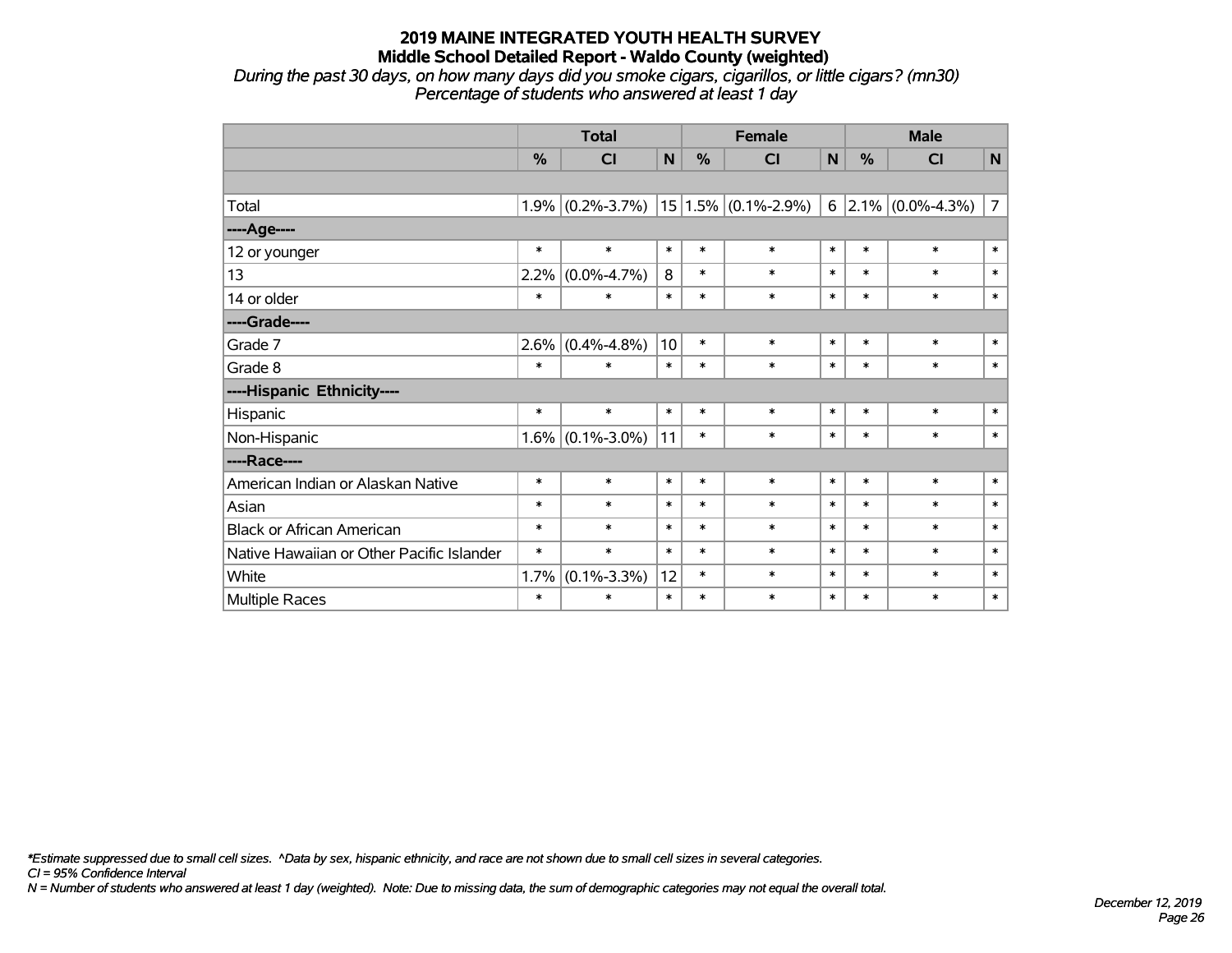*During the past 7 days, on how many days were you in the same room with someone who was smoking cigarettes? (mn33a) Percentage of students who answered at least 1 day*

|                                           | <b>Total</b> |                        |        |               | <b>Female</b>                    |                  | <b>Male</b> |                          |              |  |
|-------------------------------------------|--------------|------------------------|--------|---------------|----------------------------------|------------------|-------------|--------------------------|--------------|--|
|                                           | %            | <b>CI</b>              | N      | $\frac{0}{0}$ | <b>CI</b>                        | N                | %           | <b>CI</b>                | <sub>N</sub> |  |
|                                           |              |                        |        |               |                                  |                  |             |                          |              |  |
| Total                                     |              | $31.1\%$ (24.2%-37.9%) |        |               | $ 232 32.4\%  (24.3\% - 40.5\%)$ |                  |             | 123 29.3% (21.6%-37.1%)  | 104          |  |
| ----Age----                               |              |                        |        |               |                                  |                  |             |                          |              |  |
| 12 or younger                             | 27.8%        | $(24.8\% - 30.9\%)$    | 61     | $ 27.9\% $    | $(21.2\% - 34.6\%)$              | 30               | 28.2%       | $(20.8\% - 35.6\%)$      | 31           |  |
| 13                                        | 35.1%        | $(26.4\% - 43.9\%)$    |        |               | 131 36.7% (22.3%-51.2%)          | 76               |             | 32.5% (27.5%-37.5%)      | 52           |  |
| 14 or older                               |              | 25.0% (16.2%-33.9%)    |        |               | 38 24.2% (10.6%-37.9%)           | 15 <sub>15</sub> | 25.0%       | $(8.2\% - 41.8\%)$       | 22           |  |
| ----Grade----                             |              |                        |        |               |                                  |                  |             |                          |              |  |
| Grade 7                                   | 34.8%        | $(26.0\% - 43.5\%)$    |        |               | 131 34.6% (25.6%-43.5%)          | 69               |             | $34.2\%$ (20.8%-47.7%)   | 59           |  |
| Grade 8                                   |              | 26.5% (20.7%-32.2%)    |        |               | 97 29.2% $(21.6\% - 36.7\%)$     | 52               |             | $ 24.1\% $ (19.7%-28.5%) | 44           |  |
| ----Hispanic Ethnicity----                |              |                        |        |               |                                  |                  |             |                          |              |  |
| Hispanic                                  | $\ast$       | $\ast$                 | $\ast$ | $\ast$        | $\ast$                           | $\ast$           | $\ast$      | $\ast$                   | $\ast$       |  |
| Non-Hispanic                              |              | $30.9\%$ (23.7%-38.1%) |        |               | 212 32.5% (24.4%-40.5%)          |                  |             | 113 28.8% (19.7%-37.8%)  | 94           |  |
| ----Race----                              |              |                        |        |               |                                  |                  |             |                          |              |  |
| American Indian or Alaskan Native         | $\ast$       | $\ast$                 | $\ast$ | $\ast$        | $\ast$                           | $\ast$           | $\ast$      | $\ast$                   | $\ast$       |  |
| Asian                                     | $\ast$       | $\ast$                 | $\ast$ | $\ast$        | $\ast$                           | $\ast$           | $\ast$      | $\ast$                   | $\ast$       |  |
| <b>Black or African American</b>          | $\ast$       | $\ast$                 | $\ast$ | $\ast$        | $\ast$                           | $\ast$           | $\ast$      | $\ast$                   | $\ast$       |  |
| Native Hawaiian or Other Pacific Islander | $\ast$       | $\ast$                 | $\ast$ | $\ast$        | $\ast$                           | $\ast$           | $\ast$      | $\ast$                   | $\ast$       |  |
| White                                     | 31.0%        | $(24.8\% - 37.1\%)$    | 211    | 31.7%         | $(23.0\% - 40.4\%)$              | 110              | 29.8%       | $(22.7\% - 36.9\%)$      | 97           |  |
| <b>Multiple Races</b>                     |              | 45.8% (19.9%-71.8%)    | 11     | $\ast$        | $\ast$                           | $\ast$           | $\ast$      | $\ast$                   | $\ast$       |  |

*\*Estimate suppressed due to small cell sizes. ^Data by sex, hispanic ethnicity, and race are not shown due to small cell sizes in several categories.*

*CI = 95% Confidence Interval*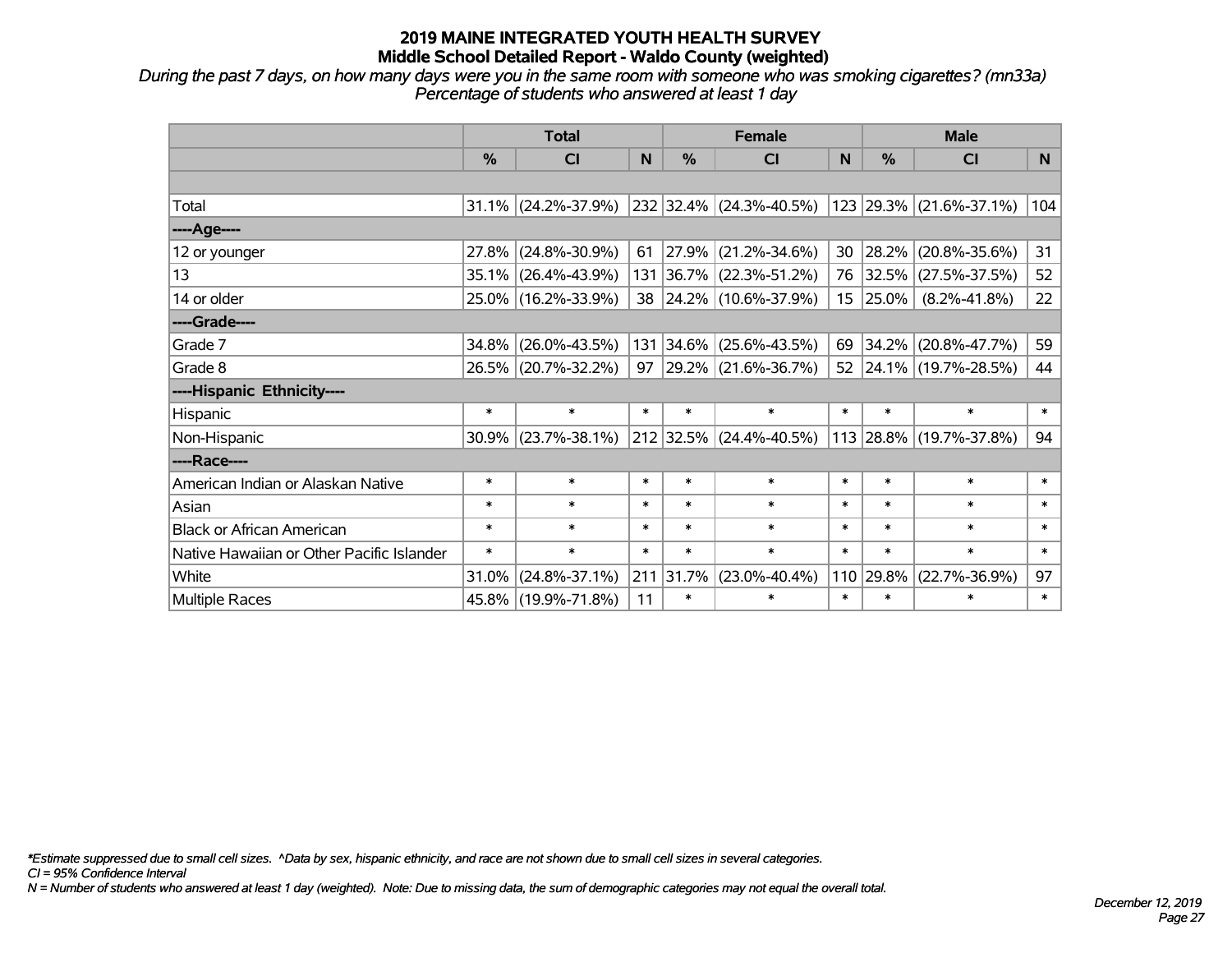*During the past 7 days, on how many days were you in the same car with someone who was smoking cigarettes? (mn56a) Percentage of students who answered at least 1 day*

|                                           | <b>Total</b> |                        |        |               | <b>Female</b>                |        | <b>Male</b>  |                            |        |  |
|-------------------------------------------|--------------|------------------------|--------|---------------|------------------------------|--------|--------------|----------------------------|--------|--|
|                                           | $\%$         | <b>CI</b>              | N      | $\frac{0}{0}$ | <b>CI</b>                    | N      | $\%$         | <b>CI</b>                  | N      |  |
|                                           |              |                        |        |               |                              |        |              |                            |        |  |
| Total                                     |              | $21.8\%$ (14.4%-29.1%) |        |               | $ 163 23.7\% $ (12.0%-35.4%) |        |              | $90 19.8\% $ (12.4%-27.2%) | 68     |  |
| ----Age----                               |              |                        |        |               |                              |        |              |                            |        |  |
| 12 or younger                             | 14.6%        | $(2.5\% - 26.7\%)$     | 33     | 14.2%         | $(0.8\% - 27.6\%)$           |        | $15 15.0\%$  | $(0.0\% - 40.7\%)$         | 18     |  |
| 13                                        | 25.9%        | $(17.6\% - 34.2\%)$    | 99     | 27.7%         | $(9.8\% - 45.5\%)$           |        |              | 57 25.3% (20.8%-29.9%)     | 41     |  |
| 14 or older                               | 22.0%        | $(5.0\% - 39.0\%)$     | 31     | 26.4%         | $(6.5\% - 46.4\%)$           |        | $17 15.1\% $ | $(0.6\% - 29.6\%)$         | 10     |  |
| ----Grade----                             |              |                        |        |               |                              |        |              |                            |        |  |
| Grade 7                                   | 18.8%        | $(8.2\% - 29.4\%)$     | 72     | 19.5%         | $(10.6\% - 28.4\%)$          |        | 40 18.4%     | $(0.0\% - 39.9\%)$         | 32     |  |
| Grade 8                                   |              | 23.6% (10.1%-37.2%)    | 84     |               | $ 26.1\% $ (10.0%-42.1%)     |        | 44 21.7%     | $(7.9\% - 35.4\%)$         | 37     |  |
| ----Hispanic Ethnicity----                |              |                        |        |               |                              |        |              |                            |        |  |
| Hispanic                                  | $\ast$       | $\ast$                 | $\ast$ | $\ast$        | $\ast$                       | $\ast$ | $\ast$       | $\ast$                     | $\ast$ |  |
| Non-Hispanic                              |              | 20.8% (11.6%-29.9%)    |        | 139 22.9%     | $(9.6\% - 36.3\%)$           |        |              | 78 18.4% (10.1%-26.7%)     | 56     |  |
| ----Race----                              |              |                        |        |               |                              |        |              |                            |        |  |
| American Indian or Alaskan Native         | $\ast$       | $\ast$                 | $\ast$ | $\ast$        | $\ast$                       | $\ast$ | $\ast$       | $\ast$                     | $\ast$ |  |
| Asian                                     | $\ast$       | $\ast$                 | $\ast$ | $\ast$        | $\ast$                       | $\ast$ | $\ast$       | $\ast$                     | $\ast$ |  |
| <b>Black or African American</b>          | 50.3%        | $(22.8\% - 77.7\%)$    | 6      | $\ast$        | $\ast$                       | $\ast$ | $\ast$       | $\ast$                     | $\ast$ |  |
| Native Hawaiian or Other Pacific Islander | $\ast$       | $\ast$                 | $\ast$ | $\ast$        | $\ast$                       | $\ast$ | $\ast$       | $\ast$                     | $\ast$ |  |
| White                                     | 19.3%        | $(11.9\% - 26.6\%)$    |        | 129 20.5%     | $(6.2\% - 34.8\%)$           | 69     | 18.1%        | $(12.6\% - 23.6\%)$        | 57     |  |
| Multiple Races                            |              | 56.8% (26.1%-87.5%)    | 17     | $\ast$        | $\ast$                       | $\ast$ | $\ast$       | $\ast$                     | $\ast$ |  |

*\*Estimate suppressed due to small cell sizes. ^Data by sex, hispanic ethnicity, and race are not shown due to small cell sizes in several categories.*

*CI = 95% Confidence Interval*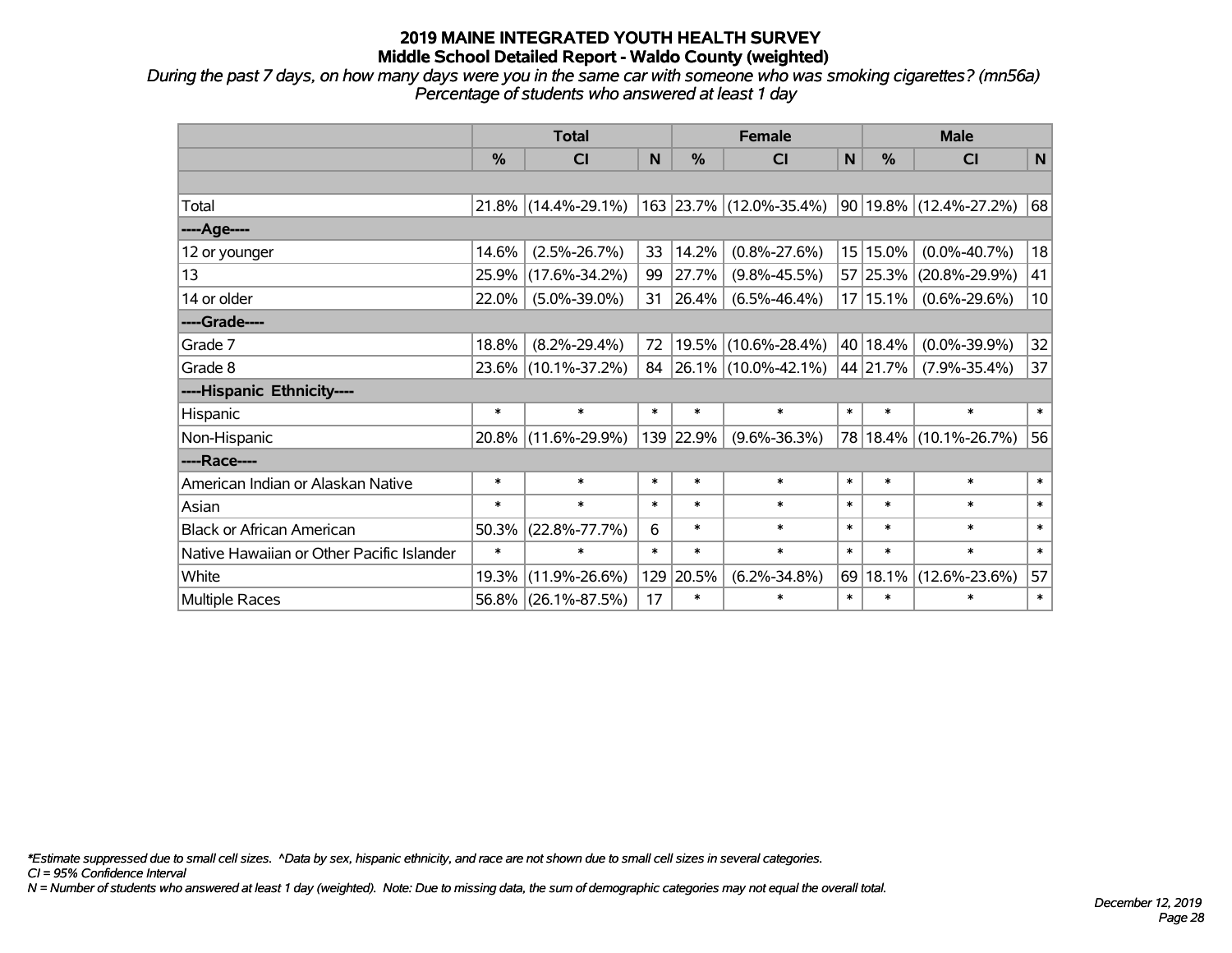#### **2019 MAINE INTEGRATED YOUTH HEALTH SURVEY Middle School Detailed Report - Waldo County (weighted)** *Besides yourself, does anyone who lives in your home smoke cigarettes now? (mn57) Percentage of students who answered 'Yes'*

|                                           | <b>Total</b>  |                        |        |               | <b>Female</b>           |          | <b>Male</b> |                         |                |  |
|-------------------------------------------|---------------|------------------------|--------|---------------|-------------------------|----------|-------------|-------------------------|----------------|--|
|                                           | $\frac{0}{0}$ | CI                     | N.     | $\frac{0}{0}$ | CI                      | <b>N</b> | %           | CI                      | N <sub>1</sub> |  |
|                                           |               |                        |        |               |                         |          |             |                         |                |  |
| Total                                     |               | 44.1% (38.8%-49.5%)    |        |               | 330 43.8% (35.9%-51.8%) |          |             | 166 42.2% (35.0%-49.4%) | 146            |  |
| ----Age----                               |               |                        |        |               |                         |          |             |                         |                |  |
| 12 or younger                             |               | $41.3\%$ (33.1%-49.6%) | 93     | $ 41.8\% $    | $(30.0\% - 53.6\%)$     | 45       | 40.9%       | $(29.1\% - 52.8\%)$     | 48             |  |
| 13                                        |               | 47.5% (37.2%-57.7%)    |        |               | 182 46.2% (36.6%-55.9%) | 96       |             | 44.4% (30.9%-57.9%)     | 72             |  |
| 14 or older                               |               | 39.6% (27.8%-51.4%)    |        |               | 56 39.6% (29.6%-49.6%)  |          |             | 26 39.1% (24.2%-54.1%)  | 26             |  |
| ----Grade----                             |               |                        |        |               |                         |          |             |                         |                |  |
| Grade 7                                   | $46.3\%$      | $(38.3\% - 54.4\%)$    |        |               | 176 47.4% (37.6%-57.2%) | 97       | 43.9%       | $(26.6\% - 61.2\%)$     | 76             |  |
| Grade 8                                   |               | $42.8\%$ (35.4%-50.2%) |        |               | 153 41.0% (35.0%-47.0%) |          |             | 69 41.4% (31.9%-50.9%)  | 71             |  |
| ----Hispanic Ethnicity----                |               |                        |        |               |                         |          |             |                         |                |  |
| Hispanic                                  | 41.8%         | $(23.4\% - 60.2\%)$    | 6      | $\ast$        | $\ast$                  | $\ast$   | $\ast$      | $\ast$                  | $\ast$         |  |
| Non-Hispanic                              |               | 42.5% (36.9%-48.2%)    |        |               | 285 41.0% (30.6%-51.3%) |          |             | 139 41.5% (34.2%-48.9%) | 128            |  |
| ----Race----                              |               |                        |        |               |                         |          |             |                         |                |  |
| American Indian or Alaskan Native         | $\ast$        | $\ast$                 | $\ast$ | $\ast$        | $\ast$                  | $\ast$   | $\ast$      | $\ast$                  | $\ast$         |  |
| Asian                                     | $\ast$        | $\ast$                 | $\ast$ | $\ast$        | $\ast$                  | $\ast$   | $\ast$      | $\ast$                  | $\ast$         |  |
| <b>Black or African American</b>          | $\ast$        | $\ast$                 | $\ast$ | $\ast$        | $\ast$                  | $\ast$   | $\ast$      | $\ast$                  | $\ast$         |  |
| Native Hawaiian or Other Pacific Islander | $\ast$        | $\ast$                 | $\ast$ | $\ast$        | $\ast$                  | $\ast$   | $\ast$      | $\ast$                  | $\ast$         |  |
| White                                     | 42.6%         | $(36.1\% - 49.0\%)$    | 285    | 40.2%         | $(27.7\% - 52.8\%)$     | 135      | 42.6%       | $(35.5\% - 49.8\%)$     | 134            |  |
| <b>Multiple Races</b>                     |               | $64.7\%$ (45.3%-84.1%) | 19     | $\ast$        | $\ast$                  | $\ast$   | $\ast$      | $\ast$                  | $\ast$         |  |

*\*Estimate suppressed due to small cell sizes. ^Data by sex, hispanic ethnicity, and race are not shown due to small cell sizes in several categories.*

*CI = 95% Confidence Interval*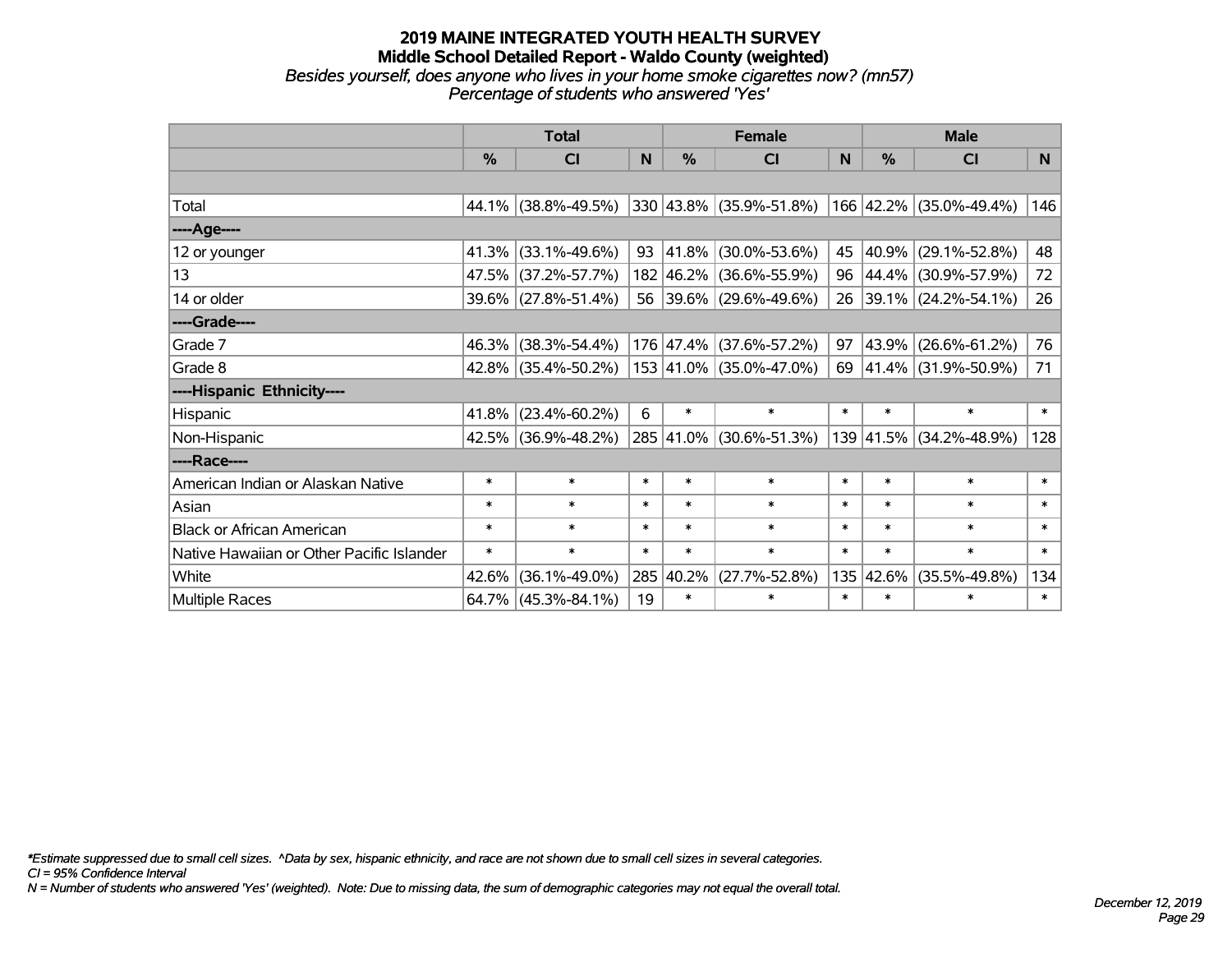#### **2019 MAINE INTEGRATED YOUTH HEALTH SURVEY Middle School Detailed Report - Waldo County (weighted)** *If you wanted to get some cigarettes, how easy would it be for you to get some? (mn37) Percentage of students who answered 'Sort of easy' or 'Very easy'*

|                                           | <b>Total</b>  |                     |        |               | <b>Female</b>           |        | <b>Male</b>   |                            |        |  |
|-------------------------------------------|---------------|---------------------|--------|---------------|-------------------------|--------|---------------|----------------------------|--------|--|
|                                           | $\frac{0}{0}$ | CI                  | N      | $\frac{0}{0}$ | CI                      | N      | $\frac{0}{0}$ | CI                         | N      |  |
|                                           |               |                     |        |               |                         |        |               |                            |        |  |
| Total                                     |               | 22.5% (19.9%-25.1%) |        |               | 168 21.8% (19.4%-24.2%) |        |               | 83 23.0% (19.7%-26.2%)     | 81     |  |
| ----Age----                               |               |                     |        |               |                         |        |               |                            |        |  |
| 12 or younger                             | 14.0%         | $(9.7\% - 18.4\%)$  | 31     | 12.9%         | $(4.9\% - 20.8\%)$      |        |               | 14   15.4%   (12.2%-18.7%) | 17     |  |
| 13                                        | 26.4%         | $(23.0\% - 29.9\%)$ | 99     |               | 24.6% (22.3%-27.0%)     |        |               | 51 27.8% (22.4%-33.2%)     | 44     |  |
| 14 or older                               |               | 25.2% (16.3%-34.1%) | 38     |               | 28.4% (15.0%-41.9%)     |        |               | 18 23.6% (16.5%-30.6%)     | 20     |  |
| ----Grade----                             |               |                     |        |               |                         |        |               |                            |        |  |
| Grade 7                                   | 18.8%         | $(13.9\% - 23.7\%)$ | 71     | 15.6%         | $(8.2\% - 22.9\%)$      |        |               | 31 22.3% (19.9%-24.8%)     | 38     |  |
| Grade 8                                   |               | 26.2% (23.4%-29.0%) | 96     |               | 29.1% (26.3%-31.8%)     |        |               | 52 23.0% (18.5%-27.6%)     | 42     |  |
| ----Hispanic Ethnicity----                |               |                     |        |               |                         |        |               |                            |        |  |
| <b>Hispanic</b>                           | $\ast$        | $\ast$              | $\ast$ | $\ast$        | $\ast$                  | $\ast$ | $\ast$        | $\ast$                     | $\ast$ |  |
| Non-Hispanic                              |               | 21.8% (19.1%-24.5%) |        |               | 150 21.3% (18.7%-23.9%) |        |               | 75 22.0% (17.6%-26.4%)     | 71     |  |
| ----Race----                              |               |                     |        |               |                         |        |               |                            |        |  |
| American Indian or Alaskan Native         | $\ast$        | $\ast$              | $\ast$ | $\ast$        | $\ast$                  | $\ast$ | $\ast$        | $\ast$                     | $\ast$ |  |
| Asian                                     | $\ast$        | $\ast$              | $\ast$ | $\ast$        | $\ast$                  | $\ast$ | $\ast$        | $\ast$                     | $\ast$ |  |
| <b>Black or African American</b>          | $\ast$        | $\ast$              | $\ast$ | $\ast$        | $\ast$                  | $\ast$ | $\ast$        | $\ast$                     | $\ast$ |  |
| Native Hawaiian or Other Pacific Islander | $\ast$        | $\ast$              | $\ast$ | $\ast$        | $\ast$                  | $\ast$ | $\ast$        | $\ast$                     | $\ast$ |  |
| White                                     | 22.1%         | $(19.7\% - 24.6\%)$ |        | 152 20.8%     | $(17.3\% - 24.4\%)$     |        | 73 23.1%      | $(19.0\% - 27.2\%)$        | 75     |  |
| Multiple Races                            | $\ast$        | $\ast$              | $\ast$ | $\ast$        | $\ast$                  | $\ast$ | $\ast$        | $\ast$                     | $\ast$ |  |

*\*Estimate suppressed due to small cell sizes. ^Data by sex, hispanic ethnicity, and race are not shown due to small cell sizes in several categories.*

*CI = 95% Confidence Interval*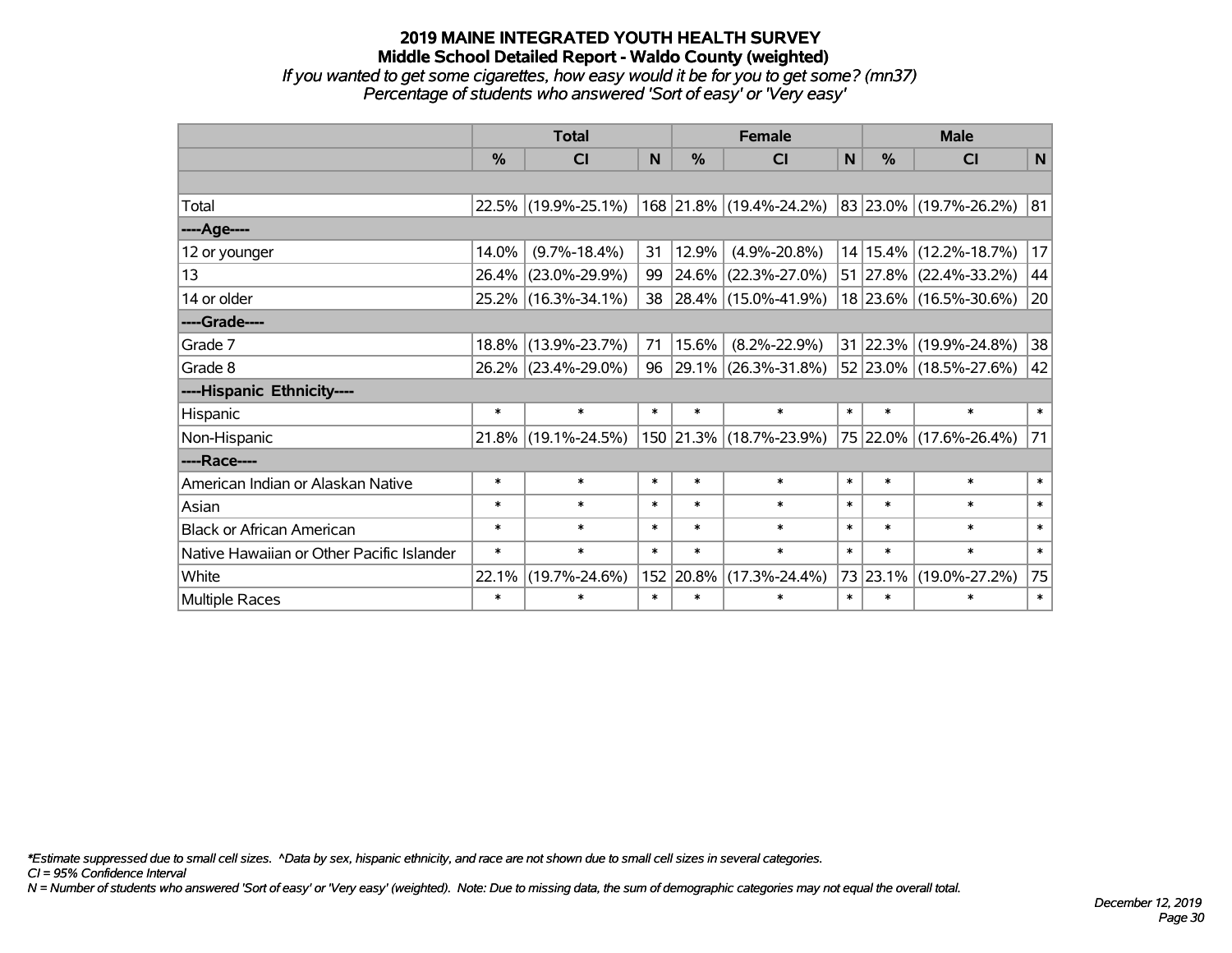## *Do you think that you will try a cigarette soon? (mn47)*

*Percentage of students who answered 'I definitely will', 'I probably will' or 'I probably will not'*

|                                           | <b>Total</b>  |                        |        |           | <b>Female</b>           |        | <b>Male</b>   |                                                              |        |  |
|-------------------------------------------|---------------|------------------------|--------|-----------|-------------------------|--------|---------------|--------------------------------------------------------------|--------|--|
|                                           | $\frac{0}{0}$ | <b>CI</b>              | N      | %         | <b>CI</b>               | N      | $\frac{0}{0}$ | <b>CI</b>                                                    | N.     |  |
|                                           |               |                        |        |           |                         |        |               |                                                              |        |  |
| Total                                     |               | 23.2% (20.7%-25.6%)    |        |           | 173 16.5% (12.8%-20.3%) |        |               | $\left  62 \right  28.5\% \left  (23.5\% - 33.4\% ) \right $ | 100    |  |
| ----Age----                               |               |                        |        |           |                         |        |               |                                                              |        |  |
| 12 or younger                             | 22.3%         | $(12.6\% - 31.9\%)$    | 49     | 15.4%     | $(9.4\% - 21.5\%)$      |        | 16 28.2%      | $(16.1\% - 40.3\%)$                                          | 33     |  |
| 13                                        | 20.2%         | $(14.5\% - 25.9\%)$    | 78     | 18.8%     | $(10.7\% - 26.8\%)$     |        |               | 38 20.9% (15.6%-26.2%)                                       | 35     |  |
| 14 or older                               |               | $30.6\%$ (27.5%-33.6%) | 43     | 11.3%     | $(0.0\% - 32.2\%)$      |        |               | $7 47.7\% $ (39.7%-55.7%)                                    | 32     |  |
| ----Grade----                             |               |                        |        |           |                         |        |               |                                                              |        |  |
| Grade 7                                   | 24.4%         | $(17.7\% - 31.1\%)$    | 91     | 19.5%     | $(14.9\% - 24.0\%)$     |        | 39 28.6%      | $(16.3\% - 40.9\%)$                                          | 49     |  |
| Grade 8                                   |               | 21.4% (16.8%-26.0%)    | 77     | 13.7%     | $(9.6\% - 17.8\%)$      |        |               | 23 28.9% (22.6%-35.3%)                                       | 51     |  |
| ----Hispanic Ethnicity----                |               |                        |        |           |                         |        |               |                                                              |        |  |
| Hispanic                                  | $\ast$        | $\ast$                 | $\ast$ | $\ast$    | $\ast$                  | $\ast$ | $\ast$        | $\ast$                                                       | $\ast$ |  |
| Non-Hispanic                              |               | 21.3% (17.2%-25.4%)    |        | 142 15.0% | $(9.6\% - 20.4\%)$      |        | 50 26.8%      | $(22.9\% - 30.8\%)$                                          | 84     |  |
| ----Race----                              |               |                        |        |           |                         |        |               |                                                              |        |  |
| American Indian or Alaskan Native         | $\ast$        | $\ast$                 | $\ast$ | $\ast$    | $\ast$                  | $\ast$ | $\ast$        | $\ast$                                                       | $\ast$ |  |
| Asian                                     | $\ast$        | $\ast$                 | $\ast$ | $\ast$    | $\ast$                  | $\ast$ | $\ast$        | $\ast$                                                       | $\ast$ |  |
| <b>Black or African American</b>          | $\ast$        | $\ast$                 | $\ast$ | $\ast$    | $\ast$                  | $\ast$ | $\ast$        | $\ast$                                                       | $\ast$ |  |
| Native Hawaiian or Other Pacific Islander | $\ast$        | $\ast$                 | $\ast$ | $\ast$    | $\ast$                  | $\ast$ | $\ast$        | $\ast$                                                       | $\ast$ |  |
| White                                     | 21.2%         | $(16.7\% - 25.7\%)$    | 141    | 14.2%     | $(8.6\% - 19.8\%)$      |        | 47 27.6%      | $(20.1\% - 35.1\%)$                                          | 87     |  |
| <b>Multiple Races</b>                     | 39.8%         | $(19.1\% - 60.5\%)$    | 12     | $\ast$    | $\ast$                  | $\ast$ | $\ast$        | $\ast$                                                       | $\ast$ |  |

*\*Estimate suppressed due to small cell sizes. ^Data by sex, hispanic ethnicity, and race are not shown due to small cell sizes in several categories.*

*CI = 95% Confidence Interval*

*N = Number of students who answered 'I definitely will', 'I probably will' or 'I probably will not' (weighted). Note: Due to missing data, the sum of demographic categories may not equal the overall total.*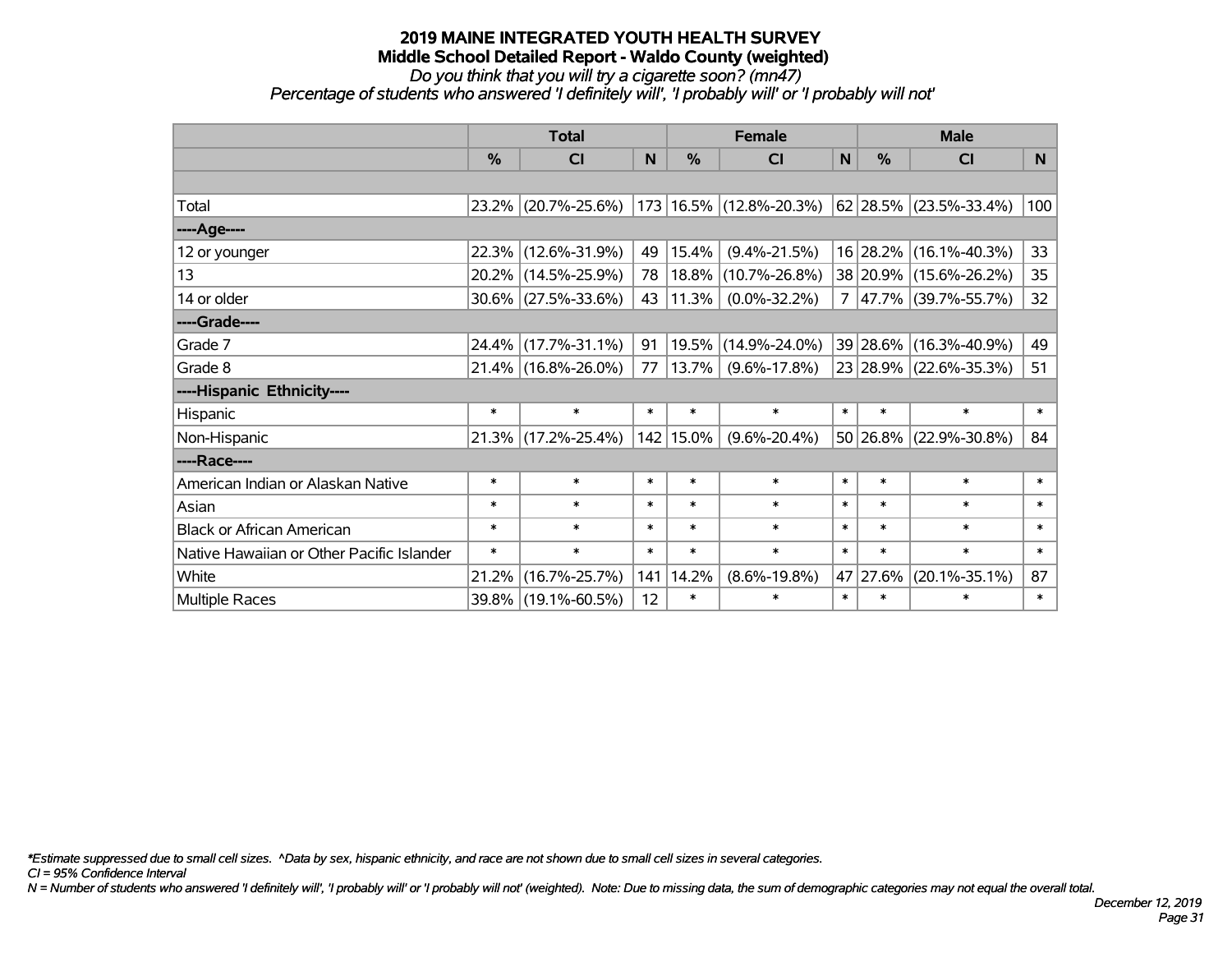#### *Do you think you will smoke a cigarette at any time during the next year? (mn48) Percentage of students who answered 'I definitely will', 'I probably will' or 'I probably will not'*

|                                           | <b>Total</b>  |                        |        |               | <b>Female</b>            |              | <b>Male</b> |                             |        |  |
|-------------------------------------------|---------------|------------------------|--------|---------------|--------------------------|--------------|-------------|-----------------------------|--------|--|
|                                           | $\frac{0}{0}$ | <b>CI</b>              | N      | $\frac{0}{0}$ | <b>CI</b>                | $\mathsf{N}$ | $\%$        | <b>CI</b>                   | N      |  |
|                                           |               |                        |        |               |                          |              |             |                             |        |  |
| Total                                     |               | $20.2\%$ (16.1%-24.3%) |        |               | 152 18.6% (13.4%-23.7%)  |              |             | 70 20.3% (16.0%-24.6%)      | 71     |  |
| ----Age----                               |               |                        |        |               |                          |              |             |                             |        |  |
| 12 or younger                             | 15.6%         | $(7.3\% - 23.9\%)$     | 35     | 16.0%         | $(4.1\% - 27.8\%)$       |              | 17 15.2%    | $(4.5\% - 26.0\%)$          | 18     |  |
| 13                                        |               | 20.2% (14.2%-26.1%)    | 77     |               | 22.3% (12.5%-32.1%)      |              |             | 46 17.0% (11.9%-22.2%)      | 28     |  |
| 14 or older                               |               | 25.5% (21.0%-30.1%)    | 36     | 11.3%         | $(0.0\% - 32.2\%)$       |              |             | 7 37.1% $(24.3\% - 50.0\%)$ | 25     |  |
| ----Grade----                             |               |                        |        |               |                          |              |             |                             |        |  |
| Grade 7                                   | 20.4%         | $(15.0\% - 25.9\%)$    | 77     |               | 19.7% (12.7%-26.6%)      |              | 40 19.7%    | $(9.9\% - 29.5\%)$          | 34     |  |
| Grade 8                                   |               | 19.7% (14.8%-24.6%)    | 70     |               | 17.9%  (11.8%-24.1%)     |              |             | 30 21.3% (17.1%-25.6%)      | 37     |  |
| ----Hispanic Ethnicity----                |               |                        |        |               |                          |              |             |                             |        |  |
| Hispanic                                  | $\ast$        | $\ast$                 | $\ast$ | $\ast$        | $\ast$                   | $\ast$       | $\ast$      | $\ast$                      | $\ast$ |  |
| Non-Hispanic                              |               | 19.0% (13.1%-25.0%)    | 127    |               | $ 18.7\% $ (11.7%-25.7%) |              |             | 63 18.3% (14.0%-22.7%)      | 57     |  |
| ----Race----                              |               |                        |        |               |                          |              |             |                             |        |  |
| American Indian or Alaskan Native         | $\ast$        | $\ast$                 | $\ast$ | $\ast$        | $\ast$                   | $\ast$       | $\ast$      | $\ast$                      | $\ast$ |  |
| Asian                                     | $\ast$        | $\ast$                 | $\ast$ | $\ast$        | $\ast$                   | $\ast$       | $\ast$      | $\ast$                      | $\ast$ |  |
| <b>Black or African American</b>          | $\ast$        | $\ast$                 | $\ast$ | $\ast$        | $\ast$                   | $\ast$       | $\ast$      | $\ast$                      | $\ast$ |  |
| Native Hawaiian or Other Pacific Islander | $\ast$        | $\ast$                 | $\ast$ | $\ast$        | $\ast$                   | $\ast$       | $\ast$      | $\ast$                      | $\ast$ |  |
| White                                     | 18.9%         | $(12.1\% - 25.6\%)$    | 126    | 17.8%         | $(11.0\% - 24.5\%)$      |              | 59 19.0%    | $(11.3\% - 26.7\%)$         | 60     |  |
| Multiple Races                            |               | 38.8% (19.7%-58.0%)    | 11     | $\ast$        | $\ast$                   | $\ast$       | $\ast$      | $\ast$                      | $\ast$ |  |

*\*Estimate suppressed due to small cell sizes. ^Data by sex, hispanic ethnicity, and race are not shown due to small cell sizes in several categories.*

*CI = 95% Confidence Interval*

*N = Number of students who answered 'I definitely will', 'I probably will' or 'I probably will not' (weighted). Note: Due to missing data, the sum of demographic categories may not equal the overall total.*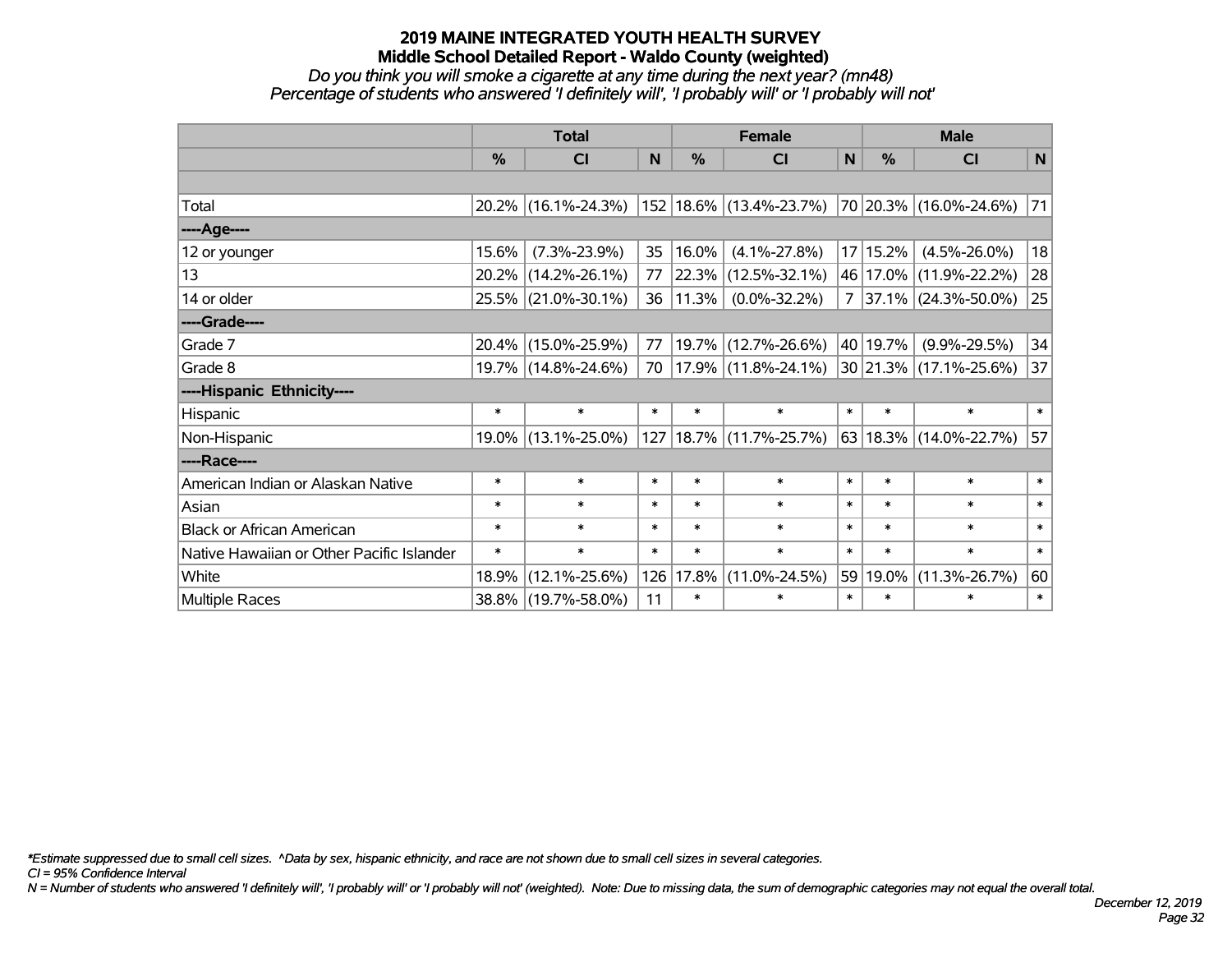#### **2019 MAINE INTEGRATED YOUTH HEALTH SURVEY Middle School Detailed Report - Waldo County (weighted)** *Do you think you will smoke a cigarette at any time during the next year? (mn48\_2) Percentage of students who answered 'I definitely will not'*

|                                           | <b>Total</b>  |                        |        |               | <b>Female</b>            |        | <b>Male</b>   |                         |        |  |
|-------------------------------------------|---------------|------------------------|--------|---------------|--------------------------|--------|---------------|-------------------------|--------|--|
|                                           | $\frac{0}{0}$ | <b>CI</b>              | N      | $\frac{0}{0}$ | <b>CI</b>                | N      | $\frac{0}{0}$ | <b>CI</b>               | N.     |  |
|                                           |               |                        |        |               |                          |        |               |                         |        |  |
| Total                                     |               | 79.8% (75.7%-83.9%)    |        | 598 81.4%     | $(76.3\% - 86.6\%)$      |        |               | 307 79.7% (75.4%-84.0%) | 277    |  |
| ----Age----                               |               |                        |        |               |                          |        |               |                         |        |  |
| 12 or younger                             | 84.4%         | $(76.1\% - 92.7\%)$    |        | 190 84.0%     | $(72.2\% - 95.9\%)$      | 90     |               | 84.8% (74.0%-95.5%)     | 100    |  |
| 13                                        |               | 79.8% (73.9%-85.8%)    |        | 304 77.7%     | $(67.9\% - 87.5\%)$      |        |               | 159 83.0% (77.8%-88.1%) | 135    |  |
| 14 or older                               |               | 74.5% (69.9%-79.0%)    |        |               | 105 88.7% (67.8%-100.0%) |        |               | 58 62.9% (50.0%-75.7%)  | 42     |  |
| ----Grade----                             |               |                        |        |               |                          |        |               |                         |        |  |
| Grade 7                                   |               | 79.6% (74.1%-85.0%)    |        | 301 80.3%     | $(73.4\% - 87.3\%)$      |        |               | 163 80.3% (70.5%-90.1%) | 138    |  |
| Grade 8                                   |               | $80.3\%$ (75.4%-85.2%) |        |               | 287 82.1% (75.9%-88.2%)  |        |               | 138 78.7% (74.4%-82.9%) | 135    |  |
| ----Hispanic Ethnicity----                |               |                        |        |               |                          |        |               |                         |        |  |
| Hispanic                                  | $\ast$        | $\ast$                 | $\ast$ | $\ast$        | $\ast$                   | $\ast$ | $\ast$        | $\ast$                  | $\ast$ |  |
| Non-Hispanic                              |               | $81.0\%$ (75.0%-86.9%) |        | 541 81.3%     | $(74.3\% - 88.3\%)$      |        |               | 275 81.7% (77.3%-86.0%) | 252    |  |
| ----Race----                              |               |                        |        |               |                          |        |               |                         |        |  |
| American Indian or Alaskan Native         | $\ast$        | $\ast$                 | $\ast$ | $\ast$        | $\ast$                   | $\ast$ | $\ast$        | $\ast$                  | $\ast$ |  |
| Asian                                     | $\ast$        | $\ast$                 | $\ast$ | $\ast$        | $\ast$                   | $\ast$ | $\ast$        | $\ast$                  | $\ast$ |  |
| <b>Black or African American</b>          | $\ast$        | $\ast$                 | $\ast$ | $\ast$        | $\ast$                   | $\ast$ | $\ast$        | $\ast$                  | $\ast$ |  |
| Native Hawaiian or Other Pacific Islander | $\ast$        | $\ast$                 | $\ast$ | $\ast$        | $\ast$                   | $\ast$ | $\ast$        | $\ast$                  | $\ast$ |  |
| White                                     | 81.1%         | $(74.4\% - 87.9\%)$    |        | 541 82.2%     | $(75.5\% - 89.0\%)$      |        | 273 81.0%     | $(73.3\% - 88.7\%)$     | 254    |  |
| Multiple Races                            |               | $61.2\%$ (42.0%-80.3%) | 18     | $\ast$        | $\ast$                   | $\ast$ | $\ast$        | $\ast$                  | $\ast$ |  |

*\*Estimate suppressed due to small cell sizes. ^Data by sex, hispanic ethnicity, and race are not shown due to small cell sizes in several categories.*

*CI = 95% Confidence Interval*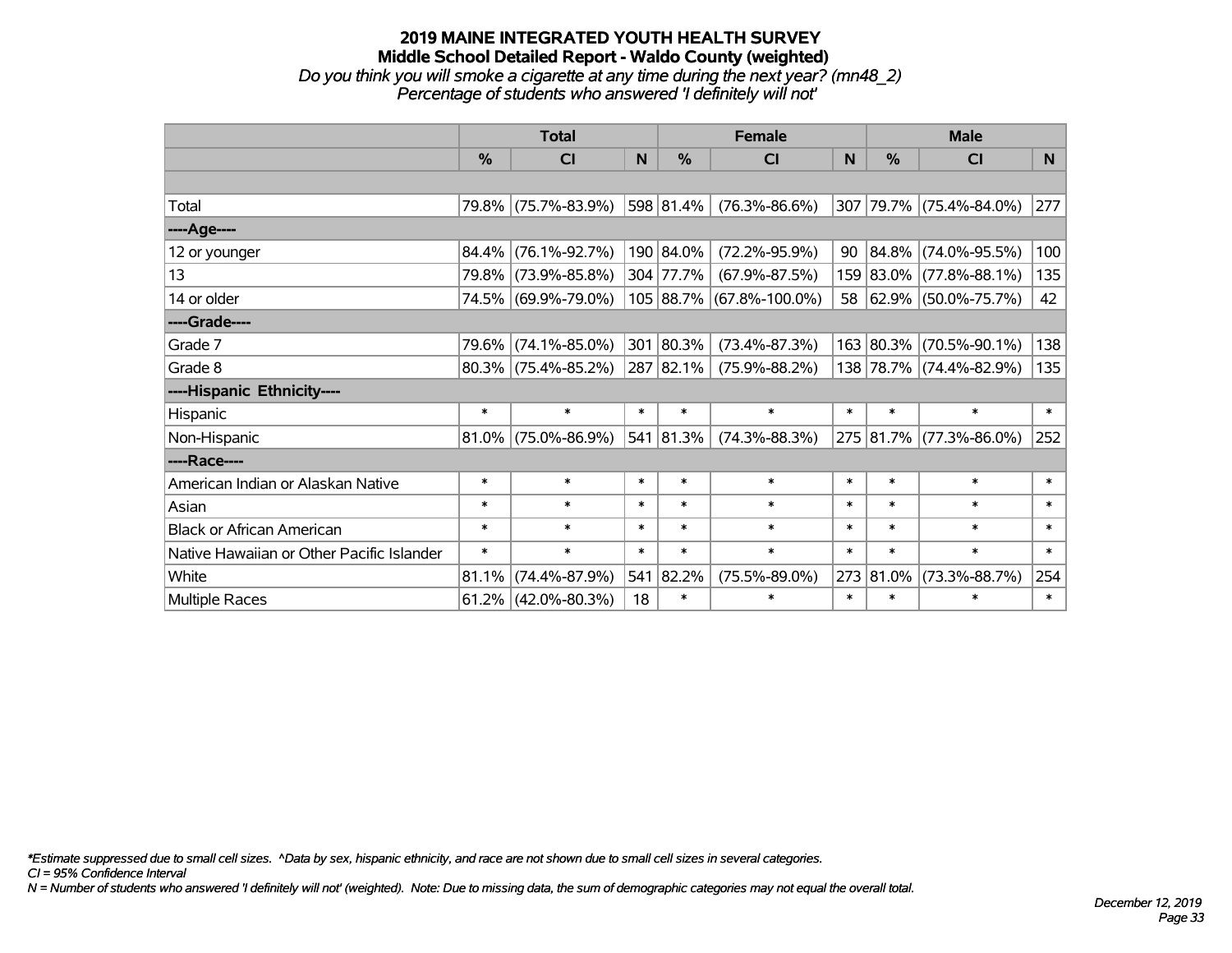#### **2019 MAINE INTEGRATED YOUTH HEALTH SURVEY Middle School Detailed Report - Waldo County (weighted)** *If one of your best friends offered you a cigarette, would you smoke it? (mn51) Percentage of students who answered 'Definitely yes', 'Probably yes' or 'Probably not'*

|                                           | <b>Total</b>  |                     |        |               | <b>Female</b>            |        | <b>Male</b>   |                           |                 |
|-------------------------------------------|---------------|---------------------|--------|---------------|--------------------------|--------|---------------|---------------------------|-----------------|
|                                           | $\frac{0}{0}$ | CI                  | N      | $\frac{0}{0}$ | CI                       | N      | $\frac{0}{0}$ | <b>CI</b>                 | N               |
|                                           |               |                     |        |               |                          |        |               |                           |                 |
| Total                                     |               | 25.5% (22.1%-28.9%) | 191    |               | $ 24.2\% $ (18.1%-30.3%) |        |               | $91$  27.3% (20.6%-34.0%) | 95              |
| ----Age----                               |               |                     |        |               |                          |        |               |                           |                 |
| 12 or younger                             | 26.9%         | $(20.6\% - 33.3\%)$ | 61     |               | 25.7% (12.9%-38.6%)      |        |               | 27 28.0% (13.9%-42.2%)    | 33              |
| 13                                        |               | 24.7% (19.1%-30.2%) | 95     |               | 27.2% (17.0%-37.4%)      |        | 56 21.5%      | $(8.8\% - 34.2\%)$        | 35              |
| 14 or older                               |               | 25.4% (16.0%-34.9%) | 36     | $12.4\%$      | $(0.0\% - 35.3\%)$       |        |               | $8 40.1\% $ (31.3%-48.9%) | 27              |
| ----Grade----                             |               |                     |        |               |                          |        |               |                           |                 |
| Grade 7                                   | 30.9%         | $(27.2\% - 34.6\%)$ |        |               | 116 29.4% (19.4%-39.5%)  |        |               | 60 31.2% (24.0%-38.4%)    | 53              |
| Grade 8                                   |               | 20.6% (15.9%-25.3%) | 74     |               | $ 18.8\% $ (13.6%-24.0%) |        |               | 32 24.0% (16.2%-31.8%)    | 42              |
| ----Hispanic Ethnicity----                |               |                     |        |               |                          |        |               |                           |                 |
| Hispanic                                  | $\ast$        | $\ast$              | $\ast$ | $\ast$        | $\ast$                   | $\ast$ | $\ast$        | $\ast$                    | $\ast$          |
| Non-Hispanic                              |               | 23.6% (18.3%-28.9%) |        |               | 159 22.2% (13.3%-31.2%)  |        |               | 75 25.6% (16.8%-34.4%)    | 80 <sup>°</sup> |
| ----Race----                              |               |                     |        |               |                          |        |               |                           |                 |
| American Indian or Alaskan Native         | $\ast$        | $\ast$              | $\ast$ | $\ast$        | $\ast$                   | $\ast$ | $\ast$        | $\ast$                    | $\ast$          |
| Asian                                     | $\ast$        | $\ast$              | $\ast$ | $\ast$        | $\ast$                   | $\ast$ | $\ast$        | $\ast$                    | $\ast$          |
| <b>Black or African American</b>          | $\ast$        | $\ast$              | $\ast$ | $\ast$        | $\ast$                   | $\ast$ | $\ast$        | $\ast$                    | $\ast$          |
| Native Hawaiian or Other Pacific Islander | $\ast$        | $\ast$              | $\ast$ | $\ast$        | $\ast$                   | $\ast$ | $\ast$        | $\ast$                    | $\ast$          |
| White                                     | 23.9%         | $(18.2\% - 29.7\%)$ |        | 160 21.7%     | $(12.3\% - 31.2\%)$      |        | 72 26.5%      | $(19.0\% - 34.0\%)$       | 84              |
| Multiple Races                            | 38.9%         | $(20.7\% - 57.1\%)$ | 11     | $\ast$        | $\ast$                   | $\ast$ | $\ast$        | $\ast$                    | $\ast$          |

*\*Estimate suppressed due to small cell sizes. ^Data by sex, hispanic ethnicity, and race are not shown due to small cell sizes in several categories.*

*CI = 95% Confidence Interval*

*N = Number of students who answered 'Definitely yes', 'Probably yes' or 'Probably not' (weighted). Note: Due to missing data, the sum of demographic categories may not equal the overall total.*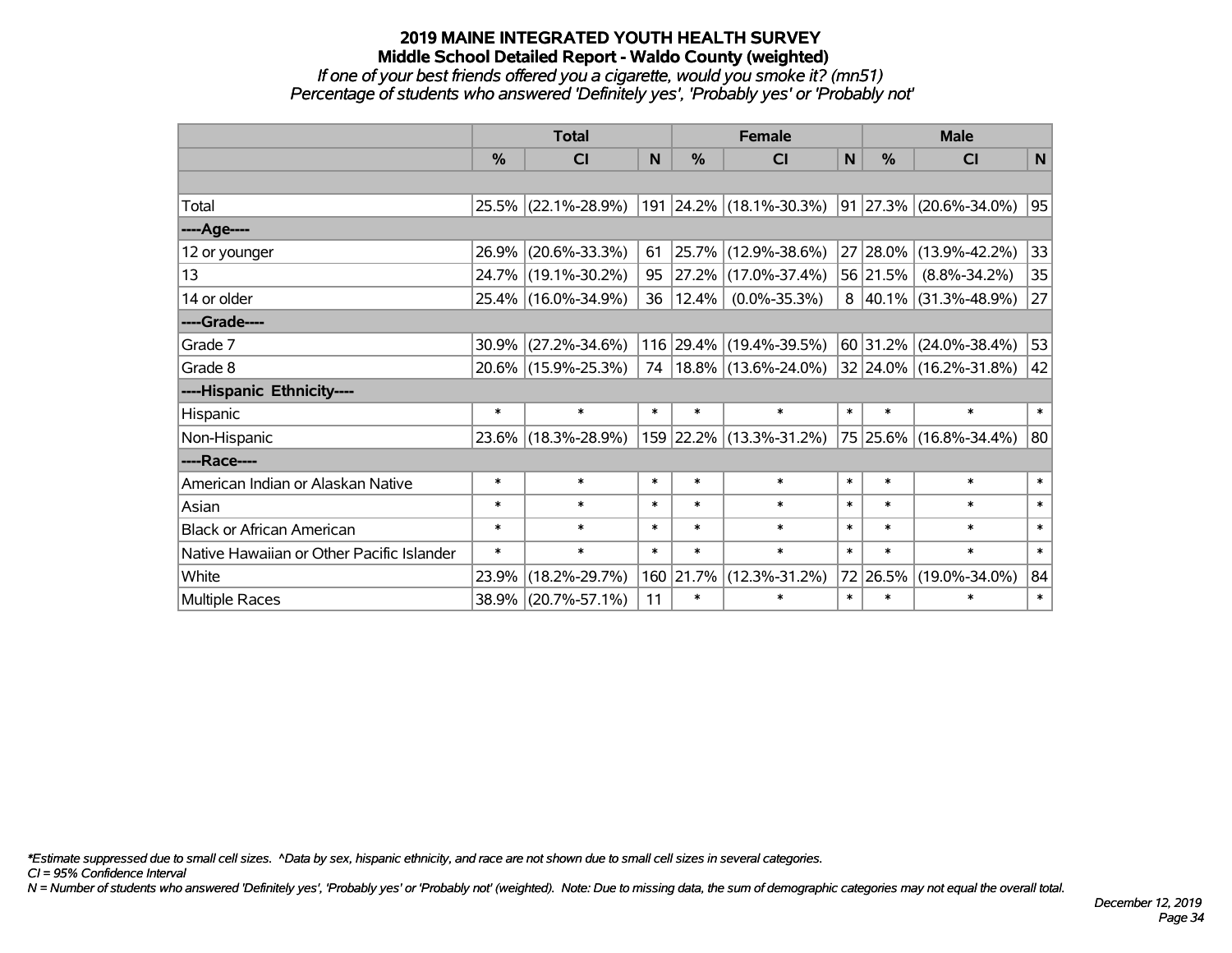*During the past 12 months, were you taught in any of your classes about the dangers of tobacco use? (mn156) Percentage of students who answered 'Yes'*

|                                           | <b>Total</b>  |                        |                |               | <b>Female</b>                |              | <b>Male</b> |                         |        |  |
|-------------------------------------------|---------------|------------------------|----------------|---------------|------------------------------|--------------|-------------|-------------------------|--------|--|
|                                           | $\frac{0}{0}$ | <b>CI</b>              | N              | $\frac{9}{6}$ | <b>CI</b>                    | <sub>N</sub> | %           | CI                      | N      |  |
|                                           |               |                        |                |               |                              |              |             |                         |        |  |
| Total                                     |               | 53.5% (40.7%-66.3%)    |                |               | $ 399 51.8\% $ (33.5%-70.0%) |              |             | 194 55.6% (47.8%-63.4%) | 195    |  |
| ----Age----                               |               |                        |                |               |                              |              |             |                         |        |  |
| 12 or younger                             | 48.9%         | $(36.0\% - 61.8\%)$    |                |               | 108 47.9% (19.7%-76.2%)      | 49           | 49.7%       | $(38.0\% - 61.4\%)$     | 59     |  |
| 13                                        | 52.4%         | $(31.9\% - 72.8\%)$    |                |               | 203 49.3% (29.9%-68.8%)      |              |             | 102 58.4% (38.6%-78.2%) | 97     |  |
| 14 or older                               |               | $63.8\%$ (59.2%-68.4%) |                |               | 89 65.6% (57.0%-74.2%)       |              |             | 43 59.0% (44.8%-73.2%)  | 39     |  |
| ----Grade----                             |               |                        |                |               |                              |              |             |                         |        |  |
| Grade 7                                   | 57.5%         | $(42.8\% - 72.2\%)$    |                |               | 216 57.3% (37.9%-76.8%)      |              | 115 56.8%   | $(44.3\% - 69.3\%)$     | 98     |  |
| Grade 8                                   |               | 49.9% (31.9%-67.8%)    |                |               | $180 47.0\% $ (22.9%-71.1%)  |              |             | 79 53.5% (42.6%-64.5%)  | 94     |  |
| ----Hispanic Ethnicity----                |               |                        |                |               |                              |              |             |                         |        |  |
| Hispanic                                  | $\ast$        | $\ast$                 | $\ast$         | $\ast$        | $\ast$                       | $\ast$       | $\ast$      | $\ast$                  | $\ast$ |  |
| Non-Hispanic                              | 54.1%         | $(42.0\% - 66.2\%)$    |                |               | 364 52.3% (35.5%-69.1%)      |              | 177 56.2%   | $(49.2\% - 63.3\%)$     | 176    |  |
| ----Race----                              |               |                        |                |               |                              |              |             |                         |        |  |
| American Indian or Alaskan Native         | 54.6%         | $(13.2\% - 95.9\%)$    | $\overline{7}$ | $\ast$        | $\ast$                       | $\ast$       | $\ast$      | $\ast$                  | $\ast$ |  |
| Asian                                     | $\ast$        | $\ast$                 | $\ast$         | $\ast$        | $\ast$                       | $\ast$       | $\ast$      | $\ast$                  | $\ast$ |  |
| <b>Black or African American</b>          | $\ast$        | $\ast$                 | $\ast$         | $\ast$        | $\ast$                       | $\ast$       | $\ast$      | $\ast$                  | $\ast$ |  |
| Native Hawaiian or Other Pacific Islander | $\ast$        | $\ast$                 | $\ast$         | $\ast$        | $\ast$                       | $\ast$       | $\ast$      | $\ast$                  | $\ast$ |  |
| White                                     | 54.8%         | $(41.7\% - 67.9\%)$    |                | 367 53.6%     | $(36.1\% - 71.1\%)$          |              | 178 56.3%   | $(47.6\% - 65.0\%)$     | 178    |  |
| Multiple Races                            |               | 26.6% (16.5%-36.7%)    | 8              | $\ast$        | $\ast$                       | $\ast$       | $\ast$      | $\ast$                  | $\ast$ |  |

*\*Estimate suppressed due to small cell sizes. ^Data by sex, hispanic ethnicity, and race are not shown due to small cell sizes in several categories.*

*CI = 95% Confidence Interval*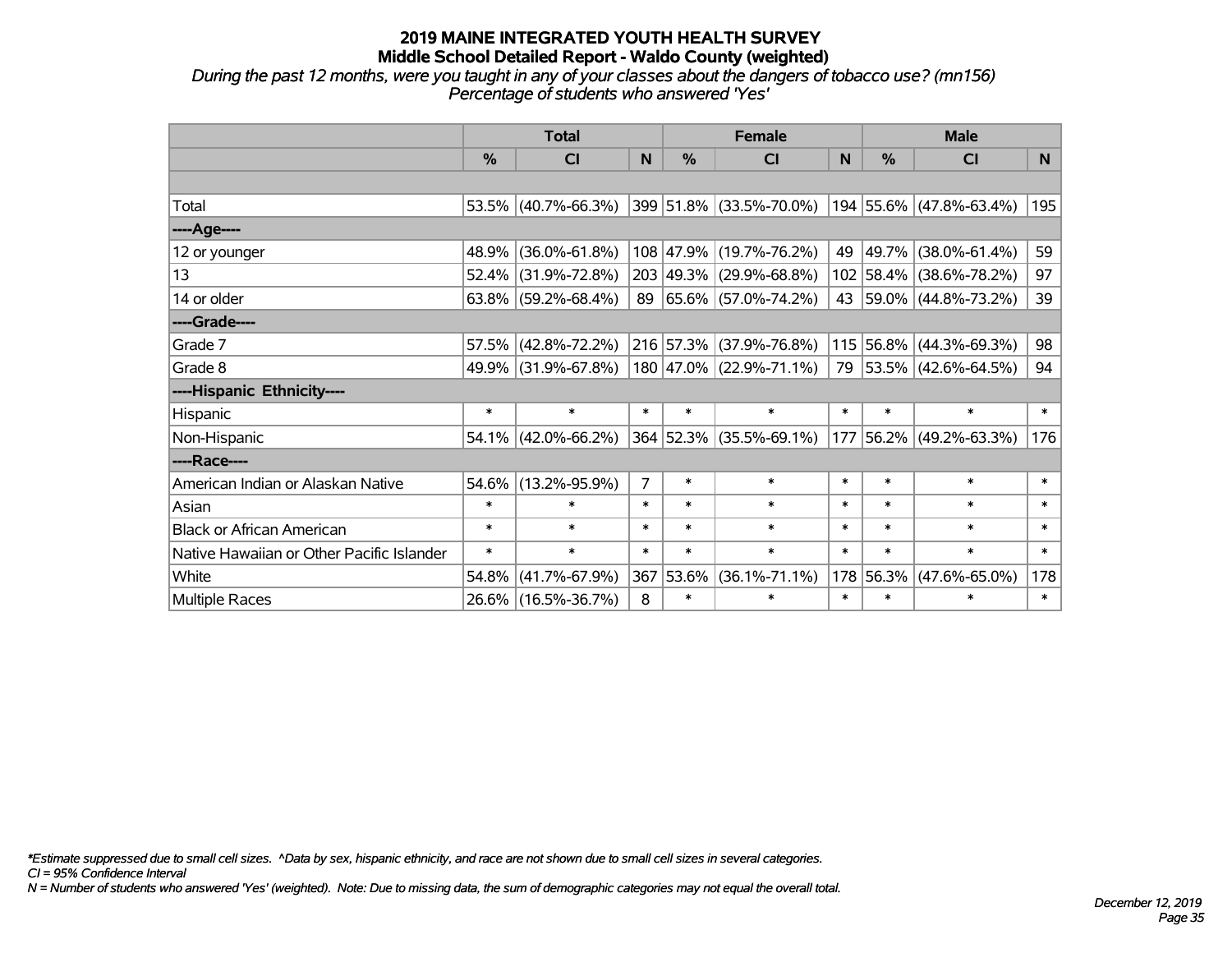*How much do you think people risk harming themselves (physically or in other ways) if they smoke one or more packs of cigarettes per day? (mn36) Percentage of students who answered 'No risk' or 'Slight risk'*

|                                           | <b>Total</b>  |                     |              |        | <b>Female</b>                  |              | <b>Male</b> |                             |        |  |
|-------------------------------------------|---------------|---------------------|--------------|--------|--------------------------------|--------------|-------------|-----------------------------|--------|--|
|                                           | $\frac{0}{0}$ | <b>CI</b>           | $\mathsf{N}$ | %      | <b>CI</b>                      | $\mathsf{N}$ | %           | <b>CI</b>                   | N      |  |
|                                           |               |                     |              |        |                                |              |             |                             |        |  |
| Total                                     | 11.8%         | $(9.1\% - 14.4\%)$  | 88           | 9.0%   | $(6.2\% - 11.8\%)$             |              |             | $ 34 14.7\% $ (11.0%-18.3%) | 53     |  |
| ----Age----                               |               |                     |              |        |                                |              |             |                             |        |  |
| 12 or younger                             | 10.0%         | $(7.4\% - 12.6\%)$  | 22           | 10.3%  | $(5.5\% - 15.1\%)$             | 11           | 9.9%        | $(6.0\% - 13.7\%)$          | 11     |  |
| 13                                        | 12.1%         | $(9.2\% - 15.0\%)$  | 45           | 8.1%   | $(5.0\% - 11.1\%)$             |              | 17 17.8%    | $(15.9\% - 19.8\%)$         | 29     |  |
| 14 or older                               | 11.8%         | $(3.0\% - 20.7\%)$  | 18           | $\ast$ | $\ast$                         | $\ast$       | $\ast$      | $\ast$                      | $\ast$ |  |
| ----Grade----                             |               |                     |              |        |                                |              |             |                             |        |  |
| Grade 7                                   | 12.8%         | $(10.3\% - 15.3\%)$ | 48           | 9.4%   | $(4.3\% - 14.5\%)$             |              | 18 17.0%    | $(14.0\% - 20.0\%)$         | 29     |  |
| Grade 8                                   | 10.5%         | $(7.9\% - 13.1\%)$  | 39           | 8.7%   | $ (6.6\% - 10.7\%) 15 12.6\% $ |              |             | $(7.5\% - 17.7\%)$          | 23     |  |
| ----Hispanic Ethnicity----                |               |                     |              |        |                                |              |             |                             |        |  |
| Hispanic                                  | $\ast$        | $\ast$              | $\ast$       | $\ast$ | $\ast$                         | $\ast$       | $\ast$      | $\ast$                      | $\ast$ |  |
| Non-Hispanic                              | 10.8%         | $(8.2\% - 13.3\%)$  | 74           | 8.8%   | $(5.3\% - 12.3\%)$             |              | 31 13.2%    | $(9.7\% - 16.6\%)$          | 43     |  |
| ----Race----                              |               |                     |              |        |                                |              |             |                             |        |  |
| American Indian or Alaskan Native         | $\ast$        | $\ast$              | $\ast$       | $\ast$ | $\ast$                         | $\ast$       | $\ast$      | $\ast$                      | $\ast$ |  |
| Asian                                     | $\ast$        | $\ast$              | $\ast$       | $\ast$ | $\ast$                         | $\ast$       | $\ast$      | $\ast$                      | $\ast$ |  |
| <b>Black or African American</b>          | $\ast$        | $\ast$              | $\ast$       | $\ast$ | $\ast$                         | $\ast$       | $\ast$      | $\ast$                      | $\ast$ |  |
| Native Hawaiian or Other Pacific Islander | $\ast$        | $\ast$              | $\ast$       | $\ast$ | $\ast$                         | $\ast$       | $\ast$      | $\ast$                      | $\ast$ |  |
| White                                     | 11.0%         | $(8.7\% - 13.3\%)$  | 75           | 9.0%   | $(5.3\% - 12.6\%)$             | 31           | 13.4%       | $(10.1\% - 16.7\%)$         | 44     |  |
| Multiple Races                            | $\ast$        | $\ast$              | $\ast$       | $\ast$ | $\ast$                         | $\ast$       | $\ast$      | $\ast$                      | $\ast$ |  |

*\*Estimate suppressed due to small cell sizes. ^Data by sex, hispanic ethnicity, and race are not shown due to small cell sizes in several categories.*

*CI = 95% Confidence Interval*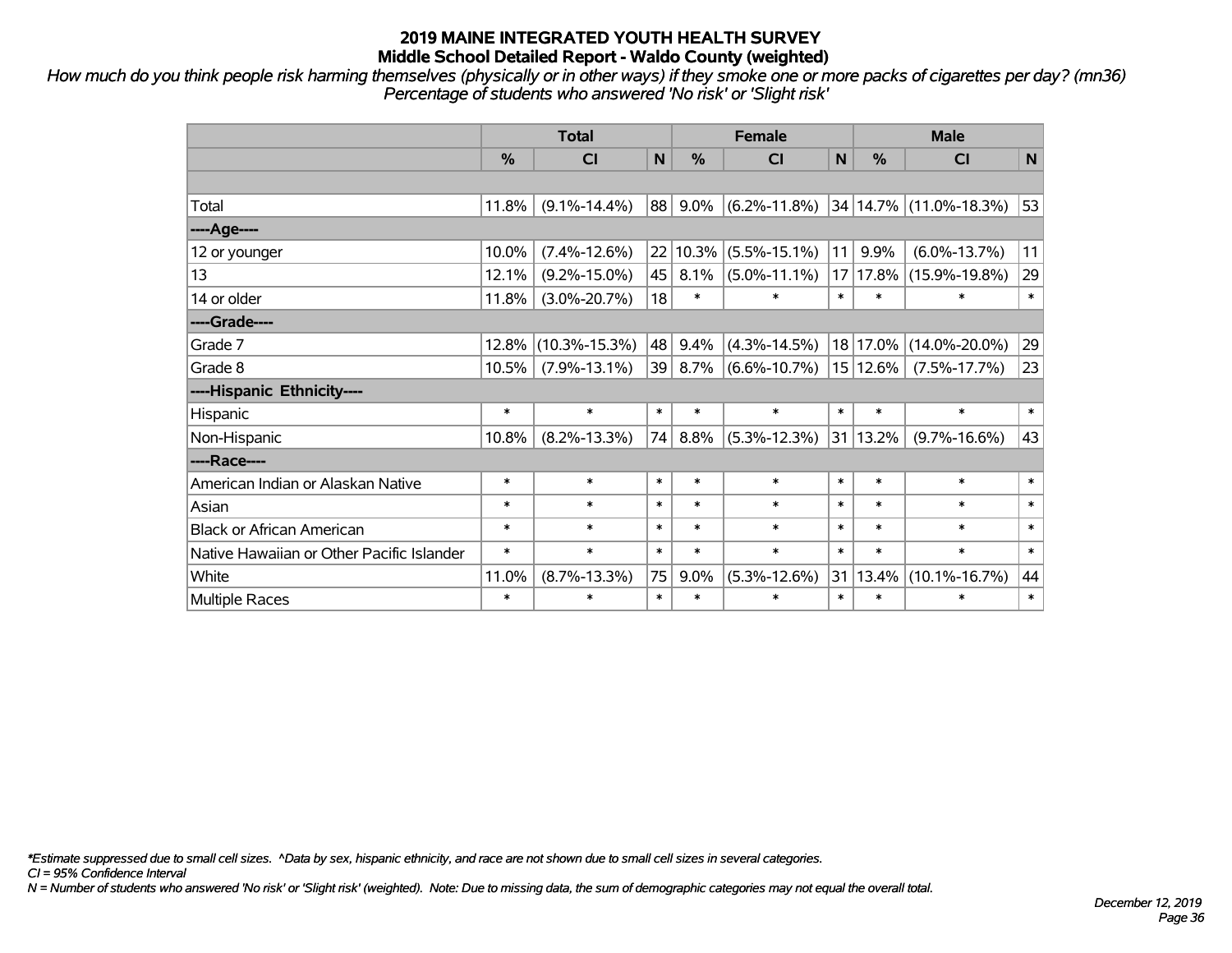# **2019 MAINE INTEGRATED YOUTH HEALTH SURVEY Middle School Detailed Report - Waldo County (weighted)** *How wrong do you think it is for someone your age to smoke cigarettes? (mn58) Percentage of students who answered 'A little bit wrong' or 'Not wrong at all'*

|                                           |               | <b>Total</b>       |        |               | <b>Female</b>      |        | <b>Male</b> |                    |              |  |
|-------------------------------------------|---------------|--------------------|--------|---------------|--------------------|--------|-------------|--------------------|--------------|--|
|                                           | $\frac{0}{0}$ | CI                 | N      | $\frac{0}{0}$ | <b>CI</b>          | N      | %           | <b>CI</b>          | N            |  |
|                                           |               |                    |        |               |                    |        |             |                    |              |  |
| Total                                     | 5.2%          | $(3.3\% - 7.2\%)$  |        | 39 4.2%       | $(0.8\% - 7.6\%)$  | 16     | 6.7%        | $(3.4\% - 9.9\%)$  | 23           |  |
| ----Age----                               |               |                    |        |               |                    |        |             |                    |              |  |
| 12 or younger                             | 5.3%          | $(1.1\% - 9.6\%)$  | 12     | $\ast$        | $\ast$             | $\ast$ | $\ast$      | $\ast$             | $\ast$       |  |
| 13                                        | 6.1%          | $(2.3\% - 10.0\%)$ |        | 24 6.4%       | $(0.2\% - 12.5\%)$ | 13     | 6.3%        | $(0.5\% - 12.2\%)$ | 11           |  |
| 14 or older                               | $\ast$        | $\ast$             | $\ast$ | $\ast$        | $\ast$             | $\ast$ | $\ast$      | $\ast$             | $\pmb{\ast}$ |  |
| ----Grade----                             |               |                    |        |               |                    |        |             |                    |              |  |
| Grade 7                                   | 7.1%          | $(4.7\% - 9.5\%)$  |        | 27 3.9%       | $(0.0\% - 8.1\%)$  | 8      | 11.1%       | $(6.9\% - 15.3\%)$ | 19           |  |
| Grade 8                                   | 3.4%          | $(0.0\% - 7.3\%)$  | 12     | $\ast$        | $\ast$             | $\ast$ | $\ast$      | $\ast$             | $\ast$       |  |
| ----Hispanic Ethnicity----                |               |                    |        |               |                    |        |             |                    |              |  |
| Hispanic                                  | $\ast$        | $\ast$             | $\ast$ | $\ast$        | $\ast$             | $\ast$ | $\ast$      | $\ast$             | $\ast$       |  |
| Non-Hispanic                              | 4.8%          | $(2.0\% - 7.6\%)$  |        | 32 3.9%       | $(0.0\% - 7.9\%)$  | 13     | 6.1%        | $(1.1\% - 11.2\%)$ | 19           |  |
| ----Race----                              |               |                    |        |               |                    |        |             |                    |              |  |
| American Indian or Alaskan Native         | $\ast$        | $\ast$             | $\ast$ | $\ast$        | $\ast$             | $\ast$ | $\ast$      | $\ast$             | $\ast$       |  |
| Asian                                     | $\ast$        | $\ast$             | $\ast$ | $\ast$        | $\ast$             | $\ast$ | $\ast$      | $\ast$             | $\ast$       |  |
| <b>Black or African American</b>          | $\ast$        | $\ast$             | $\ast$ | $\ast$        | $\ast$             | $\ast$ | $\ast$      | $\ast$             | $\ast$       |  |
| Native Hawaiian or Other Pacific Islander | $\ast$        | $\ast$             | $\ast$ | $\ast$        | $\ast$             | $\ast$ | $\ast$      | $\ast$             | $\ast$       |  |
| White                                     | 5.2%          | $(2.3\% - 8.1\%)$  | 35     | 4.7%          | $(0.7\% - 8.7\%)$  | 16     | 6.0%        | $(1.0\% - 11.0\%)$ | 19           |  |
| Multiple Races                            | $\ast$        | $\ast$             | $\ast$ | $\ast$        | $\ast$             | $\ast$ | $\ast$      | $\ast$             | $\ast$       |  |

*\*Estimate suppressed due to small cell sizes. ^Data by sex, hispanic ethnicity, and race are not shown due to small cell sizes in several categories.*

*CI = 95% Confidence Interval*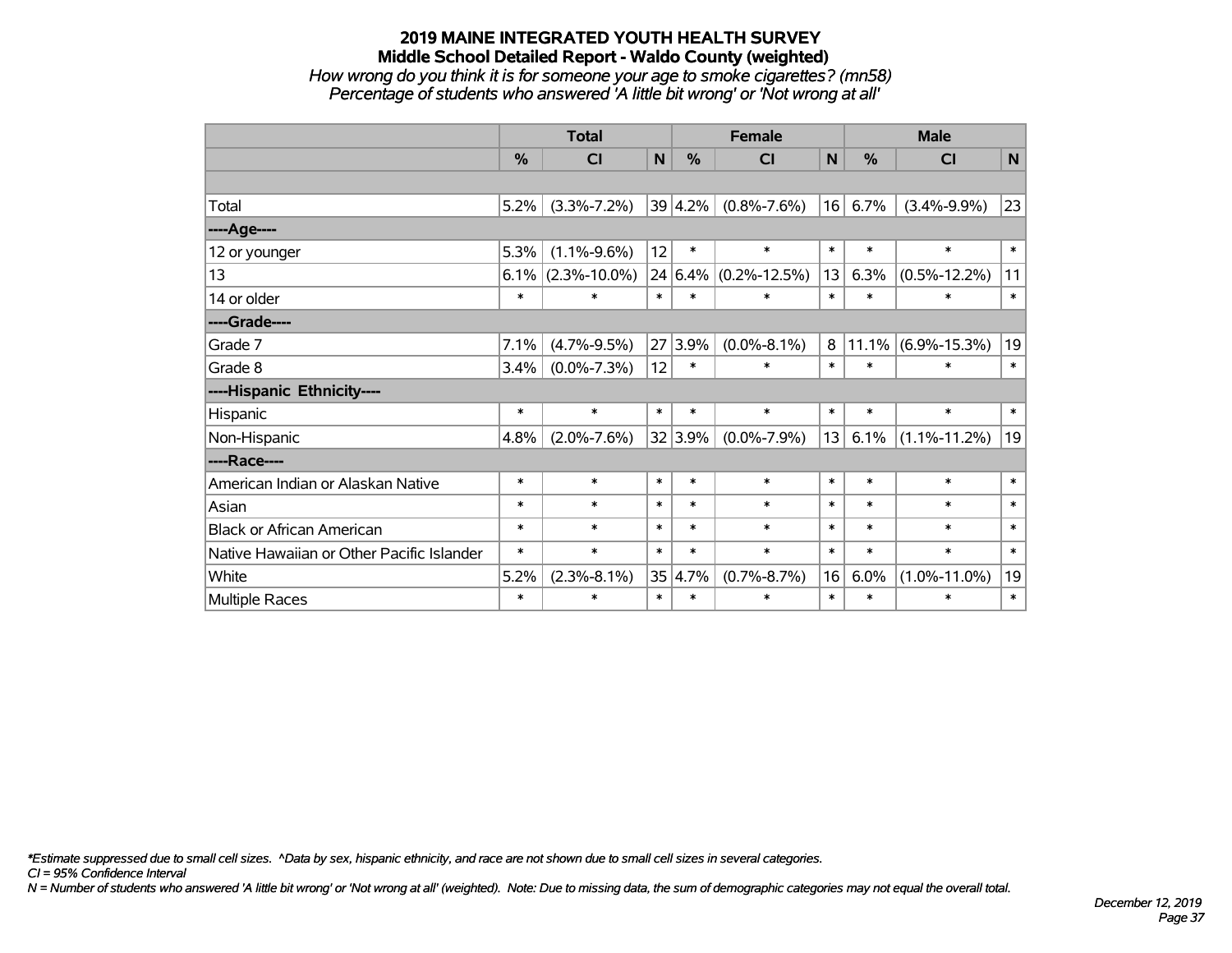*How wrong do your parents feel it would be for you to smoke cigarettes? (mn35) Percentage of students who answered 'A little bit wrong' or 'Not wrong at all'*

|                                           |               | <b>Total</b>        | <b>Female</b> |        |           |        |        | <b>Male</b> |        |
|-------------------------------------------|---------------|---------------------|---------------|--------|-----------|--------|--------|-------------|--------|
|                                           | $\frac{0}{0}$ | <b>CI</b>           | <b>N</b>      | %      | <b>CI</b> | N      |        | $%$ CI N    |        |
|                                           |               |                     |               |        |           |        |        |             |        |
| Total                                     | $2.6\%$       | $(1.0\% - 4.3\%)$   | 20            | $\ast$ | $\ast$    | $\ast$ | $\ast$ | $\ast$      | $\ast$ |
| ----Age----                               |               |                     |               |        |           |        |        |             |        |
| 12 or younger                             | $\ast$        | $\ast$              | $\ast$        | $\ast$ | $\ast$    | $\ast$ | $\ast$ | $\ast$      | $\ast$ |
| 13                                        | 3.4%          | $(1.3\% - 5.5\%)$   | 13            | $\ast$ | $\ast$    | $\ast$ | $\ast$ | $\ast$      | $\ast$ |
| 14 or older                               | $\ast$        | $\ast$              | $\ast$        | $\ast$ | *         | $\ast$ | $\ast$ | $\ast$      | $\ast$ |
| ----Grade----                             |               |                     |               |        |           |        |        |             |        |
| Grade 7                                   | 2.1%          | $(0.4\% - 3.8\%)$   | 8             | $\ast$ | $\ast$    | $\ast$ | $\ast$ | $\ast$      | $\ast$ |
| Grade 8                                   |               | $3.3\%$ (1.1%-5.5%) | 12            | $\ast$ | $\ast$    | $\ast$ | $\ast$ | $\ast$      | $\ast$ |
| ----Hispanic Ethnicity----                |               |                     |               |        |           |        |        |             |        |
| Hispanic                                  | $\ast$        | $\ast$              | $\ast$        | $\ast$ | *         | $\ast$ | $\ast$ | $\ast$      | *      |
| Non-Hispanic                              | 2.9%          | $(1.2\% - 4.6\%)$   | 20            | $\ast$ | *         | $\ast$ | $\ast$ | $\ast$      | *      |
| ----Race----                              |               |                     |               |        |           |        |        |             |        |
| American Indian or Alaskan Native         | $\ast$        | $\ast$              | $\ast$        | $\ast$ | *         | $\ast$ | $\ast$ | $\ast$      | $\ast$ |
| Asian                                     | $\ast$        | $\ast$              | $\ast$        | $\ast$ | $\ast$    | $\ast$ | $\ast$ | $\ast$      | $\ast$ |
| <b>Black or African American</b>          | $\ast$        | $\ast$              | $\ast$        | $\ast$ | $\ast$    | $\ast$ | $\ast$ | $\ast$      | $\ast$ |
| Native Hawaiian or Other Pacific Islander | $\ast$        | $\ast$              | $\ast$        | $\ast$ | $\ast$    | $\ast$ | $\ast$ | $\ast$      | $\ast$ |
| White                                     | 3.0%          | $(1.3\% - 4.7\%)$   | 20            | $\ast$ | $\ast$    | $\ast$ | $\ast$ | $\ast$      | $\ast$ |
| <b>Multiple Races</b>                     | $\ast$        | $\ast$              | $\ast$        | $\ast$ | $\ast$    | $\ast$ | $\ast$ | $\ast$      | $\ast$ |

*\*Estimate suppressed due to small cell sizes. ^Data by sex, hispanic ethnicity, and race are not shown due to small cell sizes in several categories.*

*CI = 95% Confidence Interval*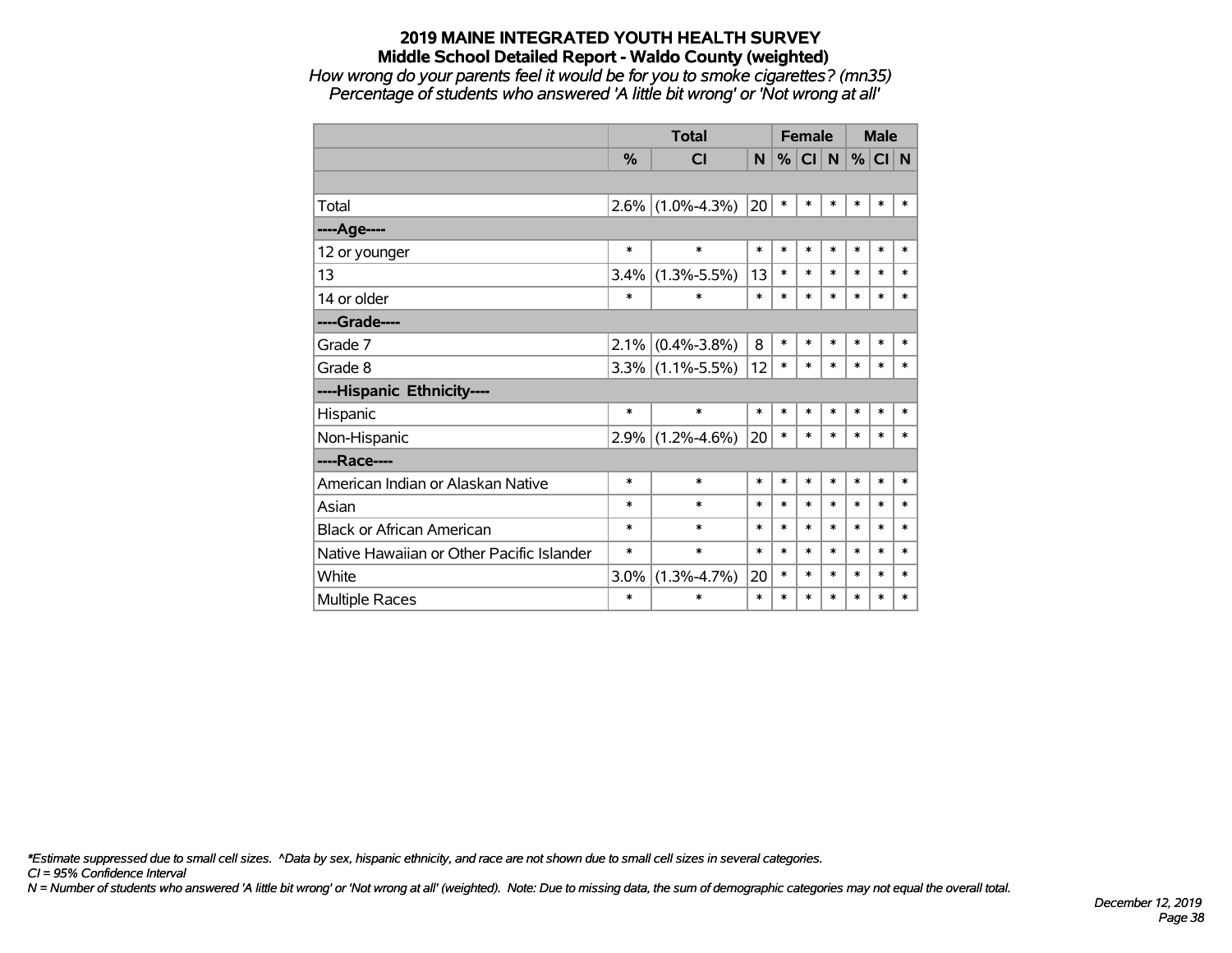## **2019 MAINE INTEGRATED YOUTH HEALTH SURVEY Middle School Detailed Report - Waldo County (weighted)** *How wrong do your friends feel it would be for you to smoke cigarettes? (mn172) Percentage of students who answered 'A little bit wrong' or 'Not wrong at all'*

|                                           |        | <b>Total</b>        |              |            | <b>Female</b>              |        |          | <b>Male</b>            |        |
|-------------------------------------------|--------|---------------------|--------------|------------|----------------------------|--------|----------|------------------------|--------|
|                                           | $\%$   | <b>CI</b>           | $\mathsf{N}$ | %          | <b>CI</b>                  | N      | %        | <b>CI</b>              | N      |
|                                           |        |                     |              |            |                            |        |          |                        |        |
| Total                                     | 12.9%  | $(10.5\% - 15.3\%)$ |              |            | $ 95 10.8\% $ (4.9%-16.6%) |        | 41 15.8% | $(7.0\% - 24.6\%)$     | 54     |
| ----Age----                               |        |                     |              |            |                            |        |          |                        |        |
| 12 or younger                             | 17.3%  | $(8.2\% - 26.3\%)$  |              |            | 38 13.3% (0.1%-26.6%)      |        | 14 20.8% | $(11.9\% - 29.7\%)$    | 24     |
| 13                                        | 11.8%  | $(7.2\% - 16.3\%)$  |              |            | 44 11.1% (2.6%-19.6%)      |        | 23 13.2% | $(1.5\% - 24.9\%)$     | 21     |
| 14 or older                               | 9.1%   | $(1.1\% - 17.1\%)$  | 13           | $\ast$     | $\ast$                     | $\ast$ | $\ast$   | $\ast$                 | $\ast$ |
| ----Grade----                             |        |                     |              |            |                            |        |          |                        |        |
| Grade 7                                   | 17.3%  | $(11.5\% - 23.0\%)$ |              | 65   14.1% | $(2.8\% - 25.4\%)$         |        |          | 28 21.4% (15.4%-27.5%) | 36     |
| Grade 8                                   | 8.6%   | $(3.2\% - 14.0\%)$  |              | 30 7.2%    | $(1.6\% - 12.8\%)$         |        | 12 10.5% | $(0.0\% - 22.8\%)$     | 18     |
| ----Hispanic Ethnicity----                |        |                     |              |            |                            |        |          |                        |        |
| Hispanic                                  | $\ast$ | $\ast$              | $\ast$       | $\ast$     | $\ast$                     | $\ast$ | $\ast$   | $\ast$                 | $\ast$ |
| Non-Hispanic                              | 12.1%  | $(9.6\% - 14.5\%)$  |              |            | 79 11.6% (5.5%-17.7%)      |        | 40 13.1% | $(7.9\% - 18.3\%)$     | 40     |
| ----Race----                              |        |                     |              |            |                            |        |          |                        |        |
| American Indian or Alaskan Native         | 43.0%  | $(0.0\% - 91.3\%)$  | 6            | $\ast$     | $\ast$                     | $\ast$ | $\ast$   | $\ast$                 | $\ast$ |
| Asian                                     | $\ast$ | $\ast$              | $\ast$       | $\ast$     | $\ast$                     | $\ast$ | $\ast$   | $\ast$                 | $\ast$ |
| <b>Black or African American</b>          | $\ast$ | $\ast$              | $\ast$       | $\ast$     | $\ast$                     | $\ast$ | $\ast$   | $\ast$                 | $\ast$ |
| Native Hawaiian or Other Pacific Islander | $\ast$ | $\ast$              | $\ast$       | $\ast$     | $\ast$                     | $\ast$ | $\ast$   | $\ast$                 | $\ast$ |
| White                                     | 12.1%  | $(9.7\% - 14.4\%)$  | 79           | 10.9%      | $(5.9\% - 15.9\%)$         |        | 37 13.9% | $(6.9\% - 21.0\%)$     | 43     |
| <b>Multiple Races</b>                     | 29.9%  | $(17.9\% - 41.9\%)$ | 9            | $\ast$     | $\ast$                     | $\ast$ | $\ast$   | $\ast$                 | $\ast$ |

*\*Estimate suppressed due to small cell sizes. ^Data by sex, hispanic ethnicity, and race are not shown due to small cell sizes in several categories.*

*CI = 95% Confidence Interval*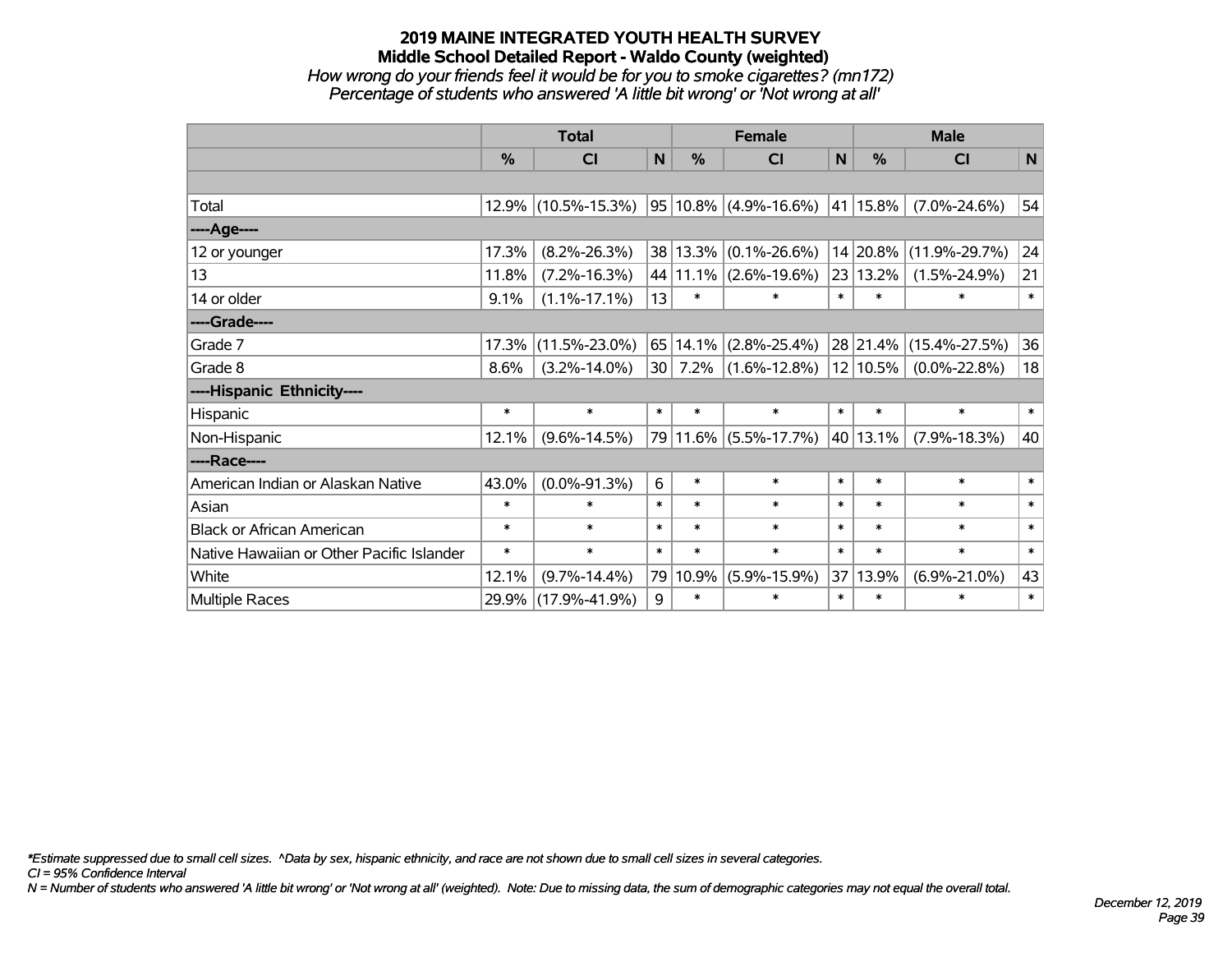#### **2019 MAINE INTEGRATED YOUTH HEALTH SURVEY Middle School Detailed Report - Waldo County (weighted)** *Have you ever used an electronic vapor product? (mn173) Percentage of students who answered 'Yes'*

|                                           |          | <b>Total</b>        |        |               | <b>Female</b>                |                 |               | <b>Male</b>            |        |
|-------------------------------------------|----------|---------------------|--------|---------------|------------------------------|-----------------|---------------|------------------------|--------|
|                                           | %        | <b>CI</b>           | N      | $\frac{0}{0}$ | <b>CI</b>                    | N               | $\frac{0}{0}$ | <b>CI</b>              | N      |
|                                           |          |                     |        |               |                              |                 |               |                        |        |
| Total                                     |          | 15.8% (14.5%-17.2%) |        |               | $118$   12.7%   (9.6%-15.7%) |                 |               | 48 17.3% (14.1%-20.5%) | 59     |
| ----Age----                               |          |                     |        |               |                              |                 |               |                        |        |
| 12 or younger                             | 9.1%     | $(3.5\% - 14.7\%)$  | 20     | 7.3%          | $(0.0\% - 17.7\%)$           | 8               | 10.8%         | $(0.0\% - 22.4\%)$     | 12     |
| 13                                        | 18.0%    | $(12.4\% - 23.6\%)$ | 69     | 15.6%         | $(9.2\% - 22.0\%)$           |                 | 32 20.5%      | $(12.1\% - 28.9\%)$    | 33     |
| 14 or older                               | 18.0%    | $(5.9\% - 30.0\%)$  | 25     |               | $11.9\%$ (7.9%-15.8%)        | 8               | $ 20.5\% $    | $(2.7\% - 38.4\%)$     | 14     |
| ----Grade----                             |          |                     |        |               |                              |                 |               |                        |        |
| Grade 7                                   | $14.4\%$ | $(10.0\% - 18.8\%)$ | 53     | 8.4%          | $(5.1\% - 11.7\%)$           | 17 <sup>1</sup> | $ 19.9\% $    | $(12.5\% - 27.3\%)$    | 33     |
| Grade 8                                   |          | 15.2% (12.0%-18.5%) | 55     |               | $14.7\%$ (8.3%-21.1%)        |                 |               | 25 15.2% (11.0%-19.4%) | 27     |
| ----Hispanic Ethnicity----                |          |                     |        |               |                              |                 |               |                        |        |
| Hispanic                                  | $\ast$   | $\ast$              | $\ast$ | $\ast$        | $\ast$                       | $\ast$          | $\ast$        | $\ast$                 | $\ast$ |
| Non-Hispanic                              |          | 14.3% (10.8%-17.7%) | 95     | 12.5%         | $(7.1\% - 17.9\%)$           |                 |               | 42 14.9% (12.0%-17.7%) | 45     |
| ----Race----                              |          |                     |        |               |                              |                 |               |                        |        |
| American Indian or Alaskan Native         | 50.5%    | $(6.2\% - 94.9\%)$  | 6      | $\ast$        | $\ast$                       | $\ast$          | $\ast$        | $\ast$                 | $\ast$ |
| Asian                                     | $\ast$   | $\ast$              | $\ast$ | $\ast$        | $\ast$                       | $\ast$          | $\ast$        | $\ast$                 | $\ast$ |
| <b>Black or African American</b>          | $\ast$   | $\ast$              | $\ast$ | $\ast$        | $\ast$                       | $\ast$          | $\ast$        | $\ast$                 | $\ast$ |
| Native Hawaiian or Other Pacific Islander | $\ast$   | $\ast$              | $\ast$ | $\ast$        | $\ast$                       | $\ast$          | $\ast$        | $\ast$                 | $\ast$ |
| White                                     | 14.8%    | $(12.3\% - 17.4\%)$ | 99     | 12.2%         | $(8.2\% - 16.3\%)$           | 41              | $ 16.4\% $    | $(11.8\% - 20.9\%)$    | 51     |
| Multiple Races                            | $\ast$   | $\ast$              | $\ast$ | $\ast$        | $\ast$                       | $\ast$          | $\ast$        | $\ast$                 | $\ast$ |

*\*Estimate suppressed due to small cell sizes. ^Data by sex, hispanic ethnicity, and race are not shown due to small cell sizes in several categories.*

*CI = 95% Confidence Interval*

*N = Number of students who answered 'Yes' (weighted). Note: Due to missing data, the sum of demographic categories may not equal the overall total.*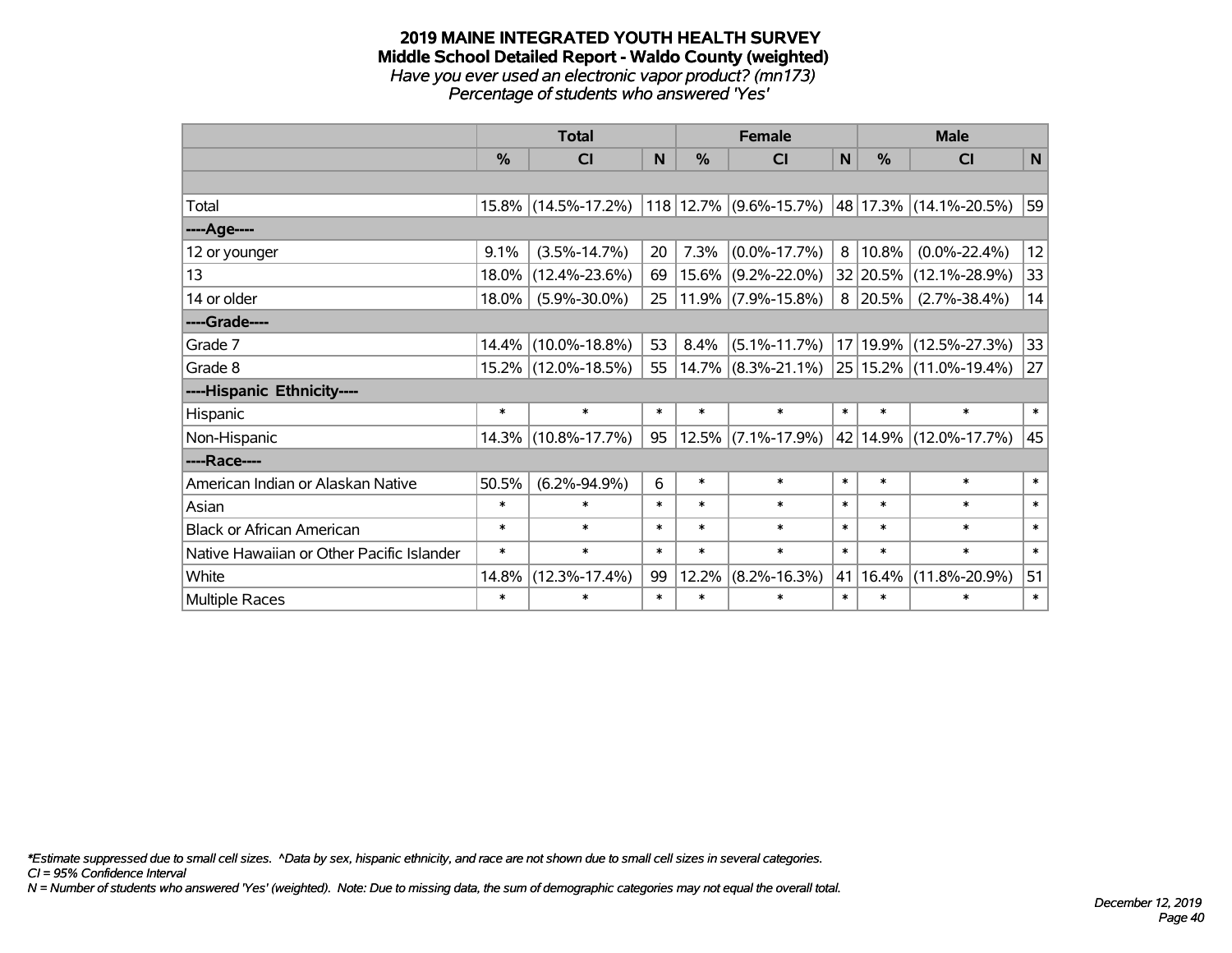*During the past 30 days, on how many days did you use an electronic vapor product? (mn174) Percentage of students who answered at least 1 day*

|                                           | <b>Total</b>  |                      |                |            | <b>Female</b>      |        | <b>Male</b> |                    |        |  |
|-------------------------------------------|---------------|----------------------|----------------|------------|--------------------|--------|-------------|--------------------|--------|--|
|                                           | $\frac{0}{0}$ | CI                   | N              | %          | <b>CI</b>          | N      | %           | <b>CI</b>          | N      |  |
|                                           |               |                      |                |            |                    |        |             |                    |        |  |
| Total                                     | $6.0\%$       | $(2.6\% - 9.5\%)$    |                | 45 5.6%    | $(2.3\% - 8.9\%)$  | 21     | 6.9%        | $(0.8\% - 13.0\%)$ | 24     |  |
| ---- Age----                              |               |                      |                |            |                    |        |             |                    |        |  |
| 12 or younger                             | 5.4%          | $(0.0\% - 11.3\%)$   | 12             | $\ast$     | $\ast$             | $\ast$ | $\ast$      | $\ast$             | $\ast$ |  |
| 13                                        |               | $6.7\%$ (1.1%-12.3%) | 26             | 7.8%       | $(1.2\% - 14.4\%)$ | 16     | 5.9%        | $(0.0\% - 12.9\%)$ | 10     |  |
| 14 or older                               | 5.2%          | $(2.1\% - 8.3\%)$    | $\overline{7}$ | $\ast$     | $\ast$             | $\ast$ | $\ast$      | $\ast$             | $\ast$ |  |
| ----Grade----                             |               |                      |                |            |                    |        |             |                    |        |  |
| Grade 7                                   | 8.3%          | $(1.6\% - 15.0\%)$   |                | 31 3.9%    | $(0.0\% - 8.6\%)$  | 8      | 13.6%       | $(3.7\% - 23.6\%)$ | 23     |  |
| Grade 8                                   | $3.9\%$       | $(1.4\% - 6.3\%)$    | 14             | $\ast$     | $\ast$             | $\ast$ | $\ast$      | ∗                  | $\ast$ |  |
| ----Hispanic Ethnicity----                |               |                      |                |            |                    |        |             |                    |        |  |
| Hispanic                                  | $\ast$        | $\ast$               | $\ast$         | $\ast$     | $\ast$             | $\ast$ | $\ast$      | $\ast$             | $\ast$ |  |
| Non-Hispanic                              | 5.5%          | $(2.1\% - 8.8\%)$    |                | $37 5.0\%$ | $(1.1\% - 8.9\%)$  | 17     | 6.4%        | $(0.0\% - 13.6\%)$ | 20     |  |
| ----Race----                              |               |                      |                |            |                    |        |             |                    |        |  |
| American Indian or Alaskan Native         | $\ast$        | $\ast$               | $\ast$         | $\ast$     | $\ast$             | $\ast$ | $\ast$      | $\ast$             | $\ast$ |  |
| Asian                                     | $\ast$        | $\ast$               | $\ast$         | $\ast$     | $\ast$             | $\ast$ | $\ast$      | $\ast$             | $\ast$ |  |
| <b>Black or African American</b>          | $\ast$        | $\ast$               | $\ast$         | $\ast$     | $\ast$             | $\ast$ | $\ast$      | $\ast$             | $\ast$ |  |
| Native Hawaiian or Other Pacific Islander | $\ast$        | $\ast$               | $\ast$         | $\ast$     | $\ast$             | $\ast$ | $\ast$      | $\ast$             | $\ast$ |  |
| White                                     | 5.6%          | $(2.3\% - 9.0\%)$    | $38$           | 4.3%       | $(0.3\% - 8.4\%)$  | 14     | 7.4%        | $(0.6\% - 14.1\%)$ | 23     |  |
| Multiple Races                            | $\ast$        | $\ast$               | $\ast$         | $\ast$     | $\ast$             | $\ast$ | $\ast$      | $\ast$             | $\ast$ |  |

*\*Estimate suppressed due to small cell sizes. ^Data by sex, hispanic ethnicity, and race are not shown due to small cell sizes in several categories.*

*CI = 95% Confidence Interval*

*N = Number of students who answered at least 1 day (weighted). Note: Due to missing data, the sum of demographic categories may not equal the overall total.*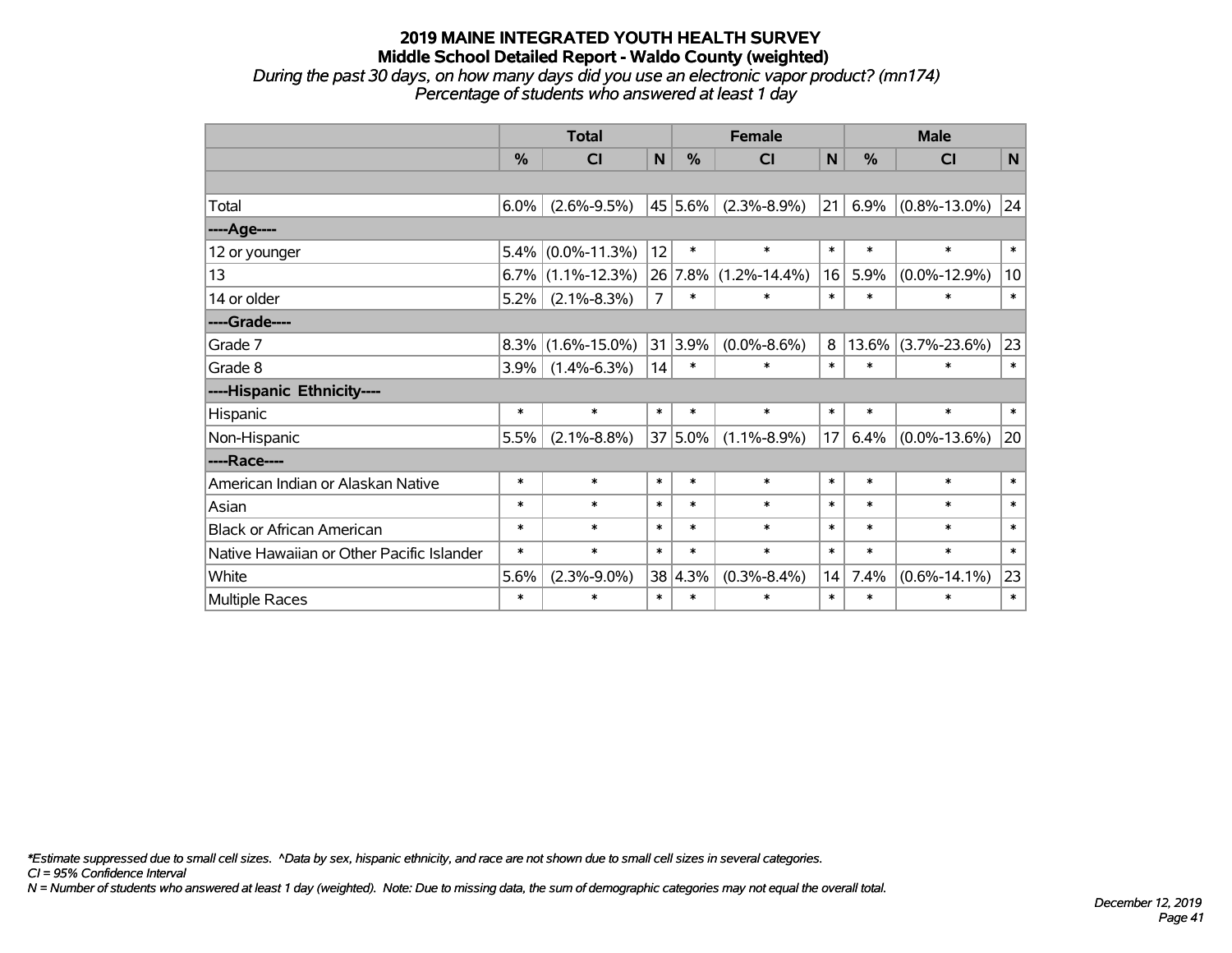*The last time you used an electronic vapor product, what was in the vapor you inhaled? (mn182) Percentage of students who answered 'Nicotine'*

|                                           |        | <b>Total</b>        |        | <b>Female</b> |        |        |        | <b>Male</b> |        |  |
|-------------------------------------------|--------|---------------------|--------|---------------|--------|--------|--------|-------------|--------|--|
|                                           | $\%$   | <b>CI</b>           | N      | %             | CI N   |        | %      | CI N        |        |  |
|                                           |        |                     |        |               |        |        |        |             |        |  |
| Total                                     | 15.6%  | $(3.4\% - 27.8\%)$  | 15     | $\ast$        | $\ast$ | $\ast$ | $\ast$ | $\ast$      | $\ast$ |  |
| ----Age----                               |        |                     |        |               |        |        |        |             |        |  |
| 12 or younger                             | $\ast$ | $\ast$              | $\ast$ | $\ast$        | $\ast$ | $\ast$ | $\ast$ | $\ast$      | $\ast$ |  |
| 13                                        | $\ast$ | $\ast$              | $\ast$ | $\ast$        | $\ast$ | $\ast$ | $\ast$ | $\ast$      | $\ast$ |  |
| 14 or older                               |        | 54.3% (27.2%-81.5%) | 12     | $\ast$        | $\ast$ | $\ast$ | $\ast$ | $\ast$      | $\ast$ |  |
| ----Grade----                             |        |                     |        |               |        |        |        |             |        |  |
| Grade 7                                   | $\ast$ | $\ast$              | $\ast$ | $\ast$        | $\ast$ | $\ast$ | $\ast$ | $\ast$      | $\ast$ |  |
| Grade 8                                   |        | 27.4% (13.6%-41.2%) | 15     | $\ast$        | $\ast$ | $\ast$ | $\ast$ | $\ast$      | $\ast$ |  |
| ----Hispanic Ethnicity----                |        |                     |        |               |        |        |        |             |        |  |
| Hispanic                                  | $\ast$ | $\ast$              | $\ast$ | $\ast$        | $\ast$ | $\ast$ | $\ast$ | $\ast$      | *      |  |
| Non-Hispanic                              | 18.6%  | $(4.5\% - 32.6\%)$  | 15     | $\ast$        | $\ast$ | $\ast$ | $\ast$ | $\ast$      | $\ast$ |  |
| ----Race----                              |        |                     |        |               |        |        |        |             |        |  |
| American Indian or Alaskan Native         | $\ast$ | $\ast$              | $\ast$ | $\ast$        | $\ast$ | $\ast$ | $\ast$ | $\ast$      | $\ast$ |  |
| Asian                                     | $\ast$ | $\ast$              | $\ast$ | $\ast$        | $\ast$ | $\ast$ | $\ast$ | $\ast$      | $\ast$ |  |
| <b>Black or African American</b>          | $\ast$ | $\ast$              | $\ast$ | $\ast$        | $\ast$ | $\ast$ | $\ast$ | $\ast$      | $\ast$ |  |
| Native Hawaiian or Other Pacific Islander | $\ast$ | $\ast$              | $\ast$ | $\ast$        | $\ast$ | $\ast$ | $\ast$ | $\ast$      | $\ast$ |  |
| White                                     | 17.6%  | $(4.8\% - 30.5\%)$  | 14     | $\ast$        | $\ast$ | $\ast$ | $\ast$ | $\ast$      | $\ast$ |  |
| <b>Multiple Races</b>                     | $\ast$ | $\ast$              | $\ast$ | $\ast$        | $\ast$ | $\ast$ | $\ast$ | $\ast$      | $\ast$ |  |

*\*Estimate suppressed due to small cell sizes. ^Data by sex, hispanic ethnicity, and race are not shown due to small cell sizes in several categories.*

*CI = 95% Confidence Interval*

*N = Number of students who answered 'Nicotine' (weighted). Note: Due to missing data, the sum of demographic categories may not equal the overall total.*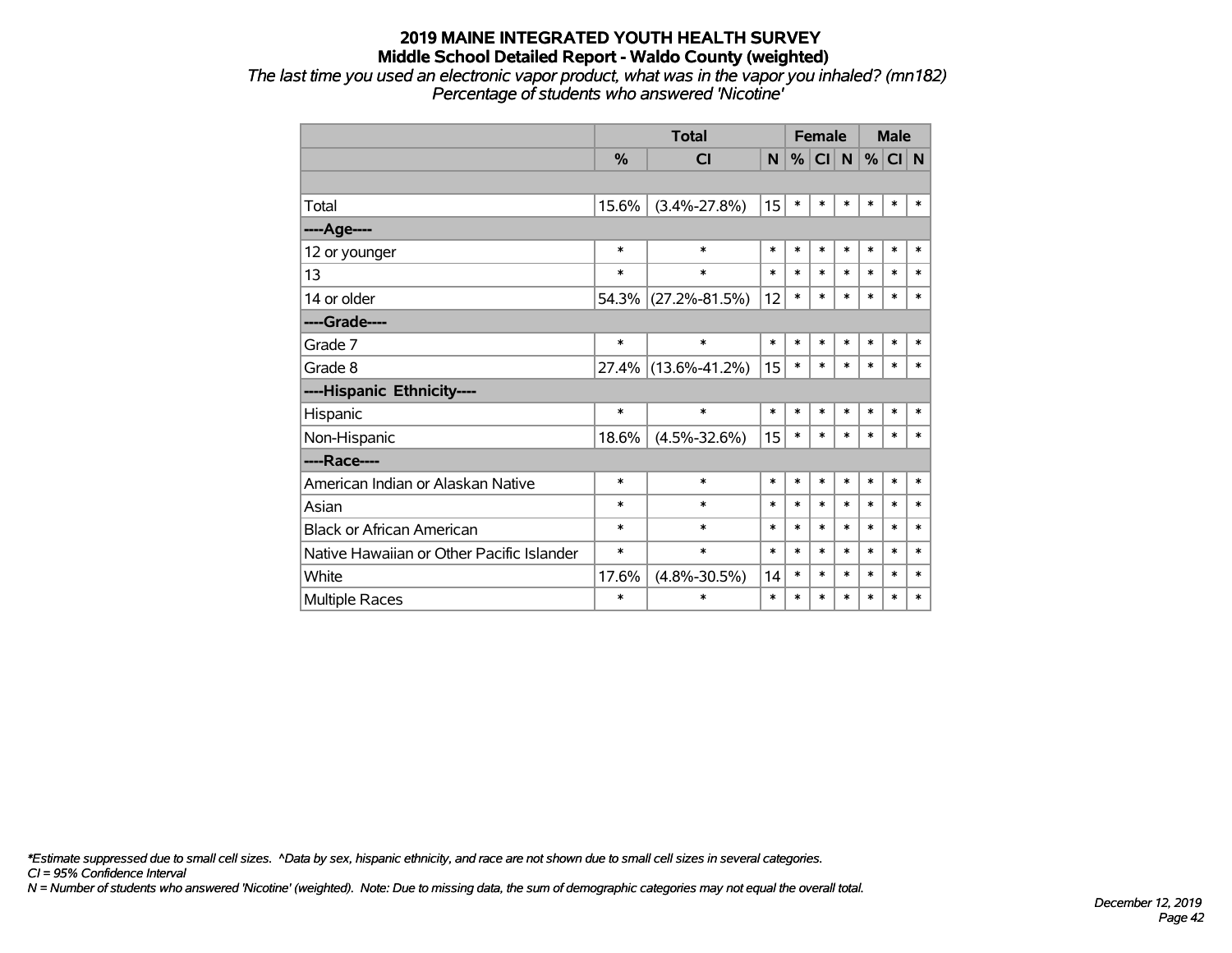*The last time you used an electronic vapor product, what was in the vapor you inhaled? (mn182\_2) Percentage of students who answered 'Marijuana or Hash Oil'*

|                                           |        | <b>Total</b>       | <b>Female</b> |        |        |        |        | <b>Male</b> |        |
|-------------------------------------------|--------|--------------------|---------------|--------|--------|--------|--------|-------------|--------|
|                                           | %      | <b>CI</b>          | N             | %      | CI N   |        | %      | CI N        |        |
|                                           |        |                    |               |        |        |        |        |             |        |
| Total                                     | 13.1%  | $(0.0\% - 26.2\%)$ | 13            | $\ast$ | $\ast$ | $\ast$ | $\ast$ | $\ast$      | $\ast$ |
| ----Age----                               |        |                    |               |        |        |        |        |             |        |
| 12 or younger                             | $\ast$ | $\ast$             | $\ast$        | $\ast$ | $\ast$ | $\ast$ | $\ast$ | $\ast$      | $\ast$ |
| 13                                        | 15.6%  | $(0.0\% - 33.5\%)$ | 9             | $\ast$ | $\ast$ | $\ast$ | $\ast$ | $\ast$      | $\ast$ |
| 14 or older                               | *      | $\ast$             | $\ast$        | $\ast$ | $\ast$ | $\ast$ | $\ast$ | $\ast$      | $\ast$ |
| ----Grade----                             |        |                    |               |        |        |        |        |             |        |
| Grade 7                                   | $\ast$ | $\ast$             | $\ast$        | $\ast$ | $\ast$ | $\ast$ | $\ast$ | $\ast$      | $\ast$ |
| Grade 8                                   | 23.0%  | $(0.0\% - 46.6\%)$ | 13            | $\ast$ | $\ast$ | $\ast$ | $\ast$ | $\ast$      | $\ast$ |
| ----Hispanic Ethnicity----                |        |                    |               |        |        |        |        |             |        |
| Hispanic                                  | *      | $\ast$             | $\ast$        | $\ast$ | $\ast$ | $\ast$ | $\ast$ | $\ast$      | ∗      |
| Non-Hispanic                              | 14.6%  | $(2.7\% - 26.6\%)$ | 12            | $\ast$ | $\ast$ | $\ast$ | $\ast$ | $\ast$      | $\ast$ |
| ----Race----                              |        |                    |               |        |        |        |        |             |        |
| American Indian or Alaskan Native         | $\ast$ | $\ast$             | $\ast$        | $\ast$ | $\ast$ | $\ast$ | $\ast$ | $\ast$      | $\ast$ |
| Asian                                     | $\ast$ | $\ast$             | $\ast$        | $\ast$ | $\ast$ | $\ast$ | $\ast$ | $\ast$      | $\ast$ |
| <b>Black or African American</b>          | $\ast$ | $\ast$             | $\ast$        | $\ast$ | $\ast$ | $\ast$ | $\ast$ | $\ast$      | $\ast$ |
| Native Hawaiian or Other Pacific Islander | $\ast$ | $\ast$             | $\ast$        | $\ast$ | $\ast$ | $\ast$ | $\ast$ | $\ast$      | $\ast$ |
| White                                     | 14.6%  | $(1.0\% - 28.2\%)$ | 12            | $\ast$ | $\ast$ | $\ast$ | $\ast$ | $\ast$      | $\ast$ |
| <b>Multiple Races</b>                     | $\ast$ | $\ast$             | $\ast$        | $\ast$ | $\ast$ | $\ast$ | $\ast$ | $\ast$      | $\ast$ |

*\*Estimate suppressed due to small cell sizes. ^Data by sex, hispanic ethnicity, and race are not shown due to small cell sizes in several categories.*

*CI = 95% Confidence Interval*

*N = Number of students who answered 'Marijuana or Hash Oil' (weighted). Note: Due to missing data, the sum of demographic categories may not equal the overall total.*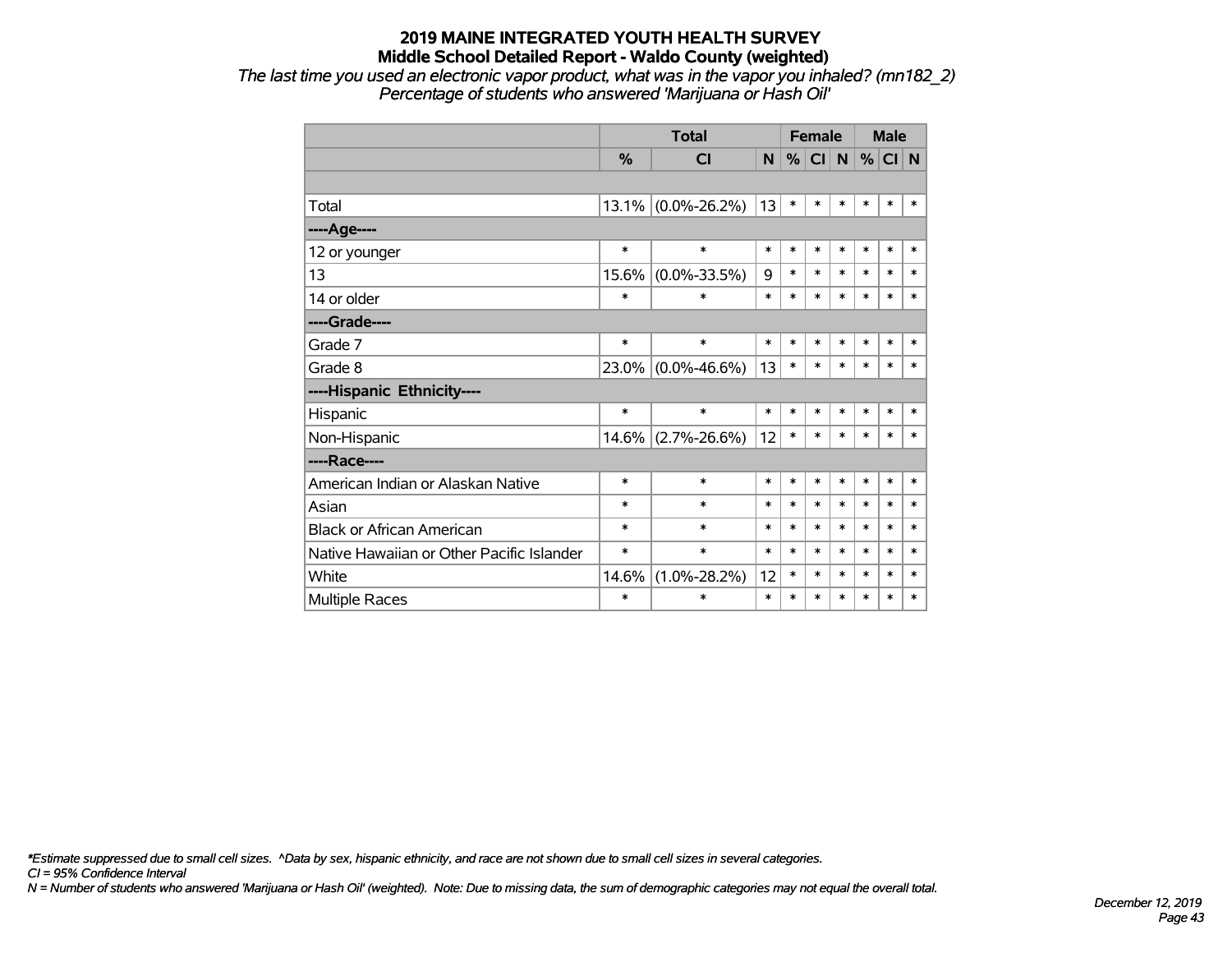*Percentage of students who are susceptible to cigarette use (among all students including those who have tried cigarettes or are current cigarette users) (mntobsus)*

|                                           | <b>Total</b><br>$\frac{0}{0}$<br>CI<br>31.0% (27.1%-34.8%)<br>$(29.5\% - 39.9\%)$<br>34.7%<br>$(20.7\% - 36.1\%)$<br>28.4%<br>32.1% (27.1%-37.1%)<br>$(33.3\% - 39.8\%)$<br>36.6%<br>25.8% (19.2%-32.4%)<br>$(20.5\% - 67.5\%)$<br>44.0%<br>29.4% (23.6%-35.1%)<br>$\ast$<br>$\ast$ |                     |        | <b>Female</b> |                          |              |          | <b>Male</b>               |        |  |  |  |
|-------------------------------------------|-------------------------------------------------------------------------------------------------------------------------------------------------------------------------------------------------------------------------------------------------------------------------------------|---------------------|--------|---------------|--------------------------|--------------|----------|---------------------------|--------|--|--|--|
|                                           |                                                                                                                                                                                                                                                                                     |                     | N      | $\frac{0}{0}$ | C <sub>l</sub>           | $\mathsf{N}$ | %        | CI                        | N.     |  |  |  |
|                                           |                                                                                                                                                                                                                                                                                     |                     |        |               |                          |              |          |                           |        |  |  |  |
| Total                                     |                                                                                                                                                                                                                                                                                     |                     |        |               | 229 25.7% (20.3%-31.0%)  |              |          | 96 36.1% (30.9%-41.3%)    | 125    |  |  |  |
| ----Age----                               |                                                                                                                                                                                                                                                                                     |                     |        |               |                          |              |          |                           |        |  |  |  |
| 12 or younger                             |                                                                                                                                                                                                                                                                                     |                     | 77     |               | 26.7% (14.4%-39.1%)      |              |          | 27 41.6% (34.1%-49.1%)    | 49     |  |  |  |
| 13                                        |                                                                                                                                                                                                                                                                                     |                     |        |               | 108 29.4% (19.5%-39.3%)  |              |          | 60 26.8% (12.5%-41.0%)    | 43     |  |  |  |
| 14 or older                               |                                                                                                                                                                                                                                                                                     |                     | 45     | 12.4%         | $(0.0\% - 35.3\%)$       |              |          | 8   48.7%   (42.3%-55.2%) | 33     |  |  |  |
| ----Grade----                             |                                                                                                                                                                                                                                                                                     |                     |        |               |                          |              |          |                           |        |  |  |  |
| Grade 7                                   |                                                                                                                                                                                                                                                                                     |                     |        | 136 31.9%     | $(23.8\% - 40.0\%)$      |              |          | 63 40.6% (37.9%-43.3%)    | 69     |  |  |  |
| Grade 8                                   |                                                                                                                                                                                                                                                                                     |                     | 92     |               | $ 19.2\% $ (14.3%-24.1%) |              |          | 32 32.3% (21.9%-42.8%)    | 55     |  |  |  |
| ----Hispanic Ethnicity----                |                                                                                                                                                                                                                                                                                     |                     |        |               |                          |              |          |                           |        |  |  |  |
| Hispanic                                  |                                                                                                                                                                                                                                                                                     |                     | 6      | $\ast$        | $\ast$                   | $\ast$       | $\ast$   | $\ast$                    | $\ast$ |  |  |  |
| Non-Hispanic                              |                                                                                                                                                                                                                                                                                     |                     |        |               | 195 23.7% (15.1%-32.2%)  |              | 79 34.9% | $(27.5\% - 42.3\%)$       | 108    |  |  |  |
| ----Race----                              |                                                                                                                                                                                                                                                                                     |                     |        |               |                          |              |          |                           |        |  |  |  |
| American Indian or Alaskan Native         |                                                                                                                                                                                                                                                                                     |                     | $\ast$ | $\ast$        | $\ast$                   | $\ast$       | $\ast$   | $\ast$                    | $\ast$ |  |  |  |
| Asian                                     | $\ast$                                                                                                                                                                                                                                                                              | $\ast$              | $\ast$ | $\ast$        | $\ast$                   | $\ast$       | $\ast$   | $\ast$                    | $\ast$ |  |  |  |
| <b>Black or African American</b>          | $\ast$                                                                                                                                                                                                                                                                              | $\ast$              | $\ast$ | $\ast$        | $\ast$                   | $\ast$       | $\ast$   | $\ast$                    | $\ast$ |  |  |  |
| Native Hawaiian or Other Pacific Islander | $\ast$                                                                                                                                                                                                                                                                              | $\ast$              | $\ast$ | $\ast$        | $\ast$                   | $\ast$       | $\ast$   | $\ast$                    | $\ast$ |  |  |  |
| White                                     | 29.4%                                                                                                                                                                                                                                                                               | $(23.1\% - 35.7\%)$ | 195    | 23.0%         | $(14.1\% - 31.9\%)$      |              | 76 35.6% | $(28.8\% - 42.3\%)$       | 111    |  |  |  |
| <b>Multiple Races</b>                     |                                                                                                                                                                                                                                                                                     | 50.9% (44.4%-57.5%) | 15     | $\ast$        | $\ast$                   | $\ast$       | $\ast$   | $\ast$                    | $\ast$ |  |  |  |

*\*Estimate suppressed due to small cell sizes. ^Data by sex, hispanic ethnicity, and race are not shown due to small cell sizes in several categories.*

*CI = 95% Confidence Interval*

*N = Number of students who are susceptible to cigarette use (among all students including those who have tried cigarettes or are current cigarette users) (weighted). Note: Due to missing data, the sum of demographic categories may not equal the overall total.*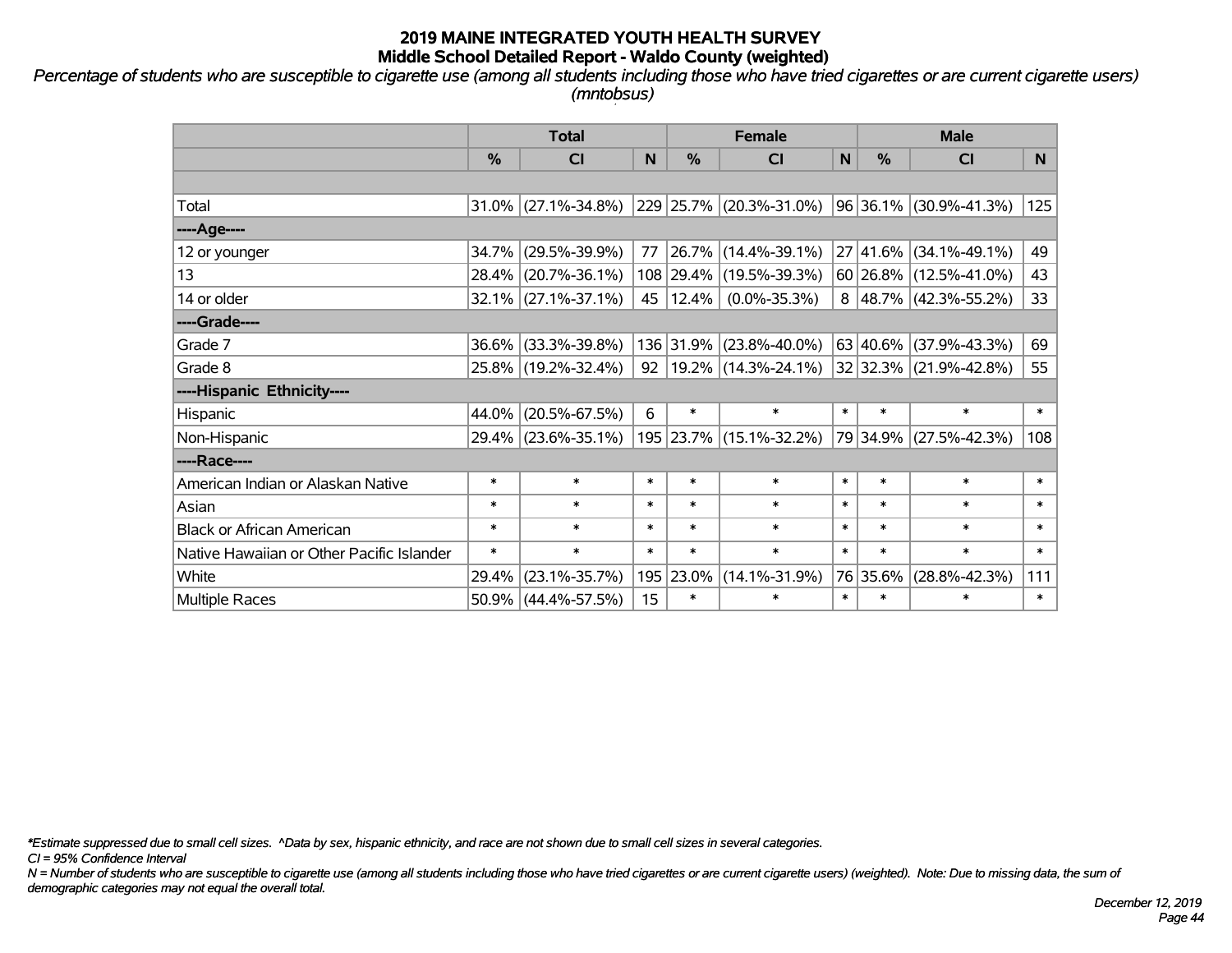*Percentage of students who are susceptible to cigarette use (among students who have never tried cigarettes) (mntobsus\_2)*

|                                           | <b>Total</b><br>$\frac{0}{0}$<br>CI<br>28.2% (22.8%-33.7%)<br>$(28.7\% - 40.1\%)$<br>34.4%<br>24.1% (13.1%-35.1%)<br>29.8% (22.7%-37.0%)<br>$(26.4\% - 38.9\%)$<br>32.7%<br>24.6% (18.0%-31.2%)<br>$(20.5\% - 67.5\%)$<br>44.0%<br>26.7% (20.4%-33.1%)<br>$\ast$<br>$\ast$<br>$\ast$<br>$\ast$<br>$\ast$<br>$\ast$<br>$\ast$<br>$\ast$<br>26.8%<br>$(20.1\% - 33.4\%)$<br>47.6% (39.0%-56.2%) |  | <b>Female</b> |               |                          |        |               | <b>Male</b>                 |                |  |  |  |  |
|-------------------------------------------|-----------------------------------------------------------------------------------------------------------------------------------------------------------------------------------------------------------------------------------------------------------------------------------------------------------------------------------------------------------------------------------------------|--|---------------|---------------|--------------------------|--------|---------------|-----------------------------|----------------|--|--|--|--|
|                                           |                                                                                                                                                                                                                                                                                                                                                                                               |  | N             | $\frac{9}{6}$ | <b>CI</b>                | N      | $\frac{0}{0}$ | <b>CI</b>                   | N <sub>1</sub> |  |  |  |  |
|                                           |                                                                                                                                                                                                                                                                                                                                                                                               |  |               |               |                          |        |               |                             |                |  |  |  |  |
| Total                                     |                                                                                                                                                                                                                                                                                                                                                                                               |  |               |               | 192 23.7% (17.8%-29.6%)  |        |               | $ 79 32.8\% $ (24.6%-41.0%) | 108            |  |  |  |  |
| ----Age----                               |                                                                                                                                                                                                                                                                                                                                                                                               |  |               |               |                          |        |               |                             |                |  |  |  |  |
| 12 or younger                             |                                                                                                                                                                                                                                                                                                                                                                                               |  | 70            | 24.5%         | $(18.7\% - 30.4\%)$      |        | 21 41.6%      | $(34.1\% - 49.1\%)$         | 49             |  |  |  |  |
| 13                                        |                                                                                                                                                                                                                                                                                                                                                                                               |  | 85            | 26.3%         | $(14.6\% - 38.0\%)$      |        | 49 22.5%      | $(2.4\% - 42.5\%)$          | 34             |  |  |  |  |
| 14 or older                               |                                                                                                                                                                                                                                                                                                                                                                                               |  | 37            | 14.1%         | $(0.0\% - 37.7\%)$       |        |               | 8 41.9% $(32.7\% - 51.1\%)$ | 25             |  |  |  |  |
| ----Grade----                             |                                                                                                                                                                                                                                                                                                                                                                                               |  |               |               |                          |        |               |                             |                |  |  |  |  |
| Grade 7                                   |                                                                                                                                                                                                                                                                                                                                                                                               |  |               | 107 29.7%     | $(21.3\% - 38.0\%)$      |        | 50 35.8%      | $(28.5\% - 43.2\%)$         | 57             |  |  |  |  |
| Grade 8                                   |                                                                                                                                                                                                                                                                                                                                                                                               |  | 84            |               | $ 18.1\% $ (10.8%-25.5%) |        |               | 28 30.6% (19.5%-41.7%)      | 51             |  |  |  |  |
| ----Hispanic Ethnicity----                |                                                                                                                                                                                                                                                                                                                                                                                               |  |               |               |                          |        |               |                             |                |  |  |  |  |
| Hispanic                                  |                                                                                                                                                                                                                                                                                                                                                                                               |  | 6             | $\ast$        | $\ast$                   | $\ast$ | $\ast$        | $\ast$                      | $\ast$         |  |  |  |  |
| Non-Hispanic                              |                                                                                                                                                                                                                                                                                                                                                                                               |  |               |               | 165 21.7% (14.3%-29.1%)  |        | $ 66 32.0\% $ | $(21.9\% - 42.1\%)$         | 95             |  |  |  |  |
| ----Race----                              |                                                                                                                                                                                                                                                                                                                                                                                               |  |               |               |                          |        |               |                             |                |  |  |  |  |
| American Indian or Alaskan Native         |                                                                                                                                                                                                                                                                                                                                                                                               |  | $\ast$        | $\ast$        | $\ast$                   | $\ast$ | $\ast$        | $\ast$                      | $\ast$         |  |  |  |  |
| Asian                                     |                                                                                                                                                                                                                                                                                                                                                                                               |  | $\ast$        | $\ast$        | $\ast$                   | $\ast$ | $\ast$        | $\ast$                      | $\ast$         |  |  |  |  |
| <b>Black or African American</b>          |                                                                                                                                                                                                                                                                                                                                                                                               |  | $\ast$        | $\ast$        | $\ast$                   | $\ast$ | $\ast$        | $\ast$                      | $\ast$         |  |  |  |  |
| Native Hawaiian or Other Pacific Islander |                                                                                                                                                                                                                                                                                                                                                                                               |  | $\ast$        | $\ast$        | $\ast$                   | $\ast$ | $\ast$        | $\ast$                      | $\ast$         |  |  |  |  |
| White                                     |                                                                                                                                                                                                                                                                                                                                                                                               |  |               | 163 21.5%     | $(13.6\% - 29.5\%)$      |        | 64 32.0%      | $(22.6\% - 41.4\%)$         | 95             |  |  |  |  |
| Multiple Races                            |                                                                                                                                                                                                                                                                                                                                                                                               |  | 13            | $\ast$        | $\ast$                   | $\ast$ | $\ast$        | $\ast$                      | $\ast$         |  |  |  |  |

*\*Estimate suppressed due to small cell sizes. ^Data by sex, hispanic ethnicity, and race are not shown due to small cell sizes in several categories.*

*CI = 95% Confidence Interval*

*N = Number of students who are susceptible to cigarette use (among students who have never tried cigarettes) (weighted). Note: Due to missing data, the sum of demographic categories may not equal the overall total.*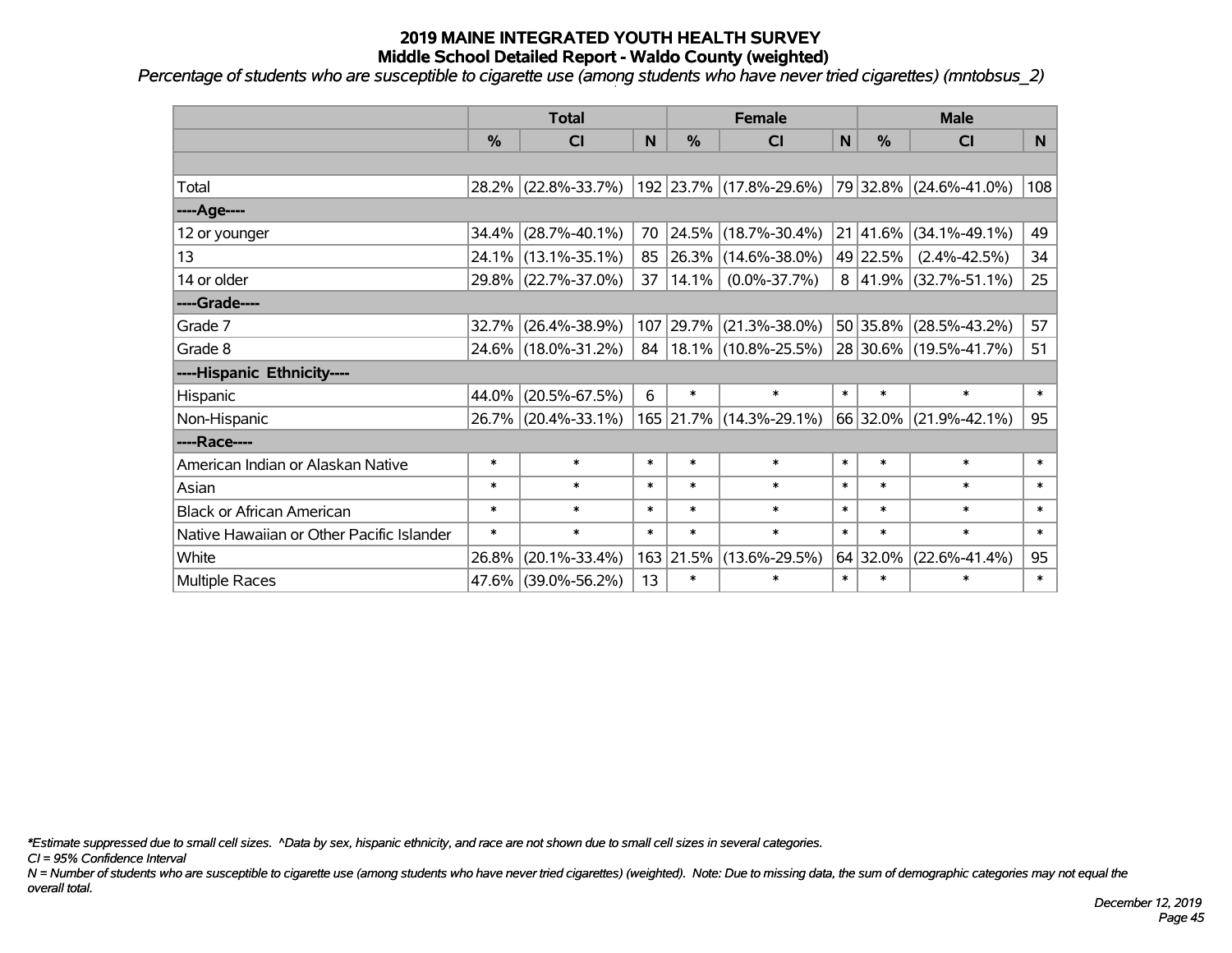*Percentage of students who smoked cigarettes or cigars or used chewing tobacco, snuff, dip, or dissolvable tobacco products on one or more of the past 30 days (mnanytoba)*

|                                           | <b>Total</b> |                                           |        |        | <b>Female</b>                                                                           | <b>Male</b>    |         |                     |                |
|-------------------------------------------|--------------|-------------------------------------------|--------|--------|-----------------------------------------------------------------------------------------|----------------|---------|---------------------|----------------|
|                                           | %            | <b>CI</b>                                 | N      | %      | <b>CI</b>                                                                               | $\mathsf{N}$   | $\%$    | <b>CI</b>           | N              |
|                                           |              |                                           |        |        |                                                                                         |                |         |                     |                |
| Total                                     | $3.8\%$      | $(1.8\% - 5.9\%)$                         |        |        | $\vert$ 29 $\vert$ 3.4% $\vert$ (0.9%-5.8%) $\vert$ 13 $\vert$ 3.7% $\vert$ (1.8%-5.6%) |                |         |                     | 13             |
| ----Age----                               |              |                                           |        |        |                                                                                         |                |         |                     |                |
| 12 or younger                             | 2.7%         | $(1.0\% - 4.4\%)$                         | 6      | $\ast$ | $\ast$                                                                                  | $\ast$         | $\ast$  | $\ast$              | $\ast$         |
| 13                                        | 4.7%         | $(1.0\% - 8.4\%)$                         | 18     | $\ast$ | $\ast$                                                                                  | $\ast$         | $\ast$  | $\ast$              | $\ast$         |
| 14 or older                               | $\ast$       | $\ast$                                    | $\ast$ | $\ast$ | $\ast$                                                                                  | $\ast$         | $\ast$  | $\ast$              | $\ast$         |
| ----Grade----                             |              |                                           |        |        |                                                                                         |                |         |                     |                |
| Grade 7                                   | 4.5%         | $(2.0\% - 7.0\%)$                         |        |        | $17 3.5\% $ (1.3%-5.8%)                                                                 | $\overline{7}$ | 4.1%    | $(2.4\% - 5.8\%)$   | $\overline{7}$ |
| Grade 8                                   |              | $3.2\%$ (1.3%-5.1%)   12 3.2% (0.3%-6.0%) |        |        |                                                                                         | 6              |         | $3.3\%$ (1.3%-5.3%) | 6              |
| ----Hispanic Ethnicity----                |              |                                           |        |        |                                                                                         |                |         |                     |                |
| Hispanic                                  | $\ast$       | $\ast$                                    | $\ast$ | $\ast$ | $\ast$                                                                                  | $\ast$         | $\ast$  | $\ast$              | $\ast$         |
| Non-Hispanic                              | 3.7%         | $(1.7\% - 5.6\%)$                         |        |        | $25 3.1\% $ (0.9%-5.2%)                                                                 |                | 11 3.5% | $(1.9\% - 5.1\%)$   | 12             |
| ----Race----                              |              |                                           |        |        |                                                                                         |                |         |                     |                |
| American Indian or Alaskan Native         | $\ast$       | $\ast$                                    | $\ast$ | $\ast$ | $\ast$                                                                                  | $\ast$         | $\ast$  | $\ast$              | $\ast$         |
| Asian                                     | $\ast$       | $\ast$                                    | $\ast$ | $\ast$ | $\ast$                                                                                  | $\ast$         | $\ast$  | $\ast$              | $\ast$         |
| <b>Black or African American</b>          | $\ast$       | $\ast$                                    | $\ast$ | $\ast$ | $\ast$                                                                                  | $\ast$         | $\ast$  | $\ast$              | $\ast$         |
| Native Hawaiian or Other Pacific Islander | $\ast$       | $\ast$                                    | $\ast$ | $\ast$ | $\ast$                                                                                  | $\ast$         | $\ast$  | $\ast$              | $\ast$         |
| White                                     | 3.7%         | $(1.7\% - 5.6\%)$                         | 25     | 2.6%   | $(0.7\% - 4.5\%)$                                                                       | 9              | 4.0%    | $(2.0\% - 6.1\%)$   | 13             |
| Multiple Races                            | $\ast$       | $\ast$                                    | $\ast$ | $\ast$ | $\ast$                                                                                  | $\ast$         | $\ast$  | $\ast$              | $\ast$         |

*\*Estimate suppressed due to small cell sizes. ^Data by sex, hispanic ethnicity, and race are not shown due to small cell sizes in several categories.*

*CI = 95% Confidence Interval*

*N = Number of students who smoked cigarettes or cigars or used chewing tobacco, snuff, dip, or dissolvable tobacco products on one or more of the past 30 days (weighted). Note: Due to missing data, the sum of demographic categories may not equal the overall total.*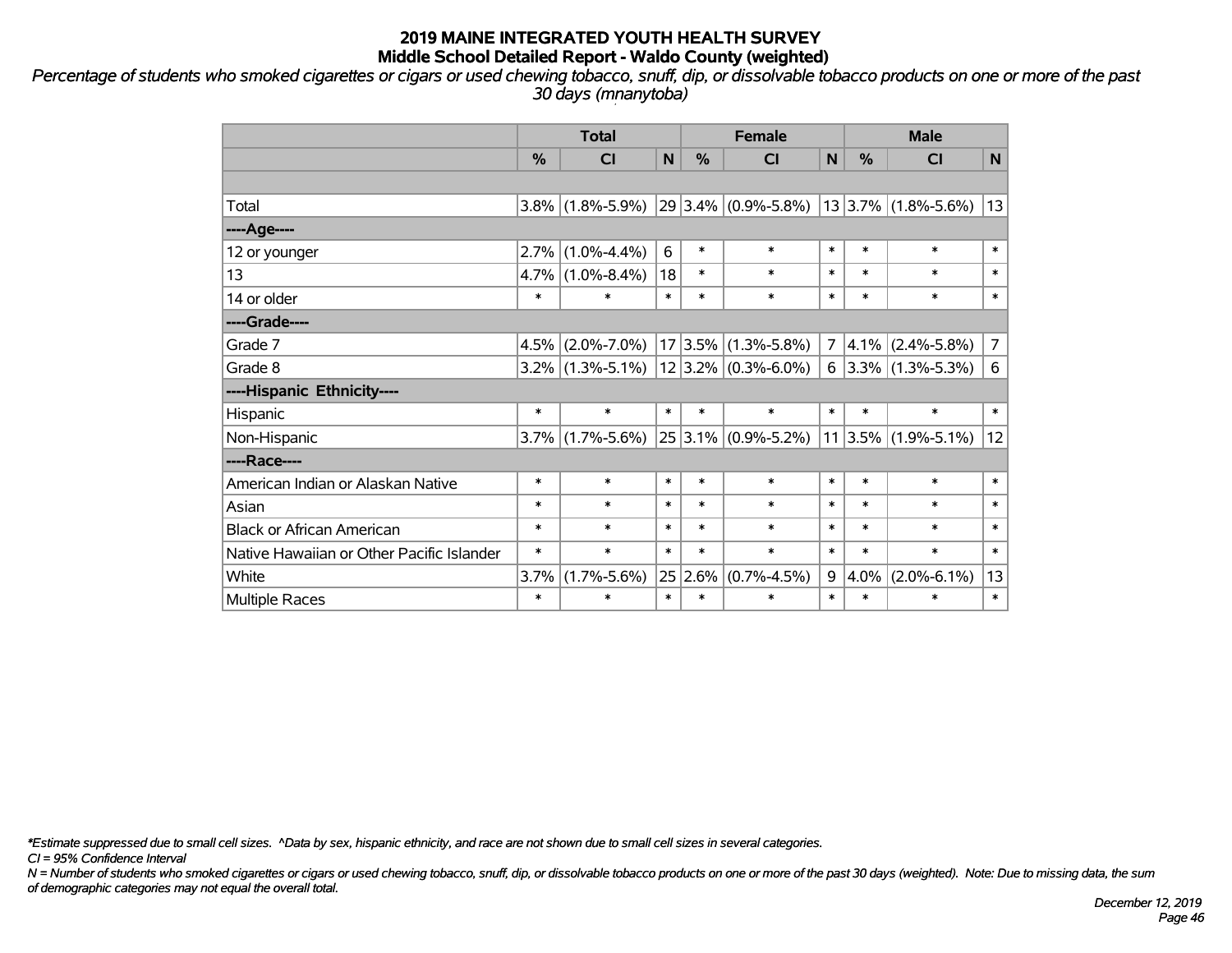*Percentage of students who smoked cigarettes or cigars; used an electronic vapor product; or used chewing tobacco, snuff, dip, or dissolvable tobacco products on one or more of the past 30 days (mnanytob\_2a)*

|                                           | <b>Total</b> |                    |                |         | <b>Female</b>                      |              | <b>Male</b> |                    |        |  |
|-------------------------------------------|--------------|--------------------|----------------|---------|------------------------------------|--------------|-------------|--------------------|--------|--|
|                                           | %            | CI                 | N              | $\%$    | <b>CI</b>                          | $\mathsf{N}$ | %           | <b>CI</b>          | N      |  |
|                                           |              |                    |                |         |                                    |              |             |                    |        |  |
| Total                                     | 7.4%         | $(3.3\% - 11.5\%)$ |                |         | $ 55 6.4\%  (1.5\%$ -11.3%) $ 24 $ |              | 7.9%        | $(3.1\% - 12.8\%)$ | 28     |  |
| ----Age----                               |              |                    |                |         |                                    |              |             |                    |        |  |
| 12 or younger                             | 5.7%         | $(0.0\% - 11.6\%)$ | 12             | $\ast$  | $\ast$                             | $\ast$       | $\ast$      | $\ast$             | $\ast$ |  |
| 13                                        | 9.2%         | $(1.9\% - 16.5\%)$ |                |         | 36 9.1% (0.0%-18.2%)               | 19           | 7.9%        | $(3.4\% - 12.4\%)$ | 13     |  |
| 14 or older                               | 5.2%         | $(2.1\% - 8.3\%)$  | $\overline{7}$ | $\ast$  | $\ast$                             | $\ast$       | $\ast$      | $\ast$             | $\ast$ |  |
| ----Grade----                             |              |                    |                |         |                                    |              |             |                    |        |  |
| Grade 7                                   | 10.2%        | $(2.5\% - 17.9\%)$ |                | 38 5.4% | $(0.0\% - 12.3\%)$                 |              | 11 13.9%    | $(3.7\% - 24.2\%)$ | 23     |  |
| Grade 8                                   | 4.8%         | $(1.8\% - 7.7\%)$  | 17             | $\ast$  | $\ast$                             | $\ast$       | $\ast$      | $\ast$             | $\ast$ |  |
| ----Hispanic Ethnicity----                |              |                    |                |         |                                    |              |             |                    |        |  |
| Hispanic                                  | $\ast$       | $\ast$             | $\ast$         | $\ast$  | $\ast$                             | $\ast$       | $\ast$      | $\ast$             | $\ast$ |  |
| Non-Hispanic                              | 7.0%         | $(2.3\% - 11.7\%)$ |                |         | 46 5.9% (0.2%-11.6%)               | 20           | 7.5%        | $(1.0\% - 14.0\%)$ | 23     |  |
| ----Race----                              |              |                    |                |         |                                    |              |             |                    |        |  |
| American Indian or Alaskan Native         | $\ast$       | $\ast$             | $\ast$         | $\ast$  | $\ast$                             | $\ast$       | $\ast$      | $\ast$             | $\ast$ |  |
| Asian                                     | $\ast$       | $\ast$             | $\ast$         | $\ast$  | $\ast$                             | $\ast$       | $\ast$      | $\ast$             | $\ast$ |  |
| <b>Black or African American</b>          | $\ast$       | $\ast$             | *              | $\ast$  | $\ast$                             | $\ast$       | $\ast$      | $\ast$             | $\ast$ |  |
| Native Hawaiian or Other Pacific Islander | $\ast$       | $\ast$             | $\ast$         | $\ast$  | $\ast$                             | $\ast$       | $\ast$      | $\ast$             | $\ast$ |  |
| White                                     | 7.2%         | $(2.6\% - 11.8\%)$ |                | 47 5.2% | $(0.0\% - 11.2\%)$                 | 17           | 8.5%        | $(3.1\% - 14.0\%)$ | 27     |  |
| Multiple Races                            | $\ast$       | $\ast$             | $\ast$         | $\ast$  | $\ast$                             | $\ast$       | $\ast$      | $\ast$             | $\ast$ |  |

*\*Estimate suppressed due to small cell sizes. ^Data by sex, hispanic ethnicity, and race are not shown due to small cell sizes in several categories.*

*CI = 95% Confidence Interval*

*N = Number of students who smoked cigarettes or cigars; used an electronic vapor product; or used chewing tobacco, snuff, dip, or dissolvable tobacco products on one or more of the past 30 days (weighted). Note: Due to missing data, the sum of demographic categories may not equal the overall total.*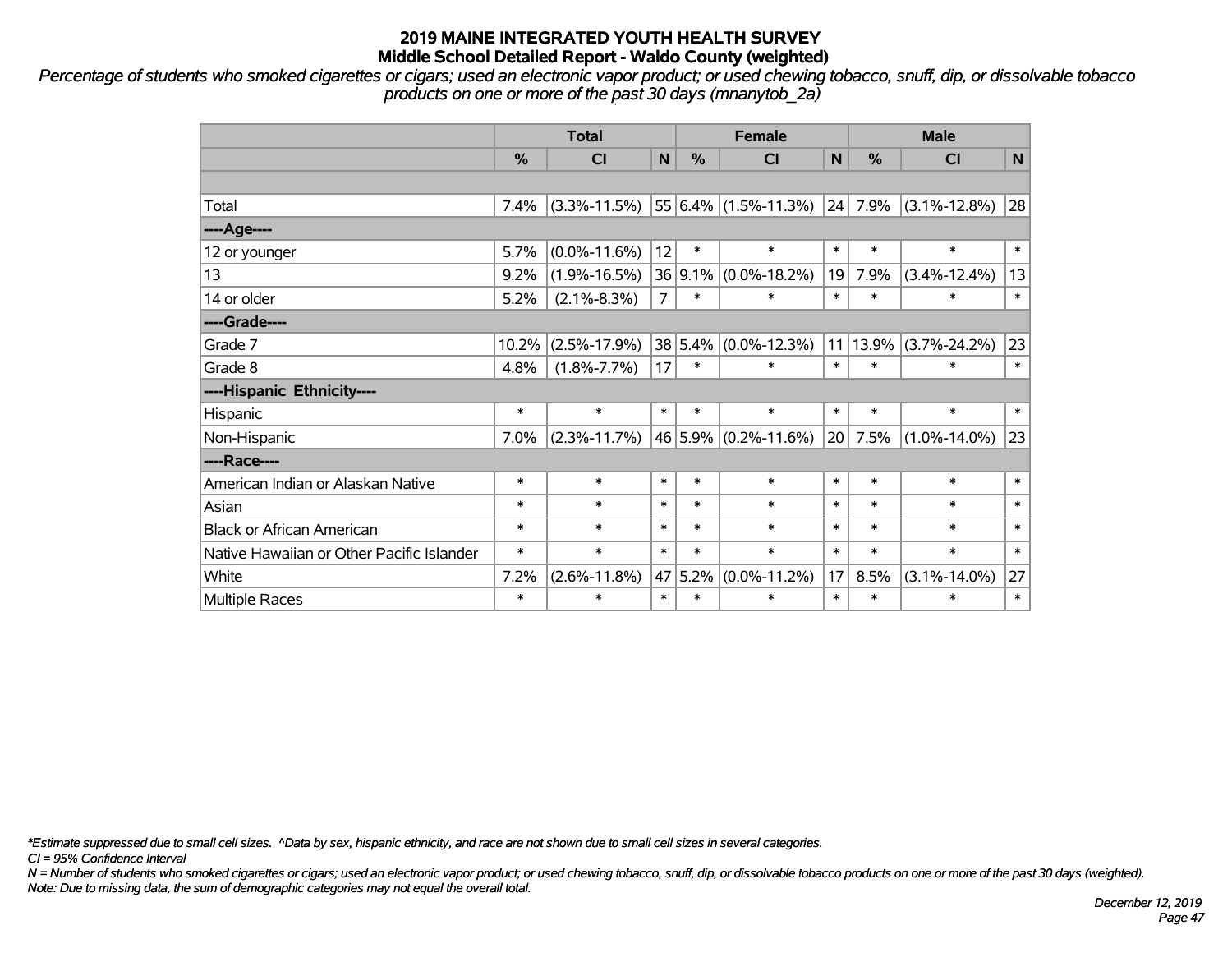*Percentage of students who smoked cigarettes or cigars; used an electronic vapor product with nicotine; or used chewing tobacco, snuff, dip, or dissolvable tobacco products on one or more of the past 30 days (mnanytob\_3)*

|                                           |               | <b>Total</b>       | <b>Female</b> |        |           |        |        | <b>Male</b> |        |
|-------------------------------------------|---------------|--------------------|---------------|--------|-----------|--------|--------|-------------|--------|
|                                           | $\frac{0}{0}$ | <b>CI</b>          | N             | ℅      | <b>CI</b> | N      | $\%$   | CI N        |        |
|                                           |               |                    |               |        |           |        |        |             |        |
| Total                                     | 3.1%          | $(0.0\% - 6.6\%)$  | 22            | $\ast$ | $\ast$    | *      | $\ast$ | $\ast$      | *      |
| ----Age----                               |               |                    |               |        |           |        |        |             |        |
| 12 or younger                             | $\ast$        | $\ast$             | $\ast$        | $\ast$ | $\ast$    | $\ast$ | $\ast$ | $\ast$      | $\ast$ |
| 13                                        | 4.9%          | $(0.0\% - 11.2\%)$ | 18            | $\ast$ | *         | $\ast$ | $\ast$ | $\ast$      | $\ast$ |
| 14 or older                               | $\ast$        | $\ast$             | $\ast$        | $\ast$ | *         | $\ast$ | $\ast$ | $\ast$      | $\ast$ |
| ----Grade----                             |               |                    |               |        |           |        |        |             |        |
| Grade 7                                   | 3.0%          | $(0.0\% - 7.4\%)$  | 10            | $\ast$ | $\ast$    | $\ast$ | $\ast$ | $\ast$      | $\ast$ |
| Grade 8                                   | 3.3%          | $(0.0\% - 7.5\%)$  | 12            | $\ast$ | $\ast$    | $\ast$ | $\ast$ | $\ast$      | $\ast$ |
| ----Hispanic Ethnicity----                |               |                    |               |        |           |        |        |             |        |
| Hispanic                                  | $\ast$        | $\ast$             | $\ast$        | $\ast$ | *         | $\ast$ | $\ast$ | $\ast$      | $\ast$ |
| Non-Hispanic                              | 2.8%          | $(0.0\% - 6.8\%)$  | 18            | $\ast$ | $\ast$    | $\ast$ | $\ast$ | $\ast$      | $\ast$ |
| ----Race----                              |               |                    |               |        |           |        |        |             |        |
| American Indian or Alaskan Native         | $\ast$        | $\ast$             | $\ast$        | $\ast$ | *         | $\ast$ | $\ast$ | $\ast$      | $\ast$ |
| Asian                                     | $\ast$        | $\ast$             | $\ast$        | $\ast$ | $\ast$    | $\ast$ | $\ast$ | $\ast$      | $\ast$ |
| <b>Black or African American</b>          | *             | $\ast$             | $\ast$        | $\ast$ | $\ast$    | $\ast$ | $\ast$ | $\ast$      | $\ast$ |
| Native Hawaiian or Other Pacific Islander | $\ast$        | $\ast$             | $\ast$        | $\ast$ | $\ast$    | $\ast$ | $\ast$ | $\ast$      | $\ast$ |
| White                                     | 2.7%          | $(0.0\% - 6.8\%)$  | 17            | $\ast$ | *         | $\ast$ | $\ast$ | $\ast$      | $\ast$ |
| <b>Multiple Races</b>                     | $\ast$        | *                  | $\ast$        | $\ast$ | $\ast$    | $\ast$ | $\ast$ | $\ast$      | $\ast$ |

*\*Estimate suppressed due to small cell sizes. ^Data by sex, hispanic ethnicity, and race are not shown due to small cell sizes in several categories.*

*CI = 95% Confidence Interval*

*N = Number of students who smoked cigarettes or cigars; used an electronic vapor product with nicotine; or used chewing tobacco, snuff, dip, or dissolvable tobacco products on one or more of the past 30 days (weighted). Note: Due to missing data, the sum of demographic categories may not equal the overall total.*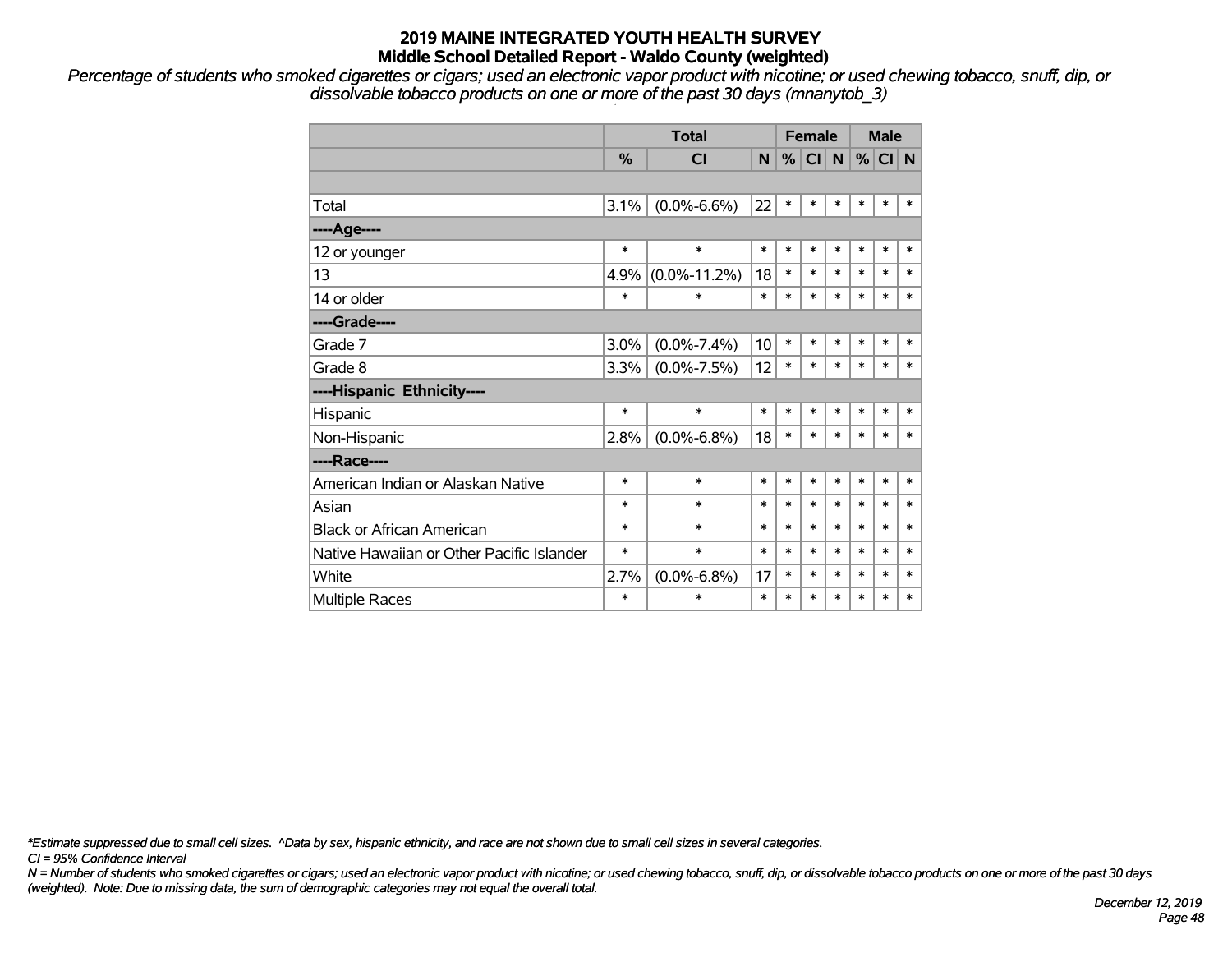#### **2019 MAINE INTEGRATED YOUTH HEALTH SURVEY Middle School Detailed Report - Waldo County (weighted)** *Have you ever had a drink of alcohol, other than a few sips? (mn59a) Percentage of students who answered 'Yes'*

|                                           | <b>Total</b>  |                     |        |               | <b>Female</b>               | <b>Male</b>     |               |                            |        |
|-------------------------------------------|---------------|---------------------|--------|---------------|-----------------------------|-----------------|---------------|----------------------------|--------|
|                                           | $\frac{0}{0}$ | CI                  | N      | $\frac{0}{0}$ | C <sub>1</sub>              | N               | $\frac{0}{0}$ | <b>CI</b>                  | N      |
|                                           |               |                     |        |               |                             |                 |               |                            |        |
| Total                                     |               | 16.0% (12.2%-19.8%) |        |               | $110 14.3\% $ (11.8%-16.9%) |                 |               | 49   16.1%   (11.3%-20.8%) | 54     |
| ----Age----                               |               |                     |        |               |                             |                 |               |                            |        |
| 12 or younger                             | 12.3%         | $(6.4\% - 18.1\%)$  | 24     | 10.2%         | $(5.8\% - 14.7\%)$          | 10 <sup>1</sup> | 12.8%         | $(6.2\% - 19.5\%)$         | 13     |
| 13                                        | 18.5%         | $(14.8\% - 22.2\%)$ | 64     | 16.7%         | $(13.8\% - 19.7\%)$         |                 |               | 32   18.7%   (13.4%-24.0%) | 28     |
| 14 or older                               |               | 15.2% (12.9%-17.5%) | 21     | 13.4%         | $(9.4\% - 17.5\%)$          | 7               |               | 15.3% (10.8%-19.7%)        | 13     |
| ----Grade----                             |               |                     |        |               |                             |                 |               |                            |        |
| Grade 7                                   | 15.1%         | $(9.7\% - 20.4\%)$  | 52     | 11.6%         | $(7.6\% - 15.7\%)$          | 21              | 16.6%         | $(7.8\% - 25.4\%)$         | 27     |
| Grade 8                                   |               | 16.7% (13.0%-20.4%) | 56     |               | 17.6% (12.4%-22.8%)         |                 | 28 14.9%      | $(9.5\% - 20.3\%)$         | 26     |
| ----Hispanic Ethnicity----                |               |                     |        |               |                             |                 |               |                            |        |
| Hispanic                                  | $\ast$        | $\ast$              | $\ast$ | $\ast$        | $\ast$                      | $\ast$          | $\ast$        | $\ast$                     | $\ast$ |
| Non-Hispanic                              |               | 15.5% (11.3%-19.8%) | 98     |               | $14.2\%$ (11.1%-17.4%)      |                 |               | 45 15.6% (10.6%-20.6%)     | 48     |
| ----Race----                              |               |                     |        |               |                             |                 |               |                            |        |
| American Indian or Alaskan Native         | $\ast$        | $\ast$              | $\ast$ | $\ast$        | $\ast$                      | $\ast$          | $\ast$        | $\ast$                     | $\ast$ |
| Asian                                     | $\ast$        | $\ast$              | $\ast$ | $\ast$        | $\ast$                      | $\ast$          | $\ast$        | $\ast$                     | $\ast$ |
| <b>Black or African American</b>          | $\ast$        | $\ast$              | $\ast$ | $\ast$        | $\ast$                      | $\ast$          | $\ast$        | $\ast$                     | $\ast$ |
| Native Hawaiian or Other Pacific Islander | $\ast$        | $\ast$              | $\ast$ | $\ast$        | $\ast$                      | $\ast$          | $\ast$        | $\ast$                     | $\ast$ |
| White                                     | 15.6%         | $(10.9\% - 20.2\%)$ | 98     | 13.3%         | $(9.8\% - 16.7\%)$          | 41              | 16.6%         | $(11.0\% - 22.2\%)$        | 51     |
| Multiple Races                            | $\ast$        | $\ast$              | $\ast$ | $\ast$        | $\ast$                      | $\ast$          | $\ast$        | $\ast$                     | $\ast$ |

*\*Estimate suppressed due to small cell sizes. ^Data by sex, hispanic ethnicity, and race are not shown due to small cell sizes in several categories.*

*CI = 95% Confidence Interval*

*N = Number of students who answered 'Yes' (weighted). Note: Due to missing data, the sum of demographic categories may not equal the overall total.*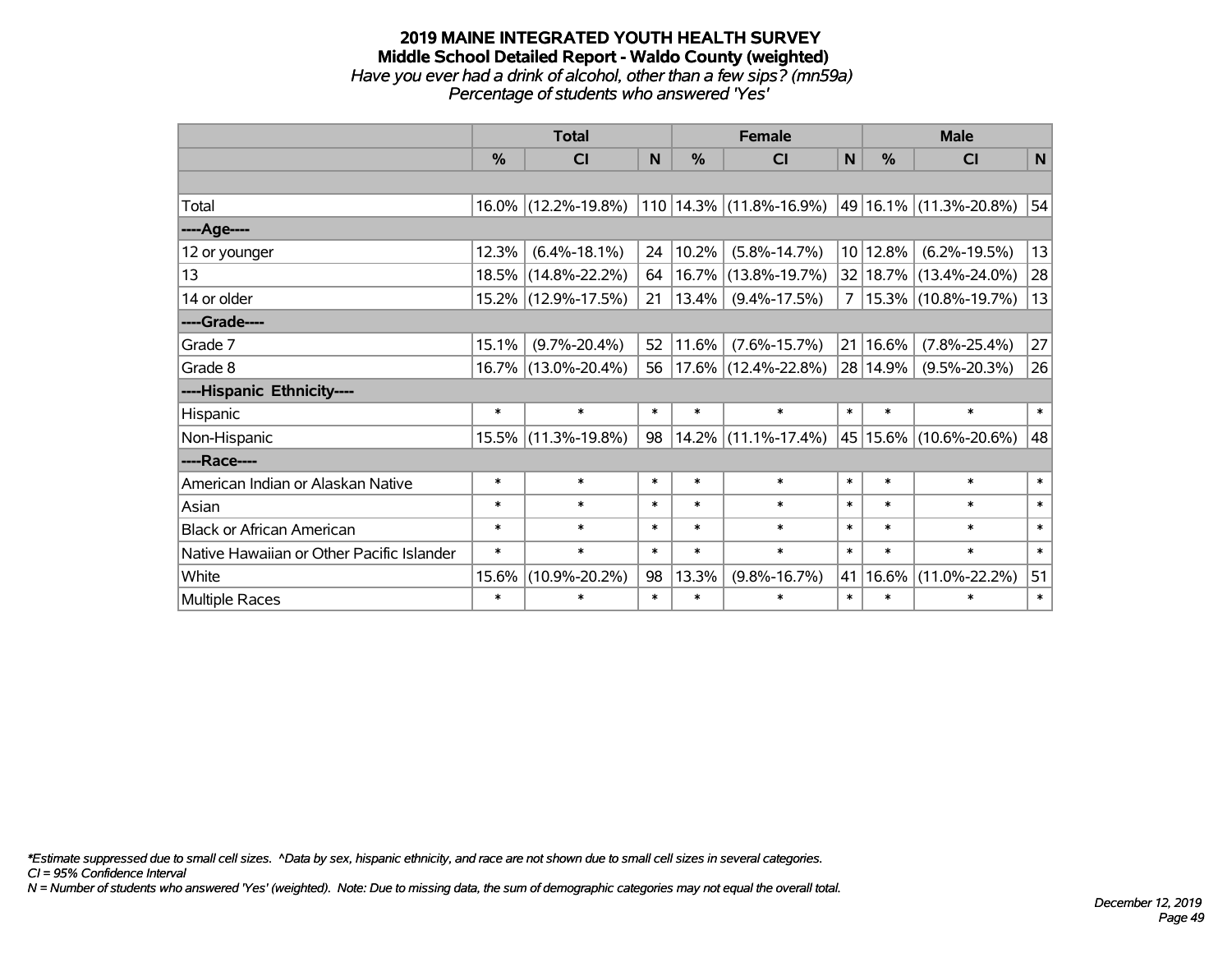*How old were you when you had your first drink of alcohol other than a few sips? (mn60)*

*Among students who have had more than a few sips of alcohol, the percentage of students who answered before age 11*

|                                           | <b>Total</b> |                     |                |               | <b>Female</b>               | <b>Male</b> |               |                        |        |
|-------------------------------------------|--------------|---------------------|----------------|---------------|-----------------------------|-------------|---------------|------------------------|--------|
|                                           | %            | <b>CI</b>           | N <sub>1</sub> | $\frac{0}{0}$ | <b>CI</b>                   | N           | $\frac{0}{0}$ | <b>CI</b>              | N      |
|                                           |              |                     |                |               |                             |             |               |                        |        |
| Total                                     | 44.0%        | $(36.5\% - 51.5\%)$ |                |               | $ 48 36.9\% $ (19.6%-54.2%) |             |               | 17 53.2% (51.2%-55.3%) | 29     |
| ----Age----                               |              |                     |                |               |                             |             |               |                        |        |
| 12 or younger                             | 64.1%        | $(41.1\% - 87.1\%)$ | 16             | $\ast$        | $\ast$                      | $\ast$      | $\ast$        | $\ast$                 | $\ast$ |
| 13                                        | 39.6%        | $(28.7\% - 50.4\%)$ |                | 25 35.7%      | $(20.7\% - 50.7\%)$         | 11          | 49.8%         | $(37.3\% - 62.3\%)$    | 14     |
| 14 or older                               | 34.0%        | $(2.0\% - 65.9\%)$  | $\overline{7}$ | $\ast$        | $\ast$                      | $\ast$      | $\ast$        | $\ast$                 | $\ast$ |
| ----Grade----                             |              |                     |                |               |                             |             |               |                        |        |
| Grade 7                                   | 53.1%        | $(37.2\% - 68.9\%)$ |                | 28 52.0%      | $(32.8\% - 71.3\%)$         | 11          |               | 56.9% (37.3%-76.5%)    | 15     |
| Grade 8                                   |              | 36.5% (24.0%-49.0%) |                | $ 20 25.0\% $ | $(3.7\% - 46.3\%)$          | 7           |               | 52.1% (32.9%-71.3%)    | 13     |
| ----Hispanic Ethnicity----                |              |                     |                |               |                             |             |               |                        |        |
| Hispanic                                  | $\ast$       | $\ast$              | $\ast$         | $\ast$        | $\ast$                      | $\ast$      | $\ast$        | $\ast$                 | $\ast$ |
| Non-Hispanic                              | 45.1%        | $(37.1\% - 53.1\%)$ |                |               | 44 39.3% (22.4%-56.3%)      |             |               | 17 55.5% (48.7%-62.4%) | 27     |
| ----Race----                              |              |                     |                |               |                             |             |               |                        |        |
| American Indian or Alaskan Native         | $\ast$       | $\ast$              | $\ast$         | $\ast$        | $\ast$                      | $\ast$      | $\ast$        | $\ast$                 | $\ast$ |
| Asian                                     | $\ast$       | $\ast$              | $\ast$         | $\ast$        | $\ast$                      | $\ast$      | $\ast$        | $\ast$                 | $\ast$ |
| <b>Black or African American</b>          | $\ast$       | $\ast$              | $\ast$         | $\ast$        | $\ast$                      | $\ast$      | $\ast$        | $\ast$                 | $\ast$ |
| Native Hawaiian or Other Pacific Islander | $\ast$       | $\ast$              | $\ast$         | $\ast$        | $\ast$                      | $\ast$      | $\ast$        | $\ast$                 | $\ast$ |
| White                                     | 45.1%        | $(37.7\% - 52.5\%)$ |                | 44 40.3%      | $(21.8\% - 58.8\%)$         | 16          | 53.8%         | $(51.6\% - 55.9\%)$    | 27     |
| Multiple Races                            | $\ast$       | $\ast$              | $\ast$         | $\ast$        | *                           | $\ast$      | $\ast$        | $\ast$                 | $\ast$ |

*\*Estimate suppressed due to small cell sizes. ^Data by sex, hispanic ethnicity, and race are not shown due to small cell sizes in several categories.*

*CI = 95% Confidence Interval*

*N = Among students who have had more than a few sips of alcohol, the number of students who answered before age 11 (weighted). Note: Due to missing data, the sum of demographic categories may not equal the overall total.*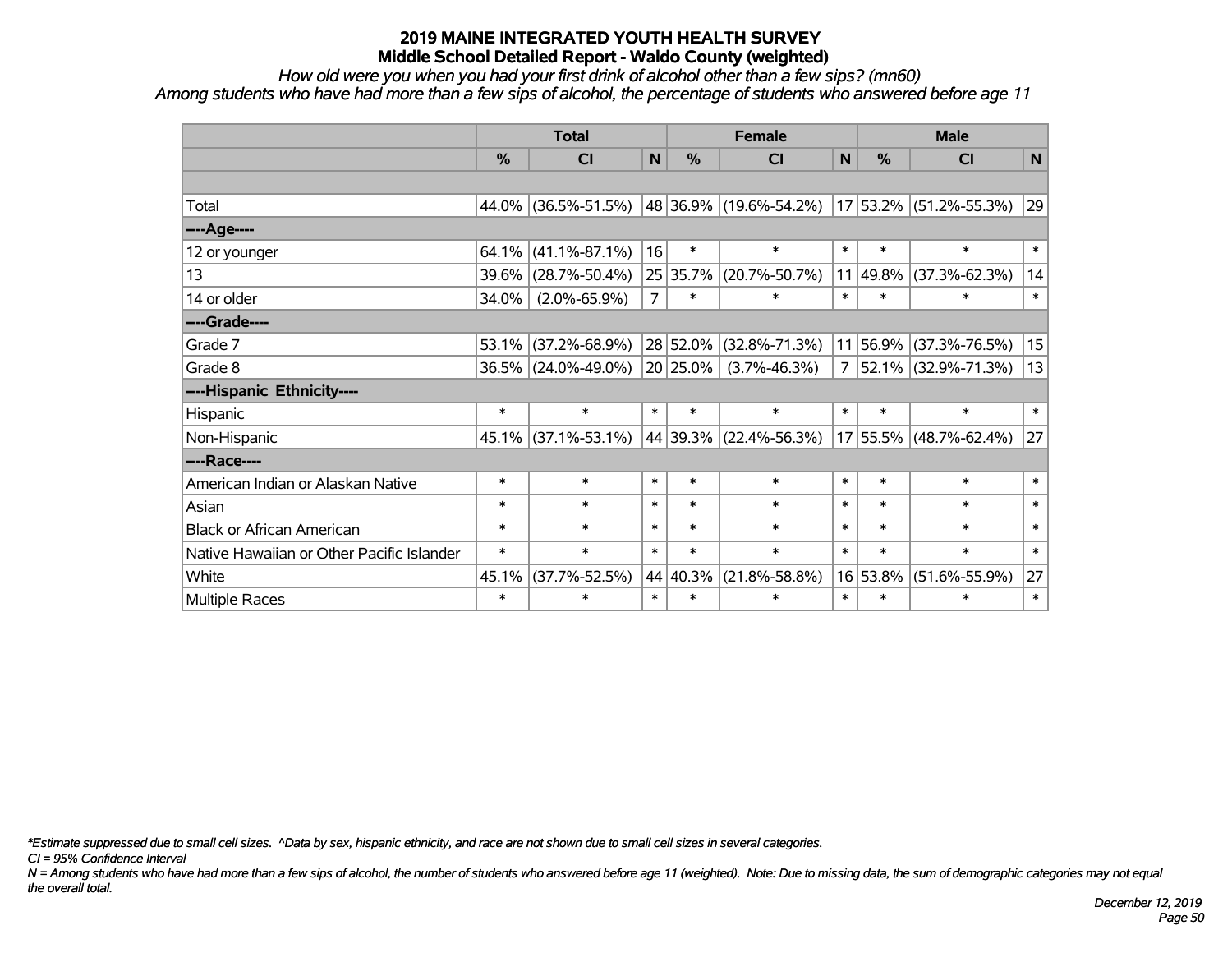#### **2019 MAINE INTEGRATED YOUTH HEALTH SURVEY Middle School Detailed Report - Waldo County (weighted)** *How old were you when you had your first drink of alcohol other than a few sips? (mn60\_2) Percentage of students who answered before age 11*

|                                           | <b>Total</b> |                      |                |         | <b>Female</b>             |        | <b>Male</b> |                            |        |  |
|-------------------------------------------|--------------|----------------------|----------------|---------|---------------------------|--------|-------------|----------------------------|--------|--|
|                                           | %            | CI                   | N              | %       | <b>CI</b>                 | N      | %           | <b>CI</b>                  | N      |  |
|                                           |              |                      |                |         |                           |        |             |                            |        |  |
| Total                                     |              | $7.1\%$ (4.1%-10.0%) |                |         | 48 5.3% (1.9%-8.7%)       |        |             | $17 8.6\% $ (6.2%-11.1%)   | 29     |  |
| ----Age----                               |              |                      |                |         |                           |        |             |                            |        |  |
| 12 or younger                             | 8.2%         | $(3.1\% - 13.3\%)$   | 16             | $\ast$  | $\ast$                    | $\ast$ | $\ast$      | $\ast$                     | $\ast$ |  |
| 13                                        |              | $7.3\%$ (4.1%-10.5%) |                | 25 5.9% | $(2.7\% - 9.2\%)$         |        |             | $11$   9.3%   (5.3%-13.3%) | 14     |  |
| 14 or older                               |              | $5.1\%$ (0.3%-10.0%) | $\overline{7}$ | $\ast$  | $\ast$                    | $\ast$ | $\ast$      | $\ast$                     | $\ast$ |  |
| ----Grade----                             |              |                      |                |         |                           |        |             |                            |        |  |
| Grade 7                                   | 8.2%         | $(4.6\% - 11.9\%)$   |                |         | $28 6.3\% $ (3.5%-9.2%)   |        |             | $11 9.5\% $ (4.9%-14.2%)   | 15     |  |
| Grade 8                                   | 6.0%         | $(2.7\% - 9.3\%)$    |                |         | $20 4.2\% $ (0.0%-9.1%)   |        |             | $7$   7.9%   (2.6%-13.1%)  | 13     |  |
| ----Hispanic Ethnicity----                |              |                      |                |         |                           |        |             |                            |        |  |
| Hispanic                                  | $\ast$       | $\ast$               | $\ast$         | $\ast$  | $\ast$                    | $\ast$ | $\ast$      | $\ast$                     | $\ast$ |  |
| Non-Hispanic                              |              | $7.0\%$ (4.0%-10.1%) |                |         | 44 5.6% $(1.8\% - 9.4\%)$ |        |             | $17 8.7\% $ (6.4%-11.1%)   | 27     |  |
| ----Race----                              |              |                      |                |         |                           |        |             |                            |        |  |
| American Indian or Alaskan Native         | $\ast$       | $\ast$               | $\ast$         | $\ast$  | $\ast$                    | $\ast$ | $\ast$      | $\ast$                     | $\ast$ |  |
| Asian                                     | $\ast$       | $\ast$               | $\ast$         | $\ast$  | $\ast$                    | $\ast$ | $\ast$      | $\ast$                     | $\ast$ |  |
| <b>Black or African American</b>          | $\ast$       | $\ast$               | $\ast$         | $\ast$  | $\ast$                    | $\ast$ | $\ast$      | $\ast$                     | $\ast$ |  |
| Native Hawaiian or Other Pacific Islander | $\ast$       | $\ast$               | $\ast$         | $\ast$  | $\ast$                    | $\ast$ | $\ast$      | $\ast$                     | $\ast$ |  |
| White                                     | 7.1%         | $(3.8\% - 10.3\%)$   |                | 44 5.3% | $(1.4\% - 9.2\%)$         |        | 16 9.0%     | $(6.1\% - 11.9\%)$         | 27     |  |
| <b>Multiple Races</b>                     | $\ast$       | $\ast$               | $\ast$         | $\ast$  | $\ast$                    | $\ast$ | $\ast$      | $\ast$                     | $\ast$ |  |

*\*Estimate suppressed due to small cell sizes. ^Data by sex, hispanic ethnicity, and race are not shown due to small cell sizes in several categories.*

*CI = 95% Confidence Interval*

*N = Number of students who answered before age 11 (weighted). Note: Due to missing data, the sum of demographic categories may not equal the overall total.*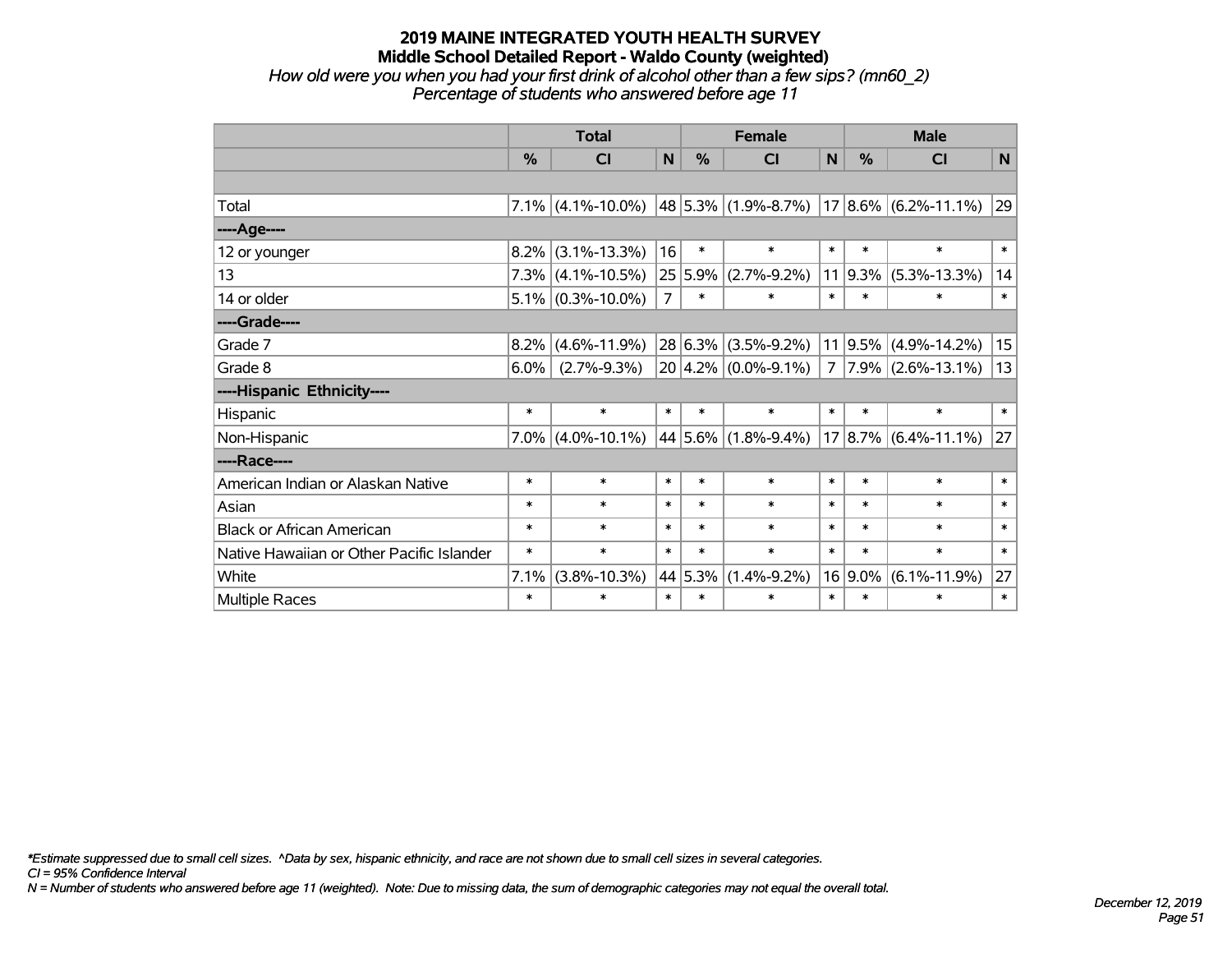*During the past 30 days, on how many days did you have at least one drink of alcohol? (mn61) Percentage of students who answered at least 1 day*

|                                           | <b>Total</b> |                         |        |         | <b>Female</b>           | <b>Male</b> |            |                         |              |
|-------------------------------------------|--------------|-------------------------|--------|---------|-------------------------|-------------|------------|-------------------------|--------------|
|                                           | %            | $\overline{\mathsf{C}}$ | N      | %       | <b>CI</b>               | N           | %          | CI                      | $\mathsf{N}$ |
|                                           |              |                         |        |         |                         |             |            |                         |              |
| Total                                     | 4.1%         | $(2.0\% - 6.2\%)$       |        |         | $30 3.9\% $ (1.9%-6.0%) |             |            | $14 4.0\% $ (1.2%-6.7%) | 14           |
| ----Age----                               |              |                         |        |         |                         |             |            |                         |              |
| 12 or younger                             | 4.0%         | $(1.5\% - 6.4\%)$       | 9      | $\ast$  | $\ast$                  | $\ast$      | $\ast$     | $\ast$                  | $\ast$       |
| 13                                        | 3.8%         | $(1.5\% - 6.1\%)$       |        | 14 3.8% | $(1.9\% - 5.8\%)$       | 8           | 3.9%       | $(0.0\% - 8.3\%)$       | 6            |
| 14 or older                               |              | 5.1% $(0.9\% - 9.2\%)$  | 8      | $\ast$  | $\ast$                  | $\ast$      | $\ast$     | $\ast$                  | $\ast$       |
| ----Grade----                             |              |                         |        |         |                         |             |            |                         |              |
| Grade 7                                   | 4.7%         | $(1.4\% - 8.0\%)$       | 17     | $3.3\%$ | $(0.0\% - 6.7\%)$       |             | $6$   5.5% | $(2.4\% - 8.7\%)$       | 9            |
| Grade 8                                   |              | $3.5\%$ (1.3%-5.8%)     | 13     | $\ast$  | $\ast$                  | $\ast$      | $\ast$     | $\ast$                  | $\ast$       |
| ----Hispanic Ethnicity----                |              |                         |        |         |                         |             |            |                         |              |
| Hispanic                                  | $\ast$       | $\ast$                  | $\ast$ | $\ast$  | $\ast$                  | $\ast$      | $\ast$     | $\ast$                  | $\ast$       |
| Non-Hispanic                              | 4.1%         | $(1.9\% - 6.3\%)$       |        |         | $27 4.2\% $ (2.0%-6.4%) |             |            | $14 4.1\% $ (1.1%-7.2%) | 13           |
| ----Race----                              |              |                         |        |         |                         |             |            |                         |              |
| American Indian or Alaskan Native         | $\ast$       | $\ast$                  | $\ast$ | $\ast$  | $\ast$                  | $\ast$      | $\ast$     | $\ast$                  | $\ast$       |
| Asian                                     | $\ast$       | $\ast$                  | $\ast$ | $\ast$  | $\ast$                  | $\ast$      | $\ast$     | $\ast$                  | $\ast$       |
| <b>Black or African American</b>          | $\ast$       | $\ast$                  | $\ast$ | $\ast$  | $\ast$                  | $\ast$      | $\ast$     | $\ast$                  | $\ast$       |
| Native Hawaiian or Other Pacific Islander | $\ast$       | $\ast$                  | $\ast$ | $\ast$  | $\ast$                  | $\ast$      | $\ast$     | $\ast$                  | $\ast$       |
| White                                     | 4.1%         | $(1.8\% - 6.4\%)$       | 27     | 4.2%    | $(1.8\% - 6.6\%)$       |             | 14 4.2%    | $(1.1\% - 7.2\%)$       | 13           |
| Multiple Races                            | $\ast$       | $\ast$                  | $\ast$ | $\ast$  | $\ast$                  | $\ast$      | $\ast$     | $\ast$                  | $\ast$       |

*\*Estimate suppressed due to small cell sizes. ^Data by sex, hispanic ethnicity, and race are not shown due to small cell sizes in several categories.*

*CI = 95% Confidence Interval*

*N = Number of students who answered at least 1 day (weighted). Note: Due to missing data, the sum of demographic categories may not equal the overall total.*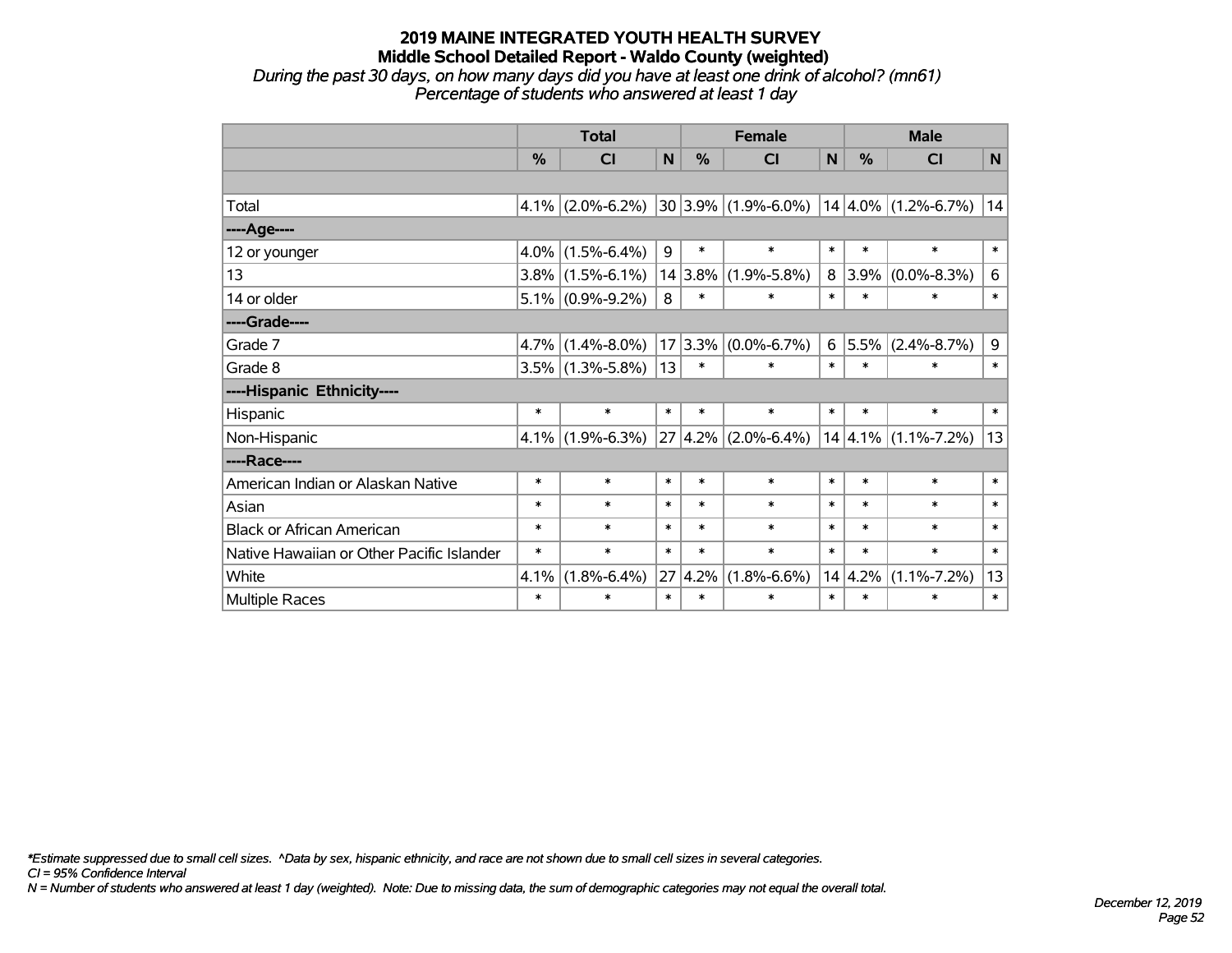*During the past 30 days, on how many days did you have 5 or more drinks of alcohol in a row, that is, within a couple of hours? (mn62a) Percentage of students who answered at least 1 day*

|                                           | <b>Total</b>  |                     |                |        | <b>Female</b>           |        | <b>Male</b> |                        |        |  |
|-------------------------------------------|---------------|---------------------|----------------|--------|-------------------------|--------|-------------|------------------------|--------|--|
|                                           | $\frac{0}{0}$ | CI                  | $\mathsf{N}$   | %      | <b>CI</b>               | N      | $\%$        | <b>CI</b>              | N      |  |
|                                           |               |                     |                |        |                         |        |             |                        |        |  |
| Total                                     |               | $2.3\%$ (0.0%-4.6%) |                |        | $17 2.0\% $ (0.2%-3.8%) |        |             | $8 2.6\% $ (0.0%-5.8%) | 9      |  |
| ----Age----                               |               |                     |                |        |                         |        |             |                        |        |  |
| 12 or younger                             | $\ast$        | $\ast$              | $\ast$         | $\ast$ | $\ast$                  | $\ast$ | $\ast$      | $\ast$                 | $\ast$ |  |
| 13                                        | 1.6%          | $(0.0\% - 3.7\%)$   | 6              | $\ast$ | $\ast$                  | $\ast$ | $\ast$      | $\ast$                 | $\ast$ |  |
| 14 or older                               |               | $4.7\%$ (0.3%-9.0%) | $\overline{7}$ | $\ast$ | $\ast$                  | $\ast$ | $\ast$      | $\ast$                 | $\ast$ |  |
| ----Grade----                             |               |                     |                |        |                         |        |             |                        |        |  |
| Grade 7                                   | 2.1%          | $(0.0\% - 4.4\%)$   | 8              | $\ast$ | $\ast$                  | $\ast$ | $\ast$      | $\ast$                 | $\ast$ |  |
| Grade 8                                   |               | $2.5\%$ (0.0%-5.2%) | 9              | $\ast$ | $\ast$                  | $\ast$ | $\ast$      | $\ast$                 | $\ast$ |  |
| ----Hispanic Ethnicity----                |               |                     |                |        |                         |        |             |                        |        |  |
| Hispanic                                  | $\ast$        | $\ast$              | $\ast$         | $\ast$ | $\ast$                  | $\ast$ | $\ast$      | $\ast$                 | $\ast$ |  |
| Non-Hispanic                              |               | $2.4\%$ (0.0%-5.1%) |                |        | $17 2.1\% $ (0.0%-4.1%) |        | 7 2.9%      | $(0.0\% - 6.3\%)$      | 9      |  |
| ----Race----                              |               |                     |                |        |                         |        |             |                        |        |  |
| American Indian or Alaskan Native         | $\ast$        | $\ast$              | $\ast$         | $\ast$ | $\ast$                  | $\ast$ | $\ast$      | $\ast$                 | $\ast$ |  |
| Asian                                     | $\ast$        | $\ast$              | $\ast$         | $\ast$ | $\ast$                  | $\ast$ | $\ast$      | $\ast$                 | $\ast$ |  |
| <b>Black or African American</b>          | $\ast$        | $\ast$              | $\ast$         | $\ast$ | $\ast$                  | $\ast$ | $\ast$      | $\ast$                 | $\ast$ |  |
| Native Hawaiian or Other Pacific Islander | $\ast$        | $\ast$              | $\ast$         | $\ast$ | $\ast$                  | $\ast$ | $\ast$      | $\ast$                 | $\ast$ |  |
| White                                     | 2.4%          | $(0.0\% - 5.1\%)$   | 17             | 2.0%   | $(0.0\% - 4.1\%)$       | 7      | 2.9%        | $(0.0\% - 6.3\%)$      | 9      |  |
| Multiple Races                            | $\ast$        | $\ast$              | $\ast$         | $\ast$ | $\ast$                  | $\ast$ | $\ast$      | $\ast$                 | $\ast$ |  |

*\*Estimate suppressed due to small cell sizes. ^Data by sex, hispanic ethnicity, and race are not shown due to small cell sizes in several categories.*

*CI = 95% Confidence Interval*

*N = Number of students who answered at least 1 day (weighted). Note: Due to missing data, the sum of demographic categories may not equal the overall total.*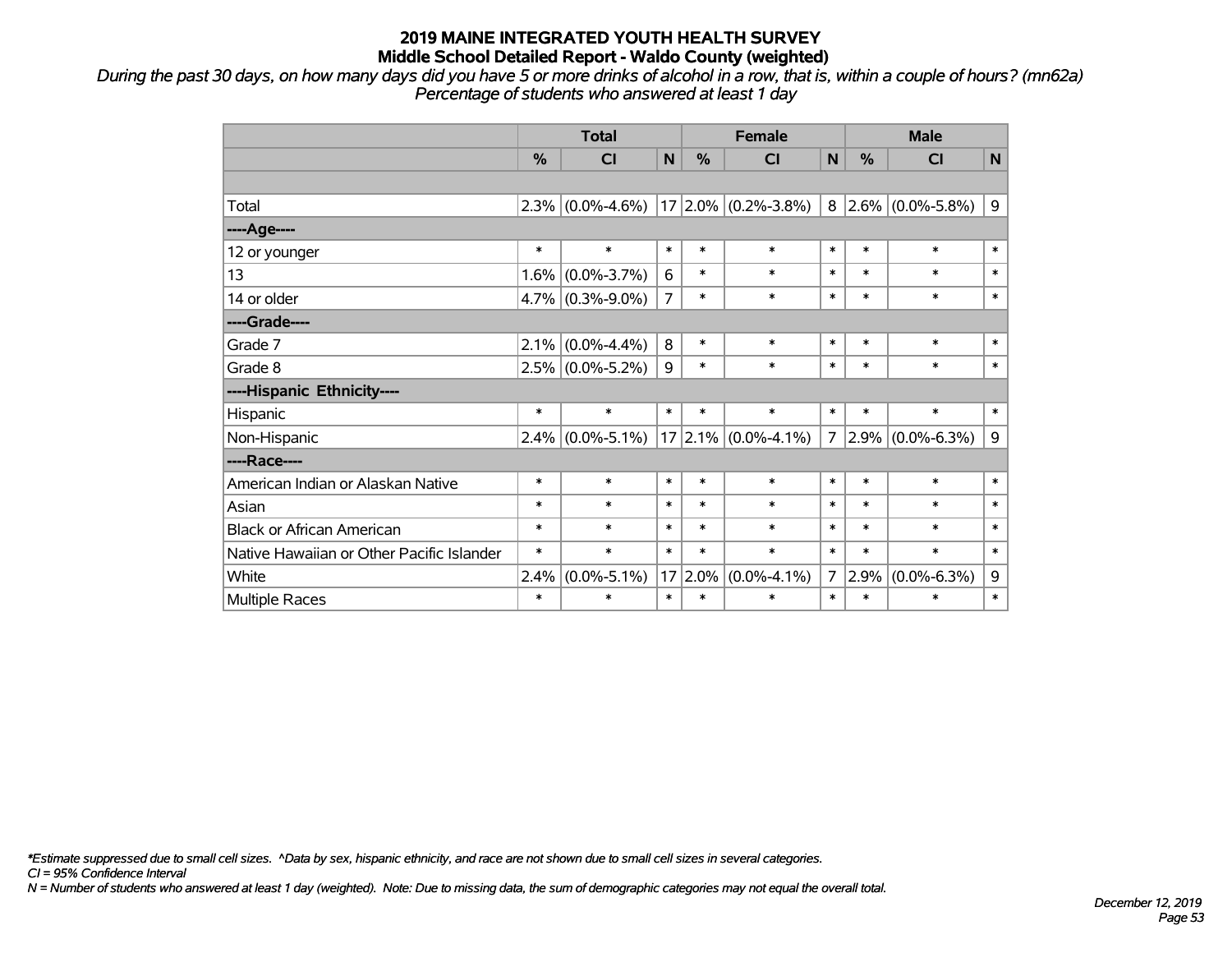*During the past 30 days, how did you usually get the alcohol you drank? (mn63b)*

*Among students who reported alcohol use during the past 30 days, the percentage of students who answered 'Someone gave it to me'*

|                                           |        | <b>Total</b>       |                | <b>Female</b> |        |           |        | <b>Male</b> |        |  |
|-------------------------------------------|--------|--------------------|----------------|---------------|--------|-----------|--------|-------------|--------|--|
|                                           | %      | CI                 | N.             | %             | CI     | ${\sf N}$ | %      | $CI$ N      |        |  |
|                                           |        |                    |                |               |        |           |        |             |        |  |
| Total                                     | 25.3%  | $(1.3\% - 49.4\%)$ | $\overline{7}$ | $\ast$        | *      | $\ast$    | $\ast$ | $\ast$      | $\ast$ |  |
| ----Age----                               |        |                    |                |               |        |           |        |             |        |  |
| 12 or younger                             | $\ast$ | $\ast$             | $\ast$         | $\ast$        | $\ast$ | $\ast$    | $\ast$ | $\ast$      | $\ast$ |  |
| 13                                        | $\ast$ | $\ast$             | $\ast$         | $\ast$        | $\ast$ | $\ast$    | $\ast$ | $\ast$      | $\ast$ |  |
| 14 or older                               | $\ast$ | $\ast$             | $\ast$         | $\ast$        | $\ast$ | $\ast$    | $\ast$ | $\ast$      | $\ast$ |  |
| ----Grade----                             |        |                    |                |               |        |           |        |             |        |  |
| Grade 7                                   | $\ast$ | $\ast$             | $\ast$         | $\ast$        | $\ast$ | $\ast$    | *      | $\ast$      | $\ast$ |  |
| Grade 8                                   | $\ast$ | $\ast$             | $\ast$         | *             | $\ast$ | $\ast$    | $\ast$ | $\ast$      | $\ast$ |  |
| ----Hispanic Ethnicity----                |        |                    |                |               |        |           |        |             |        |  |
| Hispanic                                  | $\ast$ | $\ast$             | $\ast$         | $\ast$        | $\ast$ | $\ast$    | $\ast$ | $\ast$      | $\ast$ |  |
| Non-Hispanic                              | 24.2%  | $(0.0\% - 51.9\%)$ | 6              | $\ast$        | *      | $\ast$    | *      | $\ast$      | $\ast$ |  |
| ----Race----                              |        |                    |                |               |        |           |        |             |        |  |
| American Indian or Alaskan Native         | $\ast$ | $\ast$             | $\ast$         | $\ast$        | $\ast$ | $\ast$    | *      | $\ast$      | $\ast$ |  |
| Asian                                     | $\ast$ | $\ast$             | $\ast$         | $\ast$        | $\ast$ | $\ast$    | $\ast$ | $\ast$      | $\ast$ |  |
| <b>Black or African American</b>          | $\ast$ | $\ast$             | $\ast$         | $\ast$        | $\ast$ | $\ast$    | $\ast$ | $\ast$      | $\ast$ |  |
| Native Hawaiian or Other Pacific Islander | $\ast$ | $\ast$             | $\ast$         | *             | $\ast$ | $\ast$    | $\ast$ | $\ast$      | $\ast$ |  |
| White                                     | 25.8%  | $(0.0\% - 52.3\%)$ | 7              | *             | $\ast$ | $\ast$    | $\ast$ | $\ast$      | $\ast$ |  |
| Multiple Races                            | $\ast$ | $\ast$             | $\ast$         | $\ast$        | *      | $\ast$    | $\ast$ | $\ast$      | $\ast$ |  |

*\*Estimate suppressed due to small cell sizes. ^Data by sex, hispanic ethnicity, and race are not shown due to small cell sizes in several categories.*

*CI = 95% Confidence Interval*

*N = Among students who reported alcohol use during the past 30 days, the number of students who answered 'Someone gave it to me' (weighted). Note: Due to missing data, the sum of demographic categories may not equal the overall total.*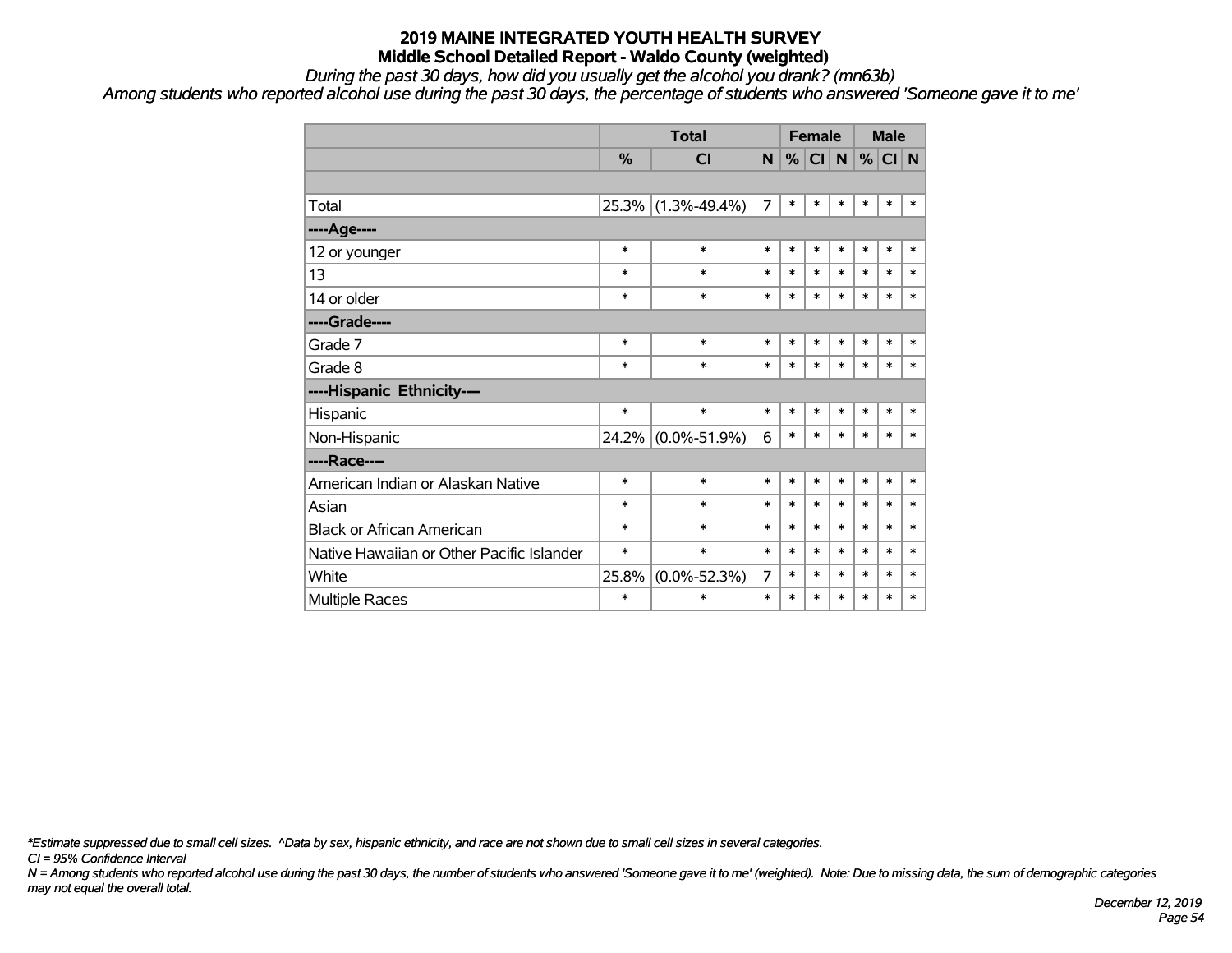#### **2019 MAINE INTEGRATED YOUTH HEALTH SURVEY Middle School Detailed Report - Waldo County (weighted)** *If you wanted to get some alcohol, how easy would it be for you to get some? (mn64) Percentage of students who answered 'Sort of easy' or 'Very easy'*

|                                           | <b>Total</b>  |                        |        | <b>Female</b> | <b>Male</b>             |        |        |                              |        |
|-------------------------------------------|---------------|------------------------|--------|---------------|-------------------------|--------|--------|------------------------------|--------|
|                                           | $\frac{0}{0}$ | <b>CI</b>              | N      | $\frac{0}{0}$ | <b>CI</b>               | N      | %      | <b>CI</b>                    | N      |
|                                           |               |                        |        |               |                         |        |        |                              |        |
| Total                                     |               | $32.0\%$ (28.8%-35.2%) |        |               | 237 31.6% (29.2%-34.0%) |        |        | $ 119 31.6\% $ (25.7%-37.5%) | 112    |
| ----Age----                               |               |                        |        |               |                         |        |        |                              |        |
| 12 or younger                             | 20.8%         | $(14.6\% - 27.0\%)$    | 45     | 17.9%         | $(9.3\% - 26.5\%)$      | 19     |        | 22.5% (13.6%-31.5%)          | 25     |
| 13                                        | 36.2%         | $(29.0\% - 43.3\%)$    |        |               | 135 35.9% (32.1%-39.6%) | 75     |        | $ 35.5\% $ (22.3%-48.8%)     | 57     |
| 14 or older                               |               | 38.2% (31.8%-44.7%)    |        |               | 57 41.1% (24.4%-57.7%)  | 26     |        | $ 35.9\% $ (27.4%-44.3%)     | 30     |
| ----Grade----                             |               |                        |        |               |                         |        |        |                              |        |
| Grade 7                                   | 25.7%         | $(24.1\% - 27.4\%)$    |        |               | 96 23.0% (18.7%-27.3%)  | 45     |        | 27.0% (19.6%-34.3%)          | 46     |
| Grade 8                                   |               | 38.4% (32.2%-44.6%)    |        |               | 139 41.5% (31.7%-51.3%) |        |        | 74 35.5% (27.5%-43.6%)       | 64     |
| ----Hispanic Ethnicity----                |               |                        |        |               |                         |        |        |                              |        |
| Hispanic                                  | $\ast$        | $\ast$                 | $\ast$ | $\ast$        | $\ast$                  | $\ast$ | $\ast$ | $\ast$                       | $\ast$ |
| Non-Hispanic                              |               | $32.6\%$ (28.4%-36.7%) |        |               | 222 32.4% (29.1%-35.6%) |        |        | 113 32.0% (25.4%-38.7%)      | 104    |
| ----Race----                              |               |                        |        |               |                         |        |        |                              |        |
| American Indian or Alaskan Native         | $\ast$        | $\ast$                 | $\ast$ | $\ast$        | $\ast$                  | $\ast$ | $\ast$ | $\ast$                       | $\ast$ |
| Asian                                     | $\ast$        | $\ast$                 | $\ast$ | $\ast$        | $\ast$                  | $\ast$ | $\ast$ | $\ast$                       | $\ast$ |
| <b>Black or African American</b>          | $\ast$        | $\ast$                 | $\ast$ | $\ast$        | $\ast$                  | $\ast$ | $\ast$ | $\ast$                       | $\ast$ |
| Native Hawaiian or Other Pacific Islander | $\ast$        | $\ast$                 | $\ast$ | $\ast$        | $\ast$                  | $\ast$ | $\ast$ | $\ast$                       | $\ast$ |
| White                                     | 32.6%         | $(28.8\% - 36.4\%)$    | 221    | 31.9%         | $(28.8\% - 35.0\%)$     | 110    | 32.8%  | $(26.3\% - 39.4\%)$          | 107    |
| Multiple Races                            |               | 24.5% (18.9%-30.2%)    | 6      | $\ast$        | $\ast$                  | $\ast$ | $\ast$ | $\ast$                       | $\ast$ |

*\*Estimate suppressed due to small cell sizes. ^Data by sex, hispanic ethnicity, and race are not shown due to small cell sizes in several categories.*

*CI = 95% Confidence Interval*

*N = Number of students who answered 'Sort of easy' or 'Very easy' (weighted). Note: Due to missing data, the sum of demographic categories may not equal the overall total.*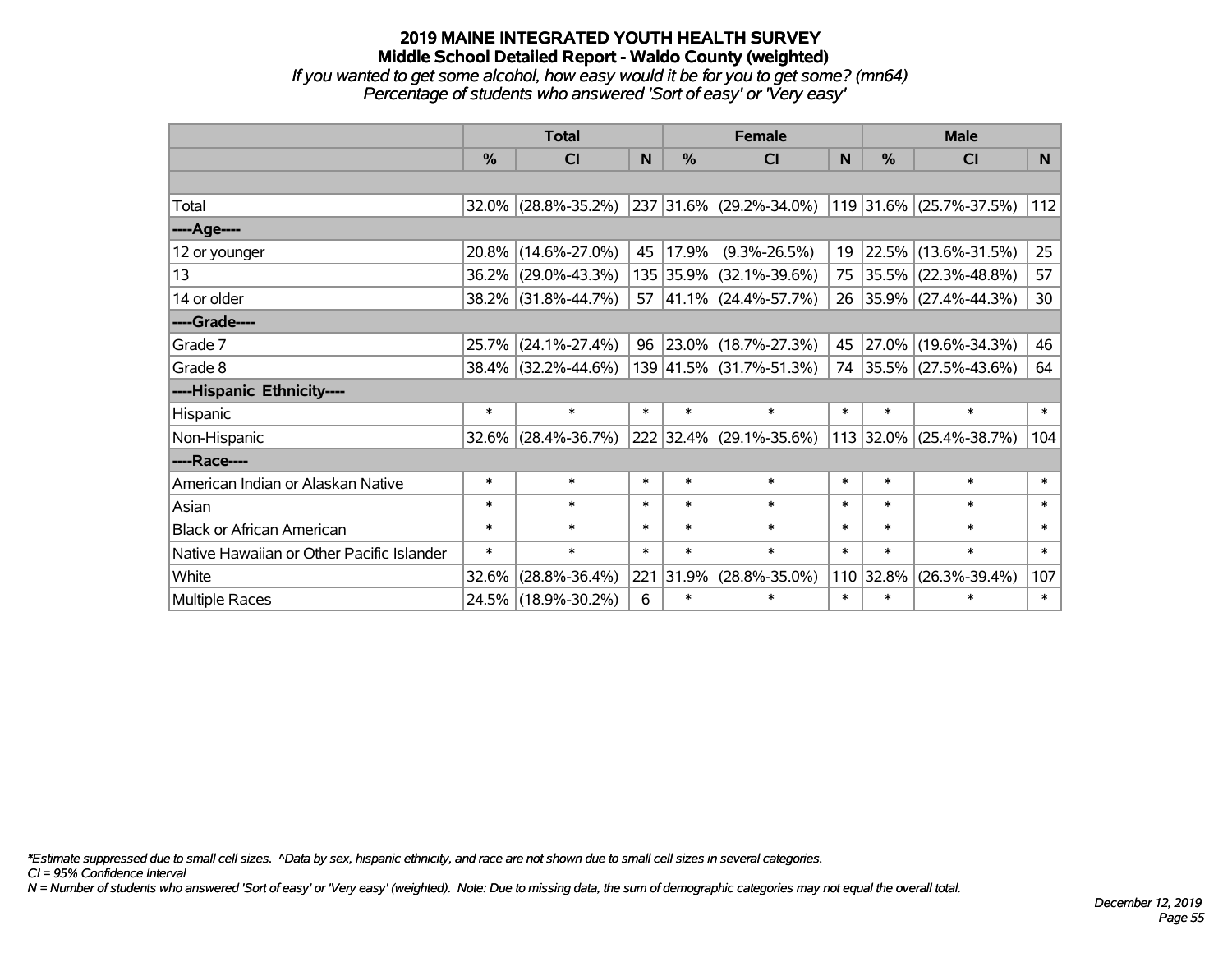*If you drank some alcohol without your parents' permission, would you be caught by your parents? (mn66) Percentage of students who answered 'Probably not' or 'Definitely not'*

|                                           | <b>Total</b>  |                     |        |           | <b>Female</b>            | <b>Male</b> |            |                                |        |
|-------------------------------------------|---------------|---------------------|--------|-----------|--------------------------|-------------|------------|--------------------------------|--------|
|                                           | $\frac{0}{0}$ | <b>CI</b>           | N      | $\%$      | <b>CI</b>                | N           | $\%$       | <b>CI</b>                      | N      |
|                                           |               |                     |        |           |                          |             |            |                                |        |
| Total                                     |               | 22.1% (19.4%-24.7%) |        |           | 164 22.1% (17.8%-26.4%)  |             |            | $ 84 21.4\% $ (15.4%-27.3%)    | 76     |
| ----Age----                               |               |                     |        |           |                          |             |            |                                |        |
| 12 or younger                             | 18.1%         | $(9.2\% - 27.0\%)$  | 40     |           | 15.2% (10.0%-20.5%)      |             | 17   19.7% | $(6.0\% - 33.4\%)$             | 22     |
| 13                                        |               | 22.7% (20.7%-24.8%) | 85     |           | $ 22.4\% $ (16.6%-28.3%) |             |            | 47 22.0% (13.5%-30.5%)         | 35     |
| 14 or older                               |               | 26.4% (23.4%-29.3%) | 40     |           | $ 33.3\% $ (22.1%-44.4%) |             |            | 21 22.3% (16.6%-28.1%)         | 19     |
| ----Grade----                             |               |                     |        |           |                          |             |            |                                |        |
| Grade 7                                   | 20.5%         | $(14.9\% - 26.1\%)$ | 77     |           | $17.8\%$ (14.0%-21.7%)   |             |            | 36 21.6% (10.7%-32.5%)         | 37     |
| Grade 8                                   |               | 23.9% (20.9%-26.9%) | 87     |           | $ 27.1\% $ (17.7%-36.5%) |             |            | $ 48 21.3\% (16.2\% - 26.4\%)$ | 39     |
| ----Hispanic Ethnicity----                |               |                     |        |           |                          |             |            |                                |        |
| Hispanic                                  | $\ast$        | $\ast$              | $\ast$ | $\ast$    | $\ast$                   | $\ast$      | $\ast$     | $\ast$                         | $\ast$ |
| Non-Hispanic                              |               | 22.2% (19.7%-24.8%) |        |           | 152 22.5% (18.5%-26.4%)  |             |            | 79 21.6% (15.9%-27.2%)         | 70     |
| ----Race----                              |               |                     |        |           |                          |             |            |                                |        |
| American Indian or Alaskan Native         | $\ast$        | $\ast$              | $\ast$ | $\ast$    | $\ast$                   | $\ast$      | $\ast$     | $\ast$                         | $\ast$ |
| Asian                                     | $\ast$        | $\ast$              | $\ast$ | $\ast$    | $\ast$                   | $\ast$      | $\ast$     | $\ast$                         | $\ast$ |
| <b>Black or African American</b>          | $\ast$        | $\ast$              | $\ast$ | $\ast$    | $\ast$                   | $\ast$      | $\ast$     | $\ast$                         | $\ast$ |
| Native Hawaiian or Other Pacific Islander | $\ast$        | $\ast$              | $\ast$ | $\ast$    | $\ast$                   | $\ast$      | $\ast$     | $\ast$                         | $\ast$ |
| White                                     | 21.9%         | $(20.0\% - 23.9\%)$ |        | 149 22.3% | $(17.5\% - 27.2\%)$      |             | 78 21.1%   | $(16.1\% - 26.1\%)$            | 69     |
| Multiple Races                            | $\ast$        | $\ast$              | $\ast$ | $\ast$    | $\ast$                   | $\ast$      | $\ast$     | $\ast$                         | $\ast$ |

*\*Estimate suppressed due to small cell sizes. ^Data by sex, hispanic ethnicity, and race are not shown due to small cell sizes in several categories.*

*CI = 95% Confidence Interval*

*N = Number of students who answered 'Probably not' or 'Definitely not' (weighted). Note: Due to missing data, the sum of demographic categories may not equal the overall total.*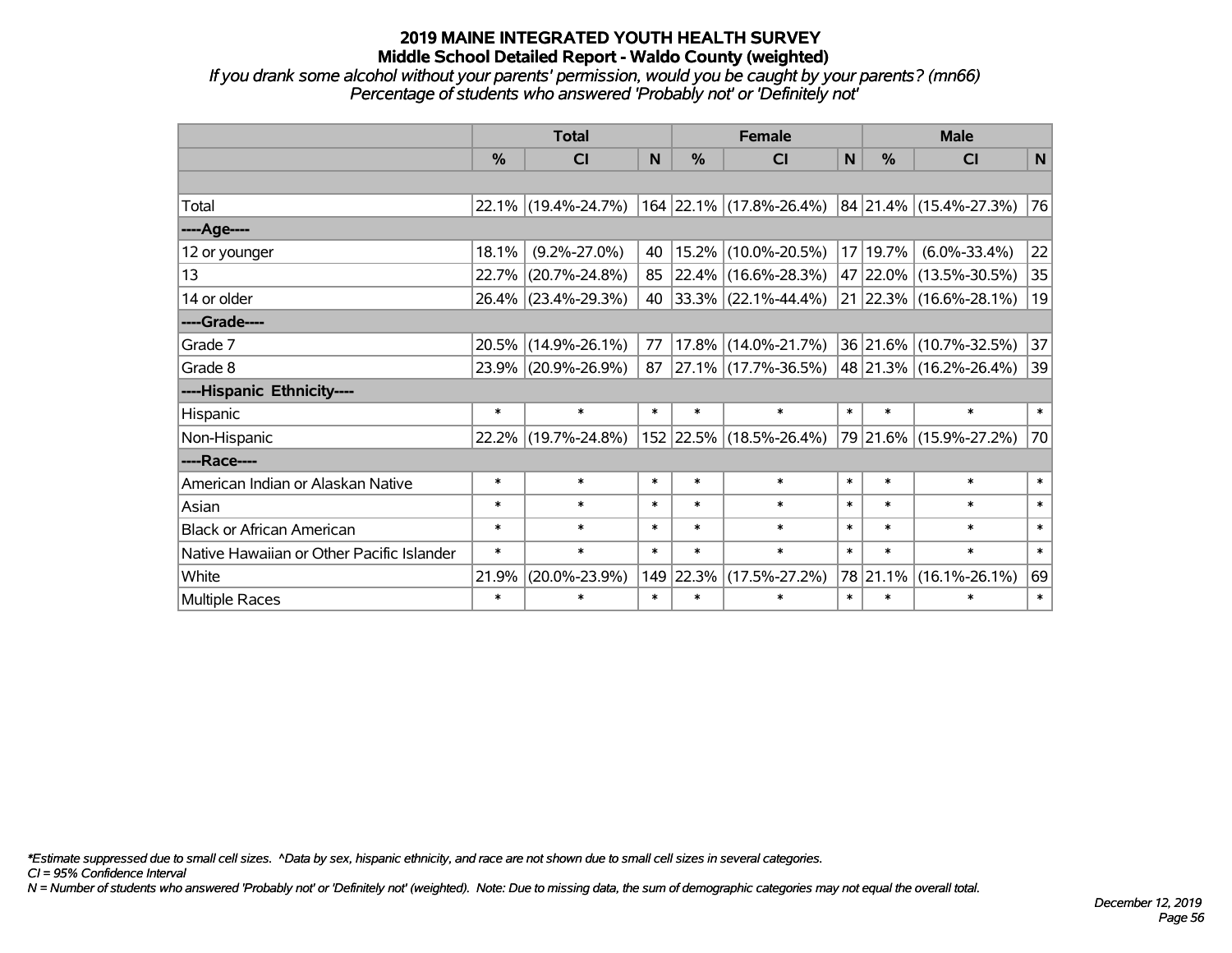*How much do you think people risk harming themselves (physically or in other ways) if they have 1 or 2 drinks of an alcoholic beverage nearly every day? (mn67b)*

*Percentage of students who answered 'No risk' or 'Slight risk'*

|                                           | <b>Total</b>  |                     |        |                       | <b>Female</b>           |        | <b>Male</b> |                         |        |  |
|-------------------------------------------|---------------|---------------------|--------|-----------------------|-------------------------|--------|-------------|-------------------------|--------|--|
|                                           | $\frac{0}{0}$ | <b>CI</b>           | N      | $\frac{9}{6}$         | <b>CI</b>               | N      | %           | <b>CI</b>               | N      |  |
|                                           |               |                     |        |                       |                         |        |             |                         |        |  |
| Total                                     |               | 36.5% (28.8%-44.1%) |        |                       | 272 41.5% (29.7%-53.3%) |        |             | 155 32.4% (28.6%-36.1%) | 113    |  |
| ----Age----                               |               |                     |        |                       |                         |        |             |                         |        |  |
| 12 or younger                             | $38.4\%$      | $(32.2\% - 44.5\%)$ |        | $84 \mid 42.5\% \mid$ | $(30.9\% - 54.2\%)$     | 43     | 34.8%       | $(30.2\% - 39.4\%)$     | 41     |  |
| 13                                        | 41.6%         | $(30.0\% - 53.3\%)$ |        |                       | 161 49.1% (36.4%-61.7%) |        | 102 35.9%   | $(23.0\% - 48.9\%)$     | 60     |  |
| 14 or older                               | 19.1%         | $(5.2\% - 33.0\%)$  | 27     | $ 16.0\% $            | $(0.0\% - 35.5\%)$      | 11     | 19.1%       | $(0.0\% - 39.1\%)$      | 13     |  |
| ----Grade----                             |               |                     |        |                       |                         |        |             |                         |        |  |
| Grade 7                                   | 40.8%         | $(34.4\% - 47.1\%)$ |        | 153 44.9%             | $(35.5\% - 54.4\%)$     | 90     | 36.8%       | $(31.6\% - 41.9\%)$     | 63     |  |
| Grade 8                                   |               | 32.1% (20.7%-43.5%) |        |                       | 116 38.8% (22.1%-55.6%) | 66     |             | 26.7% (20.8%-32.6%)     | 46     |  |
| ----Hispanic Ethnicity----                |               |                     |        |                       |                         |        |             |                         |        |  |
| Hispanic                                  | $\ast$        | $\ast$              | $\ast$ | $\ast$                | $\ast$                  | $\ast$ | $\ast$      | $\ast$                  | $\ast$ |  |
| Non-Hispanic                              | 35.9%         | $(27.2\% - 44.6\%)$ |        |                       | 241 43.0% (31.9%-54.1%) |        |             | 145 29.4% (22.9%-35.9%) | 92     |  |
| ----Race----                              |               |                     |        |                       |                         |        |             |                         |        |  |
| American Indian or Alaskan Native         | $\ast$        | $\ast$              | $\ast$ | $\ast$                | $\ast$                  | $\ast$ | $\ast$      | $\ast$                  | $\ast$ |  |
| Asian                                     | $\ast$        | $\ast$              | $\ast$ | $\ast$                | $\ast$                  | $\ast$ | $\ast$      | $\ast$                  | $\ast$ |  |
| <b>Black or African American</b>          | $\ast$        | $\ast$              | $\ast$ | $\ast$                | $\ast$                  | $\ast$ | $\ast$      | $\ast$                  | $\ast$ |  |
| Native Hawaiian or Other Pacific Islander | $\ast$        | $\ast$              | $\ast$ | $\ast$                | $\ast$                  | $\ast$ | $\ast$      | $\ast$                  | $\ast$ |  |
| White                                     | 36.4%         | $(28.5\% - 44.2\%)$ |        | 244 43.6%             | $(32.3\% - 54.9\%)$     | 145    | 30.1%       | $(25.0\% - 35.2\%)$     | 95     |  |
| <b>Multiple Races</b>                     | 39.0%         | $(22.7\% - 55.3\%)$ | 11     | $\ast$                | $\ast$                  | $\ast$ | $\ast$      | $\ast$                  | $\ast$ |  |

*\*Estimate suppressed due to small cell sizes. ^Data by sex, hispanic ethnicity, and race are not shown due to small cell sizes in several categories.*

*CI = 95% Confidence Interval*

*N = Number of students who answered 'No risk' or 'Slight risk' (weighted). Note: Due to missing data, the sum of demographic categories may not equal the overall total.*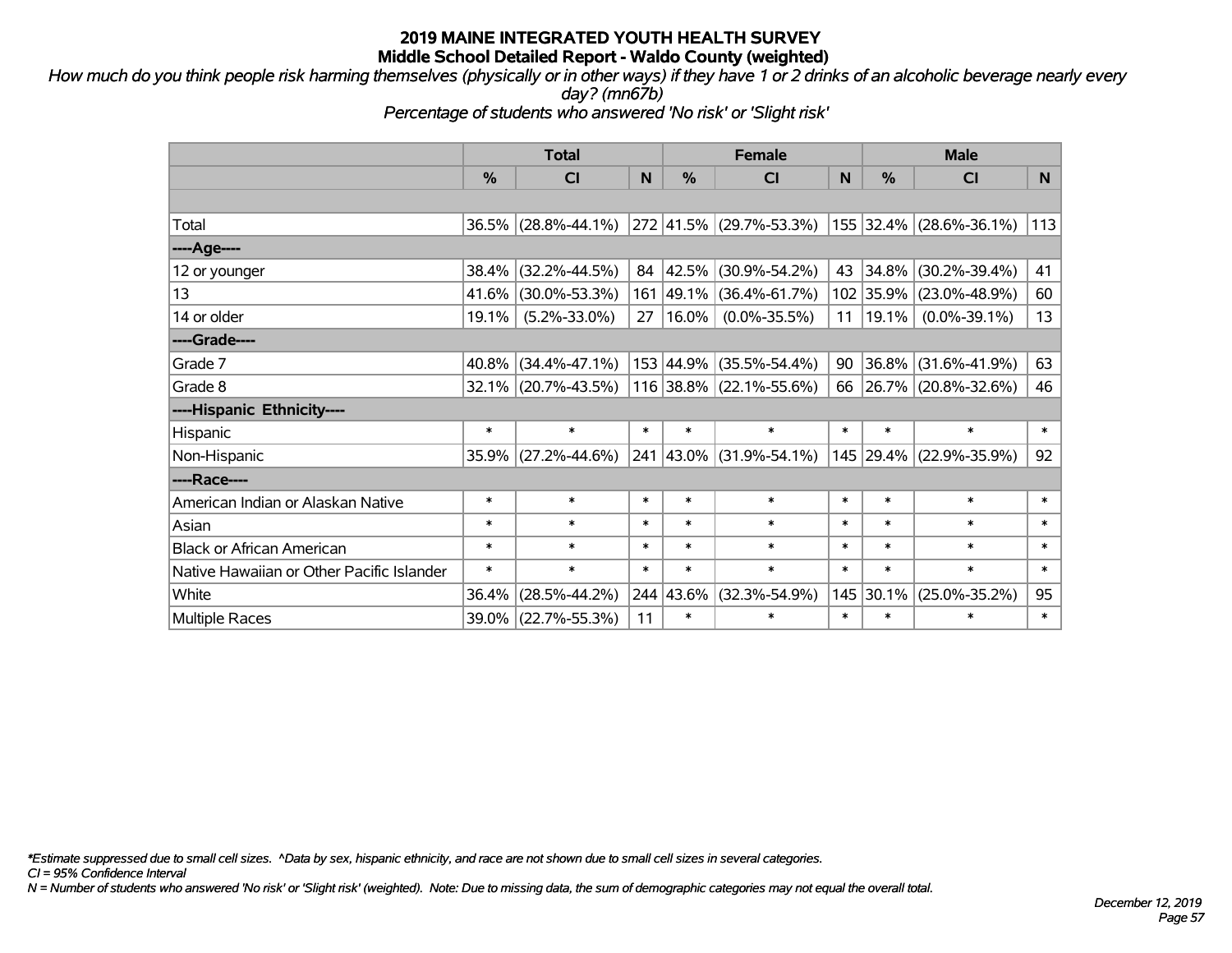*How much do you think people risk harming themselves (physically or in other ways) if they have 5 or more drinks of an alcoholic beverage in a row once or twice a week? (mn68b)*

*Percentage of students who answered 'No risk' or 'Slight risk'*

|                                           | <b>Total</b>  |                     |        | <b>Female</b> |                             | <b>Male</b> |          |                        |        |
|-------------------------------------------|---------------|---------------------|--------|---------------|-----------------------------|-------------|----------|------------------------|--------|
|                                           | $\frac{0}{0}$ | C <sub>l</sub>      | N      | $\frac{0}{0}$ | C <sub>1</sub>              | N           | %        | <b>CI</b>              | N      |
|                                           |               |                     |        |               |                             |             |          |                        |        |
| Total                                     |               | 17.8% (12.5%-23.1%) |        |               | 134   16.5%   (11.9%-21.0%) |             |          | 62 17.4% (12.8%-22.1%) | 61     |
| ----Age----                               |               |                     |        |               |                             |             |          |                        |        |
| 12 or younger                             | 15.9%         | $(4.7\% - 27.1\%)$  | 35     | 12.1%         | $(1.4\% - 22.8\%)$          |             | 13 19.3% | $(5.5\% - 33.0\%)$     | 23     |
| 13                                        | 21.0%         | $(9.0\% - 33.0\%)$  | 81     | 23.4%         | $(16.0\% - 30.9\%)$         |             | 48 17.6% | $(2.1\% - 33.1\%)$     | 29     |
| 14 or older                               | 9.8%          | $(1.2\% - 18.5\%)$  | 14     | $\ast$        | $\ast$                      | $\ast$      | $\ast$   | $\ast$                 | $\ast$ |
| ----Grade----                             |               |                     |        |               |                             |             |          |                        |        |
| Grade 7                                   | 19.8%         | $(13.8\% - 25.8\%)$ | 75     | 21.1%         | $(17.4\% - 24.7\%)$         |             | 42 18.8% | $(9.3\% - 28.3\%)$     | 32     |
| Grade 8                                   | 15.4%         | $(0.2\% - 30.5\%)$  | 55     | 11.6%         | $(0.8\% - 22.4\%)$          |             | 20 16.4% | $(0.4\% - 32.3\%)$     | 29     |
| ----Hispanic Ethnicity----                |               |                     |        |               |                             |             |          |                        |        |
| Hispanic                                  | $\ast$        | $\ast$              | $\ast$ | $\ast$        | $\ast$                      | $\ast$      | $\ast$   | $\ast$                 | $\ast$ |
| Non-Hispanic                              |               | 17.9% (11.3%-24.5%) |        |               | 120   18.2%   (14.1%-22.3%) |             | 62 16.4% | $(9.4\% - 23.4\%)$     | 51     |
| ----Race----                              |               |                     |        |               |                             |             |          |                        |        |
| American Indian or Alaskan Native         | $\ast$        | $\ast$              | $\ast$ | $\ast$        | $\ast$                      | $\ast$      | $\ast$   | $\ast$                 | $\ast$ |
| Asian                                     | $\ast$        | $\ast$              | $\ast$ | $\ast$        | $\ast$                      | $\ast$      | $\ast$   | $\ast$                 | $\ast$ |
| <b>Black or African American</b>          | $\ast$        | $\ast$              | $\ast$ | $\ast$        | $\ast$                      | $\ast$      | $\ast$   | $\ast$                 | $\ast$ |
| Native Hawaiian or Other Pacific Islander | $\ast$        | $\ast$              | $\ast$ | $\ast$        | $\ast$                      | $\ast$      | $\ast$   | $\ast$                 | $\ast$ |
| White                                     | 16.9%         | $(10.9\% - 23.0\%)$ | 113    | 17.1%         | $(14.0\% - 20.2\%)$         | 57          | 15.5%    | $(8.8\% - 22.2\%)$     | 49     |
| <b>Multiple Races</b>                     | $\ast$        | $\ast$              | $\ast$ | $\ast$        | $\ast$                      | $\ast$      | $\ast$   | $\ast$                 | $\ast$ |

*\*Estimate suppressed due to small cell sizes. ^Data by sex, hispanic ethnicity, and race are not shown due to small cell sizes in several categories.*

*CI = 95% Confidence Interval*

*N = Number of students who answered 'No risk' or 'Slight risk' (weighted). Note: Due to missing data, the sum of demographic categories may not equal the overall total.*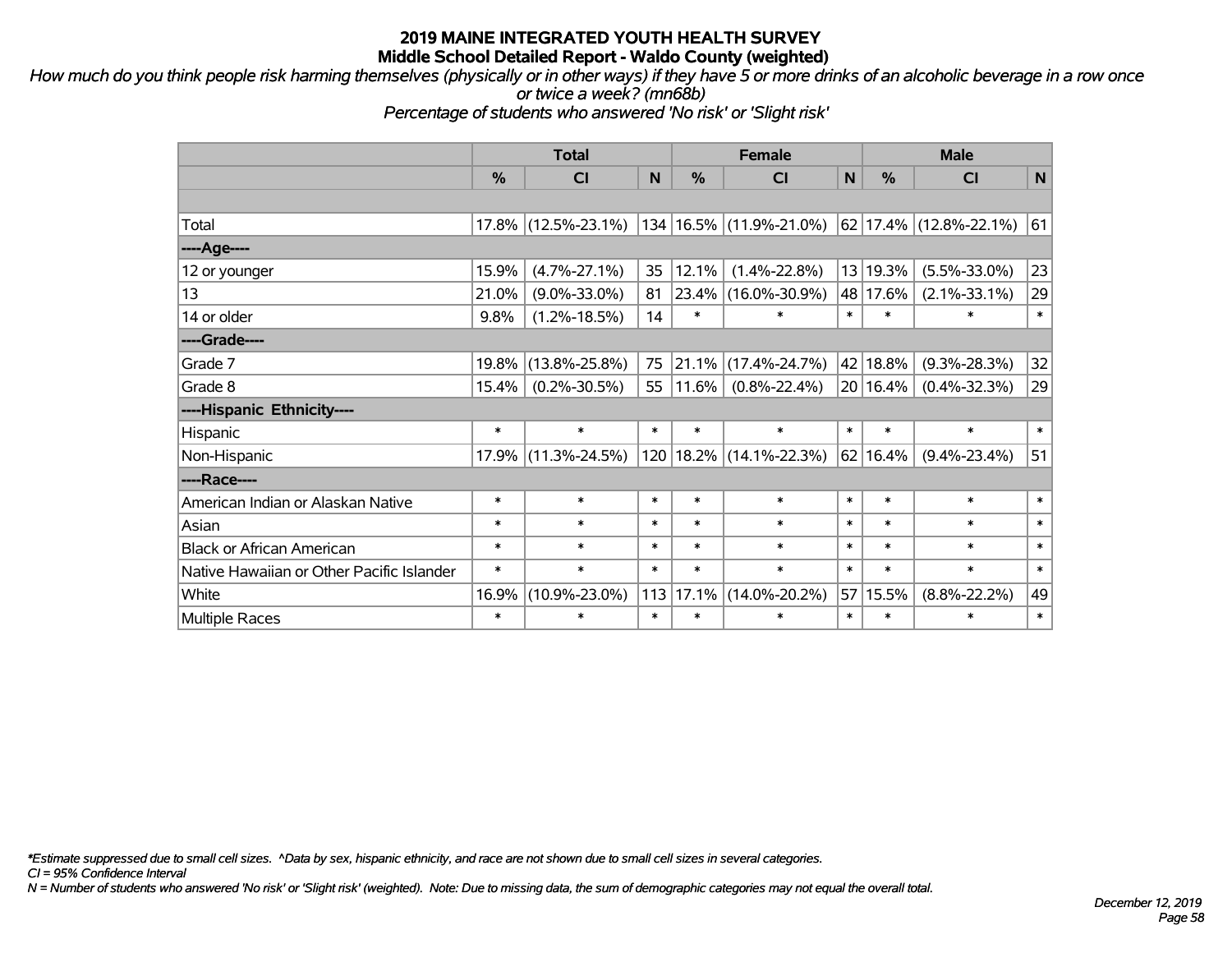*If a kid drank some alcohol in your neighborhood, would he or she be caught by the police? (mn69) Percentage of students who answered 'Probably not' or 'Definitely not'*

|                                           | <b>Total</b>  |                                                |        | <b>Female</b> | <b>Male</b>                 |        |           |                                  |        |
|-------------------------------------------|---------------|------------------------------------------------|--------|---------------|-----------------------------|--------|-----------|----------------------------------|--------|
|                                           | $\frac{0}{0}$ | <b>CI</b>                                      | N      | %             | <b>CI</b>                   | N      | %         | <b>CI</b>                        | N.     |
|                                           |               |                                                |        |               |                             |        |           |                                  |        |
| Total                                     |               | $64.4\%$ (57.9%-70.8%) 471 60.8% (54.2%-67.4%) |        |               |                             |        |           | $ 228 66.8\%  (50.4\% - 83.3\%)$ | 227    |
| ----Age----                               |               |                                                |        |               |                             |        |           |                                  |        |
| 12 or younger                             | $62.4\%$      | $(53.2\% - 71.6\%)$                            |        |               | 137 55.3% (36.7%-74.0%)     | 59     |           | $ 69.1\% $ (57.4%-80.7%)         | 78     |
| 13                                        |               | 65.7% (53.7%-77.8%)                            |        |               | 245 63.3% (55.9%-70.6%)     |        |           | 128 67.1% (46.9%-87.4%)          | 108    |
| 14 or older                               |               | $63.8\%$ (51.9%-75.7%)                         |        |               | 89 62.0% (45.8%-78.2%)      |        |           | 41 $ 62.4\% $ (41.1%-83.7%)      | 41     |
| ----Grade----                             |               |                                                |        |               |                             |        |           |                                  |        |
| Grade 7                                   | 61.2%         | $(55.4\% - 67.1\%)$                            |        |               | 229 57.9% (51.9%-63.9%)     |        | 119 64.5% | $(52.1\% - 76.9\%)$              | 107    |
| Grade 8                                   |               | 66.7% (55.0%-78.4%)                            |        |               | 231 63.0% (48.5%-77.5%)     |        |           | 104 68.4% (45.4%-91.5%)          | 117    |
| ----Hispanic Ethnicity----                |               |                                                |        |               |                             |        |           |                                  |        |
| Hispanic                                  | $\ast$        | $\ast$                                         | $\ast$ | $\ast$        | $\ast$                      | $\ast$ | $\ast$    | $\ast$                           | $\ast$ |
| Non-Hispanic                              |               | $65.1\%$ (59.6%-70.6%)                         |        |               | 427   63.7%   (57.0%-70.4%) |        |           | $214 64.9\% (47.0\% - 82.8\%)$   | 197    |
| ----Race----                              |               |                                                |        |               |                             |        |           |                                  |        |
| American Indian or Alaskan Native         | $\ast$        | $\ast$                                         | $\ast$ | $\ast$        | $\ast$                      | $\ast$ | $\ast$    | $\ast$                           | $\ast$ |
| Asian                                     | $\ast$        | $\ast$                                         | $\ast$ | $\ast$        | $\ast$                      | $\ast$ | $\ast$    | $\ast$                           | $\ast$ |
| <b>Black or African American</b>          | $\ast$        | $\ast$                                         | $\ast$ | $\ast$        | $\ast$                      | $\ast$ | $\ast$    | $\ast$                           | $\ast$ |
| Native Hawaiian or Other Pacific Islander | $\ast$        | $\ast$                                         | $\ast$ | $\ast$        | $\ast$                      | $\ast$ | $\ast$    | $\ast$                           | $\ast$ |
| White                                     | 66.1%         | $(60.3\% - 71.9\%)$                            | 431    | 62.7%         | $(58.3\% - 67.1\%)$         | 208    | 68.4%     | $(52.2\% - 84.5\%)$              | 210    |
| <b>Multiple Races</b>                     |               | 59.5% (29.3%-89.8%)                            | 17     | $\ast$        | $\ast$                      | $\ast$ | $\ast$    | $\ast$                           | $\ast$ |

*\*Estimate suppressed due to small cell sizes. ^Data by sex, hispanic ethnicity, and race are not shown due to small cell sizes in several categories.*

*CI = 95% Confidence Interval*

*N = Number of students who answered 'Probably not' or 'Definitely not' (weighted). Note: Due to missing data, the sum of demographic categories may not equal the overall total.*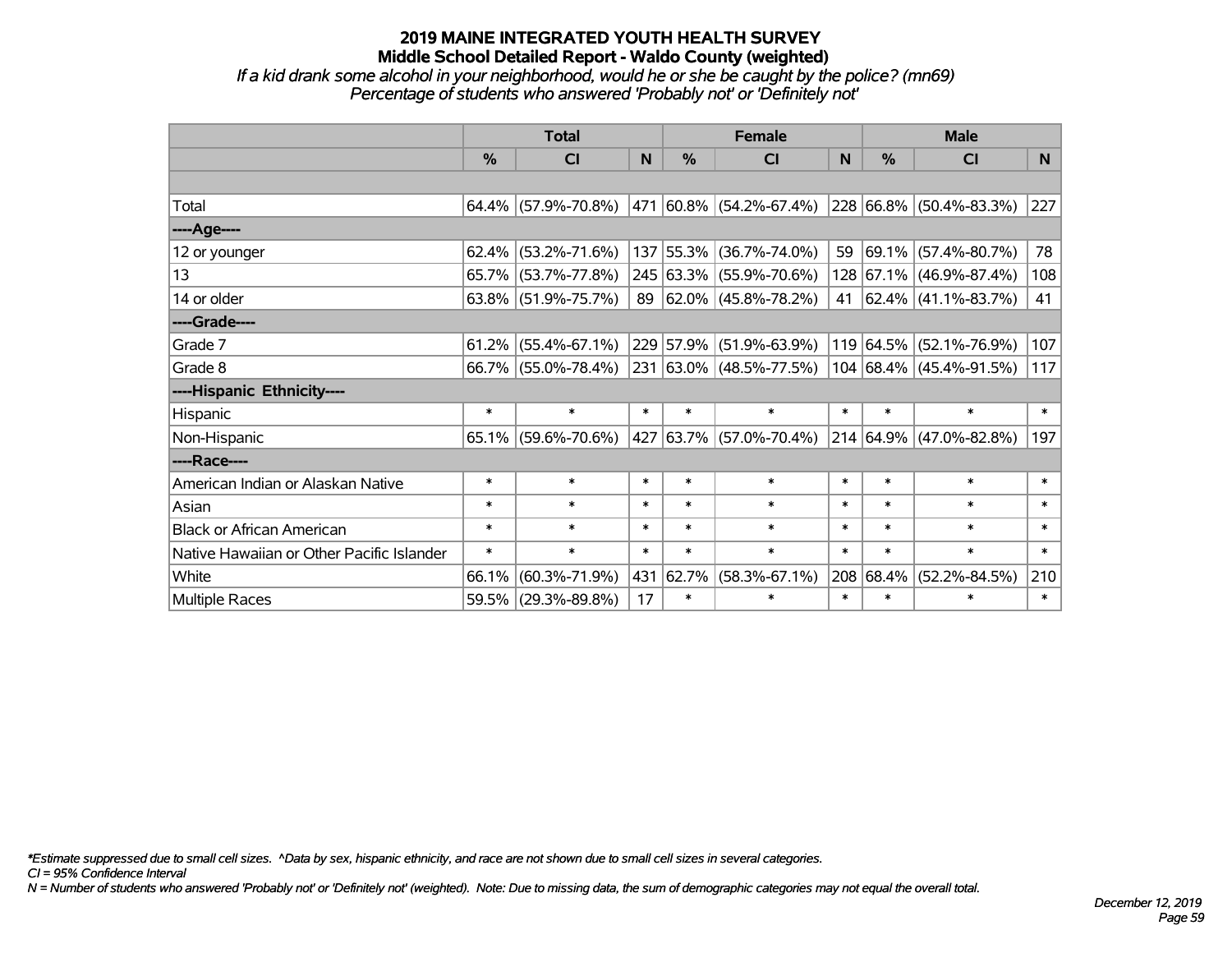*How wrong would most adults over 21 in your neighborhood think it is for kids your age to drink alcohol? (mn71a) Percentage of students who answered 'A little bit wrong' or 'Not wrong at all'*

|                                           | <b>Total</b>  |                     |        |          | <b>Female</b>                  |        | <b>Male</b> |                        |        |  |
|-------------------------------------------|---------------|---------------------|--------|----------|--------------------------------|--------|-------------|------------------------|--------|--|
|                                           | $\frac{0}{0}$ | <b>CI</b>           | N      | %        | <b>CI</b>                      | N      | %           | <b>CI</b>              | N      |  |
|                                           |               |                     |        |          |                                |        |             |                        |        |  |
| Total                                     | 11.3%         | $(9.1\% - 13.5\%)$  |        |          | $ 83 10.3\% $ (5.9%-14.8%)     |        | 39 12.4%    | $(8.6\% - 16.1\%)$     | 44     |  |
| ----Age----                               |               |                     |        |          |                                |        |             |                        |        |  |
| 12 or younger                             | 8.6%          | $(6.1\% - 11.0\%)$  | 18     | 5.4%     | $(0.0\% - 14.3\%)$             | 6      | 11.8%       | $(6.8\% - 16.8\%)$     | 12     |  |
| 13                                        | 9.6%          | $(4.2\% - 15.0\%)$  | 35     | $9.8\%$  | $(4.1\% - 15.4\%)$             | 20     | 9.6%        | $(2.6\% - 16.7\%)$     | 15     |  |
| 14 or older                               | 18.9%         | $(11.5\% - 26.3\%)$ |        |          | $30 21.1\% $ (4.1%-38.2%)      |        | 13 17.5%    | $(9.1\% - 25.8\%)$     | 17     |  |
| ----Grade----                             |               |                     |        |          |                                |        |             |                        |        |  |
| Grade 7                                   | 8.0%          | $(6.0\% - 10.0\%)$  | 29     | 7.2%     | $(3.6\% - 10.8\%)$             | 4      | $9.0\%$     | $(3.1\% - 14.9\%)$     | 15     |  |
| Grade 8                                   | 14.5%         | $(10.8\% - 18.2\%)$ |        |          | $ 54 13.6\%  (6.8\% - 20.4\%)$ |        |             | 25 15.4% (12.1%-18.7%) | 29     |  |
| ----Hispanic Ethnicity----                |               |                     |        |          |                                |        |             |                        |        |  |
| Hispanic                                  | $\ast$        | $\ast$              | $\ast$ | $\ast$   | $\ast$                         | $\ast$ | $\ast$      | $\ast$                 | $\ast$ |  |
| Non-Hispanic                              | 11.3%         | $(9.3\% - 13.3\%)$  |        |          | 79 10.2% (5.9%-14.4%)          |        | 36 12.6%    | $(9.1\% - 16.2\%)$     | 43     |  |
| ----Race----                              |               |                     |        |          |                                |        |             |                        |        |  |
| American Indian or Alaskan Native         | $\ast$        | $\ast$              | $\ast$ | $\ast$   | $\ast$                         | $\ast$ | $\ast$      | $\ast$                 | $\ast$ |  |
| Asian                                     | $\ast$        | $\ast$              | $\ast$ | $\ast$   | $\ast$                         | $\ast$ | $\ast$      | $\ast$                 | $\ast$ |  |
| <b>Black or African American</b>          | $\ast$        | $\ast$              | $\ast$ | $\ast$   | $\ast$                         | $\ast$ | $\ast$      | $\ast$                 | $\ast$ |  |
| Native Hawaiian or Other Pacific Islander | $\ast$        | $\ast$              | $\ast$ | $\ast$   | $\ast$                         | $\ast$ | $\ast$      | $\ast$                 | $\ast$ |  |
| White                                     | 11.7%         | $(9.2\% - 14.1\%)$  |        | 80 10.5% | $(5.7\% - 15.3\%)$             | 37     | 13.0%       | $(8.8\% - 17.3\%)$     | 43     |  |
| Multiple Races                            | $\ast$        | $\ast$              | $\ast$ | $\ast$   | $\ast$                         | $\ast$ | $\ast$      | $\ast$                 | $\ast$ |  |

*\*Estimate suppressed due to small cell sizes. ^Data by sex, hispanic ethnicity, and race are not shown due to small cell sizes in several categories.*

*CI = 95% Confidence Interval*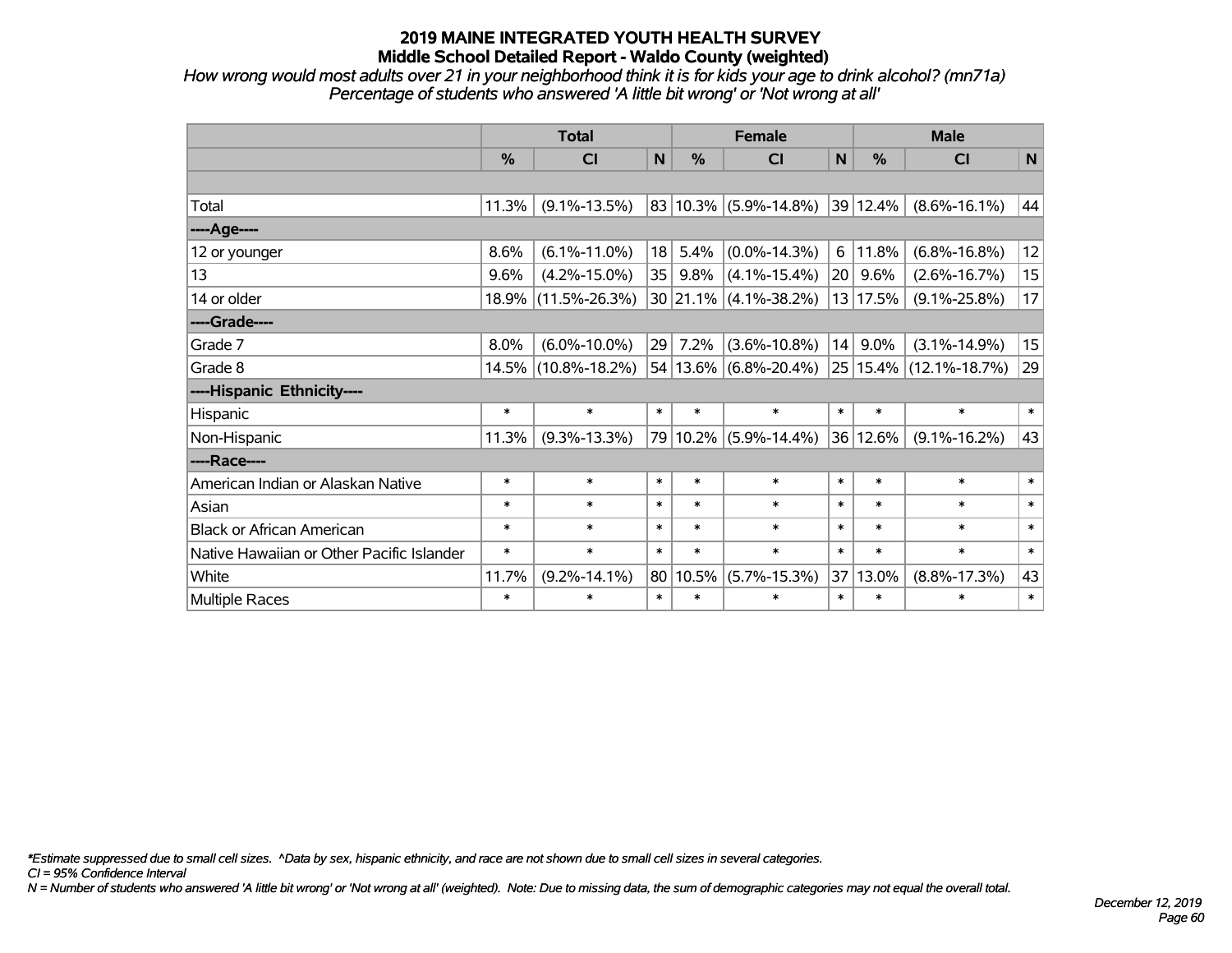*How do you feel about someone your age having 1 or 2 drinks of an alcoholic beverage nearly every day? (mn164) Percentage of students who answered 'Strongly approve' or 'Approve'*

|                                           | <b>Total</b> |                      |        | <b>Female</b>   |                              |             | <b>Male</b> |                          |        |  |
|-------------------------------------------|--------------|----------------------|--------|-----------------|------------------------------|-------------|-------------|--------------------------|--------|--|
|                                           | %            | CI                   | N      | $\frac{0}{0}$   | CI                           | $\mathbf N$ | %           | CI                       | N      |  |
|                                           |              |                      |        |                 |                              |             |             |                          |        |  |
| Total                                     |              | $6.2\%$ (1.6%-10.9%) |        | $47 \mid 4.7\%$ | $(0.9\% - 8.5\%)$            |             |             | $18$ 7.3% (0.0%-15.2%)   | 26     |  |
| ----Age----                               |              |                      |        |                 |                              |             |             |                          |        |  |
| 12 or younger                             | 4.1%         | $(0.0\% - 8.6\%)$    | 9      | $\ast$          | $\ast$                       | $\ast$      | $\ast$      | $\ast$                   | $\ast$ |  |
| 13                                        | 6.6%         | $(0.0\% - 14.9\%)$   |        |                 | $26 6.1\%  (0.8\% - 11.4\%)$ |             | 13 7.8%     | $(0.0\% - 21.7\%)$       | 13     |  |
| 14 or older                               |              | $6.2\%$ (0.0%-13.8%) | 9      | $\ast$          | $\ast$                       | $\ast$      | $\ast$      | $\ast$                   | $\ast$ |  |
| ----Grade----                             |              |                      |        |                 |                              |             |             |                          |        |  |
| Grade 7                                   | 7.6%         | $(0.3\% - 14.9\%)$   | 29     | $\ast$          | $\ast$                       | $\ast$      | $\ast$      | $\ast$                   | $\ast$ |  |
| Grade 8                                   | 4.0%         | $(0.7\% - 7.3\%)$    | 15     | $\ast$          | $\ast$                       | $\ast$      | $\ast$      | $\ast$                   | $\ast$ |  |
| ----Hispanic Ethnicity----                |              |                      |        |                 |                              |             |             |                          |        |  |
| Hispanic                                  | $\ast$       | $\ast$               | $\ast$ | $\ast$          | $\ast$                       | $\ast$      | $\ast$      | $\ast$                   | $\ast$ |  |
| Non-Hispanic                              | 4.9%         | $(0.3\% - 9.5\%)$    |        | 33 5.3%         | $(0.9\% - 9.6\%)$            |             |             | $18 4.8\% $ (0.0%-11.0%) | 15     |  |
| ----Race----                              |              |                      |        |                 |                              |             |             |                          |        |  |
| American Indian or Alaskan Native         | $\ast$       | $\ast$               | $\ast$ | $\ast$          | $\ast$                       | $\ast$      | $\ast$      | $\ast$                   | $\ast$ |  |
| Asian                                     | $\ast$       | $\ast$               | $\ast$ | $\ast$          | $\ast$                       | $\ast$      | $\ast$      | $\ast$                   | $\ast$ |  |
| <b>Black or African American</b>          | $\ast$       | $\ast$               | $\ast$ | $\ast$          | $\ast$                       | $\ast$      | $\ast$      | $\ast$                   | $\ast$ |  |
| Native Hawaiian or Other Pacific Islander | $\ast$       | $\ast$               | $\ast$ | $\ast$          | $\ast$                       | $\ast$      | $\ast$      | $\ast$                   | $\ast$ |  |
| White                                     | 5.4%         | $(0.5\% - 10.3\%)$   |        | 36 5.0%         | $(0.6\% - 9.4\%)$            | 17          | 6.1%        | $(0.1\% - 12.2\%)$       | 19     |  |
| <b>Multiple Races</b>                     | $\ast$       | $\ast$               | $\ast$ | $\ast$          | $\ast$                       | $\ast$      | $\ast$      | $\ast$                   | $\ast$ |  |

*\*Estimate suppressed due to small cell sizes. ^Data by sex, hispanic ethnicity, and race are not shown due to small cell sizes in several categories.*

*CI = 95% Confidence Interval*

*N = Number of students who answered 'Strongly approve' or 'Approve' (weighted). Note: Due to missing data, the sum of demographic categories may not equal the overall total.*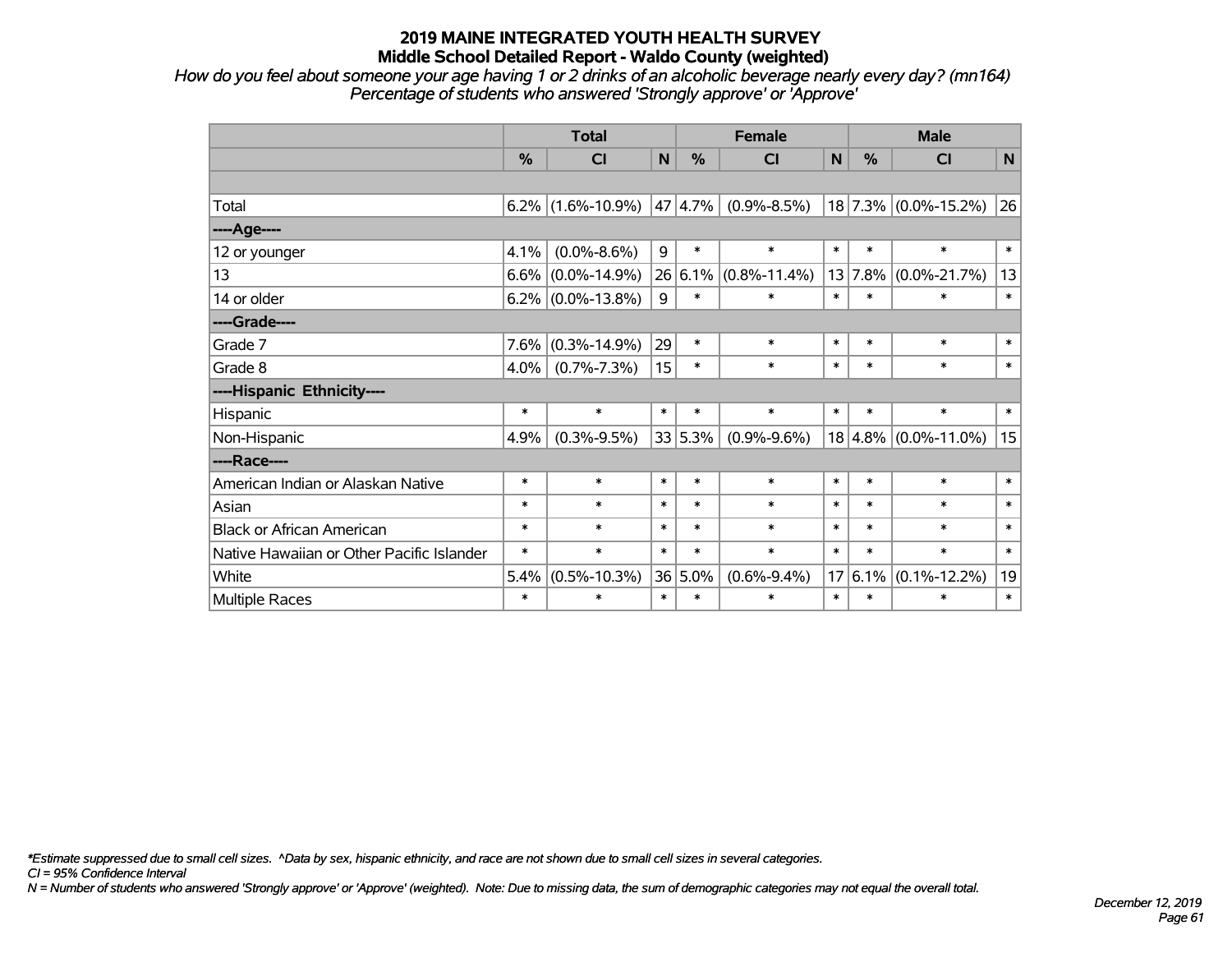*How wrong do your parents feel it would be for you to have 1 or 2 drinks of an alcoholic beverage nearly every day? (mn165) Percentage of students who answered 'A little bit wrong' or 'Not wrong at all'*

|                                           | <b>Total</b> |                     |                | <b>Female</b> |                         |                | <b>Male</b>   |                         |        |  |
|-------------------------------------------|--------------|---------------------|----------------|---------------|-------------------------|----------------|---------------|-------------------------|--------|--|
|                                           | %            | <b>CI</b>           | N              | %             | CI                      | N              | $\frac{0}{0}$ | CI                      | N      |  |
|                                           |              |                     |                |               |                         |                |               |                         |        |  |
| Total                                     |              | $3.5\%$ (1.8%-5.2%) |                |               | $26 2.6\% $ (0.1%-5.1%) |                |               | $10 4.5\% $ (3.0%-6.0%) | 16     |  |
| ----Age----                               |              |                     |                |               |                         |                |               |                         |        |  |
| 12 or younger                             | 2.8%         | $(1.3\% - 4.3\%)$   | $6\phantom{1}$ | $\ast$        | $\ast$                  | $\ast$         | $\ast$        | $\ast$                  | $\ast$ |  |
| 13                                        |              | $3.2\%$ (0.2%-6.2%) | 12             | $\ast$        | $\ast$                  | $\ast$         | $\ast$        | $\ast$                  | $\ast$ |  |
| 14 or older                               |              | $5.3\%$ (1.6%-9.0%) | 8              | $\ast$        | $\ast$                  | $\ast$         | $\ast$        | $\ast$                  | $\ast$ |  |
| ----Grade----                             |              |                     |                |               |                         |                |               |                         |        |  |
| Grade 7                                   | $3.8\%$      | $(1.7\% - 5.8\%)$   | 14             | $\ast$        | $\ast$                  | $\ast$         | $\ast$        | $\ast$                  | $\ast$ |  |
| Grade 8                                   |              | $3.3\%$ (1.4%-5.1%) | 12             | $\ast$        | $\ast$                  | $\ast$         | $\ast$        | $\ast$                  | $\ast$ |  |
| ----Hispanic Ethnicity----                |              |                     |                |               |                         |                |               |                         |        |  |
| Hispanic                                  | $\ast$       | $\ast$              | $\ast$         | $\ast$        | $\ast$                  | $\ast$         | $\ast$        | $\ast$                  | $\ast$ |  |
| Non-Hispanic                              | 3.5%         | $(1.9\% - 5.1\%)$   |                |               | $24 2.7\% $ (0.0%-5.6%) | 9 <sup>1</sup> |               | $4.4\%$ (2.9%-5.9%)     | 14     |  |
| ----Race----                              |              |                     |                |               |                         |                |               |                         |        |  |
| American Indian or Alaskan Native         | $\ast$       | $\ast$              | $\ast$         | $\ast$        | $\ast$                  | $\ast$         | $\ast$        | $\ast$                  | $\ast$ |  |
| Asian                                     | $\ast$       | $\ast$              | $\ast$         | $\ast$        | $\ast$                  | $\ast$         | $\ast$        | $\ast$                  | $\ast$ |  |
| <b>Black or African American</b>          | $\ast$       | $\ast$              | $\ast$         | $\ast$        | $\ast$                  | $\ast$         | $\ast$        | $\ast$                  | $\ast$ |  |
| Native Hawaiian or Other Pacific Islander | $\ast$       | $\ast$              | $\ast$         | $\ast$        | $\ast$                  | $\ast$         | $\ast$        | $\ast$                  | $\ast$ |  |
| White                                     | 3.3%         | $(1.8\% - 4.8\%)$   | 22             | 2.4%          | $(0.0\% - 5.5\%)$       | 8              | 4.3%          | $(2.8\% - 5.8\%)$       | 14     |  |
| Multiple Races                            | $\ast$       | $\ast$              | $\ast$         | $\ast$        | $\ast$                  | $\ast$         | $\ast$        | $\ast$                  | $\ast$ |  |

*\*Estimate suppressed due to small cell sizes. ^Data by sex, hispanic ethnicity, and race are not shown due to small cell sizes in several categories.*

*CI = 95% Confidence Interval*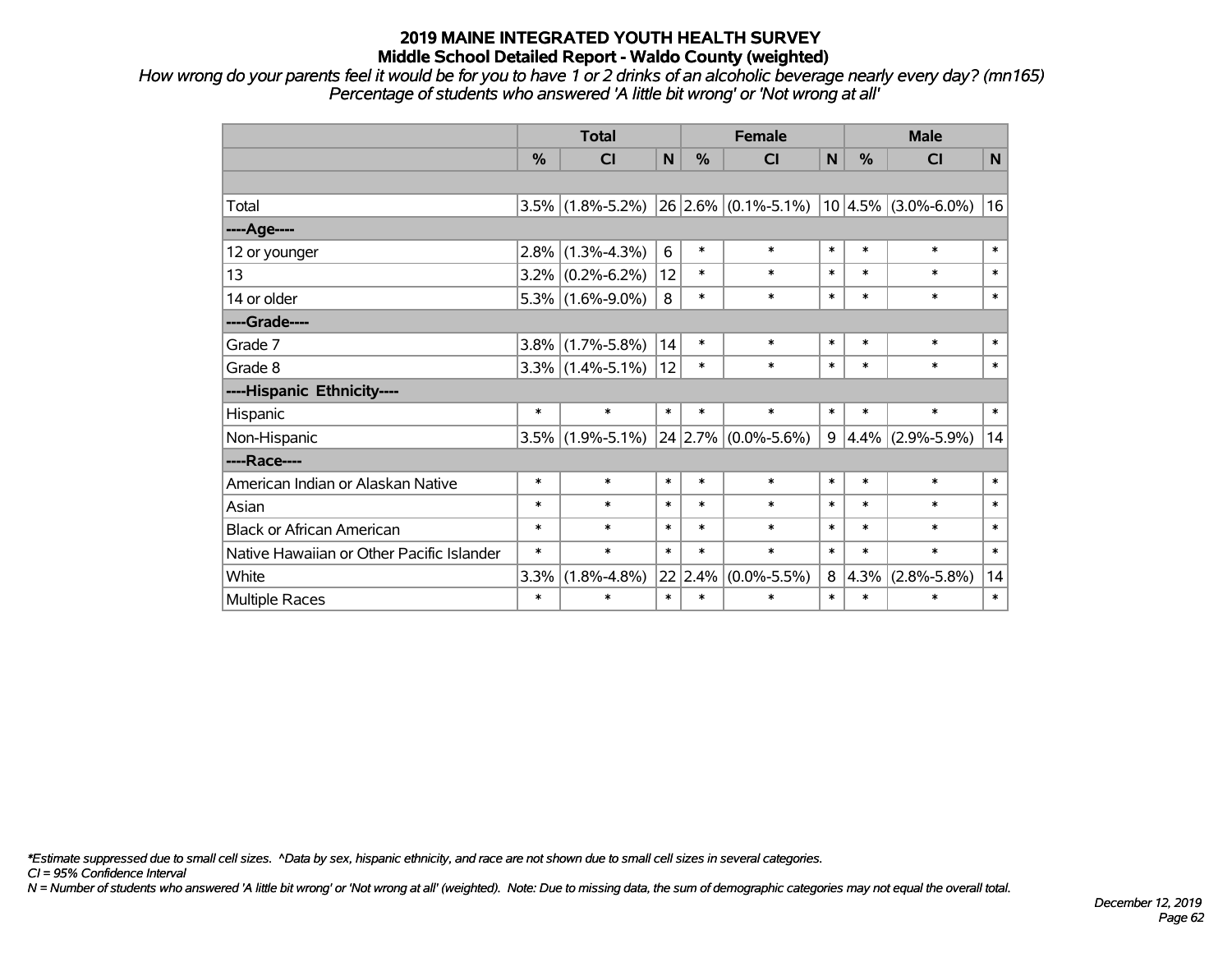*How wrong do your friends feel it would be for you to have 1 or 2 drinks of an alcoholic beverage nearly every day? (mn175) Percentage of students who answered 'A little bit wrong' or 'Not wrong at all'*

|                                           | <b>Total</b>  |                     |        |               | <b>Female</b>         |        | <b>Male</b>   |                             |        |  |
|-------------------------------------------|---------------|---------------------|--------|---------------|-----------------------|--------|---------------|-----------------------------|--------|--|
|                                           | $\frac{0}{0}$ | CI                  | N      | $\frac{0}{0}$ | CI                    | N      | $\frac{0}{0}$ | <b>CI</b>                   | N      |  |
|                                           |               |                     |        |               |                       |        |               |                             |        |  |
| Total                                     |               | 15.5% (13.7%-17.3%) |        | $ 114 7.7\%$  | $(4.4\% - 11.1\%)$    |        |               | $ 29 23.3\% $ (17.3%-29.3%) | 78     |  |
| ----Age----                               |               |                     |        |               |                       |        |               |                             |        |  |
| 12 or younger                             | 14.7%         | $(8.3\% - 21.1\%)$  | 32     | $\ast$        | $\ast$                | $\ast$ | $\ast$        | $\ast$                      | $\ast$ |  |
| 13                                        | 12.4%         | $(9.8\% - 15.0\%)$  | 46     | 8.0%          | $(1.9\% - 14.2\%)$    |        |               | 17   19.4%   (10.0%-28.9%)  | 30     |  |
| 14 or older                               | $25.8\%$      | $(13.1\% - 38.5\%)$ | 35     |               | $12.2\%$ (0.0%-35.9%) | 7      |               | $ 30.7\% $ (22.9%-38.5%)    | 20     |  |
| ----Grade----                             |               |                     |        |               |                       |        |               |                             |        |  |
| Grade 7                                   | 17.4%         | $(14.4\% - 20.4\%)$ | 65     | 7.7%          | $(0.2\% - 15.2\%)$    |        |               | 16 29.5% (22.3%-36.8%)      | 50     |  |
| Grade 8                                   | 13.9%         | $(8.0\% - 19.8\%)$  | 48     | 8.1%          | $(1.4\% - 14.8\%)$    |        |               | 13   16.9%   (13.0%-20.7%)  | 28     |  |
| ----Hispanic Ethnicity----                |               |                     |        |               |                       |        |               |                             |        |  |
| Hispanic                                  | $\ast$        | $\ast$              | $\ast$ | $\ast$        | $\ast$                | $\ast$ | $\ast$        | $\ast$                      | $\ast$ |  |
| Non-Hispanic                              | $14.4\%$      | $(12.9\% - 15.9\%)$ | 94     | 8.1%          | $(4.7\% - 11.5\%)$    |        |               | 27 20.1% (13.3%-26.9%)      | 60     |  |
| ----Race----                              |               |                     |        |               |                       |        |               |                             |        |  |
| American Indian or Alaskan Native         | $\ast$        | $\ast$              | $\ast$ | $\ast$        | $\ast$                | $\ast$ | $\ast$        | $\ast$                      | $\ast$ |  |
| Asian                                     | $\ast$        | $\ast$              | $\ast$ | $\ast$        | $\ast$                | $\ast$ | $\ast$        | $\ast$                      | $\ast$ |  |
| <b>Black or African American</b>          | $\ast$        | $\ast$              | $\ast$ | $\ast$        | $\ast$                | $\ast$ | $\ast$        | $\ast$                      | $\ast$ |  |
| Native Hawaiian or Other Pacific Islander | $\ast$        | $\ast$              | $\ast$ | $\ast$        | $\ast$                | $\ast$ | $\ast$        | $\ast$                      | $\ast$ |  |
| White                                     | 15.3%         | $(13.8\% - 16.9\%)$ | 100    | 8.0%          | $(4.5\% - 11.6\%)$    | 27     | 22.1%         | $(16.8\% - 27.4\%)$         | 67     |  |
| Multiple Races                            | 29.4%         | $(9.6\% - 49.2\%)$  | 8      | $\ast$        | $\ast$                | $\ast$ | $\ast$        | $\ast$                      | $\ast$ |  |

*\*Estimate suppressed due to small cell sizes. ^Data by sex, hispanic ethnicity, and race are not shown due to small cell sizes in several categories.*

*CI = 95% Confidence Interval*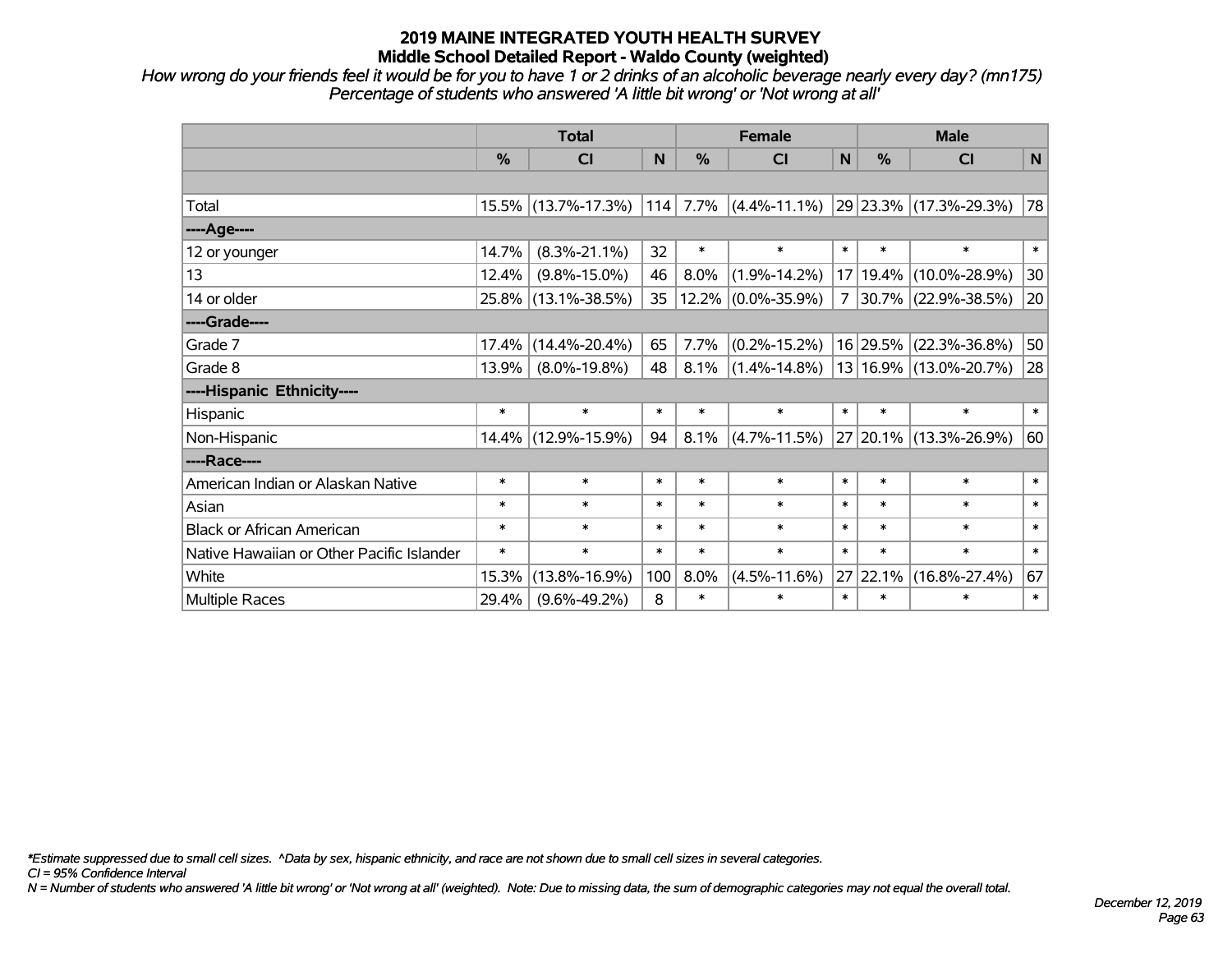#### **2019 MAINE INTEGRATED YOUTH HEALTH SURVEY Middle School Detailed Report - Waldo County (weighted)** *Have you ever used marijuana? (mn74) Percentage of students who answered 'Yes'*

|                                           | <b>Total</b>  |                    |        |               | <b>Female</b>             |        |          | <b>Male</b>              |          |  |  |
|-------------------------------------------|---------------|--------------------|--------|---------------|---------------------------|--------|----------|--------------------------|----------|--|--|
|                                           | $\frac{0}{0}$ | <b>CI</b>          | N      | $\frac{0}{0}$ | <b>CI</b>                 | N      | %        | <b>CI</b>                | <b>N</b> |  |  |
|                                           |               |                    |        |               |                           |        |          |                          |          |  |  |
| Total                                     | 9.4%          | $(7.7\% - 11.2\%)$ |        | 68 6.3%       | $(3.1\% - 9.6\%)$         |        |          | 23 12.2% (8.7%-15.6%)    | 41       |  |  |
| ---- Age----                              |               |                    |        |               |                           |        |          |                          |          |  |  |
| 12 or younger                             | 7.3%          | $(2.7\% - 11.8\%)$ | 16     | $\ast$        | $\ast$                    | $\ast$ | $\ast$   | $\ast$                   | $\ast$   |  |  |
| 13                                        | 12.1%         | $(8.0\% - 16.2\%)$ |        | 43 9.4%       | $(5.1\% - 13.7\%)$        | 19     | 15.1%    | $(8.6\% - 21.6\%)$       | 23       |  |  |
| 14 or older                               | 6.3%          | $(1.4\% - 11.2\%)$ | 9      | $\ast$        | $\ast$                    | $\ast$ | $\ast$   | $\ast$                   | $\ast$   |  |  |
| ----Grade----                             |               |                    |        |               |                           |        |          |                          |          |  |  |
| Grade 7                                   | 10.5%         | $(7.6\% - 13.4\%)$ |        |               | 38 7.0% (3.2%-10.9%)      |        | 14 13.0% | $(5.7\% - 20.3\%)$       | 21       |  |  |
| Grade 8                                   | 8.5%          | $(5.5\% - 11.4\%)$ |        |               | $ 30 5.6\% $ (0.8%-10.4%) |        |          | $9 11.5\% $ (7.5%-15.5%) | 21       |  |  |
| ----Hispanic Ethnicity----                |               |                    |        |               |                           |        |          |                          |          |  |  |
| Hispanic                                  | $\ast$        | $\ast$             | $\ast$ | $\ast$        | $\ast$                    | $\ast$ | $\ast$   | $\ast$                   | $\ast$   |  |  |
| Non-Hispanic                              | 8.3%          | $(6.0\% - 10.6\%)$ |        | 55 5.5%       | $(1.8\% - 9.2\%)$         |        | 19 11.1% | $(7.7\% - 14.6\%)$       | 35       |  |  |
| ----Race----                              |               |                    |        |               |                           |        |          |                          |          |  |  |
| American Indian or Alaskan Native         | $\ast$        | $\ast$             | $\ast$ | $\ast$        | $\ast$                    | $\ast$ | $\ast$   | $\ast$                   | $\ast$   |  |  |
| Asian                                     | $\ast$        | $\ast$             | $\ast$ | $\ast$        | $\ast$                    | $\ast$ | $\ast$   | $\ast$                   | $\ast$   |  |  |
| <b>Black or African American</b>          | $\ast$        | $\ast$             | $\ast$ | $\ast$        | $\ast$                    | $\ast$ | $\ast$   | $\ast$                   | $\ast$   |  |  |
| Native Hawaiian or Other Pacific Islander | $\ast$        | $\ast$             | $\ast$ | $\ast$        | $\ast$                    | $\ast$ | $\ast$   | $\ast$                   | $\ast$   |  |  |
| White                                     | 8.7%          | $(6.2\% - 11.3\%)$ |        | 58 5.1%       | $(1.2\% - 9.0\%)$         | 17     | 12.4%    | $(8.6\% - 16.1\%)$       | 39       |  |  |
| Multiple Races                            | $\ast$        | $\ast$             | $\ast$ | $\ast$        | $\ast$                    | $\ast$ | $\ast$   | $\ast$                   | $\ast$   |  |  |

*\*Estimate suppressed due to small cell sizes. ^Data by sex, hispanic ethnicity, and race are not shown due to small cell sizes in several categories.*

*CI = 95% Confidence Interval*

*N = Number of students who answered 'Yes' (weighted). Note: Due to missing data, the sum of demographic categories may not equal the overall total.*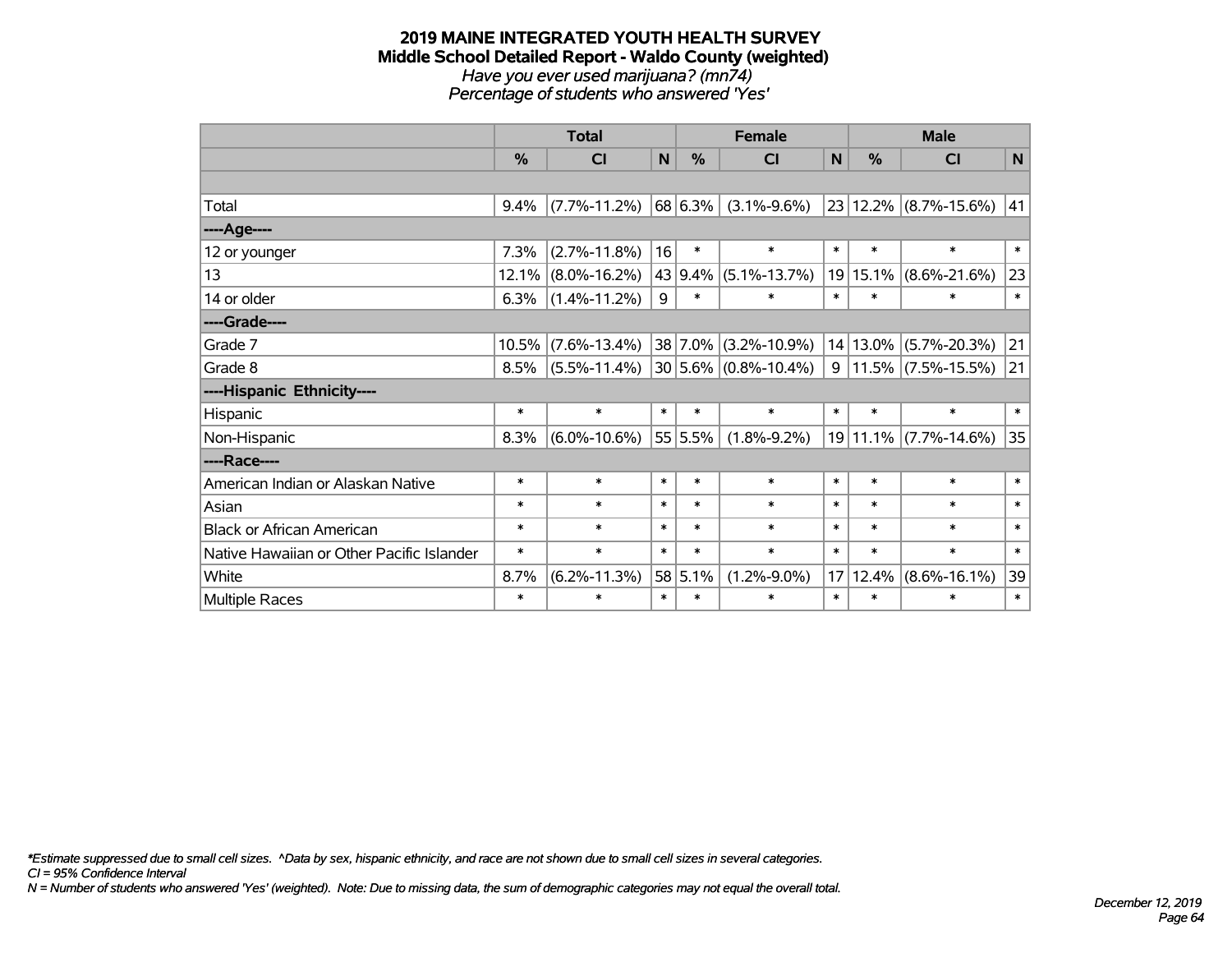*How old were you when you tried marijuana for the first time? (mn75)*

*Among students who have tried marijuana, the percentage of students who answered before age 11*

|                                           | <b>Total</b>  |                     |        |          | <b>Female</b>                 | <b>Male</b>  |        |                     |                |
|-------------------------------------------|---------------|---------------------|--------|----------|-------------------------------|--------------|--------|---------------------|----------------|
|                                           | $\frac{0}{0}$ | <b>CI</b>           | N      | %        | <b>CI</b>                     | $\mathsf{N}$ | %      | <b>CI</b>           | $\mathsf{N}$   |
|                                           |               |                     |        |          |                               |              |        |                     |                |
| Total                                     |               | 27.0% (15.1%-39.0%) |        |          | $20 36.3\% (12.5\% - 60.1\%)$ | 9            |        | 23.8% (11.8%-35.8%) | 11             |
| ----Age----                               |               |                     |        |          |                               |              |        |                     |                |
| 12 or younger                             | 30.2%         | $(6.2\% - 54.2\%)$  | 6      | $\ast$   | $\ast$                        | $\ast$       | $\ast$ | $\ast$              | $\ast$         |
| 13                                        | 29.0%         | $(7.4\% - 50.5\%)$  |        | 13 30.6% | $(0.0\% - 63.1\%)$            | 6            | 29.6%  | $(1.3\% - 57.8\%)$  | $\overline{7}$ |
| 14 or older                               | $\ast$        | $\ast$              | $\ast$ | $\ast$   | $\ast$                        | $\ast$       | $\ast$ | $\ast$              | $\ast$         |
| ----Grade----                             |               |                     |        |          |                               |              |        |                     |                |
| Grade 7                                   | 34.0%         | $(11.8\% - 56.2\%)$ | 14     | $\ast$   | $\ast$                        | $\ast$       | $\ast$ | $\ast$              | $\ast$         |
| Grade 8                                   |               | 17.7% (10.8%-24.6%) | 6      | $\ast$   | $\ast$                        | $\ast$       | $\ast$ | $\ast$              | $\ast$         |
| ----Hispanic Ethnicity----                |               |                     |        |          |                               |              |        |                     |                |
| Hispanic                                  | $\ast$        | $\ast$              | $\ast$ | $\ast$   | $\ast$                        | $\ast$       | $\ast$ | $\ast$              | $\ast$         |
| Non-Hispanic                              |               | 28.1% (16.3%-39.8%) |        | 17 33.6% | $(9.0\% - 58.1\%)$            | 7            |        | 26.4% (13.5%-39.3%) | 10             |
| ----Race----                              |               |                     |        |          |                               |              |        |                     |                |
| American Indian or Alaskan Native         | $\ast$        | $\ast$              | $\ast$ | $\ast$   | $\ast$                        | $\ast$       | $\ast$ | $\ast$              | $\ast$         |
| Asian                                     | $\ast$        | $\ast$              | $\ast$ | $\ast$   | $\ast$                        | $\ast$       | $\ast$ | $\ast$              | $\ast$         |
| <b>Black or African American</b>          | $\ast$        | $\ast$              | $\ast$ | $\ast$   | $\ast$                        | $\ast$       | $\ast$ | $\ast$              | $\ast$         |
| Native Hawaiian or Other Pacific Islander | $\ast$        | $\ast$              | $\ast$ | $\ast$   | $\ast$                        | $\ast$       | $\ast$ | $\ast$              | $\ast$         |
| White                                     | 26.6%         | $(15.8\% - 37.5\%)$ |        | 17 34.7% | $(9.5\% - 59.9\%)$            | 7            | 24.1%  | $(14.1\% - 34.1\%)$ | 10             |
| Multiple Races                            | $\ast$        | $\ast$              | $\ast$ | $\ast$   | $\ast$                        | $\ast$       | $\ast$ | $\ast$              | $\ast$         |

*\*Estimate suppressed due to small cell sizes. ^Data by sex, hispanic ethnicity, and race are not shown due to small cell sizes in several categories.*

*CI = 95% Confidence Interval*

*N = Among students who have tried marijuana, the number of students who answered before age 11 (weighted). Note: Due to missing data, the sum of demographic categories may not equal the overall total.*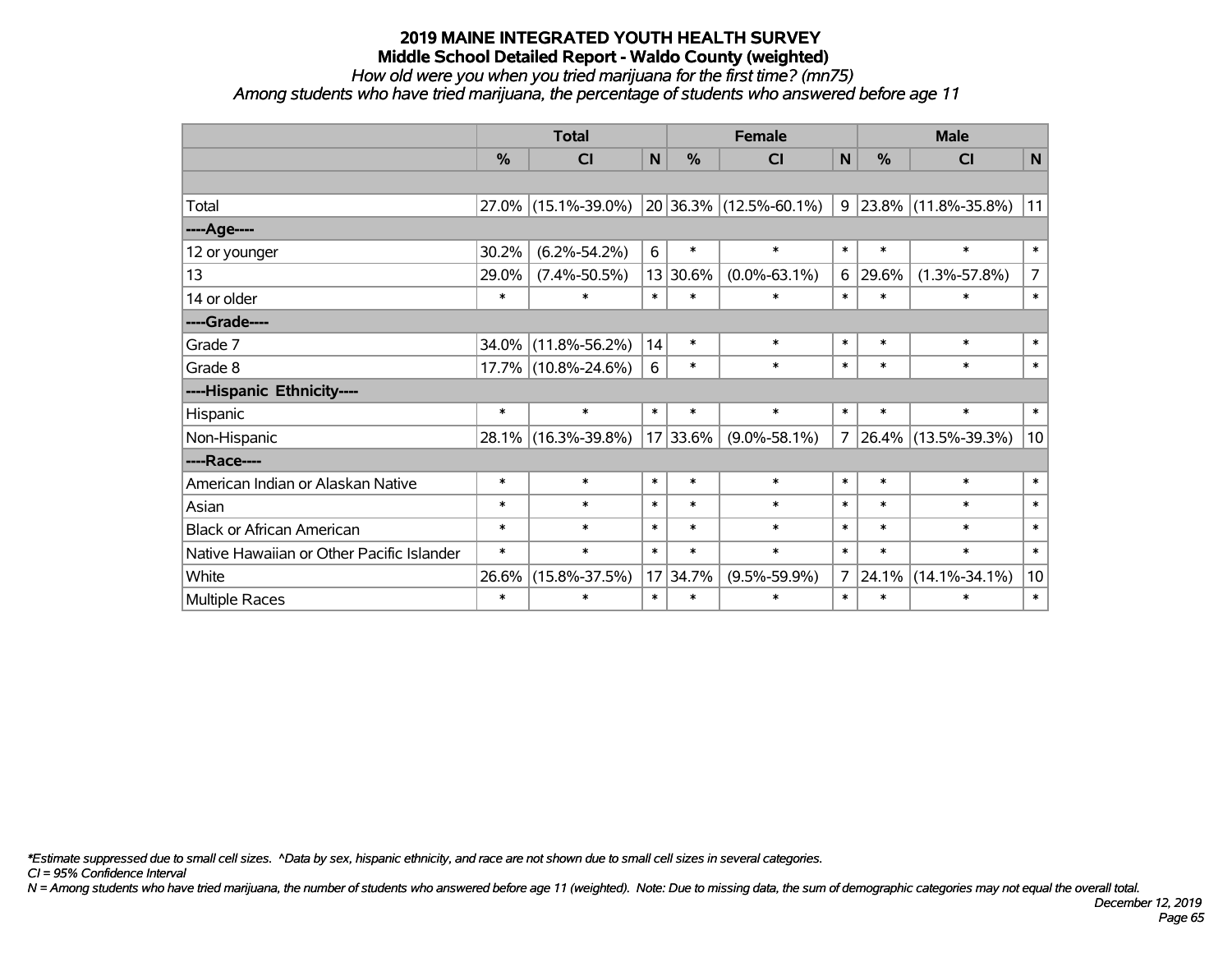#### **2019 MAINE INTEGRATED YOUTH HEALTH SURVEY Middle School Detailed Report - Waldo County (weighted)** *How old were you when you tried marijuana for the first time? (mn75\_2) Percentage of students who answered before age 11*

|                                           | <b>Total</b> |                     |             | <b>Female</b> |                              |                | <b>Male</b> |                           |                |  |
|-------------------------------------------|--------------|---------------------|-------------|---------------|------------------------------|----------------|-------------|---------------------------|----------------|--|
|                                           | %            | <b>CI</b>           | $\mathbf N$ | %             | <b>CI</b>                    | N              | %           | <b>CI</b>                 | $\mathsf{N}$   |  |
|                                           |              |                     |             |               |                              |                |             |                           |                |  |
| Total                                     |              | $2.8\%$ (1.5%-4.1%) |             |               | $ 20 2.5\%  (0.8\% - 4.1\%)$ |                |             | $9 3.2\% (1.2\% - 5.2\%)$ | 11             |  |
| ----Age----                               |              |                     |             |               |                              |                |             |                           |                |  |
| 12 or younger                             | 2.6%         | $(0.0\% - 5.5\%)$   | 6           | $\ast$        | $\ast$                       | $\ast$         | $\ast$      | $\ast$                    | $\ast$         |  |
| 13                                        | $3.6\%$      | $(1.4\% - 5.9\%)$   | 13          | 2.9%          | $(0.0\% - 6.5\%)$            | 6              | 4.8%        | $(1.3\% - 8.2\%)$         | $\overline{7}$ |  |
| 14 or older                               | $\ast$       | $\ast$              | $\ast$      | $\ast$        | $\ast$                       | $\ast$         | $\ast$      | $\ast$                    | $\ast$         |  |
| ----Grade----                             |              |                     |             |               |                              |                |             |                           |                |  |
| Grade 7                                   | 4.0%         | $(1.6\% - 6.4\%)$   | 14          | $\ast$        | $\ast$                       | $\ast$         | $\ast$      | $\ast$                    | $\ast$         |  |
| Grade 8                                   |              | $1.6\%$ (0.9%-2.2%) | 6           | $\ast$        | $\ast$                       | $\ast$         | $\ast$      | $\ast$                    | $\ast$         |  |
| ----Hispanic Ethnicity----                |              |                     |             |               |                              |                |             |                           |                |  |
| Hispanic                                  | $\ast$       | $\ast$              | $\ast$      | $\ast$        | $\ast$                       | $\ast$         | $\ast$      | $\ast$                    | $\ast$         |  |
| Non-Hispanic                              | $2.6\%$      | $(1.6\% - 3.6\%)$   |             |               | $17 2.0\% $ (1.2%-2.8%)      | 7              | $3.3\%$     | $(1.4\% - 5.2\%)$         | 10             |  |
| ----Race----                              |              |                     |             |               |                              |                |             |                           |                |  |
| American Indian or Alaskan Native         | $\ast$       | $\ast$              | $\ast$      | $\ast$        | $\ast$                       | $\ast$         | $\ast$      | $\ast$                    | $\ast$         |  |
| Asian                                     | $\ast$       | $\ast$              | $\ast$      | $\ast$        | $\ast$                       | $\ast$         | $\ast$      | $\ast$                    | $\ast$         |  |
| <b>Black or African American</b>          | $\ast$       | $\ast$              | $\ast$      | $\ast$        | $\ast$                       | $\ast$         | $\ast$      | $\ast$                    | $\ast$         |  |
| Native Hawaiian or Other Pacific Islander | $\ast$       | $\ast$              | $\ast$      | $\ast$        | $\ast$                       | $\ast$         | $\ast$      | $\ast$                    | $\ast$         |  |
| White                                     | 2.6%         | $(1.4\% - 3.8\%)$   | 17          | 2.0%          | $(0.9\% - 3.0\%)$            | 7 <sup>1</sup> | 3.3%        | $(1.3\% - 5.3\%)$         | 10             |  |
| <b>Multiple Races</b>                     | $\ast$       | $\ast$              | $\ast$      | $\ast$        | $\ast$                       | $\ast$         | $\ast$      | $\ast$                    | $\ast$         |  |

*\*Estimate suppressed due to small cell sizes. ^Data by sex, hispanic ethnicity, and race are not shown due to small cell sizes in several categories.*

*CI = 95% Confidence Interval*

*N = Number of students who answered before age 11 (weighted). Note: Due to missing data, the sum of demographic categories may not equal the overall total.*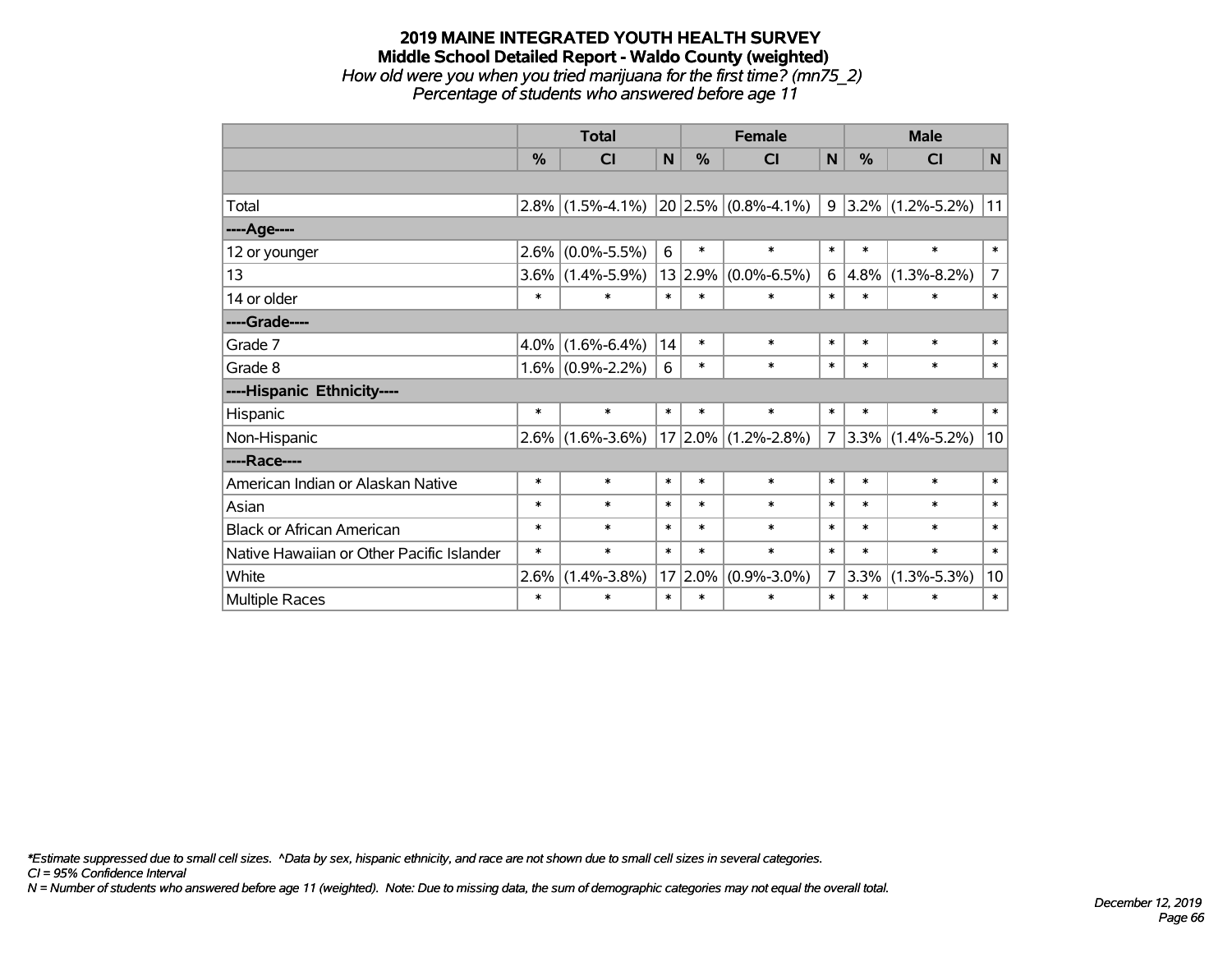#### **2019 MAINE INTEGRATED YOUTH HEALTH SURVEY Middle School Detailed Report - Waldo County (weighted)** *During the past 30 days, how many times did you use marijuana? (mn76) Percentage of students who answered at least 1 time*

|                                           | <b>Total</b> |                     |                |         | <b>Female</b>           | <b>Male</b>    |         |                       |         |
|-------------------------------------------|--------------|---------------------|----------------|---------|-------------------------|----------------|---------|-----------------------|---------|
|                                           | %            | <b>CI</b>           | $\mathsf{N}$   | %       | <b>CI</b>               | $\mathsf{N}$   | %       | <b>CI</b>             | N       |
|                                           |              |                     |                |         |                         |                |         |                       |         |
| Total                                     |              | $4.1\%$ (1.8%-6.4%) |                |         | $30 4.0\% $ (0.8%-7.2%) |                |         | $15$ 3.9% (1.7%-6.1%) | 14      |
| ----Age----                               |              |                     |                |         |                         |                |         |                       |         |
| 12 or younger                             | $\ast$       | $\ast$              | $\ast$         | $\ast$  | $\ast$                  | $\ast$         | $\ast$  | $\ast$                | $\ast$  |
| 13                                        | 5.3%         | $(2.7\% - 8.0\%)$   |                | 19 4.8% | $(0.9\% - 8.7\%)$       |                | 10 5.2% | $(4.2\% - 6.2\%)$     | $\bf 8$ |
| 14 or older                               |              | $4.9\%$ (0.2%-9.5%) | $\overline{7}$ | $\ast$  | $\ast$                  | $\ast$         | $\ast$  | $\ast$                | $\ast$  |
| ----Grade----                             |              |                     |                |         |                         |                |         |                       |         |
| Grade 7                                   | 3.7%         | $(0.9\% - 6.4\%)$   | 14             | $\ast$  | $\ast$                  | $\ast$         | $\ast$  | $\ast$                | $\ast$  |
| Grade 8                                   |              | $4.6\%$ (2.2%-6.9%) |                |         | $16 4.7\% $ (0.7%-8.8%) | 8 <sup>1</sup> |         | $4.5\%$ (1.4%-7.7%)   | 8       |
| ----Hispanic Ethnicity----                |              |                     |                |         |                         |                |         |                       |         |
| Hispanic                                  | $\ast$       | $\ast$              | $\ast$         | $\ast$  | $\ast$                  | $\ast$         | $\ast$  | $\ast$                | $\ast$  |
| Non-Hispanic                              | $3.4\%$      | $(1.0\% - 5.9\%)$   |                |         | $23 3.6\% $ (0.5%-6.8%) |                |         | $13$ 2.8% (0.0%-6.1%) | 9       |
| ----Race----                              |              |                     |                |         |                         |                |         |                       |         |
| American Indian or Alaskan Native         | $\ast$       | $\ast$              | $\ast$         | $\ast$  | $\ast$                  | $\ast$         | $\ast$  | $\ast$                | $\ast$  |
| Asian                                     | $\ast$       | $\ast$              | $\ast$         | $\ast$  | $\ast$                  | $\ast$         | $\ast$  | $\ast$                | $\ast$  |
| <b>Black or African American</b>          | $\ast$       | $\ast$              | $\ast$         | $\ast$  | $\ast$                  | $\ast$         | $\ast$  | $\ast$                | $\ast$  |
| Native Hawaiian or Other Pacific Islander | $\ast$       | $\ast$              | $\ast$         | $\ast$  | $\ast$                  | $\ast$         | $\ast$  | $\ast$                | $\ast$  |
| White                                     | 3.7%         | $(1.1\% - 6.4\%)$   | 25             | 3.5%    | $(0.1\% - 6.9\%)$       | 12             | 3.6%    | $(0.6\% - 6.5\%)$     | 11      |
| Multiple Races                            | $\ast$       | $\ast$              | $\ast$         | $\ast$  | $\ast$                  | $\ast$         | *       | $\ast$                | $\ast$  |

*\*Estimate suppressed due to small cell sizes. ^Data by sex, hispanic ethnicity, and race are not shown due to small cell sizes in several categories.*

*CI = 95% Confidence Interval*

*N = Number of students who answered at least 1 time (weighted). Note: Due to missing data, the sum of demographic categories may not equal the overall total.*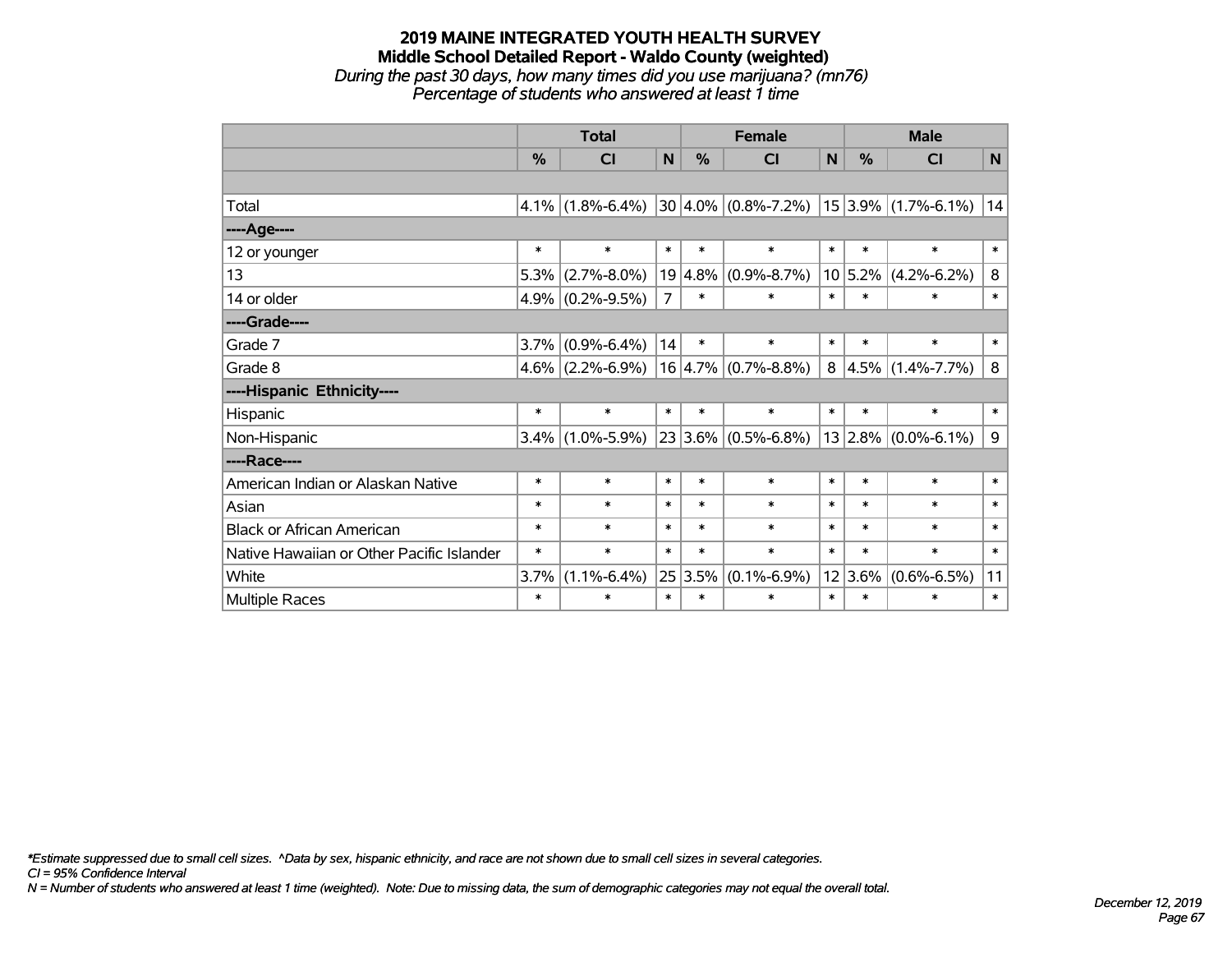*If you wanted to get some marijuana, how easy would it be for you to get some? (mn77) Percentage of students who answered 'Sort of easy' or 'Very easy'*

|                                           | <b>Total</b>  |                     |          | <b>Female</b> | <b>Male</b>               |              |               |                             |              |
|-------------------------------------------|---------------|---------------------|----------|---------------|---------------------------|--------------|---------------|-----------------------------|--------------|
|                                           | $\frac{0}{0}$ | <b>CI</b>           | <b>N</b> | $\frac{0}{0}$ | <b>CI</b>                 | $\mathsf{N}$ | $\frac{0}{0}$ | <b>CI</b>                   | $\mathsf{N}$ |
|                                           |               |                     |          |               |                           |              |               |                             |              |
| Total                                     |               | 19.2% (17.0%-21.3%) |          |               | $141$ 21.3% (16.1%-26.5%) |              |               | $ 80 16.9\% $ (13.6%-20.1%) | 59           |
| ----Age----                               |               |                     |          |               |                           |              |               |                             |              |
| 12 or younger                             |               | 16.3% (11.0%-21.6%) | 35       | 17.0%         | $(7.7\% - 26.4\%)$        |              | 18 14.4%      | $(9.6\% - 19.3\%)$          | 16           |
| 13                                        |               | 20.7% (16.0%-25.4%) | 76       |               | $ 22.6\% $ (14.0%-31.3%)  |              |               | 47   18.4%   (13.4%-23.3%)  | 28           |
| 14 or older                               |               | 19.8% (13.5%-26.2%) | 30       |               | $ 24.3\% $ (13.2%-35.5%)  |              | 15 17.3%      | $(5.0\% - 29.5\%)$          | 15           |
| ----Grade----                             |               |                     |          |               |                           |              |               |                             |              |
| Grade 7                                   |               | 16.8% (12.4%-21.2%) | 63       |               | $17.2\%$ (11.5%-22.8%)    |              |               | 34 16.0% (11.0%-20.9%)      | 27           |
| Grade 8                                   |               | 21.7% (18.8%-24.5%) | 78       |               | $ 26.1\% $ (16.1%-36.0%)  |              | 46 17.8%      | $(8.2\% - 27.5\%)$          | 32           |
| ----Hispanic Ethnicity----                |               |                     |          |               |                           |              |               |                             |              |
| Hispanic                                  | $\ast$        | $\ast$              | $\ast$   | $\ast$        | $\ast$                    | $\ast$       | $\ast$        | $\ast$                      | $\ast$       |
| Non-Hispanic                              |               | 18.7% (16.0%-21.4%) |          |               | 127 21.9% (15.9%-28.0%)   |              |               | 76 15.5% (13.3%-17.6%)      | 50           |
| ----Race----                              |               |                     |          |               |                           |              |               |                             |              |
| American Indian or Alaskan Native         | $\ast$        | $\ast$              | $\ast$   | $\ast$        | $\ast$                    | $\ast$       | $\ast$        | $\ast$                      | $\ast$       |
| Asian                                     | $\ast$        | $\ast$              | $\ast$   | $\ast$        | $\ast$                    | $\ast$       | $\ast$        | $\ast$                      | $\ast$       |
| <b>Black or African American</b>          | $\ast$        | $\ast$              | $\ast$   | $\ast$        | $\ast$                    | $\ast$       | $\ast$        | $\ast$                      | $\ast$       |
| Native Hawaiian or Other Pacific Islander | $\ast$        | $\ast$              | $\ast$   | $\ast$        | $\ast$                    | $\ast$       | $\ast$        | $\ast$                      | $\ast$       |
| White                                     |               | 18.4% (15.6%-21.2%) |          | 124 20.9%     | $(13.7\% - 28.0\%)$       |              | 72 16.1%      | $(12.7\% - 19.5\%)$         | 52           |
| Multiple Races                            |               | 23.1% (13.4%-32.7%) | 6        | $\ast$        | $\ast$                    | $\ast$       | $\ast$        | *                           | $\ast$       |

*\*Estimate suppressed due to small cell sizes. ^Data by sex, hispanic ethnicity, and race are not shown due to small cell sizes in several categories.*

*CI = 95% Confidence Interval*

*N = Number of students who answered 'Sort of easy' or 'Very easy' (weighted). Note: Due to missing data, the sum of demographic categories may not equal the overall total.*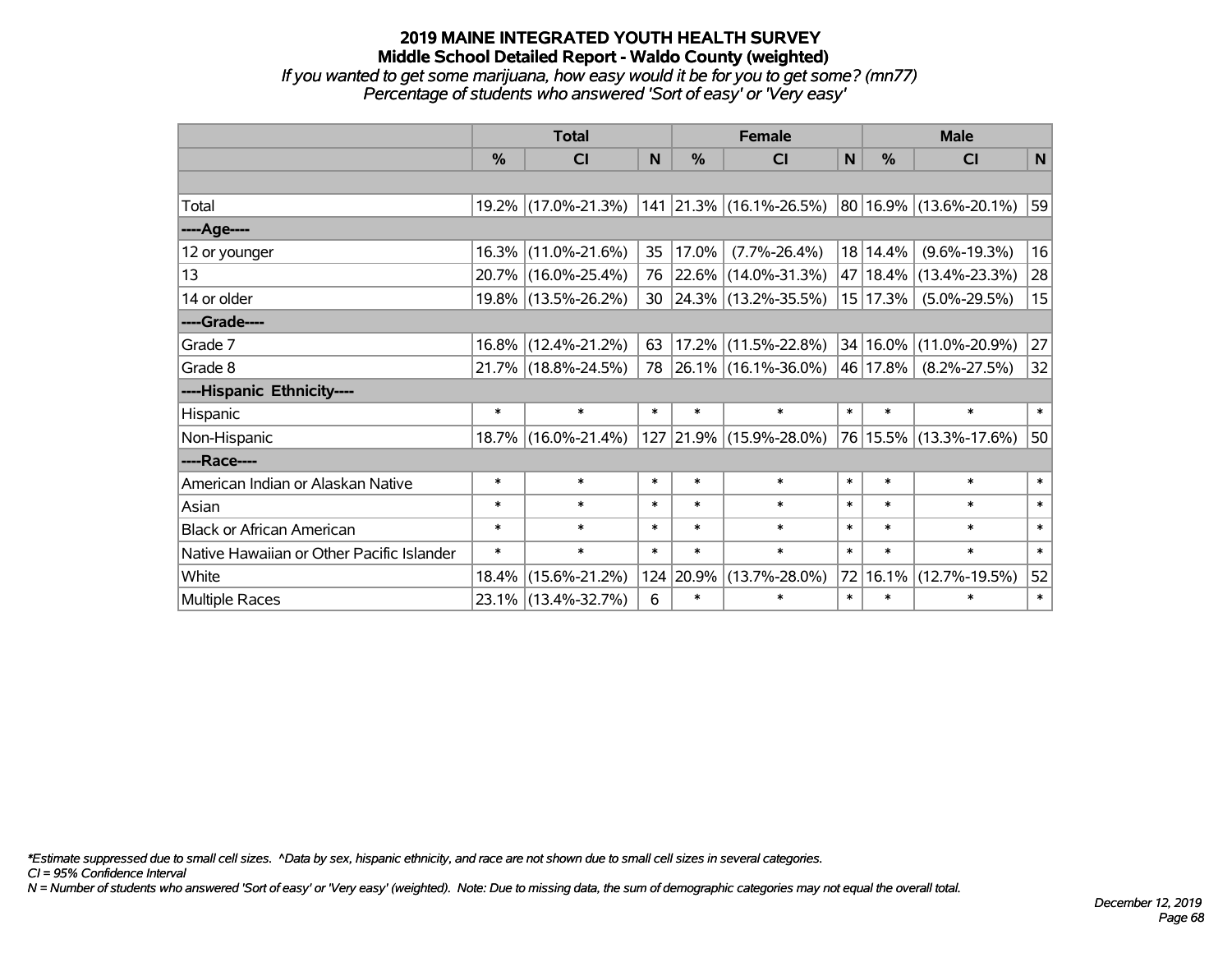# **2019 MAINE INTEGRATED YOUTH HEALTH SURVEY Middle School Detailed Report - Waldo County (weighted)** *How wrong do your parents feel it would be for you to use marijuana? (mn193)*

*Percentage of students who answered 'A little bit wrong' or 'Not wrong at all'*

|                                           | <b>Total</b> |                    |        |               | <b>Female</b>                         |                | <b>Male</b> |                          |                 |  |
|-------------------------------------------|--------------|--------------------|--------|---------------|---------------------------------------|----------------|-------------|--------------------------|-----------------|--|
|                                           | %            | <b>CI</b>          | N      | $\frac{0}{0}$ | <b>CI</b>                             | N              | $\%$        | <b>CI</b>                | N               |  |
|                                           |              |                    |        |               |                                       |                |             |                          |                 |  |
| Total                                     | 8.8%         | $(7.3\% - 10.2\%)$ | 65     | 9.4%          | $(6.1\% - 12.7\%)$                    |                | 36 7.0%     | $(4.7\% - 9.4\%)$        | 25              |  |
| ----Age----                               |              |                    |        |               |                                       |                |             |                          |                 |  |
| 12 or younger                             | 7.1%         | $(3.5\% - 10.6\%)$ | 15     | 6.3%          | $(0.0\% - 13.8\%)$                    | 7 <sup>1</sup> |             | $6.4\%$ (1.0%-11.8%)     | $\overline{7}$  |  |
| 13                                        | 8.3%         | $(6.2\% - 10.4\%)$ | 31     | 9.1%          | $(6.4\% - 11.9\%)$                    |                |             | $19 6.2\% $ (0.8%-11.7%) | 10              |  |
| 14 or older                               | $12.6\%$     | $(7.1\% - 18.0\%)$ |        |               | 19 15.6% (7.3%-23.9%)                 |                |             | $10 9.3\% $ (3.6%-15.0%) | 8               |  |
| ----Grade----                             |              |                    |        |               |                                       |                |             |                          |                 |  |
| Grade 7                                   | 8.5%         | $(6.0\% - 11.0\%)$ | 32     | 6.9%          | $(1.8\% - 12.1\%)$                    |                |             | $14 8.9\% $ (1.8%-16.0%) | 15              |  |
| Grade 8                                   | $9.0\%$      | $(6.7\% - 11.2\%)$ |        |               | 33   12.2%   (7.3%-17.1%)   22   5.3% |                |             | $(1.2\% - 9.4\%)$        | 10 <sup>1</sup> |  |
| ----Hispanic Ethnicity----                |              |                    |        |               |                                       |                |             |                          |                 |  |
| Hispanic                                  | $\ast$       | $\ast$             | $\ast$ | $\ast$        | $\ast$                                | $\ast$         | $\ast$      | $\ast$                   | $\ast$          |  |
| Non-Hispanic                              | 8.5%         | $(7.1\% - 9.9\%)$  | 58     | 9.8%          | $(6.9\% - 12.7\%)$                    |                | 34 6.3%     | $(3.4\% - 9.2\%)$        | 20              |  |
| ----Race----                              |              |                    |        |               |                                       |                |             |                          |                 |  |
| American Indian or Alaskan Native         | $\ast$       | $\ast$             | $\ast$ | $\ast$        | $\ast$                                | $\ast$         | $\ast$      | $\ast$                   | $\ast$          |  |
| Asian                                     | $\ast$       | $\ast$             | $\ast$ | $\ast$        | $\ast$                                | $\ast$         | $\ast$      | $\ast$                   | $\ast$          |  |
| <b>Black or African American</b>          | $\ast$       | $\ast$             | $\ast$ | $\ast$        | $\ast$                                | $\ast$         | $\ast$      | $\ast$                   | $\ast$          |  |
| Native Hawaiian or Other Pacific Islander | $\ast$       | $\ast$             | $\ast$ | $\ast$        | $\ast$                                | $\ast$         | $\ast$      | $\ast$                   | $\ast$          |  |
| White                                     | 7.8%         | $(6.9\% - 8.7\%)$  | 53     | 8.5%          | $(5.8\% - 11.1\%)$                    |                | 29 6.5%     | $(3.5\% - 9.5\%)$        | 21              |  |
| Multiple Races                            | $\ast$       | $\ast$             | $\ast$ | $\ast$        | $\ast$                                | $\ast$         | $\ast$      | $\ast$                   | $\ast$          |  |

*\*Estimate suppressed due to small cell sizes. ^Data by sex, hispanic ethnicity, and race are not shown due to small cell sizes in several categories.*

*CI = 95% Confidence Interval*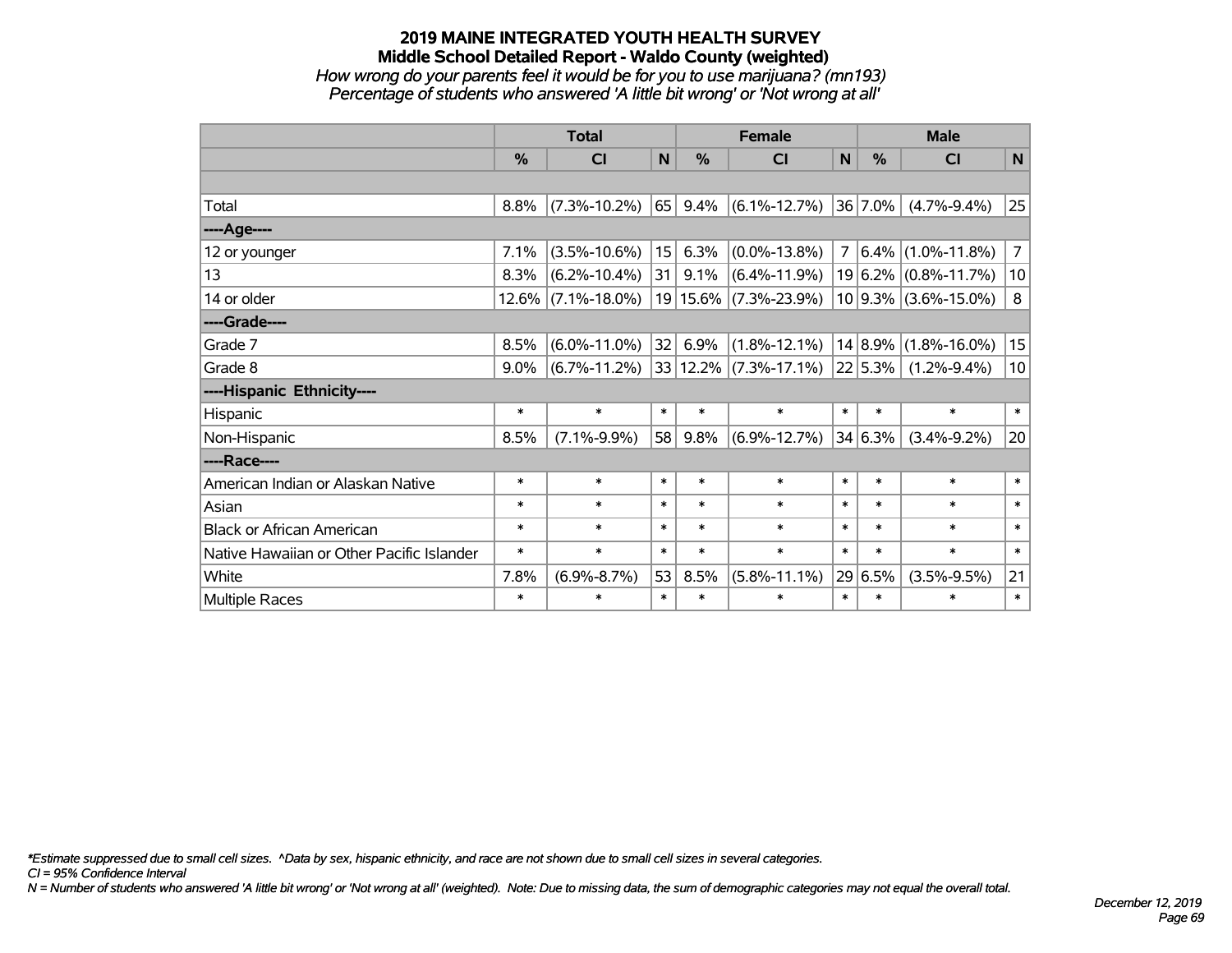*How much do you think people risk harming themselves (physically or in other ways) if they use marijuana once or twice a week? (mn194) Percentage of students who answered 'No risk' or 'Slight risk'*

|                                           | <b>Total</b>  |                        |                |               | <b>Female</b>                      |        | <b>Male</b> |                                         |              |  |
|-------------------------------------------|---------------|------------------------|----------------|---------------|------------------------------------|--------|-------------|-----------------------------------------|--------------|--|
|                                           | $\frac{0}{0}$ | CI                     | N              | $\frac{9}{6}$ | CI                                 | N      | %           | <b>CI</b>                               | <b>N</b>     |  |
|                                           |               |                        |                |               |                                    |        |             |                                         |              |  |
| Total                                     |               | 42.2% (40.1%-44.3%)    |                |               | $ 311 $ 42.3% $ (36.3\% - 48.3\%)$ |        |             | 159 40.9% (34.8%-46.9%)                 | 142          |  |
| ----Age----                               |               |                        |                |               |                                    |        |             |                                         |              |  |
| 12 or younger                             | 36.1%         | $(29.1\% - 43.1\%)$    |                |               | 78 32.3% (21.7%-42.8%)             | 34     | 39.0%       | $(26.8\% - 51.2\%)$                     | 42           |  |
| 13                                        |               | 45.6% (42.1%-49.0%)    |                |               | 168 46.8% (40.5%-53.1%)            |        |             | $97 \mid 43.2\% \mid (39.8\% - 46.5\%)$ | 67           |  |
| 14 or older                               |               | $41.7\%$ (34.8%-48.6%) |                |               | 62 $ 43.0\% $ (33.2%-52.8%)        | 27     |             | 39.1% (27.0%-51.2%)                     | 33           |  |
| ----Grade----                             |               |                        |                |               |                                    |        |             |                                         |              |  |
| Grade 7                                   | 39.9%         | $(31.6\% - 48.2\%)$    |                |               | 147 38.5% (25.2%-51.9%)            | 76     | 40.0%       | $(27.6\% - 52.4\%)$                     | 67           |  |
| Grade 8                                   |               | 44.6% (39.3%-49.9%)    |                |               | 162 46.9% (41.4%-52.4%)            |        |             | 83 41.7% (31.2%-52.2%)                  | 75           |  |
| ----Hispanic Ethnicity----                |               |                        |                |               |                                    |        |             |                                         |              |  |
| Hispanic                                  | 44.3%         | $(25.6\% - 63.0\%)$    | $\overline{7}$ | $\ast$        | $\ast$                             | $\ast$ | $\ast$      | $\ast$                                  | $\ast$       |  |
| Non-Hispanic                              |               | 42.4% (40.3%-44.5%)    |                |               | 288 43.8% (36.6%-50.9%)            |        |             | 151 40.1% (34.9%-45.3%)                 | 130          |  |
| ----Race----                              |               |                        |                |               |                                    |        |             |                                         |              |  |
| American Indian or Alaskan Native         | $\ast$        | $\ast$                 | $\ast$         | $\ast$        | $\ast$                             | $\ast$ | $\ast$      | $\ast$                                  | $\ast$       |  |
| Asian                                     | $\ast$        | $\ast$                 | $\ast$         | $\ast$        | $\ast$                             | $\ast$ | $\ast$      | $\ast$                                  | $\ast$       |  |
| <b>Black or African American</b>          | $\ast$        | $\ast$                 | $\ast$         | $\ast$        | $\ast$                             | $\ast$ | $\ast$      | $\ast$                                  | $\ast$       |  |
| Native Hawaiian or Other Pacific Islander | $\ast$        | $\ast$                 | $\ast$         | $\ast$        | $\ast$                             | $\ast$ | $\ast$      | $\ast$                                  | $\pmb{\ast}$ |  |
| White                                     | 41.2%         | $(40.4\% - 42.0\%)$    | 277            | 41.9%         | $(35.8\% - 47.9\%)$                | 144    | 39.6%       | $(33.3\% - 45.8\%)$                     | 127          |  |
| Multiple Races                            |               | 55.6% (30.3%-81.0%)    | 12             | $\ast$        | $\ast$                             | $\ast$ | $\ast$      | *                                       | $\ast$       |  |

*\*Estimate suppressed due to small cell sizes. ^Data by sex, hispanic ethnicity, and race are not shown due to small cell sizes in several categories.*

*CI = 95% Confidence Interval*

*N = Number of students who answered 'No risk' or 'Slight risk' (weighted). Note: Due to missing data, the sum of demographic categories may not equal the overall total.*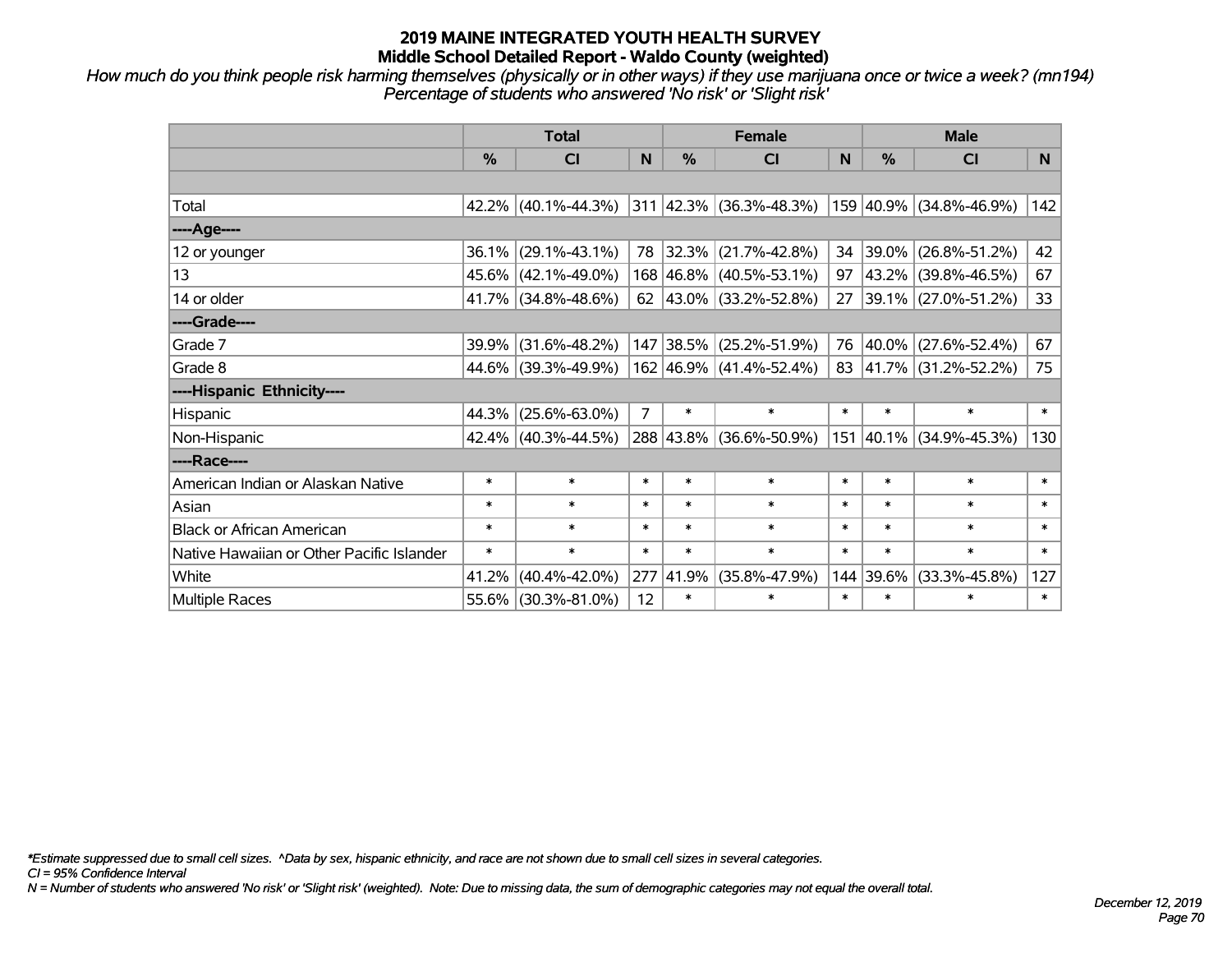## **2019 MAINE INTEGRATED YOUTH HEALTH SURVEY Middle School Detailed Report - Waldo County (weighted)** *How wrong do your friends feel it would be for you to use marijuana? (mn195) Percentage of students who answered 'A little bit wrong' or 'Not wrong at all'*

|                                           | <b>Total</b>  |                        |        |           | <b>Female</b>              |              | <b>Male</b> |                          |        |  |
|-------------------------------------------|---------------|------------------------|--------|-----------|----------------------------|--------------|-------------|--------------------------|--------|--|
|                                           | $\frac{0}{0}$ | <b>CI</b>              | N      | %         | <b>CI</b>                  | $\mathsf{N}$ | %           | <b>CI</b>                | N      |  |
|                                           |               |                        |        |           |                            |              |             |                          |        |  |
| Total                                     |               | $22.1\%$ (15.9%-28.4%) |        |           | $159$ 18.2% (7.8%-28.7%)   |              |             | 68 25.5% (17.4%-33.5%)   | 84     |  |
| ----Age----                               |               |                        |        |           |                            |              |             |                          |        |  |
| 12 or younger                             | $19.7\%$      | $(10.1\% - 29.4\%)$    | 43     | 13.9%     | $(2.1\% - 25.8\%)$         |              | 15 25.4%    | $(7.9\% - 42.9\%)$       | 28     |  |
| 13                                        |               | 20.5% (14.6%-26.5%)    | 75     |           | 19.7% (9.1%-30.3%)         |              |             | 41 22.3% (14.0%-30.6%)   | 34     |  |
| 14 or older                               |               | 30.7% (11.9%-49.6%)    | 42     |           | $ 20.7\% $ (0.0%-58.8%)    |              |             | 13 33.0% (26.9%-39.1%)   | 22     |  |
| ----Grade----                             |               |                        |        |           |                            |              |             |                          |        |  |
| Grade 7                                   | 21.8%         | $(15.9\% - 27.7\%)$    | 81     | 16.5%     | $(6.1\% - 26.9\%)$         |              |             | 34 29.0% (14.8%-43.2%)   | 47     |  |
| Grade 8                                   |               | 23.1% (12.2%-34.1%)    | 78     |           | $ 21.1\% $ (3.5%-38.7%)    |              |             | 35 22.0% (17.7%-26.3%)   | 36     |  |
| ----Hispanic Ethnicity----                |               |                        |        |           |                            |              |             |                          |        |  |
| Hispanic                                  | $\ast$        | $\ast$                 | *      | $\ast$    | $\ast$                     | $\ast$       | $\ast$      | $\ast$                   | $\ast$ |  |
| Non-Hispanic                              | $22.4\%$      | $(16.5\% - 28.2\%)$    |        |           | 144   19.0%   (9.5%-28.6%) |              |             | $64$ 24.6% (15.6%-33.6%) | 74     |  |
| ----Race----                              |               |                        |        |           |                            |              |             |                          |        |  |
| American Indian or Alaskan Native         | 45.1%         | $(0.0\% - 94.6\%)$     | 6      | $\ast$    | $\ast$                     | $\ast$       | $\ast$      | $\ast$                   | $\ast$ |  |
| Asian                                     | $\ast$        | $\ast$                 | $\ast$ | $\ast$    | $\ast$                     | $\ast$       | $\ast$      | $\ast$                   | $\ast$ |  |
| <b>Black or African American</b>          | $\ast$        | $\ast$                 | $\ast$ | $\ast$    | $\ast$                     | $\ast$       | $\ast$      | $\ast$                   | $\ast$ |  |
| Native Hawaiian or Other Pacific Islander | $\ast$        | $\ast$                 | $\ast$ | $\ast$    | $\ast$                     | $\ast$       | $\ast$      | $\ast$                   | $\ast$ |  |
| White                                     | 21.8%         | $(16.3\% - 27.2\%)$    |        | 140 17.6% | $(8.1\% - 27.0\%)$         |              | 58 24.9%    | $(16.0\% - 33.8\%)$      | 75     |  |
| Multiple Races                            | 32.0%         | $(9.6\% - 54.4\%)$     | 7      | $\ast$    | $\ast$                     | $\ast$       | $\ast$      | $\ast$                   | $\ast$ |  |

*\*Estimate suppressed due to small cell sizes. ^Data by sex, hispanic ethnicity, and race are not shown due to small cell sizes in several categories.*

*CI = 95% Confidence Interval*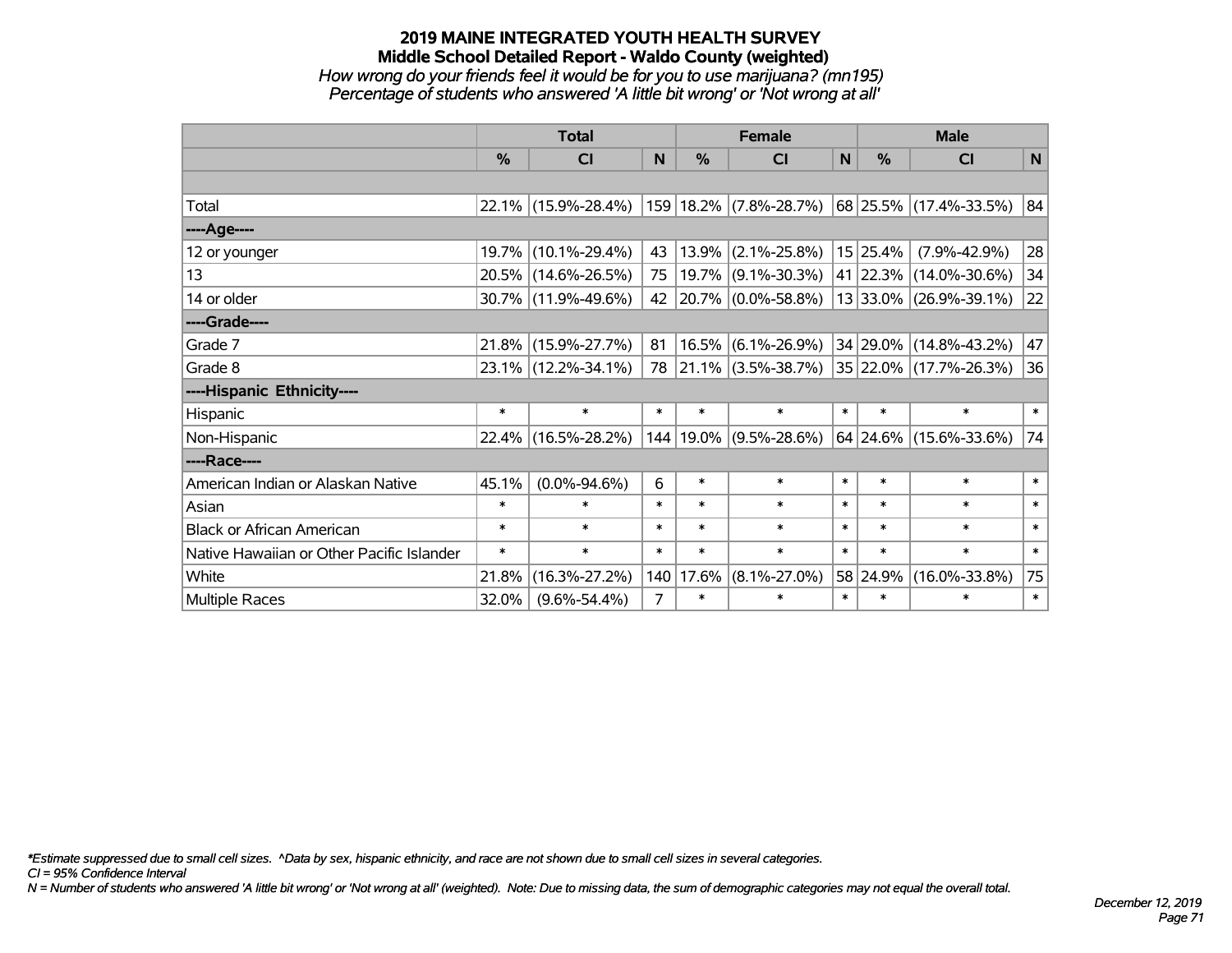# **2019 MAINE INTEGRATED YOUTH HEALTH SURVEY Middle School Detailed Report - Waldo County (weighted)** *If a kid used marijuana in your neighborhood, would he or she be caught by the police? (mn196)*

*Percentage of students who answered 'Probably not' or 'Definitely not'*

|                                           | <b>Total</b>  |                        |        |               | <b>Female</b>                |        | <b>Male</b> |                             |        |  |
|-------------------------------------------|---------------|------------------------|--------|---------------|------------------------------|--------|-------------|-----------------------------|--------|--|
|                                           | $\frac{0}{0}$ | <b>CI</b>              | N      | $\frac{9}{6}$ | <b>CI</b>                    | N      | %           | <b>CI</b>                   | N.     |  |
|                                           |               |                        |        |               |                              |        |             |                             |        |  |
| Total                                     |               | 54.6% (49.4%-59.7%)    |        |               | $ 393 48.4\% $ (44.5%-52.3%) |        |             | 178 59.3% (47.6%-71.0%)     | 200    |  |
| ----Age----                               |               |                        |        |               |                              |        |             |                             |        |  |
| 12 or younger                             | 48.6%         | $(34.4\% - 62.8\%)$    |        |               | 105 41.2% (24.2%-58.3%)      | 43     | 55.5%       | $(38.4\% - 72.6\%)$         | 62     |  |
| 13                                        |               | $60.8\%$ (50.6%-71.0%) |        |               | 225 54.1% (48.4%-59.8%)      |        |             | 109 67.3% (50.0%-84.7%)     | 107    |  |
| 14 or older                               |               | 46.9% (40.3%-53.5%)    |        |               | 63 $ 41.7\% $ (30.4%-53.0%)  |        |             | 25 46.6% (39.1%-54.2%)      | 31     |  |
| ----Grade----                             |               |                        |        |               |                              |        |             |                             |        |  |
| Grade 7                                   | 51.5%         | $(41.3\% - 61.6\%)$    |        |               | 191 45.7% (37.6%-53.7%)      | 92     | 57.4%       | $(40.9\% - 73.9\%)$         | 96     |  |
| Grade 8                                   |               | 57.0% (51.6%-62.4%)    |        |               | 195 49.9% (41.2%-58.6%)      |        |             | 80 $ 61.2\% $ (47.7%-74.6%) | 104    |  |
| ----Hispanic Ethnicity----                |               |                        |        |               |                              |        |             |                             |        |  |
| Hispanic                                  | $\ast$        | $\ast$                 | $\ast$ | $\ast$        | $\ast$                       | $\ast$ | $\ast$      | $\ast$                      | $\ast$ |  |
| Non-Hispanic                              | 54.5%         | $(50.4\% - 58.5\%)$    |        |               | 355  51.1%  (48.6%-53.7%)    |        |             | 168 55.7% (44.0%-67.5%)     | 172    |  |
| ----Race----                              |               |                        |        |               |                              |        |             |                             |        |  |
| American Indian or Alaskan Native         | $\ast$        | $\ast$                 | $\ast$ | $\ast$        | $\ast$                       | $\ast$ | $\ast$      | $\ast$                      | $\ast$ |  |
| Asian                                     | $\ast$        | $\ast$                 | $\ast$ | $\ast$        | $\ast$                       | $\ast$ | $\ast$      | $\ast$                      | $\ast$ |  |
| <b>Black or African American</b>          | $\ast$        | $\ast$                 | $\ast$ | $\ast$        | $\ast$                       | $\ast$ | $\ast$      | $\ast$                      | $\ast$ |  |
| Native Hawaiian or Other Pacific Islander | $\ast$        | $\ast$                 | $\ast$ | $\ast$        | $\ast$                       | $\ast$ | $\ast$      | $\ast$                      | $\ast$ |  |
| White                                     | 54.7%         | $(49.2\% - 60.2\%)$    |        | 355 48.6%     | $(46.8\% - 50.4\%)$          |        | 158 59.2%   | $(47.3\% - 71.1\%)$         | 184    |  |
| Multiple Races                            |               | $65.6\%$ (40.0%-91.3%) | 15     | $\ast$        | $\ast$                       | $\ast$ | $\ast$      | $\ast$                      | $\ast$ |  |

*\*Estimate suppressed due to small cell sizes. ^Data by sex, hispanic ethnicity, and race are not shown due to small cell sizes in several categories.*

*CI = 95% Confidence Interval*

*N = Number of students who answered 'Probably not' or 'Definitely not' (weighted). Note: Due to missing data, the sum of demographic categories may not equal the overall total.*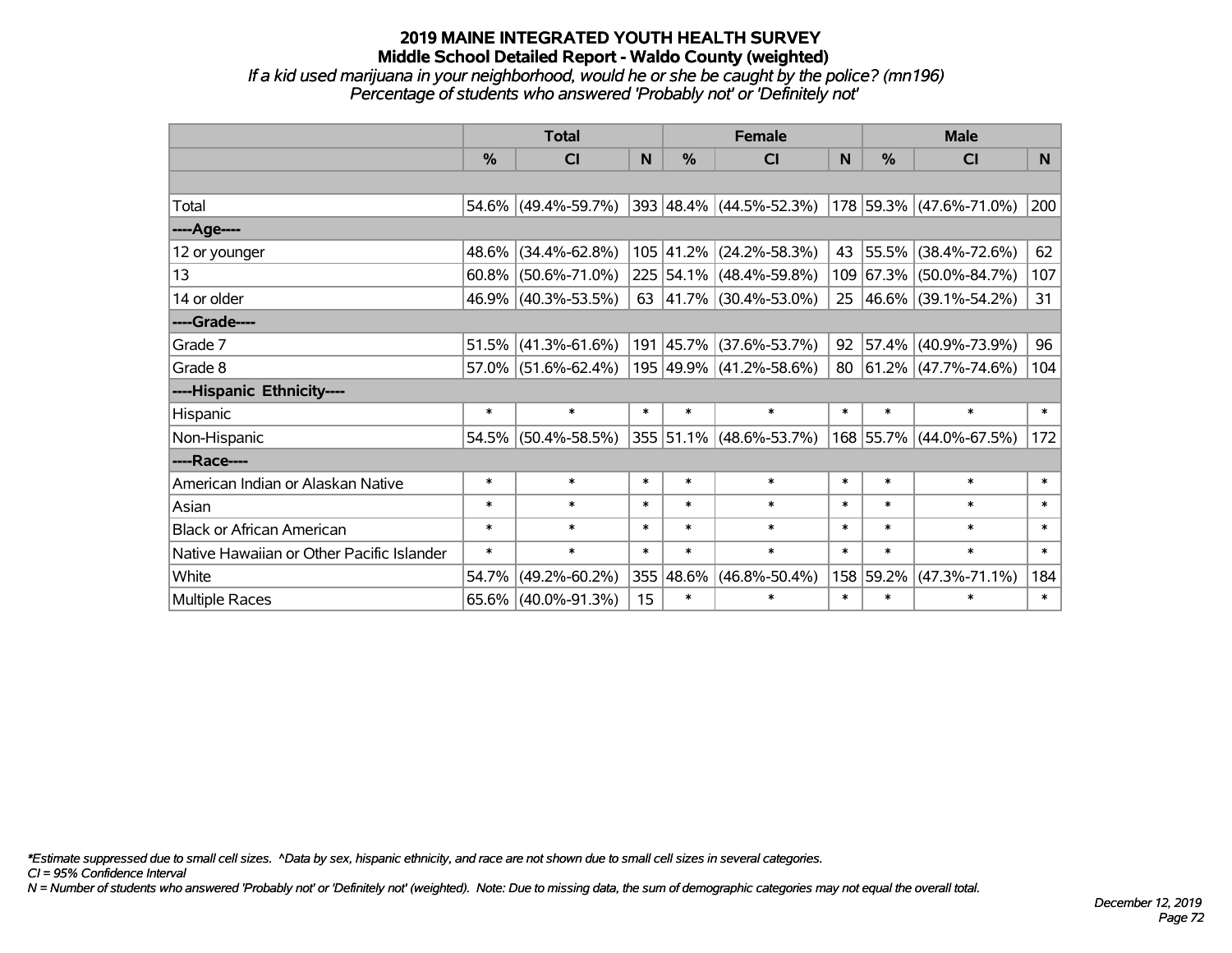## **2019 MAINE INTEGRATED YOUTH HEALTH SURVEY Middle School Detailed Report - Waldo County (weighted)** *How wrong do you think it is for someone your age to use marijuana? (mn197)*

*Percentage of students who answered 'A little bit wrong' or 'Not wrong at all'*

|                                           | <b>Total</b>  |                        |        | <b>Female</b> | <b>Male</b>                 |              |              |                            |             |
|-------------------------------------------|---------------|------------------------|--------|---------------|-----------------------------|--------------|--------------|----------------------------|-------------|
|                                           | $\frac{0}{0}$ | <b>CI</b>              | N      | $\frac{0}{0}$ | <b>CI</b>                   | $\mathsf{N}$ | %            | <b>CI</b>                  | $\mathbf N$ |
|                                           |               |                        |        |               |                             |              |              |                            |             |
| Total                                     |               | 17.8% (15.1%-20.5%)    |        |               | 132 16.0% (12.4%-19.5%)     |              | 60 16.9%     | $(9.5\% - 24.3\%)$         | 58          |
| ----Age----                               |               |                        |        |               |                             |              |              |                            |             |
| 12 or younger                             | 11.0%         | $(3.0\% - 19.0\%)$     | 24     | 14.2%         | $(7.5\% - 20.8\%)$          | 15           | 8.0%         | $(0.0\% - 18.5\%)$         | 9           |
| 13                                        |               | 19.8% (13.7%-26.0%)    | 76     | 17.2%         | $(13.3\% - 21.1\%)$         |              | 35 20.5%     | $(5.7\% - 35.2\%)$         | 33          |
| 14 or older                               |               | 23.5% (19.4%-27.6%)    | 32     | 15.0%         | $(7.5\% - 22.5\%)$          |              |              | $9$  23.4%   (13.0%-33.9%) | 16          |
| ----Grade----                             |               |                        |        |               |                             |              |              |                            |             |
| Grade 7                                   | 19.4%         | $(16.1\% - 22.6\%)$    | 73     |               | 15.9% (11.9%-19.8%)         |              | $32$ 22.0%   | $(11.5\% - 32.5\%)$        | 37          |
| Grade 8                                   |               | $16.8\%$ (12.1%-21.5%) | 59     |               | 16.7% (11.1%-22.2%)         |              | $27 12.4\% $ | $(4.5\% - 20.3\%)$         | 21          |
| ----Hispanic Ethnicity----                |               |                        |        |               |                             |              |              |                            |             |
| Hispanic                                  | $\ast$        | $\ast$                 | $\ast$ | $\ast$        | $\ast$                      | $\ast$       | $\ast$       | $\ast$                     | $\ast$      |
| Non-Hispanic                              |               | 17.1% (13.1%-21.2%)    |        |               | 114   15.3%   (10.3%-20.3%) |              | 51   15.7%   | $(5.6\% - 25.7\%)$         | 48          |
| ----Race----                              |               |                        |        |               |                             |              |              |                            |             |
| American Indian or Alaskan Native         | $\ast$        | $\ast$                 | $\ast$ | $\ast$        | $\ast$                      | $\ast$       | $\ast$       | $\ast$                     | $\ast$      |
| Asian                                     | $\ast$        | $\ast$                 | $\ast$ | $\ast$        | $\ast$                      | $\ast$       | $\ast$       | $\ast$                     | $\ast$      |
| <b>Black or African American</b>          | $\ast$        | $\ast$                 | $\ast$ | $\ast$        | $\ast$                      | $\ast$       | $\ast$       | $\ast$                     | $\ast$      |
| Native Hawaiian or Other Pacific Islander | $\ast$        | $\ast$                 | $\ast$ | $\ast$        | $\ast$                      | $\ast$       | $\ast$       | $\ast$                     | $\ast$      |
| White                                     | 16.7%         | $(12.7\% - 20.7\%)$    | 111    | 14.1%         | $(9.6\% - 18.7\%)$          | 47           | 16.0%        | $(6.2\% - 25.7\%)$         | 50          |
| Multiple Races                            | 27.3%         | $(6.9\% - 47.8\%)$     | 6      | $\ast$        | $\ast$                      | $\ast$       | $\ast$       | $\ast$                     | $\ast$      |

*\*Estimate suppressed due to small cell sizes. ^Data by sex, hispanic ethnicity, and race are not shown due to small cell sizes in several categories.*

*CI = 95% Confidence Interval*

*N = Number of students who answered 'A little bit wrong' or 'Not wrong at all' (weighted). Note: Due to missing data, the sum of demographic categories may not equal the overall total.*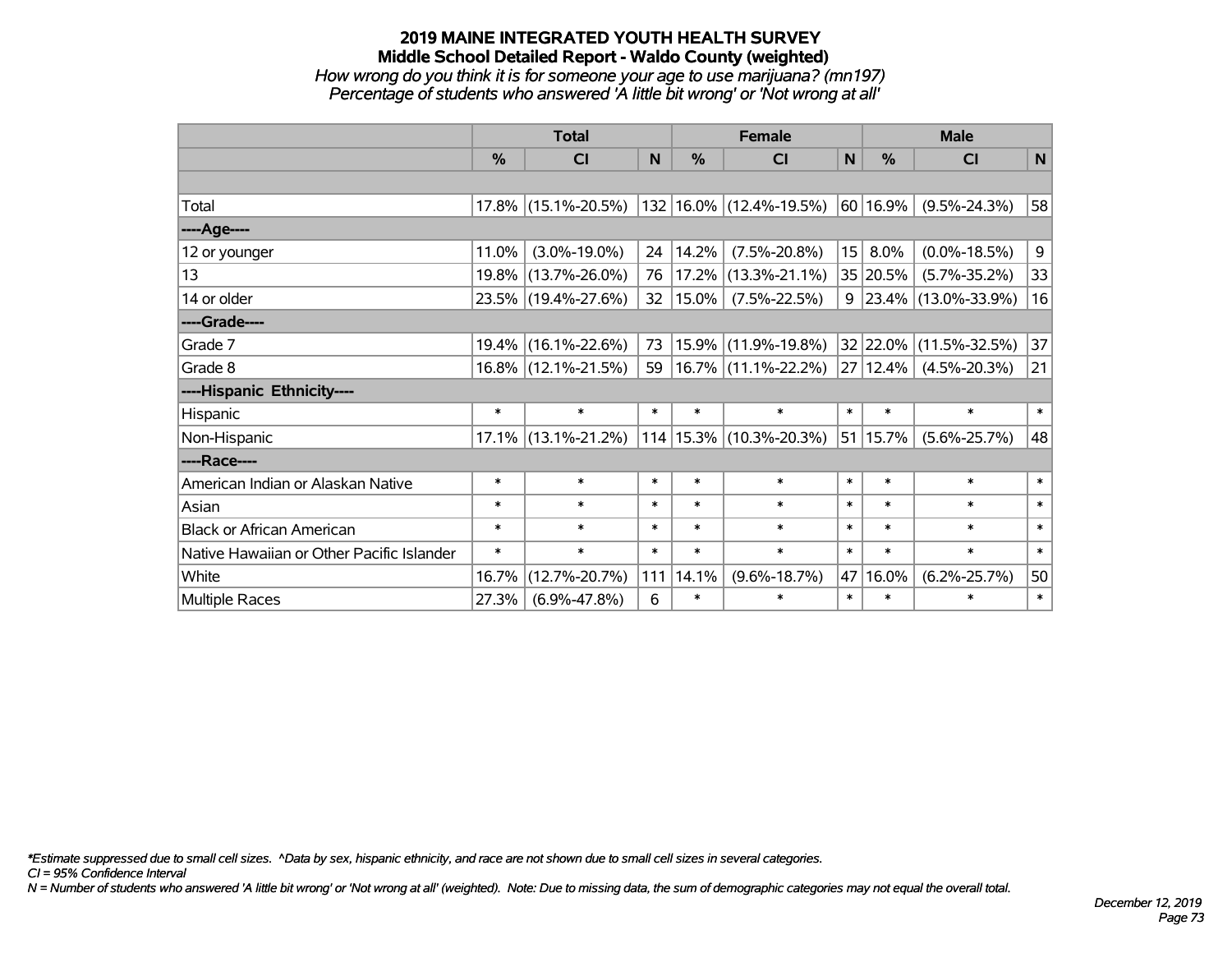*Have you ever sniffed glue, breathed the contents of spray cans, or inhaled any paints or sprays to get high? (mn86a) Percentage of students who answered 'Yes'*

|                                           | <b>Total</b> |                      |              |                 | <b>Female</b>             |             | <b>Male</b> |                          |             |  |
|-------------------------------------------|--------------|----------------------|--------------|-----------------|---------------------------|-------------|-------------|--------------------------|-------------|--|
|                                           | %            | <b>CI</b>            | $\mathsf{N}$ | $\frac{0}{0}$   | <b>CI</b>                 | $\mathbf N$ | %           | <b>CI</b>                | $\mathbf N$ |  |
|                                           |              |                      |              |                 |                           |             |             |                          |             |  |
| Total                                     | 6.8%         | $(5.3\% - 8.2\%)$    |              | 48 7.7%         | $(5.6\% - 9.9\%)$         |             | $29 5.4\% $ | $(3.3\% - 7.5\%)$        | 18          |  |
| ---- Age----                              |              |                      |              |                 |                           |             |             |                          |             |  |
| 12 or younger                             | 4.0%         | $(1.3\% - 6.8\%)$    | 8            | $\ast$          | $\ast$                    | $\ast$      | $\ast$      | $\ast$                   | $\ast$      |  |
| 13                                        | 8.2%         | $(5.8\% - 10.6\%)$   |              |                 | 29 8.4% (4.0%-12.8%)      |             | 17 8.1%     | $(5.1\% - 11.1\%)$       | 12          |  |
| 14 or older                               |              | $6.2\%$ (2.1%-10.4%) | 9            | $\ast$          | $\ast$                    | $\ast$      | $\ast$      | $\ast$                   | $\ast$      |  |
| ----Grade----                             |              |                      |              |                 |                           |             |             |                          |             |  |
| Grade 7                                   | 6.6%         | $(4.8\% - 8.3\%)$    |              | $23 \mid 7.1\%$ | $(4.8\% - 9.4\%)$         |             |             | $14 6.0\% $ (1.9%-10.0%) | 9           |  |
| Grade 8                                   |              | $6.7\%$ (3.3%-10.1%) |              |                 | $ 24 8.5\% $ (4.0%-13.0%) |             |             | $15 4.9\% $ (0.0%-10.9%) | $\mathsf 9$ |  |
| ----Hispanic Ethnicity----                |              |                      |              |                 |                           |             |             |                          |             |  |
| Hispanic                                  | $\ast$       | $\ast$               | $\ast$       | $\ast$          | $\ast$                    | $\ast$      | $\ast$      | $\ast$                   | $\ast$      |  |
| Non-Hispanic                              | 6.8%         | $(5.2\% - 8.4\%)$    |              |                 | 45 7.8% (5.1%-10.5%)      |             | 27 5.9%     | $(3.5\% - 8.2\%)$        | 18          |  |
| ----Race----                              |              |                      |              |                 |                           |             |             |                          |             |  |
| American Indian or Alaskan Native         | $\ast$       | $\ast$               | $\ast$       | $\ast$          | $\ast$                    | $\ast$      | $\ast$      | $\ast$                   | $\ast$      |  |
| Asian                                     | $\ast$       | $\ast$               | $\ast$       | $\ast$          | $\ast$                    | $\ast$      | $\ast$      | $\ast$                   | $\ast$      |  |
| <b>Black or African American</b>          | $\ast$       | $\ast$               | $\ast$       | $\ast$          | $\ast$                    | $\ast$      | $\ast$      | $\ast$                   | $\ast$      |  |
| Native Hawaiian or Other Pacific Islander | $\ast$       | $\ast$               | $\ast$       | $\ast$          | $\ast$                    | $\ast$      | $\ast$      | $\ast$                   | $\ast$      |  |
| White                                     | 6.6%         | $(5.3\% - 7.8\%)$    |              | 43 7.4%         | $(4.8\% - 10.1\%)$        | 25          | 5.7%        | $(3.7\% - 7.7\%)$        | 17          |  |
| <b>Multiple Races</b>                     | $\ast$       | $\ast$               | $\ast$       | $\ast$          | $\ast$                    | $\ast$      | $\ast$      | $\ast$                   | $\ast$      |  |

*\*Estimate suppressed due to small cell sizes. ^Data by sex, hispanic ethnicity, and race are not shown due to small cell sizes in several categories.*

*CI = 95% Confidence Interval*

*N = Number of students who answered 'Yes' (weighted). Note: Due to missing data, the sum of demographic categories may not equal the overall total.*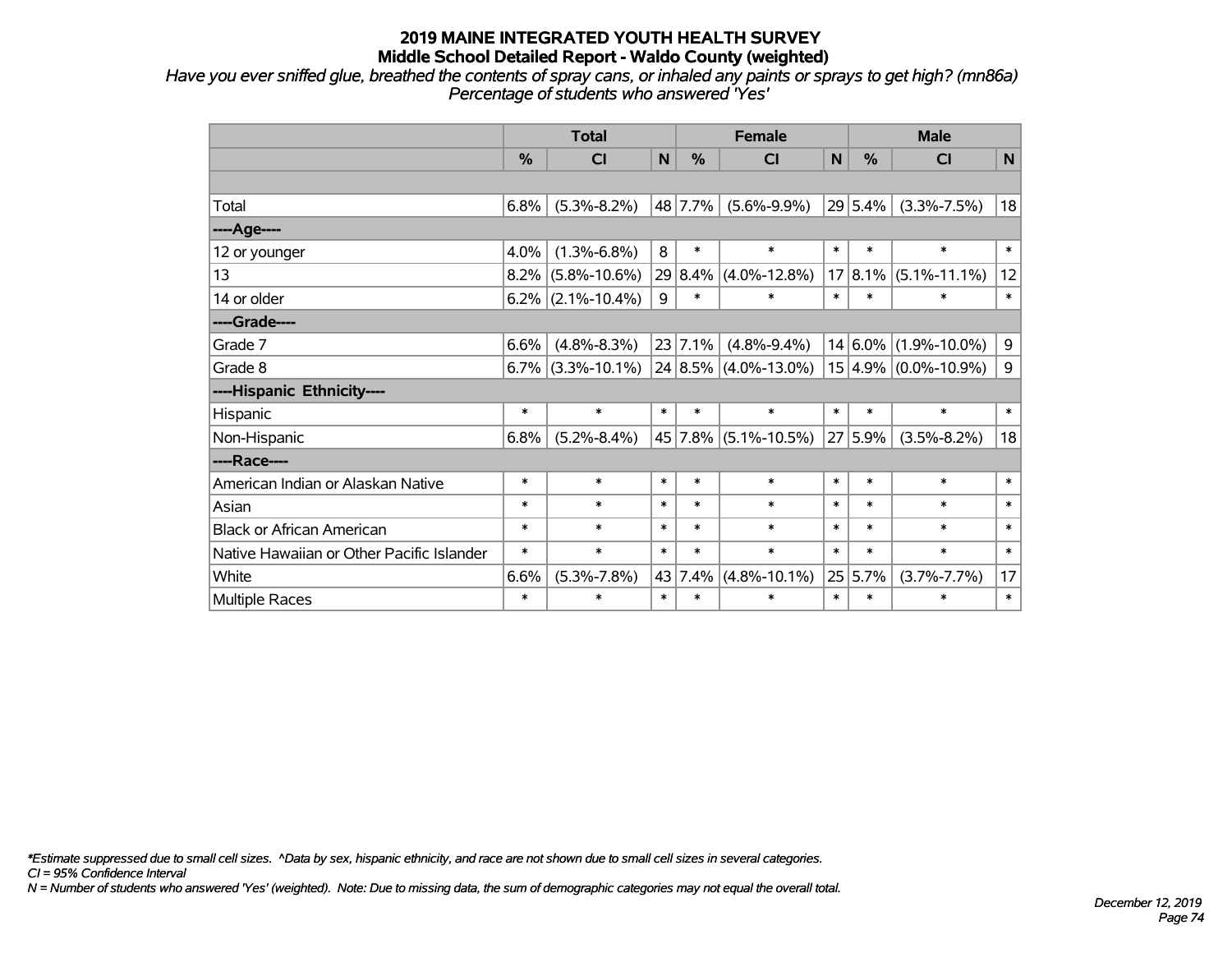*During the past 30 days, how many times did you sniff glue, breathe the contents of spray cans, or inhale any paints or sprays to get high? (mn91a) Percentage of students who answered at least 1 time*

|                                           | <b>Total</b> |                     |        |               | <b>Female</b>              | <b>Male</b> |        |                         |        |
|-------------------------------------------|--------------|---------------------|--------|---------------|----------------------------|-------------|--------|-------------------------|--------|
|                                           | $\%$         | C <sub>l</sub>      | N      | $\frac{0}{0}$ | <b>CI</b>                  | N           | $\%$   | <b>CI</b>               | N      |
|                                           |              |                     |        |               |                            |             |        |                         |        |
| Total                                     | $2.8\%$      | $(2.0\% - 3.6\%)$   |        |               | $20 2.8\% $ (1.6%-4.0%)    |             |        | $10$ 2.9% (1.3%-4.4%)   | 10     |
| ----Age----                               |              |                     |        |               |                            |             |        |                         |        |
| 12 or younger                             | $\ast$       | $\ast$              | $\ast$ | $\ast$        | $\ast$                     | $\ast$      | $\ast$ | $\ast$                  | $\ast$ |
| 13                                        | 3.2%         | $(1.5\% - 5.0\%)$   | 12     | $\ast$        | $\ast$                     | $\ast$      | $\ast$ | $\ast$                  | $\ast$ |
| 14 or older                               | $\ast$       | $\ast$              | $\ast$ | $\ast$        | $\ast$                     | $\ast$      | $\ast$ | $\ast$                  | $\ast$ |
| ----Grade----                             |              |                     |        |               |                            |             |        |                         |        |
| Grade 7                                   | 3.2%         | $(2.6\% - 3.8\%)$   | 11     | $\ast$        | $\ast$                     | $\ast$      | $\ast$ | $\ast$                  | $\ast$ |
| Grade 8                                   |              | $2.4\%$ (0.5%-4.4%) | 9      | $\ast$        | $\ast$                     | $\ast$      | $\ast$ | $\ast$                  | $\ast$ |
| ----Hispanic Ethnicity----                |              |                     |        |               |                            |             |        |                         |        |
| Hispanic                                  | $\ast$       | $\ast$              | $\ast$ | $\ast$        | $\ast$                     | $\ast$      | $\ast$ | $\ast$                  | $\ast$ |
| Non-Hispanic                              | $3.0\%$      | $(2.1\% - 3.9\%)$   |        |               | $20 3.0\% (1.7\% - 4.4\%)$ |             |        | $10 3.1\% $ (1.3%-4.9%) | 10     |
| ----Race----                              |              |                     |        |               |                            |             |        |                         |        |
| American Indian or Alaskan Native         | $\ast$       | $\ast$              | $\ast$ | $\ast$        | $\ast$                     | $\ast$      | $\ast$ | $\ast$                  | $\ast$ |
| Asian                                     | $\ast$       | $\ast$              | $\ast$ | $\ast$        | $\ast$                     | $\ast$      | $\ast$ | $\ast$                  | $\ast$ |
| <b>Black or African American</b>          | $\ast$       | $\ast$              | $\ast$ | $\ast$        | $\ast$                     | $\ast$      | $\ast$ | $\ast$                  | $\ast$ |
| Native Hawaiian or Other Pacific Islander | $\ast$       | $\ast$              | $\ast$ | $\ast$        | $\ast$                     | $\ast$      | $\ast$ | $\ast$                  | $\ast$ |
| White                                     | 2.9%         | $(2.0\% - 3.8\%)$   | 19     | 2.8%          | $(1.2\% - 4.4\%)$          |             |        | $10 3.1\% $ (1.4%-4.8%) | 10     |
| Multiple Races                            | $\ast$       | $\ast$              | $\ast$ | $\ast$        | $\ast$                     | $\ast$      | $\ast$ | $\ast$                  | $\ast$ |

*\*Estimate suppressed due to small cell sizes. ^Data by sex, hispanic ethnicity, and race are not shown due to small cell sizes in several categories.*

*CI = 95% Confidence Interval*

*N = Number of students who answered at least 1 time (weighted). Note: Due to missing data, the sum of demographic categories may not equal the overall total.*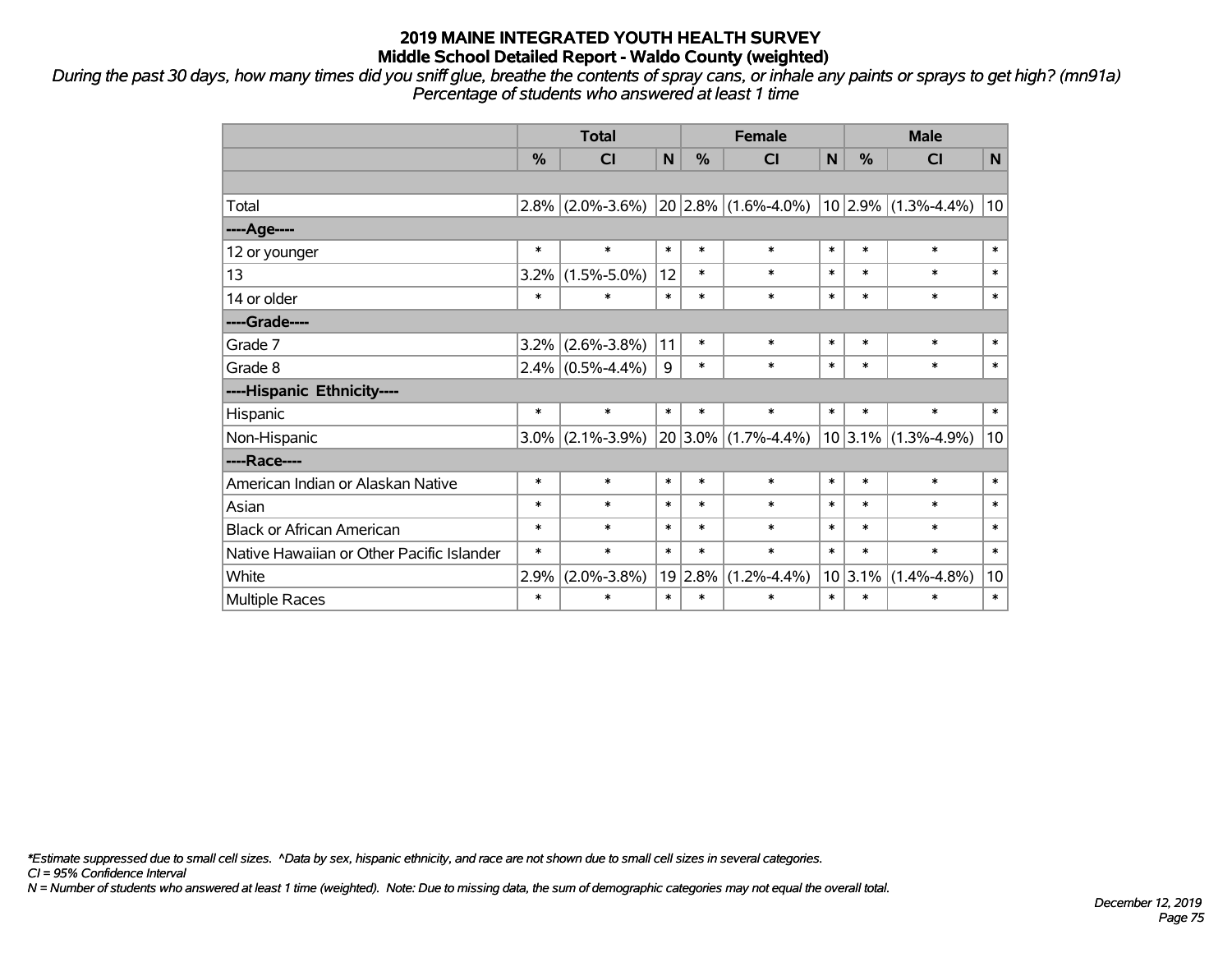*Have you ever taken prescription pain medicine without a doctor's prescription or differently than how a doctor told you to use it? (mn183) Percentage of students who answered 'Yes'*

|                                           | <b>Total</b> |                       |                |               | <b>Female</b>                                        | <b>Male</b> |        |                                                            |        |
|-------------------------------------------|--------------|-----------------------|----------------|---------------|------------------------------------------------------|-------------|--------|------------------------------------------------------------|--------|
|                                           | %            | CI                    | N              | $\frac{0}{0}$ | <b>CI</b>                                            | N           | %      | <b>CI</b>                                                  | N      |
|                                           |              |                       |                |               |                                                      |             |        |                                                            |        |
| Total                                     | 7.0%         | $(4.9\% - 9.0\%)$     | 51             | 6.1%          | $(3.3\% - 8.9\%)$                                    |             |        | $\left  23 \right $ 7.8% $\left  (1.5\% - 14.1\%) \right $ | 27     |
| ---- Age----                              |              |                       |                |               |                                                      |             |        |                                                            |        |
| 12 or younger                             | 3.4%         | $(0.0\% - 7.1\%)$     | $\overline{7}$ | $\ast$        | $\ast$                                               | $\ast$      | $\ast$ | $\ast$                                                     | $\ast$ |
| 13                                        | 7.2%         | $(5.3\% - 9.1\%)$     | 26             | 6.2%          | $(1.8\% - 10.6\%)$                                   |             |        | $13 8.9\% $ (1.7%-16.1%)                                   | 14     |
| 14 or older                               |              | $11.7\%$ (5.0%-18.5%) |                |               | $17 13.5\% $ (7.3%-19.6%)                            |             |        | $8$   9.3%   (0.0%-19.3%)                                  | 8      |
| ----Grade----                             |              |                       |                |               |                                                      |             |        |                                                            |        |
| Grade 7                                   | 5.2%         | $(0.5\% - 10.0\%)$    | 19             | $\ast$        | $\ast$                                               | $\ast$      | $\ast$ | $\ast$                                                     | $\ast$ |
| Grade 8                                   | 8.8%         | $(5.9\% - 11.8\%)$    |                |               | $ 32 10.0\% $ (2.9%-17.1%) $ 18 7.2\% $ (3.2%-11.3%) |             |        |                                                            | 13     |
| ----Hispanic Ethnicity----                |              |                       |                |               |                                                      |             |        |                                                            |        |
| Hispanic                                  | $\ast$       | $\ast$                | $\ast$         | $\ast$        | $\ast$                                               | $\ast$      | $\ast$ | $\ast$                                                     | $\ast$ |
| Non-Hispanic                              | 7.2%         | $(4.8\% - 9.6\%)$     | 49             | 6.4%          | $(3.5\% - 9.3\%)$                                    |             |        | $22 7.9\% $ (1.0%-14.8%)                                   | 25     |
| ----Race----                              |              |                       |                |               |                                                      |             |        |                                                            |        |
| American Indian or Alaskan Native         | $\ast$       | $\ast$                | $\ast$         | $\ast$        | $\ast$                                               | $\ast$      | $\ast$ | $\ast$                                                     | $\ast$ |
| Asian                                     | $\ast$       | $\ast$                | $\ast$         | $\ast$        | $\ast$                                               | $\ast$      | $\ast$ | $\ast$                                                     | $\ast$ |
| <b>Black or African American</b>          | $\ast$       | $\ast$                | $\ast$         | $\ast$        | $\ast$                                               | $\ast$      | $\ast$ | $\ast$                                                     | $\ast$ |
| Native Hawaiian or Other Pacific Islander | $\ast$       | $\ast$                | $\ast$         | $\ast$        | $\ast$                                               | $\ast$      | $\ast$ | $\ast$                                                     | $\ast$ |
| White                                     | 7.0%         | $(5.0\% - 9.1\%)$     | 47             | 6.3%          | $(3.1\% - 9.5\%)$                                    | 22          | 7.5%   | $(0.9\% - 14.1\%)$                                         | 24     |
| Multiple Races                            | $\ast$       | $\ast$                | $\ast$         | $\ast$        | $\ast$                                               | $\ast$      | $\ast$ | $\ast$                                                     | $\ast$ |

*\*Estimate suppressed due to small cell sizes. ^Data by sex, hispanic ethnicity, and race are not shown due to small cell sizes in several categories.*

*CI = 95% Confidence Interval*

*N = Number of students who answered 'Yes' (weighted). Note: Due to missing data, the sum of demographic categories may not equal the overall total.*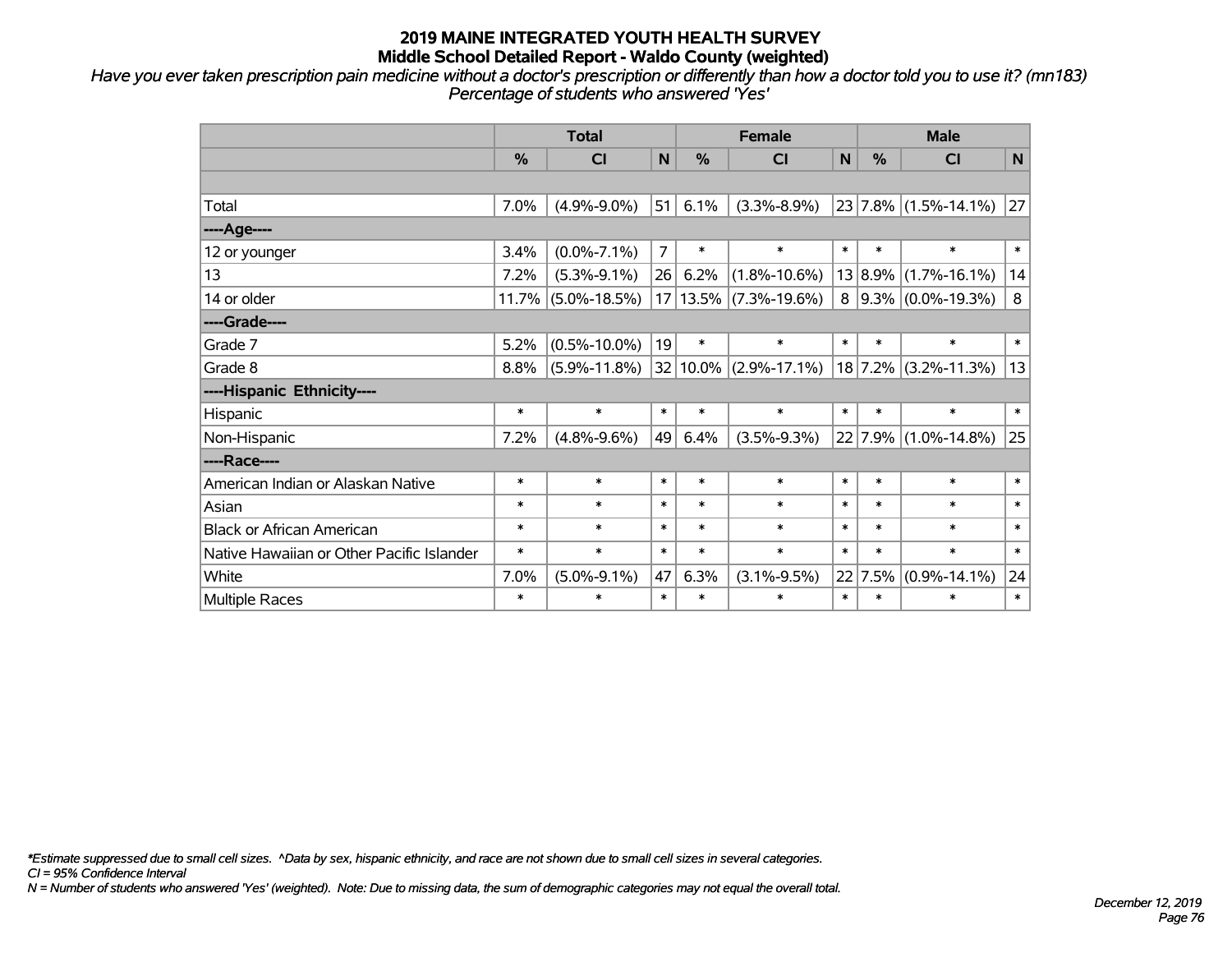*During the past 30 days, how many times did you take a prescription drug (such as OxyContin, Percocet, Vicodin, codeine, Adderall, Ritalin, or Xanax) without a doctor's prescription? (mn88a)*

*Percentage of students who answered at least 1 time*

|                                           | <b>Total</b> |                   |        | <b>Female</b> |                         |        | <b>Male</b> |                        |        |  |
|-------------------------------------------|--------------|-------------------|--------|---------------|-------------------------|--------|-------------|------------------------|--------|--|
|                                           | %            | <b>CI</b>         | N      | %             | C <sub>l</sub>          | N      | %           | C <sub>l</sub>         | N      |  |
|                                           |              |                   |        |               |                         |        |             |                        |        |  |
| Total                                     | 2.3%         | $(1.4\% - 3.2\%)$ |        |               | $17 1.6\% $ (0.6%-2.6%) |        |             | $6 2.6\% $ (0.6%-4.6%) | 9      |  |
| ---- Age----                              |              |                   |        |               |                         |        |             |                        |        |  |
| 12 or younger                             | $\ast$       | $\ast$            | $\ast$ | $\ast$        | $\ast$                  | $\ast$ | $\ast$      | $\ast$                 | $\ast$ |  |
| 13                                        | 2.5%         | $(0.6\% - 4.4\%)$ | 9      | $\ast$        | $\ast$                  | $\ast$ | $\ast$      | $\ast$                 | $\ast$ |  |
| 14 or older                               | $\ast$       | $\ast$            | $\ast$ | $\ast$        | $\ast$                  | $\ast$ | $\ast$      | $\ast$                 | $\ast$ |  |
| ----Grade----                             |              |                   |        |               |                         |        |             |                        |        |  |
| Grade 7                                   | 3.4%         | $(1.3\% - 5.5\%)$ | 13     | $\ast$        | $\ast$                  | $\ast$ | $\ast$      | $\ast$                 | $\ast$ |  |
| Grade 8                                   | $\ast$       | $\ast$            | $\ast$ | $\ast$        | $\ast$                  | $\ast$ | $\ast$      | $\ast$                 | $\ast$ |  |
| ----Hispanic Ethnicity----                |              |                   |        |               |                         |        |             |                        |        |  |
| Hispanic                                  | $\ast$       | $\ast$            | $\ast$ | $\ast$        | $\ast$                  | $\ast$ | $\ast$      | $\ast$                 | $\ast$ |  |
| Non-Hispanic                              | 2.5%         | $(1.4\% - 3.5\%)$ | 17     |               | $1.8\%$ (0.7%-2.8%)     |        | 6 2.8%      | $(0.6\% - 4.9\%)$      | 9      |  |
| ----Race----                              |              |                   |        |               |                         |        |             |                        |        |  |
| American Indian or Alaskan Native         | $\ast$       | $\ast$            | $\ast$ | $\ast$        | $\ast$                  | $\ast$ | $\ast$      | $\ast$                 | $\ast$ |  |
| Asian                                     | $\ast$       | $\ast$            | $\ast$ | $\ast$        | $\ast$                  | $\ast$ | $\ast$      | $\ast$                 | $\ast$ |  |
| <b>Black or African American</b>          | $\ast$       | $\ast$            | $\ast$ | $\ast$        | $\ast$                  | $\ast$ | $\ast$      | $\ast$                 | $\ast$ |  |
| Native Hawaiian or Other Pacific Islander | $\ast$       | $\ast$            | $\ast$ | $\ast$        | $\ast$                  | $\ast$ | $\ast$      | $\ast$                 | $\ast$ |  |
| White                                     | 2.3%         | $(1.4\% - 3.2\%)$ | 16     | $\ast$        | $\ast$                  | $\ast$ | $\ast$      | $\ast$                 | $\ast$ |  |
| <b>Multiple Races</b>                     | $\ast$       | $\ast$            | $\ast$ | $\ast$        | $\ast$                  | $\ast$ | $\ast$      | $\ast$                 | $\ast$ |  |

*\*Estimate suppressed due to small cell sizes. ^Data by sex, hispanic ethnicity, and race are not shown due to small cell sizes in several categories.*

*CI = 95% Confidence Interval*

*N = Number of students who answered at least 1 time (weighted). Note: Due to missing data, the sum of demographic categories may not equal the overall total.*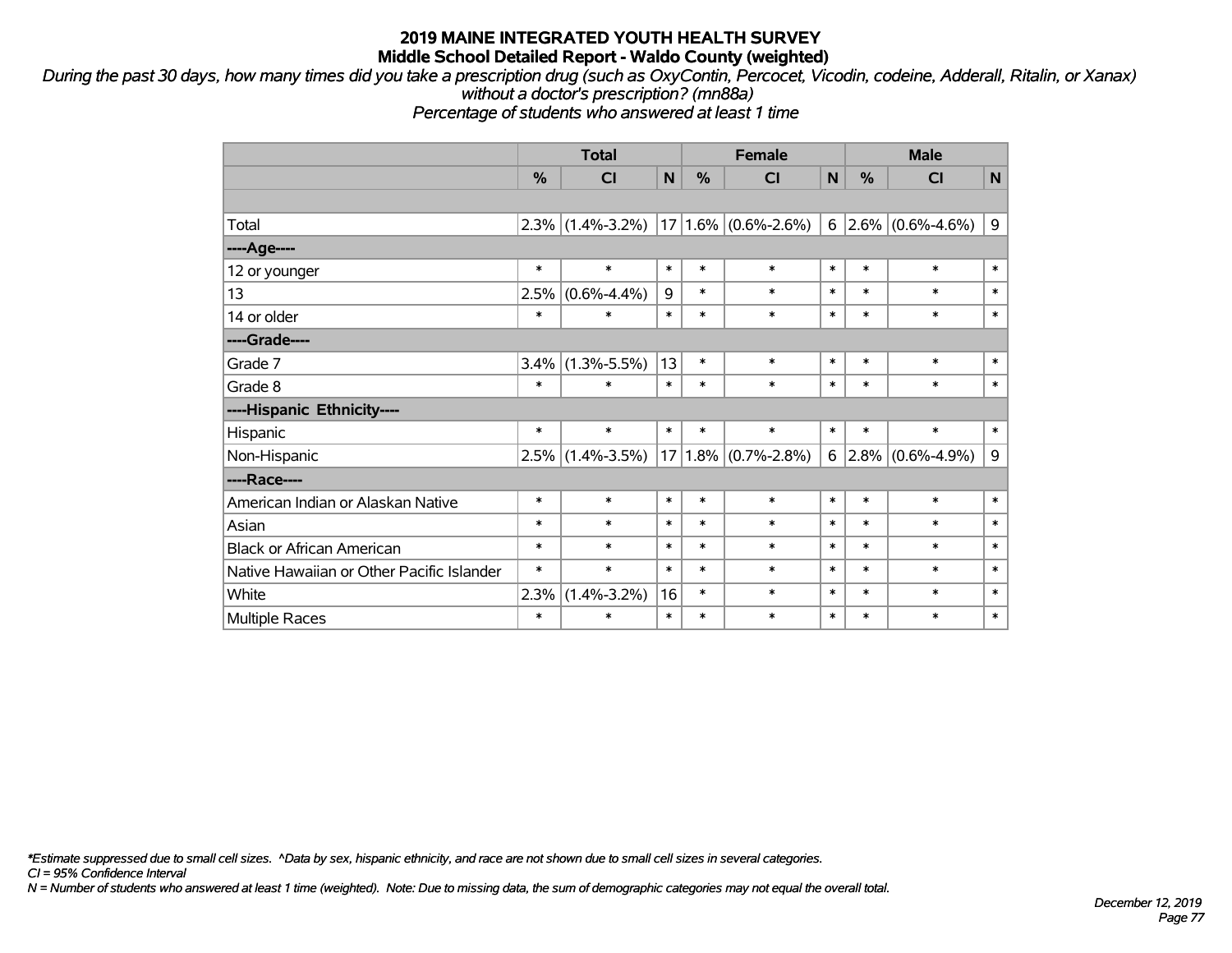*How wrong do your parents feel it would be for you to take prescription drugs not prescribed to you? (mn176) Percentage of students who answered 'A little bit wrong' or 'Not wrong at all'*

|                                           |         | <b>Total</b>        |        |        |           | <b>Female</b> |        | <b>Male</b> |        |
|-------------------------------------------|---------|---------------------|--------|--------|-----------|---------------|--------|-------------|--------|
|                                           | %       | <b>CI</b>           | N      | %      | <b>CI</b> | $\mathbf N$   | %      | CI N        |        |
|                                           |         |                     |        |        |           |               |        |             |        |
| Total                                     | $3.6\%$ | $(1.4\% - 5.9\%)$   | 27     | $\ast$ | $\ast$    | $\ast$        | *      | $\ast$      | $\ast$ |
| ----Age----                               |         |                     |        |        |           |               |        |             |        |
| 12 or younger                             | 3.5%    | $(0.0\% - 7.4\%)$   | 8      | $\ast$ | $\ast$    | $\ast$        | $\ast$ | $\ast$      | $\ast$ |
| 13                                        | 5.0%    | $(1.1\% - 8.8\%)$   | 19     | $\ast$ | $\ast$    | $\ast$        | $\ast$ | $\ast$      | $\ast$ |
| 14 or older                               | $\ast$  | $\ast$              | $\ast$ | $\ast$ | $\ast$    | $\ast$        | $\ast$ | $\ast$      | $\ast$ |
| ----Grade----                             |         |                     |        |        |           |               |        |             |        |
| Grade 7                                   | 3.0%    | $(0.4\% - 5.7\%)$   | 11     | $\ast$ | $\ast$    | $\ast$        | *      | $\ast$      | $\ast$ |
| Grade 8                                   |         | $4.4\%$ (0.8%-8.0%) | 15     | $\ast$ | $\ast$    | $\ast$        | *      | $\ast$      | $\ast$ |
| ----Hispanic Ethnicity----                |         |                     |        |        |           |               |        |             |        |
| Hispanic                                  | $\ast$  | $\ast$              | $\ast$ | $\ast$ | $\ast$    | $\ast$        | $\ast$ | $\ast$      | $\ast$ |
| Non-Hispanic                              | $4.0\%$ | $(1.7\% - 6.4\%)$   | 27     | $\ast$ | *         | *             | *      | $\ast$      | $\ast$ |
| ----Race----                              |         |                     |        |        |           |               |        |             |        |
| American Indian or Alaskan Native         | $\ast$  | $\ast$              | $\ast$ | $\ast$ | $\ast$    | $\ast$        | *      | $\ast$      | $\ast$ |
| Asian                                     | $\ast$  | $\ast$              | $\ast$ | $\ast$ | $\ast$    | $\ast$        | *      | $\ast$      | $\ast$ |
| <b>Black or African American</b>          | $\ast$  | $\ast$              | $\ast$ | $\ast$ | $\ast$    | $\ast$        | *      | $\ast$      | $\ast$ |
| Native Hawaiian or Other Pacific Islander | $\ast$  | $\ast$              | $\ast$ | $\ast$ | $\ast$    | $\ast$        | $\ast$ | $\ast$      | $\ast$ |
| White                                     | 4.0%    | $(1.7\% - 6.3\%)$   | 27     | $\ast$ | *         | *             | *      | *           | $\ast$ |
| <b>Multiple Races</b>                     | $\ast$  | $\ast$              | $\ast$ | *      | *         | $\ast$        | $\ast$ | $\ast$      | $\ast$ |

*\*Estimate suppressed due to small cell sizes. ^Data by sex, hispanic ethnicity, and race are not shown due to small cell sizes in several categories.*

*CI = 95% Confidence Interval*

*N = Number of students who answered 'A little bit wrong' or 'Not wrong at all' (weighted). Note: Due to missing data, the sum of demographic categories may not equal the overall total.*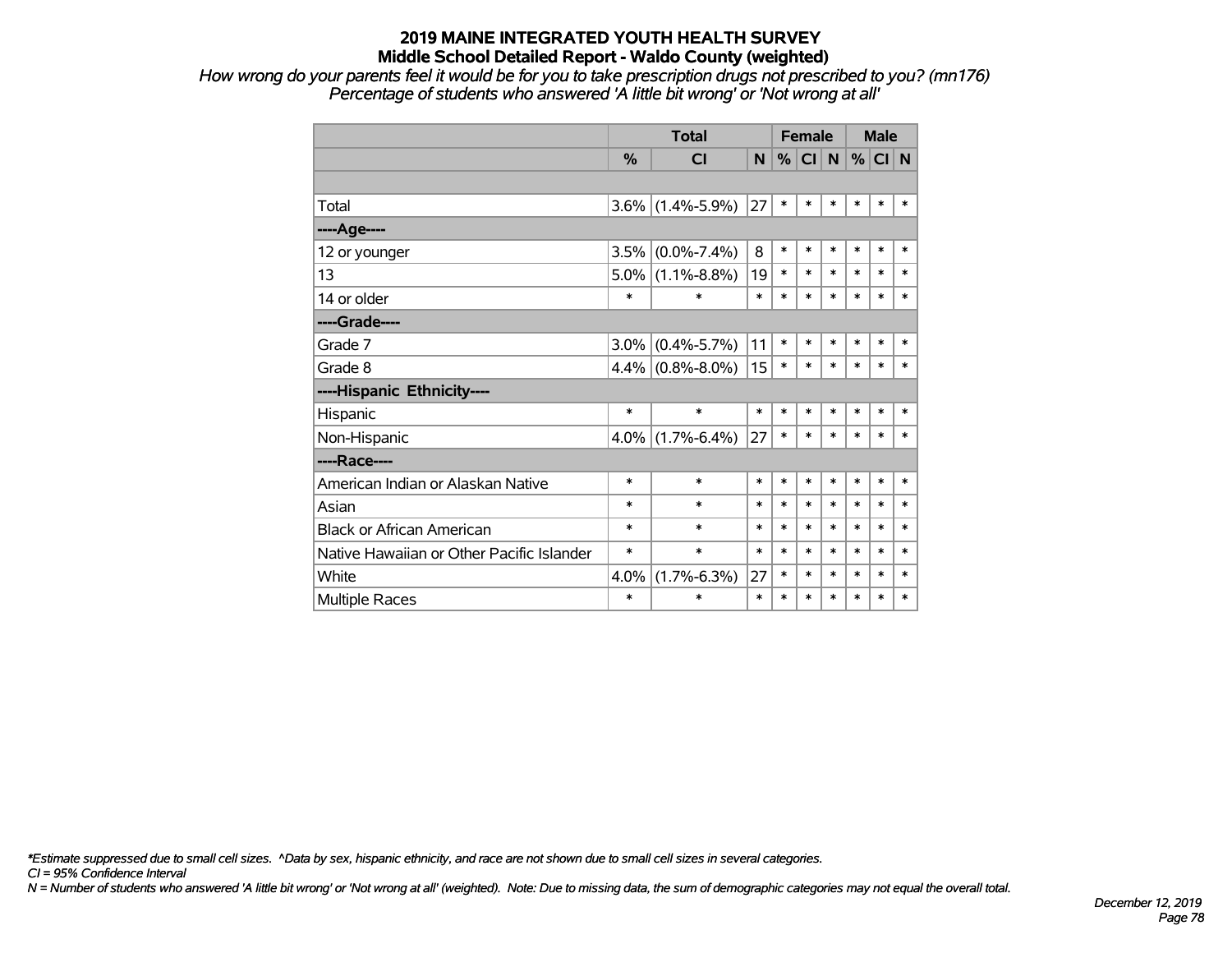*How wrong do your friends feel it would be for you to take prescription drugs not prescribed to you? (mn177) Percentage of students who answered 'A little bit wrong' or 'Not wrong at all'*

|                                           | <b>Total</b>  |                    |        |         | <b>Female</b>                   |        | <b>Male</b>  |                        |        |  |
|-------------------------------------------|---------------|--------------------|--------|---------|---------------------------------|--------|--------------|------------------------|--------|--|
|                                           | $\frac{0}{0}$ | <b>CI</b>          | N      | $\%$    | <b>CI</b>                       | N      | $\%$         | <b>CI</b>              | N      |  |
|                                           |               |                    |        |         |                                 |        |              |                        |        |  |
| Total                                     | 5.4%          | $(3.9\% - 7.0\%)$  |        | 40 6.3% | $(4.7\% - 7.9\%)$               |        | $ 23 4.8\% $ | $(2.7\% - 7.0\%)$      | 16     |  |
| ----Age----                               |               |                    |        |         |                                 |        |              |                        |        |  |
| 12 or younger                             | 6.2%          | $(0.0\% - 13.8\%)$ | 14     | $\ast$  | $\ast$                          | $\ast$ | $\ast$       | $\ast$                 | $\ast$ |  |
| 13                                        | 6.0%          | $(0.7\% - 11.3\%)$ |        |         | $22   6.4\%   (0.0\% - 13.7\%)$ |        | 13 5.9%      | $(0.0\% - 13.6\%)$     | 9      |  |
| 14 or older                               | $\ast$        | $\ast$             | $\ast$ | $\ast$  | $\ast$                          | $\ast$ | $\ast$       | $\ast$                 | $\ast$ |  |
| ----Grade----                             |               |                    |        |         |                                 |        |              |                        |        |  |
| Grade 7                                   | 5.1%          | $(1.3\% - 8.9\%)$  | 19     | $\ast$  | $\ast$                          | $\ast$ | $\ast$       | $\ast$                 | $\ast$ |  |
| Grade 8                                   | $6.0\%$       | $(0.2\% - 11.7\%)$ |        |         | $21  4.8\%  (0.0\% - 11.7\%)$   | 8      |              | $ 7.8\% $ (0.3%-15.4%) | 13     |  |
| ----Hispanic Ethnicity----                |               |                    |        |         |                                 |        |              |                        |        |  |
| Hispanic                                  | $\ast$        | $\ast$             | $\ast$ | $\ast$  | $\ast$                          | $\ast$ | $\ast$       | $\ast$                 | $\ast$ |  |
| Non-Hispanic                              | 5.0%          | $(3.1\% - 7.0\%)$  |        | 33 6.7% | $(4.8\% - 8.6\%)$               |        | 22 3.5%      | $(0.6\% - 6.5\%)$      | 11     |  |
| ----Race----                              |               |                    |        |         |                                 |        |              |                        |        |  |
| American Indian or Alaskan Native         | $\ast$        | $\ast$             | $\ast$ | $\ast$  | $\ast$                          | $\ast$ | $\ast$       | $\ast$                 | $\ast$ |  |
| Asian                                     | $\ast$        | $\ast$             | $\ast$ | $\ast$  | $\ast$                          | $\ast$ | $\ast$       | $\ast$                 | $\ast$ |  |
| <b>Black or African American</b>          | $\ast$        | $\ast$             | $\ast$ | $\ast$  | $\ast$                          | $\ast$ | $\ast$       | $\ast$                 | $\ast$ |  |
| Native Hawaiian or Other Pacific Islander | $\ast$        | $\ast$             | $\ast$ | $\ast$  | $\ast$                          | $\ast$ | $\ast$       | $\ast$                 | $\ast$ |  |
| White                                     | 6.0%          | $(4.3\% - 7.7\%)$  | 40     | 7.1%    | $(5.3\% - 8.9\%)$               | 23     | 5.2%         | $(3.0\% - 7.4\%)$      | 16     |  |
| <b>Multiple Races</b>                     | $\ast$        | $\ast$             | $\ast$ | $\ast$  | $\ast$                          | $\ast$ | $\ast$       | $\ast$                 | $\ast$ |  |

*\*Estimate suppressed due to small cell sizes. ^Data by sex, hispanic ethnicity, and race are not shown due to small cell sizes in several categories.*

*CI = 95% Confidence Interval*

*N = Number of students who answered 'A little bit wrong' or 'Not wrong at all' (weighted). Note: Due to missing data, the sum of demographic categories may not equal the overall total.*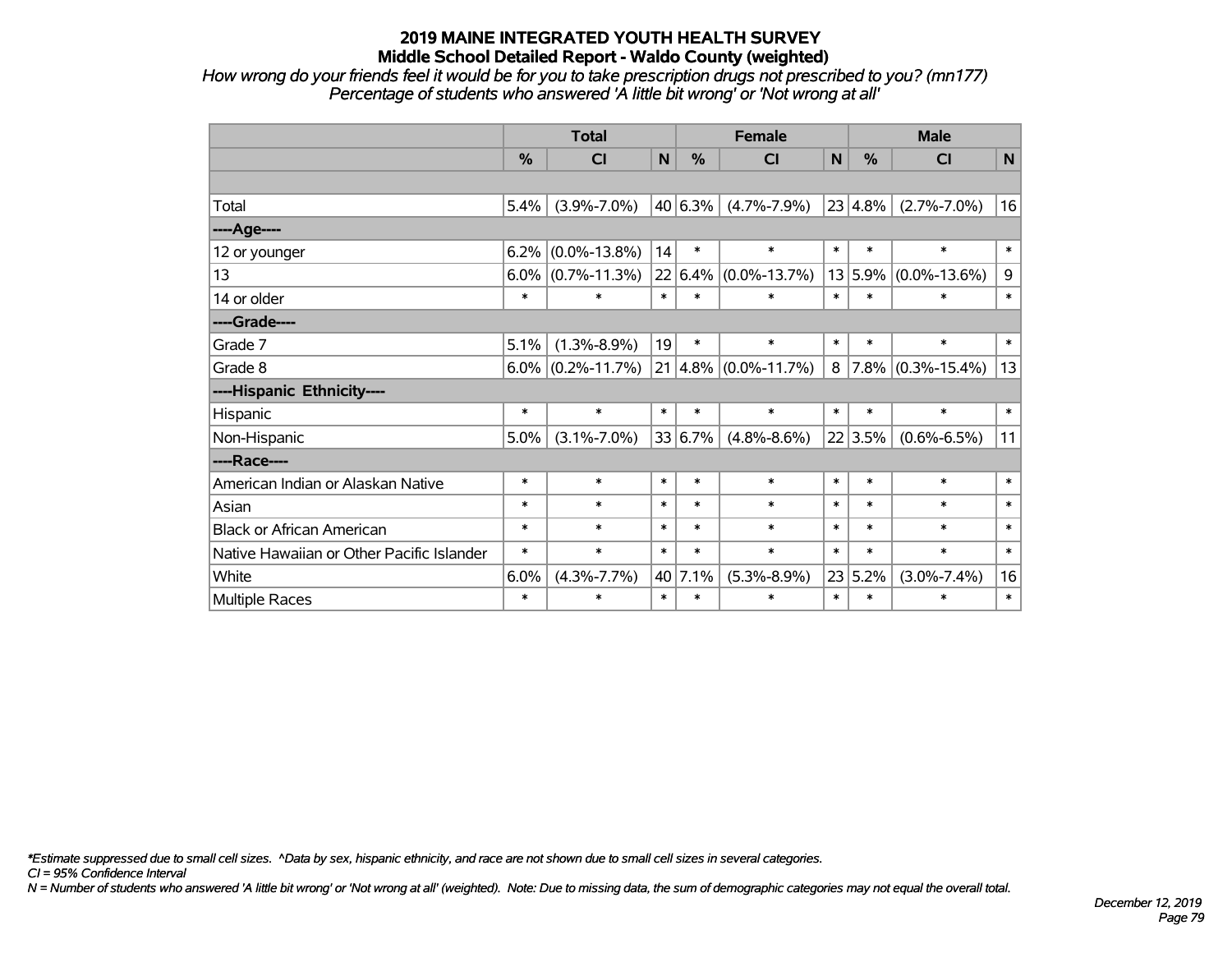*Do you agree or disagree with the following statement? My family has clear rules about alcohol and drug use. (mn90) Percentage of students who answered 'Strongly agree' or 'Agree'*

|                                           |               | <b>Total</b>           |        |               | <b>Female</b>           |        | <b>Male</b>   |                      |        |
|-------------------------------------------|---------------|------------------------|--------|---------------|-------------------------|--------|---------------|----------------------|--------|
|                                           | $\frac{0}{0}$ | <b>CI</b>              | N      | $\frac{0}{0}$ | <b>CI</b>               | N      | $\frac{0}{0}$ | <b>CI</b>            | N      |
|                                           |               |                        |        |               |                         |        |               |                      |        |
| Total                                     |               | $92.7\%$ (89.3%-96.1%) |        |               | 677 90.3% (84.6%-96.1%) |        | 335 96.1%     | $(92.5\% - 99.7\%)$  | 324    |
| ----Age----                               |               |                        |        |               |                         |        |               |                      |        |
| 12 or younger                             | 92.4%         | $(86.7\% - 98.2\%)$    |        | 200 92.9%     | $(86.6\% - 99.1\%)$     | 97     | $92.0\%$      | $(81.5\% - 100.0\%)$ | 104    |
| 13                                        | $91.1\%$      | $(83.8\% - 98.4\%)$    | 345    | $\ast$        | $\ast$                  | $\ast$ | $\ast$        |                      | $\ast$ |
| 14 or older                               | $\ast$        | $\ast$                 | $\ast$ | $\ast$        | $\ast$                  | $\ast$ | $\ast$        | $\ast$               | $\ast$ |
| ----Grade----                             |               |                        |        |               |                         |        |               |                      |        |
| Grade 7                                   | 93.9%         | $(89.8\% - 98.0\%)$    |        | 349 95.0%     | $(91.7\% - 98.2\%)$     | 191    | $ 94.6\% $    | $(87.5\% - 100.0\%)$ | 158    |
| Grade 8                                   |               | $91.4\%$ (87.7%-95.2%) | 318    | $\ast$        | $\ast$                  | $\ast$ | $\ast$        | $\ast$               | $\ast$ |
| ----Hispanic Ethnicity----                |               |                        |        |               |                         |        |               |                      |        |
| Hispanic                                  | $\ast$        | $\ast$                 | $\ast$ | $\ast$        | $\ast$                  | $\ast$ | $\ast$        | $\ast$               | $\ast$ |
| Non-Hispanic                              |               | $92.1\%$ (88.0%-96.2%) |        | 606 89.5%     | $(82.6\% - 96.4\%)$     |        | 297 95.9%     | $(92.0\% - 99.8\%)$  | 292    |
| ----Race----                              |               |                        |        |               |                         |        |               |                      |        |
| American Indian or Alaskan Native         | $\ast$        | $\ast$                 | $\ast$ | $\ast$        | $\ast$                  | $\ast$ | $\ast$        | $\ast$               | $\ast$ |
| Asian                                     | $\ast$        | $\ast$                 | $\ast$ | $\ast$        | $\ast$                  | $\ast$ | $\ast$        | $\ast$               | $\ast$ |
| <b>Black or African American</b>          | $\ast$        | $\ast$                 | $\ast$ | $\ast$        | $\ast$                  | $\ast$ | $\ast$        | $\ast$               | $\ast$ |
| Native Hawaiian or Other Pacific Islander | $\ast$        | $\ast$                 | $\ast$ | $\ast$        | $\ast$                  | $\ast$ | $\ast$        | $\ast$               | $\ast$ |
| White                                     | 93.1%         | $(88.9\% - 97.4\%)$    |        | 618 91.2%     | $(84.5\% - 98.0\%)$     |        | 300 95.8%     | $(91.9\% - 99.7\%)$  | 300    |
| <b>Multiple Races</b>                     | $\ast$        | $\ast$                 | $\ast$ | $\ast$        | $\ast$                  | $\ast$ | $\ast$        | $\ast$               | $\ast$ |

*\*Estimate suppressed due to small cell sizes. ^Data by sex, hispanic ethnicity, and race are not shown due to small cell sizes in several categories.*

*CI = 95% Confidence Interval*

*N = Number of students who answered 'Strongly agree' or 'Agree' (weighted). Note: Due to missing data, the sum of demographic categories may not equal the overall total.*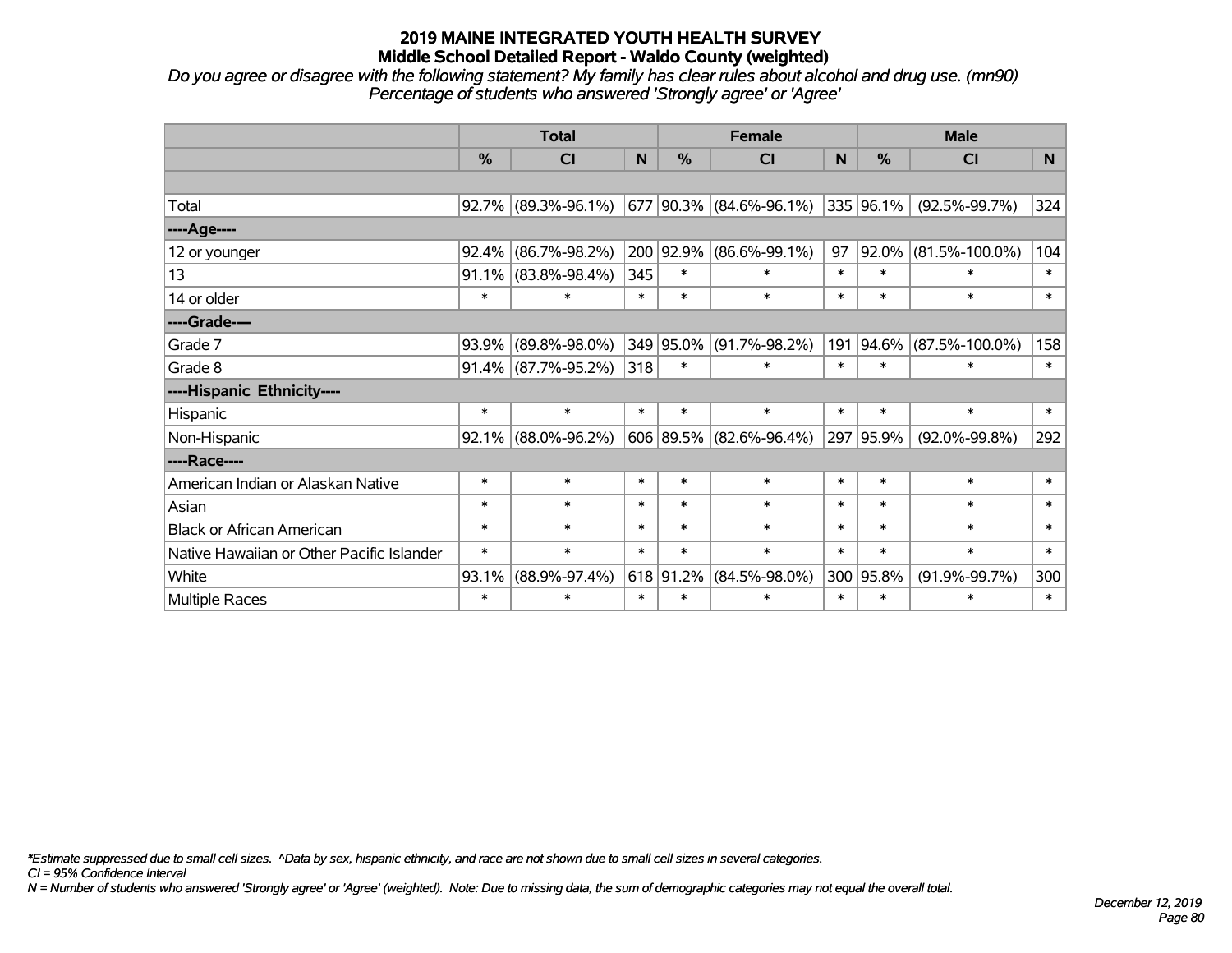*If you wanted to get prescription drugs (such as OxyContin, Percocet, Vicodin, codeine, Adderall, Ritalin, or Xanax) that were not prescribed to you, how easy would it be to get some? (mn184)*

*Percentage of students who answered 'Sort of easy' or 'Very easy'*

|                                           | <b>Total</b> |                       |        |            | <b>Female</b>         |        | <b>Male</b> |                           |        |  |
|-------------------------------------------|--------------|-----------------------|--------|------------|-----------------------|--------|-------------|---------------------------|--------|--|
|                                           | %            | C <sub>l</sub>        | N      | %          | <b>CI</b>             | N      | %           | <b>CI</b>                 | N      |  |
|                                           |              |                       |        |            |                       |        |             |                           |        |  |
| Total                                     |              | $12.1\%$ (9.8%-14.4%) | 88     | 9.9%       | $(3.9\% - 15.9\%)$    |        |             | $36 13.3\% $ (3.4%-23.2%) | 45     |  |
| ---- Age----                              |              |                       |        |            |                       |        |             |                           |        |  |
| 12 or younger                             | $10.8\%$     | $(3.8\% - 17.9\%)$    |        | 23 14.0%   | $(1.4\% - 26.7\%)$    | 4      | $8.0\%$     | $(0.0\% - 18.5\%)$        | 9      |  |
| 13                                        |              | 12.0% (4.7%-19.3%)    | 45     | 8.9%       | $(2.6\% - 15.3\%)$    |        | 18 14.6%    | $(0.0\% - 30.8\%)$        | 23     |  |
| 14 or older                               |              | 12.1% (0.7%-23.5%)    | 16     | $\ast$     | $\ast$                | $\ast$ | $\ast$      | $\ast$                    | $\ast$ |  |
| ----Grade----                             |              |                       |        |            |                       |        |             |                           |        |  |
| Grade 7                                   | 11.2%        | $(8.1\% - 14.4\%)$    |        | 41   10.0% | $(3.2\% - 16.8\%)$    |        | 19 10.8%    | $(2.9\% - 18.6\%)$        | 18     |  |
| Grade 8                                   |              | 12.5% (8.2%-16.7%)    |        |            | 43 10.1% (4.7%-15.5%) |        |             | $16 16.1\% $ (2.1%-30.0%) | 27     |  |
| ----Hispanic Ethnicity----                |              |                       |        |            |                       |        |             |                           |        |  |
| Hispanic                                  | $\ast$       | $\ast$                | $\ast$ | $\ast$     | $\ast$                | $\ast$ | $\ast$      | $\ast$                    | $\ast$ |  |
| Non-Hispanic                              |              | $11.1\%$ (8.2%-14.1%) |        |            | 72 10.6% (4.9%-16.3%) |        | 35 11.2%    | $(3.3\% - 19.2\%)$        | 34     |  |
| ----Race----                              |              |                       |        |            |                       |        |             |                           |        |  |
| American Indian or Alaskan Native         | $\ast$       | $\ast$                | $\ast$ | $\ast$     | $\ast$                | $\ast$ | $\ast$      | $\ast$                    | $\ast$ |  |
| Asian                                     | $\ast$       | $\ast$                | $\ast$ | $\ast$     | $\ast$                | $\ast$ | $\ast$      | $\ast$                    | $\ast$ |  |
| <b>Black or African American</b>          | $\ast$       | $\ast$                | $\ast$ | $\ast$     | $\ast$                | $\ast$ | $\ast$      | $\ast$                    | $\ast$ |  |
| Native Hawaiian or Other Pacific Islander | $\ast$       | $\ast$                | $\ast$ | $\ast$     | $\ast$                | $\ast$ | $\ast$      | $\ast$                    | $\ast$ |  |
| White                                     | 12.6%        | $(9.4\% - 15.7\%)$    | 82     | 10.8%      | $(5.1\% - 16.5\%)$    | 35     | 14.0%       | $(3.7\% - 24.3\%)$        | 44     |  |
| <b>Multiple Races</b>                     | $\ast$       | $\ast$                | $\ast$ | $\ast$     | $\ast$                | $\ast$ | $\ast$      | $\ast$                    | $\ast$ |  |

*\*Estimate suppressed due to small cell sizes. ^Data by sex, hispanic ethnicity, and race are not shown due to small cell sizes in several categories.*

*CI = 95% Confidence Interval*

*N = Number of students who answered 'Sort of easy' or 'Very easy' (weighted). Note: Due to missing data, the sum of demographic categories may not equal the overall total.*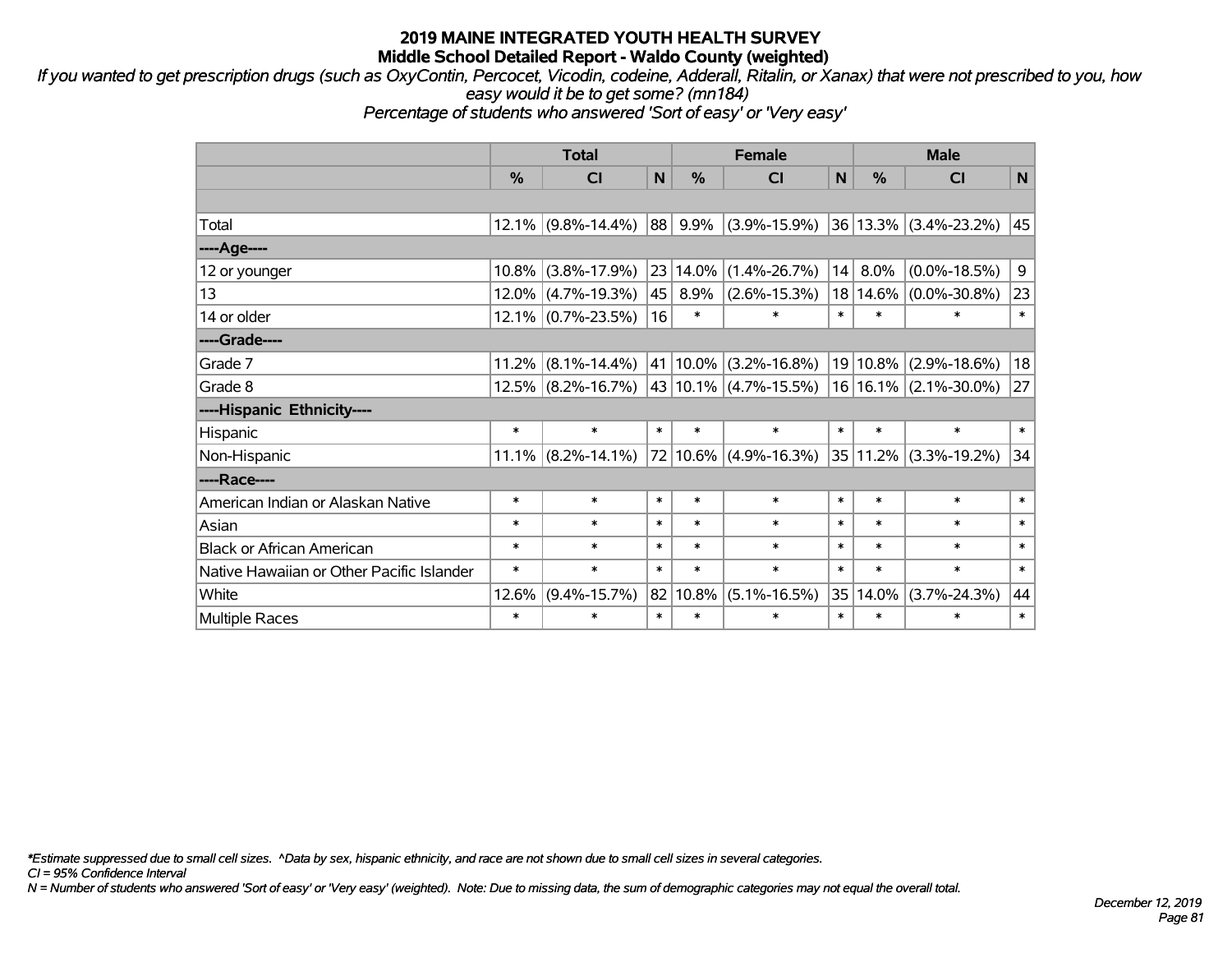*During the past 12 months, do you recall hearing, reading or watching an advertisement about the prevention of substance use? (mn93) Percentage of students who answered 'Yes'*

|                                           | <b>Total</b>  |                        |        |           | <b>Female</b>           |        | <b>Male</b> |                         |              |  |
|-------------------------------------------|---------------|------------------------|--------|-----------|-------------------------|--------|-------------|-------------------------|--------------|--|
|                                           | $\frac{0}{0}$ | CI                     | N      | $\%$      | CI                      | N      | %           | <b>CI</b>               | <b>N</b>     |  |
|                                           |               |                        |        |           |                         |        |             |                         |              |  |
| Total                                     |               | 48.5% (43.1%-54.0%)    |        |           | 349 43.4% (36.3%-50.6%) |        |             | 159 54.9% (43.5%-66.3%) | 182          |  |
| ----Age----                               |               |                        |        |           |                         |        |             |                         |              |  |
| 12 or younger                             | 45.9%         | $(31.6\% - 60.2\%)$    | 97     |           | 41.1% (26.1%-56.1%)     | 42     | 50.4%       | $(28.0\% - 72.7\%)$     | 54           |  |
| 13                                        |               | $51.2\%$ (44.7%-57.8%) |        |           | 194 44.2% (31.4%-57.0%) | 91     |             | $60.4\%$ (48.3%-72.5%)  | 96           |  |
| 14 or older                               |               | 44.9% (32.2%-57.5%)    |        |           | 58 44.8% (25.1%-64.5%)  |        |             | 26 49.1% (34.3%-63.9%)  | 32           |  |
| ----Grade----                             |               |                        |        |           |                         |        |             |                         |              |  |
| Grade 7                                   | 45.2%         | $(37.8\% - 52.6\%)$    |        |           | 165 38.5% (27.6%-49.3%) | 77     | 52.3%       | $(37.1\% - 67.4\%)$     | 85           |  |
| Grade 8                                   |               | $51.8\%$ (46.1%-57.4%) |        |           | 178 47.5% (39.5%-55.5%) |        |             | 76 58.6% (48.7%-68.5%)  | 97           |  |
| ----Hispanic Ethnicity----                |               |                        |        |           |                         |        |             |                         |              |  |
| Hispanic                                  | $\ast$        | $\ast$                 | $\ast$ | $\ast$    | $\ast$                  | $\ast$ | $\ast$      | $\ast$                  | $\ast$       |  |
| Non-Hispanic                              |               | $50.0\%$ (43.5%-56.6%) |        |           | 324 45.9% (38.2%-53.6%) |        |             | 150 55.7% (44.6%-66.8%) | 167          |  |
| ----Race----                              |               |                        |        |           |                         |        |             |                         |              |  |
| American Indian or Alaskan Native         | 48.0%         | $(0.0\% - 97.8\%)$     | 6      | $\ast$    | $\ast$                  | $\ast$ | $\ast$      | $\ast$                  | $\ast$       |  |
| Asian                                     | $\ast$        | $\ast$                 | $\ast$ | $\ast$    | $\ast$                  | $\ast$ | $\ast$      | $\ast$                  | $\ast$       |  |
| <b>Black or African American</b>          | $\ast$        | $\ast$                 | $\ast$ | $\ast$    | $\ast$                  | $\ast$ | $\ast$      | $\ast$                  | $\ast$       |  |
| Native Hawaiian or Other Pacific Islander | $\ast$        | $\ast$                 | $\ast$ | $\ast$    | $\ast$                  | $\ast$ | $\ast$      | $\ast$                  | $\pmb{\ast}$ |  |
| White                                     | 49.8%         | $(42.4\% - 57.3\%)$    |        | 326 45.7% | $(37.0\% - 54.4\%)$     | 148    | 54.9%       | $(42.8\% - 67.0\%)$     | 170          |  |
| Multiple Races                            |               | 41.5% (37.1%-45.9%)    | 9      | $\ast$    | $\ast$                  | $\ast$ | $\ast$      | *                       | $\ast$       |  |

*\*Estimate suppressed due to small cell sizes. ^Data by sex, hispanic ethnicity, and race are not shown due to small cell sizes in several categories.*

*CI = 95% Confidence Interval*

*N = Number of students who answered 'Yes' (weighted). Note: Due to missing data, the sum of demographic categories may not equal the overall total.*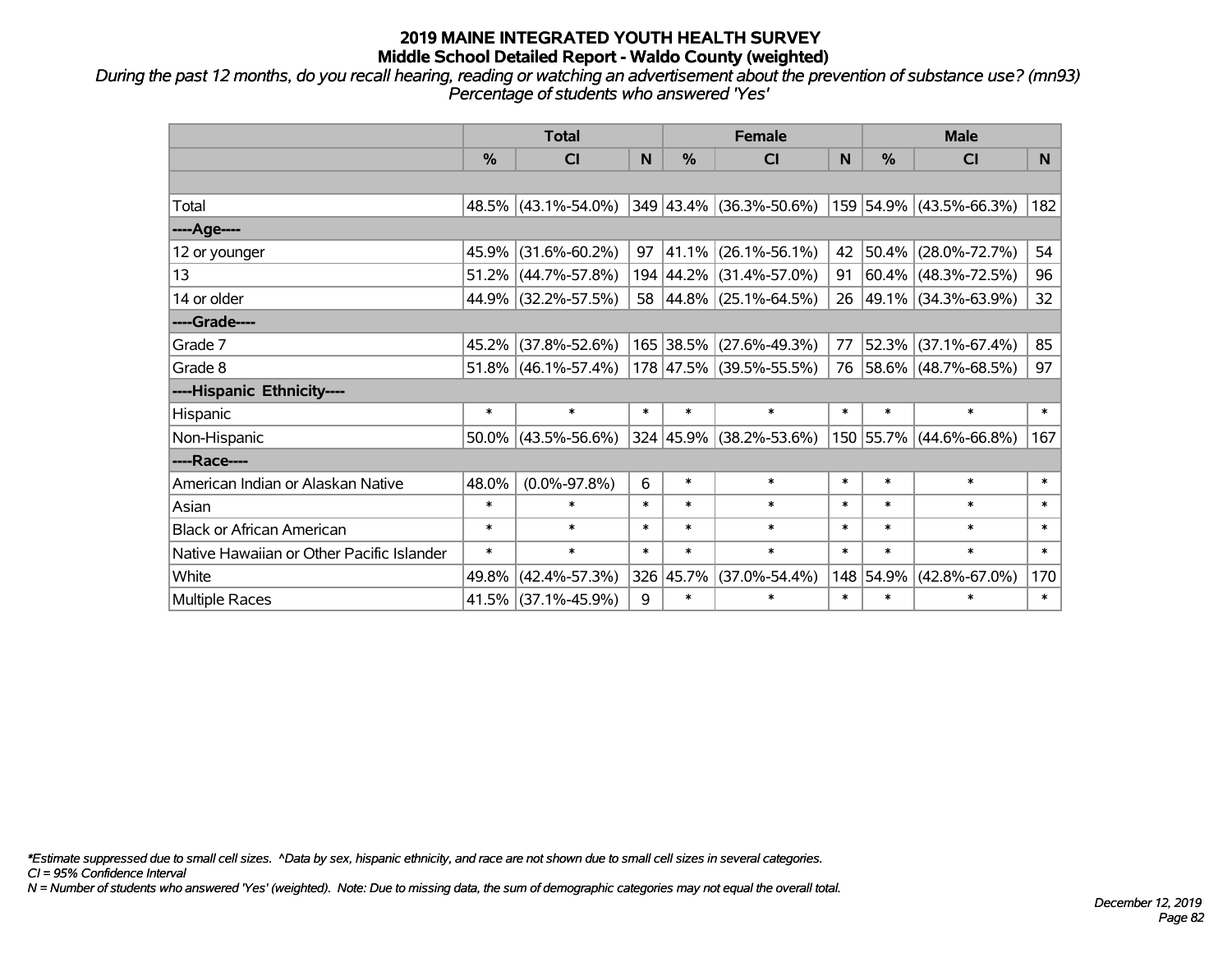*How much do you think people risk harming themselves (physically or in other ways) if they take prescription drugs that are not prescribed to them? (mn95)*

*Percentage of students who answered 'No risk' or 'Slight risk'*

|                                           | <b>Total</b> |                      |        |               | <b>Female</b>            |                | <b>Male</b> |                           |        |  |
|-------------------------------------------|--------------|----------------------|--------|---------------|--------------------------|----------------|-------------|---------------------------|--------|--|
|                                           | $\%$         | CI                   | N      | $\frac{0}{0}$ | CI                       | N              | %           | <b>CI</b>                 | N      |  |
|                                           |              |                      |        |               |                          |                |             |                           |        |  |
| Total                                     |              | $7.6\%$ (3.2%-12.0%) |        |               | 56 8.0% (3.5%-12.4%)     |                |             | 30 7.8% (1.7%-13.9%)      | 26     |  |
| ----Age----                               |              |                      |        |               |                          |                |             |                           |        |  |
| 12 or younger                             | $7.1\%$      | $(0.0\% - 14.5\%)$   |        |               | $15 7.0\% $ (0.0%-14.1%) | $\overline{7}$ |             | $7.1\%$ (0.0%-18.8%)      | 8      |  |
| 13                                        | 7.3%         | $(2.0\% - 12.6\%)$   |        |               | $28 8.3\% $ (5.8%-10.9%) | 17             |             | $(6.6\%)(0.0\% - 16.9\%)$ | 10     |  |
| 14 or older                               |              | $9.5\%$ (5.3%-13.6%) | 13     | $\ast$        | $\ast$                   | $\ast$         | $\ast$      | $\ast$                    | $\ast$ |  |
| ----Grade----                             |              |                      |        |               |                          |                |             |                           |        |  |
| Grade 7                                   | $8.2\%$      | $(4.0\% - 12.3\%)$   |        |               | $30 8.8\% $ (5.6%-11.9%) |                |             | $18$ 7.5% (0.0%-15.2%)    | 12     |  |
| Grade 8                                   |              | $7.3\%$ (0.3%-14.3%) |        |               | 25 7.2% (0.0%-17.5%)     |                |             | $12 8.1\% $ (2.7%-13.5%)  | 14     |  |
| ----Hispanic Ethnicity----                |              |                      |        |               |                          |                |             |                           |        |  |
| Hispanic                                  | $\ast$       | $\ast$               | $\ast$ | $\ast$        | $\ast$                   | $\ast$         | $\ast$      | $\ast$                    | $\ast$ |  |
| Non-Hispanic                              |              | $7.4\%$ (2.2%-12.7%) |        |               | 49   7.7%   (1.8%-13.6%) |                |             | 26 7.6% (1.7%-13.5%)      | 23     |  |
| ----Race----                              |              |                      |        |               |                          |                |             |                           |        |  |
| American Indian or Alaskan Native         | $\ast$       | $\ast$               | $\ast$ | $\ast$        | $\ast$                   | $\ast$         | $\ast$      | $\ast$                    | $\ast$ |  |
| Asian                                     | $\ast$       | $\ast$               | $\ast$ | $\ast$        | $\ast$                   | $\ast$         | $\ast$      | $\ast$                    | $\ast$ |  |
| <b>Black or African American</b>          | $\ast$       | $\ast$               | $\ast$ | $\ast$        | $\ast$                   | $\ast$         | $\ast$      | $\ast$                    | $\ast$ |  |
| Native Hawaiian or Other Pacific Islander | $\ast$       | $\ast$               | $\ast$ | $\ast$        | $\ast$                   | $\ast$         | $\ast$      | $\ast$                    | $\ast$ |  |
| White                                     | 6.8%         | $(2.5\% - 11.0\%)$   |        | 45 6.7%       | $(2.5\% - 11.0\%)$       | 22             | 7.2%        | $(1.4\% - 13.0\%)$        | 22     |  |
| <b>Multiple Races</b>                     | $\ast$       | $\ast$               | $\ast$ | $\ast$        | $\ast$                   | $\ast$         | $\ast$      | $\ast$                    | $\ast$ |  |

*\*Estimate suppressed due to small cell sizes. ^Data by sex, hispanic ethnicity, and race are not shown due to small cell sizes in several categories.*

*CI = 95% Confidence Interval*

*N = Number of students who answered 'No risk' or 'Slight risk' (weighted). Note: Due to missing data, the sum of demographic categories may not equal the overall total.*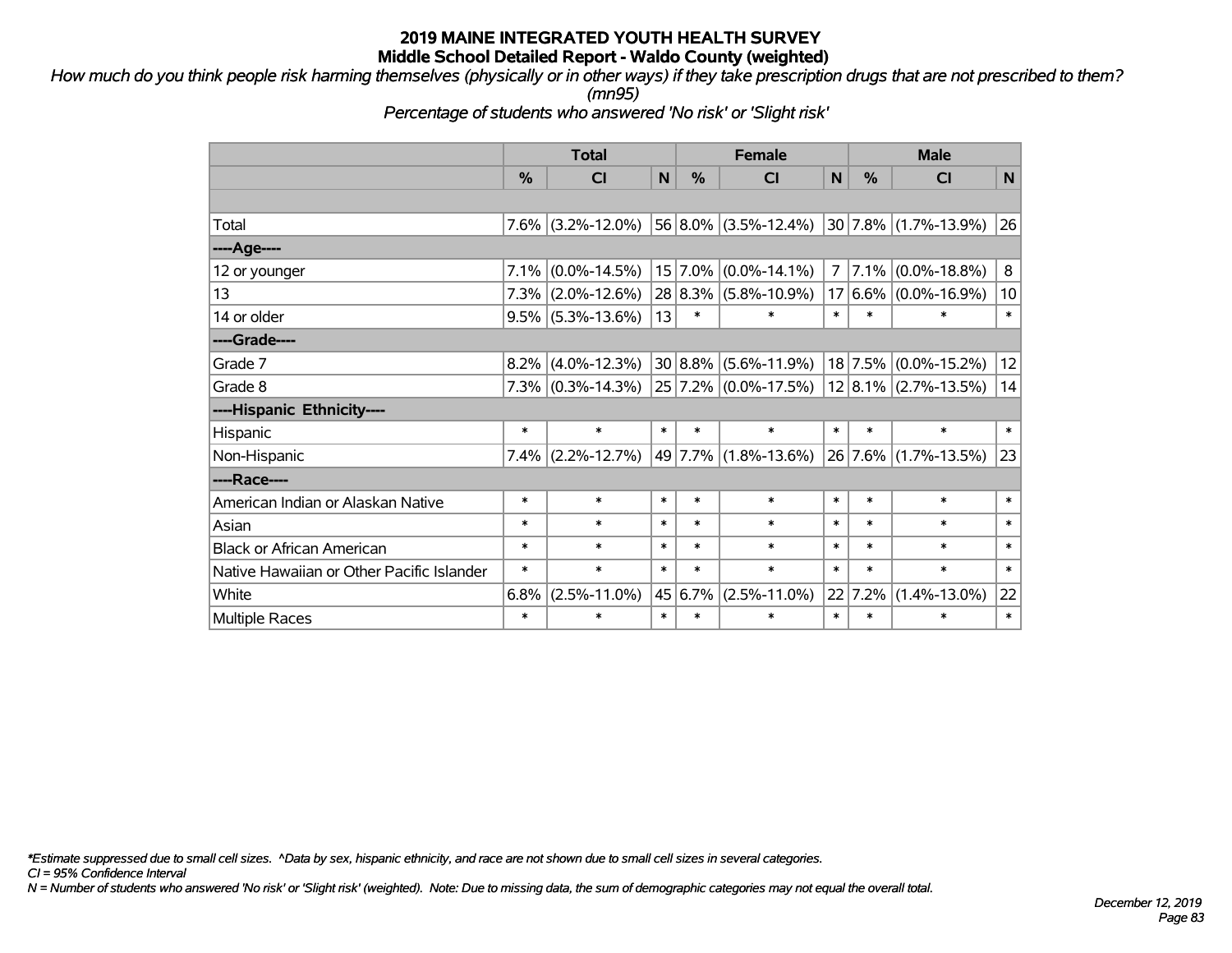### **2019 MAINE INTEGRATED YOUTH HEALTH SURVEY Middle School Detailed Report - Waldo County (weighted)** *How many times in the past year (12 months) have you been drunk or high at school? (mn96)*

*Percentage of students who answered at least 1 time*

|                                           | <b>Total</b>  |                     |        |         | <b>Female</b>      | <b>Male</b> |         |                    |        |
|-------------------------------------------|---------------|---------------------|--------|---------|--------------------|-------------|---------|--------------------|--------|
|                                           | $\frac{0}{0}$ | CI                  | N      | %       | CI                 | N           | %       | <b>CI</b>          | N      |
|                                           |               |                     |        |         |                    |             |         |                    |        |
| Total                                     | 5.2%          | $(3.4\% - 7.0\%)$   |        | 38 4.4% | $(0.4\% - 8.3\%)$  |             | 16 5.4% | $(2.7\% - 8.1\%)$  | 18     |
| ----Age----                               |               |                     |        |         |                    |             |         |                    |        |
| 12 or younger                             | 4.4%          | $(0.2\% - 8.6\%)$   | 9      | $\ast$  | $\ast$             | $\ast$      | $\ast$  | $\ast$             | $\ast$ |
| 13                                        | 5.4%          | $(0.0\% - 11.2\%)$  |        | 20 5.6% | $(0.0\% - 13.4\%)$ |             | 11 5.7% | $(0.0\% - 12.7\%)$ | 9      |
| 14 or older                               | $\ast$        | $\ast$              | $\ast$ | $\ast$  | $\ast$             | $\ast$      | $\ast$  | $\ast$             | $\ast$ |
| ----Grade----                             |               |                     |        |         |                    |             |         |                    |        |
| Grade 7                                   | 6.8%          | $(3.1\% - 10.6\%)$  |        | 25 5.7% | $(1.9\% - 9.5\%)$  |             | 12 8.5% | $(3.8\% - 13.1\%)$ | 13     |
| Grade 8                                   | 2.6%          | $(0.0\% - 5.7\%)$   | 9      | $\ast$  | $\ast$             | $\ast$      | $\ast$  | $\ast$             | $\ast$ |
| ----Hispanic Ethnicity----                |               |                     |        |         |                    |             |         |                    |        |
| Hispanic                                  | $\ast$        | $\ast$              | $\ast$ | $\ast$  | $\ast$             | $\ast$      | $\ast$  | $\ast$             | $\ast$ |
| Non-Hispanic                              | 3.9%          | $(1.7\% - 6.1\%)$   |        | 25 3.4% | $(0.0\% - 7.9\%)$  | 11          | 4.8%    | $(2.6\% - 6.9\%)$  | 14     |
| ----Race----                              |               |                     |        |         |                    |             |         |                    |        |
| American Indian or Alaskan Native         | $\ast$        | $\ast$              | $\ast$ | $\ast$  | $\ast$             | $\ast$      | $\ast$  | $\ast$             | $\ast$ |
| Asian                                     | $\ast$        | $\ast$              | $\ast$ | $\ast$  | $\ast$             | $\ast$      | $\ast$  | $\ast$             | $\ast$ |
| <b>Black or African American</b>          | 49.3%         | $(18.9\% - 79.8\%)$ | 6      | $\ast$  | $\ast$             | $\ast$      | $\ast$  | $\ast$             | $\ast$ |
| Native Hawaiian or Other Pacific Islander | $\ast$        | $\ast$              | $\ast$ | $\ast$  | $\ast$             | $\ast$      | $\ast$  | $\ast$             | $\ast$ |
| White                                     | 4.0%          | $(2.0\% - 6.0\%)$   |        | 26 3.1% | $(0.0\% - 7.4\%)$  |             | 10 5.3% | $(3.0\% - 7.5\%)$  | 16     |
| Multiple Races                            | $\ast$        | $\ast$              | $\ast$ | $\ast$  | $\ast$             | $\ast$      | $\ast$  | $\ast$             | $\ast$ |

*\*Estimate suppressed due to small cell sizes. ^Data by sex, hispanic ethnicity, and race are not shown due to small cell sizes in several categories.*

*CI = 95% Confidence Interval*

*N = Number of students who answered at least 1 time (weighted). Note: Due to missing data, the sum of demographic categories may not equal the overall total.*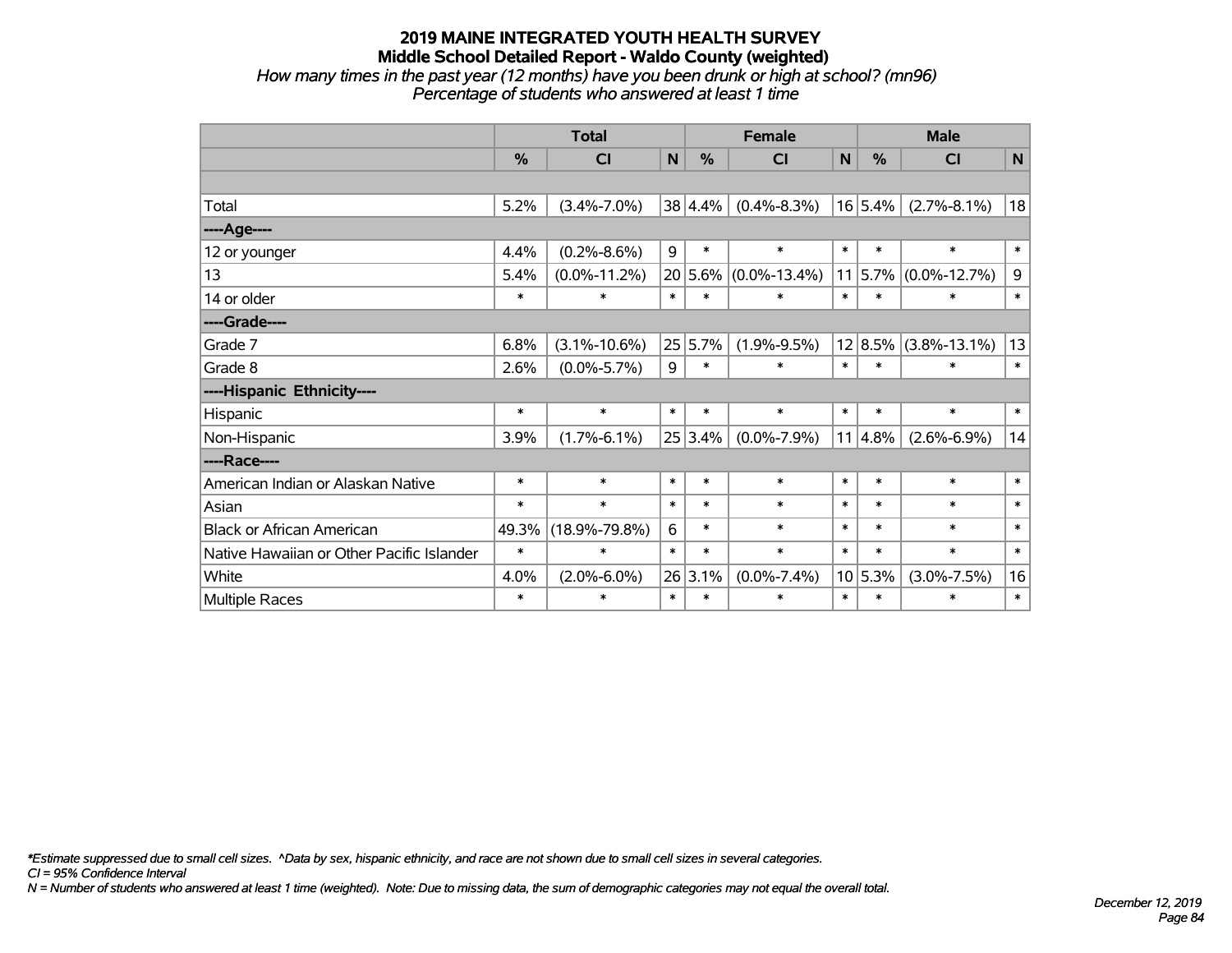## **2019 MAINE INTEGRATED YOUTH HEALTH SURVEY Middle School Detailed Report - Waldo County (weighted)** *Has anyone offered, sold, or given you an illegal drug on school property? (mn97) Percentage of students who answered 'Yes'*

|                                           | <b>Total</b>  |                    |                |               | <b>Female</b>         | <b>Male</b> |        |                       |        |
|-------------------------------------------|---------------|--------------------|----------------|---------------|-----------------------|-------------|--------|-----------------------|--------|
|                                           | $\frac{0}{0}$ | CI                 | N              | $\frac{0}{0}$ | <b>CI</b>             | N           | %      | <b>CI</b>             | N      |
|                                           |               |                    |                |               |                       |             |        |                       |        |
| Total                                     | 6.9%          | $(4.9\% - 8.9\%)$  | 52             | 4.0%          | $(1.8\% - 6.2\%)$     | 15          | 8.7%   | $(3.8\% - 13.7\%)$    | 31     |
| ----Age----                               |               |                    |                |               |                       |             |        |                       |        |
| 12 or younger                             | 3.1%          | $(1.3\% - 4.8\%)$  | $\overline{7}$ | $\ast$        | $\ast$                | $\ast$      | $\ast$ | $\ast$                | $\ast$ |
| 13                                        | 6.3%          | $(4.9\% - 7.8\%)$  | 23             | $\ast$        | $\ast$                | $\ast$      | $\ast$ | $\ast$                | $\ast$ |
| 14 or older                               | 13.6%         | $(3.6\% - 23.7\%)$ |                |               | 22 17.4% (4.9%-29.8%) | 11          |        | $11.3\%$ (0.3%-22.2%) | 11     |
| ----Grade----                             |               |                    |                |               |                       |             |        |                       |        |
| Grade 7                                   | 6.5%          | $(4.6\% - 8.4\%)$  | 24             | $\ast$        | $\ast$                | $\ast$      | $\ast$ | $\ast$                | $\ast$ |
| Grade 8                                   | 7.3%          | $(2.8\% - 11.9\%)$ | 27             | 5.8%          | $(0.4\% - 11.3\%)$    | 11          | 8.8%   | $(2.1\% - 15.5\%)$    | 16     |
| ----Hispanic Ethnicity----                |               |                    |                |               |                       |             |        |                       |        |
| Hispanic                                  | $\ast$        | $\ast$             | $\ast$         | $\ast$        | $\ast$                | $\ast$      | $\ast$ | $\ast$                | $\ast$ |
| Non-Hispanic                              | 6.4%          | $(4.0\% - 8.8\%)$  | 45             | 3.9%          | $(1.1\% - 6.7\%)$     | 14          | 8.4%   | $(3.2\% - 13.7\%)$    | 28     |
| ----Race----                              |               |                    |                |               |                       |             |        |                       |        |
| American Indian or Alaskan Native         | $\ast$        | $\ast$             | $\ast$         | $\ast$        | $\ast$                | $\ast$      | $\ast$ | $\ast$                | $\ast$ |
| Asian                                     | $\ast$        | $\ast$             | $\ast$         | $\ast$        | $\ast$                | $\ast$      | $\ast$ | $\ast$                | $\ast$ |
| <b>Black or African American</b>          | $\ast$        | $\ast$             | $\ast$         | $\ast$        | $\ast$                | $\ast$      | $\ast$ | $\ast$                | $\ast$ |
| Native Hawaiian or Other Pacific Islander | $\ast$        | $\ast$             | $\ast$         | $\ast$        | $\ast$                | $\ast$      | $\ast$ | $\ast$                | $\ast$ |
| White                                     | 6.0%          | $(3.9\% - 8.0\%)$  | 41             | 3.5%          | $(1.8\% - 5.2\%)$     | 13          | 7.9%   | $(3.6\% - 12.3\%)$    | 26     |
| <b>Multiple Races</b>                     | $\ast$        | $\ast$             | $\ast$         | $\ast$        | $\ast$                | $\ast$      | $\ast$ | $\ast$                | $\ast$ |

*\*Estimate suppressed due to small cell sizes. ^Data by sex, hispanic ethnicity, and race are not shown due to small cell sizes in several categories.*

*CI = 95% Confidence Interval*

*N = Number of students who answered 'Yes' (weighted). Note: Due to missing data, the sum of demographic categories may not equal the overall total.*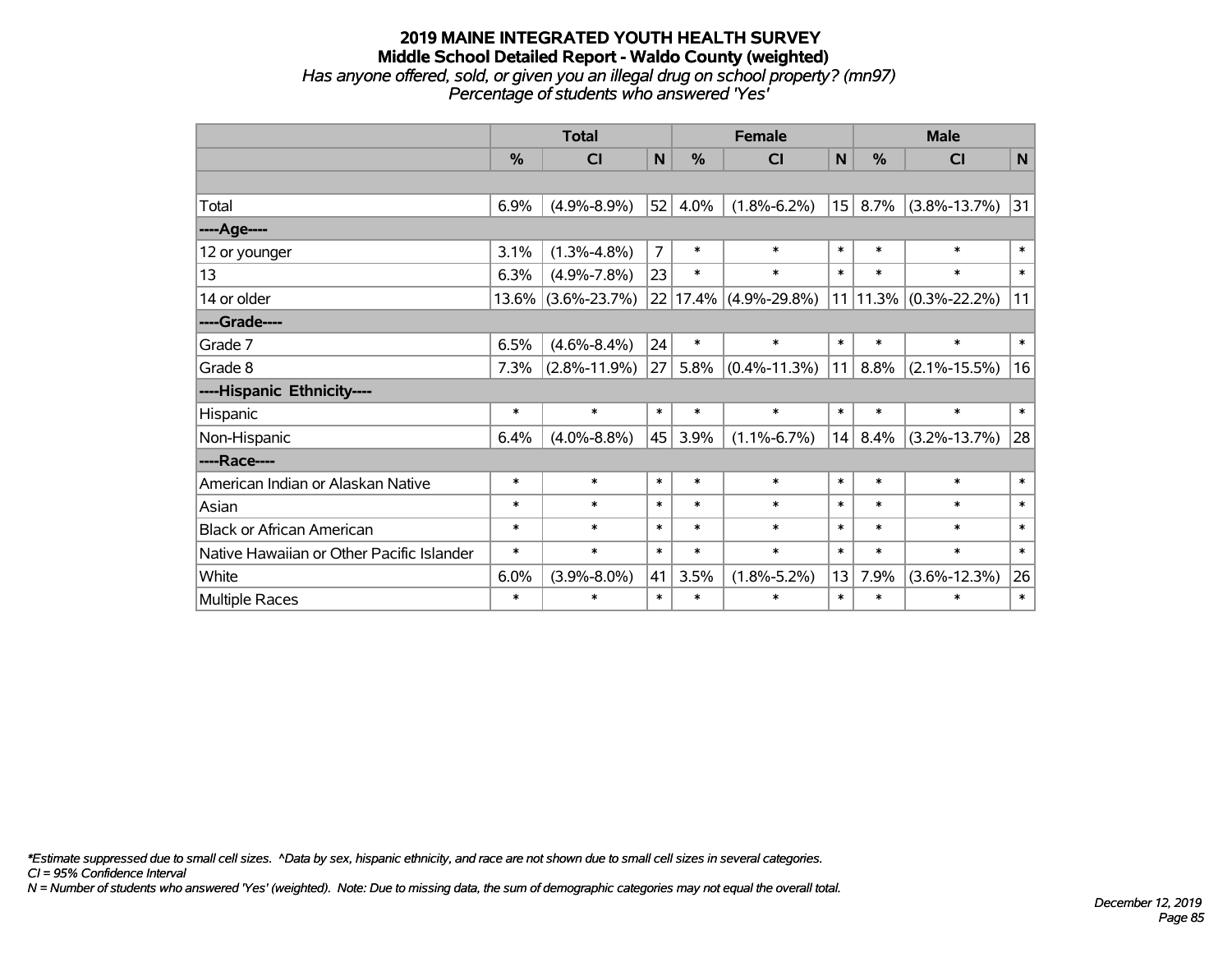#### **2019 MAINE INTEGRATED YOUTH HEALTH SURVEY Middle School Detailed Report - Waldo County (weighted)** *Have you ever had sexual intercourse? (mn100) Percentage of students who answered 'Yes'*

|                                           | <b>Total</b>  |                       |        |               | <b>Female</b>                 |        | <b>Male</b> |                          |              |  |
|-------------------------------------------|---------------|-----------------------|--------|---------------|-------------------------------|--------|-------------|--------------------------|--------------|--|
|                                           | $\frac{0}{0}$ | CI                    | N      | $\frac{0}{0}$ | <b>CI</b>                     | N      | %           | <b>CI</b>                | $\mathsf{N}$ |  |
|                                           |               |                       |        |               |                               |        |             |                          |              |  |
| Total                                     | 7.8%          | $(5.9\% - 9.6\%)$     |        | 55 6.3%       | $(3.6\% - 8.9\%)$             | 23     | 9.2%        | $(6.6\% - 11.8\%)$       | 30           |  |
| ---- Age----                              |               |                       |        |               |                               |        |             |                          |              |  |
| 12 or younger                             | 3.0%          | $(0.0\% - 6.2\%)$     | 6      | $\ast$        | $\ast$                        | $\ast$ | $\ast$      | $\ast$                   | $\ast$       |  |
| 13                                        | 8.6%          | $(5.1\% - 12.1\%)$    |        | 31 8.5%       | $(3.0\% - 14.1\%)$            | 17     | 9.1%        | $(6.7\% - 11.5\%)$       | 13           |  |
| 14 or older                               |               | $12.6\%$ (8.6%-16.6%) | 18     | $\ast$        | $\ast$                        | $\ast$ | $\ast$      | $\ast$                   | $\ast$       |  |
| ----Grade----                             |               |                       |        |               |                               |        |             |                          |              |  |
| Grade 7                                   | 6.7%          | $(3.6\% - 9.7\%)$     |        |               | $24 6.0\% $ (0.9%-11.0%)      | 12     | 6.7%        | $(2.8\% - 10.5\%)$       | 11           |  |
| Grade 8                                   | 9.0%          | $(7.0\% - 10.9\%)$    |        |               | $ 31 6.6\%  (2.8\% - 10.5\%)$ |        |             | $11$  11.7% (9.7%-13.7%) | 20           |  |
| ----Hispanic Ethnicity----                |               |                       |        |               |                               |        |             |                          |              |  |
| Hispanic                                  | $\ast$        | $\ast$                | $\ast$ | $\ast$        | $\ast$                        | $\ast$ | $\ast$      | $\ast$                   | $\ast$       |  |
| Non-Hispanic                              | 7.3%          | $(5.6\% - 8.9\%)$     |        | 47 6.1%       | $(3.6\% - 8.5\%)$             | 21     | 8.8%        | $(6.3\% - 11.4\%)$       | 27           |  |
| ----Race----                              |               |                       |        |               |                               |        |             |                          |              |  |
| American Indian or Alaskan Native         | $\ast$        | $\ast$                | $\ast$ | $\ast$        | $\ast$                        | $\ast$ | $\ast$      | $\ast$                   | $\ast$       |  |
| Asian                                     | $\ast$        | $\ast$                | $\ast$ | $\ast$        | $\ast$                        | $\ast$ | $\ast$      | $\ast$                   | $\ast$       |  |
| <b>Black or African American</b>          | $\ast$        | $\ast$                | $\ast$ | $\ast$        | $\ast$                        | $\ast$ | $\ast$      | $\ast$                   | $\ast$       |  |
| Native Hawaiian or Other Pacific Islander | $\ast$        | $\ast$                | $\ast$ | $\ast$        | $\ast$                        | $\ast$ | $\ast$      | $\ast$                   | $\ast$       |  |
| White                                     | 7.4%          | $(5.3\% - 9.5\%)$     |        | 48 5.9%       | $(3.3\% - 8.5\%)$             | 20     | 9.3%        | $(6.5\% - 12.0\%)$       | 28           |  |
| Multiple Races                            | $\ast$        | $\ast$                | $\ast$ | $\ast$        | $\ast$                        | $\ast$ | $\ast$      | $\ast$                   | $\ast$       |  |

*\*Estimate suppressed due to small cell sizes. ^Data by sex, hispanic ethnicity, and race are not shown due to small cell sizes in several categories.*

*CI = 95% Confidence Interval*

*N = Number of students who answered 'Yes' (weighted). Note: Due to missing data, the sum of demographic categories may not equal the overall total.*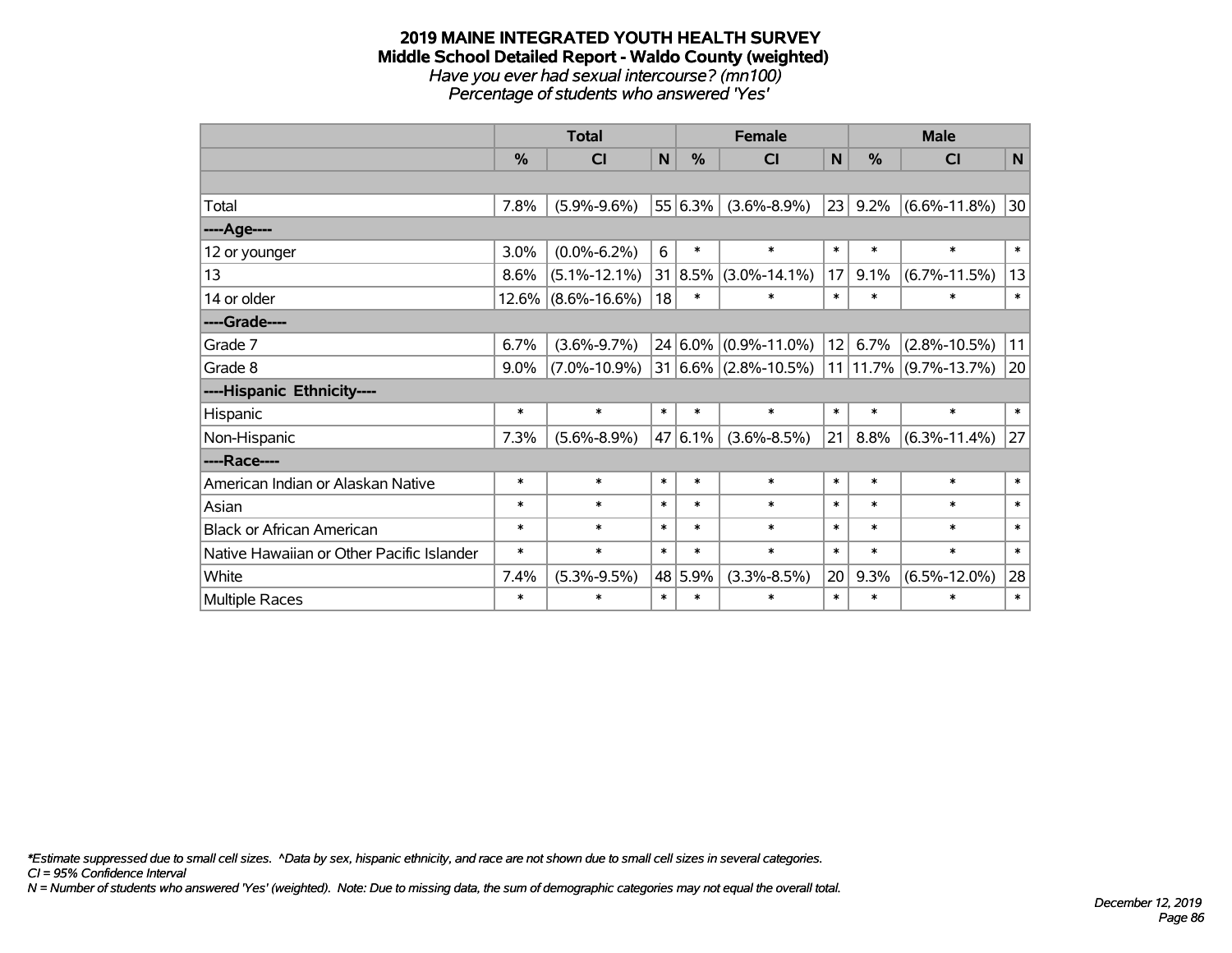*The last time you had sexual intercourse, did you or your partner use a condom? (mn101) Among students who ever had sexual intercourse, the percentage of students who answered 'Yes'*

|                                           |               | <b>Total</b>        |        | <b>Female</b> |        |        | <b>Male</b> |        |        |
|-------------------------------------------|---------------|---------------------|--------|---------------|--------|--------|-------------|--------|--------|
|                                           | $\frac{0}{0}$ | <b>CI</b>           | N      | %             | CI     | N.     | %           | CI N   |        |
|                                           |               |                     |        |               |        |        |             |        |        |
| Total                                     | 82.1%         | $(65.8\% - 98.4\%)$ | 30     | $\ast$        | $\ast$ | $\ast$ | $\ast$      | $\ast$ | $\ast$ |
| ----Age----                               |               |                     |        |               |        |        |             |        |        |
| 12 or younger                             | $\ast$        | $\ast$              | $\ast$ | $\ast$        | $\ast$ | $\ast$ | $\ast$      | $\ast$ | $\ast$ |
| 13                                        | 47.9%         | $(13.4\% - 82.4\%)$ | 6      | $\ast$        | $\ast$ | $\ast$ | $\ast$      | $\ast$ | $\ast$ |
| 14 or older                               | $\ast$        | $\ast$              | $\ast$ | $\ast$        | $\ast$ | $\ast$ | $\ast$      | $\ast$ | $\ast$ |
| ----Grade----                             |               |                     |        |               |        |        |             |        |        |
| Grade 7                                   | 49.7%         | $(3.1\% - 96.3\%)$  | 6      | $\ast$        | $\ast$ | $\ast$ | $\ast$      | $\ast$ | $\ast$ |
| Grade 8                                   | $\ast$        | $\ast$              | $\ast$ | $\ast$        | $\ast$ | $\ast$ | $\ast$      | $\ast$ | $\ast$ |
| ----Hispanic Ethnicity----                |               |                     |        |               |        |        |             |        |        |
| Hispanic                                  | $\ast$        | $\ast$              | $\ast$ | $\ast$        | $\ast$ | $\ast$ | $\ast$      | $\ast$ | $\ast$ |
| Non-Hispanic                              | $80.2\%$      | $(61.9\% - 98.6\%)$ | 27     | $\ast$        | $\ast$ | $\ast$ | $\ast$      | $\ast$ | $\ast$ |
| ----Race----                              |               |                     |        |               |        |        |             |        |        |
| American Indian or Alaskan Native         | $\ast$        | $\ast$              | $\ast$ | $\ast$        | $\ast$ | $\ast$ | $\ast$      | $\ast$ | $\ast$ |
| Asian                                     | $\ast$        | $\ast$              | $\ast$ | $\ast$        | $\ast$ | $\ast$ | $\ast$      | $\ast$ | $\ast$ |
| <b>Black or African American</b>          | $\ast$        | $\ast$              | $\ast$ | $\ast$        | $\ast$ | $\ast$ | $\ast$      | $\ast$ | $\ast$ |
| Native Hawaiian or Other Pacific Islander | $\ast$        | $\ast$              | $\ast$ | $\ast$        | $\ast$ | $\ast$ | $\ast$      | $\ast$ | $\ast$ |
| White                                     | 80.1%         | $(62.7\% - 97.6\%)$ | 26     | $\ast$        | $\ast$ | $\ast$ | $\ast$      | $\ast$ | $\ast$ |
| <b>Multiple Races</b>                     | $\ast$        | $\ast$              | $\ast$ | $\ast$        | $\ast$ | $\ast$ | $\ast$      | $\ast$ | $\ast$ |

*\*Estimate suppressed due to small cell sizes. ^Data by sex, hispanic ethnicity, and race are not shown due to small cell sizes in several categories.*

*CI = 95% Confidence Interval*

*N = Among students who ever had sexual intercourse, the number of students who answered 'Yes' (weighted). Note: Due to missing data, the sum of demographic categories may not equal the overall total.*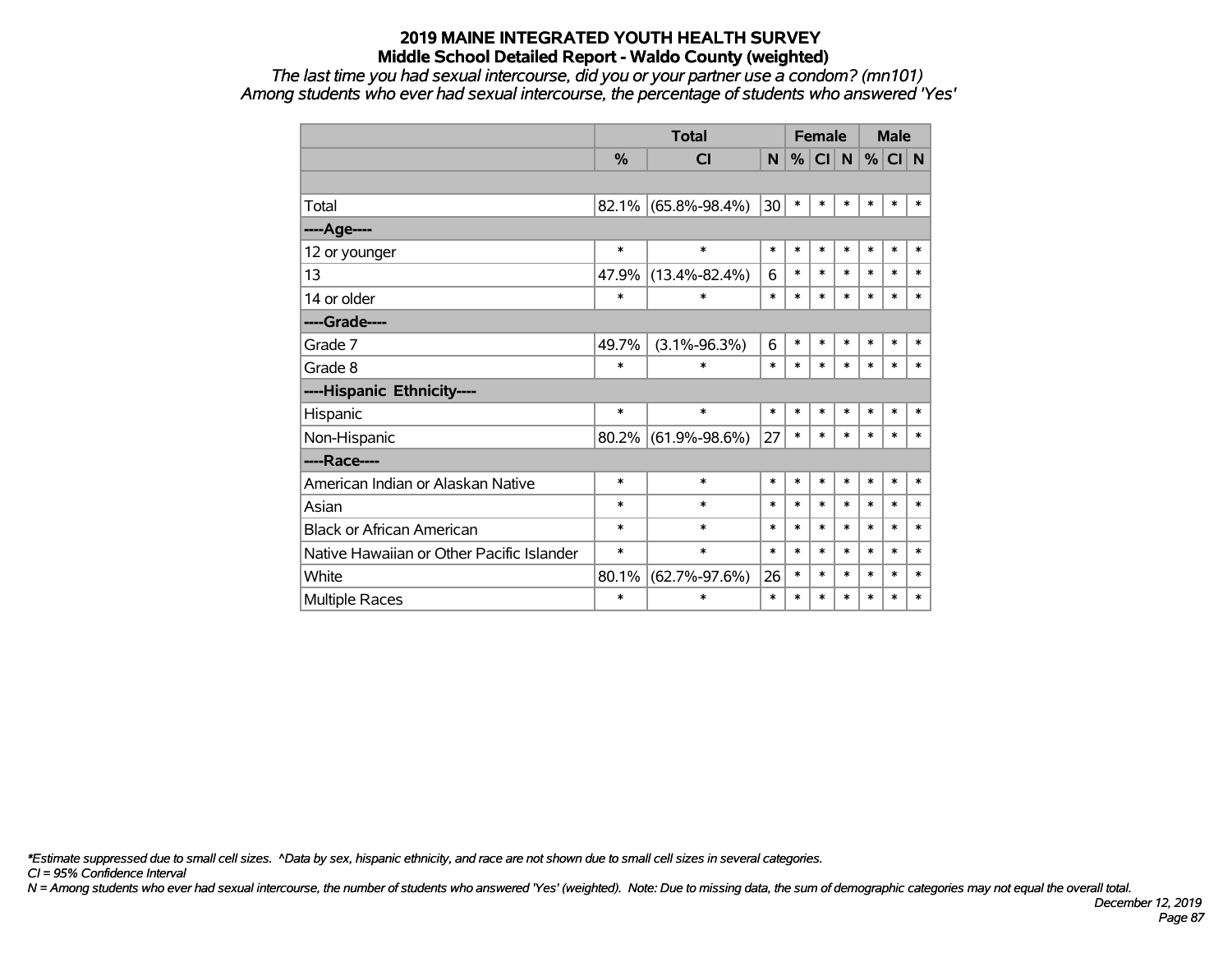*Percentage of students who drank 100% fruit juice and/or ate fruit two or more times per day during the past seven days (mnfruit)*

|                                           | <b>Total</b>  |                        |                |           | <b>Female</b>           | <b>Male</b> |           |                         |                |
|-------------------------------------------|---------------|------------------------|----------------|-----------|-------------------------|-------------|-----------|-------------------------|----------------|
|                                           | $\frac{0}{0}$ | CI                     | N <sub>1</sub> | $\%$      | <b>CI</b>               | N           | %         | <b>CI</b>               | N <sub>1</sub> |
|                                           |               |                        |                |           |                         |             |           |                         |                |
| Total                                     |               | $31.6\%$ (24.9%-38.3%) |                |           | 230 30.4% (22.2%-38.5%) |             |           | 114 33.4% (25.9%-40.8%) | 114            |
| ----Age----                               |               |                        |                |           |                         |             |           |                         |                |
| 12 or younger                             | 27.9%         | $(16.5\% - 39.4\%)$    | 59             |           | 30.1% (19.1%-41.0%)     | 32          | 26.1%     | $(12.3\% - 39.9\%)$     | 27             |
| 13                                        | 33.8%         | $(25.4\% - 42.2\%)$    |                |           | 123 32.1% (20.7%-43.5%) |             |           | 66 36.6% (30.8%-42.4%)  | 56             |
| 14 or older                               |               | $31.6\%$ (28.0%-35.1%) |                |           | 48 25.8% (17.6%-34.0%)  |             |           | 16 36.4% (29.2%-43.6%)  | 31             |
| ----Grade----                             |               |                        |                |           |                         |             |           |                         |                |
| Grade 7                                   | 32.1%         | $(27.7\% - 36.4\%)$    |                |           | 117 34.3% (30.1%-38.5%) |             | 68 29.3%  | $(21.0\% - 37.5\%)$     | 48             |
| Grade 8                                   |               | $31.4\%$ (21.2%-41.7%) |                |           | 113 26.3% (14.6%-38.0%) |             |           | 46 37.4% (27.2%-47.6%)  | 67             |
| ----Hispanic Ethnicity----                |               |                        |                |           |                         |             |           |                         |                |
| Hispanic                                  | $\ast$        | $\ast$                 | $\ast$         | $\ast$    | $\ast$                  | $\ast$      | $\ast$    | $\ast$                  | $\ast$         |
| Non-Hispanic                              |               | $32.6\%$ (24.9%-40.3%) |                |           | 219 31.0% (21.1%-40.9%) |             | 107 34.8% | $(27.0\% - 42.5\%)$     | 110            |
| ----Race----                              |               |                        |                |           |                         |             |           |                         |                |
| American Indian or Alaskan Native         | $\ast$        | $\ast$                 | $\ast$         | $\ast$    | $\ast$                  | $\ast$      | $\ast$    | $\ast$                  | $\ast$         |
| Asian                                     | $\ast$        | $\ast$                 | $\ast$         | $\ast$    | $\ast$                  | $\ast$      | $\ast$    | $\ast$                  | $\ast$         |
| <b>Black or African American</b>          | $\ast$        | $\ast$                 | $\ast$         | $\ast$    | $\ast$                  | $\ast$      | $\ast$    | $\ast$                  | $\ast$         |
| Native Hawaiian or Other Pacific Islander | $\ast$        | $\ast$                 | $\ast$         | $\ast$    | $\ast$                  | $\ast$      | $\ast$    | $\ast$                  | $\ast$         |
| White                                     | 32.3%         | $(25.8\% - 38.7\%)$    |                | 216 30.8% | $(23.3\% - 38.4\%)$     | 106         | 34.1%     | $(25.3\% - 43.0\%)$     | 108            |
| Multiple Races                            | $\ast$        | $\ast$                 | $\ast$         | $\ast$    | $\ast$                  | $\ast$      | $\ast$    | *                       | $\ast$         |

*\*Estimate suppressed due to small cell sizes. ^Data by sex, hispanic ethnicity, and race are not shown due to small cell sizes in several categories.*

*CI = 95% Confidence Interval*

*N = Number of students who drank 100% fruit juice and/or ate fruit two or more times per day during the past seven days (weighted). Note: Due to missing data, the sum of demographic categories may not equal the overall total.*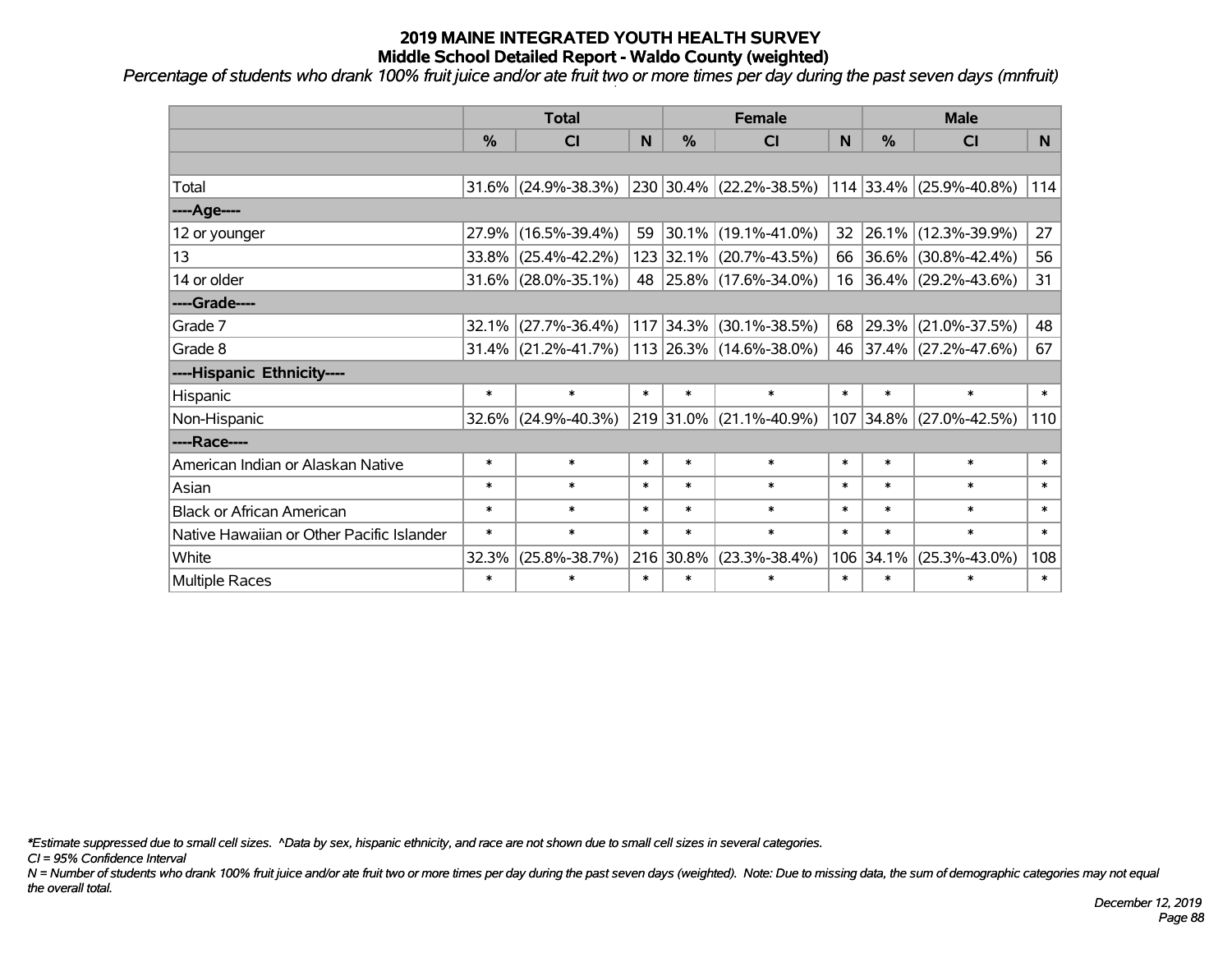*Percentage of students who drank 100% fruit juice and/or ate fruit less then 1 time per day during the past seven days (mnonefrt)*

|                                           | <b>Total</b>  |                        |        | <b>Female</b> | <b>Male</b>                 |        |           |                         |          |
|-------------------------------------------|---------------|------------------------|--------|---------------|-----------------------------|--------|-----------|-------------------------|----------|
|                                           | $\frac{0}{0}$ | CI                     | N      | $\%$          | C <sub>l</sub>              | N      | %         | <b>CI</b>               | <b>N</b> |
|                                           |               |                        |        |               |                             |        |           |                         |          |
| Total                                     |               | 37.6% (33.6%-41.5%)    |        |               | 274 40.6% (33.5%-47.8%)     |        |           | 152 32.8% (29.2%-36.5%) | 113      |
| ----Age----                               |               |                        |        |               |                             |        |           |                         |          |
| 12 or younger                             | 35.5%         | $(26.3\% - 44.7\%)$    | 75     |               | 37.5% (19.9%-55.0%)         | 40     | 32.6%     | $(24.8\% - 40.3\%)$     | 34       |
| 13                                        |               | $37.3\%$ (33.5%-41.0%) |        |               | 136 41.2% (36.8%-45.6%)     |        | 84 30.6%  | $(26.6\% - 34.5\%)$     | 47       |
| 14 or older                               |               | $40.5\%$ (35.4%-45.7%) |        |               | 61 $ 42.8\% $ (32.7%-52.9%) |        |           | 26 37.2% (31.9%-42.6%)  | 32       |
| ----Grade----                             |               |                        |        |               |                             |        |           |                         |          |
| Grade 7                                   | 36.7%         | $(31.2\% - 42.2\%)$    |        |               | 134 39.6% (32.4%-46.9%)     |        | 78 32.4%  | $(20.9\% - 43.8\%)$     | 53       |
| Grade 8                                   |               | 38.8% (31.5%-46.2%)    |        |               | 140 42.2% (33.8%-50.7%)     |        |           | 74 33.5% (25.3%-41.8%)  | 60       |
| ----Hispanic Ethnicity----                |               |                        |        |               |                             |        |           |                         |          |
| Hispanic                                  | $\ast$        | $\ast$                 | $\ast$ | $\ast$        | $\ast$                      | $\ast$ | $\ast$    | $\ast$                  | $\ast$   |
| Non-Hispanic                              |               | 36.2% (32.9%-39.5%)    |        |               | 243 39.5% (34.0%-45.0%)     |        | 136 31.3% | $(27.2\% - 35.4\%)$     | 99       |
| ----Race----                              |               |                        |        |               |                             |        |           |                         |          |
| American Indian or Alaskan Native         | 45.6%         | $(22.2\% - 69.0\%)$    | 6      | $\ast$        | $\ast$                      | $\ast$ | $\ast$    | $\ast$                  | $\ast$   |
| Asian                                     | $\ast$        | $\ast$                 | $\ast$ | $\ast$        | $\ast$                      | $\ast$ | $\ast$    | $\ast$                  | $\ast$   |
| <b>Black or African American</b>          | $\ast$        | $\ast$                 | $\ast$ | $\ast$        | $\ast$                      | $\ast$ | $\ast$    | $\ast$                  | $\ast$   |
| Native Hawaiian or Other Pacific Islander | $\ast$        | $\ast$                 | $\ast$ | $\ast$        | $\ast$                      | $\ast$ | $\ast$    | $\ast$                  | $\ast$   |
| White                                     | 36.3%         | $(32.8\% - 39.9\%)$    |        | 243 39.6%     | $(33.7\% - 45.5\%)$         |        | 136 31.5% | $(26.8\% - 36.1\%)$     | 100      |
| Multiple Races                            |               | 45.9% (23.5%-68.3%)    | 10     | $\ast$        | $\ast$                      | $\ast$ | $\ast$    | $\ast$                  | $\ast$   |

*\*Estimate suppressed due to small cell sizes. ^Data by sex, hispanic ethnicity, and race are not shown due to small cell sizes in several categories.*

*CI = 95% Confidence Interval*

*N = Number of students who drank 100% fruit juice and/or ate fruit less then 1 time per day during the past seven days (weighted). Note: Due to missing data, the sum of demographic categories may not equal the overall total.*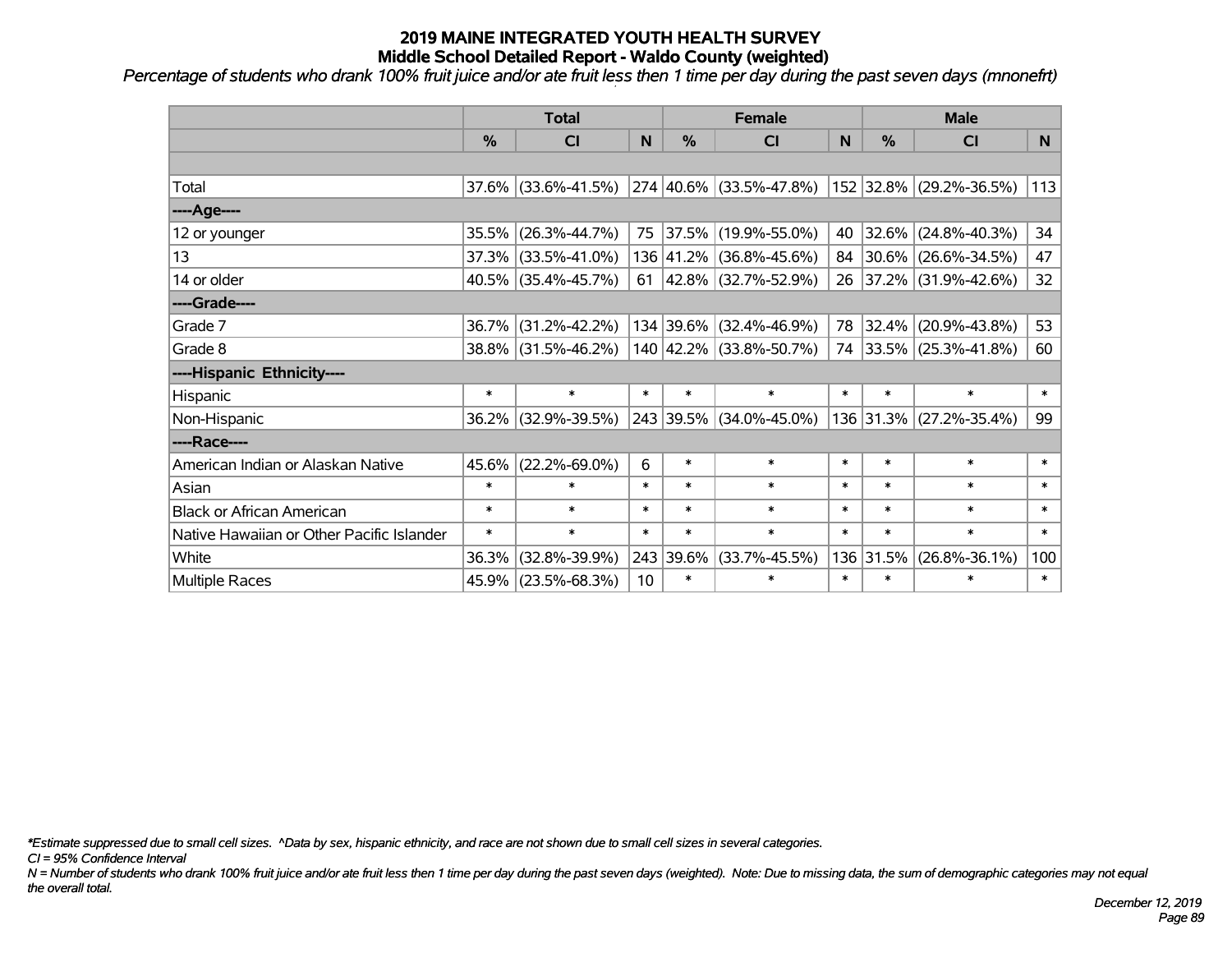*Percentage of students who ate vegetables three or more times per day during the past seven days (mnveg)*

|                                           | <b>Total</b>  |                        |        |               | <b>Female</b>                    |        | <b>Male</b> |                        |        |  |
|-------------------------------------------|---------------|------------------------|--------|---------------|----------------------------------|--------|-------------|------------------------|--------|--|
|                                           | $\frac{0}{0}$ | <b>CI</b>              | N      | $\frac{0}{0}$ | <b>CI</b>                        | N      | %           | <b>CI</b>              | N      |  |
|                                           |               |                        |        |               |                                  |        |             |                        |        |  |
| Total                                     |               | $14.1\%$ (11.4%-16.9%) |        |               | $104$   11.6% $(8.2\% - 15.0\%)$ |        |             | 44 17.0% (12.6%-21.4%) | 58     |  |
| ---- Age----                              |               |                        |        |               |                                  |        |             |                        |        |  |
| 12 or younger                             | 11.5%         | $(7.3\% - 15.8\%)$     | 24     | 12.9%         | $(8.8\% - 17.0\%)$               |        | 14 10.3%    | $(3.0\% - 17.6\%)$     | 11     |  |
| 13                                        | 16.2%         | $(12.0\% - 20.4\%)$    | 60     |               | $10.3\%$ (5.8%-14.8%)            |        |             | 22 24.0% (15.2%-32.7%) | 37     |  |
| 14 or older                               | 12.8%         | $(3.7\% - 21.9\%)$     | 19     |               | $13.7\%$ (8.0%-19.5%)            | 8      | $ 12.6\% $  | $(0.0\% - 25.9\%)$     | 11     |  |
| ----Grade----                             |               |                        |        |               |                                  |        |             |                        |        |  |
| Grade 7                                   | 11.5%         | $(9.5\% - 13.6\%)$     | 42     | $ 10.5\% $    | $(6.8\% - 14.2\%)$               |        |             | 21 12.1% (10.0%-14.2%) | 20     |  |
| Grade 8                                   |               | 16.9% (12.6%-21.2%)    | 61     |               | 12.9%  (9.2%-16.6%)              |        |             | 23 21.6% (13.8%-29.3%) | 39     |  |
| ----Hispanic Ethnicity----                |               |                        |        |               |                                  |        |             |                        |        |  |
| Hispanic                                  | $\ast$        | $\ast$                 | $\ast$ | $\ast$        | $\ast$                           | $\ast$ | $\ast$      | $\ast$                 | $\ast$ |  |
| Non-Hispanic                              |               | 14.5% (11.6%-17.5%)    | 98     | $ 11.9\% $    | $(8.1\% - 15.8\%)$               |        |             | 42 17.3% (12.9%-21.7%) | 55     |  |
| ----Race----                              |               |                        |        |               |                                  |        |             |                        |        |  |
| American Indian or Alaskan Native         | $\ast$        | $\ast$                 | $\ast$ | $\ast$        | $\ast$                           | $\ast$ | $\ast$      | $\ast$                 | $\ast$ |  |
| Asian                                     | $\ast$        | $\ast$                 | $\ast$ | $\ast$        | $\ast$                           | $\ast$ | $\ast$      | $\ast$                 | $\ast$ |  |
| <b>Black or African American</b>          | $\ast$        | $\ast$                 | $\ast$ | $\ast$        | $\ast$                           | $\ast$ | $\ast$      | $\ast$                 | $\ast$ |  |
| Native Hawaiian or Other Pacific Islander | $\ast$        | $\ast$                 | $\ast$ | $\ast$        | $\ast$                           | $\ast$ | $\ast$      | $\ast$                 | $\ast$ |  |
| White                                     | 14.3%         | $(12.0\% - 16.6\%)$    | 96     | 11.5%         | $(8.3\% - 14.8\%)$               | 40     | 17.2%       | $(12.9\% - 21.6\%)$    | 55     |  |
| Multiple Races                            | $\ast$        | $\ast$                 | $\ast$ | $\ast$        | $\ast$                           | $\ast$ | $\ast$      | $\ast$                 | $\ast$ |  |

*\*Estimate suppressed due to small cell sizes. ^Data by sex, hispanic ethnicity, and race are not shown due to small cell sizes in several categories.*

*CI = 95% Confidence Interval*

*N = Number of students who ate vegetables three or more times per day during the past seven days (weighted). Note: Due to missing data, the sum of demographic categories may not equal the overall total.*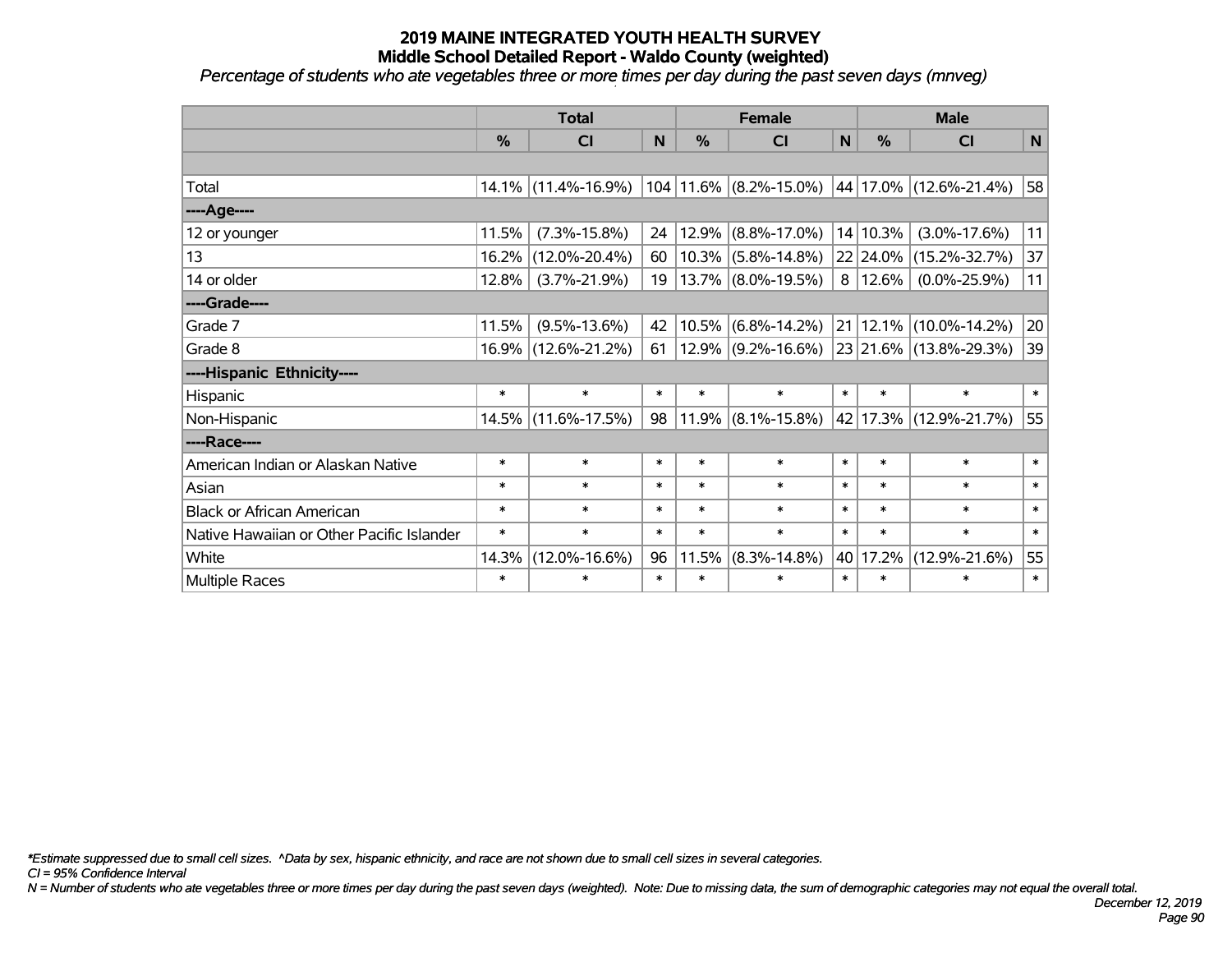*Percentage of students who ate vegetables less than 1 time per day during the past seven days (mnoneveg)*

|                                           | <b>Total</b>  |                        |        |               | <b>Female</b>                | <b>Male</b> |           |                         |                |
|-------------------------------------------|---------------|------------------------|--------|---------------|------------------------------|-------------|-----------|-------------------------|----------------|
|                                           | $\frac{0}{0}$ | <b>CI</b>              | N      | $\frac{0}{0}$ | <b>CI</b>                    | <b>N</b>    | %         | <b>CI</b>               | N <sub>1</sub> |
|                                           |               |                        |        |               |                              |             |           |                         |                |
| Total                                     |               | $57.1\%$ (53.4%-60.8%) |        |               | 419 58.2% (53.6%-62.8%)      |             |           | 221 55.4% (50.2%-60.7%) | 190            |
| ----Age----                               |               |                        |        |               |                              |             |           |                         |                |
| 12 or younger                             | 58.0%         | $(46.9\% - 69.1\%)$    |        |               | 123 60.1% (43.7%-76.6%)      |             | 64 55.2%  | $(41.1\% - 69.4\%)$     | 57             |
| 13                                        |               | 56.3% (53.4%-59.2%)    |        |               | 208 55.3% (54.0%-56.5%)      |             |           | 116 57.5% (51.5%-63.6%) | 88             |
| 14 or older                               |               | $57.6\%$ (51.1%-64.1%) | 87     |               | $ 64.0\% $ (48.9%-79.1%)     |             |           | 40 51.9% (44.2%-59.6%)  | 45             |
| ----Grade----                             |               |                        |        |               |                              |             |           |                         |                |
| Grade 7                                   | 58.3%         | $(54.2\% - 62.5\%)$    |        |               | 214 58.9% (53.4%-64.3%)      |             | 117 57.5% | $(51.7\% - 63.3\%)$     | 94             |
| Grade 8                                   |               | 55.8% (50.1%-61.5%)    |        |               | $ 202 57.0\% $ (52.1%-61.9%) |             |           | 101 54.0% (45.9%-62.0%) | 96             |
| ----Hispanic Ethnicity----                |               |                        |        |               |                              |             |           |                         |                |
| Hispanic                                  | 65.5%         | $(47.3\% - 83.8\%)$    | 11     | $\ast$        | $\ast$                       | $\ast$      | $\ast$    | $\ast$                  | $\ast$         |
| Non-Hispanic                              |               | 55.7% (53.3%-58.1%)    |        |               | 376 57.0% (53.6%-60.4%)      |             | 199 53.9% | $(49.0\% - 58.7\%)$     | 171            |
| ----Race----                              |               |                        |        |               |                              |             |           |                         |                |
| American Indian or Alaskan Native         | $\ast$        | $\ast$                 | $\ast$ | $\ast$        | $\ast$                       | $\ast$      | $\ast$    | $\ast$                  | $\ast$         |
| Asian                                     | $\ast$        | $\ast$                 | $\ast$ | $\ast$        | $\ast$                       | $\ast$      | $\ast$    | $\ast$                  | $\ast$         |
| <b>Black or African American</b>          | $\ast$        | $\ast$                 | $\ast$ | $\ast$        | $\ast$                       | $\ast$      | $\ast$    | $\ast$                  | $\ast$         |
| Native Hawaiian or Other Pacific Islander | $\ast$        | $\ast$                 | $\ast$ | $\ast$        | $\ast$                       | $\ast$      | $\ast$    | $\ast$                  | $\ast$         |
| White                                     | 56.4%         | $(52.7\% - 60.2\%)$    |        | 380 57.5%     | $(53.6\% - 61.5\%)$          | 200         | 55.0%     | $(48.8\% - 61.1\%)$     | 174            |
| <b>Multiple Races</b>                     |               | $65.5\%$ (62.5%-68.4%) | 14     | $\ast$        | $\ast$                       | $\ast$      | $\ast$    | $\ast$                  | $\ast$         |

*\*Estimate suppressed due to small cell sizes. ^Data by sex, hispanic ethnicity, and race are not shown due to small cell sizes in several categories.*

*CI = 95% Confidence Interval*

*N = Number of students who ate vegetables less than 1 time per day during the past seven days (weighted). Note: Due to missing data, the sum of demographic categories may not equal the overall total.*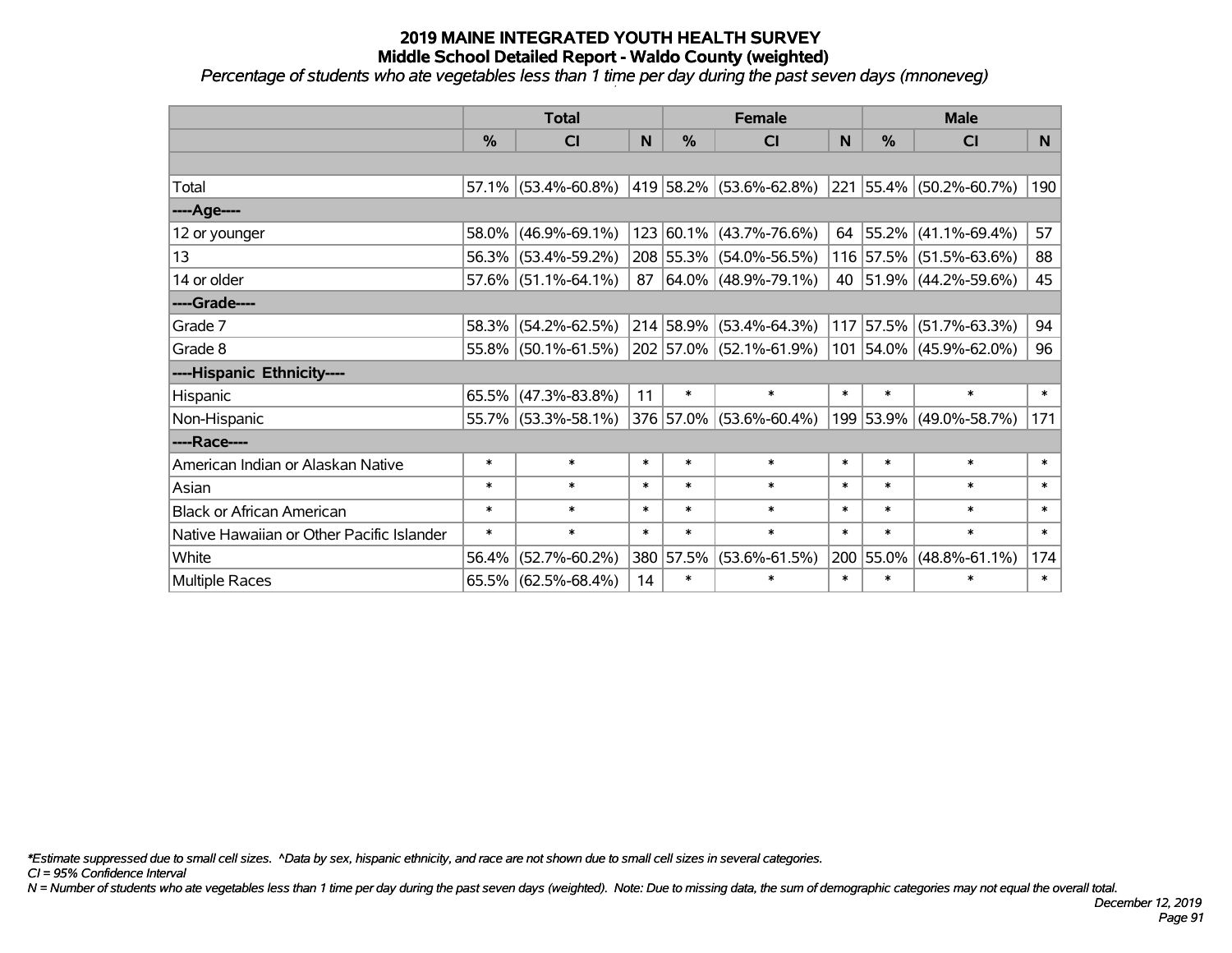*Percentage of students who drank 100% fruit juice, ate fruit and/or ate vegetables five or more times per day during the past seven days (mnfrvg)*

|                                           | <b>Total</b>  |                     |        |               | <b>Female</b>       | <b>Male</b> |             |                        |              |
|-------------------------------------------|---------------|---------------------|--------|---------------|---------------------|-------------|-------------|------------------------|--------------|
|                                           | $\frac{0}{0}$ | CI                  | N      | $\frac{9}{6}$ | CI                  | $\mathbf N$ | %           | <b>CI</b>              | $\mathsf{N}$ |
|                                           |               |                     |        |               |                     |             |             |                        |              |
| Total                                     |               | 18.0% (12.8%-23.1%) | 131    | 15.4%         | $(9.6\% - 21.2\%)$  |             |             | 58 20.8% (15.1%-26.5%) | 71           |
| ----Age----                               |               |                     |        |               |                     |             |             |                        |              |
| 12 or younger                             | 13.2%         | $(8.3\% - 18.0\%)$  | 28     | 14.8%         | $(9.5\% - 20.0\%)$  |             | 16 11.7%    | $(3.8\% - 19.6\%)$     | 12           |
| 13                                        | 20.6%         | $(15.3\% - 26.0\%)$ | 75     | 16.4%         | $(8.1\% - 24.8\%)$  |             | 34 26.2%    | $(21.5\% - 30.9\%)$    | 40           |
| 14 or older                               | 18.3%         | $(9.4\% - 27.2\%)$  | 28     | 13.4%         | $(7.6\% - 19.2\%)$  |             | $8 22.0\% $ | $(7.7\% - 36.3\%)$     | 19           |
| ----Grade----                             |               |                     |        |               |                     |             |             |                        |              |
| Grade 7                                   | 15.3%         | $(10.6\% - 19.9\%)$ | 55     | 16.6%         | $(11.4\% - 21.9\%)$ |             | 33 13.0%    | $(7.3\% - 18.8\%)$     | 21           |
| Grade 8                                   |               | 20.9% (12.5%-29.3%) | 75     | 14.2%         | $(6.2\% - 22.2\%)$  |             |             | 25 27.9% (17.5%-38.4%) | 50           |
| ----Hispanic Ethnicity----                |               |                     |        |               |                     |             |             |                        |              |
| Hispanic                                  | $\ast$        | $\ast$              | $\ast$ | $\ast$        | $\ast$              | $\ast$      | $\ast$      | $\ast$                 | $\ast$       |
| Non-Hispanic                              |               | 18.3% (12.8%-23.9%) | 123    | 15.9%         | $(9.5\% - 22.3\%)$  |             |             | 55 21.0% (15.1%-27.0%) | 66           |
| ----Race----                              |               |                     |        |               |                     |             |             |                        |              |
| American Indian or Alaskan Native         | $\ast$        | $\ast$              | $\ast$ | $\ast$        | $\ast$              | $\ast$      | $\ast$      | $\ast$                 | $\ast$       |
| Asian                                     | $\ast$        | $\ast$              | $\ast$ | $\ast$        | $\ast$              | $\ast$      | $\ast$      | $\ast$                 | $\ast$       |
| <b>Black or African American</b>          | $\ast$        | $\ast$              | $\ast$ | $\ast$        | $\ast$              | $\ast$      | $\ast$      | $\ast$                 | $\ast$       |
| Native Hawaiian or Other Pacific Islander | $\ast$        | $\ast$              | $\ast$ | $\ast$        | $\ast$              | $\ast$      | $\ast$      | $\ast$                 | $\ast$       |
| White                                     | 18.1%         | $(13.3\% - 22.9\%)$ | 121    | 15.2%         | $(8.9\% - 21.4\%)$  |             | 52 21.2%    | $(15.8\% - 26.5\%)$    | 67           |
| Multiple Races                            | $\ast$        | $\ast$              | $\ast$ | $\ast$        | $\ast$              | $\ast$      | $\ast$      | $\ast$                 | $\ast$       |

*\*Estimate suppressed due to small cell sizes. ^Data by sex, hispanic ethnicity, and race are not shown due to small cell sizes in several categories.*

*CI = 95% Confidence Interval*

*N = Number of students who drank 100% fruit juice, ate fruit and/or ate vegetables five or more times per day during the past seven days (weighted). Note: Due to missing data, the sum of demographic categories may not equal the overall total.*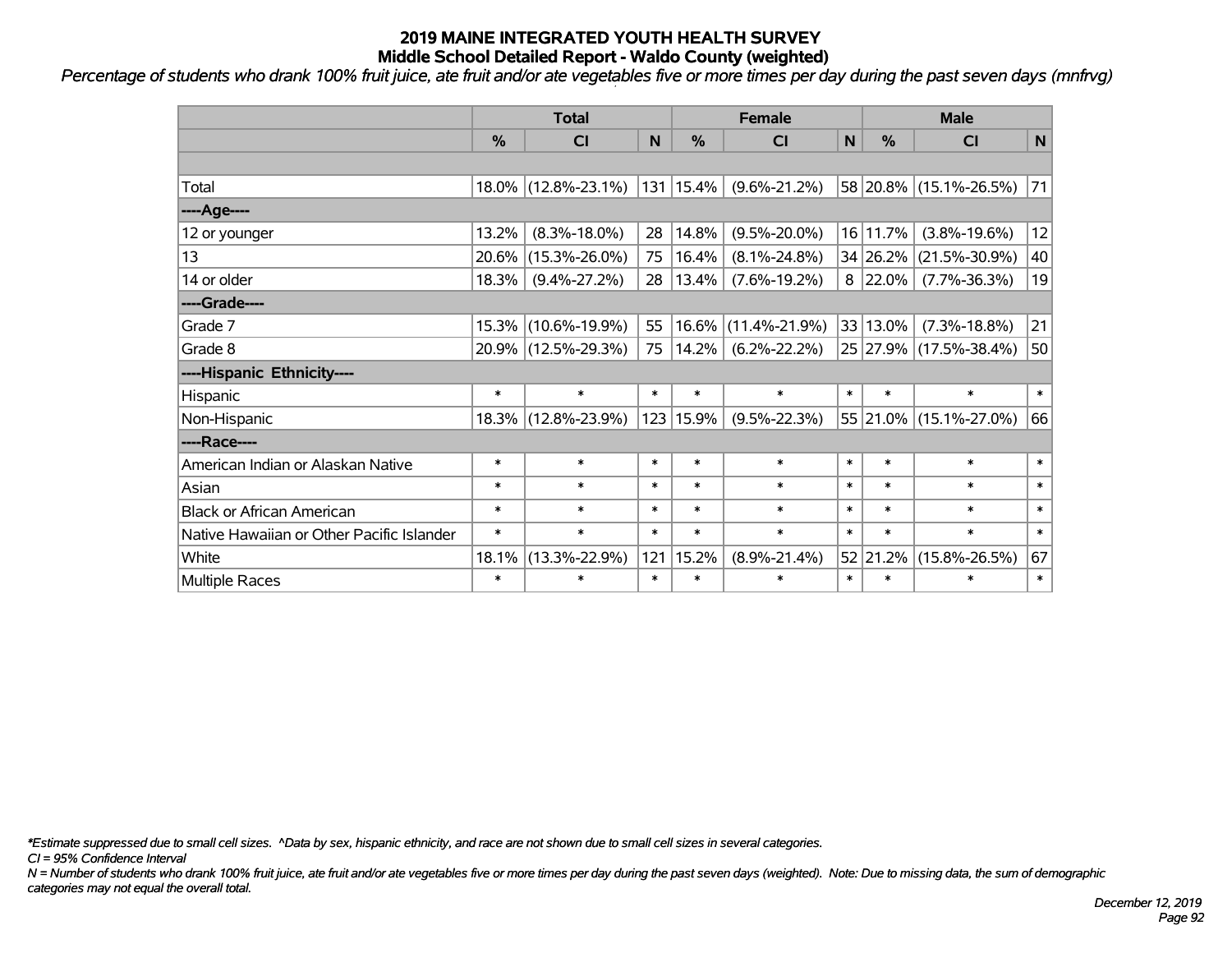*During the past 7 days, how many times did you drink a can, bottle, or glass of soda, sports drink, energy drink, or other sugar-sweetened beverage such as Gatorade, Red Bull, lemonade, sweetened tea or coffee drinks, flavored milk, Snapple, or Sunny D? (Do not count diet soda, other diet drinks, or 100% fruit juice.) (mn159a)*

*Percentage of students who answered at least one time per day in the past week*

|                                           | <b>Total</b>  |                     |        |            | <b>Female</b>           | <b>Male</b> |          |                             |        |
|-------------------------------------------|---------------|---------------------|--------|------------|-------------------------|-------------|----------|-----------------------------|--------|
|                                           | $\frac{0}{0}$ | <b>CI</b>           | N      | %          | <b>CI</b>               | N           | %        | <b>CI</b>                   | N      |
|                                           |               |                     |        |            |                         |             |          |                             |        |
| Total                                     |               | 23.6% (18.4%-28.7%) |        |            | 172 17.0% (13.0%-20.9%) |             |          | $ 64 31.1\% $ (25.5%-36.7%) | 107    |
| ----Age----                               |               |                     |        |            |                         |             |          |                             |        |
| 12 or younger                             | 26.2%         | $(21.5\% - 30.9\%)$ | 56     | 24.8%      | $(18.6\% - 31.0\%)$     |             | 26 28.1% | $(13.2\% - 43.0\%)$         | 29     |
| 13                                        | 21.1%         | $(13.6\% - 28.7\%)$ | 78     | 14.1%      | $(6.4\% - 21.8\%)$      |             | 29 30.5% | $(20.1\% - 40.9\%)$         | 47     |
| 14 or older                               |               | 26.0% (15.5%-36.5%) | 39     | 13.3%      | $(3.7\% - 22.9\%)$      |             |          | $8$ 35.9% (13.7%-58.1%)     | 31     |
| ----Grade----                             |               |                     |        |            |                         |             |          |                             |        |
| Grade 7                                   | 25.3%         | $(21.0\% - 29.6\%)$ | 93     | 21.9%      | $(14.9\% - 28.8\%)$     |             | 44 29.2% | $(21.7\% - 36.7\%)$         | 47     |
| Grade 8                                   |               | 22.1% (14.5%-29.7%) | 79     | $ 11.5\% $ | $(8.6\% - 14.5\%)$      |             |          | 20 33.1% (17.4%-48.8%)      | 59     |
| ----Hispanic Ethnicity----                |               |                     |        |            |                         |             |          |                             |        |
| Hispanic                                  | $\ast$        | $\ast$              | $\ast$ | $\ast$     | $\ast$                  | $\ast$      | $\ast$   | $\ast$                      | $\ast$ |
| Non-Hispanic                              | 23.6%         | $(18.5\% - 28.8\%)$ |        |            | 159 16.9% (13.5%-20.4%) |             | 58 31.2% | $(24.9\% - 37.4\%)$         | 99     |
| ----Race----                              |               |                     |        |            |                         |             |          |                             |        |
| American Indian or Alaskan Native         | 43.6%         | $(9.8\% - 77.4\%)$  | 6      | $\ast$     | $\ast$                  | $\ast$      | $\ast$   | $\ast$                      | $\ast$ |
| Asian                                     | $\ast$        | $\ast$              | $\ast$ | $\ast$     | $\ast$                  | $\ast$      | $\ast$   | $\ast$                      | $\ast$ |
| <b>Black or African American</b>          | $\ast$        | $\ast$              | $\ast$ | $\ast$     | $\ast$                  | $\ast$      | $\ast$   | $\ast$                      | $\ast$ |
| Native Hawaiian or Other Pacific Islander | $\ast$        | $\ast$              | $\ast$ | $\ast$     | $\ast$                  | $\ast$      | $\ast$   | $\ast$                      | $\ast$ |
| White                                     | 23.5%         | $(17.8\% - 29.3\%)$ | 157    | 17.2%      | $(13.0\% - 21.4\%)$     |             | 59 30.6% | $(24.2\% - 37.0\%)$         | 97     |
| Multiple Races                            | $\ast$        | $\ast$              | $\ast$ | $\ast$     | $\ast$                  | $\ast$      | $\ast$   | $\ast$                      | $\ast$ |

*\*Estimate suppressed due to small cell sizes. ^Data by sex, hispanic ethnicity, and race are not shown due to small cell sizes in several categories.*

*CI = 95% Confidence Interval*

*N = Number of students who answered at least one time per day in the past week (weighted). Note: Due to missing data, the sum of demographic categories may not equal the overall total.*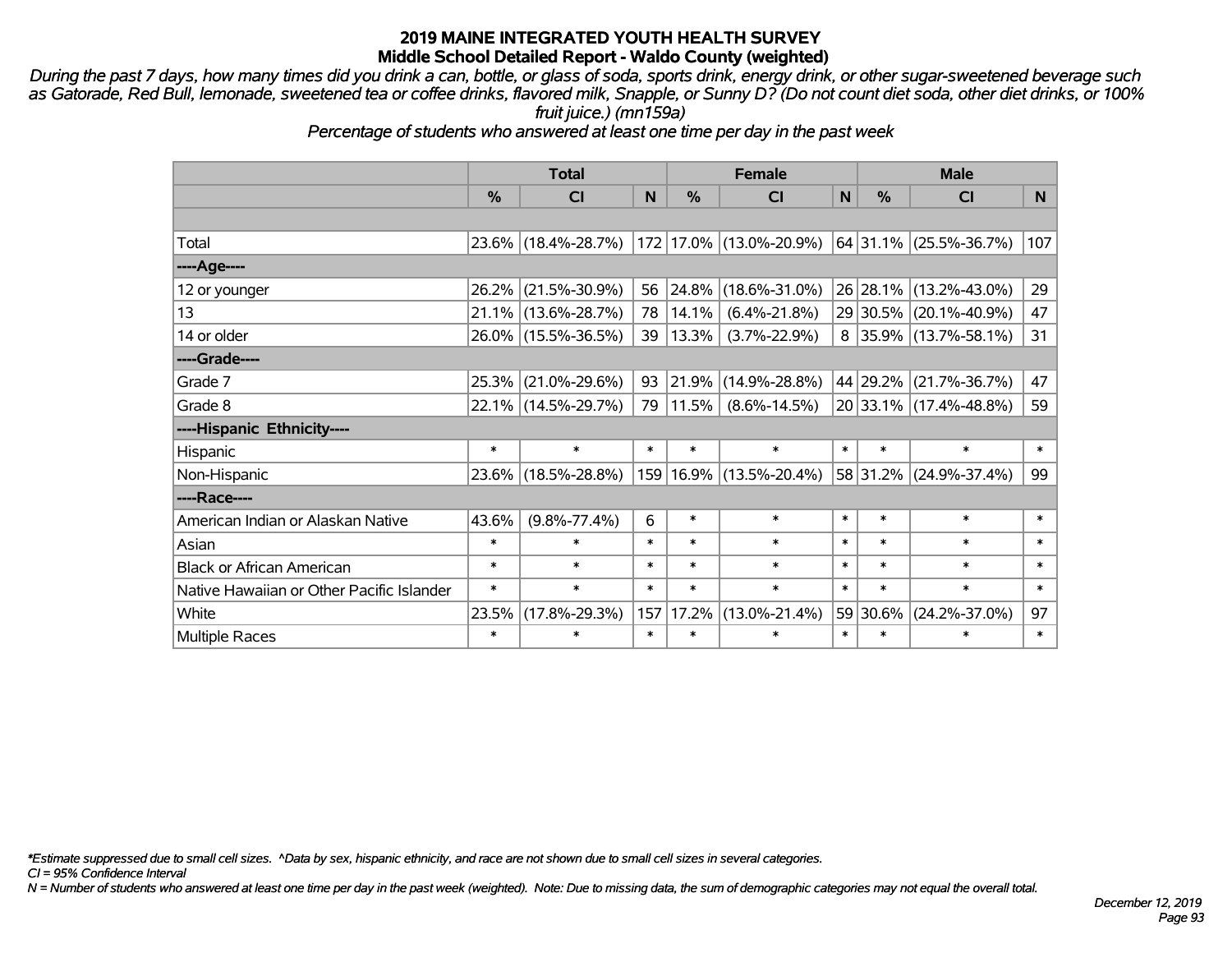*During the past 7 days, on how many days did you eat dinner at home with at least one of your parents or guardians? (mn185b) Percentage of students who answered at least 5 days*

|                                           |          | <b>Total</b>        |                 |           | <b>Female</b>                |        | <b>Male</b>   |                      |        |  |
|-------------------------------------------|----------|---------------------|-----------------|-----------|------------------------------|--------|---------------|----------------------|--------|--|
|                                           | %        | <b>CI</b>           | <sub>N</sub>    | $\%$      | <b>CI</b>                    | N      | $\frac{0}{0}$ | <b>CI</b>            | N.     |  |
|                                           |          |                     |                 |           |                              |        |               |                      |        |  |
| Total                                     |          | 79.2% (67.9%-90.5%) |                 |           | 587 74.9% (60.3%-89.6%)      |        | 288 83.5%     | $(74.6\% - 92.4\%)$  | 295    |  |
| ----Age----                               |          |                     |                 |           |                              |        |               |                      |        |  |
| 12 or younger                             | 83.7%    | $(77.2\% - 90.2\%)$ |                 | 185 79.6% | $(75.8\% - 83.5\%)$          | 90     | $ 87.6\% $    | $(77.4\% - 97.9\%)$  | 92     |  |
| 13                                        |          | 77.9% (60.0%-95.8%) |                 | 279 72.7% | $(51.3\% - 94.1\%)$          |        | 150 84.5%     | $(70.6\% - 98.4\%)$  | 127    |  |
| 14 or older                               |          | 75.6% (67.0%-84.2%) |                 |           | 120 72.6% (62.8%-82.4%)      |        | 45 77.6%      | $(63.9\% - 91.2\%)$  | 75     |  |
| ----Grade----                             |          |                     |                 |           |                              |        |               |                      |        |  |
| Grade 7                                   | $83.2\%$ | (72.4%-94.0%)       |                 | 311 79.1% | $(70.1\% - 88.1\%)$          |        | 157 87.6%     | $(73.2\% - 100.0\%)$ | 148    |  |
| Grade 8                                   |          | 75.1% (64.2%-86.1%) |                 |           | $ 277 70.5\% $ (51.3%-89.7%) |        | 130 79.8%     | $(73.1\% - 86.6\%)$  | 147    |  |
| ----Hispanic Ethnicity----                |          |                     |                 |           |                              |        |               |                      |        |  |
| Hispanic                                  | 52.8%    | $(22.9\% - 82.6\%)$ | 10 <sup>°</sup> | $\ast$    | $\ast$                       | $\ast$ | $\ast$        | $\ast$               | $\ast$ |  |
| Non-Hispanic                              |          | 79.5% (68.8%-90.3%) |                 | 553 74.5% | $(59.4\% - 89.7\%)$          |        | 268 84.8%     | $(77.5\% - 92.1\%)$  | 282    |  |
| ----Race----                              |          |                     |                 |           |                              |        |               |                      |        |  |
| American Indian or Alaskan Native         | $\ast$   | $\ast$              | $\ast$          | $\ast$    | $\ast$                       | $\ast$ | $\ast$        | $\ast$               | $\ast$ |  |
| Asian                                     | $\ast$   | $\ast$              | $\ast$          | $\ast$    | $\ast$                       | $\ast$ | $\ast$        | $\ast$               | $\ast$ |  |
| <b>Black or African American</b>          | $\ast$   | $\ast$              | $\ast$          | $\ast$    | $\ast$                       | $\ast$ | $\ast$        | $\ast$               | $\ast$ |  |
| Native Hawaiian or Other Pacific Islander | $\ast$   | $\ast$              | $\ast$          | $\ast$    | $\ast$                       | $\ast$ | $\ast$        | $\ast$               | $\ast$ |  |
| White                                     | 79.4%    | $(67.4\% - 91.4\%)$ | 546             | 74.7%     | $(57.6\% - 91.8\%)$          |        | 269 84.5%     | $(76.5\% - 92.5\%)$  | 274    |  |
| Multiple Races                            |          | 59.1% (42.6%-75.6%) | 13              | $\ast$    | $\ast$                       | $\ast$ | $\ast$        | $\ast$               | $\ast$ |  |

*\*Estimate suppressed due to small cell sizes. ^Data by sex, hispanic ethnicity, and race are not shown due to small cell sizes in several categories.*

*CI = 95% Confidence Interval*

*N = Number of students who answered at least 5 days (weighted). Note: Due to missing data, the sum of demographic categories may not equal the overall total.*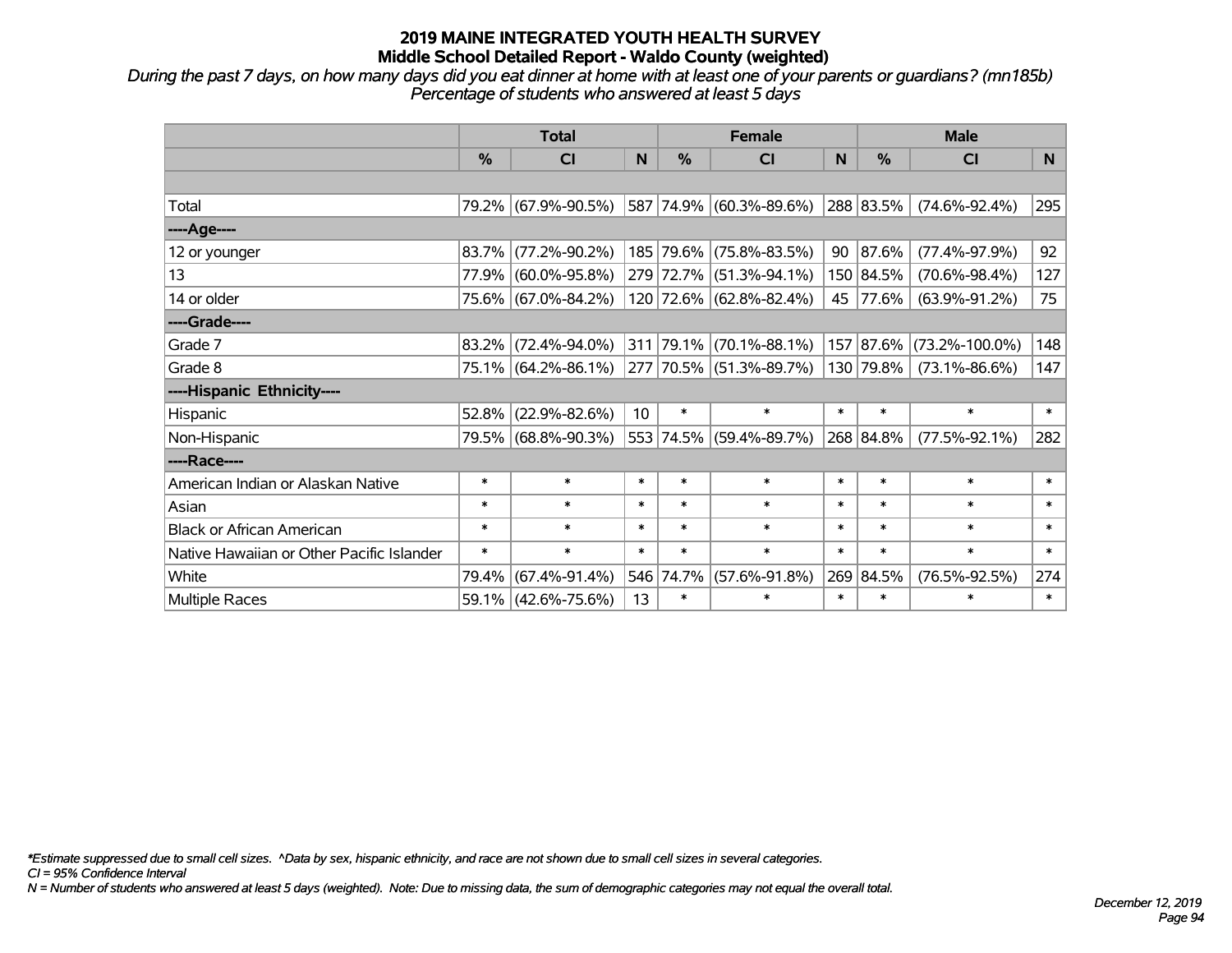*During the past 7 days, on how many days were you physically active for a total of at least 60 minutes per day? (Add up all the time you spent in any kind of physical activity that increased your heart rate and made you breathe hard some of the time.) (mn161) Percentage of students who answered at least 5 days*

|                                           | <b>Total</b>  |                        |                 | <b>Female</b> | <b>Male</b>                       |        |               |                         |          |
|-------------------------------------------|---------------|------------------------|-----------------|---------------|-----------------------------------|--------|---------------|-------------------------|----------|
|                                           | $\frac{0}{0}$ | C <sub>l</sub>         | N               | $\frac{0}{0}$ | CI                                | N      | $\frac{0}{0}$ | <b>CI</b>               | <b>N</b> |
|                                           |               |                        |                 |               |                                   |        |               |                         |          |
| Total                                     |               | $51.8\%$ (46.4%-57.2%) |                 |               | 375 49.8% (44.0%-55.6%)           |        |               | 186 54.8% (49.4%-60.1%) | 186      |
| ----Age----                               |               |                        |                 |               |                                   |        |               |                         |          |
| 12 or younger                             | 53.6%         | $(46.7\% - 60.6\%)$    |                 |               | 110 54.6% (42.7%-66.5%)           | 57     | 53.4%         | $(43.9\% - 62.9\%)$     | 53       |
| 13                                        |               | 49.9% (43.8%-56.0%)    |                 |               | 183 44.2% (37.4%-51.0%)           | 91     | 59.0%         | $(49.0\% - 69.0\%)$     | 91       |
| 14 or older                               |               | $54.3\%$ (46.2%-62.5%) |                 |               | $82   61.8\%   (55.9\% - 67.6\%)$ |        | 38 48.9%      | $(36.7\% - 61.1\%)$     | 42       |
| ----Grade----                             |               |                        |                 |               |                                   |        |               |                         |          |
| Grade 7                                   | $52.0\%$      | $(42.7\% - 61.3\%)$    |                 |               | 187 53.9% (40.5%-67.2%)           |        | 105 51.2%     | $(43.6\% - 58.8\%)$     | 82       |
| Grade 8                                   |               | 51.8% (47.7%-55.8%)    |                 |               | 186 45.9% (37.5%-54.3%)           |        |               | 80 57.7% (52.5%-62.8%)  | 103      |
| ----Hispanic Ethnicity----                |               |                        |                 |               |                                   |        |               |                         |          |
| Hispanic                                  | 48.3%         | $(28.0\% - 68.6\%)$    | 8               | $\ast$        | $\ast$                            | $\ast$ | $\ast$        | $\ast$                  | $\ast$   |
| Non-Hispanic                              |               | $52.5\%$ (46.1%-58.9%) |                 |               | 350 51.0% (44.8%-57.3%)           |        | 175 54.9%     | $(48.6\% - 61.2\%)$     | 172      |
| ----Race----                              |               |                        |                 |               |                                   |        |               |                         |          |
| American Indian or Alaskan Native         |               | 47.7% (19.7%-75.6%)    | 6               | $\ast$        | $\ast$                            | $\ast$ | $\ast$        | $\ast$                  | $\ast$   |
| Asian                                     | $\ast$        | $\ast$                 | $\ast$          | $\ast$        | $\ast$                            | $\ast$ | $\ast$        | $\ast$                  | $\ast$   |
| <b>Black or African American</b>          | $\ast$        | $\ast$                 | $\ast$          | $\ast$        | $\ast$                            | $\ast$ | $\ast$        | $\ast$                  | $\ast$   |
| Native Hawaiian or Other Pacific Islander | $\ast$        | $\ast$                 | $\ast$          | $\ast$        | $\ast$                            | $\ast$ | $\ast$        | $\ast$                  | $\ast$   |
| White                                     | 52.0%         | $(45.9\% - 58.2\%)$    |                 | 346 50.4%     | $(44.9\% - 56.0\%)$               | 172    | 54.4%         | $(48.1\% - 60.6\%)$     | 170      |
| <b>Multiple Races</b>                     |               | 48.2% (39.8%-56.7%)    | 10 <sub>1</sub> | $\ast$        | $\ast$                            | $\ast$ | $\ast$        | *                       | $\ast$   |

*\*Estimate suppressed due to small cell sizes. ^Data by sex, hispanic ethnicity, and race are not shown due to small cell sizes in several categories.*

*CI = 95% Confidence Interval*

*N = Number of students who answered at least 5 days (weighted). Note: Due to missing data, the sum of demographic categories may not equal the overall total.*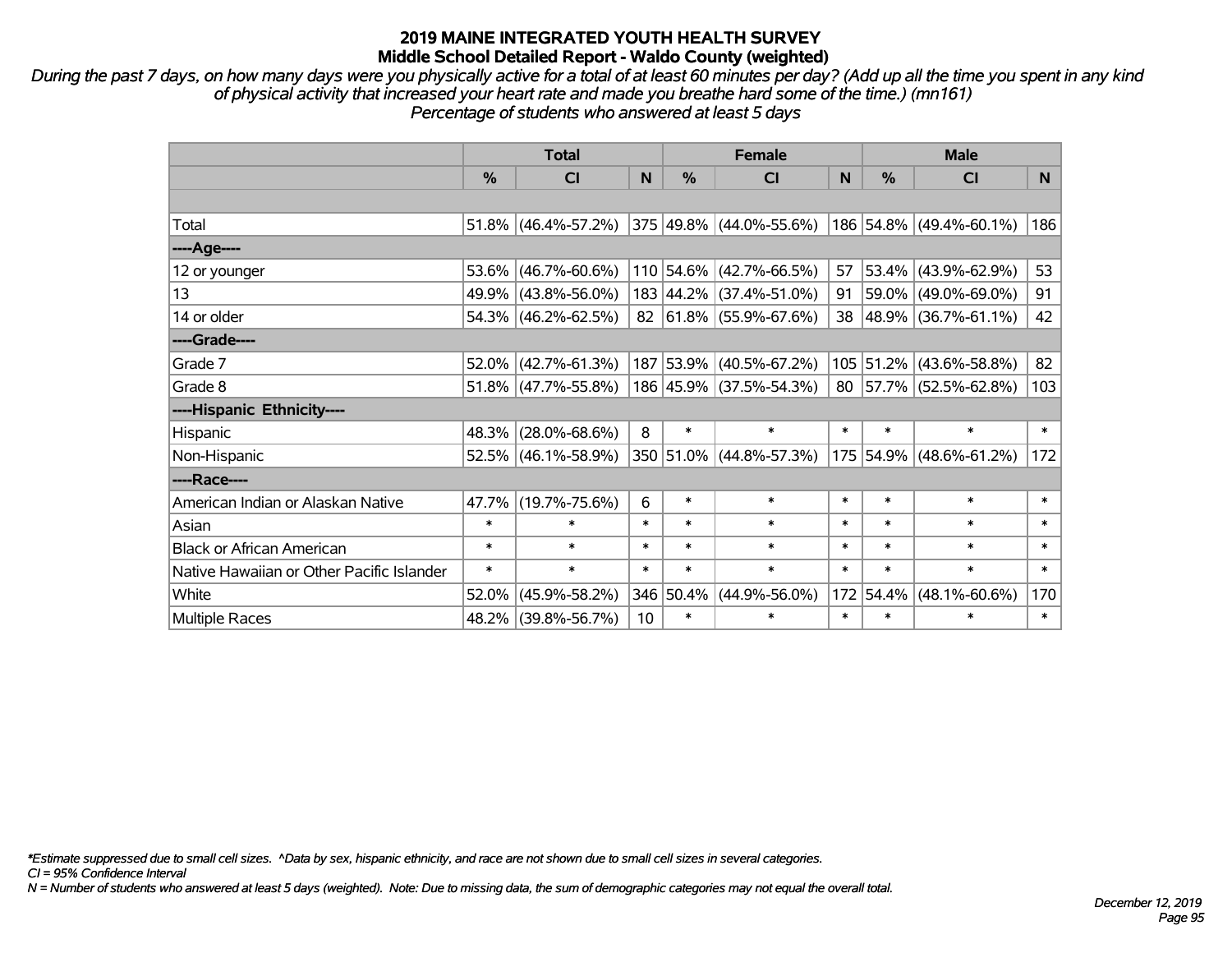*Percentage of students who were physically active for a total of at least 60 minutes per day on all of the past seven days (mnpa7day)*

|                                           | <b>Total</b>  |                        |             |           | <b>Female</b>           | <b>Male</b>  |          |                        |        |
|-------------------------------------------|---------------|------------------------|-------------|-----------|-------------------------|--------------|----------|------------------------|--------|
|                                           | $\frac{0}{0}$ | C <sub>l</sub>         | $\mathbf N$ | %         | <b>CI</b>               | $\mathsf{N}$ | %        | <b>CI</b>              | N.     |
|                                           |               |                        |             |           |                         |              |          |                        |        |
| Total                                     |               | 29.5% (24.2%-34.8%)    |             |           | 213 24.2% (18.7%-29.6%) |              |          | 90 35.9% (27.8%-44.0%) | 122    |
| ---- Age----                              |               |                        |             |           |                         |              |          |                        |        |
| 12 or younger                             | 27.4%         | $(24.1\% - 30.6\%)$    | 56          | 22.2%     | $(11.8\% - 32.5\%)$     |              | 23 33.2% | $(25.2\% - 41.2\%)$    | 33     |
| 13                                        | 29.9%         | $(21.3\% - 38.6\%)$    |             | 110 26.5% | $(20.0\% - 32.9\%)$     |              |          | 54 35.1% (21.1%-49.0%) | 54     |
| 14 or older                               |               | $31.7\%$ (23.3%-40.0%) |             | 48 20.4%  | $(7.8\% - 33.0\%)$      |              |          | 13 40.4% (33.8%-47.0%) | 35     |
| ----Grade----                             |               |                        |             |           |                         |              |          |                        |        |
| Grade 7                                   | 26.2%         | $(19.5\% - 33.0\%)$    | 94          | 25.4%     | $(17.9\% - 32.9\%)$     |              | 50 28.0% | $(18.0\% - 38.0\%)$    | 45     |
| Grade 8                                   |               | 33.1% (28.7%-37.5%)    |             |           | 119 23.1% (18.0%-28.1%) |              |          | 40 43.1% (37.8%-48.4%) | 77     |
| ----Hispanic Ethnicity----                |               |                        |             |           |                         |              |          |                        |        |
| Hispanic                                  | $\ast$        | $\ast$                 | $\ast$      | $\ast$    | $\ast$                  | $\ast$       | $\ast$   | $\ast$                 | $\ast$ |
| Non-Hispanic                              | 30.2%         | $(23.9\% - 36.4\%)$    |             | 201 24.9% | $(18.8\% - 31.0\%)$     |              | 85 36.4% | $(27.9\% - 45.0\%)$    | 114    |
| ----Race----                              |               |                        |             |           |                         |              |          |                        |        |
| American Indian or Alaskan Native         | 47.7%         | $(19.7\% - 75.6\%)$    | 6           | $\ast$    | $\ast$                  | $\ast$       | $\ast$   | $\ast$                 | $\ast$ |
| Asian                                     | $\ast$        | $\ast$                 | $\ast$      | $\ast$    | $\ast$                  | $\ast$       | $\ast$   | $\ast$                 | $\ast$ |
| <b>Black or African American</b>          | $\ast$        | $\ast$                 | $\ast$      | $\ast$    | $\ast$                  | $\ast$       | $\ast$   | $\ast$                 | $\ast$ |
| Native Hawaiian or Other Pacific Islander | $\ast$        | $\ast$                 | $\ast$      | $\ast$    | $\ast$                  | $\ast$       | $\ast$   | $\ast$                 | $\ast$ |
| White                                     | 28.9%         | $(23.1\% - 34.8\%)$    |             | 192 23.8% | $(17.5\% - 30.1\%)$     |              | 81 34.8% | $(26.4\% - 43.3\%)$    | 109    |
| <b>Multiple Races</b>                     |               | 29.5% (16.6%-42.4%)    | 6           | $\ast$    | $\ast$                  | $\ast$       | $\ast$   | *                      | $\ast$ |

*\*Estimate suppressed due to small cell sizes. ^Data by sex, hispanic ethnicity, and race are not shown due to small cell sizes in several categories.*

*CI = 95% Confidence Interval*

*N = Number of students who were physically active for a total of at least 60 minutes per day on all of the past seven days (weighted). Note: Due to missing data, the sum of demographic categories may not equal the overall total.*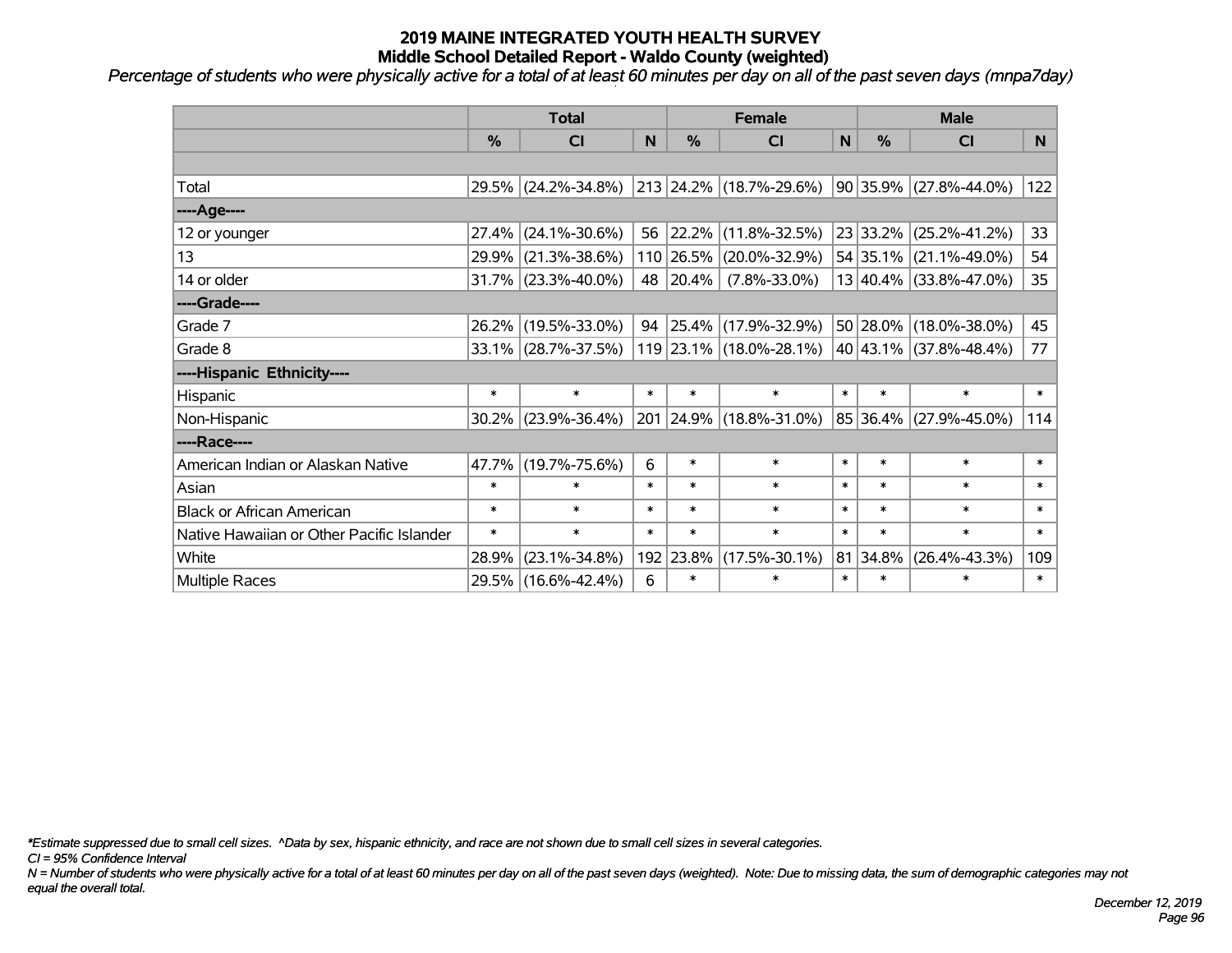# **2019 MAINE INTEGRATED YOUTH HEALTH SURVEY Middle School Detailed Report - Waldo County (weighted)** *On an average school day, how many hours do you watch TV? (mn125) Percentage of students who answered at least 3 hours*

|                                           | <b>Total</b> |                     |        |            | <b>Female</b>            | <b>Male</b> |               |                             |        |
|-------------------------------------------|--------------|---------------------|--------|------------|--------------------------|-------------|---------------|-----------------------------|--------|
|                                           | %            | CI                  | N      | %          | <b>CI</b>                | N           | $\frac{0}{0}$ | CI                          | N.     |
|                                           |              |                     |        |            |                          |             |               |                             |        |
| Total                                     |              | 25.0% (22.2%-27.8%) |        |            | 184 20.8% (15.6%-26.0%)  |             |               | $ 78 29.8\% $ (25.3%-34.2%) | 106    |
| ----Age----                               |              |                     |        |            |                          |             |               |                             |        |
| 12 or younger                             | 26.9%        | $(17.6\% - 36.3\%)$ | 59     | 22.3%      | $(14.3\% - 30.3\%)$      |             |               | 24 32.4% (10.7%-54.1%)      | 34     |
| 13                                        | 22.9%        | $(17.9\% - 28.0\%)$ | 82     | 17.8%      | $(8.6\% - 27.0\%)$       |             |               | 36 30.0% (27.7%-32.4%)      | 46     |
| 14 or older                               |              | 25.6% (14.7%-36.5%) | 41     |            | $ 24.2\% $ (12.8%-35.6%) |             |               | 15 26.5% (13.0%-40.0%)      | 26     |
| ----Grade----                             |              |                     |        |            |                          |             |               |                             |        |
| Grade 7                                   | 26.8%        | $(18.8\% - 34.8\%)$ | 98     | $ 20.3\% $ | $(17.7\% - 22.8\%)$      |             | 39 35.1%      | $(18.3\% - 51.9\%)$         | 59     |
| Grade 8                                   |              | 23.2% (12.6%-33.8%) | 86     |            | $ 21.4\% $ (11.1%-31.6%) |             |               | 39 24.9% (12.9%-37.0%)      | 47     |
| ----Hispanic Ethnicity----                |              |                     |        |            |                          |             |               |                             |        |
| Hispanic                                  | $\ast$       | $\ast$              | $\ast$ | $\ast$     | $\ast$                   | $\ast$      | $\ast$        | $\ast$                      | $\ast$ |
| Non-Hispanic                              |              | 25.4% (22.2%-28.6%) |        |            | 175 21.3% (15.3%-27.4%)  |             | 75 29.9%      | $(25.1\% - 34.8\%)$         | 100    |
| ----Race----                              |              |                     |        |            |                          |             |               |                             |        |
| American Indian or Alaskan Native         | 52.1%        | $(36.3\% - 67.9\%)$ | 8      | $\ast$     | $\ast$                   | $\ast$      | $\ast$        | $\ast$                      | $\ast$ |
| Asian                                     | $\ast$       | $\ast$              | $\ast$ | $\ast$     | $\ast$                   | $\ast$      | $\ast$        | $\ast$                      | $\ast$ |
| <b>Black or African American</b>          | $\ast$       | $\ast$              | $\ast$ | $\ast$     | $\ast$                   | $\ast$      | $\ast$        | $\ast$                      | $\ast$ |
| Native Hawaiian or Other Pacific Islander | $\ast$       | $\ast$              | $\ast$ | $\ast$     | $\ast$                   | $\ast$      | $\ast$        | $\ast$                      | $\ast$ |
| White                                     | 24.8%        | $(22.3\% - 27.3\%)$ |        | 169 21.8%  | $(16.2\% - 27.3\%)$      |             | 77 28.2%      | $(22.7\% - 33.8\%)$         | 92     |
| <b>Multiple Races</b>                     | $\ast$       | $\ast$              | $\ast$ | $\ast$     | $\ast$                   | $\ast$      | $\ast$        | $\ast$                      | $\ast$ |

*\*Estimate suppressed due to small cell sizes. ^Data by sex, hispanic ethnicity, and race are not shown due to small cell sizes in several categories.*

*CI = 95% Confidence Interval*

*N = Number of students who answered at least 3 hours (weighted). Note: Due to missing data, the sum of demographic categories may not equal the overall total.*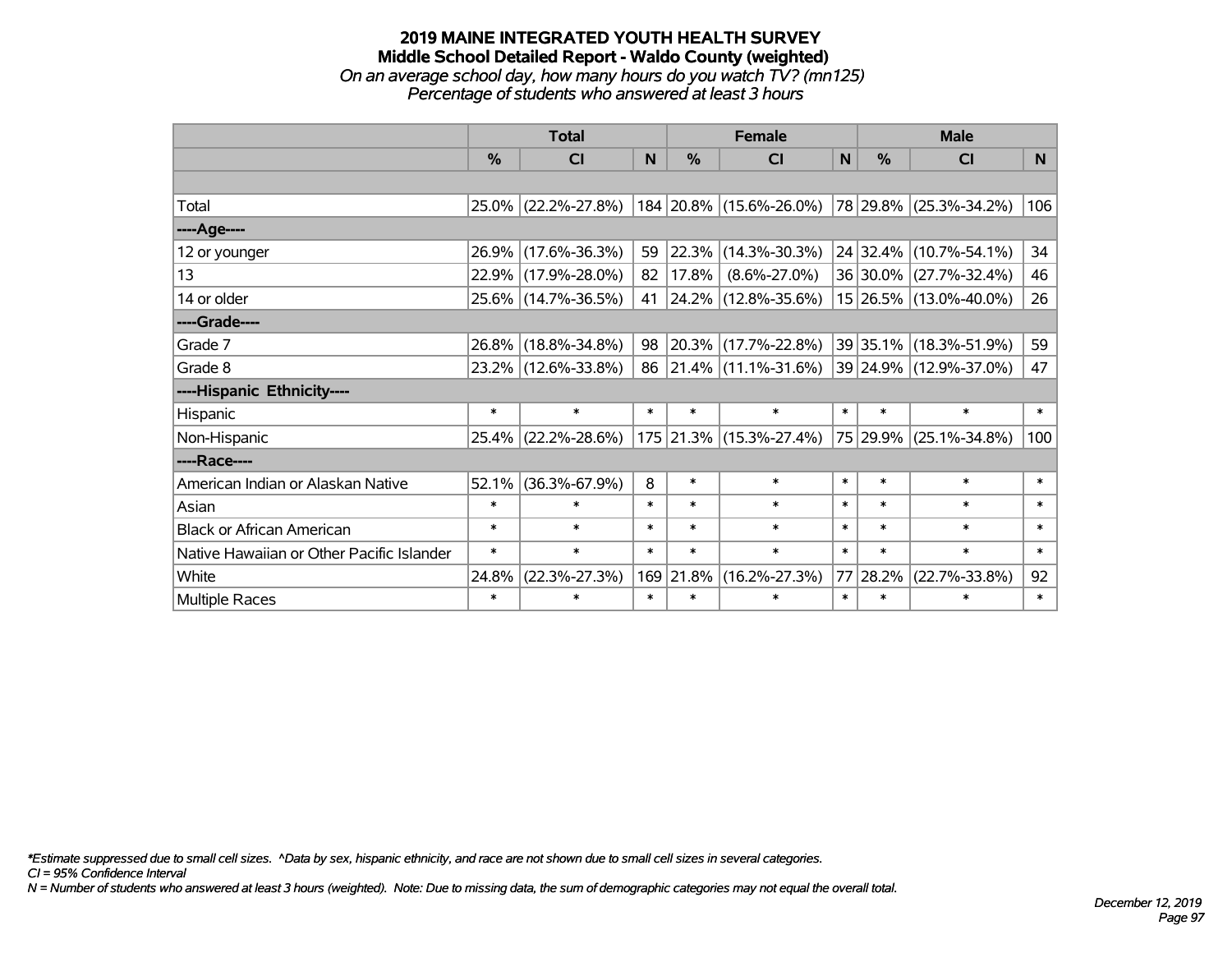# **2019 MAINE INTEGRATED YOUTH HEALTH SURVEY Middle School Detailed Report - Waldo County (weighted)** *On an average school day, how many hours do you watch TV? (mn125\_2) Percentage of students who answered 2 or fewer hours*

|                                           | <b>Total</b>  |                     |                | <b>Female</b> | <b>Male</b>             |          |           |                         |                |
|-------------------------------------------|---------------|---------------------|----------------|---------------|-------------------------|----------|-----------|-------------------------|----------------|
|                                           | $\frac{0}{0}$ | CI                  | N <sub>1</sub> | $\frac{0}{0}$ | <b>CI</b>               | <b>N</b> | %         | <b>CI</b>               | N <sub>1</sub> |
|                                           |               |                     |                |               |                         |          |           |                         |                |
| Total                                     |               | 75.0% (72.2%-77.8%) |                |               | 552 79.2% (74.0%-84.4%) |          |           | 297 70.2% (65.8%-74.7%) | 250            |
| ----Age----                               |               |                     |                |               |                         |          |           |                         |                |
| 12 or younger                             | 73.1%         | $(63.7\% - 82.4\%)$ |                |               | 159 77.7% (69.7%-85.7%) | 85       |           | 67.6% (45.9%-89.3%)     | 71             |
| 13                                        |               | 77.1% (72.0%-82.1%) |                |               | 275 82.2% (73.0%-91.4%) |          |           | 164 70.0% (67.6%-72.3%) | 108            |
| 14 or older                               |               | 74.4% (63.5%-85.3%) |                |               | 119 75.8% (64.4%-87.2%) | 47       |           | 73.5% (60.0%-87.0%)     | 71             |
| ----Grade----                             |               |                     |                |               |                         |          |           |                         |                |
| Grade 7                                   | 73.2%         | $(65.2\% - 81.2\%)$ |                |               | 268 79.7% (77.2%-82.3%) |          | 153 64.9% | $(48.1\% - 81.7\%)$     | 110            |
| Grade 8                                   |               | 76.8% (66.2%-87.4%) |                |               | 283 78.6% (68.4%-88.9%) |          |           | 143 75.1% (63.0%-87.1%) | 140            |
| ----Hispanic Ethnicity----                |               |                     |                |               |                         |          |           |                         |                |
| Hispanic                                  | $\ast$        | $\ast$              | $\ast$         | $\ast$        | $\ast$                  | $\ast$   | $\ast$    | $\ast$                  | $\ast$         |
| Non-Hispanic                              |               | 74.6% (71.4%-77.8%) |                |               | 514 78.7% (72.6%-84.7%) |          |           | 276 70.1% (65.2%-74.9%) | 235            |
| ----Race----                              |               |                     |                |               |                         |          |           |                         |                |
| American Indian or Alaskan Native         | 47.9%         | $(32.1\% - 63.7\%)$ | $\overline{7}$ | $\ast$        | $\ast$                  | $\ast$   | $\ast$    | $\ast$                  | $\ast$         |
| Asian                                     | $\ast$        | $\ast$              | $\ast$         | $\ast$        | $\ast$                  | $\ast$   | $\ast$    | $\ast$                  | $\ast$         |
| <b>Black or African American</b>          | $\ast$        | $\ast$              | $\ast$         | $\ast$        | $\ast$                  | $\ast$   | $\ast$    | $\ast$                  | $\ast$         |
| Native Hawaiian or Other Pacific Islander | $\ast$        | $\ast$              | $\ast$         | $\ast$        | $\ast$                  | $\ast$   | $\ast$    | $\ast$                  | $\ast$         |
| White                                     | 75.2%         | $(72.7\% - 77.7\%)$ |                | 514 78.2%     | $(72.7\% - 83.8\%)$     | 276      | 71.8%     | $(66.2\% - 77.3\%)$     | 235            |
| <b>Multiple Races</b>                     | $\ast$        | $\ast$              | $\ast$         | $\ast$        | $\ast$                  | $\ast$   | $\ast$    | $\ast$                  | $\ast$         |

*\*Estimate suppressed due to small cell sizes. ^Data by sex, hispanic ethnicity, and race are not shown due to small cell sizes in several categories.*

*CI = 95% Confidence Interval*

*N = Number of students who answered 2 or fewer hours (weighted). Note: Due to missing data, the sum of demographic categories may not equal the overall total.*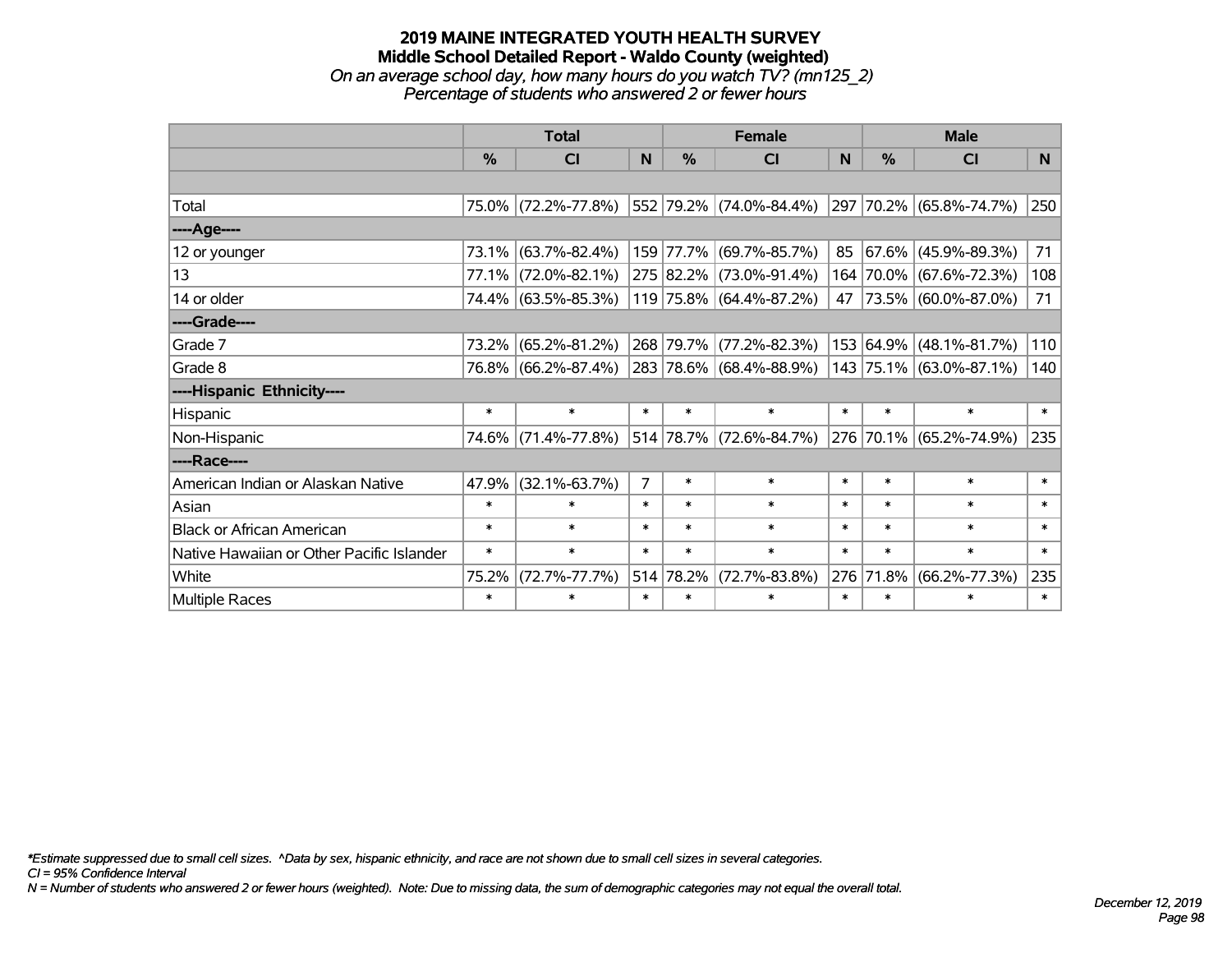*On an average school day, how many hours do you play video or computer games or use a computer for something that is not school work? (Count time spent playing games, watching videos, texting, or using social media on your smartphone, computer, Xbox, PlayStation, iPad, or other tablet.) (mn126c) Percentage of students who answered at least 3 hours*

|                                           | <b>Total</b>  |                        | <b>Female</b> |               |                          | <b>Male</b> |               |                          |        |
|-------------------------------------------|---------------|------------------------|---------------|---------------|--------------------------|-------------|---------------|--------------------------|--------|
|                                           | $\frac{0}{0}$ | <b>CI</b>              | N             | $\frac{0}{0}$ | <b>CI</b>                | N           | $\frac{0}{0}$ | <b>CI</b>                | N.     |
|                                           |               |                        |               |               |                          |             |               |                          |        |
| Total                                     |               | $41.9\%$ (25.5%-58.2%) |               |               | 307 33.3% (16.0%-50.5%)  |             | $125 50.9\% $ | $(34.1\% - 67.7\%)$      | 179    |
| ----Age----                               |               |                        |               |               |                          |             |               |                          |        |
| 12 or younger                             | 44.5%         | $(20.1\% - 68.9\%)$    | 95            |               | $ 30.9\% $ (12.1%-49.7%) | 33          | 59.4%         | $(24.7\% - 94.2\%)$      | 62     |
| 13                                        |               | 40.1% (25.3%-54.9%)    |               |               | 143 33.3% (13.9%-52.7%)  |             | 68 48.3%      | $(36.5\% - 60.1\%)$      | 73     |
| 14 or older                               |               | $43.0\%$ (29.9%-56.0%) |               |               | 68 38.6% (15.1%-62.0%)   |             |               | 24 45.8% (33.6%-57.9%)   | 44     |
| ----Grade----                             |               |                        |               |               |                          |             |               |                          |        |
| Grade 7                                   | 41.1%         | $(23.0\% - 59.2\%)$    |               |               | 150 28.4% (12.3%-44.4%)  | 54          | 55.2%         | $(32.5\% - 77.9\%)$      | 93     |
| Grade 8                                   |               | 42.6% (26.2%-59.0%)    |               |               | 157 38.3% (17.1%-59.5%)  | 71          |               | $ 47.0\% $ (30.9%-63.0%) | 86     |
| ----Hispanic Ethnicity----                |               |                        |               |               |                          |             |               |                          |        |
| Hispanic                                  |               | $50.6\%$ (18.8%-82.5%) | 9             | $\ast$        | $\ast$                   | $\ast$      | $\ast$        | $\ast$                   | $\ast$ |
| Non-Hispanic                              |               | 41.5% (24.9%-58.2%)    |               |               | 286 33.1% (15.6%-50.5%)  |             | 117 50.1%     | $(33.1\% - 67.0\%)$      | 166    |
| ----Race----                              |               |                        |               |               |                          |             |               |                          |        |
| American Indian or Alaskan Native         | 61.3%         | $(41.4\% - 81.3\%)$    | 9             | $\ast$        | $\ast$                   | $\ast$      | $\ast$        | $\ast$                   | $\ast$ |
| Asian                                     | $\ast$        | $\ast$                 | $\ast$        | $\ast$        | $\ast$                   | $\ast$      | $\ast$        | $\ast$                   | $\ast$ |
| <b>Black or African American</b>          | $\ast$        | $\ast$                 | $\ast$        | $\ast$        | $\ast$                   | $\ast$      | $\ast$        | $\ast$                   | $\ast$ |
| Native Hawaiian or Other Pacific Islander | $\ast$        | $\ast$                 | $\ast$        | $\ast$        | $\ast$                   | $\ast$      | $\ast$        | $\ast$                   | $\ast$ |
| White                                     | 40.8%         | $(23.7\% - 57.9\%)$    |               | 277 32.0%     | $(14.1\% - 49.9\%)$      |             | 113 49.9%     | $(32.0\% - 67.8\%)$      | 162    |
| <b>Multiple Races</b>                     |               | 51.3% (38.9%-63.7%)    | 11            | $\ast$        | $\ast$                   | $\ast$      | $\ast$        | *                        | $\ast$ |

*\*Estimate suppressed due to small cell sizes. ^Data by sex, hispanic ethnicity, and race are not shown due to small cell sizes in several categories.*

*CI = 95% Confidence Interval*

*N = Number of students who answered at least 3 hours (weighted). Note: Due to missing data, the sum of demographic categories may not equal the overall total.*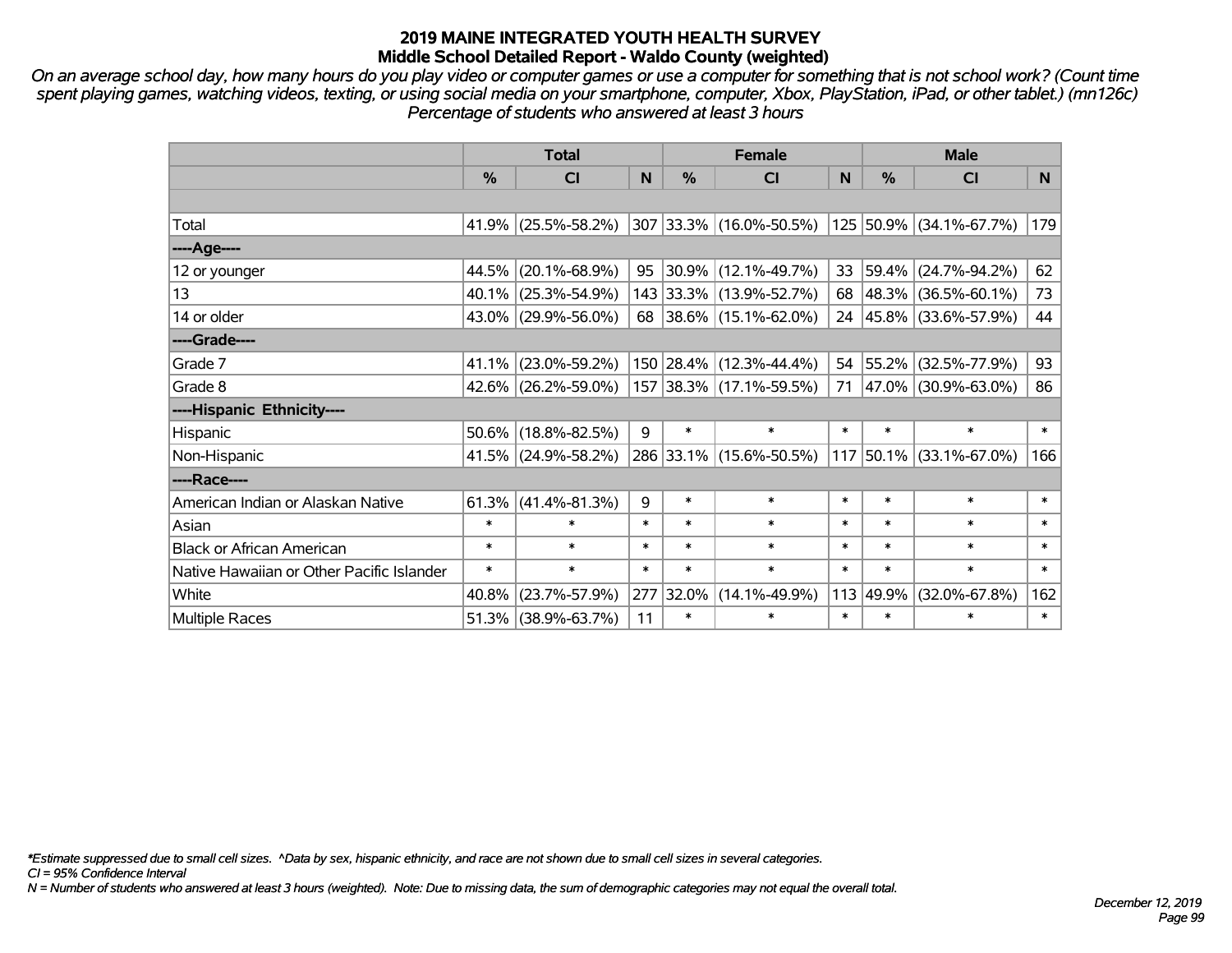*On an average school day, how many hours do you play video or computer games or use a computer for something that is not school work? (Count time spent playing games, watching videos, texting, or using social media on your smartphone, computer, Xbox, PlayStation, iPad, or other tablet.) (mn126c\_2) Percentage of students who answered 2 or fewer hours*

|                                           | <b>Total</b> |                        |                 | <b>Female</b> |                          |        | <b>Male</b>   |                         |        |
|-------------------------------------------|--------------|------------------------|-----------------|---------------|--------------------------|--------|---------------|-------------------------|--------|
|                                           | %            | <b>CI</b>              | N               | $\frac{0}{0}$ | <b>CI</b>                | N      | $\frac{0}{0}$ | <b>CI</b>               | N.     |
|                                           |              |                        |                 |               |                          |        |               |                         |        |
| Total                                     |              | 58.1% (41.8%-74.5%)    |                 |               | 426 66.7% (49.5%-84.0%)  |        |               | 250 49.1% (32.3%-65.9%) | 173    |
| ----Age----                               |              |                        |                 |               |                          |        |               |                         |        |
| 12 or younger                             |              | 55.5% (31.1%-79.9%)    |                 |               | 119 69.1% (50.3%-87.9%)  |        | 74 40.6%      | $(5.8\% - 75.3\%)$      | 43     |
| 13                                        |              | 59.9% (45.1%-74.7%)    |                 |               | 213 66.7% (47.3%-86.1%)  |        | 135 51.7%     | $(39.9\% - 63.5\%)$     | 78     |
| 14 or older                               |              | 57.0% (44.0%-70.1%)    | 91              |               | $ 61.4\% $ (38.0%-84.9%) |        |               | 38 54.2% (42.1%-66.4%)  | 53     |
| ----Grade----                             |              |                        |                 |               |                          |        |               |                         |        |
| Grade 7                                   |              | 58.9% (40.8%-77.0%)    |                 |               | 214 71.6% (55.6%-87.7%)  |        | 136 44.8%     | $(22.1\% - 67.5\%)$     | 76     |
| Grade 8                                   |              | $57.4\%$ (41.0%-73.8%) |                 |               | 212 61.7% (40.5%-82.9%)  |        |               | 114 53.0% (37.0%-69.1%) | 97     |
| ----Hispanic Ethnicity----                |              |                        |                 |               |                          |        |               |                         |        |
| Hispanic                                  |              | 49.4% (17.5%-81.2%)    | 9               | $\ast$        | $\ast$                   | $\ast$ | $\ast$        | $\ast$                  | $\ast$ |
| Non-Hispanic                              |              | 58.5% (41.8%-75.1%)    |                 |               | 402 66.9% (49.5%-84.4%)  |        | 237 49.9%     | $(33.0\% - 66.9\%)$     | 166    |
| ----Race----                              |              |                        |                 |               |                          |        |               |                         |        |
| American Indian or Alaskan Native         |              | 38.7% (18.7%-58.6%)    | 6               | $\ast$        | $\ast$                   | $\ast$ | $\ast$        | $\ast$                  | $\ast$ |
| Asian                                     | $\ast$       | $\ast$                 | $\ast$          | $\ast$        | $\ast$                   | $\ast$ | $\ast$        | $\ast$                  | $\ast$ |
| <b>Black or African American</b>          | $\ast$       | $\ast$                 | $\ast$          | $\ast$        | $\ast$                   | $\ast$ | $\ast$        | $\ast$                  | $\ast$ |
| Native Hawaiian or Other Pacific Islander | $\ast$       | $\ast$                 | $\ast$          | $\ast$        | $\ast$                   | $\ast$ | $\ast$        | $\ast$                  | $\ast$ |
| White                                     | 59.2%        | $(42.1\% - 76.3\%)$    | 402             | 68.0%         | $(50.1\% - 85.9\%)$      | 239    | 50.1%         | $(32.2\% - 68.0\%)$     | 162    |
| Multiple Races                            |              | 48.7% (36.3%-61.1%)    | 10 <sup>1</sup> | $\ast$        | $\ast$                   | $\ast$ | $\ast$        | $\ast$                  | $\ast$ |

*\*Estimate suppressed due to small cell sizes. ^Data by sex, hispanic ethnicity, and race are not shown due to small cell sizes in several categories.*

*CI = 95% Confidence Interval*

*N = Number of students who answered 2 or fewer hours (weighted). Note: Due to missing data, the sum of demographic categories may not equal the overall total.*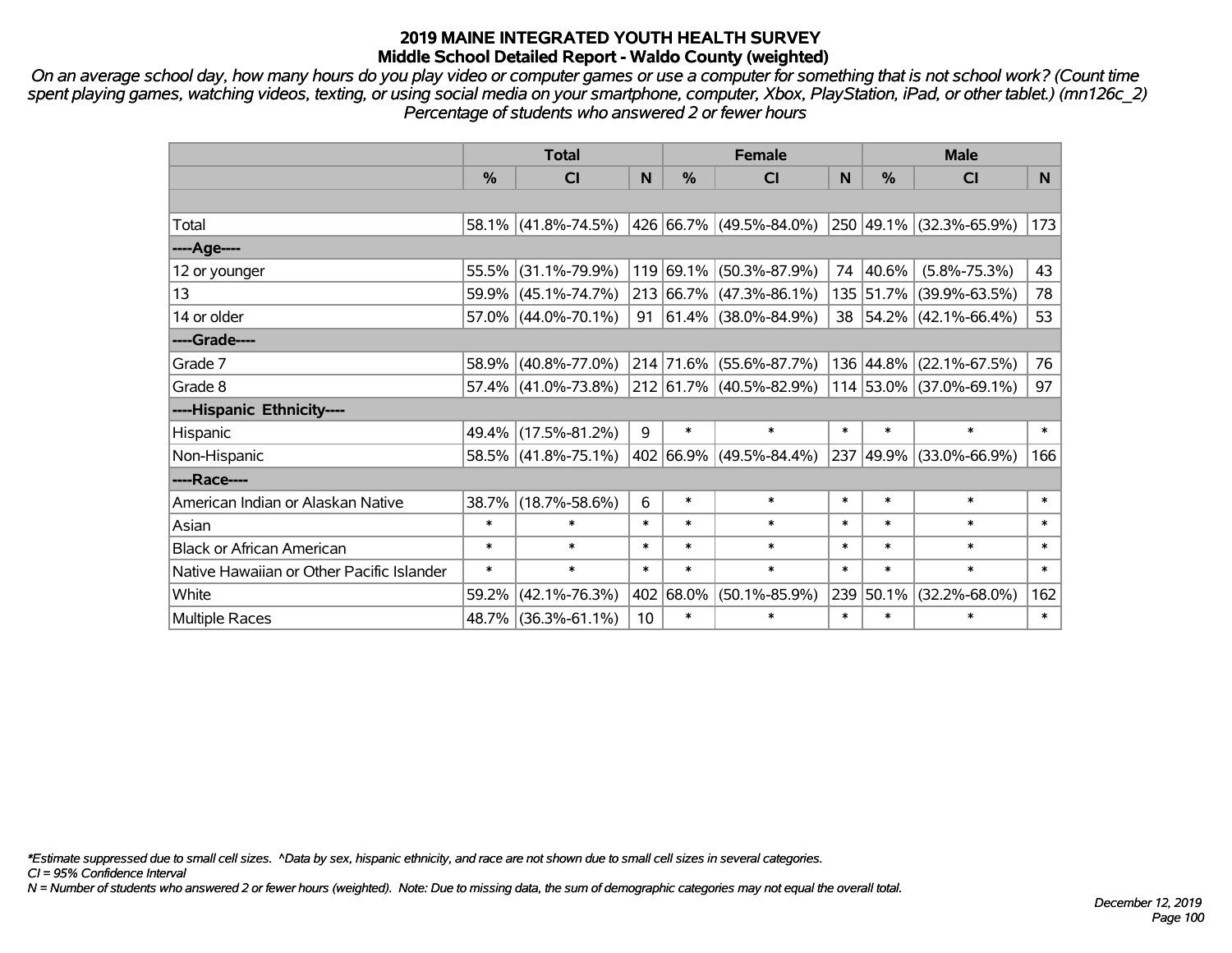*Percentage of students watching 2 or fewer hours of combined screen time (tv, video games, computer) per day on an average school day (mnscreen)*

|                                           | <b>Total</b>  |                     |        |               | <b>Female</b>           | <b>Male</b>     |               |                             |              |
|-------------------------------------------|---------------|---------------------|--------|---------------|-------------------------|-----------------|---------------|-----------------------------|--------------|
|                                           | $\frac{0}{0}$ | CI                  | N      | $\frac{0}{0}$ | <b>CI</b>               | N               | $\frac{0}{0}$ | <b>CI</b>                   | $\mathsf{N}$ |
|                                           |               |                     |        |               |                         |                 |               |                             |              |
| Total                                     |               | 25.6% (17.0%-34.2%) |        |               | 187 31.7% (20.8%-42.6%) |                 |               | 118 18.8% (10.2%-27.5%)     | 66           |
| ----Age----                               |               |                     |        |               |                         |                 |               |                             |              |
| 12 or younger                             | 29.7%         | $(22.2\% - 37.2\%)$ | 64     | 35.9%         | $(29.5\% - 42.3\%)$     | 38              | 21.7%         | $(7.9\% - 35.5\%)$          | 23           |
| 13                                        | 23.3%         | $(10.2\% - 36.4\%)$ | 82     | 28.9%         | $(12.3\% - 45.4\%)$     | 58              | 16.3%         | $(3.8\% - 28.7\%)$          | 25           |
| 14 or older                               |               | 25.6% (17.7%-33.6%) | 41     | 34.9%         | $(9.9\% - 60.0\%)$      | 22 <sub>2</sub> |               | $19.7\%$ (14.3%-25.1%)      | 19           |
| ----Grade----                             |               |                     |        |               |                         |                 |               |                             |              |
| Grade 7                                   | 28.5%         | $(18.9\% - 38.1\%)$ |        |               | 104 37.4% (27.4%-47.4%) | 71              | 17.7%         | $(6.6\% - 28.8\%)$          | 30           |
| Grade 8                                   |               | 22.8% (16.3%-29.2%) | 83     |               | 25.7% (13.5%-37.9%)     | 47              |               | 19.9% (10.7%-29.0%)         | 36           |
| ----Hispanic Ethnicity----                |               |                     |        |               |                         |                 |               |                             |              |
| Hispanic                                  | 31.8%         | $(11.0\% - 52.5\%)$ | 6      | $\ast$        | $\ast$                  | $\ast$          | $\ast$        | $\ast$                      | $\ast$       |
| Non-Hispanic                              |               | 25.6% (16.7%-34.5%) |        | 176 31.6%     | $(21.2\% - 42.0\%)$     |                 |               | 111   19.5%   (10.2%-28.7%) | 65           |
| ----Race----                              |               |                     |        |               |                         |                 |               |                             |              |
| American Indian or Alaskan Native         | $\ast$        | $\ast$              | $\ast$ | $\ast$        | $\ast$                  | $\ast$          | $\ast$        | $\ast$                      | $\ast$       |
| Asian                                     | $\ast$        | $\ast$              | $\ast$ | $\ast$        | $\ast$                  | $\ast$          | $\ast$        | $\ast$                      | $\ast$       |
| <b>Black or African American</b>          | $\ast$        | $\ast$              | $\ast$ | $\ast$        | $\ast$                  | $\ast$          | $\ast$        | $\ast$                      | $\ast$       |
| Native Hawaiian or Other Pacific Islander | $\ast$        | $\ast$              | $\ast$ | $\ast$        | $\ast$                  | $\ast$          | $\ast$        | $\ast$                      | $\ast$       |
| White                                     | 25.5%         | $(16.1\% - 34.8\%)$ | 172    | 31.7%         | $(20.0\% - 43.5\%)$     | 111             | 18.9%         | $(9.8\% - 28.0\%)$          | 61           |
| <b>Multiple Races</b>                     |               | 31.9% (19.3%-44.5%) | 7      | $\ast$        | $\ast$                  | $\ast$          | $\ast$        | $\ast$                      | $\ast$       |

*\*Estimate suppressed due to small cell sizes. ^Data by sex, hispanic ethnicity, and race are not shown due to small cell sizes in several categories.*

*CI = 95% Confidence Interval*

*N = Number of students watching 2 or fewer hours of combined screen time (tv, video games, computer) per day on an average school day (weighted). Note: Due to missing data, the sum of demographic categories may not equal the overall total.*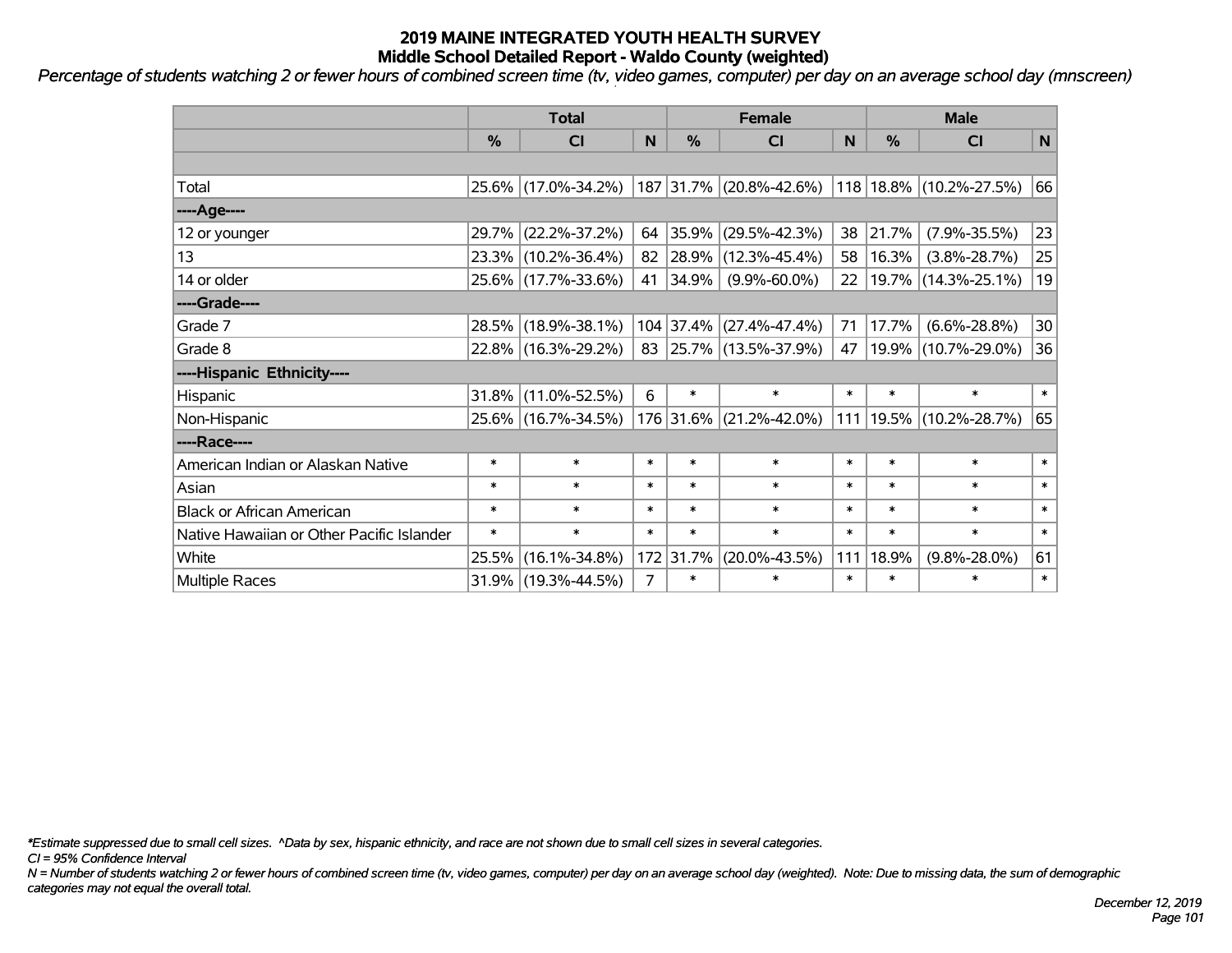*In an average week when you are in school, on how many days do you go to physical education (PE) classes? (mn127) Percentage of students who answered at least 1 day*

|                                           | <b>Total</b> |                                             |                 | <b>Female</b> |                         | <b>Male</b> |               |                      |        |
|-------------------------------------------|--------------|---------------------------------------------|-----------------|---------------|-------------------------|-------------|---------------|----------------------|--------|
|                                           | %            | <b>CI</b>                                   | N.              | %             | <b>CI</b>               | N           | $\frac{0}{0}$ | <b>CI</b>            | N.     |
|                                           |              |                                             |                 |               |                         |             |               |                      |        |
| Total                                     |              | 71.0% (49.7%-92.3%)                         |                 |               | 516 69.5% (48.2%-90.8%) |             | 261 72.5%     | $(51.0\% - 93.9\%)$  | 246    |
| ----Age----                               |              |                                             |                 |               |                         |             |               |                      |        |
| 12 or younger                             | 69.6%        | $(46.4\% - 92.7\%)$                         |                 | 148 68.4%     | $(45.3\% - 91.6\%)$     |             | 74 71.8%      | $(47.7\% - 95.8\%)$  | 74     |
| 13                                        | 73.5%        | $(51.5\% - 95.4\%)$                         |                 |               | 266 74.3% (53.5%-95.1%) |             | 152 71.1%     | $(47.4\% - 94.8\%)$  | 108    |
| 14 or older                               |              | 66.5% (44.0%-88.9%)                         |                 |               | 99 54.8% (33.7%-76.0%)  |             | 34 75.8%      | $(52.4\% - 99.1\%)$  | 64     |
| ----Grade----                             |              |                                             |                 |               |                         |             |               |                      |        |
| Grade 7                                   | 70.9%        | (47.2%-94.6%)                               |                 | 258 71.0%     | $(51.1\% - 91.0\%)$     |             | 140 70.9%     | $(41.8\% - 100.0\%)$ | 115    |
| Grade 8                                   |              | 70.7% (49.5%-91.8%) 253 67.5% (43.4%-91.6%) |                 |               |                         |             | 119 73.7%     | $(54.3\% - 93.1\%)$  | 129    |
| ----Hispanic Ethnicity----                |              |                                             |                 |               |                         |             |               |                      |        |
| Hispanic                                  | 60.2%        | $(26.6\% - 93.9\%)$                         | 10 <sup>°</sup> | $\ast$        | $\ast$                  | $\ast$      | $\ast$        | $\ast$               | $\ast$ |
| Non-Hispanic                              |              | 71.2% (49.9%-92.5%)                         |                 |               | 476 69.1% (48.1%-90.1%) |             | 239 73.1%     | $(51.9\% - 94.3\%)$  | 229    |
| ----Race----                              |              |                                             |                 |               |                         |             |               |                      |        |
| American Indian or Alaskan Native         | $\ast$       | $\ast$                                      | $\ast$          | $\ast$        | $\ast$                  | $\ast$      | $\ast$        | $\ast$               | $\ast$ |
| Asian                                     | $\ast$       | $\ast$                                      | $\ast$          | $\ast$        | $\ast$                  | $\ast$      | $\ast$        | $\ast$               | $\ast$ |
| <b>Black or African American</b>          | $\ast$       | $\ast$                                      | $\ast$          | $\ast$        | $\ast$                  | $\ast$      | $\ast$        | $\ast$               | $\ast$ |
| Native Hawaiian or Other Pacific Islander | $\ast$       | $\ast$                                      | $\ast$          | $\ast$        | $\ast$                  | $\ast$      | $\ast$        | $\ast$               | $\ast$ |
| White                                     | 71.0%        | $(49.8\% - 92.1\%)$                         |                 | 473 68.9%     | $(47.9\% - 89.9\%)$     | 237         | 73.0%         | $(52.1\% - 93.9\%)$  | 228    |
| Multiple Races                            | $\ast$       | $\ast$                                      | $\ast$          | $\ast$        | $\ast$                  | $\ast$      | $\ast$        | $\ast$               | $\ast$ |

*\*Estimate suppressed due to small cell sizes. ^Data by sex, hispanic ethnicity, and race are not shown due to small cell sizes in several categories.*

*CI = 95% Confidence Interval*

*N = Number of students who answered at least 1 day (weighted). Note: Due to missing data, the sum of demographic categories may not equal the overall total.*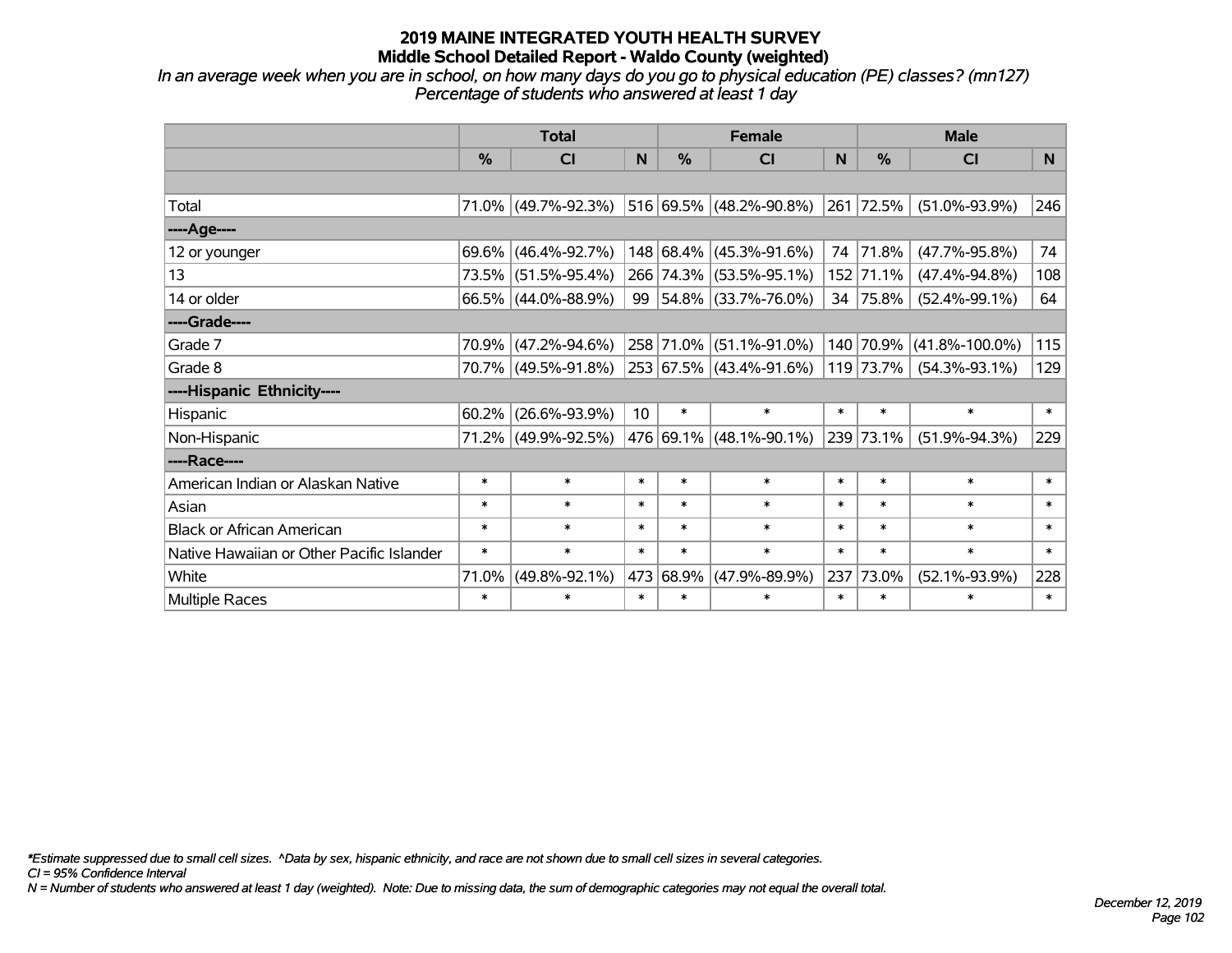*Percentage of students who attended physical education (PE) classes daily in an average week when they were in school (mndlype)*

|                                           | <b>Total</b>  |                       |        | <b>Female</b> |                                                 |        | <b>Male</b>   |                          |        |
|-------------------------------------------|---------------|-----------------------|--------|---------------|-------------------------------------------------|--------|---------------|--------------------------|--------|
|                                           | $\frac{0}{0}$ | CI                    | N      | $\frac{0}{0}$ | <b>CI</b>                                       | N      | $\frac{0}{0}$ | <b>CI</b>                | N      |
|                                           |               |                       |        |               |                                                 |        |               |                          |        |
| Total                                     | $29.8\%$      |                       |        |               | $(3.4\% - 56.1\%)$ 217 29.8% $(4.6\% - 55.0\%)$ |        |               | $112$ 29.8% (2.4%-57.3%) | 101    |
| ---- Age----                              |               |                       |        |               |                                                 |        |               |                          |        |
| 12 or younger                             | 34.2%         | $(4.8\% - 63.7\%)$    | 73     | 36.0%         | $(8.1\% - 63.8\%)$                              | 39     | 33.0%         | $(0.5\% - 65.5\%)$       | 34     |
| 13                                        |               | $30.7\%$ (3.4%-58.1%) |        | 111 31.0%     | $(1.8\% - 60.3\%)$                              | 63     |               | 30.5% (6.5%-54.5%)       | 46     |
| 14 or older                               |               | $20.6\%$ (0.0%-44.1%) | 31     |               | $13.6\%$ (0.0%-28.6%)                           | 8      |               | $24.9\%$ (0.0%-54.4%)    | 21     |
| ----Grade----                             |               |                       |        |               |                                                 |        |               |                          |        |
| Grade 7                                   | $32.6\%$      | $(3.6\% - 61.5\%)$    |        | 119 35.3%     | $(8.9\% - 61.6\%)$                              | 70     |               | 30.2% (0.0%-62.7%)       | 49     |
| Grade 8                                   |               | 26.8% (2.8%-50.9%)    |        |               | 96 24.1% $(0.5\% - 47.7\%)$                     | 42     |               | $ 29.0\% $ (4.9%-53.2%)  | 51     |
| ----Hispanic Ethnicity----                |               |                       |        |               |                                                 |        |               |                          |        |
| Hispanic                                  | $\ast$        | $\ast$                | $\ast$ | $\ast$        | $\ast$                                          | $\ast$ | $\ast$        | $\ast$                   | $\ast$ |
| Non-Hispanic                              | $30.6\%$      | $(3.4\% - 57.7\%)$    |        | 204 30.6%     | $(5.2\% - 55.9\%)$                              |        | 106 30.4%     | $(2.0\% - 58.9\%)$       | 95     |
| ----Race----                              |               |                       |        |               |                                                 |        |               |                          |        |
| American Indian or Alaskan Native         | $\ast$        | $\ast$                | $\ast$ | $\ast$        | $\ast$                                          | $\ast$ | $\ast$        | $\ast$                   | $\ast$ |
| Asian                                     | $\ast$        | $\ast$                | $\ast$ | $\ast$        | $\ast$                                          | $\ast$ | $\ast$        | $\ast$                   | $\ast$ |
| <b>Black or African American</b>          | $\ast$        | $\ast$                | $\ast$ | $\ast$        | $\ast$                                          | $\ast$ | $\ast$        | $\ast$                   | $\ast$ |
| Native Hawaiian or Other Pacific Islander | $\ast$        | $\ast$                | $\ast$ | $\ast$        | $\ast$                                          | $\ast$ | $\ast$        | $\ast$                   | $\ast$ |
| White                                     | 30.5%         | $(4.0\% - 57.0\%)$    | 203    | 30.6%         | $(5.6\% - 55.7\%)$                              | 105    | 30.4%         | $(2.7\% - 58.1\%)$       | 95     |
| Multiple Races                            | $\ast$        | $\ast$                | $\ast$ | $\ast$        | $\ast$                                          | $\ast$ | $\ast$        | $\ast$                   | $\ast$ |

*\*Estimate suppressed due to small cell sizes. ^Data by sex, hispanic ethnicity, and race are not shown due to small cell sizes in several categories.*

*CI = 95% Confidence Interval*

*N = Number of students who attended physical education (PE) classes daily in an average week when they were in school (weighted). Note: Due to missing data, the sum of demographic categories may not equal the overall total.*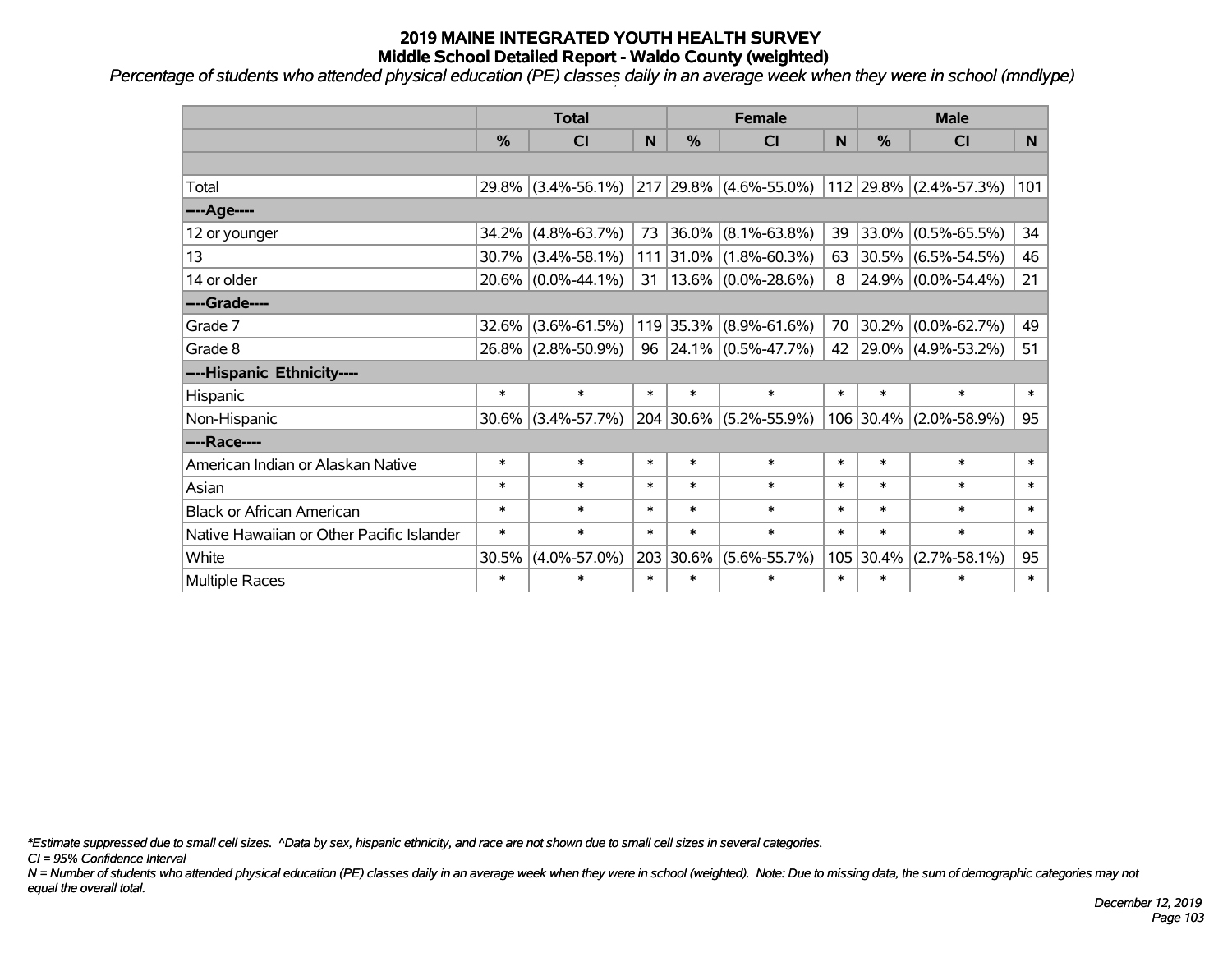*Do any of your classroom teachers provide short physical activity breaks during regular class time? (Do not count your physical education teacher.) (mn180)*

*Percentage of students who answered 'Yes'*

|                                           | <b>Total</b>  |                     |        | <b>Female</b> |                     |              | <b>Male</b> |                        |        |
|-------------------------------------------|---------------|---------------------|--------|---------------|---------------------|--------------|-------------|------------------------|--------|
|                                           | $\frac{0}{0}$ | <b>CI</b>           | N      | %             | <b>CI</b>           | $\mathsf{N}$ | %           | <b>CI</b>              | N      |
|                                           |               |                     |        |               |                     |              |             |                        |        |
| Total                                     |               | 21.5% (14.2%-28.9%) |        | 159 17.2%     | $(8.9\% - 25.5\%)$  |              |             | 66 26.6% (17.3%-35.8%) | 93     |
| ----Age----                               |               |                     |        |               |                     |              |             |                        |        |
| 12 or younger                             | 13.1%         | $(11.7\% - 14.6\%)$ | 29     | $\ast$        | $\ast$              | $\ast$       | $\ast$      | $\ast$                 | $\ast$ |
| 13                                        |               | 21.2% (13.4%-29.1%) | 76     | 17.1%         | $(7.0\% - 27.2\%)$  |              | 35 27.2%    | $(9.6\% - 44.8\%)$     | 41     |
| 14 or older                               |               | 32.4% (10.7%-54.0%) | 52     |               | 36.5% (11.6%-61.5%) |              | 23 29.7%    | $(8.5\% - 50.9\%)$     | 29     |
| ----Grade----                             |               |                     |        |               |                     |              |             |                        |        |
| Grade 7                                   | 17.1%         | $(12.8\% - 21.3\%)$ | 63     | 11.1%         | $(1.8\% - 20.4\%)$  |              |             | 22 24.6% (13.8%-35.4%) | 41     |
| Grade 8                                   | 26.0%         | $(8.5\% - 43.5\%)$  | 96     | 23.7%         | $(3.1\% - 44.3\%)$  |              |             | 44 28.3% (13.5%-43.1%) | 52     |
| ----Hispanic Ethnicity----                |               |                     |        |               |                     |              |             |                        |        |
| Hispanic                                  | $\ast$        | $\ast$              | $\ast$ | $\ast$        | $\ast$              | $\ast$       | $\ast$      | $\ast$                 | $\ast$ |
| Non-Hispanic                              |               | 21.7% (12.9%-30.4%) |        | 149 17.3%     | $(8.0\% - 26.5\%)$  |              |             | 62 26.6% (15.8%-37.4%) | 88     |
| ----Race----                              |               |                     |        |               |                     |              |             |                        |        |
| American Indian or Alaskan Native         | $\ast$        | $\ast$              | $\ast$ | $\ast$        | $\ast$              | $\ast$       | $\ast$      | $\ast$                 | $\ast$ |
| Asian                                     | $\ast$        | $\ast$              | $\ast$ | $\ast$        | $\ast$              | $\ast$       | $\ast$      | $\ast$                 | $\ast$ |
| <b>Black or African American</b>          | $\ast$        | $\ast$              | $\ast$ | $\ast$        | $\ast$              | $\ast$       | $\ast$      | $\ast$                 | $\ast$ |
| Native Hawaiian or Other Pacific Islander | $\ast$        | $\ast$              | $\ast$ | $\ast$        | $\ast$              | $\ast$       | $\ast$      | $\ast$                 | $\ast$ |
| White                                     | 22.1%         | $(14.6\% - 29.6\%)$ | 151    | 17.5%         | $(8.3\% - 26.7\%)$  |              | 63 27.3%    | $(17.4\% - 37.2\%)$    | 88     |
| <b>Multiple Races</b>                     | $\ast$        | $\ast$              | $\ast$ | $\ast$        | $\ast$              | $\ast$       | $\ast$      | $\ast$                 | $\ast$ |

*\*Estimate suppressed due to small cell sizes. ^Data by sex, hispanic ethnicity, and race are not shown due to small cell sizes in several categories.*

*CI = 95% Confidence Interval*

*N = Number of students who answered 'Yes' (weighted). Note: Due to missing data, the sum of demographic categories may not equal the overall total.*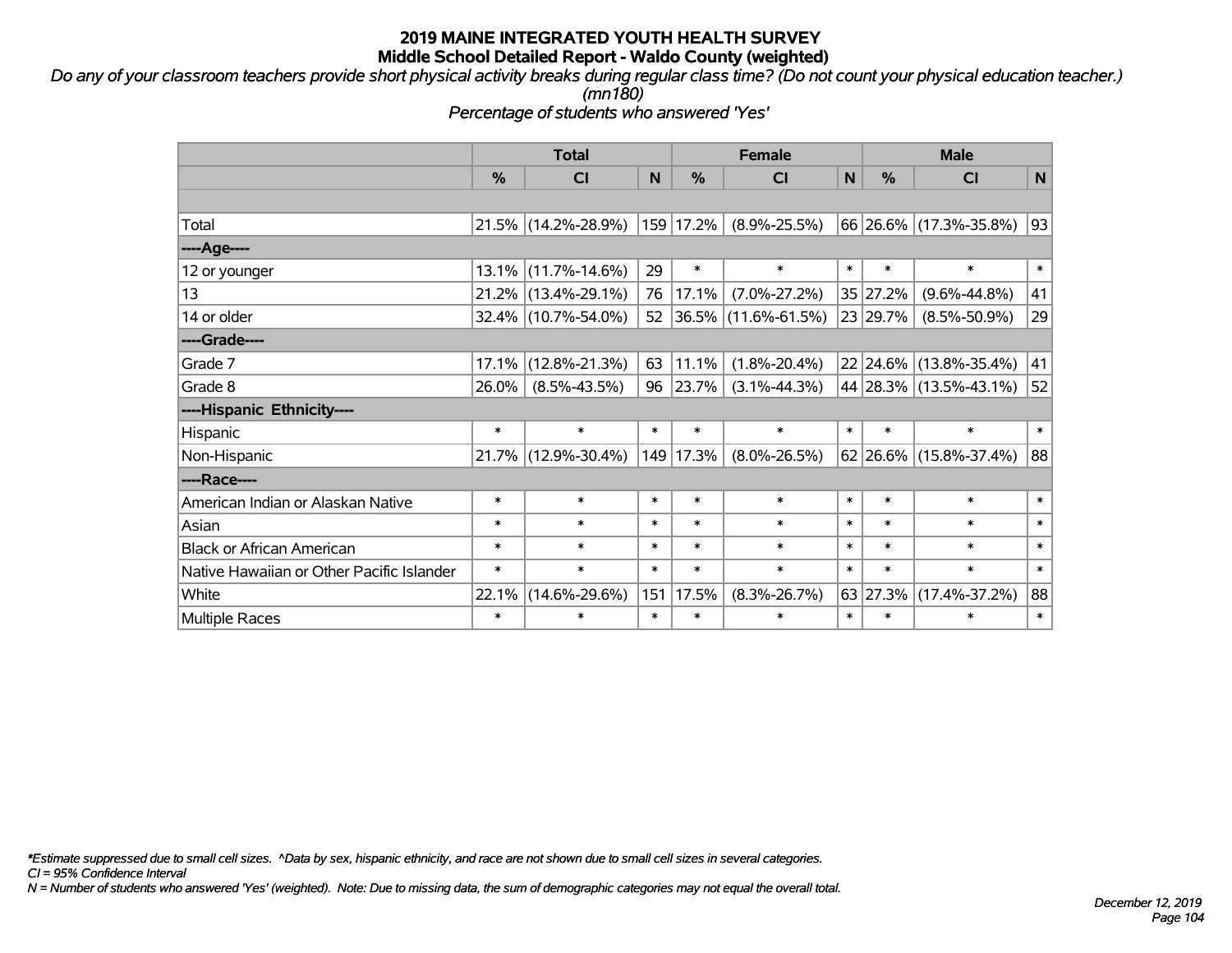*During the past 12 months, on how many sports teams did you play? (Count any teams run by your school or community groups.) (mn179) Percentage of students who answered at least one team*

|                                           | <b>Total</b>  |                                                |        |           | <b>Female</b>               |        | <b>Male</b>   |                                 |        |  |
|-------------------------------------------|---------------|------------------------------------------------|--------|-----------|-----------------------------|--------|---------------|---------------------------------|--------|--|
|                                           | $\frac{0}{0}$ | <b>CI</b>                                      | N      | %         | <b>CI</b>                   | N      | $\frac{0}{0}$ | <b>CI</b>                       | N.     |  |
|                                           |               |                                                |        |           |                             |        |               |                                 |        |  |
| Total                                     |               | $64.4\%$ (55.7%-73.0%)                         |        |           | 477   65.8%   (53.4%-78.2%) |        |               | 250 63.0% (56.7%-69.4%)         | 223    |  |
| ----Age----                               |               |                                                |        |           |                             |        |               |                                 |        |  |
| 12 or younger                             | 61.4%         | $(45.3\% - 77.4\%)$                            |        |           | 134 68.9% (46.2%-91.6%)     | 77     | 52.2%         | $(30.3\% - 74.1\%)$             | 54     |  |
| 13                                        |               | $62.8\%$ (53.8%-71.8%)                         |        |           | 227 63.3% (52.6%-73.9%)     |        | 130 63.2%     | $(50.3\% - 76.2\%)$             | 97     |  |
| 14 or older                               |               | 71.5% (64.2%-78.8%)                            |        |           | 112 67.0% (50.8%-83.2%)     |        |               | 40 74.3% (68.9%-79.7%)          | 72     |  |
| ----Grade----                             |               |                                                |        |           |                             |        |               |                                 |        |  |
| Grade 7                                   |               | $62.0\%$ (45.9%-78.1%)                         |        |           | 230 66.9% (46.9%-87.0%)     |        | 132 56.5%     | $(41.4\% - 71.6\%)$             | 95     |  |
| Grade 8                                   |               | $66.7\%$ (63.1%-70.3%) 247 64.5% (58.2%-70.8%) |        |           |                             |        |               | $118 68.9\%  (59.8\% - 78.0\%)$ | 129    |  |
| ----Hispanic Ethnicity----                |               |                                                |        |           |                             |        |               |                                 |        |  |
| Hispanic                                  | $\ast$        | $\ast$                                         | $\ast$ | $\ast$    | $\ast$                      | $\ast$ | $\ast$        | $\ast$                          | $\ast$ |  |
| Non-Hispanic                              |               | $65.1\%$ (56.4%-73.8%)                         |        |           | 451 66.4% (54.2%-78.6%)     | 237    | 64.2%         | $(57.9\% - 70.5\%)$             | 215    |  |
| ----Race----                              |               |                                                |        |           |                             |        |               |                                 |        |  |
| American Indian or Alaskan Native         | 42.9%         | $(34.7\% - 51.2\%)$                            | 6      | $\ast$    | $\ast$                      | $\ast$ | $\ast$        | $\ast$                          | $\ast$ |  |
| Asian                                     | $\ast$        | $\ast$                                         | $\ast$ | $\ast$    | $\ast$                      | $\ast$ | $\ast$        | $\ast$                          | $\ast$ |  |
| <b>Black or African American</b>          | $\ast$        | $\ast$                                         | $\ast$ | $\ast$    | $\ast$                      | $\ast$ | $\ast$        | $\ast$                          | $\ast$ |  |
| Native Hawaiian or Other Pacific Islander | $\ast$        | $\ast$                                         | $\ast$ | $\ast$    | $\ast$                      | $\ast$ | $\ast$        | $\ast$                          | $\ast$ |  |
| White                                     | 63.9%         | $(54.6\% - 73.2\%)$                            |        | 440 65.4% | $(52.7\% - 78.2\%)$         | 235    | 62.7%         | $(55.8\% - 69.6\%)$             | 205    |  |
| Multiple Races                            | $\ast$        | $\ast$                                         | $\ast$ | $\ast$    | $\ast$                      | $\ast$ | $\ast$        | $\ast$                          | $\ast$ |  |

*\*Estimate suppressed due to small cell sizes. ^Data by sex, hispanic ethnicity, and race are not shown due to small cell sizes in several categories.*

*CI = 95% Confidence Interval*

*N = Number of students who answered at least one team (weighted). Note: Due to missing data, the sum of demographic categories may not equal the overall total.*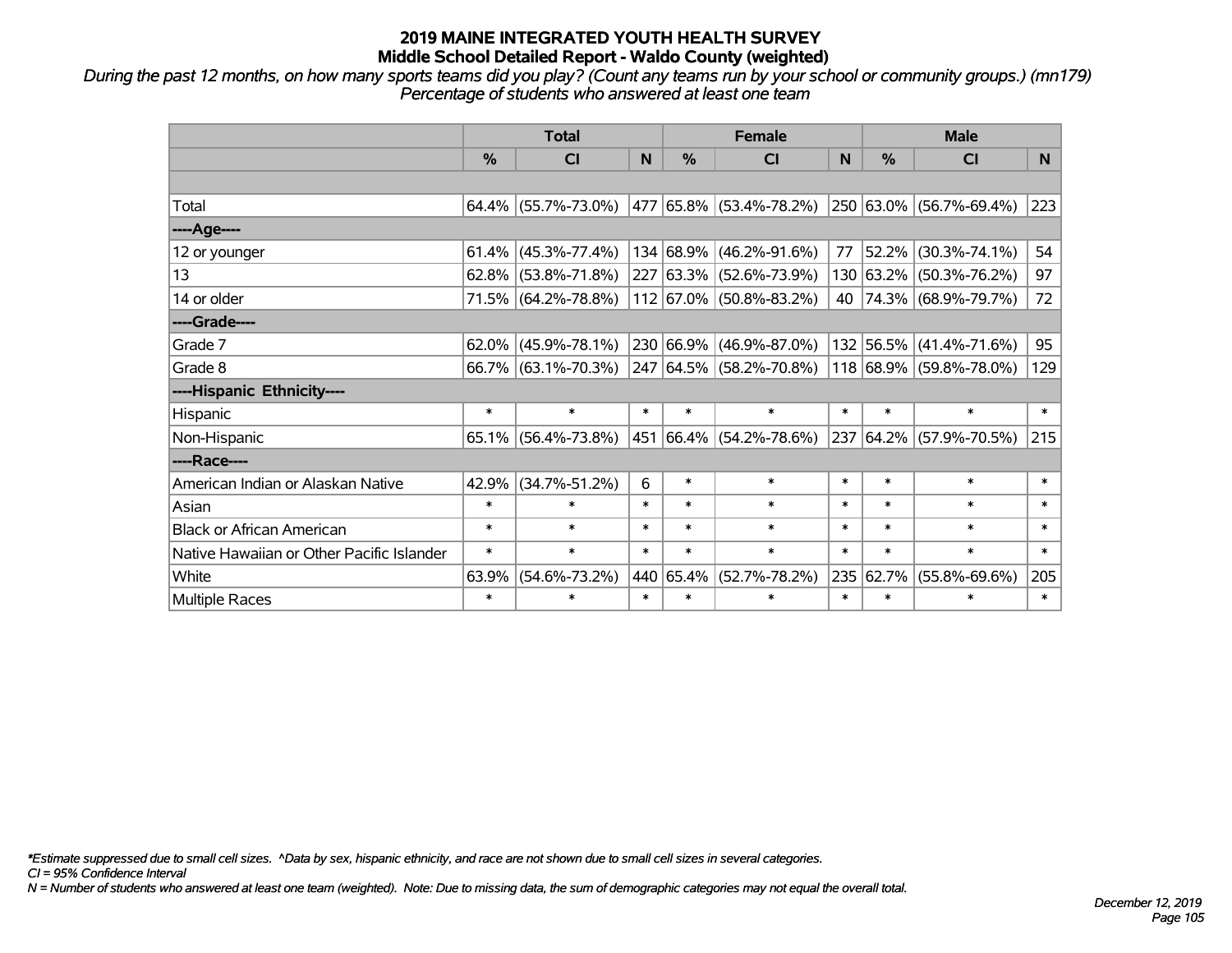# **2019 MAINE INTEGRATED YOUTH HEALTH SURVEY Middle School Detailed Report - Waldo County (weighted)** *On an average school night, how many hours of sleep do you get? (mn178) Percentage of students who answered at least 8 hours*

|                                           | <b>Total</b> |                        |        | <b>Female</b> |                             |          | <b>Male</b> |                              |              |
|-------------------------------------------|--------------|------------------------|--------|---------------|-----------------------------|----------|-------------|------------------------------|--------------|
|                                           | %            | <b>CI</b>              | N      | %             | <b>CI</b>                   | <b>N</b> | %           | <b>CI</b>                    | <sub>N</sub> |
|                                           |              |                        |        |               |                             |          |             |                              |              |
| Total                                     |              | 57.7% (47.9%-67.4%)    |        |               | 418   58.8%   (47.8%-69.8%) |          |             | $ 221 57.4\% $ (46.9%-67.8%) | 197          |
| ----Age----                               |              |                        |        |               |                             |          |             |                              |              |
| 12 or younger                             | 67.4%        | $(50.2\% - 84.5\%)$    |        | 147 72.1%     | $(54.9\% - 89.4\%)$         | 81       |             | $63.9\%$ (47.4%-80.4%)       | 66           |
| 13                                        | 59.0%        | $(49.4\% - 68.7\%)$    |        | 208 59.6%     | $(50.7\% - 68.6\%)$         |          |             | 121 59.3% (46.2%-72.3%)      | 87           |
| 14 or older                               |              | 40.7% (26.7%-54.7%)    |        | 62 31.0%      | $(1.3\% - 60.7\%)$          | 19       |             | 47.0% (19.8%-74.2%)          | 44           |
| ----Grade----                             |              |                        |        |               |                             |          |             |                              |              |
| Grade 7                                   | 65.0%        | $(52.0\% - 78.1\%)$    |        |               | 238 70.1% (57.5%-82.6%)     | 135      |             | $ 61.3\% $ (47.2%-75.5%)     | 103          |
| Grade 8                                   |              | $50.2\%$ (39.6%-60.8%) |        |               | 180 46.9% (36.6%-57.2%)     | 86       |             | $ 53.6\% $ (38.7%-68.5%)     | 95           |
| ----Hispanic Ethnicity----                |              |                        |        |               |                             |          |             |                              |              |
| Hispanic                                  | 56.8%        | $(36.8\% - 76.9\%)$    | 11     | $\ast$        | $\ast$                      | $\ast$   | $\ast$      | $\ast$                       | $\ast$       |
| Non-Hispanic                              | 57.4%        | $(48.6\% - 66.2\%)$    |        | 391 58.4%     | $(48.0\% - 68.9\%)$         |          |             | 205 56.7% (46.7%-66.8%)      | 186          |
| ----Race----                              |              |                        |        |               |                             |          |             |                              |              |
| American Indian or Alaskan Native         | 54.5%        | $(13.6\% - 95.4\%)$    | 8      | $\ast$        | $\ast$                      | $\ast$   | $\ast$      | $\ast$                       | $\ast$       |
| Asian                                     | $\ast$       | $\ast$                 | $\ast$ | $\ast$        | $\ast$                      | $\ast$   | $\ast$      | $\ast$                       | $\ast$       |
| <b>Black or African American</b>          | $\ast$       | $\ast$                 | $\ast$ | $\ast$        | $\ast$                      | $\ast$   | $\ast$      | $\ast$                       | $\ast$       |
| Native Hawaiian or Other Pacific Islander | $\ast$       | $\ast$                 | $\ast$ | $\ast$        | $\ast$                      | $\ast$   | $\ast$      | $\ast$                       | $\ast$       |
| White                                     | 57.5%        | $(46.4\% - 68.5\%)$    | 387    | 58.4%         | $(46.4\% - 70.4\%)$         | 206      | 56.9%       | $(44.2\% - 69.6\%)$          | 181          |
| <b>Multiple Races</b>                     |              | 56.0% (32.5%-79.4%)    | 11     | $\ast$        | $\ast$                      | $\ast$   | $\ast$      | $\ast$                       | $\ast$       |

*\*Estimate suppressed due to small cell sizes. ^Data by sex, hispanic ethnicity, and race are not shown due to small cell sizes in several categories.*

*CI = 95% Confidence Interval*

*N = Number of students who answered at least 8 hours (weighted). Note: Due to missing data, the sum of demographic categories may not equal the overall total.*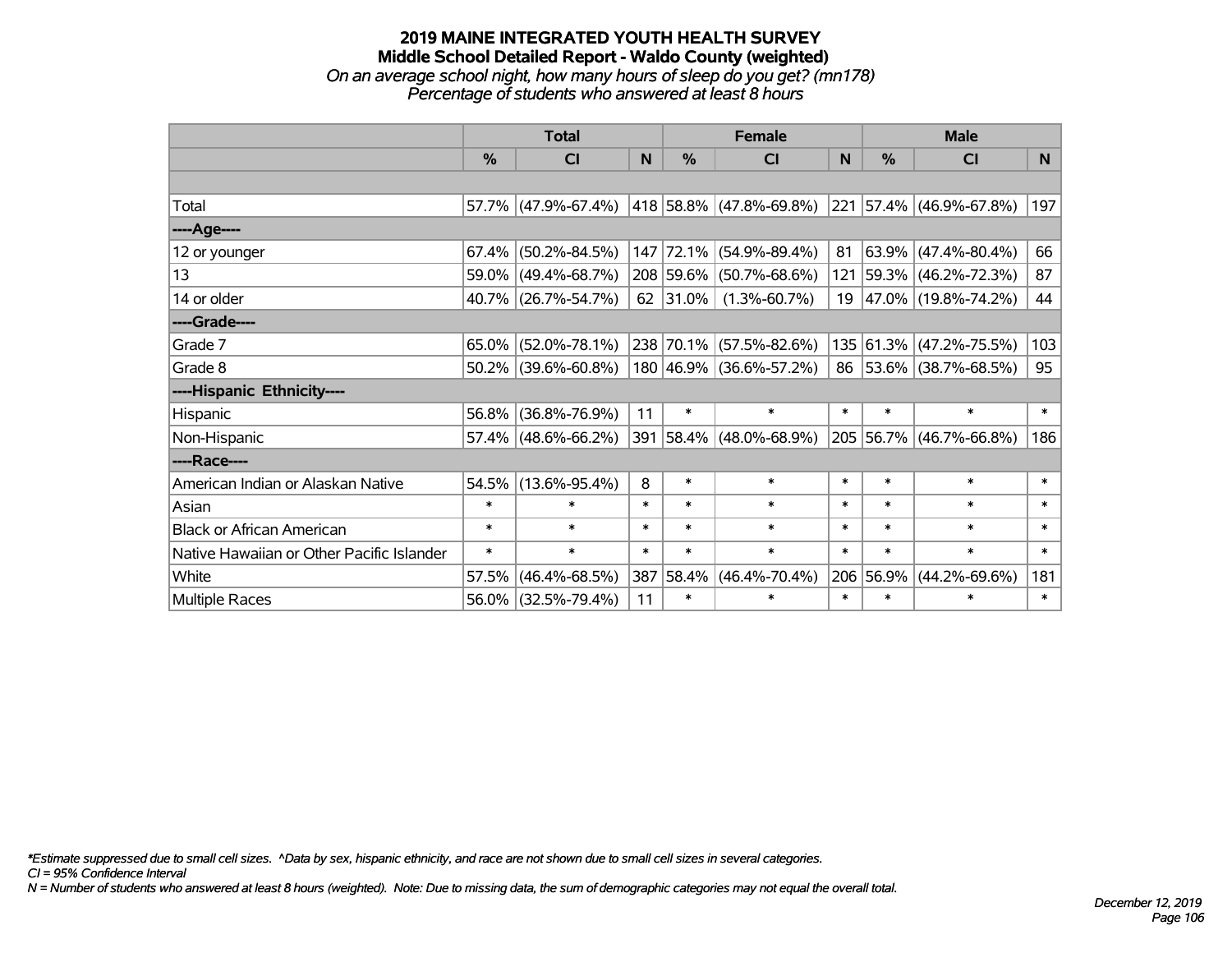# **2019 MAINE INTEGRATED YOUTH HEALTH SURVEY Middle School Detailed Report - Waldo County (weighted)** *During the past 12 months, how would you describe your grades in school? (mn171) Percentage of students who answered 'Mostly A's' or 'Mostly B's'*

|                                           | <b>Total</b>  |                        |        |               | <b>Female</b>           | <b>Male</b> |           |                         |        |
|-------------------------------------------|---------------|------------------------|--------|---------------|-------------------------|-------------|-----------|-------------------------|--------|
|                                           | $\frac{0}{0}$ | <b>CI</b>              | N      | $\frac{9}{6}$ | <b>CI</b>               | N           | %         | <b>CI</b>               | N.     |
|                                           |               |                        |        |               |                         |             |           |                         |        |
| Total                                     |               | 79.6% (77.4%-81.7%)    |        |               | 577 78.4% (75.6%-81.1%) |             |           | 295 81.3% (75.9%-86.7%) | 279    |
| ----Age----                               |               |                        |        |               |                         |             |           |                         |        |
| 12 or younger                             | 81.3%         | $(74.4\% - 88.1\%)$    |        |               | 173 78.2% (70.8%-85.6%) |             | 84 84.0%  | $(74.2\% - 93.8\%)$     | 86     |
| 13                                        |               | 80.4% (76.7%-84.0%)    |        |               | 289 79.1% (74.7%-83.4%) |             |           | 163 83.5% (78.8%-88.2%) | 126    |
| 14 or older                               |               | 76.7% (63.8%-89.6%)    |        |               | 115 79.9% (66.8%-92.9%) |             |           | 48 74.5% (56.7%-92.3%)  | 67     |
| ----Grade----                             |               |                        |        |               |                         |             |           |                         |        |
| Grade 7                                   | 77.4%         | $(74.6\% - 80.2\%)$    |        |               | 280 75.4% (72.5%-78.3%) |             | 146 80.7% | $(73.9\% - 87.4\%)$     | 132    |
| Grade 8                                   |               | $81.7\%$ (79.3%-84.1%) |        |               | 296 81.5% (77.8%-85.3%) |             |           | 149 81.8% (74.3%-89.4%) | 147    |
| ----Hispanic Ethnicity----                |               |                        |        |               |                         |             |           |                         |        |
| Hispanic                                  | $\ast$        | $\ast$                 | $\ast$ | $\ast$        | $\ast$                  | $\ast$      | $\ast$    | $\ast$                  | $\ast$ |
| Non-Hispanic                              |               | 79.1% (77.5%-80.7%)    |        |               | 536 77.2% (74.0%-80.4%) |             |           | 272 81.8% (77.5%-86.2%) | 264    |
| ----Race----                              |               |                        |        |               |                         |             |           |                         |        |
| American Indian or Alaskan Native         | $\ast$        | $\ast$                 | $\ast$ | $\ast$        | $\ast$                  | $\ast$      | $\ast$    | $\ast$                  | $\ast$ |
| Asian                                     | $\ast$        | $\ast$                 | $\ast$ | $\ast$        | $\ast$                  | $\ast$      | $\ast$    | $\ast$                  | $\ast$ |
| <b>Black or African American</b>          | $\ast$        | $\ast$                 | $\ast$ | $\ast$        | $\ast$                  | $\ast$      | $\ast$    | $\ast$                  | $\ast$ |
| Native Hawaiian or Other Pacific Islander | $\ast$        | $\ast$                 | $\ast$ | $\ast$        | $\ast$                  | $\ast$      | $\ast$    | $\ast$                  | $\ast$ |
| White                                     | 78.9%         | $(76.8\% - 81.0\%)$    |        | 532 77.8%     | $(74.4\% - 81.2\%)$     |             | 275 80.7% | $(74.9\% - 86.6\%)$     | 257    |
| Multiple Races                            | $\ast$        | $\ast$                 | $\ast$ | $\ast$        | $\ast$                  | $\ast$      | $\ast$    | $\ast$                  | $\ast$ |

*\*Estimate suppressed due to small cell sizes. ^Data by sex, hispanic ethnicity, and race are not shown due to small cell sizes in several categories.*

*CI = 95% Confidence Interval*

*N = Number of students who answered 'Mostly A's' or 'Mostly B's' (weighted). Note: Due to missing data, the sum of demographic categories may not equal the overall total.*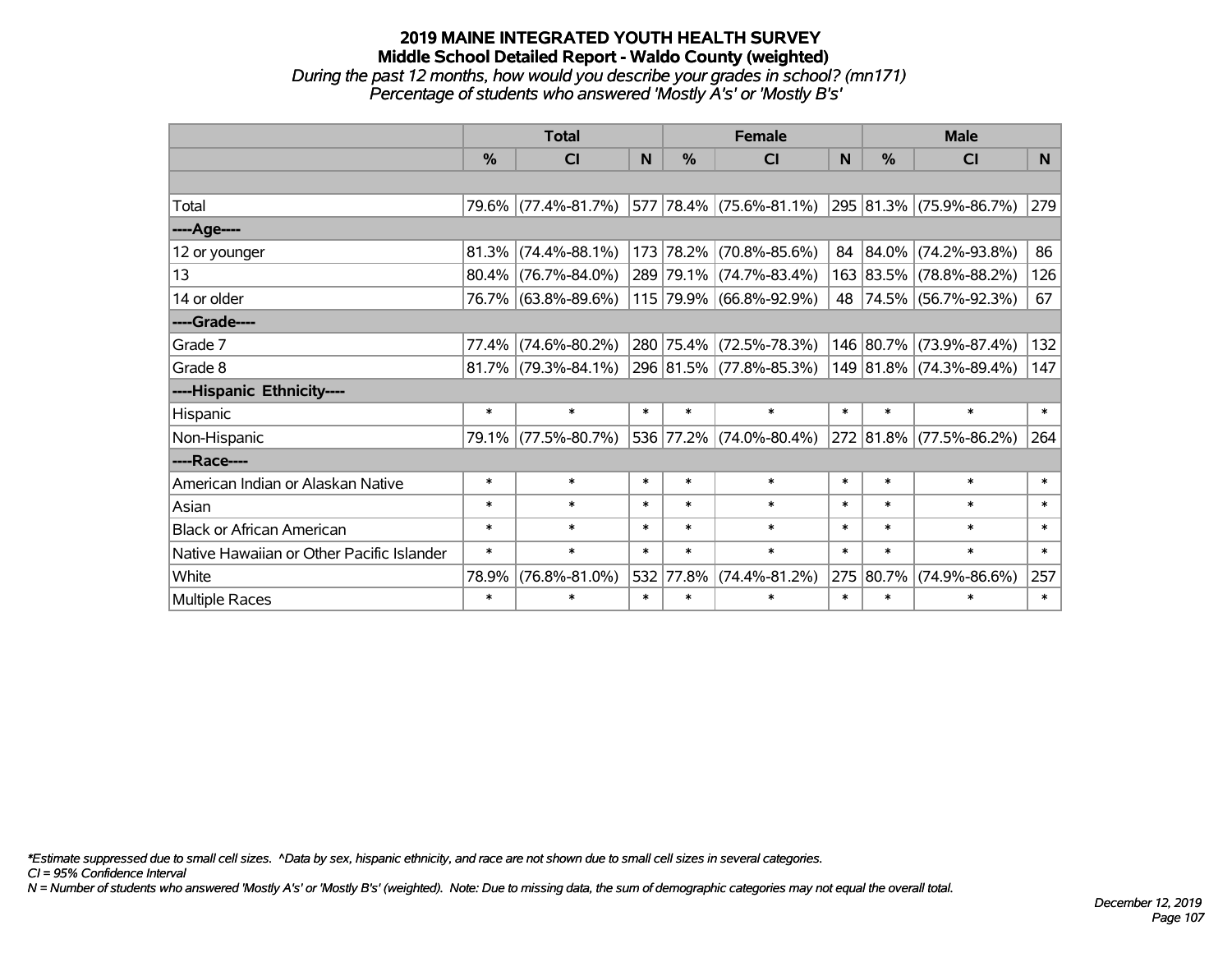*During an average week, how many hours do you spend in clubs or organizations (other than sports) outside of regular school hours? (mn146) Percentage of students who answered at least 1 hour*

|                                           | <b>Total</b>  |                        |                | <b>Female</b> |                          |        | <b>Male</b> |                         |                |  |
|-------------------------------------------|---------------|------------------------|----------------|---------------|--------------------------|--------|-------------|-------------------------|----------------|--|
|                                           | $\frac{0}{0}$ | <b>CI</b>              | N              | $\frac{9}{6}$ | <b>CI</b>                | N      | %           | <b>CI</b>               | N <sub>1</sub> |  |
|                                           |               |                        |                |               |                          |        |             |                         |                |  |
| Total                                     |               | $40.1\%$ (34.6%-45.5%) |                |               | 295 42.5% (35.7%-49.4%)  |        |             | 161 36.5% (28.0%-45.0%) | 129            |  |
| ----Age----                               |               |                        |                |               |                          |        |             |                         |                |  |
| 12 or younger                             | 37.7%         | $(35.4\% - 40.1\%)$    | 83             |               | $ 35.5\% $ (34.4%-36.6%) | 40     | 38.5%       | $(30.8\% - 46.3\%)$     | 40             |  |
| 13                                        |               | 42.8% (35.5%-50.1%)    |                |               | 154 47.3% (38.1%-56.6%)  |        |             | 96 35.8% (25.6%-46.0%)  | 55             |  |
| 14 or older                               |               | 37.7% (22.2%-53.3%)    |                |               | 59 41.4% (24.5%-58.3%)   |        |             | 25 35.4% (12.6%-58.2%)  | 34             |  |
| ----Grade----                             |               |                        |                |               |                          |        |             |                         |                |  |
| Grade 7                                   |               | $40.3\%$ (35.9%-44.8%) |                | 149 41.5%     | $(36.7\% - 46.3\%)$      | 81     | 37.1%       | $(27.7\% - 46.6\%)$     | 62             |  |
| Grade 8                                   |               | 39.8% (30.7%-48.8%)    |                |               | 146 43.7% (31.1%-56.2%)  |        |             | 80 35.9% (20.8%-51.1%)  | 67             |  |
| ----Hispanic Ethnicity----                |               |                        |                |               |                          |        |             |                         |                |  |
| Hispanic                                  | 39.7%         | $(18.8\% - 60.5\%)$    | $\overline{7}$ | $\ast$        | $\ast$                   | $\ast$ | $\ast$      | $\ast$                  | $\ast$         |  |
| Non-Hispanic                              |               | 40.4% (34.3%-46.6%)    |                |               | 279 42.9% (35.8%-50.0%)  |        | 152 37.4%   | $(27.9% - 46.8%)$       | 124            |  |
| ----Race----                              |               |                        |                |               |                          |        |             |                         |                |  |
| American Indian or Alaskan Native         | 39.9%         | $(20.6\% - 59.2\%)$    | 6              | $\ast$        | $\ast$                   | $\ast$ | $\ast$      | $\ast$                  | $\ast$         |  |
| Asian                                     | $\ast$        | $\ast$                 | $\ast$         | $\ast$        | $\ast$                   | $\ast$ | $\ast$      | $\ast$                  | $\ast$         |  |
| <b>Black or African American</b>          | $\ast$        | $\ast$                 | $\ast$         | $\ast$        | $\ast$                   | $\ast$ | $\ast$      | $\ast$                  | $\ast$         |  |
| Native Hawaiian or Other Pacific Islander | $\ast$        | $\ast$                 | $\ast$         | $\ast$        | $\ast$                   | $\ast$ | $\ast$      | $\ast$                  | $\ast$         |  |
| White                                     | 39.2%         | $(32.9\% - 45.5\%)$    |                | 269 42.0%     | $(34.8\% - 49.2\%)$      | 149    | 35.7%       | $(24.7\% - 46.8\%)$     | 117            |  |
| <b>Multiple Races</b>                     |               | $60.5\%$ (41.5%-79.4%) | 12             | $\ast$        | $\ast$                   | $\ast$ | $\ast$      | $\ast$                  | $\ast$         |  |

*\*Estimate suppressed due to small cell sizes. ^Data by sex, hispanic ethnicity, and race are not shown due to small cell sizes in several categories.*

*CI = 95% Confidence Interval*

*N = Number of students who answered at least 1 hour (weighted). Note: Due to missing data, the sum of demographic categories may not equal the overall total.*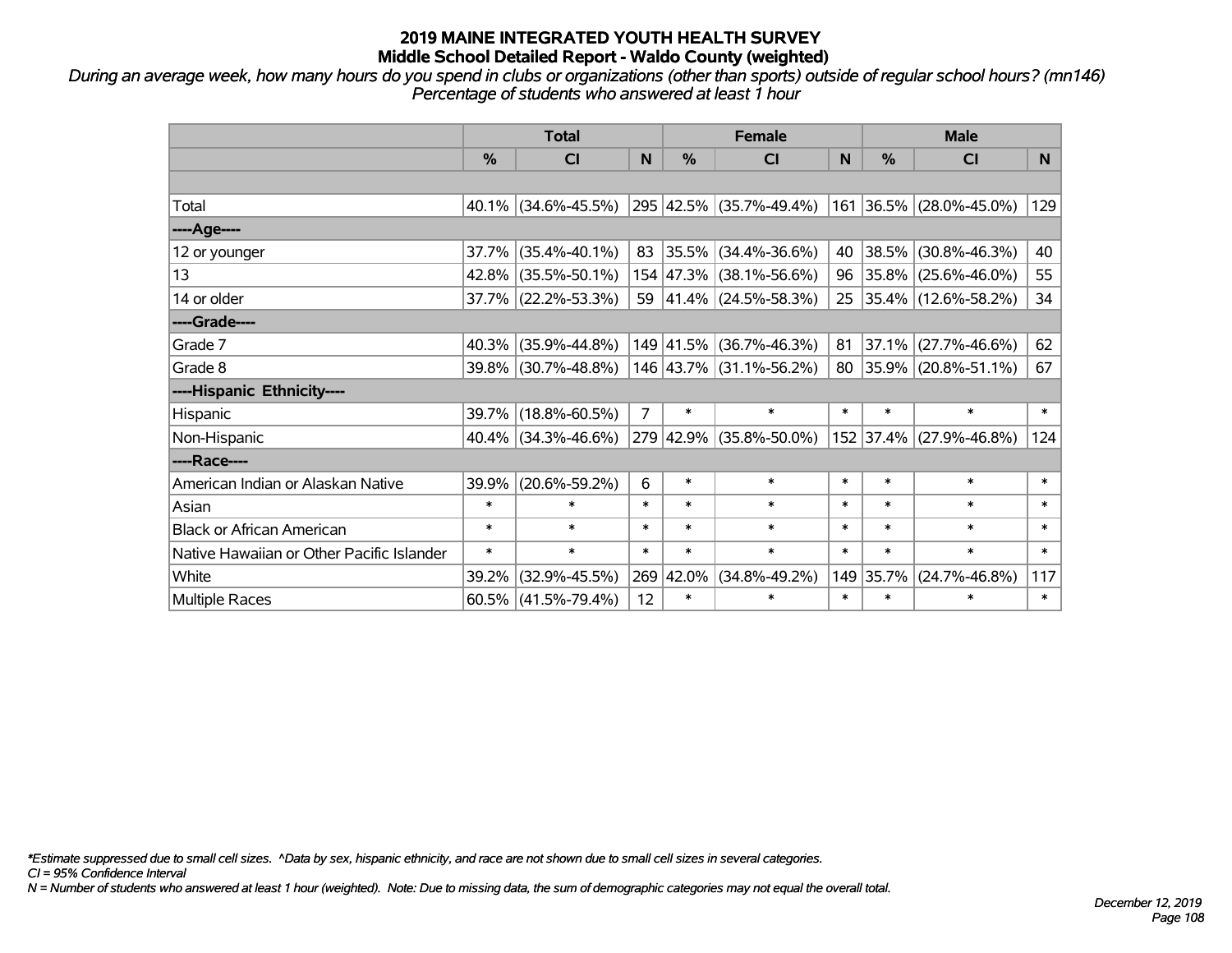*Do you agree or disagree that at least one of your teachers really cares and gives you help and support when you need it? (mn143) Percentage of students who answered 'Strongly agree' or 'Agree'*

|                                           | <b>Total</b> |                        |        | <b>Female</b> |                         |        | <b>Male</b>   |                         |                |
|-------------------------------------------|--------------|------------------------|--------|---------------|-------------------------|--------|---------------|-------------------------|----------------|
|                                           | %            | CI                     | N.     | %             | <b>CI</b>               | N      | $\frac{0}{0}$ | <b>CI</b>               | N <sub>1</sub> |
|                                           |              |                        |        |               |                         |        |               |                         |                |
| Total                                     |              | 74.7% (71.7%-77.7%)    |        |               | 541 70.8% (65.4%-76.3%) |        |               | 266 79.5% (75.6%-83.5%) | 267            |
| ----Age----                               |              |                        |        |               |                         |        |               |                         |                |
| 12 or younger                             | 78.1%        | $(72.8\% - 83.4\%)$    |        | 164 72.9%     | $(68.2\% - 77.7\%)$     | 79     | 83.2%         | $(73.5\% - 92.9\%)$     | 84             |
| 13                                        |              | 70.7% (65.9%-75.6%)    |        |               | 256 67.9% (60.8%-75.0%) |        | 139 75.6%     | $(68.3\% - 82.9\%)$     | 113            |
| 14 or older                               |              | $80.1\%$ (68.1%-92.2%) |        |               | 119 76.4% (60.7%-92.2%) |        |               | 46 82.0% (72.8%-91.3%)  | 70             |
| ----Grade----                             |              |                        |        |               |                         |        |               |                         |                |
| Grade 7                                   | 72.7%        | $(66.2\% - 79.2\%)$    |        |               | 264 66.5% (57.0%-75.9%) | 132    | 79.7%         | $(70.8\% - 88.6\%)$     | 127            |
| Grade 8                                   |              | 77.4% (70.4%-84.3%)    |        |               | 275 76.7% (67.6%-85.7%) |        |               | 134 79.2% (72.6%-85.9%) | 138            |
| ----Hispanic Ethnicity----                |              |                        |        |               |                         |        |               |                         |                |
| Hispanic                                  | 61.5%        | $(36.4\% - 86.5\%)$    | 10     | $\ast$        | $\ast$                  | $\ast$ | $\ast$        | $\ast$                  | $\ast$         |
| Non-Hispanic                              |              | 76.1% (73.8%-78.4%)    |        |               | 506 73.2% (69.4%-77.0%) |        | 253 79.7%     | $(74.8\% - 84.7\%)$     | 247            |
| ----Race----                              |              |                        |        |               |                         |        |               |                         |                |
| American Indian or Alaskan Native         | $\ast$       | $\ast$                 | $\ast$ | $\ast$        | $\ast$                  | $\ast$ | $\ast$        | $\ast$                  | $\ast$         |
| Asian                                     | $\ast$       | $\ast$                 | $\ast$ | $\ast$        | $\ast$                  | $\ast$ | $\ast$        | $\ast$                  | $\ast$         |
| <b>Black or African American</b>          | $\ast$       | $\ast$                 | $\ast$ | $\ast$        | $\ast$                  | $\ast$ | $\ast$        | $\ast$                  | $\ast$         |
| Native Hawaiian or Other Pacific Islander | $\ast$       | $\ast$                 | $\ast$ | $\ast$        | $\ast$                  | $\ast$ | $\ast$        | $\ast$                  | $\ast$         |
| White                                     | 75.2%        | $(72.5\% - 77.8\%)$    |        | 499 71.8%     | $(67.2\% - 76.4\%)$     | 246    | 79.3%         | $(75.1\% - 83.4\%)$     | 246            |
| Multiple Races                            | $\ast$       | $\ast$                 | $\ast$ | $\ast$        | $\ast$                  | $\ast$ | $\ast$        | *                       | $\ast$         |

*\*Estimate suppressed due to small cell sizes. ^Data by sex, hispanic ethnicity, and race are not shown due to small cell sizes in several categories.*

*CI = 95% Confidence Interval*

*N = Number of students who answered 'Strongly agree' or 'Agree' (weighted). Note: Due to missing data, the sum of demographic categories may not equal the overall total.*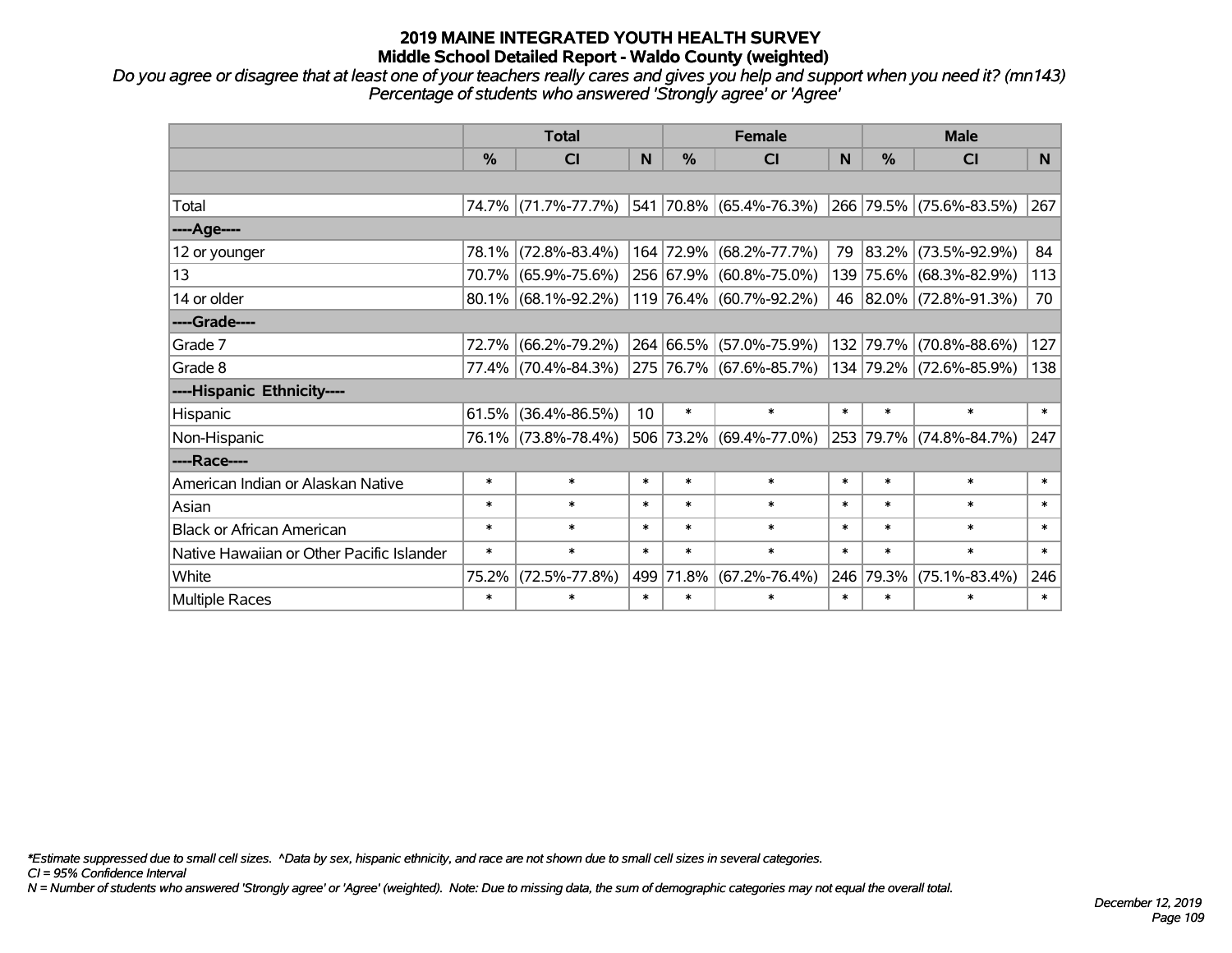## *How often does one of your parents talk with you about what you are doing in school? (mn144) Percentage of students who answered 'About every day' or 'About once or twice a week'*

|                                           | <b>Total</b>  |                        |        | <b>Female</b> |                             |                 | <b>Male</b>   |                              |        |
|-------------------------------------------|---------------|------------------------|--------|---------------|-----------------------------|-----------------|---------------|------------------------------|--------|
|                                           | $\frac{0}{0}$ | <b>CI</b>              | N      | $\frac{0}{0}$ | CI                          | N               | $\frac{0}{0}$ | <b>CI</b>                    | N.     |
|                                           |               |                        |        |               |                             |                 |               |                              |        |
| Total                                     |               | $82.2\%$ (78.8%-85.5%) |        |               | 596   85.5%   (81.5%-89.5%) |                 |               | $ 321 78.7\% $ (72.3%-85.1%) | 267    |
| ----Age----                               |               |                        |        |               |                             |                 |               |                              |        |
| 12 or younger                             | 77.6%         | $(72.6\% - 82.6\%)$    |        |               | 165 79.7% (69.6%-89.8%)     | 86 <sup>1</sup> |               | 76.6% (65.5%-87.6%)          | 79     |
| 13                                        | $83.4\%$      | $(80.3\% - 86.6\%)$    |        |               | 303 87.7% (83.4%-92.0%)     | 180             |               | 76.9% (71.8%-82.1%)          | 116    |
| 14 or older                               |               | 86.3% (81.6%-91.1%)    |        |               | 128 90.6% (85.3%-95.8%)     |                 |               | 55 84.4% (73.2%-95.6%)       | 72     |
| ----Grade----                             |               |                        |        |               |                             |                 |               |                              |        |
| Grade 7                                   | 78.1%         | $(72.0\% - 84.3\%)$    |        | 285 82.2%     | $(73.7\% - 90.7\%)$         | 163             | 73.5%         | $(63.1\% - 83.9\%)$          | 119    |
| Grade 8                                   |               | $86.1\%$ (82.6%-89.6%) |        |               | 307 89.1% (84.2%-94.0%)     |                 |               | 156 83.4% (75.9%-90.9%)      | 146    |
| ----Hispanic Ethnicity----                |               |                        |        |               |                             |                 |               |                              |        |
| Hispanic                                  | $\ast$        | $\ast$                 | $\ast$ | $\ast$        | $\ast$                      | $\ast$          | $\ast$        | $\ast$                       | $\ast$ |
| Non-Hispanic                              | 83.7%         | $(80.6\% - 86.8\%)$    |        |               | 559 85.9% (83.2%-88.6%)     |                 |               | 296 81.2% (75.2%-87.2%)      | 255    |
| ----Race----                              |               |                        |        |               |                             |                 |               |                              |        |
| American Indian or Alaskan Native         | $\ast$        | $\ast$                 | $\ast$ | $\ast$        | $\ast$                      | $\ast$          | $\ast$        | $\ast$                       | $\ast$ |
| Asian                                     | $\ast$        | $\ast$                 | $\ast$ | $\ast$        | $\ast$                      | $\ast$          | $\ast$        | $\ast$                       | $\ast$ |
| <b>Black or African American</b>          | $\ast$        | $\ast$                 | $\ast$ | $\ast$        | $\ast$                      | $\ast$          | $\ast$        | $\ast$                       | $\ast$ |
| Native Hawaiian or Other Pacific Islander | $\ast$        | $\ast$                 | $\ast$ | $\ast$        | $\ast$                      | $\ast$          | $\ast$        | $\ast$                       | $\ast$ |
| White                                     | 82.2%         | $(78.0\% - 86.3\%)$    |        | 548 85.6%     | $(82.6\% - 88.6\%)$         | 294             | 78.3%         | $(70.8\% - 85.9\%)$          | 246    |
| Multiple Races                            | $\ast$        | $\ast$                 | $\ast$ | $\ast$        | $\ast$                      | $\ast$          | $\ast$        | $\ast$                       | $\ast$ |

*\*Estimate suppressed due to small cell sizes. ^Data by sex, hispanic ethnicity, and race are not shown due to small cell sizes in several categories.*

*CI = 95% Confidence Interval*

*N = Number of students who answered 'About every day' or 'About once or twice a week' (weighted). Note: Due to missing data, the sum of demographic categories may not equal the overall total.*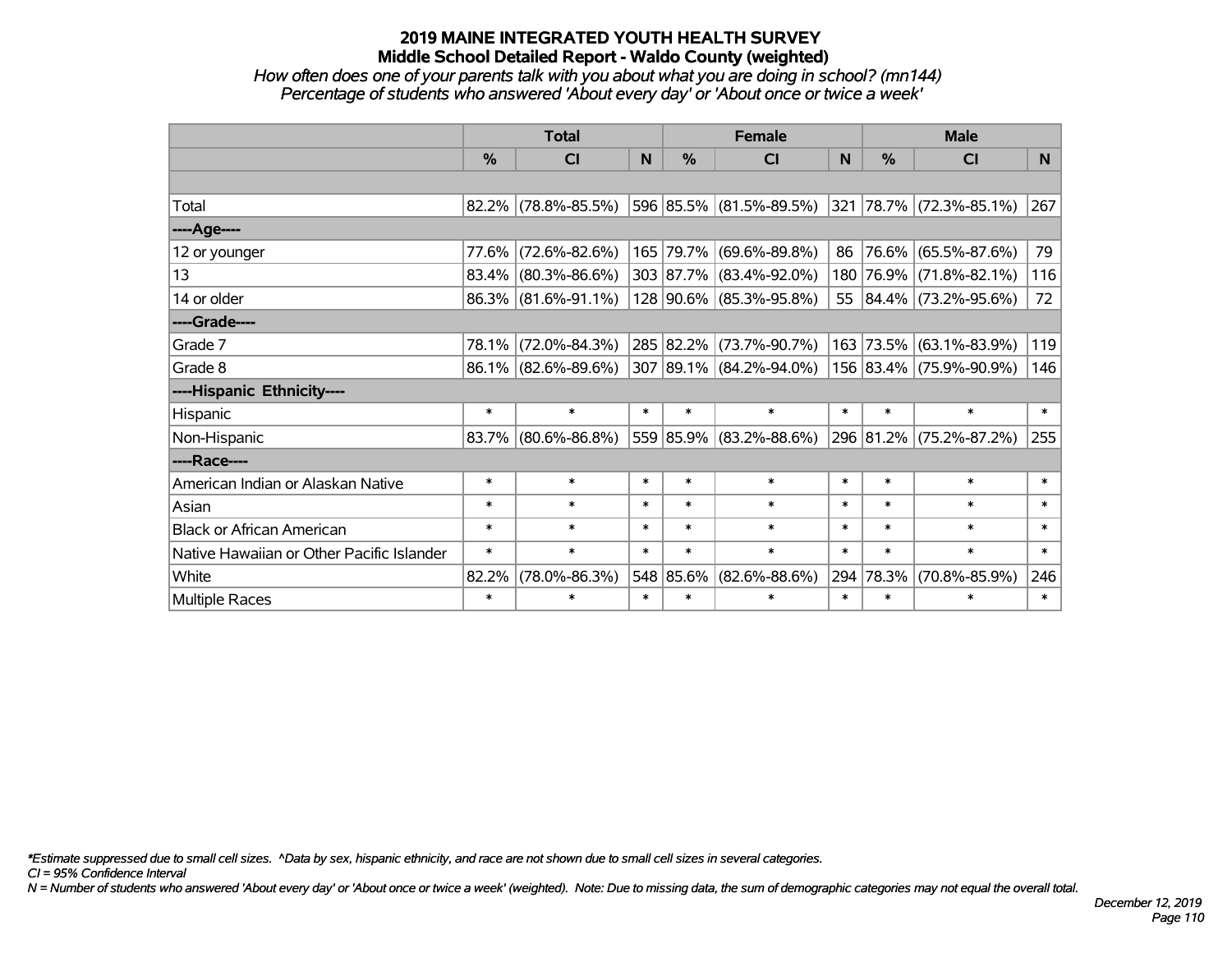#### **2019 MAINE INTEGRATED YOUTH HEALTH SURVEY Middle School Detailed Report - Waldo County (weighted)** *How often does your family give you love and support? (mn188) Percentage of students who answered 'Most of the time' or 'Always'*

|                                           | <b>Total</b>  |                        |        |           | <b>Female</b>               |        | <b>Male</b> |                          |              |  |
|-------------------------------------------|---------------|------------------------|--------|-----------|-----------------------------|--------|-------------|--------------------------|--------------|--|
|                                           | $\frac{0}{0}$ | C <sub>l</sub>         | N      | %         | CI                          | N      | %           | <b>CI</b>                | N            |  |
|                                           |               |                        |        |           |                             |        |             |                          |              |  |
| Total                                     |               | 85.1% (82.1%-88.0%)    |        |           | 619   81.0%   (75.8%-86.1%) |        |             | 305 90.7% (87.9%-93.6%)  | 308          |  |
| ----Age----                               |               |                        |        |           |                             |        |             |                          |              |  |
| 12 or younger                             | 82.3%         | $(76.6\% - 88.0\%)$    |        |           | 175 74.4% (69.1%-79.8%)     | 80     |             | 91.8% (86.1%-97.4%)      | 94           |  |
| 13                                        | 84.7%         | $(79.1\% - 90.3\%)$    |        |           | 310 81.5% (73.4%-89.6%)     |        |             | 169 89.5% (84.8%-94.2%)  | 135          |  |
| 14 or older                               |               | 89.6% (83.7%-95.5%)    |        |           | 132 90.6% (82.8%-98.3%)     | 53     |             | $ 91.7\% $ (85.4%-97.9%) | 78           |  |
| ----Grade----                             |               |                        |        |           |                             |        |             |                          |              |  |
| Grade 7                                   | 79.4%         | $(77.0\% - 81.9\%)$    |        | 291 73.5% | $(68.2\% - 78.8\%)$         | 147    |             | 88.0% (86.4%-89.7%)      | 143          |  |
| Grade 8                                   |               | $90.6\%$ (85.6%-95.6%) |        |           | 323 89.2% (82.1%-96.3%)     |        |             | 156 93.1% (88.3%-98.0%)  | 164          |  |
| ----Hispanic Ethnicity----                |               |                        |        |           |                             |        |             |                          |              |  |
| Hispanic                                  | $\ast$        | $\ast$                 | $\ast$ | $\ast$    | $\ast$                      | $\ast$ | $\ast$      | $\ast$                   | $\ast$       |  |
| Non-Hispanic                              | 86.2%         | $(82.9\% - 89.5\%)$    |        | 576 81.5% | $(76.4\% - 86.6\%)$         |        |             | 282 92.2% (89.4%-95.0%)  | 289          |  |
| ----Race----                              |               |                        |        |           |                             |        |             |                          |              |  |
| American Indian or Alaskan Native         | $\ast$        | $\ast$                 | $\ast$ | $\ast$    | $\ast$                      | $\ast$ | $\ast$      | $\ast$                   | $\ast$       |  |
| Asian                                     | $\ast$        | $\ast$                 | $\ast$ | $\ast$    | $\ast$                      | $\ast$ | $\ast$      | $\ast$                   | $\ast$       |  |
| <b>Black or African American</b>          | $\ast$        | $\ast$                 | $\ast$ | $\ast$    | $\ast$                      | $\ast$ | $\ast$      | $\ast$                   | $\ast$       |  |
| Native Hawaiian or Other Pacific Islander | $\ast$        | $\ast$                 | $\ast$ | $\ast$    | $\ast$                      | $\ast$ | $\ast$      | $\ast$                   | $\pmb{\ast}$ |  |
| White                                     | 86.0%         | $(82.8\% - 89.2\%)$    |        | 574 82.1% | $(77.3\% - 86.9\%)$         | 283    | 91.2%       | $(87.3\% - 95.0\%)$      | 286          |  |
| <b>Multiple Races</b>                     | $\ast$        | $\ast$                 | $\ast$ | $\ast$    | $\ast$                      | $\ast$ | $\ast$      | $\ast$                   | $\ast$       |  |

*\*Estimate suppressed due to small cell sizes. ^Data by sex, hispanic ethnicity, and race are not shown due to small cell sizes in several categories.*

*CI = 95% Confidence Interval*

*N = Number of students who answered 'Most of the time' or 'Always' (weighted). Note: Due to missing data, the sum of demographic categories may not equal the overall total.*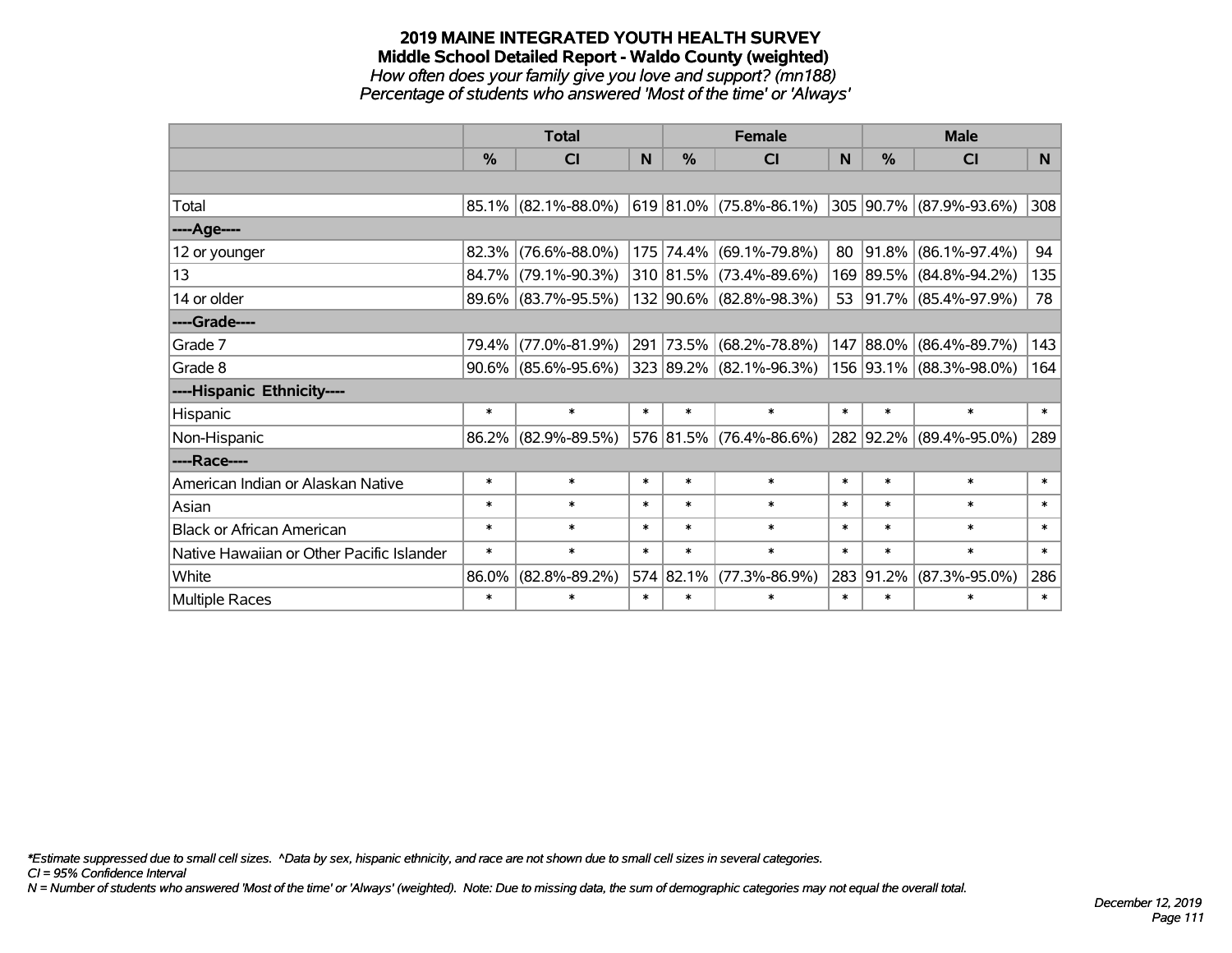*Do you agree or disagree that in your community you feel like you matter to people? (mn148) Percentage of students who answered 'Strongly agree' or 'Agree'*

|                                           | <b>Total</b>  |                        |                | <b>Female</b> |                              |        | <b>Male</b>   |                         |        |
|-------------------------------------------|---------------|------------------------|----------------|---------------|------------------------------|--------|---------------|-------------------------|--------|
|                                           | $\frac{0}{2}$ | <b>CI</b>              | N              | $\%$          | <b>CI</b>                    | N      | $\frac{0}{0}$ | <b>CI</b>               | N.     |
|                                           |               |                        |                |               |                              |        |               |                         |        |
| Total                                     |               | 59.3% (56.4%-62.2%)    |                |               | $ 430 55.5\% $ (49.7%-61.3%) |        |               | 209 64.5% (59.1%-69.9%) | 219    |
| ----Age----                               |               |                        |                |               |                              |        |               |                         |        |
| 12 or younger                             | $62.6\%$      | $(56.2\% - 69.0\%)$    |                |               | 132 59.5% (48.4%-70.6%)      | 64     | 65.3%         | $(62.1\% - 68.4\%)$     | 67     |
| 13                                        | 55.1%         | $(50.7\% - 59.5\%)$    |                |               | 200 51.6% (46.5%-56.7%)      |        | 107 61.5%     | $(48.8\% - 74.2\%)$     | 93     |
| 14 or older                               |               | 64.5% (53.6%-75.3%)    |                |               | 96   60.8%   (40.3%-81.2%)   |        |               | 36 68.9% (51.9%-85.8%)  | 59     |
| ----Grade----                             |               |                        |                |               |                              |        |               |                         |        |
| Grade 7                                   | 56.8%         | $(55.2\% - 58.4\%)$    |                |               | 207 53.0% (48.6%-57.3%)      |        | 105 62.1%     | $(56.9\% - 67.3\%)$     | 101    |
| Grade 8                                   |               | $62.1\%$ (56.9%-67.3%) |                |               | 221 59.1% (51.5%-66.6%)      |        |               | 104 66.5% (57.7%-75.3%) | 117    |
| ----Hispanic Ethnicity----                |               |                        |                |               |                              |        |               |                         |        |
| Hispanic                                  | 52.0%         | $(29.5\% - 74.4\%)$    | 8              | $\ast$        | $\ast$                       | $\ast$ | $\ast$        | $\ast$                  | $\ast$ |
| Non-Hispanic                              |               | $60.9\%$ (58.1%-63.8%) |                |               | 407 58.0% (52.6%-63.3%)      |        |               | 201 65.6% (60.8%-70.5%) | 206    |
| ----Race----                              |               |                        |                |               |                              |        |               |                         |        |
| American Indian or Alaskan Native         | 55.7%         | $(24.7\% - 86.7\%)$    | $\overline{7}$ | $\ast$        | $\ast$                       | $\ast$ | $\ast$        | $\ast$                  | $\ast$ |
| Asian                                     | $\ast$        | $\ast$                 | $\ast$         | $\ast$        | $\ast$                       | $\ast$ | $\ast$        | $\ast$                  | $\ast$ |
| <b>Black or African American</b>          | $\ast$        | $\ast$                 | $\ast$         | $\ast$        | $\ast$                       | $\ast$ | $\ast$        | $\ast$                  | $\ast$ |
| Native Hawaiian or Other Pacific Islander | $\ast$        | $\ast$                 | $\ast$         | $\ast$        | $\ast$                       | $\ast$ | $\ast$        | $\ast$                  | $\ast$ |
| White                                     | 59.9%         | $(57.7\% - 62.0\%)$    |                | 399 57.3%     | $(51.8\% - 62.7\%)$          | 197    | 64.0%         | $(58.8\% - 69.1\%)$     | 201    |
| <b>Multiple Races</b>                     |               | 55.8% (45.9%-65.7%)    | 12             | $\ast$        | $\ast$                       | $\ast$ | $\ast$        | $\ast$                  | $\ast$ |

*\*Estimate suppressed due to small cell sizes. ^Data by sex, hispanic ethnicity, and race are not shown due to small cell sizes in several categories.*

*CI = 95% Confidence Interval*

*N = Number of students who answered 'Strongly agree' or 'Agree' (weighted). Note: Due to missing data, the sum of demographic categories may not equal the overall total.*